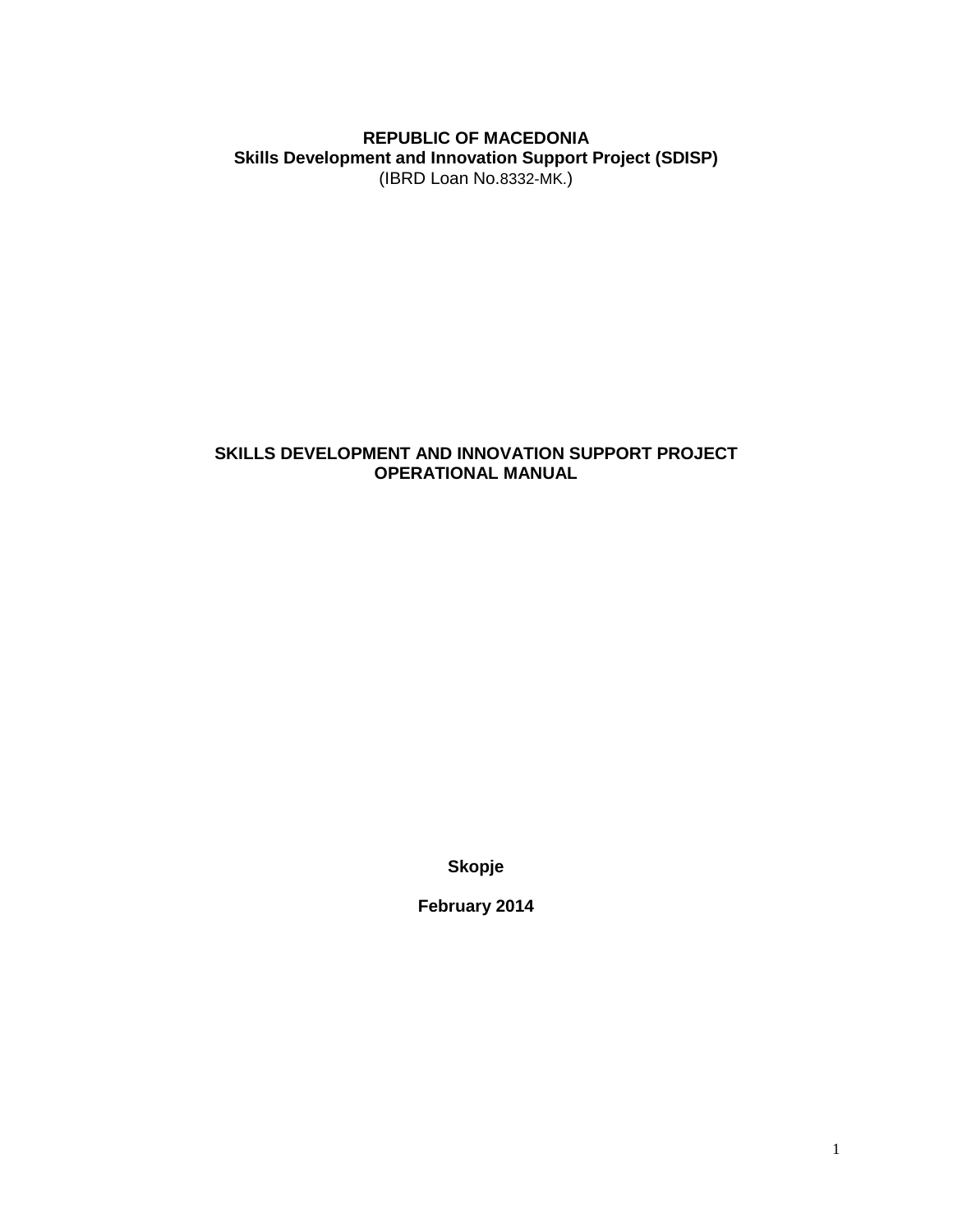# **TABLE OF CONTENTS**

| 1.<br><b>INTRODUCTION</b>                                                  | $\overline{7}$ |  |
|----------------------------------------------------------------------------|----------------|--|
| <b>PROJECT DESCRIPTION</b><br>2.                                           | 7              |  |
| 2.1 Country and sector issues overview                                     | $\overline{7}$ |  |
| 2.2 Project objectives                                                     | 12             |  |
| 2.3 Project beneficiaries                                                  | 13             |  |
| 2.4 Project components                                                     | 13             |  |
| <b>3. PROJECT IMPLEMENTATION</b>                                           | 15             |  |
| 3.1 Introduction                                                           | 15             |  |
| 3.2 Detailed description of project component 1                            | 16             |  |
| 3.3 Detailed description of project component 2                            | 19             |  |
| 3.4 Detailed description of project component 3                            | 21             |  |
| 3.5 Project management and monitoring and evaluation                       | 22             |  |
| 3.6 Safeguards                                                             | 24             |  |
| <b>4. MONITORING AND EVALUATION</b>                                        | 29             |  |
| <b>5. ADMINISTRATIVE PROCEDURES</b>                                        | 31             |  |
| 5.1 Personnel management                                                   | 31             |  |
| 5.2 Information management, disclosure, dissemination and public awareness | 31             |  |
| 5.3 Project documentation handling                                         | 34             |  |
| 6. PROJECT ORGANIZATIONAL STRUCTURE                                        | 366            |  |
| 6.1 Institutional and implementation arrangements                          | 36             |  |
| 6.2 Project management unit role and responsibility                        | 37             |  |
| <b>6.3 PMU Rulebook and Procedures</b>                                     | 37             |  |
| 7. PROCUREMENT PROCEDURES                                                  | 511            |  |
| 7.1 General                                                                | 51             |  |
| 7.2 Procurement planning and responsibility                                | 51             |  |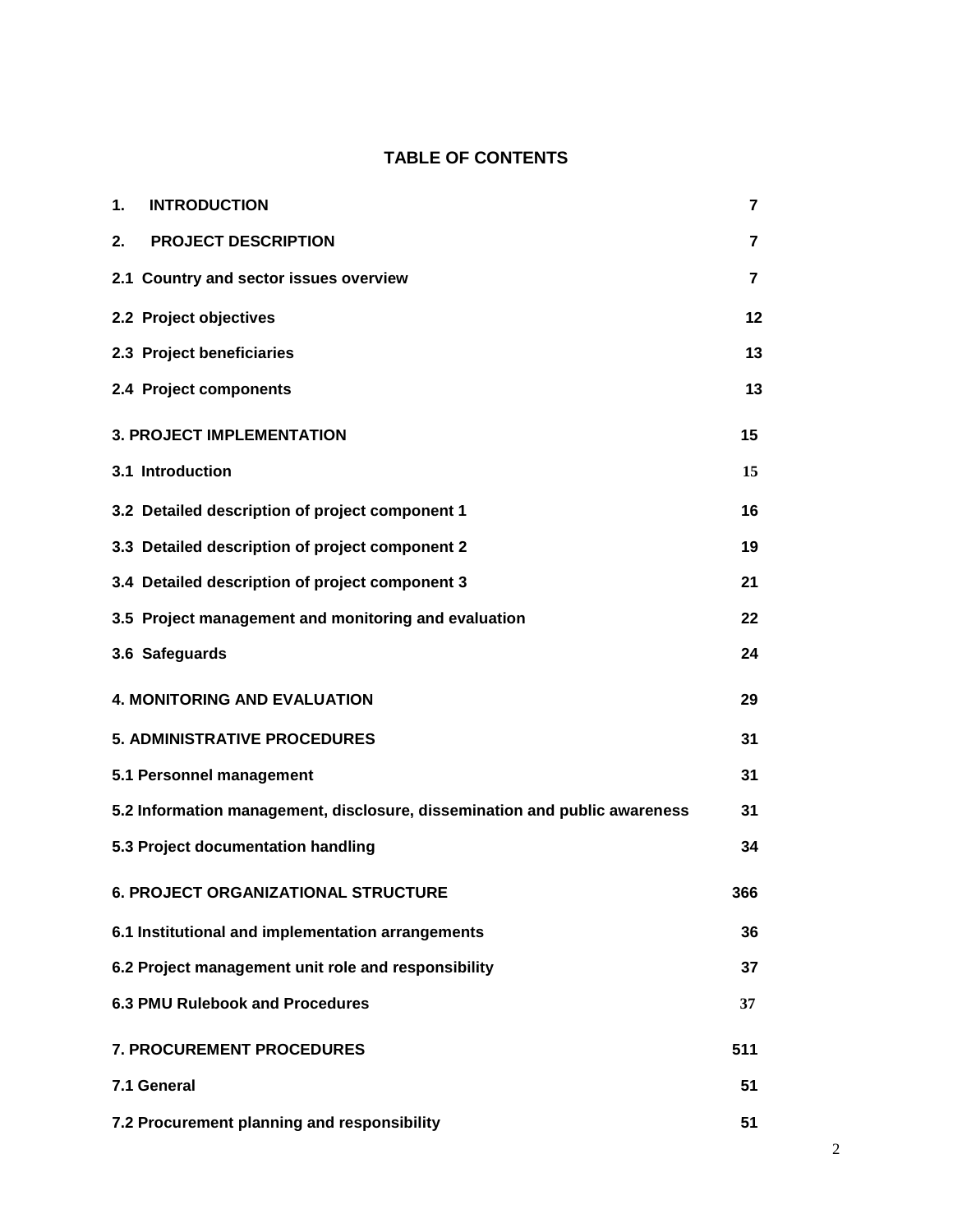| 7.3 Procurement methods and thresholds                                                                | 54   |  |
|-------------------------------------------------------------------------------------------------------|------|--|
| 7.4 Retention of procurement documents                                                                | 564  |  |
| <b>7.5 Procurement process</b>                                                                        | 584  |  |
| <b>7.6 Procurement methds</b>                                                                         | 56   |  |
| 7.7 Description of the process applied for procurement of goods, works and<br>non-consulting services | 58   |  |
| 7.8 Description of the process applied for procurement of consulting services                         | 7563 |  |
| 7.9 Considerations with regard to commercial practices                                                | 773  |  |
| 7.10 Contract award notice                                                                            | 8274 |  |
| 7.11 Procurement filing system                                                                        | 8475 |  |
| 7.12 Anti-corruption measures                                                                         | 107  |  |
| 7.13 Sample bidding documents-procurement of goods-shopping                                           | 108  |  |
| 7.14 Evaluation report forms-goods                                                                    | 82   |  |
| 7.15 Sample documents for selection of Individual Consultants                                         | 84   |  |
| 7.16 Evaluation report forms-selection of consulting services                                         | 90   |  |
| 7.17 Selection of Individual Consultants- Sample Contracts                                            | 93   |  |
| 7.18 Declaration of impartiality and confidentiality                                                  | 107  |  |
| 7.19 Procurement plan                                                                                 | 108  |  |
| 7.20 Procurement plan template for the innovation instruments/grants                                  | 116  |  |
| 8. FINANCIAL MANAGEMENT, DISBURSEMENT AND ACCOUNTING<br><b>ARRANGEMENTS</b>                           | 117  |  |
| 8.1 General                                                                                           | 117  |  |
| 8.2 Source of project financing                                                                       | 118  |  |
| 8.3 Flow of funds arrangements                                                                        | 122  |  |
| <b>8.4 Disbursement Procedures</b>                                                                    | 123  |  |
| 8.5 Accounting procedures                                                                             | 123  |  |
| <b>8.6 Payment execution</b>                                                                          | 1314 |  |
| 8.7 Petty cash                                                                                        | 1315 |  |
| 8.8 Transaction management                                                                            | 126  |  |
| 8.9 Invoice reception and registration                                                                | 126  |  |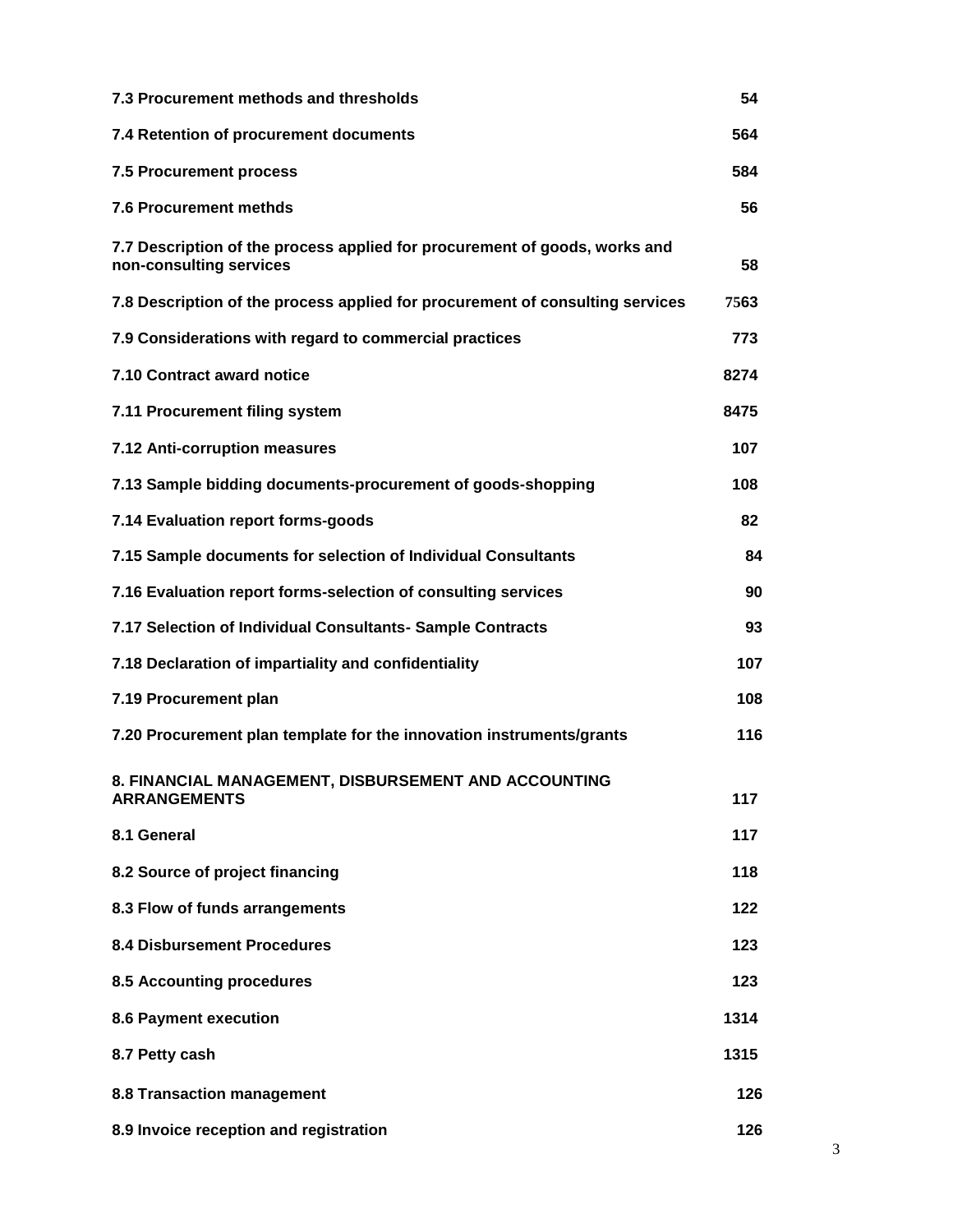| 8.10 Documents to support payment                               | 126  |  |
|-----------------------------------------------------------------|------|--|
| 8.11 Arrangements for verification of payment                   | 127  |  |
| 8.12 Internal controls                                          | 129  |  |
| 8.13 Filing of supporting documentation                         | 130  |  |
| 8.14 Financial planning                                         | 131  |  |
| 8.15 Reporting                                                  | 131  |  |
| 8.16 External audit                                             | 133  |  |
| 8.17 Supervision                                                | 134  |  |
| Attachment 1. Interim un-audited Financial Reports (IFR) Format | 136  |  |
| Attachement 2. Draft Terms of Reference for Financial Audit     | 138  |  |
| <b>9. RESULTS FRAMEWORK AND MONITORING</b>                      | 1434 |  |
| 9.1 Results framework                                           | 144  |  |
| 9.2 Arrangements for results monitoring                         | 154  |  |
| Annex I. Sample of School Grant agreement                       | 155  |  |
| Annex II. Sample of FITD and MoES Implementation Agreement      | 158  |  |
| Annex III. Environmental screening procedure                    | 161  |  |
| Annex IV. TORs for the PMU key personnel                        | 162  |  |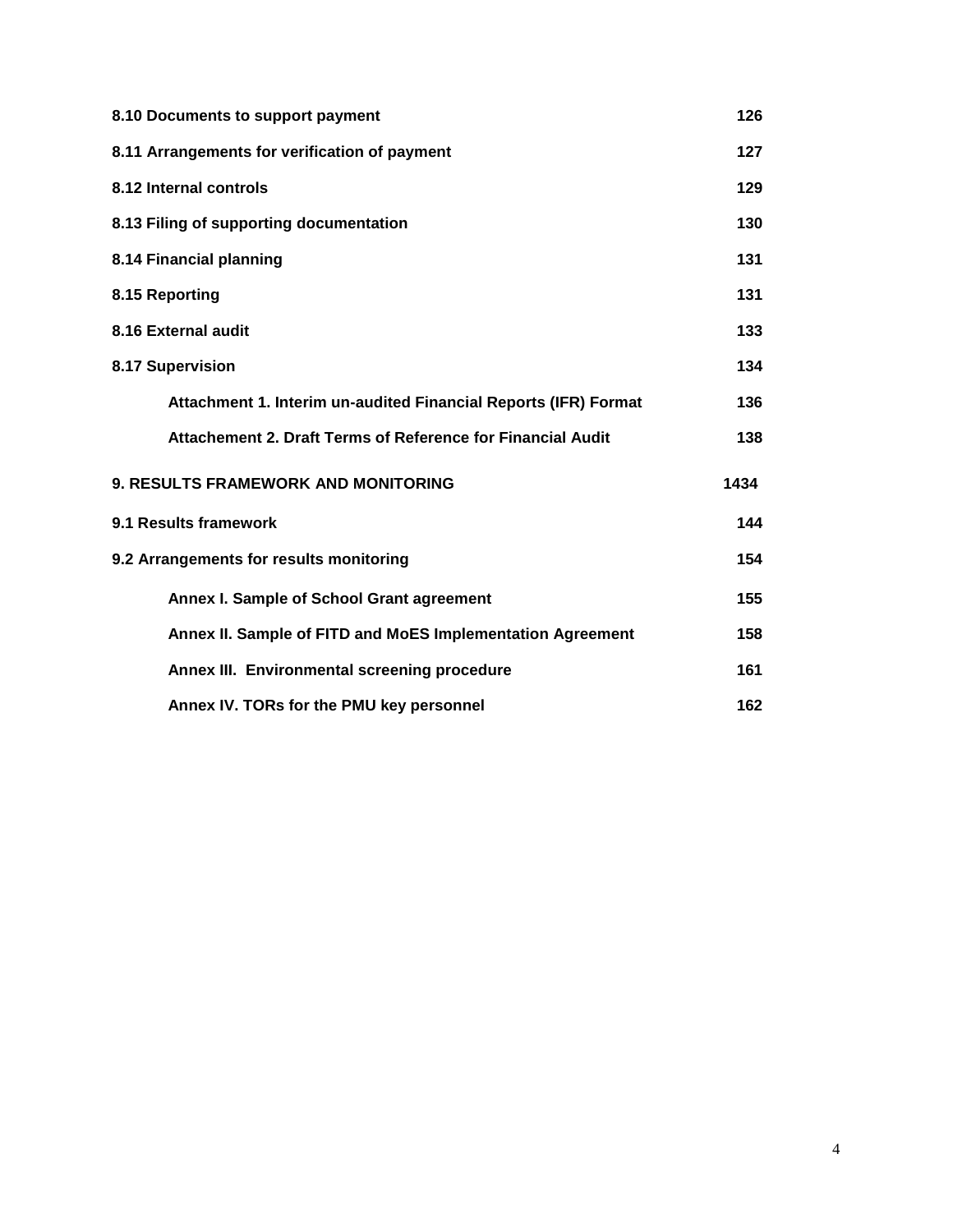# **ABBREVIATIONS AND ACRONYMS USED**

| <b>Acronym</b> | <b>Definition</b>                                      |
|----------------|--------------------------------------------------------|
| CQ             | <b>Consultants Qualifications</b>                      |
| <b>CS</b>      | <b>Consulting Services</b>                             |
| <b>CV</b>      | <b>Curriculum Vitae</b>                                |
| <b>CPS</b>     | <b>Country Partnership Strategy</b>                    |
| DA             | <b>Designated Account</b>                              |
| DC             | <b>Direct Contracting</b>                              |
| <b>DDA</b>     | <b>Denar Designated Account</b>                        |
| <b>DPM</b>     | <b>Deputy Prime Minister</b>                           |
| EC             | <b>Evaluation Committees</b>                           |
| EOI            | <b>Expressions Of Interest</b>                         |
| EU             | <b>European Union</b>                                  |
| FB             | <b>Fixed Budget</b>                                    |
| <b>FBS</b>     | <b>Fixed Budget Selection</b>                          |
| <b>FDI</b>     | <b>Foreign Direct Investments</b>                      |
| <b>FITD</b>    | Fund for Innovation and Technological Development      |
| FM             | <b>Financial Management</b>                            |
| <b>FMIS</b>    | <b>Financial Management Information System</b>         |
| <b>FMR</b>     | <b>Financial Monitoring Reports</b>                    |
| <b>GDP</b>     | <b>Gross Domestic Product</b>                          |
| <b>GOM</b>     | Government Of Macedonia                                |
| <b>GAC</b>     | <b>Grant Approval Committee</b>                        |
| <b>GPN</b>     | <b>General Procurement Notices</b>                     |
| <b>HEAEB</b>   | <b>Higher Education Accreditation Evaluation Board</b> |
| <b>IAS</b>     | <b>International Accounting Standards</b>              |
| <b>IBRD</b>    | International Bank for development and reconstruction  |
| IC             | <b>Individual Consultants</b>                          |
| <b>ICB</b>     | <b>International Competitive Bidding</b>               |
| ΙE             | <b>Impact Evaluations</b>                              |
| IFB            | <b>Invitation For Bids</b>                             |
| <b>IOC</b>     | <b>Incremental Operating Costs</b>                     |
| IT             | <b>Information Technology</b>                          |
| <b>ITQ</b>     | <b>Invitation To Quote</b>                             |
| IU             | <b>Implementation Unit</b>                             |
| <b>IRC</b>     | <b>Investment Review Committee</b>                     |
| IP             | <b>Intellectual Property</b>                           |
| <b>IPR</b>     | <b>Intellectual Property Regime</b>                    |
| L/C            | <b>Least Cost</b>                                      |
| <b>LCS</b>     | <b>Least Cost Selection</b>                            |
| LOI            | Letter Of Invitation                                   |
| M&E            | Monitoring and Evaluation                              |
| <b>MLSP</b>    | Ministry of Labor and Social Policy                    |
| <b>MOES</b>    | Ministry of Education and Science                      |
| <b>MOF</b>     | Ministry of Finance                                    |
| <b>MOE</b>     | Ministry of Economy                                    |
| <b>NBRM</b>    | National Bank of Macedonia                             |
| <b>NTTO</b>    | National Technology Transfer Office                    |
| <b>NIS</b>     | National Innovation System                             |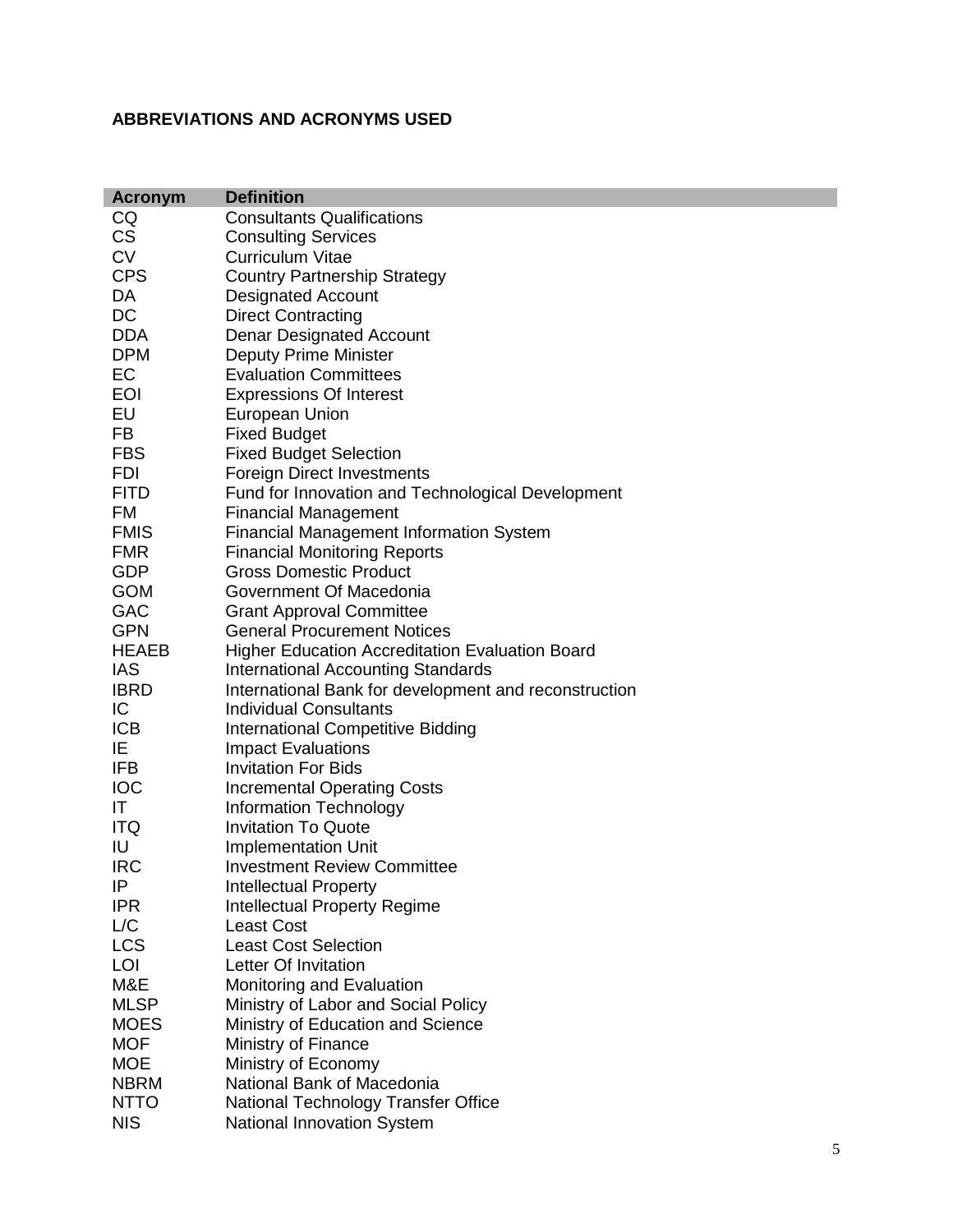| <b>Acronym</b> | <b>Definition</b>                                     |
|----------------|-------------------------------------------------------|
| O&C            | <b>Oversight and Controls</b>                         |
| <b>OECD</b>    | Organization for Economic Cooperation and Development |
| <b>PAD</b>     | <b>Project Appraisal Document</b>                     |
| <b>PDO</b>     | <b>Project Development Objectives</b>                 |
| <b>PID</b>     | <b>Project Implementation Documents</b>               |
| <b>PMU</b>     | <b>Project Management Unit</b>                        |
| PO             | <b>Project Objectives</b>                             |
| <b>POM</b>     | <b>Project Operational Manual</b>                     |
| <b>PR</b>      | <b>Public Relations</b>                               |
| <b>PSC</b>     | <b>Project Steering Committee</b>                     |
| QBS            | <b>Quality Based Selection</b>                        |
| <b>QCBS</b>    | <b>Quality Cost Based Selection</b>                   |
| CQ             | <b>Consultant Qualifications</b>                      |
| <b>RFP</b>     | <b>Request For Proposals</b>                          |
| R&D            | <b>Research and Development</b>                       |
| <b>RM</b>      | Republic of Macedonia                                 |
| <b>SBD</b>     | <b>Standard Bidding Documents</b>                     |
| <b>SOE</b>     | <b>Statements Of Expenditure</b>                      |
| <b>SPN</b>     | <b>Specific Procurement Notices</b>                   |
| <b>SS</b>      | Sole Source                                           |
| <b>SSS</b>     | <b>Single Source Selection</b>                        |
| <b>TOR</b>     | <b>Terms Of Reference</b>                             |
| <b>STA</b>     | <b>Single Treasure Account</b>                        |
| TR             | Training                                              |
| <b>TS</b>      | <b>Technical Specification</b>                        |
| <b>UN</b>      | <b>United Nations</b>                                 |
| <b>UNDB</b>    | <b>United Nations Development Business</b>            |
| <b>VAT</b>     | Value Added Tax                                       |
| <b>TVET</b>    | <b>Technical Vocational Education and Training</b>    |
| <b>WB</b>      | <b>World Bank</b>                                     |
| <b>WPs</b>     | Work programs                                         |
| WG             | <b>Working Group</b>                                  |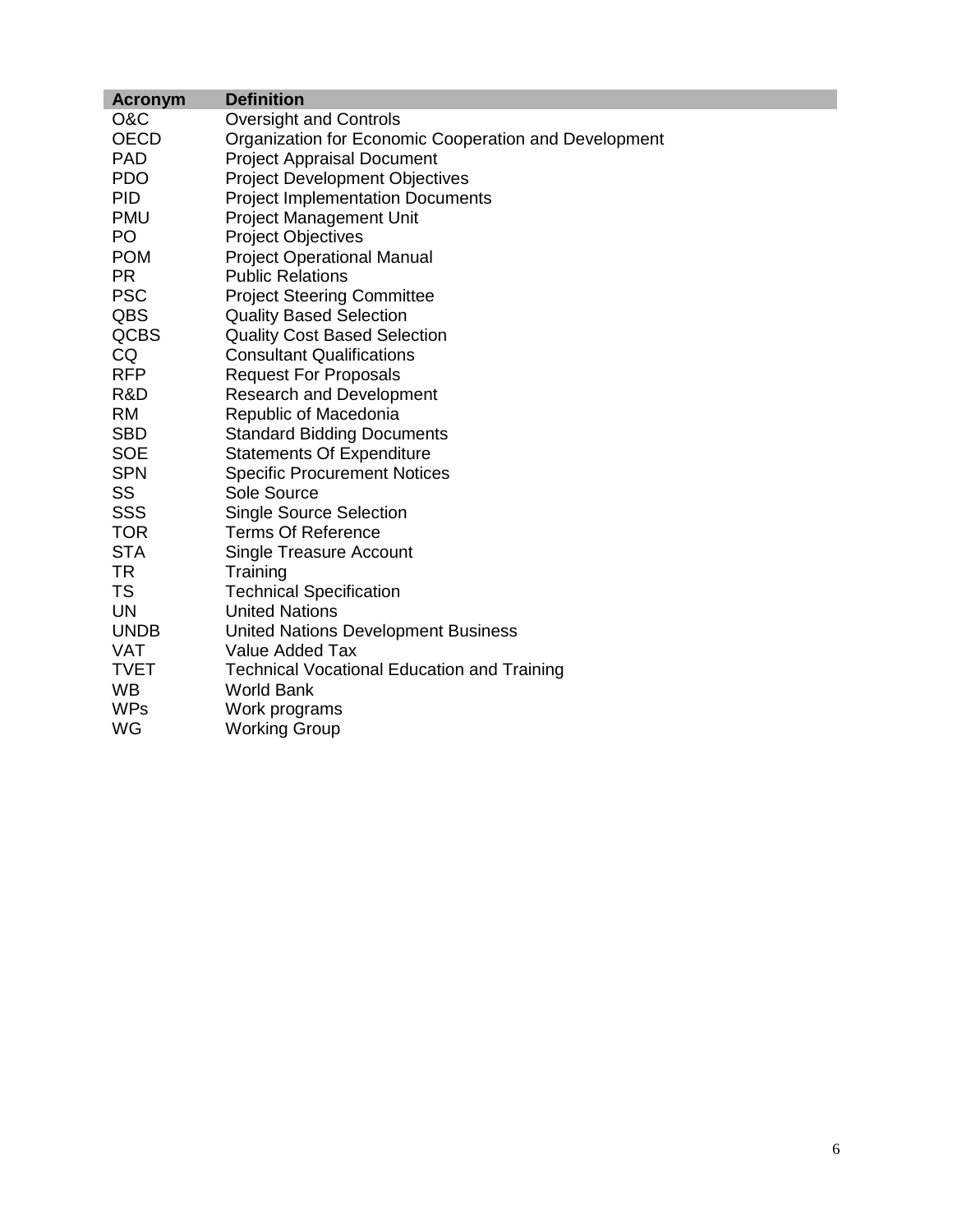# **1. INTRODUCTION**

The objective of this Project Operations Manual (POM) is to support the Government of FYR Macedonia during the implementation of the Skills Development and Innovation Support Project, hereinafter called only "SDIS Project", describing its components, institutional arrangements for management and coordination, its implementation, fiduciary procedures for financial management and procurement, roles and responsibilities of each unit and stakeholder involved in the execution of all components, the environmental management framework related to the Project, as well as the monitoring and evaluation (M&E) framework.

This POM is meant to facilitate project implementation and promote consistency as well as transparency in operational procedures, particularly in the areas of procurement, disbursement, financial reporting and M&E. The Project activities shall be carried out in accordance with the requirements of the SDIS Project Loan Agreement, in conjunction with the procedures set forth in this POM, the School Grants Operations Manual and the Innovation Grants Operations Manual.

This manual encompasses the following sections, besides this introduction: (i) brief description of the project, (ii) institutional arrangements, (iii) project implementation, (iv) financial management procedures, (v) procurement procedures and (vi) monitoring and evaluation.

# **2. PROJECT DESCRIPTION**

### **2.1. Country and sector issues overview**

1. The Republic of Macedonia is a small, landlocked, middle income country in the Balkan Peninsula. Macedonia has an open economy and has been very successful in maintaining macroeconomic stability, even throughout the recent economic crisis. Average real GDP growth for the period 2004-2008 reached five percent. The country suffered a mild recession in 2009 (of -0.9 percent) but rebounded quickly in 2010 and 2011, when real GDP growth averaged 2.9 percent. The Euro zone turmoil of 2011 and 2012 took its toll on the economy, as industrial production, exports and investment dropped and construction decreased, resulting in negative real GDP growth of 0.3 percent for 2012. The Government has followed prudent policies to stabilize the macroeconomic environment, resulting in adequate balances and comparably moderate debt levels. The Government has also continued its efforts to further structural reforms, which have helped the country in improving significantly it's*Doing Business* indicators and have contributed to the country's continued success in attracting Foreign Direct Investment (FDI).

2. The challenge facing Macedonia is to transition to a higher growth trajectory by developing a more competitive and export-oriented enterprise sector. In a small open economy where domestic demand is dampened by long-term unemployment and relatively low wages, firms must look to export markets for growth. This is likely to be a challenging transition, as entry will significantly intensify competition for resources and markets. For large-scale FDI to serve as a catalyst for sustained, export-oriented growth at higher rates, domestic firms will need to make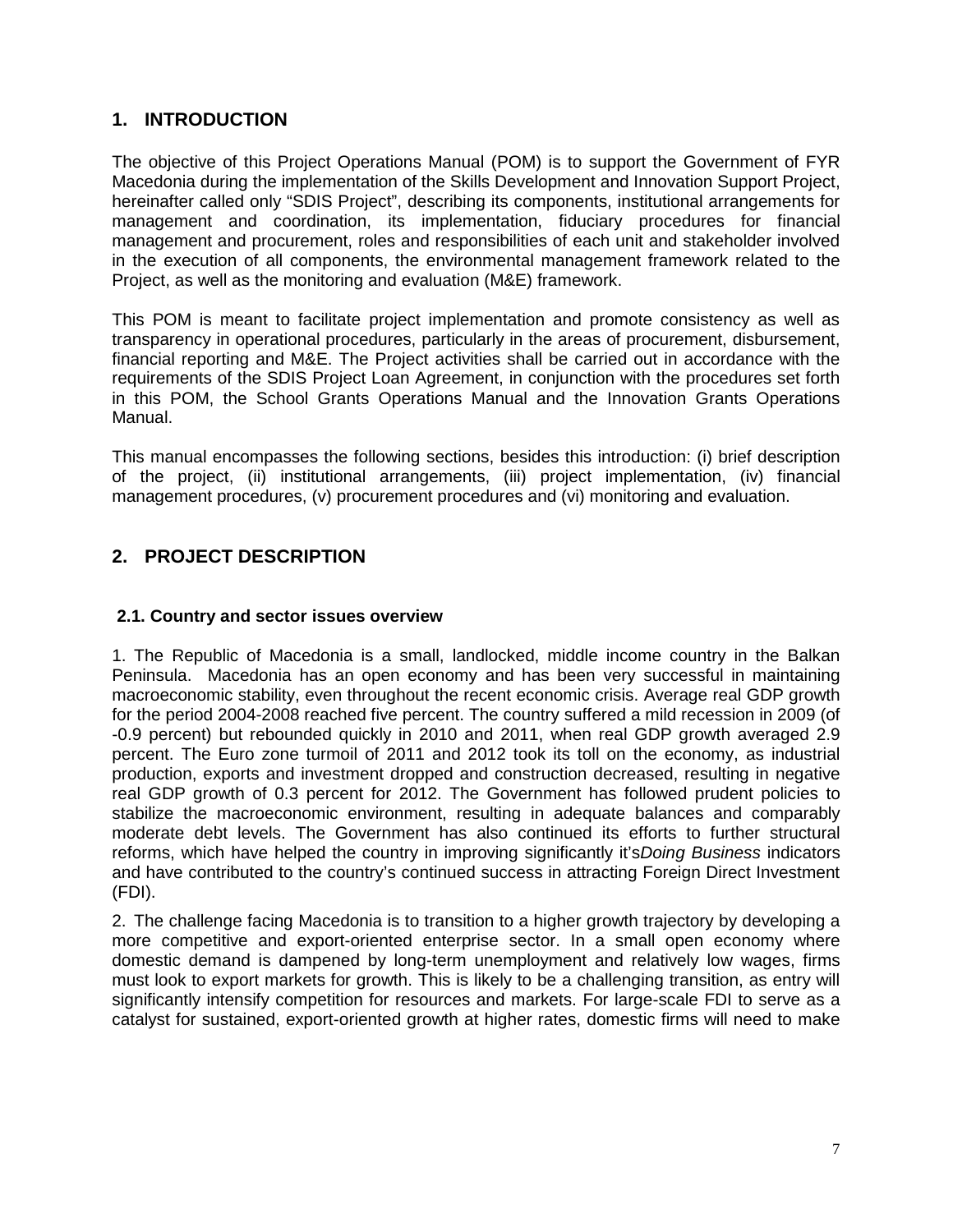much more substantial investments in skills and innovation, both areas identified as critical constraints to competitiveness in Macedonia.<sup>1</sup>

3. Macedonia's solid growth and fiscal performance over the past decade has resulted in a decrease in unemployment, although its overall level remains high at around 30 percent. In addition to high unemployment, labor force participation remains well below EU levels, especially among women (50 percent).Among those who work, wages and productivity remain low. While unemployment has fallen from around 36 percent in the mid-2000s to today's levels as the country has increased the pace of job-creation, most of these new jobs have been either low productivity or fiscally costly: 27.1 percent of net jobs created since 2007 have been in agriculture, 13 percent in retail trade and 19.7 percent in the public sector. $<sup>2</sup>$ </sup>

4. Improving the country's labor market performance and economic competitiveness will require a more skilled and better educated labor force, as well as increased technology absorption, diffusion of knowledge and innovation. While access to education has improved, there is a challenging disconnect between the products of the education system and the private sector needs, as companies complain about the quality and availability of skills despite high unemployment. At the same time, the regulatory, institutional and financial environment can be strengthened to further promote innovation at the firm level and improve commercial significance of its academic science and technology assets.

5. The Government of Macedonia is committed to investing in quality education, innovation and information technology, identified as top strategic priority areas in its Work Program for the period 2011-2015 as well as in the South Eastern Europe 2020 Strategy. To accomplish these objectives, the Government has sought support from the World Bank to advance its reforms to achieve better quality higher and vocational education and innovation systems.

### **Sectorial and Institutional Context**

6. The system for developing skills and innovation activities in Macedonia spans from early childhood through adult education and into research systems. Skills development initiatives fall under the auspices of the Ministry of Education and Science, which also has the main role in science and research and development (R&D), at both the operational level and with regards to funding.

7. Macedonia's education system comprises preschool, elementary, secondary and higher education. Primary and secondary education is compulsory, and the former was recently extended from eight to nine years. As in other countries of former Yugoslavia, there are three types of secondary education: general secondary education, 4-year vocational training, and 3 year vocational training. Improvements in the education sector have been noticeable over the past few years, especially with regard to improved learning outcomes at primary level and increased enrollment in secondary education. Gross enrolment ratio in primary education is about 90 percent, while enrollment in secondary education reached 84 percent in 2010. Enrollment in tertiary education has also been increasing rapidly in recent years, from 28 percent gross enrollment ratio in 2004 to 39 percent in 2010 – both through the efforts of private providers and government interventions.

8. The vast majority of R&D activities in the country are carried out by the public sector, mainly through state universities and other public research institutions. The research community of Macedonia consists of 2,394 researchers of which 79 are in the business sector, 668 in the government sector and 1,647 are at universities.

<sup>1</sup>World Bank, *Macedonia Modular Competitiveness Assessment*, 2011.

<sup>2</sup>World Bank, *Macedonia Employment and Job Creation - Labor Market Assessment 2007-2011*, 2013.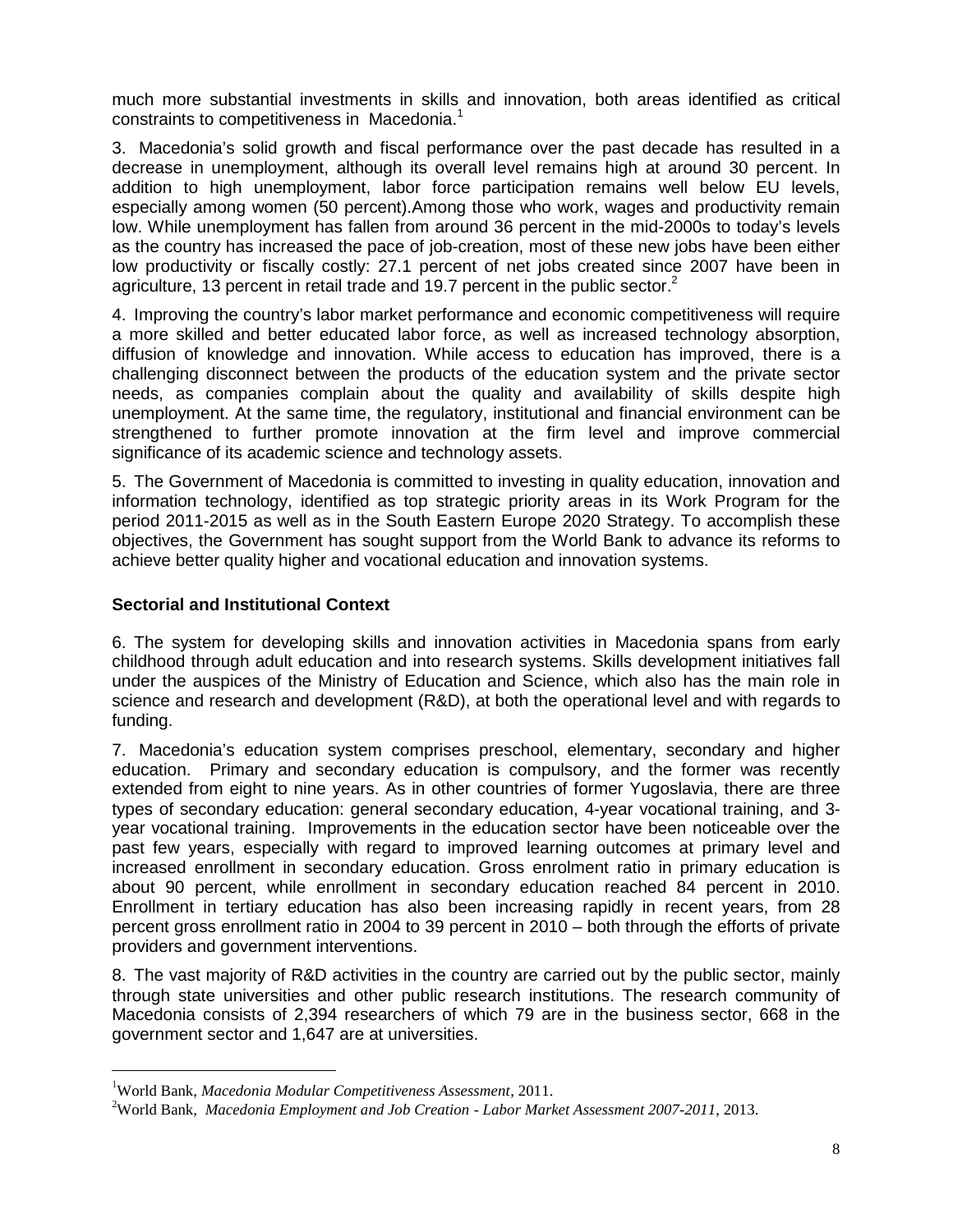9. While recognizing that economic growth, employment, and competitiveness will depend heavily on having a relevantly skilled workforce, the Government is committed to investing in education, science and information technology through this Project. The Government has demonstrated this commitment by adopting the *Innovation Strategy* (October, 2012), the *Law on Innovation Activity* (May 2013), the *Vocational Education and Training Strategy* (2013), and the *Program for Development of Science and Research* for 2013-2017.It has also invested in upgrading R&D laboratory facilities at universities.

#### **Higher Education**

10. The higher education sector in Macedonia consists of five public and nine private universities and five non-university private institutions, enrolling about 58,000 students, 85 percent of whom attending public universities. Despite recent interventions to increase enrollment at the tertiary level, gross enrollment rate remains at 39 percent, far behind enrollment rates in new EU member states.<sup>3</sup>Further, increase in enrolment has not been matched by an increase in resources and, consequently, the quality of higher education, including its responsiveness to labor market demands, remains a challenge. Finally, overall system efficiency remains low, with high drop-out rates and long average times to completion: in 2010 only 38.8 percent of all university students graduated on time.

11. While critical data on student learning and graduate employment outcomes do not exist, a 2010 World Bank employer survey of the demand for skills showed that employers continue to find it difficult to find workers with the skills required, particularly workers who possess the higher order skills needed in the newly created jobs in modern and dynamic firms.

12. The lack of internal and external quality assurance mechanisms constrains the enhancement of quality and relevance of higher education. Procedures for quality assurance are, to a large extent, insufficient and need to be better aligned with recent European developments. The newly established Board for Higher Education Accreditation and Evaluation has focused only on the accreditation of institutions and study programs thus far. The next step must include an external evaluation of higher education institutions, and the linking of evaluation outcomes with institutional accreditation. Further, the cornerstone of a sound quality assurance system is the existence of effective internal quality assurance mechanisms at the universities themselves. Significant capacity building measures and sufficient resources are needed to support the development of an internal quality culture and to institutionalize it at all levels of higher education. The World Bank has been providing technical assistance work on quality assurance in higher education since 2010, including providing the means for conducting institutional evaluations at two universities. Ultimately, this project aims to support the implementation of quality assurance mechanisms that are modern, fair, and participatory.

13. The higher education system also faces severe funding constraints, exacerbated by government interventions to increase tertiary enrollment, which have been neither matched by an adequate increase of resources not relieved through the promotion of efficiencies in the system.<sup>4</sup> The current funding mechanism is input-oriented and annual; it lacks links to performance and has very limited incentives for universities to pursue new initiatives. Thus, public universities lack the necessary infrastructure and personnel to produce educational outcomes comparable to European countries.<sup>5</sup> Higher education financing reforms have been the focus on ongoing World Bank technical assistance since 2010, including pilot studies on

<sup>&</sup>lt;sup>3</sup>Gross Tertiary Enrollment Ratios: Slovenia 87%, Romania 59%, Bulgaria 57%, Slovakia 55% Croatia 54%.<br><sup>4</sup> In 2010, 1.36 % of the GDP was allocated for higher education and 1.22 % in 2011.<br><sup>5</sup> Ss. Cyril and Methodius Uni

*Education Funding in Macedonia*, 2011.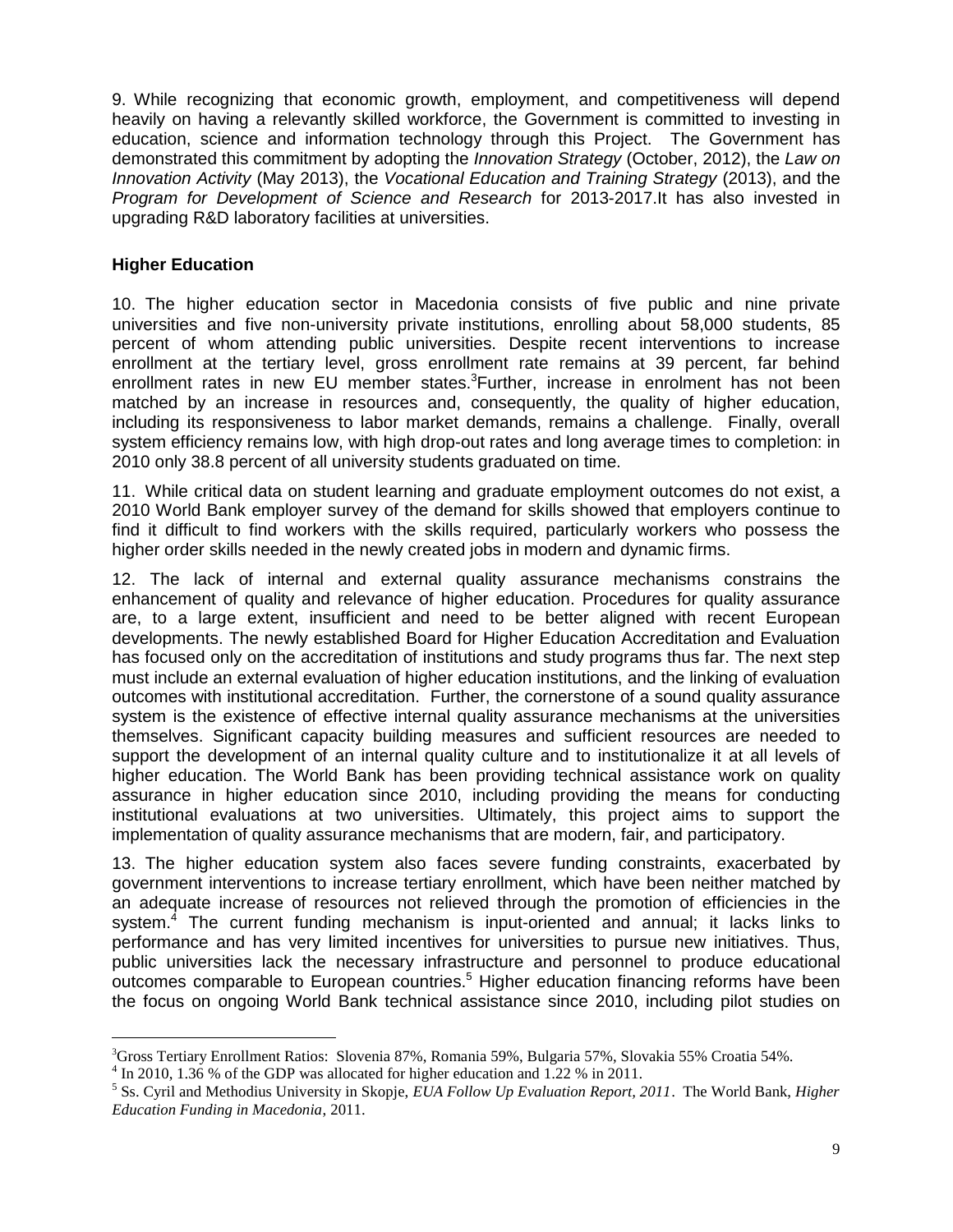cost-per-student funding options and alternative models for financing the entire higher education sector to promote efficiencies and innovation in research and teaching. Ultimately, finance reforms will need to emphasize both cost-per-student/study place block grants as well as the introduction of performance-based elements to strengthen high performers, provide transparent and equitable mechanisms to determine funding levels, and encourage institutions to focus on areas of strategic importance.

14. Finally, the higher education sector in Macedonia has not developed a centralized mechanism for supporting innovative implementation of research output or technology transfer to and/or from external agencies such as foreign researcher and enterprises. Such a mechanism is imperative for linking the higher education sector to the innovation elements of the Macedonian economy and to promote implementation of innovative engagements between research and firms.

### **Vocational Education and Training**

15. Vocational Education and Training (VET) in Macedonia is largely focused on formal secondary school vocational education and training under the auspices of the Ministry of Education and Science (MOES).

16. The Secondary VET system offers four-year vocational education in 14 occupations with 50 educational profiles, as well as visual art, music and sports education, and three-year programs with 36 educational profiles. Over half of secondary education students aged15-19 attend VET schools. Secondary VET provision has seen profound changes between 1999 and 2006, but there are still significant weaknesses in planning, policy development, and quality management at all levels.

17. The reformed secondary Technical and Vocational Education and Training (TVET) system failed to incorporate mechanisms for a quick response to labor market demands. A 2010 evaluation carried out to inform the development of a new strategy found that existing secondary TVET system was not producing graduates with professional competencies needed in the labor market.<sup>6</sup>Similarly, a2010World Bank employer survey of the demand for skills showed that broad vocational training and many specific higher-level cognitive and behavioral skills sought by employers, such as problem solving, initiative, and ability to organize one's work independently, are not yet being provided by the VET sector.

18. The TVET system has remained predominantly supply-driven, rather than market-oriented. It is aimed at filling existing programs and using existing teachers and facilities, rather than adapting to changes in the market and in the demographic situation. It is characterized by early diversification at the age of 14, excessive specialization, obsolete program content, and lack of collaboration among schools and employers.

19. There exists an academic consensus that early vocational tracking may harm students and that diversification should start after students have acquired strong basic skills. Early diversification and excessive specialization have led to a narrow skill base in graduates and particularly to the lack of foundation skills needed for lifelong learning demanded by modern economies.

20. Finally, the lack of investment in secondary TVET in the last several years has left schools with obsolete and worn-out facilities and equipment. Teachers and instructors lack opportunities

<sup>6</sup>Ministry of Education and Science and European Training Foundation, *Collaborative evaluation of the impactof the reformed four-year secondary vocational education,* 2010.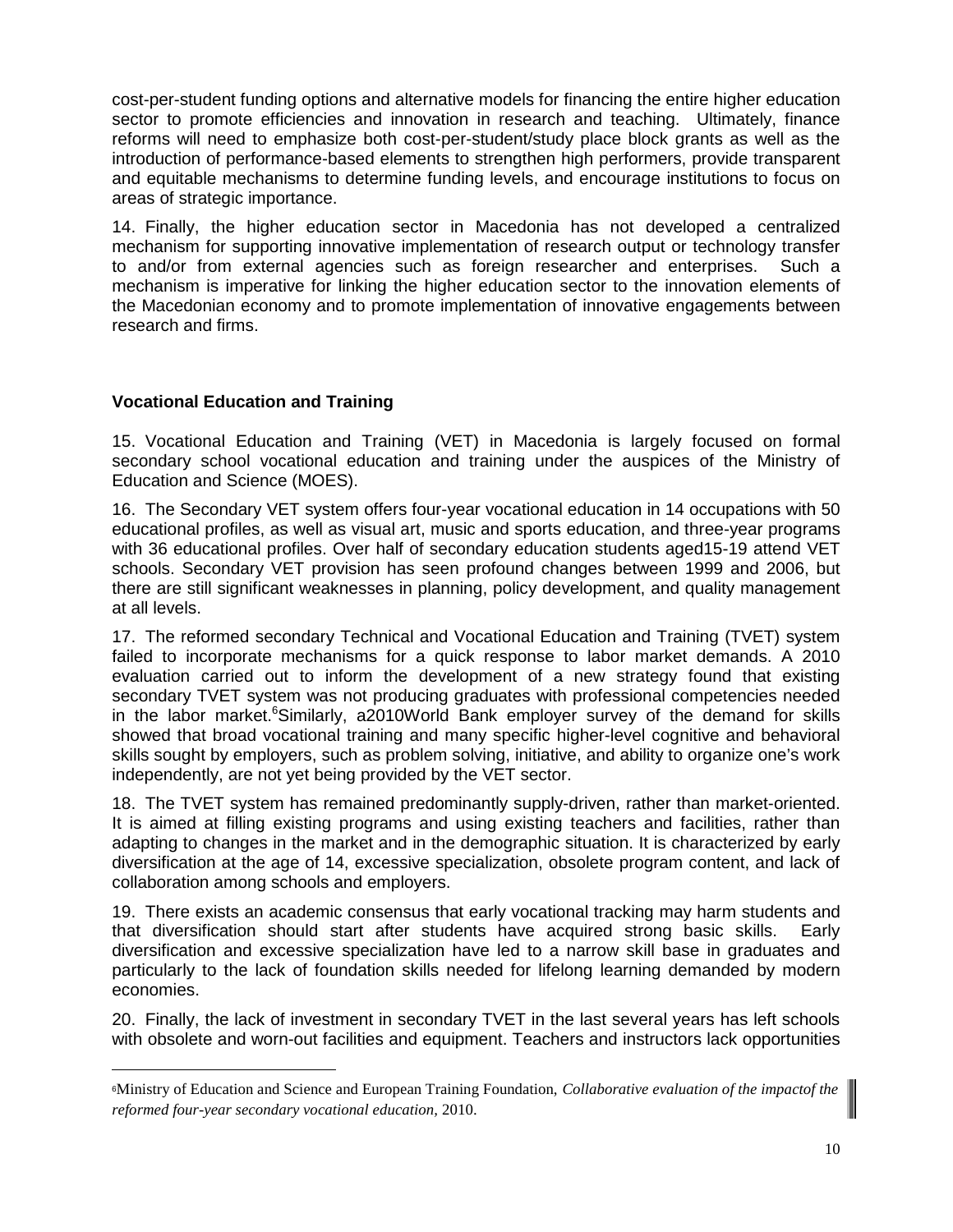for in-service training and are consequently unaware of new good practices and more effective teaching methods.

21. The secondary TVET system in Macedonia faces challenges in terms of its relevance, management, quality, and internal efficiency. These issues are well understood by the Government and have been built into the formulation of the new *Strategy for Vocation Education and Training.*<sup>7</sup>The proposed project interventions in the secondary TVET set the basis for transformation of the system from the narrow occupational to a more general and broader technical education and will enforce the focus on competencies and skills relevant for job market.

#### **Innovation System**

22. Macedonia's National Innovation System (NIS)<sup>8</sup>, dominated by the public sector and detached from industry, needs significant strengthening in order to be able to support the country's long term vision to become a knowledge based economy. A knowledge economy should be based on a (i) strong institutional regime to provide incentives for efficient use of existing and new knowledge and the flourishing of entrepreneurship; (ii) an educated and skilled population to create, share, and use knowledge well; (iii) an efficient system of firms, research centers, universities, consultants and other organizations to tap into the growing stock of global knowledge, assimilate and adapt it to local needs, and create new technology, and (iv) Information and communication technology to facilitate the effective creation, dissemination, and processing of information.<sup>9</sup>

23. In general, the innovative capacity of Macedonian firms is low both in terms of human capital and financial resources for R&D and innovation. Brain drain particularly in the technical and engineering occupations remains a major concern, not only for the private sector, but also for the scientific community and policy makers. The Intellectual Property Regime (IPR), while adequate in legal terms, lacks adequate institutional support system and most patents registered are of foreign origin. In most cases, the Macedonian research sector and industry do not produce patentable research. The collaboration between public sector, R&D/academia and industry is weak and to a large extent insufficiently documented or promoted even where it exists. Low levels of public and business spending in research and innovation have been exacerbated by the current difficulties and expensive access to finance for firms, declining liquidity and profitability in the private sector, the situation in the Eurozone and the uncertainties in the markets more broadly.

24. According to the *Innovation Union Scoreboard*-*2013*, Macedonia is classified as "modest innovator," revealing a below average performance on most indicators but also exhibiting certain strengths, such as the contribution of medium and high-tech products to the trade balance and innovation performance that is at a rate above that of the EU27, at 2.6 percent. If compared regionally, Macedonia's innovation capacity compares favorably to countries like Bulgaria, a fellow modest innovator, while underperforming compared to Serbia, a moderate innovator.

25. There are a few examples of excellence in applied R&D, university spin-offs and centers of excellence, but many R&D institutions lack modern infrastructure and are not attuned to the

<sup>7</sup> Ministry of Education and Science and European Training Foundation, *Strategy for Vocational Education and Training: Better Skills for a Better Tomorrow*, 2013.<br><sup>8</sup>The National Innovation System (NIS) consists of the policies, laws, regulations, procedures and institutions that

affect how knowledge is created, acquired, adopted, disseminated and applied in the economy.<br><sup>9</sup> World Bank, *Building Knowledge Economies: Advanced Strategies for Development*, (Chapter 2: Four-Pillar

Framework), 2007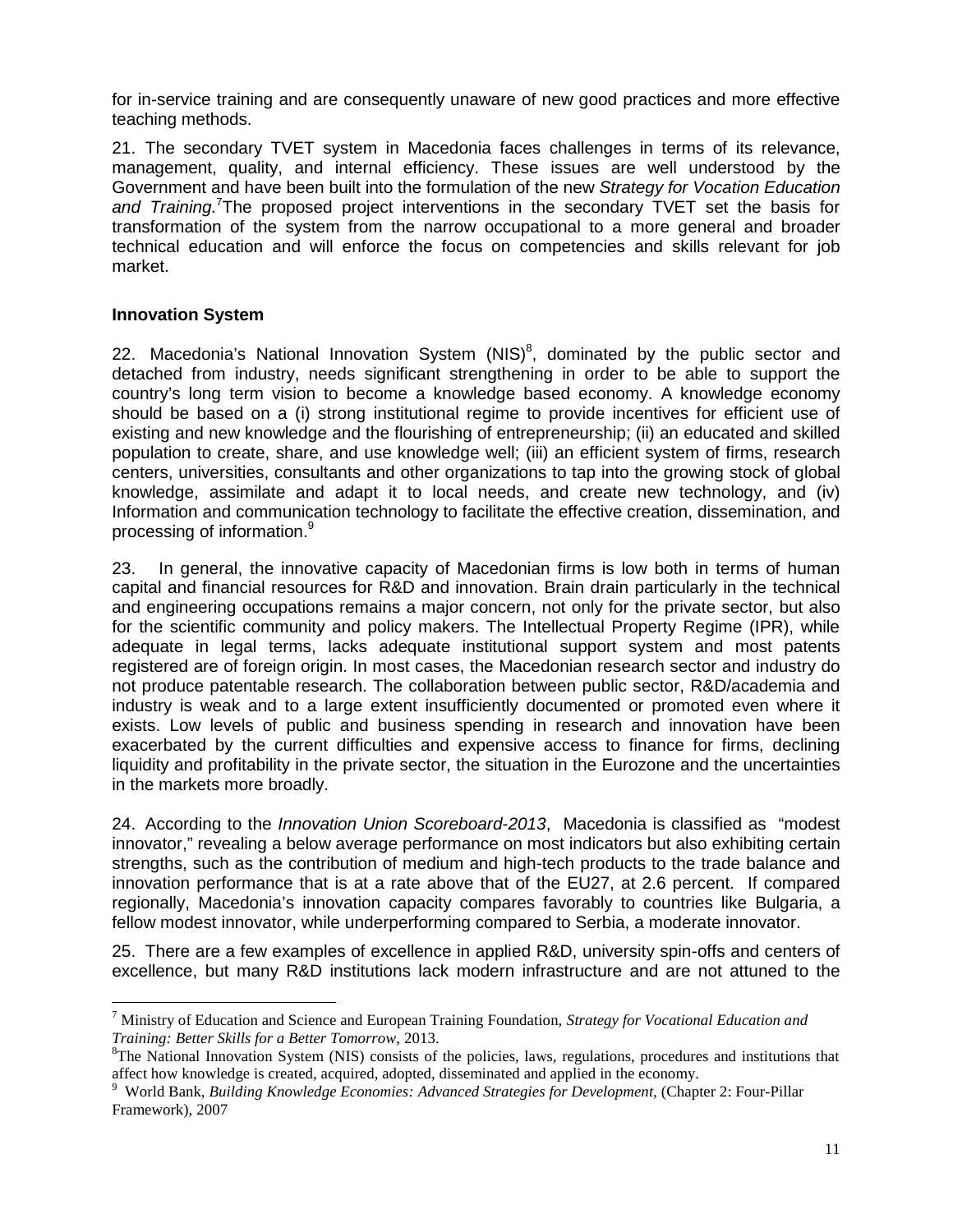needs of the economy. Their R&D outputs are low in quantity and lacking in quality, and there is no culture of protection and commercialization of research outputs.

26. The Government of Macedonia has taken the first steps towards strengthening the legal framework of innovation by adopting the *Innovation Strategy* in October 2012 and the *Law on Innovation Activity* in May 2013.

27. The Law on Innovation designated the Fund for Innovation and Technological Development (FITD) as the entity to finance the Government's interventions in the area of innovation. The FITD will introduce financial instruments to support new start-ups and spin-offs, commercialization of technology and technology transfer activities thus connecting research and the market, while at the same time creating a source of R&D funding and jumpstarting Macedonia's National Innovation System. The various instruments have been designed to create a *foundation* for the *overall* innovation commercialization ecosystem with emphasis on improved exports through enhanced competitiveness. Guided by the strong evidence from research on the efficacy of matching grants in promoting innovation and private sector development<sup>10</sup>, the FITD instruments are being designed to stimulate key elements of an innovation economy, i.e. entrepreneurship, commercially oriented research, university-industry partnership, and risk-taking.

28. In the current post-crisis environment, the Government plays a critical role in stimulating economic recovery via policies that target R&D and innovation. The World Bank is providing technical assistance to the Government of Macedonia and the FITD will help fill the gap that exists between R&D capabilities in the country and industry needs by developing mechanisms to stimulate enterprise based technology thus converting technological 'potential' into economic development.

### **2.2 The Project Objectives**

The proposed Project would support the Government of Macedonia's (GOM) initiatives geared to:

- increase graduates' competitiveness on a regional and international level;
- increase labor market relevance of graduates' skills:
- make innovation a source of productivity improvement, competitiveness, increased exportability of goods, and sustained economic growth; and
- increase universities and private enterprises engagement in, and their benefit from, R&D efforts and technology adoption opportunities.

The following indicators will be used to measure the PDO (further information on project M&E can be found in Chapter 11 of this manual)

- 80% of public universities receiving financing based on new, transparent funding
- 80% of public universities accredited, utilizing new quality assurance and accreditation measures developed in accordance with Bologna-defined EU norms and practices.
- 30 % increase in number of secondary TVET students benefiting from practical training in small and medium-size enterprises (SME) and large sized firms.

<sup>10</sup> Correa, Paulo, Luis Andrés and Christian Borja-Vega, *The Impact of Government Support on Firm R&D Investments; A Meta-Analysis* (World Bank), 2013.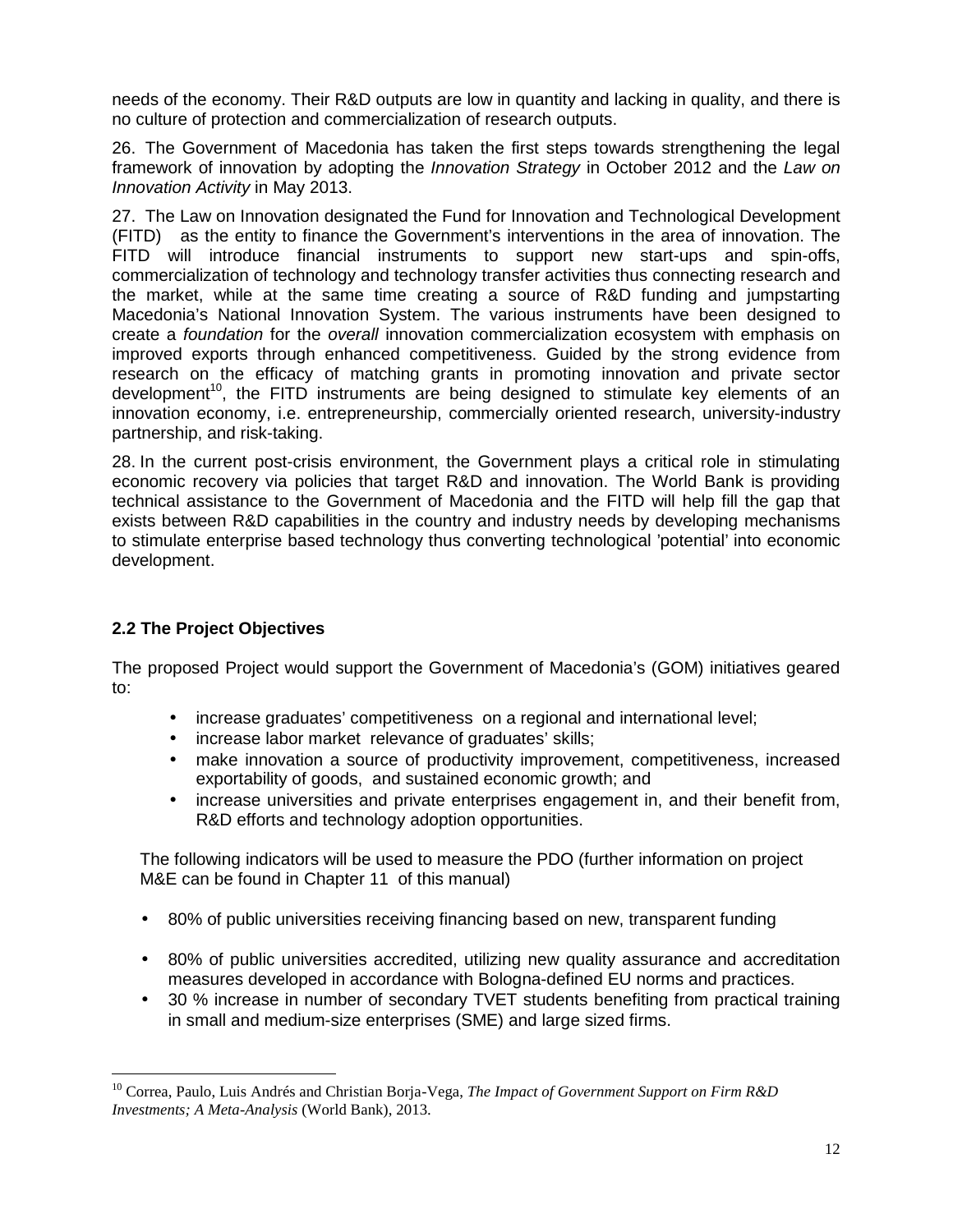- Share of private funding mobilized as a percentage of FITD investments in innovation activities.
- Percentage of beneficiaries that sign collaborative agreements between firms and academia.

#### **2.3 Project Beneficiaries**

The Project's direct beneficiaries include around 24,000 students and 1,500 teaching and management staff from technical vocational education and training institutions who would receive a new curriculum and practical training facilities, as well as training on management, planning, and process improvement capacity. Students and staff of universities, research institutions and enterprises will benefit from: (i) the implementation of quality assurance mechanisms and financing reform in higher education (HE); (ii) grants promoting R&D and innovation; and (iii) technology commercialization, global know-how absorption, and industry university collaboration fostered by the National Technology Transfer Office (NTTO).

#### **2.4 Project Components**

The Project will be comprised of four components, as described below.

### **Component 1: Improving Transparency of Higher Education (US\$ 4 million, approximately 16.65% of total financing)**

This component will have three main sets of activities, all targeted toward improving both the transparency and efficiency of the quality assurance and finance mechanisms in the higher education sector: (i) institutional strengthening and stronger quality assurance in higher education; (ii) reforming the higher education financing model; and (iii) establishing a centralized office to foster mission-oriented research and university-industry collaboration.

**Sub-component 1.1: Quality Assurance in Higher Education.** This sub-component builds upon Bank-supplied technical assistance in higher education quality assurance (2010-2012) and would finance activities targeted toward improving the quality assurance mechanisms in higher education, including: (i) providing training for improving the administrative capacity of the Higher Education Accreditation and Evaluation Board (HEAEB) and other key players in charge of managing quality assurance activities; (ii) funding of external evaluation by foreign experts of FYR Macedonia's higher education sector, and up; and (iii) upgrading of the education management and information system, including the development and implementation of the central data base.

**Sub-component 1.2: Higher Education Financing Reforms.** This sub-component, utilizing technical assistance and information gleaned through a Bank-sponsored pilot of a potential new finance model, would support the design and implementation of a performance-based funding model to promote transparency and efficiency in the resource allocation mechanisms. It would include the following technical assistance activities: (i) assessment of funding model options to select the most appropriate model for the Macedonian context; (ii) design of the funding model, formula and implementation plan; (iii) identification of internal performance indicators and results framework for monitoring and evaluation; and (iv) rollout of the new finding model. This sub component would also finance communication campaigns, outreach and dissemination events to inform different groups of stakeholders about these reforms and generate support for them.

**Sub-component 1.3: Development of a National Technology Transfer Office (NTTO).** This subcomponent would support the development of a central office to be the system-wide interface between the research community and the industry, and a national focal point for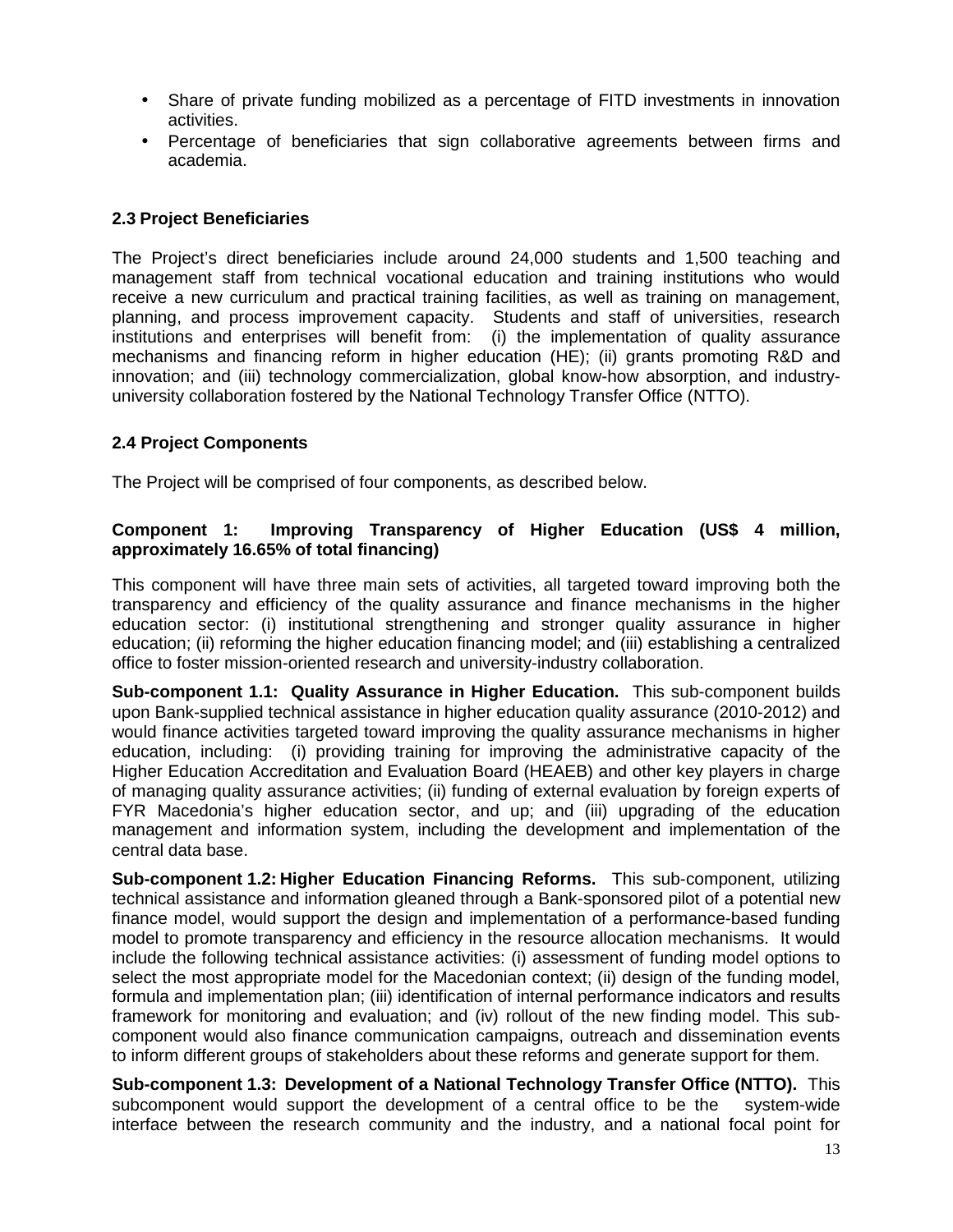international cooperation. It would play a key role in the conversion of the results of research into competitive products and processes, and steer research towards industry needs. The NTTO is expected to have a mandate that is broader than a typical academic technology transfers office. The proposed NTTO, while performing typical tasks such as industry outreach, would additionally be a center for advising the industry in FYR Macedonia on Intellectual Property(IP) in-licensing and technology importation and integrating the innovation activities of Macedonia with EU programs. Given the small country size, and low research activities, having a technology transfer office with a broader mandate makes sense as it leverages economies of scale and prevents duplication of efforts. The subcomponent would provide technical assistance for establishment and operationalization of the NTTO and would also finance the salaries of experts and the purchase of patent and market intelligence databases.

### **Component 2: Modernization of Secondary Technical Vocational Education and Training (US\$ 4.5 million, approximately 18.7% of total financing)**

This component would finance activities targeted toward building the foundation of a modern and efficient secondary TVET system that is characterized by delayed tracking of students into vocational pathway, increased relevance of the standards and curriculum for the labor market and improved mechanisms for school-industry collaboration. These changes are expected to lead to the transformation of the secondary TVET from the narrow occupational to a more general and broader technical education and eventually to result in greater labor market relevance and transferability of skills, and increased flexibility in secondary TVET provision. It consists of two sub-components.

**Sub-component 2.1: Quality and labor market relevance of TVET provision.** This sub component would contribute to the modernization of the secondary TVET system and its relevance for the labor market needs and improving the capacity of TVET secondary schools to deliver quality TVET. Specifically, this sub-component would finance: (i) technical assistance to support the development of an overarching model for the transformation of the secondary TVET provision; (ii) development of occupational standards, competency-based curriculum and programs; (ii) efficiency assessment of the secondary TVET school network and development of a proposal for restructuring the network; (iii) development of a training program for teachers and other staff, including identification of required skills, development of training materials and rollout of the program; and (iv) carrying out of a need analysis and acquisition of equipment for school based practical training.

**Sub-component 2.2: Grants for school-industry collaboration.** This subcomponent would finance technical assistance activities aimed at: (i) designing and implementing a grant program to support TVET activities; and (ii) provision of School Grants to selected TVET schools to finance activities to improve the labor market relevance of the vocational education and training including involving industries into the practical training delivery.

#### **Component 3: Improving the Innovative Capacity of Enterprises and Collaboration with Research Organizations (US\$ 12.94 million, approximately 54% of total financing)**

This component is focused on supporting the efforts of the FYR Macedonia Fund for Innovation and Technological Development (FITD) to build the institutional capacity to stimulate innovative activities, and piloting financial instruments to support innovation and technological development in the enterprise sector. It is organized around two sub-components.

**Sub-component 3.1: FITD capacity building.** This sub-component would finance activities required to build up institutional competence of the FITD, in particular, providing support for: (i) planning and designing the programs, strategy, operations and procedures; (ii) training of FITD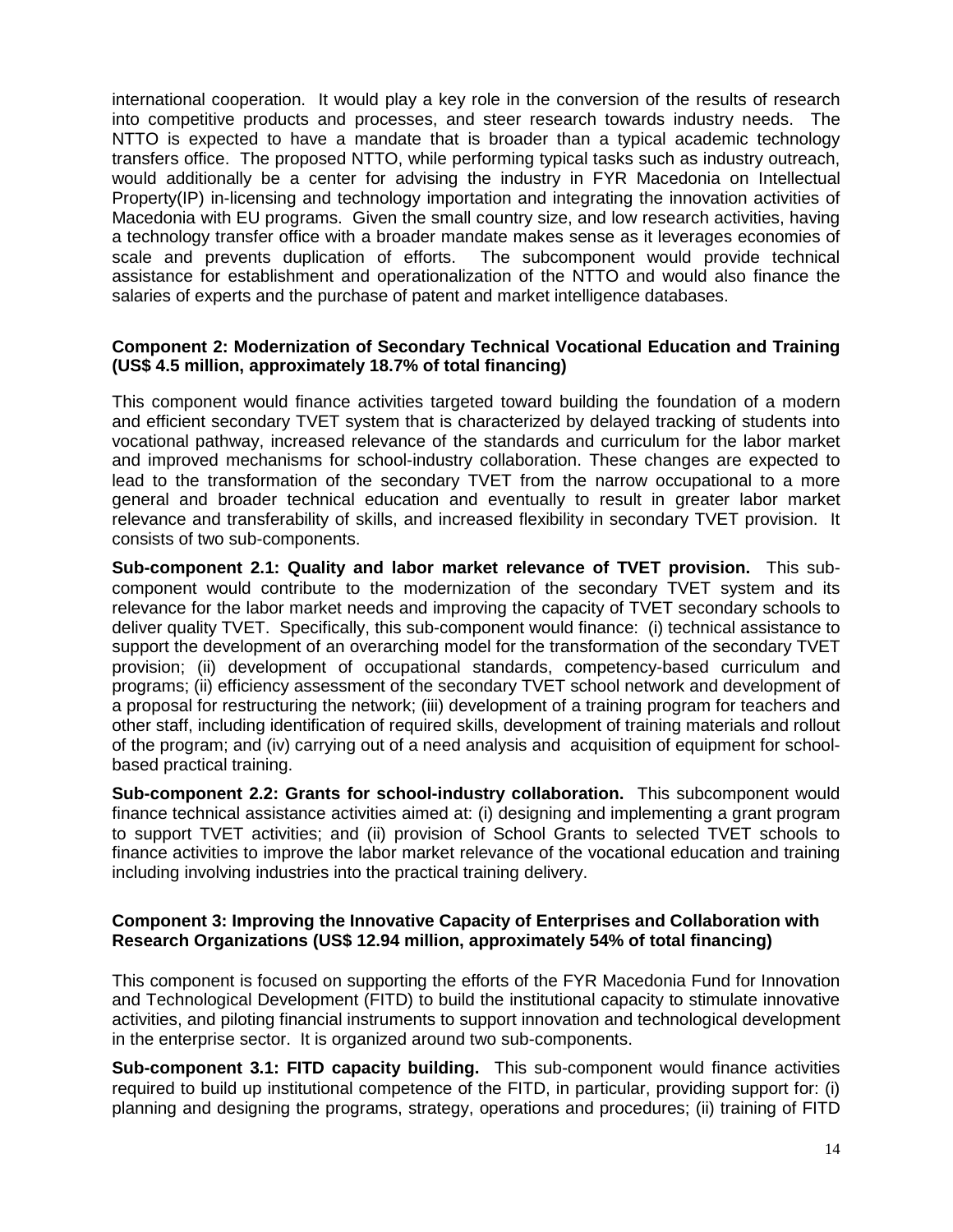staff; (iii) selection of the Investment Committee and peer reviewers; (iv) mentoring and training for FITD beneficiary enterprises; and (v) marketing and communications strategy.

**Sub-component 3.2: Pilot of Financial Instruments to be delivered by FITD.** Once the FITD is established, it would provide specific funding instruments for each stage of companies' life cycle to foster innovation. These instruments will include: (i) an accelerator; (ii) proof of concept innovation mini grants, including but not limited to IP protection, and business plan preparation for initial capital mobilization; (iii) commercialization matching grants and loans; and (iv) sector specific grants in technology development and technology absorption projects for new or improved technologies, products and processes. It is anticipated that the pilot instruments will be introduced in a phased approach starting with the accelerator and proof of concept grants.

#### **Component 4: Project Management and Monitoring and Evaluation (US\$2.5 million equivalent, approximately 10.4% of total financing)**

This component would finance the activities in two sub-components to: (i) ensure effective administration and implementation of the Bank-financed project; and (ii) develop and put in place an effective M&E system.

**Subcomponent 4.1: Project Management***.* This sub-component would support the operation of a Project Management Unit (PMU) reporting to a Project Director and responsible for all the day-to-day project implementation activities, as well as procurement, disbursement and accounting functions. World Bank financing would be provided for consultants employed as part of the PMU, as well as for assistance and training to all project staff, project audits, office equipment and incremental operating costs.

**Subcomponent4.2: Monitoring and Evaluation.** M&E are crucial elements of program design as they provide important feedback mechanisms for policy, effectiveness, and credibility of the programs. The Project would support the design and implementation of (i) tools to monitor the results framework for the Project; (ii) M&E studies/surveys to establish a baseline for project results indicators as well as their measures during project implementation and upon project; (iii) impact evaluation for selected innovation programs; and (iv) skills observatory. World Bank financing would be provided for technical assistance; services and training of the Ministry of Education and Science staff engaged in monitoring; and the design, implementation, and analysis of evaluation surveys.

### **3. PROJECT IMPLEMENTATION**

### **3.1 Introduction**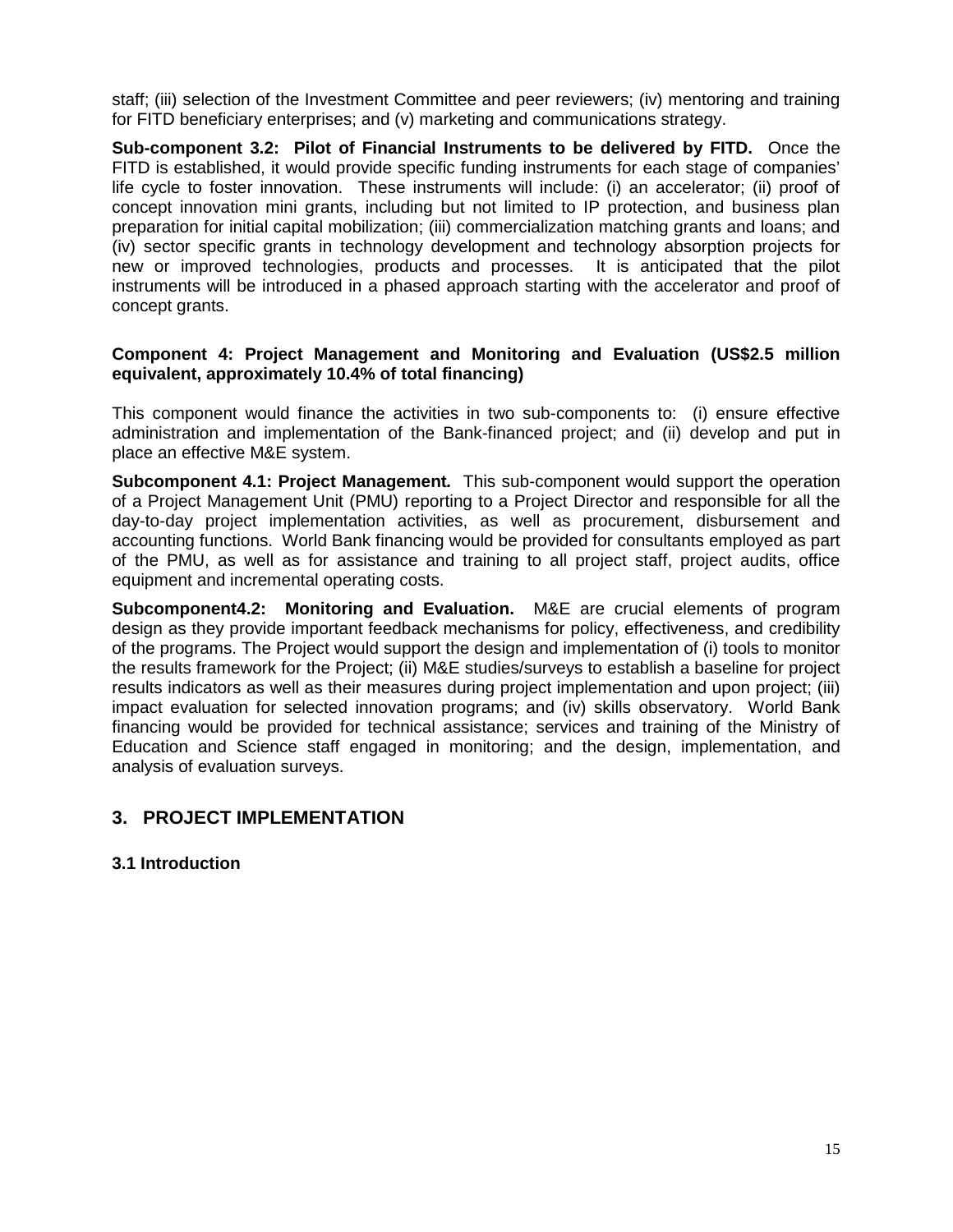The Project supports interventions which foster education and skills relevant to the job market and enhance the innovation capacity and activity of firms in FYR Macedonia. It will also address key missing elements of the Macedonian innovation system and ailing aspects of the research sector that are likely to be vital for improving the competitiveness of the enterprise sector and FYR Macedonia's longer term economic growth prospects. The Project is placed within the overarching framework of the Government's strategies for economic and social development where it has identified investment in education, science and information technology as top strategic priority areas Legislation and regulations have been recently developed and adopted in these areas, and the Project aims to make some identified reforms a reality. In addition, the Project will help the authorities deepen ongoing reforms and align them with the broader EU integration agenda.

Each of the four components is divided into subcomponents, which have a specific set of activities designed to support the achievement of the Project goals. These components will be implemented over a period of five years, from March, 2014 to May, 2019. This section maps out the activities necessary for implementation of each of the Project subcomponents, and who is responsible for their implementation. Additionally, it describes information about the safeguards associated to project implementation.

The Project activities are part of the everyday work of the MOES and thenewly established Fund for Innovation and Technology Development (FITD). These Institutions are responsible for the technical aspects of the Project, as well as monitoring of its development indicators.

### **3.2 Detailed Description of Project Component 1**

### **Improving Transparency of Higher Education (US\$ 4 million, approximately 16.65 % of total financing)**

This component wouldhave three main sets of activities, all targeted toward improving both the transparency and efficiency of the quality assurance and financing mechanisms in higher education: (i) institutional strengthening and improvement of quality measurements—data collection and data-driven policy development—in higher education; (ii) reforming the higher education finance model; and (iii) establishing a centralized office for fostering mission-oriented research and university-industry collaboration.

### **Subcomponent 1.1: Quality Assurance in Higher Education**

Building upon the knowledge generated and lessons learned through earlier Bank-funded technical assistance, this activity would finance improvement and consolidation of the quality assurance processes at the national and institutional levels. The aim is to put in place appropriate and transparent accreditation procedures that would create a level playing field for public and private institutions. This would include capacity building to the Board for Higher Education Accreditation and Evaluation (HEAEB) on the processes, criteria and procedures for external quality assurance in FYR Macedonia and establishing the links between external evaluation and accreditation. The World Bank worked with the HEAEB in 2012 to provide capacity building on trends in Quality Assurance in European Higher Education Area and ENQA membership requirements. This activity would help to further advance HEAEB efforts on meeting the standards for the ENQA membership.

This subcomponent would finance activities targeted toward improving the quality and relevance of higher education as articulated through the *Law on Higher Education (2008)*, which stipulates several specific issues related to quality assurance, including the following.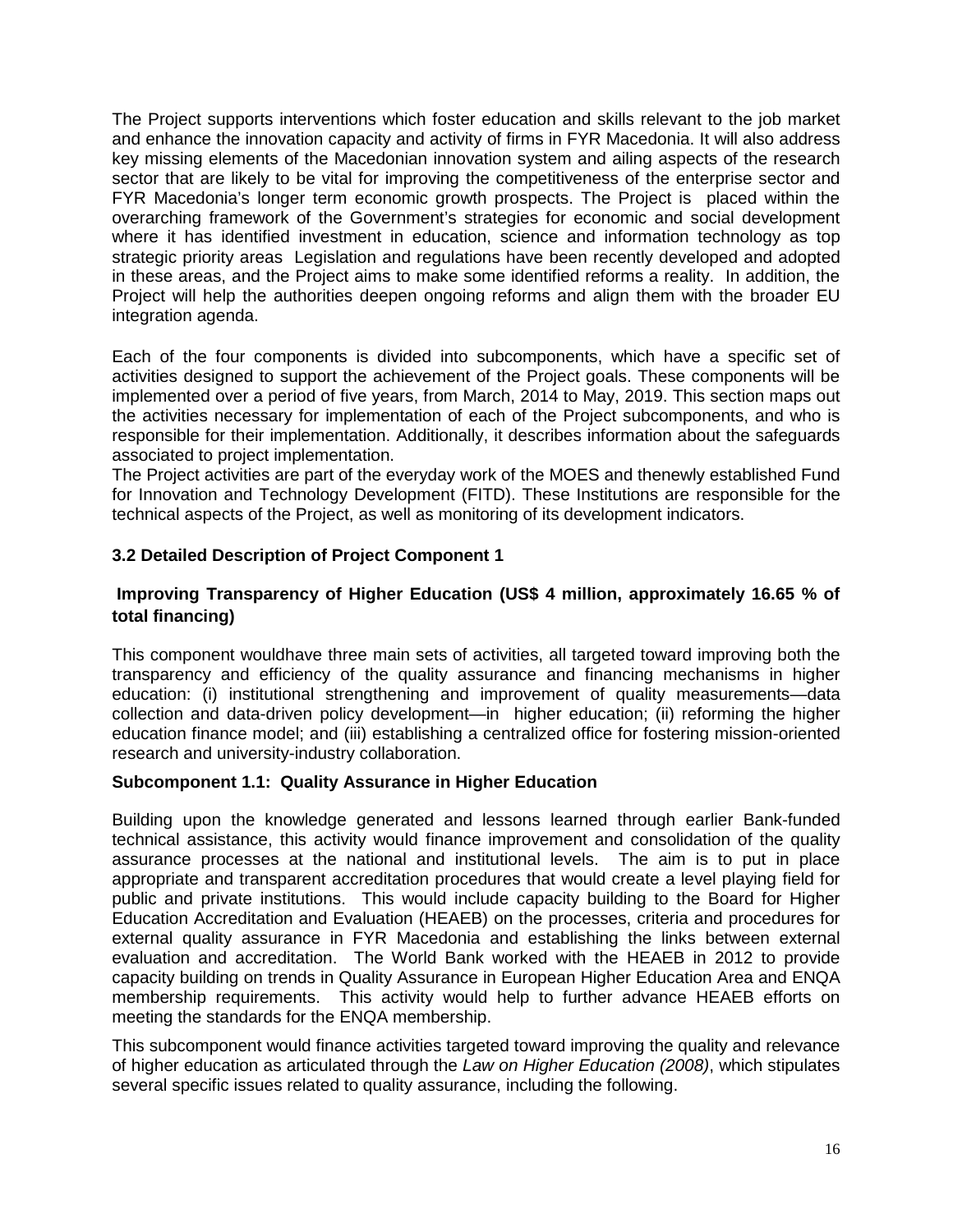- (a) First, it would support improving the administrative capacity of the HEAEB and other key players in managing quality assurance activities. This sub-component would support the HEAEB's meeting the requirements and paying the requisite membership fees to be recognized as a fully compliant member of the EQAR and  $ENQA<sup>11</sup>$ . In so doing, the HEAEB will be recognized as an internationally qualified accreditation agency, and their accreditation outcomes for FYR Macedonia higher education institutions and academic programs (and their competencies in teaching and research) will be of a globally recognized and assessed quality.
- (b) Another significant quality activity funded through this sub-component would be the external evaluation by foreign experts of FYR Macedonia's higher education sector, including all universities and all other higher education institutions through an institutional evaluation of the universities, with two main goals: (i) a neutral, factual assessment of the current situation on the ground in the higher education sector; and (ii) the provision of an analytical assessment of areas for improvements and investments, recommendations for priority interventions, and roadmaps for implementing needed reforms.
- (c) Drafting the manuals to underpin the external evaluation would also be a significant activity supported under this subcomponent. These manuals would provide the legal framework for the engagements of both the HEAEB and the external experts to conduct the evaluations.
- (d) Finally, this sub-component would support upgrading of the education management and information system (EMIS), including the development and implementation of the central data base essential for monitoring the operation and outputs of the tertiary education and for administering the common admission system. At the institutional level, the Project would finance technical assistance and capacity building for the introduction of modern management practices, including the design and implementation of an integrated EMIS for student affairs, academic programs, human resources management, budgeting and financial management, and infrastructure management.

### **Subcomponent 1.2: Higher Education Financing Reforms**

This sub-component would support following up on the outputs of the recent Bank-led higher education technical assistance program (2011-2012) aimed at supporting Government efforts to design and implement a performance-based funding model. In addition to outlining the value and key dimensions of this new approach, the technical assistance program provided practical tools for designing the new funding formula and defining an elaborated set of performance indicators. In particular, the technical assistance program supported a pilot initiative which

 $11$ Requirements include: organizations should undertake external quality assurance activities (at the institutional or program level) on a regular basis; be formally recognized by competent public authorities in the European Higher Education Area as agencies with responsibilities for external quality assurance and should have an established legal basis and comply with any requirements of the legislative jurisdictions within which they operate; should have adequate and proportional resources, both human and financial, to enable them to organize and run their external quality assurance process(es) in an effective and efficient manner, with appropriate provision for the development of their processes, procedures, and staff; should have clear and explicit goals and objectives for their work, contained in a publicly available statement; should be independent to the extent that they both have autonomous responsibility for their operations and that the conclusions and recommendations made in their reports cannot be overturned or influenced by third parties; should have in place procedures for their own accountability; and should have an appeals procedure available. EQAR and ENQA are two such notable agencies, based in Brussels and well-regarded in the field of European quality assurance for higher education.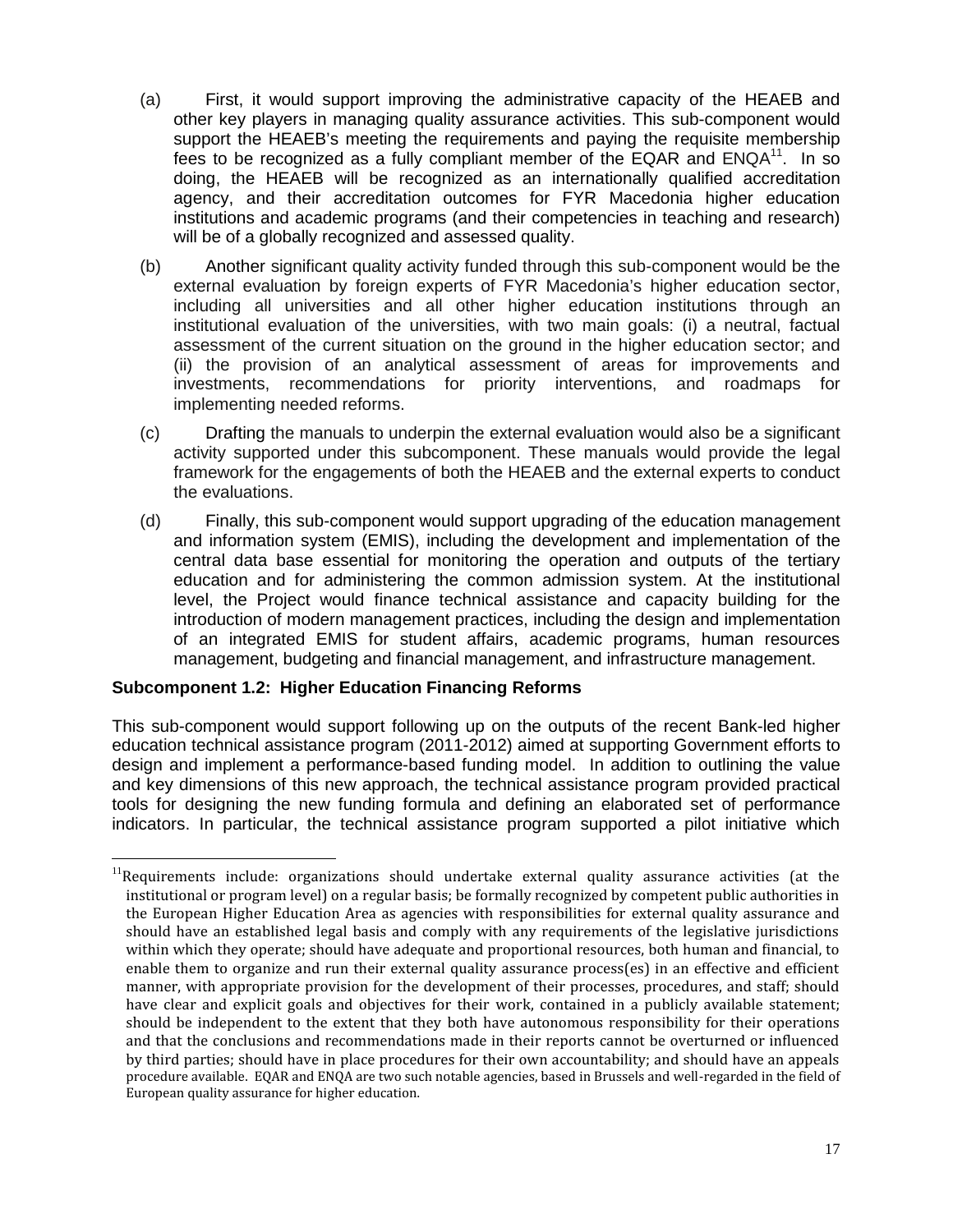examined the technical elements of implementing a cost-per student funding model at the flagship Macedonian university (UKIM - University Ss. Cyril and Methodius).

The lessons learned through the piloting of the cost-per-student include: universities in FYR Macedonia are highly supportive of this initiative to develop a more transparent funding model; the data needed to underpin an initial effort to establish block grants based on a cost-per student or cost-per study place model is not yet available and needs to be collected and managed centrally; and to support broad transparency in this process, all data related to establishing the block grants based on cost-per-student or cost-per-study place must be publicly accessible.

Once the block grant element of the funding model is designed and implemented, the more innovative elements of finance reform would be considered—in particular, performance-based funding, which creates well-defined institution-government partnerships. Earlier technical assistance related to higher education finance reform introduced this concept to the Government and the higher education sector, all of which were receptive to this transparent, modern, and adaptable funding model as a potentially transformative reform for FYR Macedonia.

Project funds would finance the following technical assistance activities:

- (a) assessment of funding model options—including use of stable, basic funding (often through cost-per-student formulas), performance management contracting, and funding agreements, based on institutional strategic planning—to determine the most applicable model for the Macedonian context;
- (b) preparation of the funding model and formula, as well as the related implementation plan;
- (c) identification of internal performance indicators and results framework for M&E of the system; and
- (d) implementation of the new finance model.

This subcomponent would also finance communications campaigns, outreach and dissemination events.

### **Subcomponent 1.3: Development of a National Technology Transfer Office (NTTO)**

This subcomponent would support the development of a central office to serve as a nation-wide interface between the scientific community and private sector, and the National Focal Point for international cooperation. Its primary mission would be to convert the results of research into competitive products and processes, and foster industry oriented research. It will provide services that promote: interdisciplinary exchange of information, industry oriented research and development, national and international technology transfer and commercialization, appreciation of importance of innovation and IP among stakeholders, and innovation commercialization—all with the goal of fostering local economic development and helping move the ecosystem towards the innovation frontier. Staff in such an office would ideally include experts with deep knowledge of IP law, technology, and industry. The NTTO would not be merely a clearinghouse for innovation arising from research, but a vital organ in the system that connects research to industry and the results of commercialization to society at large. The NTTO, acting as National Focal Point for international cooperation, would provide personalized support, guidance, practical information and assistance on all aspects of participation in EU and other international programs. This includes advice on technical and administrative questions concerning the calls for proposals, partner search, national priorities, and matching national co-financing possibilities, where applicable.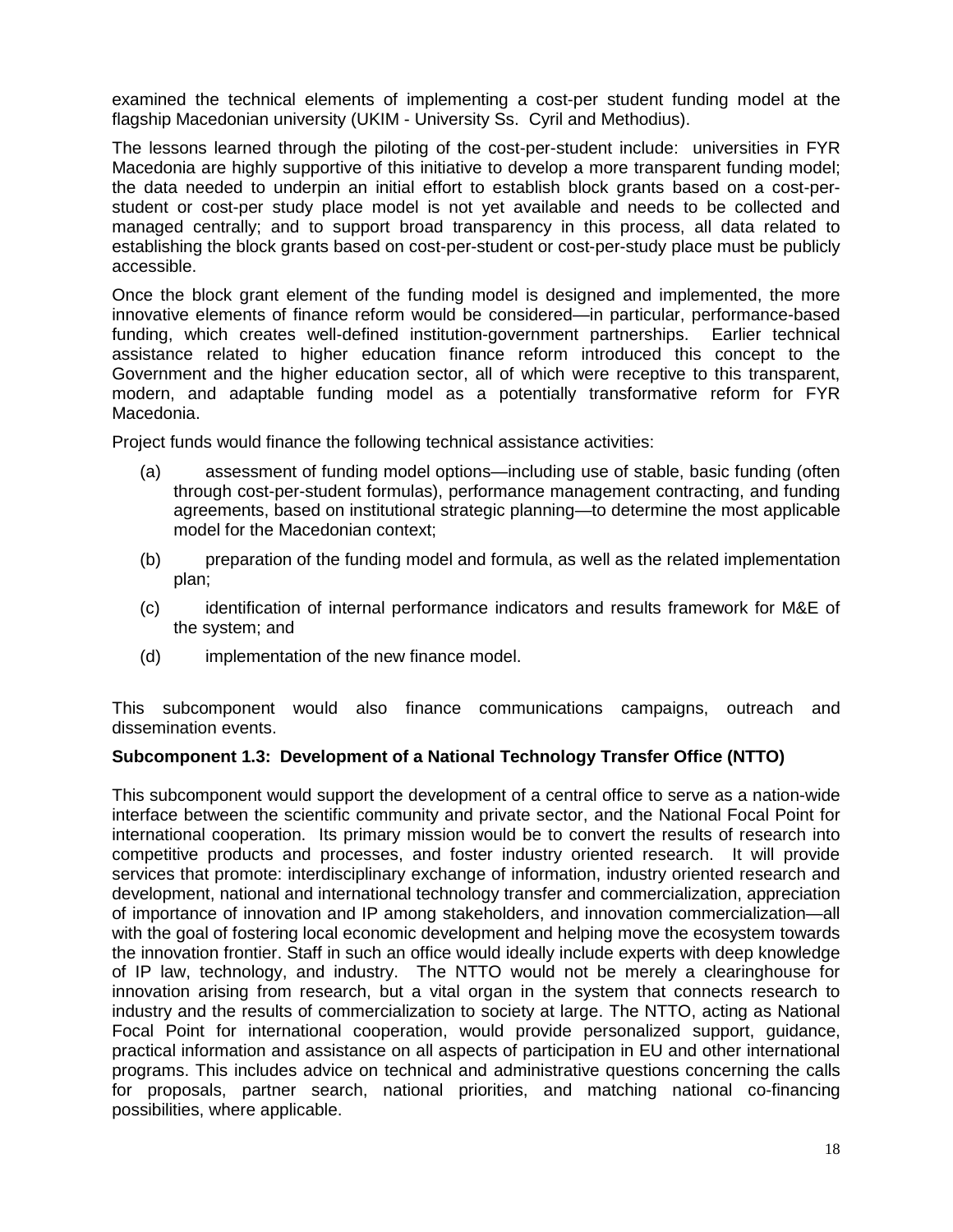Unlike technology transfer offices in the developed world where one office serves a single university or research training institution (RTI), the National TTO in FYR Macedonia should not only serve all RTIs and universities, but also provide assistance to firms and entrepreneurs for in-licensing (importation) of technology. The technology transfer office model used in developed nations should not be adopted as it is not appropriate in the context of FYR Macedonia. The proposed NTTO would also be responsible for advising the industry on topics related to identifying promising areas of research (patent landscape analysis), technology scouting, and IP in-licensing (especially from international sources). The NTTO would maintain a database of activities thus helping conduct superior M&E of innovation commercialization activities in the country.

Project funds would finance the following activities:

- (a) development of a strategy for the NTTO after an initial scan of the needs and capacities of RTIs and industry as well as an implementation roadmap and policies governing the NTTO;
- (b) establishment of a system for the storage, handling and management of data on locally and globally available technologies, local research capacity and outputs, and local enterprise challenges and goals;
- (c) purchasing of patent and market databases for the proposed center;
- (d) scouting, hiring, and salaries of experts and staff to run the center;
- (e) consulting fees for patent attorneys on case by case basis, as needed;
- (f) preparing information exchange activities with relevant national and international institutions/organizations, and costs associated with marketing the IP; and
- (g) training of stakeholders on topics related to innovation and IP commercialization.

This subcomponent would also finance communications campaigns, outreach and dissemination events, and highlight salient success stories, upon completion of the launch of the technology transfer center. Such outreach activities are vital to create a culture of innovation commercialization.

### **3.3 Detailed Description of Project Component 2**

### **Modernization of Secondary Technical Vocational Education and Training (US\$ 4.5 million, approximately 18.7% of total financing)**

This component would finance activities targeted toward building the foundation of a modern and efficient secondary TVET system that is characterized by delayed tracking of students into vocational pathway, increased relevance of the standards and curriculum for the labor market and improved mechanisms for school-industry collaboration. These changes are expected to lead to the transformation of the secondary TVET from the narrow occupational to a more general and broader technical education and to result in greater labor market relevance and transferability of skills, and increased flexibility in secondary TVET provision. It consists of two sub-components.

#### **Sub-component 2.1: Quality and labor market relevance of TVET provision.**

This sub-component would contribute to modernization of the secondary TVET system and its relevance for the labor market needs and improving the capacity of TVET secondary schools to deliver quality TVET by means of new standards and curriculum modules, new training facilities, and better trained teachers and administrators.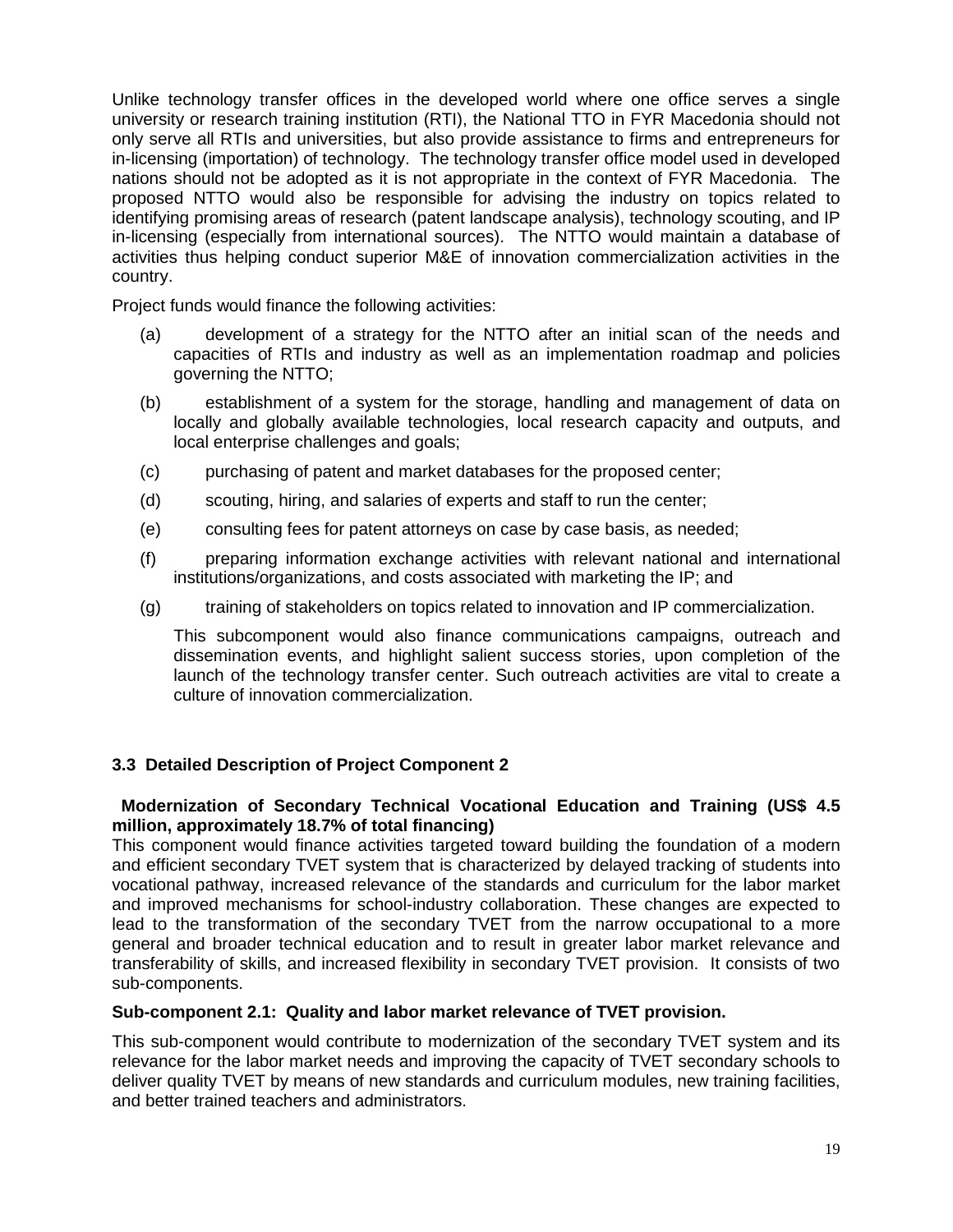*Concept for Modernization of the Secondary TVET***.** This activity would finance technical assistance supporting the development of a new concept for secondary TVET. The main principle of the new concept is a shift from the narrow occupational training to a more general and broader technical education and promotion of flexible paths between vocational training, general education and higher education. The tracking of the students will be delayed until after the second year of secondary education to ensure that students attain general and academic basic skills before being tracked into vocational education. These general and academic skills will allow them to be more adaptive to changing economic environment, and increase internal and external mobility of the graduates in the labor market. In addition the concept would provide a proposal for consolidation of the existing occupations based on the national priorities for economic development and labor market needs. It would also include a proposal for enhanced social partnership between educators, employers and relevant government agencies. The concept would guide institutions in designing all other strategic documents for secondary TVET.

*Efficiency Assessment of the School Network.* The activity would contribute to aligning of the network to the new model for modernization of the secondary TVET and the needs of the economy, by meeting the needs for cost effectiveness, the needs of learners, the local businesses and the local government. This activity would finance an assessment of the network of VET schools to examine the capacity of each secondary VET school to provide programs with regard to availability of qualified teaching staff, equipment, possibility for practical training of students in the firms as well as regarding the economic, demographic and cultural environment in which each school operates. The assessment would be accompanied by an appropriate cost benefit analysis and would provide a proposal for restructuring the network i.e. re-branding the schools and an operational plan for gradual implementation of the proposal.

*Development of Standards for Vocational Qualification.* The "National Methodology for Development of Occupational Standards" (2009) would be revised to ensure that qualification standards not only define the content of each vocational qualification (knowledge, skills and competences), but are also elaborated in partnership with representatives of the industries, professional associations, and government agencies. This activity would also provide technical assistance and guidance to the developers of occupational standards.

*Development of Competency-Based Curriculum.* This activity would finance technical assistance in developing the core curriculum and the program to guide the educational institutions in designing new secondary TVET programs. The new programs are expected to have a modular structure and to define the competences students need to acquire in respective vocational areas, as well as related expected learning outcomes, and suggest appropriate assessment techniques. The focus thus should be shifted from educational inputs – what is being taught and how – to educational outcomes – what a student will know and will be able to do.

*Training of School Managers and Teachers.* The activity would fund identification of the skills required from teachers and other staff to ensure high quality delivery of the revised curricula, and the development of manuals and other training materials which would provide the basis for staff training. The activity would then support the rollout of the training program in pilot occupations to enable quality implementation of the reform.

*Upgrade of Equipment for School-Based Practical Training.* This activity is designed to mitigate the shortage of key training equipment in the secondary TVET schools. The Project would finance: (a) need analyses and proposal for procurement of key training equipment per occupation and per TVET school; (b) provision of key training equipment needed for the revised courses; and (c) develop school guidelines for managing the equipment.

#### **Sub-component 2.2: Grants for school-industry collaboration**.

This subcomponent is aimed at supporting school-business collaboration and identifying successful models for engaging enterprises in practical vocational training. It would finance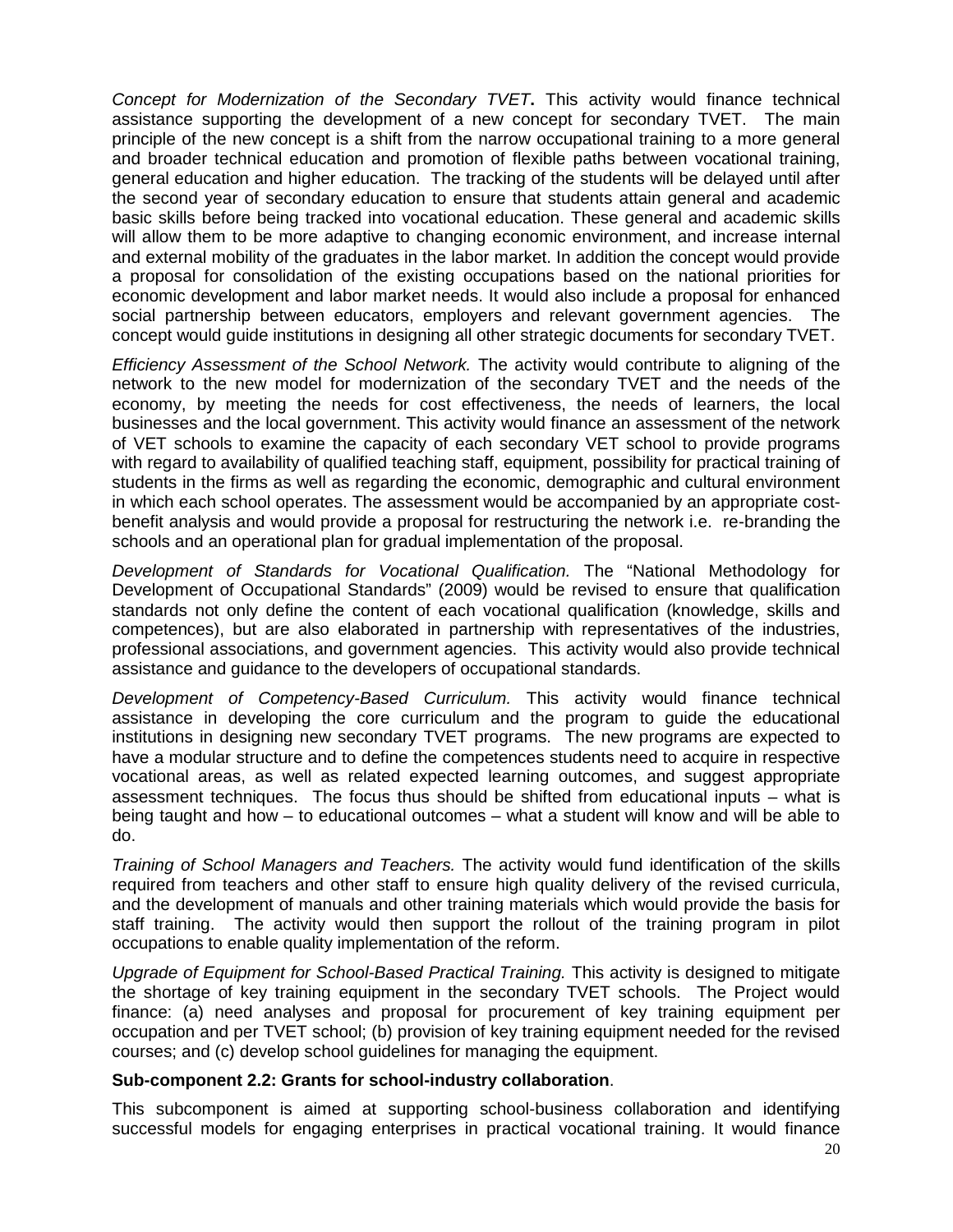technical assistance activities aimed at designing a grant program to support joint projects between TVET schools and enterprises aimed at improving the practical training of students, as well as fund the grants. In addition, the Project would provide technical assistance to schools and MOES in the implementation of competitive grant program. The MOES would receive technical assistance for the development of an Operational Manual for awarding grants on a competitive basis, and schools would receive assistance for preparation of project proposals.

All secondary TVET schools (72 in total) that voluntarily prepare grant applications in cooperation with enterprise/s would be eligible to apply for grants of approximately US\$ 6,000 to US\$ 10,000. The primary responsibility for implementation of the grants would rest with the schools, under the oversight of their school boards, school management and staff. In addition, a Grant Approval Committee would be established under the Project to evaluate grant application based on criteria set out in the Grant Operational Manual. A School Grant Operational Manual (SGOM) would define the following: (i) the selection processes; (ii) eligibility criteria; (iii) eligible and ineligible activities to be financed through grants program; (iii) the allocation formula for grant award limits; and (iv) implementation and reporting arrangements. The completion of the SGOM satisfactory to the Bank would be a condition for disbursing against this activity.

The key instrument for implementing this subcomponent would be the Improvement Agreement between the Ministry of Education and Science on the one hand and a TVET School and participating business on the other.

### **3.4 Detailed Description of Project Component 3**

#### **Improving the innovative capacity of enterprises and collaboration with research organizations(US\$ 12.94 million, approximately 54 % of total financing)**

This component is focused on: (i) supporting the efforts of the FYR Macedonia Fund for Innovation and Technological Development (FITD) to build the institutional capacity to stimulate innovative activities and (ii) piloting financial instruments to support innovation and technological development in the enterprise sector.

#### **Sub-component 3.1: Capacity Building of the FYR Macedonia Fund for Innovation and Technology Development (FITD)**

The Innovation Law designated the FITD as the entity to spearhead the Government's interventions in the area of innovation. The FITD is a new entity that would be responsible for public financial support for innovation. Specifically, the Fund is to pilot: (i) financial instruments to support entrepreneurship, innovation commercialization and in-house business innovation at the pre-commercial and growth stages; and (ii) promote collaborative research and innovation linkages with research organizations and business innovators. This component would finance the activities required to build up the institutional competence of the FITD to undertake the complex task of running a successful innovation program. In this context, this component would support:

(a) *Planning and designing the programs, strategy, operations and procedures.* This activity would include the design of the organizational structure and operational framework of the Fund, development of governance mechanisms, competencies and skills requirements of staff, and establishing operational rules that ensure transparent functioning, prompt investment decision making and effective delivery mechanisms, the design of performance measuring and control mechanisms for the FITD as a whole in terms of its effectiveness of reaching the intended beneficiaries and for the management of each program of the FITD. It would also design current and future financial instruments; establish policy and regulatory mechanisms; design and implement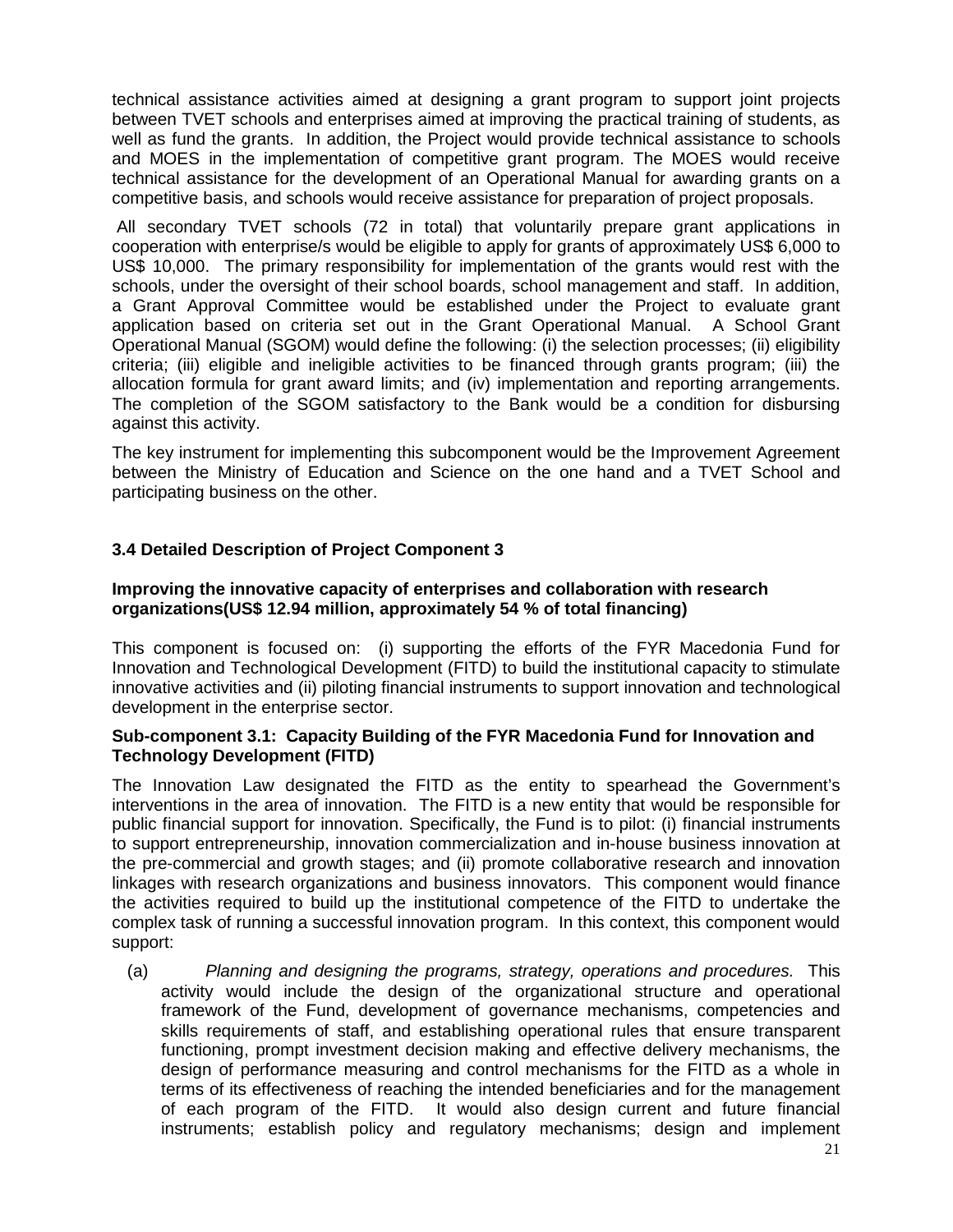organizational and operational procedures; assess training needs; design plans for fundraising and liaising with relevant international organizations; and design plans for business development.

- (b) *Staffing and training of FITD staff.* While extensive due diligence would be undertaken to select the right caliber of staff to undertake this operation, it is well understood that expertise in this area is lacking in FYR Macedonia. An overarching goal of this project is for FYR Macedonia to develop expertise locally in the area of innovation and therefore the services of an international resident advisor engaged to support the FITD staff would likely be required. The advisor would provide hands-on support to implement, do quality control and perform day-to-day monitoring of the project. The advisor should have significant innovation expertise and would be expected to be heavily involved in the beginning of the process and gradually wind down her/his engagement as she/he transfers her/his knowledge to the FITD staff. Furthermore, staff would receive training from experts and organizations, with the goal of developing expertise and capacity to design and manage current and future financial instruments. Areas of focus for training would include: (i) company formation; (ii) commercialization; (iii) promotion and design of financial instruments; (iv) conducting due diligence in early-stage technology development; (v) technology transfer; and (vi) project management.
- (c) *Selection of the Investment Committee and peer reviewers.* It is critical for the selection process of beneficiaries to be transparent with the selection based solely on merit and completed in a short time frame. Therefore the quality and independence of reviewers is of great importance. This activity would support the establishment of an independent due diligence and selection process through (i) an independent Investment Committee – including early stage technology development experts from the private sector industry, financial, entrepreneurial community and applied research sectors- that will be responsible for financing decisions, and (ii) engagement of international experts as peer reviewers for technical due diligence process, as needed.
- (d) *Mentoring and training for Fund beneficiary enterprises.* This activity supports the design and implementation of mentoring and training programs on entrepreneurship and commercialization, including but not limited to financial management, fund raising and venture capital, business development, legal and Intellectual Property (IP), and other areas of expertise identified by Fund beneficiaries. It is expected that training would be provided by reputable international experts and organizations based on needs identified by FITD beneficiaries.
- (e) *Marketing and Communications strategy.* The component would support the FITD to develop a coherent communications strategy, with the goal of promoting the financial instruments to ensure a solid pipeline of applicants. This activity would also financea number of events and workshops during the course of the Project, including but not limited to project launch, call for proposals, project closing, workshops to promote awareness about entrepreneurship and innovation, EU innovation policy and programs (such as, for example, FP7, European Mobility Portal), as well as networking events for academia, entrepreneurs, and private investors.

### **Sub-component 3.2: Pilot of Financial Instruments to be delivered by FITD**

**Once the Innovation Fund is established, it would provide specific funding instruments to help foster innovation development in FYR Macedonia**. The instruments to be supported by the Project are to span the entire spectrum of firm development timeline and are to include: (i) an accelerator; (ii) proof of concept innovation mini grants, including but not limited to IP protection, and business plan preparation for initial capital mobilization; (iii) commercialization matching grants and loans; and (iv) sector specific grants-extension program in technology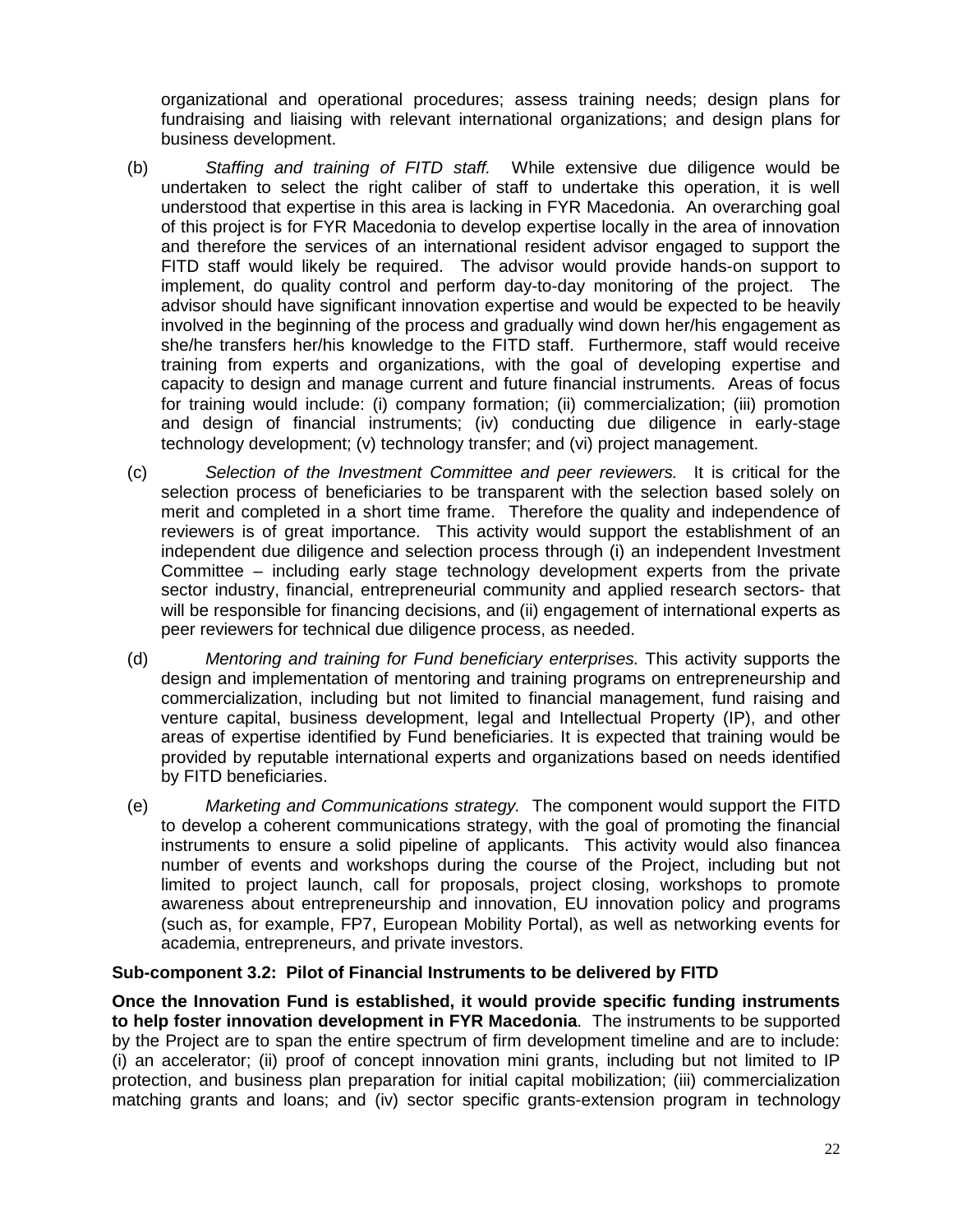development and technology absorption projects for new or improved technologies, products and processes.

### **3.5 Project Management and Monitoring and Evaluation** (**US\$ 2.5 million, approximately 10.4 % of total financing**).

This component would finance activities to: (i) ensure effective administration and implementation of the Project; and (ii) develop and put in place an effective monitoring and evaluation system.

#### **Subcomponent 4.1: Project Management.**

This sub-component would support the operation of a PMU. The PMU is to report to the Project Director and would be responsible for all the day-to-day project implementation activities, as well as procurement, disbursement, and accounting functions. Bank financing would be provided for consultants employed as part of the PMU, as well as for assistance and training to all project staff, project audits, office equipment and incremental operating costs.

### **Subcomponent 4.2: Monitoring and Evaluation.**

The Project would support the design and implementation of: (a) tools to monitor the results framework for the Project; (b) M&E studies/surveys, to establish baselines for project results indicators as well as their measures upon project completion; (c) ex-post evaluation using survey of selected innovation programs; and (d) skills observatory. World Bank financing would be provided for technical assistance; services and training of the MOES staff engaged in monitoring; and the design, implementation, and analysis of evaluation surveys. This sub component would also provide support for the development of evidence-based policymaking via the establishment of an Observatory to strengthen labor market and education information systems. This Observatory would make available to the public, policy-makers and stakeholders information on the performance (e.g. students placed in practical training at firms, job placements after graduation) and resources available (e.g. courses, firms providing internship and practical training opportunities, infrastructure, instructors) in VET schools, higher education institutions as well as general labor market information on employment opportunities and wages in different occupations and sectors. This sub-component would finance one tracer study for TVET and one for higher education employment outcomes of graduates, including technical assistance for designing such studies and carrying out the related proposed methodologies. The outcome of this activity would not only be the utilization of collected data but also the capacity building necessary to continue such activities in the future.

### *Table 1. Matrix of Responsibilities for the Technical Implementation of SDIS Project Subcomponents*

| <b>Subcomponents</b>                                                                                                                                        | Units within the Institutions       |
|-------------------------------------------------------------------------------------------------------------------------------------------------------------|-------------------------------------|
| 1.1 Higher Education Finance Reforms                                                                                                                        | Department of Higher Education-MOES |
| 1.2 Higher Education Quality Assurance and<br>Relevance Activities and Grants for innovative<br>proposals for institutional management capacity<br>building | Department of Higher Education-MOES |
| 1.3 Development of a National Technology Transfer                                                                                                           | Departments of Science and Higher   |
| Office                                                                                                                                                      | Education -MOES                     |
| 2.1 Quality and relevance of TVET provision                                                                                                                 | <b>VET Center - MOES</b>            |
| 2.2 Grants for school-enterprise collaborations                                                                                                             | <b>VET Center - MOES</b>            |
| 3.1 Capacity Building of the FYR Macedonia Fund for                                                                                                         | MOES-FITD                           |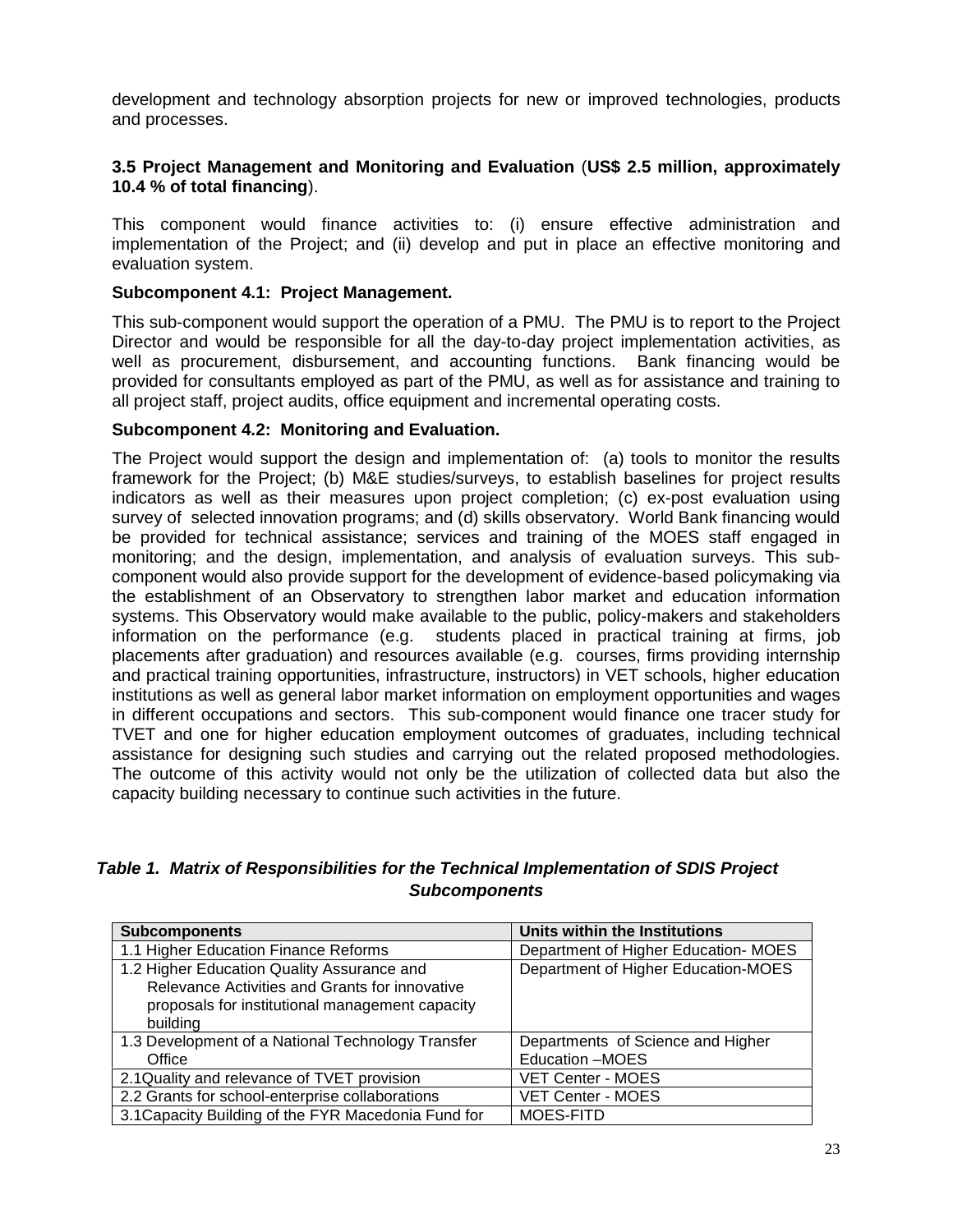| Innovation and Technology Development (Fund) |                                |
|----------------------------------------------|--------------------------------|
| 3.2 Pilot of Financial Instruments           | <b>FITD</b>                    |
| 4.1 Project Management                       | <b>Project Management Unit</b> |
| 4.2 Project Monitoring and Evaluation        | <b>Project Management Unit</b> |
|                                              |                                |
|                                              |                                |

The FITD would be making equity investments, grants, and conditional grant. The fund could potentially have returns from the equity investments in the accelerators as the start-ups funded attract private financing or are acquired by larger companies, or through royalty payments from financed patents. Any income earned by the FITD would be ploughed back into the fund (revolving fund).

### **3.6 Safeguards**

The SDIS Project is not associated with any social safeguard risk and so, no World Bank social safeguards are triggered. Nonetheless, its results framework would capture data disaggregated by gender, whenever possible/available. Institutions that receive project grants would be asked to provide team data disaggregated by gender. Every school grant proposal and every innovation grant proposal would be reviewed to avoid any negative social implication and/or potential gender bias in accordance with the following environmental screening procedure:

The procedure is made up of five steps listed below:

- Screening (for all grant applications)
- Disclosure and Public Consultation (in case EMP is required, i.e. for grant applications corresponding to Category II)
- Review and Approval (in case EMP is required, i.e. for grant applications corresponding to Category II)
- Conditionality (in case EMP is required, i.e. for grant applications corresponding to Category II)
- Monitoring and Reporting (in case EMP is required, i.e. for grant applications corresponding to Category II)

### **3.6.1 Screening**

Environmental Screening Questionnaire (Annex C of the SDISP EMF) will be required for every project approved for financing and will be part of the project application.

The applicant will be responsible for ensuring that all of the adequate documentation has been submitted and filed, including: (a) all of the RS EA documentation; (b) official approvals for the documentation from responsible authorities for protection of environment, and (c) copies of the environmental permit. The applicants will be responsible to meet all of the legally prescribed requirements and to submit proof of doing so – through the documentation listed above. The incomplete applications will not be considered for financing.

Under the World Bank system, activities will be categorized in accordance with the following three screening categories.

 Category I (Low Risk): grant activities whose environmental impacts are expected to be negligible, for which no environmental evaluation will be required, corresponding to a World Bank Category C.

### *Category I activities have no further environmental assessment requirements.*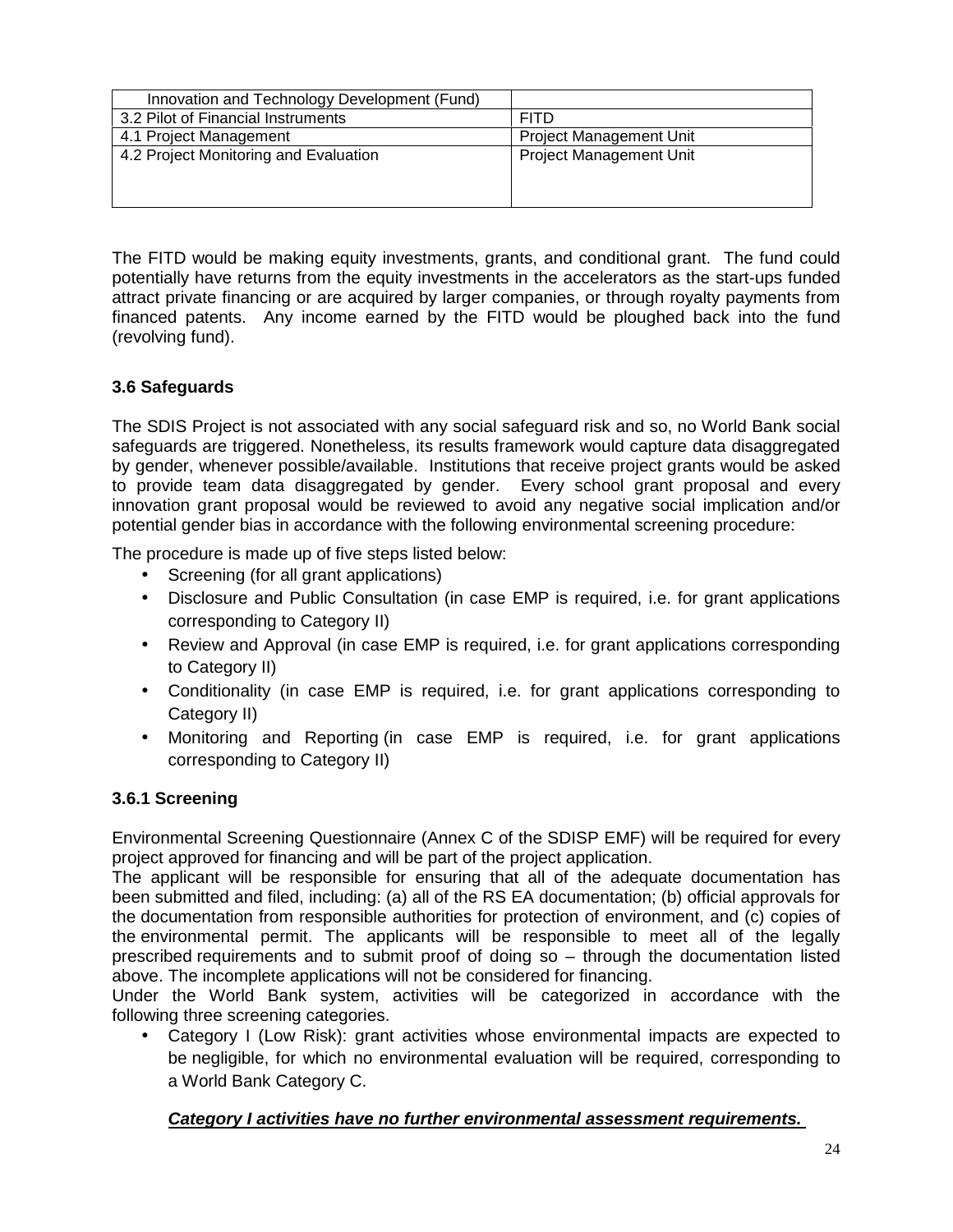- Category II (Intermediate Risk): grant activities with impacts that can be readily identified and standard preventative and/or remedial measures can be prescribed without a full EIA as per the Law on Environment (Official Gazette of the Republic of Macedonia No. 53/2005, 81/2005, 24/2007, 159/2008, 83/2009, 48/10, 124/10, 51/11, 123/12 and 93/2013). Mitigating measures are standard and are usually just good housekeeping or good engineering practice. This category corresponds to World Bank Category B.
- Category III (Not Eligible for Financing): activities which may have potential and highly significant or irreversible environmental impacts, the magnitude which are difficult to determine at the project identification stage (these will probably be identified in the first step) – corresponding to World Bank Category A. In addition, activities which involve resettlement or land acquisition, any type of construction and rehabilitation activities including simple renovation or small construction works, as well as those that include activities on the IFC exclusion list are not eligible for financing.

For grant applications corresponding to Category II (or WB Category B) an Environmental Management Plan (EMP) will be required. The format for a comprehensive EMP is presented in Annex D of the SDISP EMF. The applicant is responsible for preparing the EMP. If the Grant Applicant/Beneficiary refuses to prepare the EMP, the activity/application would be ineligible to access funds from the Project.

If a Request for an Environmental Permit was prepared by the applicant to meet Macedonian Environmental Assessment requirements this documentation should be used to prepare the EMP. The Independent Environmental Expert, to be engaged through the project, should check the Request and the EMP to insure, as a minimum, consistency in terms of: (a) identifying the same priority environmental issues, mitigating measures and implementing responsibility, (b) monitoring program, (c) institutional arrangements for environmental management.

### **3.6.2 Disclosure and Public Consultation**

The Grant Applicant/Recipient is responsible for disclosing the EMP (both the draft EMP used for consultations and the final EMP revised following comments received during consultations) in a public place (library, municipal or government building etc.) near the project site and on the enterprise website, and place a notification in the local media (e.g. newspaper) as to where the EMP may be viewed, with a suitable feedback mechanism in place for comments or queries (both on-line and hard copy). Data on where and how the EMP was disclosed should be a part of the Final EMP.

Within the Skills Development and Innovation Support Project the grant funds will be provided for innovation purposes. Innovation and technological development are very sensitive issues with regards to disclosure of details related to the processes and activities involved. As such, the Grant Applicant/Recipient reserves the right to abbreviate the EMP in a manner where information disclosed will not give away any of the confidential information related to the innovation process itself but will sufficiently explain how the financed activities will mitigate any of the associated environmental impacts. Due to the nature of the Project, the Grant Applicant may not be required to hold a public consultation meeting, if the disclosed EMP on a website provides for an adequate feedback mechanism for comments or queries.

### **3.6.3 Review and Approval**

The Independent Environmental Expert, to be engaged through the Project, is responsible for the preliminary screening of the proposed grant, or for checking the screening questionnaire already filled in by the applicant. The FITD will transfer this obligation to the Independent Environmental Expert, to be engaged through the Project, for review of the Checklist and for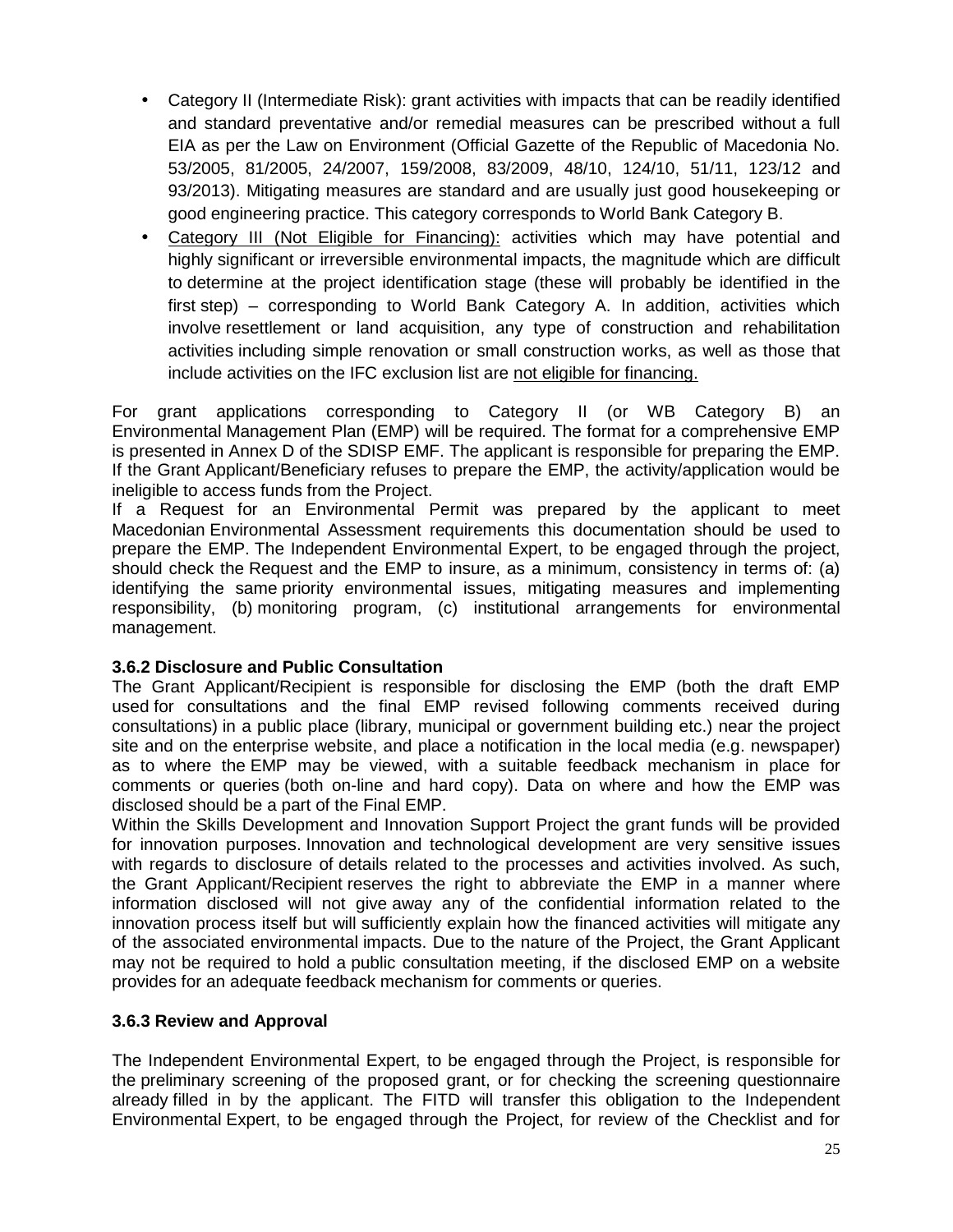review of the EMP forms. The FITD does not bear any liability for information that may be untruthfully and intentionally provided by the applicant.

The Independent Environmental Expert, to be engaged through the Project will also be responsible for reviewing and approving the EMP.

### **3.6.4 Conditionality**

The FITD will include Grant Applicant/Recipient commitment to obey requirements set forth in the EMP into the respective grant agreement for category 2 applications. The Grant Applicant/Recipient will be required to show best effort to ensure that the funded activity is carried out with attention to good environmental management. The Applicant/Recipient will be held responsible for all mitigation measures that have been listed in the EMP.

### **3.6.5 Monitoring and reporting**

As part of normal monitoring activities the FITD and the Independent Environmental Expert, to be engaged through the Project will perform desk and field-based monitoring functions to assure compliance by the grant recipients with overall and environmental obligations specified in the grant agreement. The performance reports will contain details on supervision of potential environmental impacts and report on implementation of EMPs for all of the grants that were required to prepare an EMP. Through this report the FITD and the Independent Environmental Expert, to be engaged through the Project will verify whether or not environmental requirements as detailed in the grant agreement have been met. If requirements have not been met, the FITD will provide recommendations for further action to insure compliance. Depending on the severity of a compliance failure, the FITD may terminate the project financing.

For the purposes of addressing associated environmental risks, the project is classified as a<br>World Bank Environmental Category "B" Project, which requires preparation of the World Bank Environmental Category "B" Project, which requires Environmental Management Framework (EMF). The Project EMF was prepared and publicly disclosed prior to project appraisal.

The World Bank requires that an EA of projects proposed for Bank financing is carried out to ensure they are environmentally sound and sustainable, and that the interested public has been informed and consulted. Under the World Bank's regulations, the borrower is responsible for carrying out the EA in compliance with both the country's legislation and the Bank's operational policies. The Bank's EA policy and procedures are described in OP/BP 4.01.

An EA evaluates a project's potential environmental risks and impacts in its area of influence. Furthermore, it examines project alternatives and identifies ways of improving project selection, sitting, planning, design, and implementation by preventing, minimizing, mitigating, or compensating for adverse environmental impacts and enhancing positive impacts. Finally, an EA recommends the process of mitigating and managing adverse environmental impacts throughout project implementation. The World Bank favors preventive measures over mitigation or compensatory measures, whenever feasible.

The main conclusion of the environmental analysis conducted by the World Bank was that the main environmental concern deals with the grant programs under Component 3 of the Project, which would be provided to enterprises for R&D as well technology development projects to support the development of new or significantly improved technologies, products and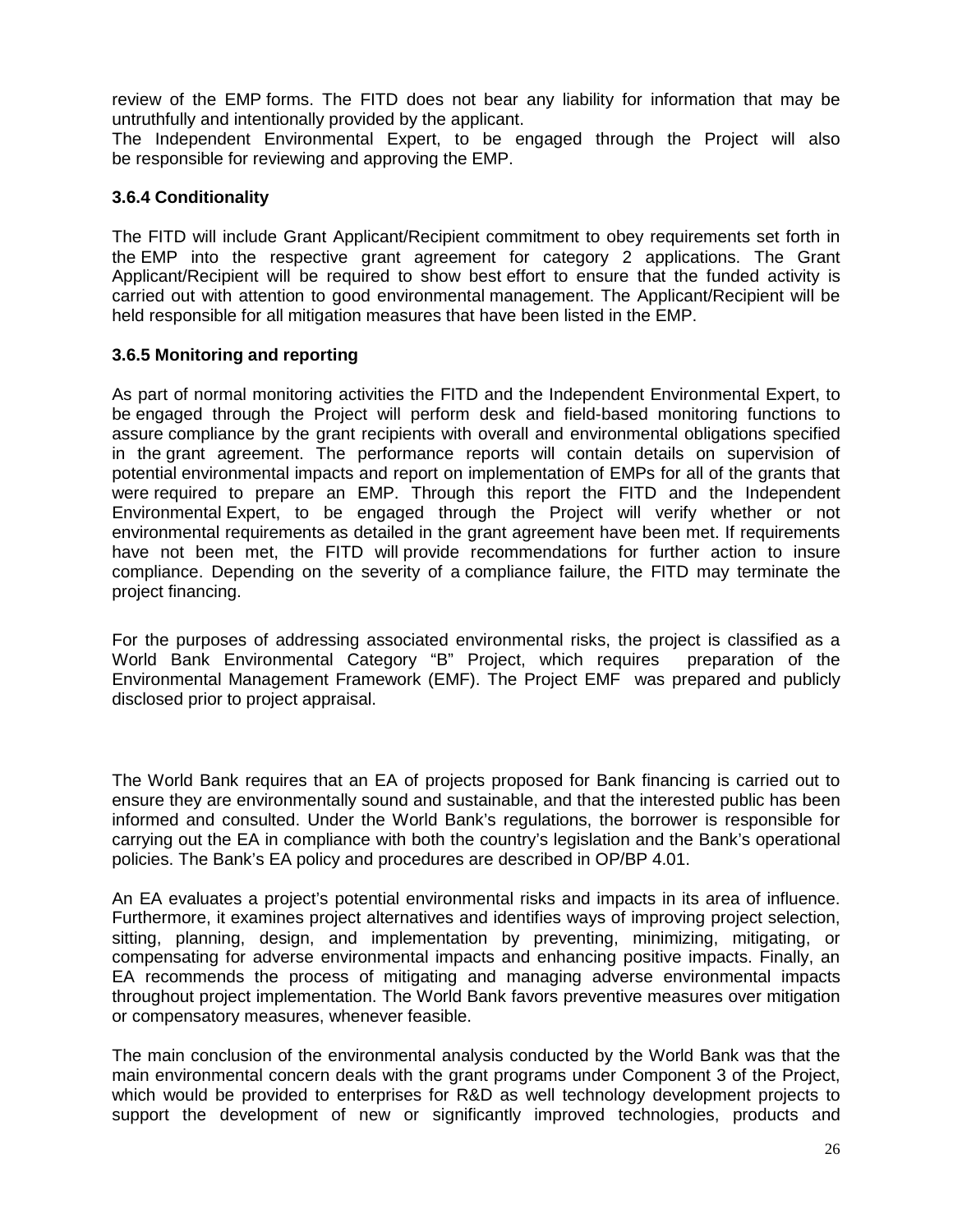processes. Given that the types of projects to be financed are not known at this stage, the MOES has prepared an EMF document that outlines the procedures to be used. The EMF procedures shall screen sub-projects/grants to ensure: (i) compliance with the World Bank Group exclusion list; (ii) that no sub-projects with significant impacts of a Category A type are supported; and (iii) that sub-projects/grants would not necessitate involuntary land acquisition or involuntary resettlement. The EMF also allows provisions for all activities corresponding to sub projects defined as Category B to have an Environmental Management Plan that would identify sub-project specific environmental impacts and provide adequate mitigation measures in place prior to approval of the sub-project.

Notwithstanding, it is important to highlight that the SDIS Project doesn't finance any of the activities or project that relate to:

- Production or trade in any product or activity deemed illegal under host country law or regulations or international conventions and agreements, or subject to international bans, such as pharmaceuticals, pesticides/herbicides, ozone depleting substances, polychlorinated biphenyls (PCBs), wildlife or products regulated under CITES
- Production or trade in weapons or munitions
- Production or trade in alcoholic beverages (excluding beer and wine)
- Production or trade in tobacco
- Gambling, casinos, and equivalent enterprises
- Production or trade in radioactive materials (this does not apply to the purchase of medical equipment, quality control (measurement) equipment and any equipment where the IFC considers the radioactive source to be trivial and/or adequately shielded)
- Production or trade in unbounded asbestos fibers. This does not apply to purchase and use of bonded asbestos cement sheeting where the asbestos content is less than 20%.
- Drift net fishing in the marine environment using nets in excess of 2.5 km in length
- Production or activities involving harmful or exploitive forms of forced labor/harmful child labor
- Commercial logging operations for use in primary tropical moist forest
- Production or trade in wood or other forestry products other than from sustainably managed forests
- Production or activities involving harmful or exploitive forms of forced labor/harmful child labor
- Production, trade, storage, or transport of significant volumes of hazardous chemicals, or commercial scale usage of hazardous chemicals (includes gasoline, kerosene, and other petroleum products)
- Production or activities that impinge on the lands owned, or claimed under adjudication, by indigenous peoples, without full documented consent of such peoples

The environmental screening procedure outlined in the mentioned EMF is part of this POM (see Annex III), as well as of the School Grants Operations Manual and of the Innovation Grant Operations Manual. When the screening procedure indicates that environmental impacts may occur, a specific Environmental Management Plan (EMP) shall be developed for the school grant or innovation grant/loan by the sub-grant/loan applicant (company or high school, depending of the type of sub-project) . The EMP will identify and require implementation of mitigation measures recommended for the assessed adverse environmental impacts, and will also identify institutional responsibilities and specific costs for the implementation and monitoring.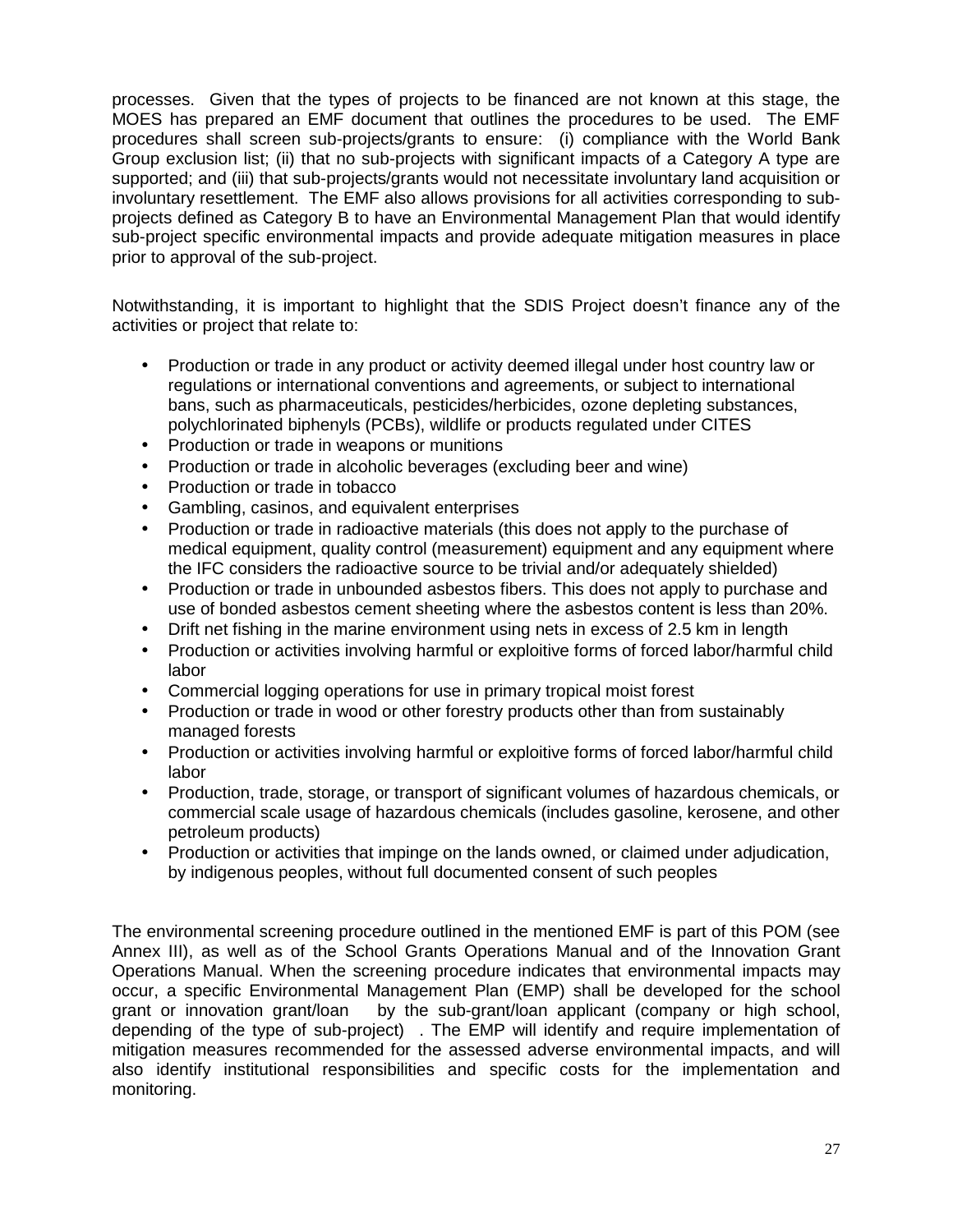The School Grants Operations Manual and the Innovation Grant Operations Manual will both make explicit the type of subprojects and/or expenditures excluded from financing under the Project, including, but not limited to any:

- subprojects and/or expenditures falling within an exclusion listed on the World Bank /IFC exclusion list;
- subprojects involving the:
	- o involuntary taking of land resulting in relocation or loss of shelter;
	-
	- o loss of assets or access to assets;<br>o loss of income sources or means of livelihood;
- subprojects involving the involuntary restriction of access to legally designated parks and protected areas; and
- subprojects that would be classified as Category "A" in accordance with the World Bank's policies and procedures.

Monitoring of the compliance with the EMPs will be undertaken by MoES, including progress monitoring on EMPs implementation, at least twice per year. The environmental monitoring and supervision reports will be also prepared twice per year, and will be submitted to the World Bank for review and endorsement. The Environmental Specialist (PMU staff) is responsible for reviewing, advising and overseeing compliance with the EMF and specific EMPs.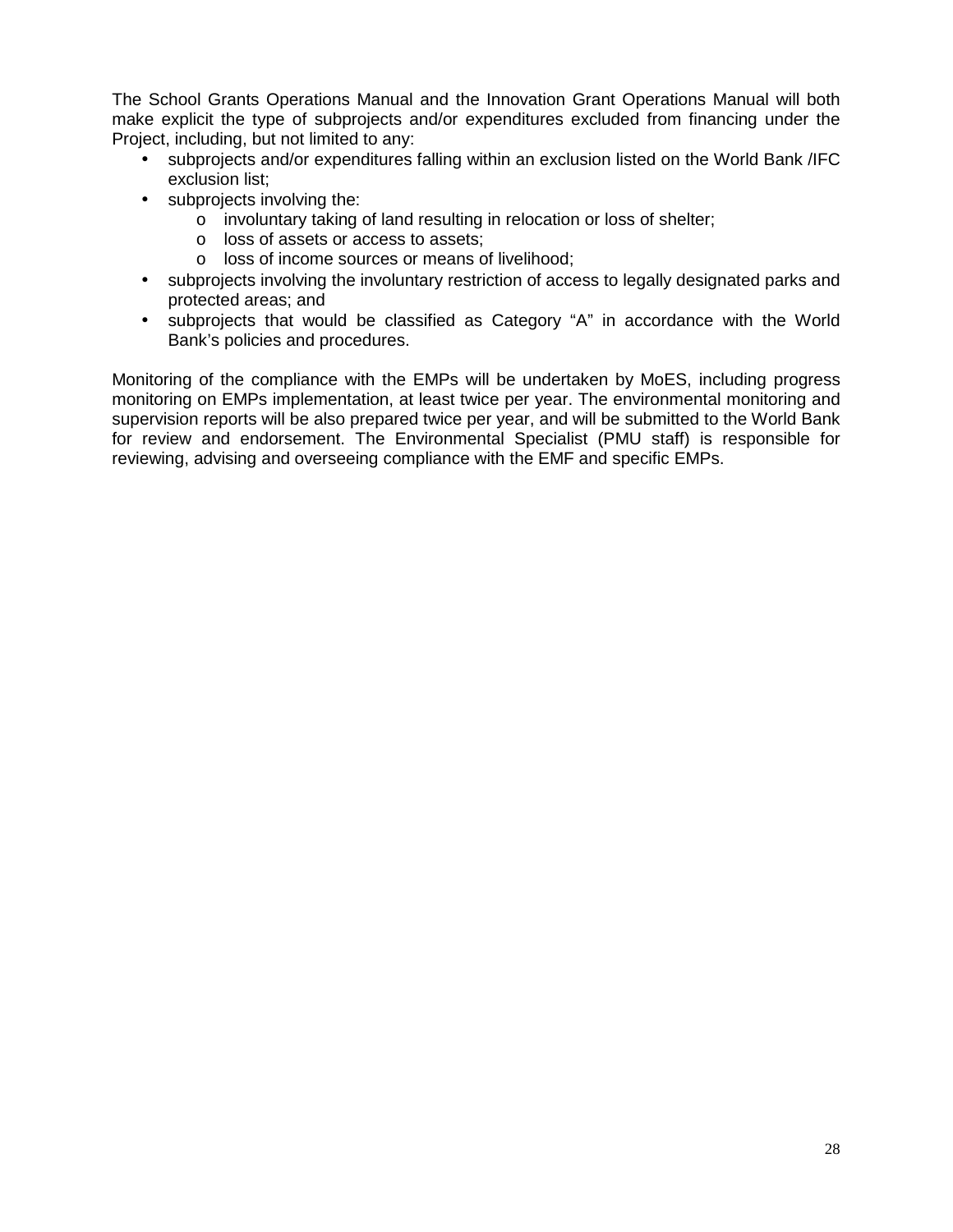### 4. **MONITORING AND EVALUATION**

The Project would include an M&E framework to enable decision makers to track performance, adjust implementation as needed, and demonstrate the impact of policy interventions financed by the Project.

The PDO level and intermediate results indicators would be monitored using the following sources and methodologies: (i) regular data collection process; (ii) baseline and follow-up surveys; and (iii) evaluation reports.

The Project Director would be responsible for bringing together the reports and representatives of MOES and FITD for monitoring of the PDO and results, and communicating with the World Bank according to the frequency of reports described in Chapter 11 of the POM.M&E. MOES is expected to build a database to monitor key performance indicators that will continue to be regularly updated.

Ex-post evaluations would be carefully designed and performed for selected programs. Likewise,would be a performance evaluation to assess and review implementation of the competitively awarded grants in secondary TVET.

The M&E framework for the FITD component aims to measure input, output, and behavioral additionality<sup>12</sup>. In order to understand whether the financial support provided through the FITD instruments is being effective, the three components of additionality will be tested together. The evaluation will help determine whether the R&D and Innovation activity are being carried out without public support, whether the public funding affects the scale and scope of the R&D and Innovation, and whether the R&D and Innovation are done differently.

Survey instrument design will be a highly structured questionnaire (preferably web-based) and addressed to directors/owners of the companies followed by in-person interview. To ensure a good mix, firms of all ages, sizes, and sectors will be approached. For the qualitative methodology semi-structured interviews will be conducted in order to explore the interviewees' experience regarding the FITD program. Based on these interviews, case studies will be developed.

Items used to assess input additionality will be: scope and scale of the project had they not received grant; and R&D intensity before and after the grant, etc. Items used to assess output additionality are: number of new products/services introduced to the market; number of new products/services under development etc. Items used to assess behavioral additionality are: innovation development process, new employment, R&D collaboration etc.

- (i) *Input additionality* is examined following two approaches. The first approach is where input additionality is evaluated by asking recipient firms what they would have done if they had not received the subsidy (adjusted scale of the project, development time, etc.). The second approach follows the "crowding out" literature. In order to examine if firms substituted any of the public money for their own investment, the values of own and total R&D intensity would be compared before and after the beginning of the FITD grant.
- (ii) *Output additionality*. In general, output additionality is difficult to measure because a clear direct link between specific innovation project and innovation output is hard to identify due to inter- and intra-firm spillovers. Spillovers from FITD are also

<sup>&</sup>lt;sup>12</sup>Additionality in innovation stimulation distinguishes between 'input' additionality( e.g. the increase in private R&D investment as a consequence of awarding public support), 'output' additionality (the increase in innovation performance as a consequence of awarding public support) and 'behavioral' additionality (the change of innovation behavior as a consequence of awarding or changing the conditions of R&D support).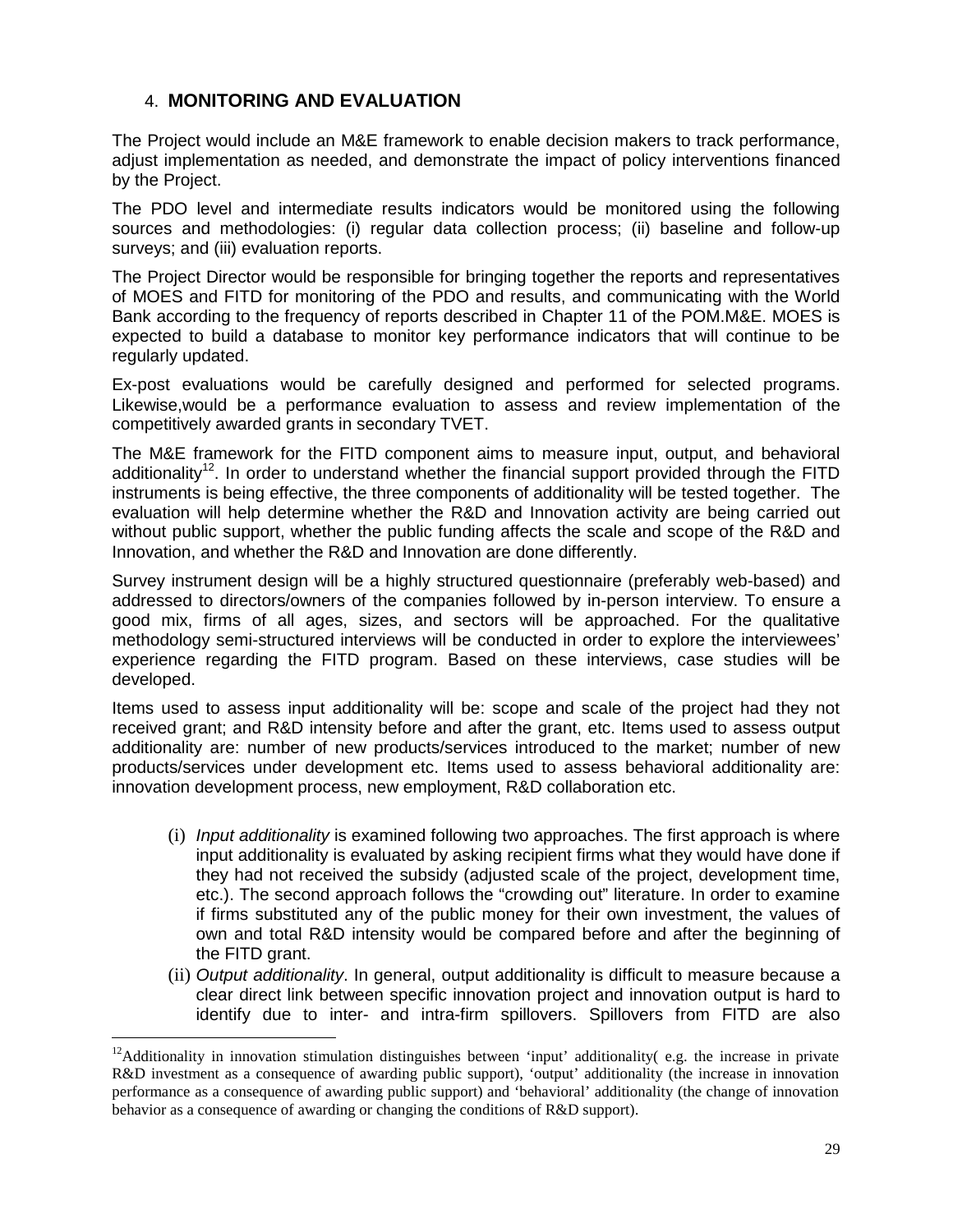considered benefit of the program, and output will be assessed by number of new products introductions and number of new products in development.

(iii)*Behavioral additionality.* Given that FITD is geared toward fostering innovations, the first step is examining changes in the new product development process which is closely related to innovation capability of the firm.

Detailed information is given in Section 9. RESULTS FRAMEWORK AND MONITORING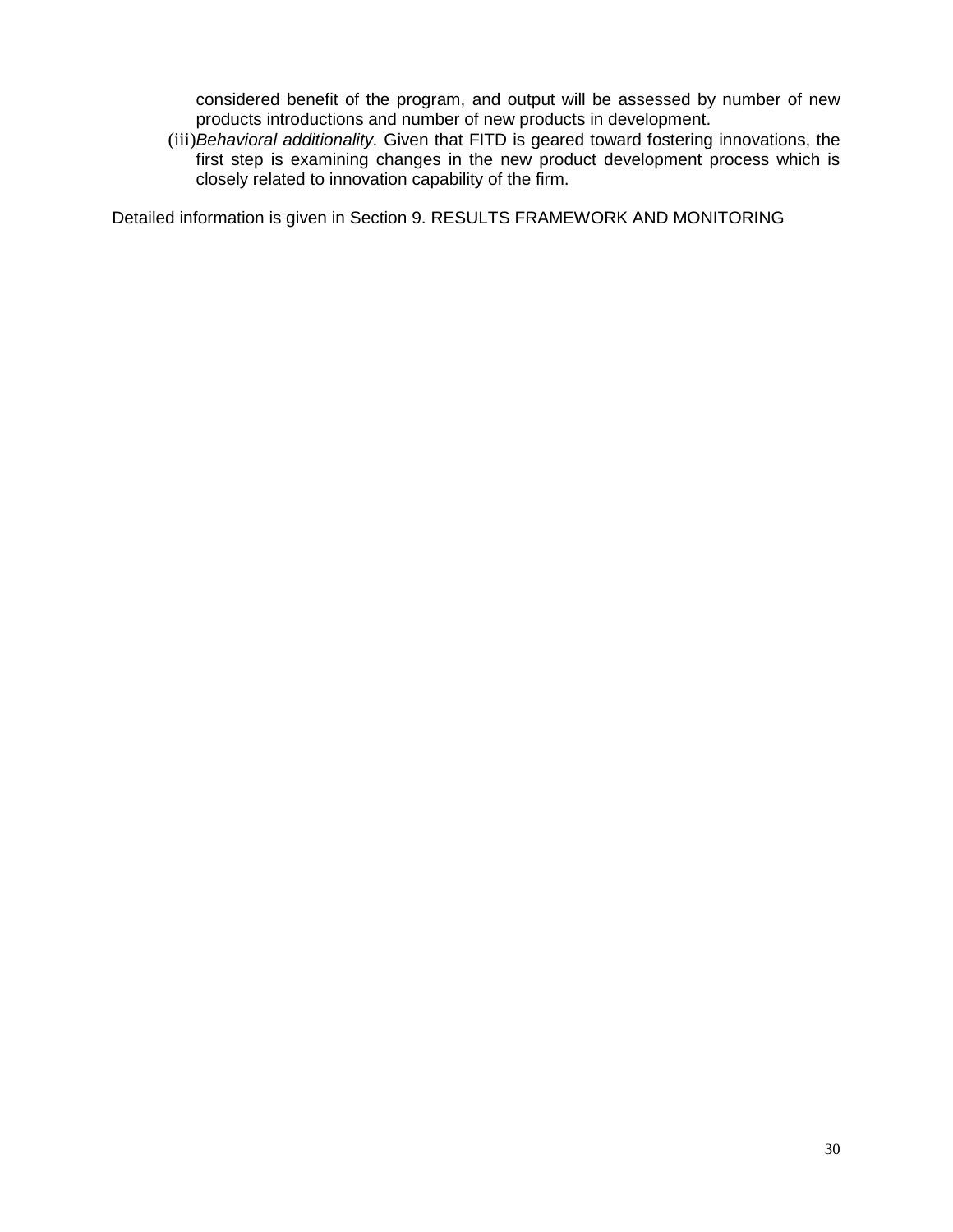# **5. ADMINISTRATIVE PROCEDURES**

#### **5.1 Personnel Management**

The PMU is to be administered in accordance with the contract signed between the Consultants and the Implementing agency and in line with the procedures stated in Macedonian legislation governing Employment Relations and the WB requirements.

This includes public advertisement for the positions and establishment of selection committees.

The PMU personnel are selected on a competitive basis in accordance with the TOR for each position. Members of the Evaluating Committee are to be approved by the Minister.

#### **5.2 Information management, disclosure, dissemination and public awareness**

Competent information management is essential for successful implementation of the Project. A central component of information management is the proactive disclosure of sufficient information to the public, as well as transparency of decision-making and project activities. This is vital for building trust and support for the Project among stakeholders.

There are both national and international requirements for information disclosure and public participation. It is a World Bank policy to disclose information to the public and involve civic society.

On the other hand, not all information can be freely shared with all stakeholders due to a number of constraints. These include, for example, a need for confidentiality during the competitive bidding process, restricted dissemination of information during project preparation and negotiation, etc.

When planning information disclosure and dissemination, it is important to define the target audience for this information, in order to tailor the format and mechanisms of dissemination. Target audience may not always be comprised of the same groups and it has to be considered prior to disseminating any information.

Selection of the Bank's most relevant policies on information disclosure is given below: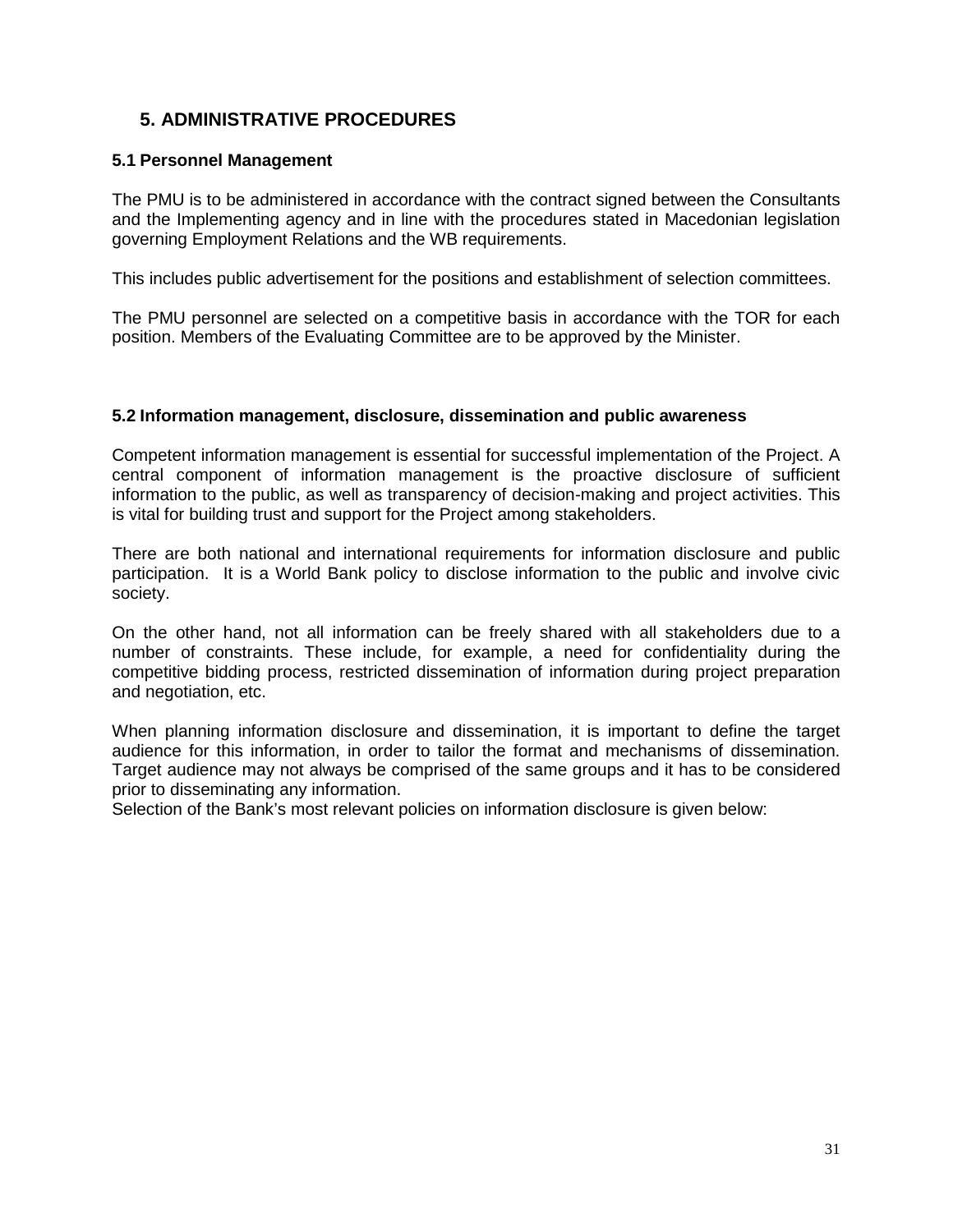Selected World Bank policies and guidelines relevant to information management

| <b>Title</b>                                                                                    | Key relevant provisions                                                                                                                                                                                                                                                                                                                                                                                                                                                                                                                                                                                                                                                                                                                                                                                                                                                                                                                                                                                                                                                                                                                                                                                                                                                                                                                                                                                                                                                                                                                                                 |
|-------------------------------------------------------------------------------------------------|-------------------------------------------------------------------------------------------------------------------------------------------------------------------------------------------------------------------------------------------------------------------------------------------------------------------------------------------------------------------------------------------------------------------------------------------------------------------------------------------------------------------------------------------------------------------------------------------------------------------------------------------------------------------------------------------------------------------------------------------------------------------------------------------------------------------------------------------------------------------------------------------------------------------------------------------------------------------------------------------------------------------------------------------------------------------------------------------------------------------------------------------------------------------------------------------------------------------------------------------------------------------------------------------------------------------------------------------------------------------------------------------------------------------------------------------------------------------------------------------------------------------------------------------------------------------------|
| <b>World Bank Safeguard</b><br>Policy OP/BP 4.01<br>'Environmental<br>Assessment'               | The objectives of the policy are to help ensure the environmental and social soundness and sustainability of investment projects<br>and to support integration of environmental and social aspects of projects into the decision making process.                                                                                                                                                                                                                                                                                                                                                                                                                                                                                                                                                                                                                                                                                                                                                                                                                                                                                                                                                                                                                                                                                                                                                                                                                                                                                                                        |
| World Bank Policy on<br>Access to Information<br>(last revised in July 2013) $\bullet$          | The document sets out the Bank's policy on disclosure of information held by the Bank, and describes the materials<br>available to the public;<br>Public information about the Bank's activities is available at the Bank's InfoShop (based in Washington), which offers,<br>through the Internet (www.worldbank.org/infoshop), a complete set of Project Information Documents (PIDs) and a catalogue<br>of other Bank documents available to public; PIDs are provided free of charge, either in electronic form or in hard copies;<br>PIDs are designed to make factual project summaries available while the project is still under preparation: the PID includes<br>$\bullet$<br>project objectives, expected or probable components, costs and financing, environmental issues, procurement arrangements,<br>studies to be undertaken, prospective implementing agency and relevant points of contact; all PIDs are available in electronic<br>form through the Internet (www.worldbank.org/infoshop);<br>WB Public Information Centres in Europe and Tokyo deal with requests for specific documents (not blanket requests for<br>information);<br>Selected evaluation reports, information about procurement opportunities and contract awards may also be disclosed;<br>Operational Policies and Bank Procedures are publicly available on request;<br>The document also indicates the constraints that, while kept to a minimum, preclude external dissemination of some<br>information, and spells out what documents are generally treated as confidential. |
| Good Practices on<br>Involving NGOs in Bank-<br><b>Supported Activities</b><br>(GP14.70) (2000) | NGOs are important stakeholders in the development process and the Bank encourages borrowers and staff members<br>to consult with, and involve NGOs in Bank-supported activities;<br>The Bank aims to be proactive in sharing relevant information with NGOs at both, country and project levels;<br>$\bullet$<br>Bank staff should provide timely and substantive responses to NGO requests regarding projects and policies and meet<br>with them when possible; the Bank encourages borrower governments to act similarly;<br>As part of policy dialogue with stakeholders, Bank staff may make draft documents available for review by external<br>specialists;<br>NGOs may be involved in Bank-supported activities in many ways: for example, as informal advisers, consultants,<br>implementing agencies, or co-financiers.                                                                                                                                                                                                                                                                                                                                                                                                                                                                                                                                                                                                                                                                                                                                       |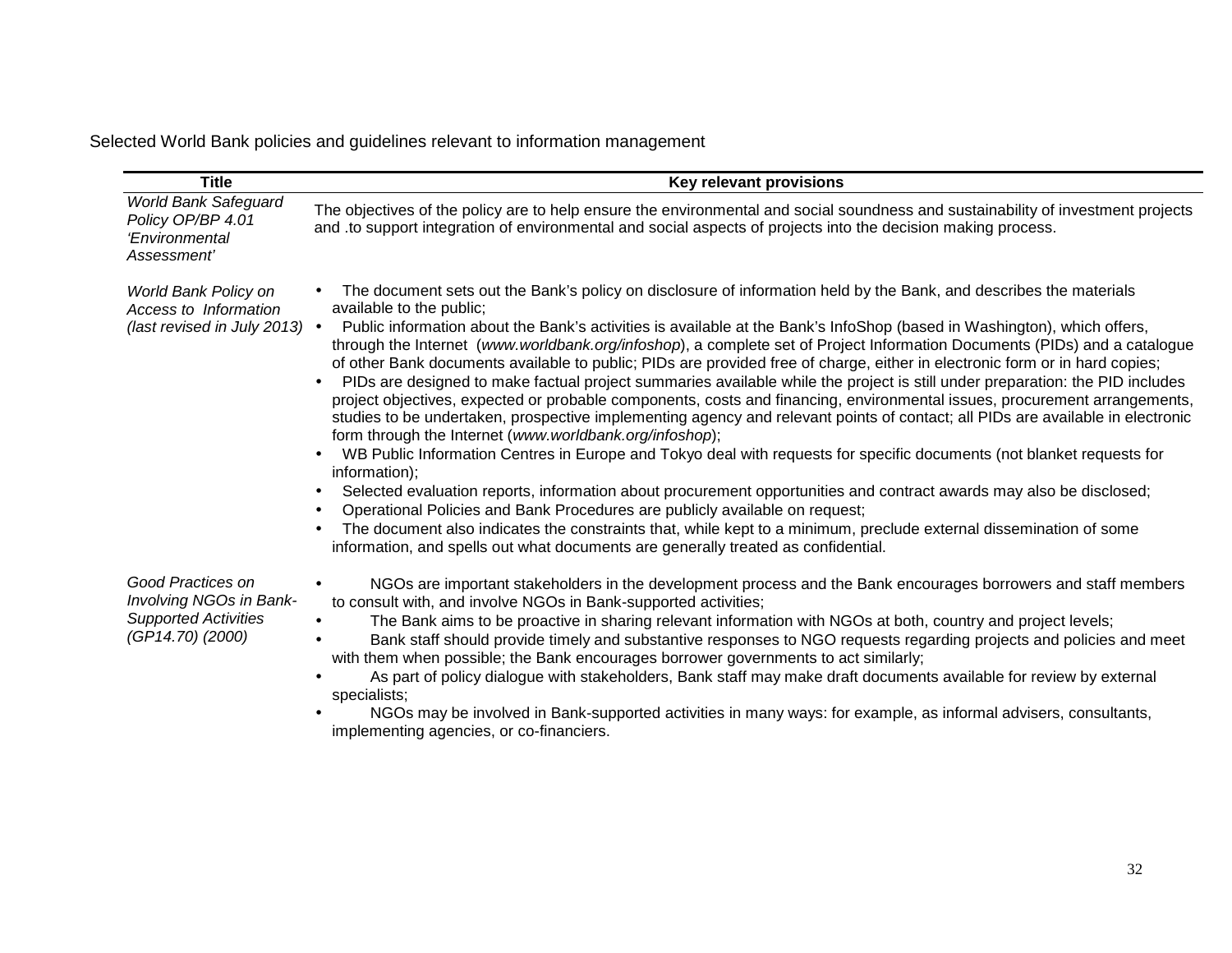| Title                                                                                                 | Key relevant provisions                                                                                                                                                                                                                                                                                                                                                                                                                                     |
|-------------------------------------------------------------------------------------------------------|-------------------------------------------------------------------------------------------------------------------------------------------------------------------------------------------------------------------------------------------------------------------------------------------------------------------------------------------------------------------------------------------------------------------------------------------------------------|
| <b>Guidelines for Selection</b><br>and Employment of<br>Consultants by World<br>Bank Borrowers (2011) | Information relating to the evaluation of proposals and recommendations concerning awards shall not be disclosed to the<br>consultants who submitted the proposals or to other persons not officially concerned with the process, until the award of the<br>contracts is notified to the successful firm; this confidentiality clause enables the Borrower and the Bank's reviewer's to avoid<br>either the reality or perception of improper interference. |
| Guidelines for<br>Procurement under IBRD<br>Loans and IDA Credits<br>(2011)                           | After the public opening of bids, information relating to the examination, clarification, and evaluation of bids and<br>recommendations concerning awards shall not be disclosed to bidders or other persons not officially concerned with this<br>process until the successful bidder is notified of the award.                                                                                                                                            |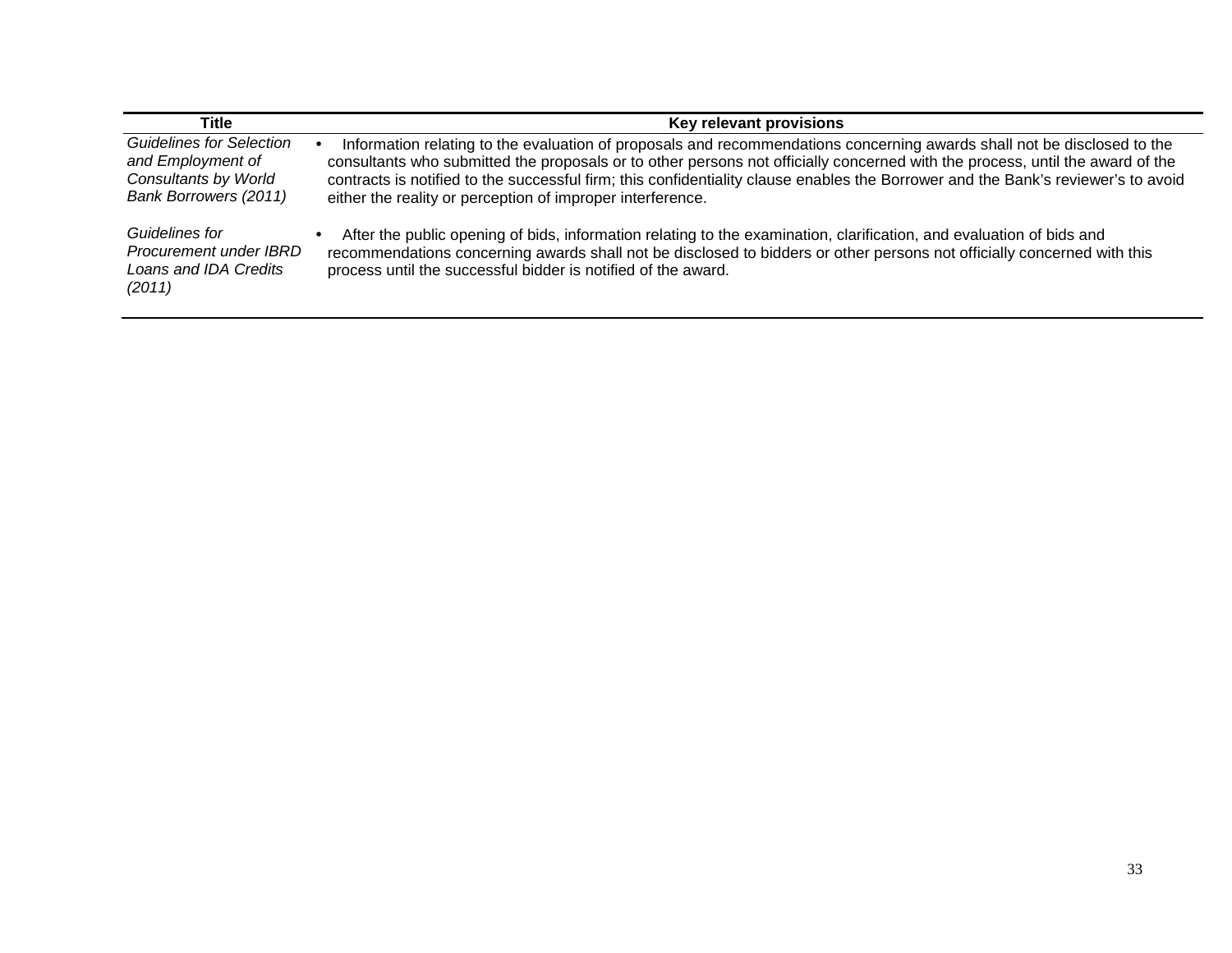### **5.3 Project documentation handling**

In the course of project preparation, implementation, evaluation and monitoring, a number of documents is being used currently, and will be produced further. These documents comprise the Bank's policies, procedures and guidelines, as well as project-specific materials. The PMU staff is mostly concerned with the management of the latter. Generally, each project document or material should be assigned an appropriate disclosure category, as specified below. The three main categories are:

- 1. **Public documents**: require full routine disclosure;<br>2. **Internal documents**: may be disclosed partly, or
- may be disclosed partly, or to selected parties upon request;
- 3. *Confidential documents*: not disclosed to the general public; access granted only to those directly concerned with the issue.

Examples of project documents with assigned disclosure category and access details are shown below. The list of documents is not exhaustive and may be extended or modified in line with the project development circumstances.

|   | <b>No Document</b><br>category | <b>Examples of documents</b>                                                                                                                                                                                                                                                                                                                                                                       | <b>Comments on</b><br>access/disclosure                                                                                                |
|---|--------------------------------|----------------------------------------------------------------------------------------------------------------------------------------------------------------------------------------------------------------------------------------------------------------------------------------------------------------------------------------------------------------------------------------------------|----------------------------------------------------------------------------------------------------------------------------------------|
| 1 | Public                         | Project Information Document (PID);<br>final version of the Project Appraisal<br>Document (PAD); Project Operational<br>Manual (POM)); Terms of Reference<br>for consultants and subcontractors,<br>information on procurement<br>opportunities and contract awards<br>(after signature); selected final<br>reports; selected draft documents<br>prepared specifically for public<br>consultation. | • Routinely<br>disclosed in full to<br>all parties;<br>Proactively<br>disseminated to<br>key stakeholders                              |
| 2 | <b>Internal</b>                | Draft PAD and other draft documents<br>under negotiation; most of the<br>financial information except that,<br>which is contained in the public<br>documents above; staff recruitment,<br>remuneration and appraisal; selected<br>final reports that may not be fully<br>disclosed; other documents with<br>sensitive information.                                                                 | Restricted<br>$\bullet$<br>access:<br>May be disclosed<br>partially or fully to<br>selected parties or<br>general public on<br>request |
| 3 |                                | Confidential Selected financial information; bidding<br>documentation before official<br>notification of the award; selected<br>proceedings of the Project Board<br>meetings; other documents of<br>confidential nature.                                                                                                                                                                           | • Access allowed<br>to specified parties<br>only                                                                                       |

#### **Categories of document disclosure**

It is possible, and often likely, that different sections of the same document are assigned different disclosure categories. Also, it is likely that certain documents change disclosure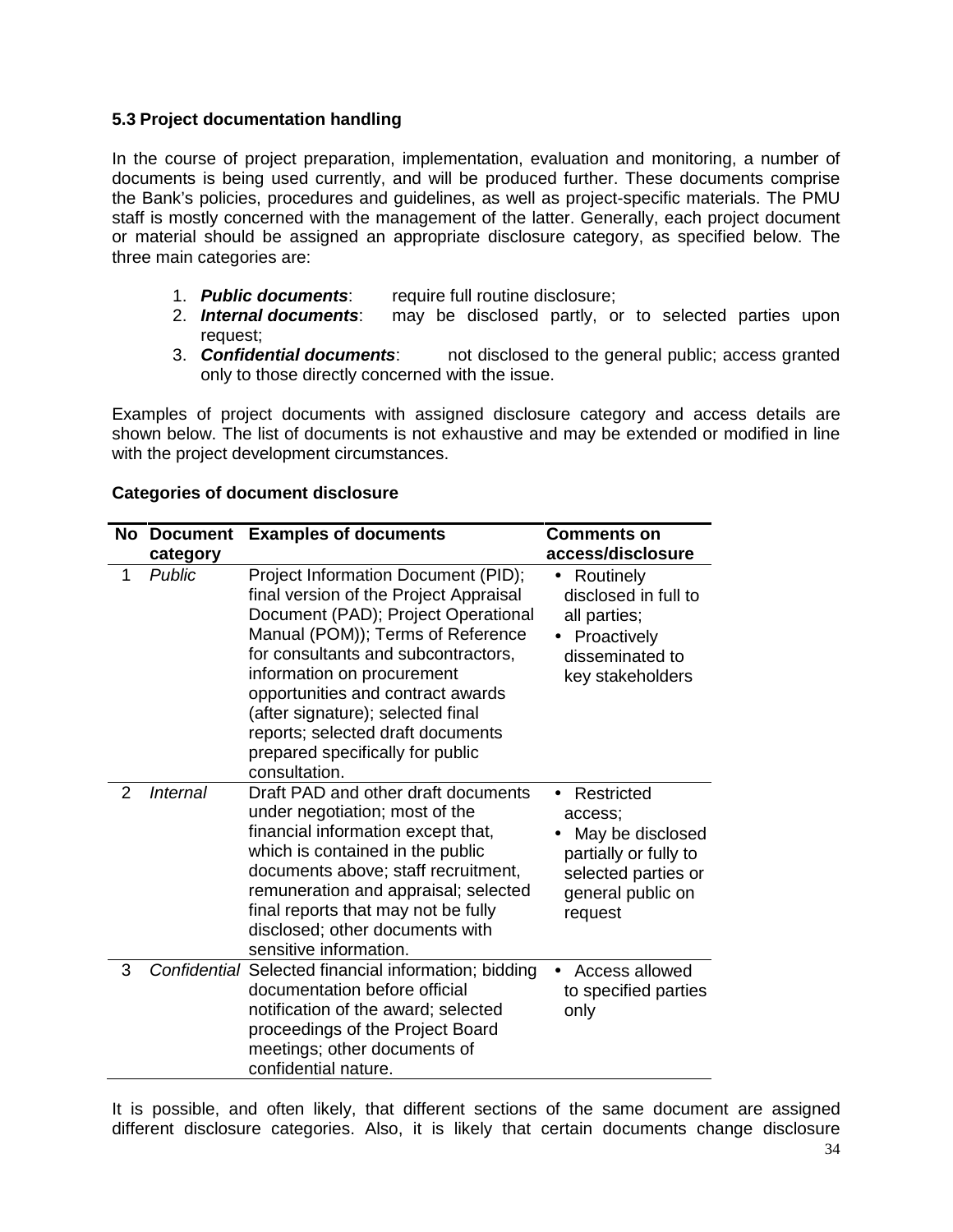categories over time. For example, many draft documents for negotiation in the ''internal'' category become ''public'' documents after negotiation is completed. If in doubt which category to assign, the issue should be referred to the relevant Task Team Leader at the World Bank.

#### **Examples of suggested information dissemination activities**

|   | No Activity/product                                           | <b>Frequency</b>                                                                                                          | <b>Target Groups</b>                                     |
|---|---------------------------------------------------------------|---------------------------------------------------------------------------------------------------------------------------|----------------------------------------------------------|
| 1 | Project information leaflet                                   | Annually or bi-annually                                                                                                   | <b>All line Ministries</b><br>and Government<br>Agencies |
| 2 | Press-releases, media<br>advisories and press-<br>conferences | Frequency is linked to<br>specific project<br>events/developments,<br>however should not be less<br>frequent than monthly | <b>Press</b>                                             |
| 3 | Posters and stickers                                          | At the project start, as well<br>as linked to key project<br>milestones                                                   | Project<br>counterparts,<br>stakeholders and<br>partners |
| 4 | E-mail distribution lists and<br>project web site             | Weekly updates                                                                                                            | PMU and project<br>stakeholders                          |

### **Roles and responsibilities**

The responsibilities for information handling, disclosure and proactive dissemination reside with PMU as suggested in the table below:

PMU staff responsibilities for information management

| No Staff title          | <b>Key responsibilities</b>                                                                                                                                                                               |
|-------------------------|-----------------------------------------------------------------------------------------------------------------------------------------------------------------------------------------------------------|
| <b>Project Director</b> | Planning and implementation of<br>information dissemination and public<br>awareness building activities; day-to-day<br>communication with stakeholders; media<br>liaison with the World Bank Task Manager |
| 2 Procurement Manager   | on these issues<br>Information handling in planning and<br>implementation of competitive bidding                                                                                                          |

The PMU staff should work closely with the PR unit within the MoES. No disclosure of the sensitive information is permitted without prior approval by the PMU staff.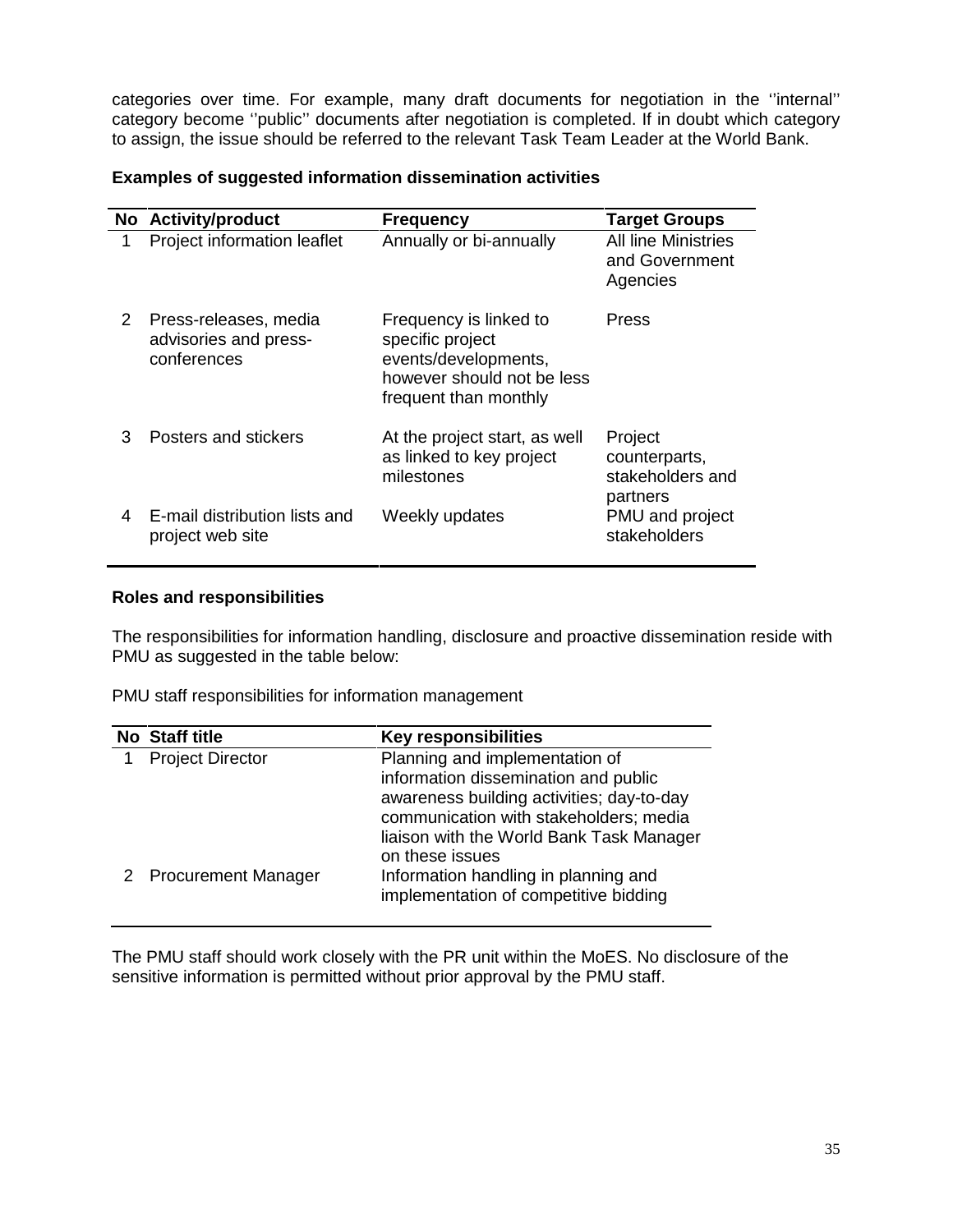# **6. PROJECT ORGANIZATIONAL STRUCTURE**

#### **6.1 Institutional and Implementation Arrangements**

Pursuant to Section 3.01 of the Loan Agreement The Borrower declares its commitment to the objectives of the Project. To this end, the Borrower shall: (i) carry out Parts 1, 2, 3.1 and 4 of the Project through MoES; and (ii) cause FITD to carry out Part 3.2 of the Project in accordance with the provisions of Article V of the General Conditions and the FITD Implementation Agreement.

The Implementing Agency for the Project is the Ministry of Education and Science, which would be ultimately accountable for execution of project activities. Project implementation will basically rely on the existing structures of the MoES, the newly established Fund for Innovation and Technology Development (FITD) and the Working Group. The MoES staff will be supported by the PMU. Implementation arrangements place an emphasis on continually strengthening the MoES's capacity, and capacity building of FITD to promote long-term sustainability of the system. The Project implementation structure consists of:

**Project Steering Committee (PSC).** The overall authorizing environment would come from the PSC. The main role of the PSC would be to ensure inter-institutional coordination and provide overall project oversight and strategic guidance, as well as to assist in resolving implementation obstacles. This PSC will be chaired by the Deputy Prime Minister for Economic Affairs and will include representatives of the MOES, Ministry of Finance (MOF), Ministry of Economy (MOE), Ministry of Labor and Social Protection (MOLSP), Inter- University Conference members, and representatives from the business sector. The latter will be appointed by the National Council for Entrepreneurship and Competitiveness.

**Working Group (WG).** The WG was established at the beginning of project preparation and comprises technical experts from the MOES, MLSP, MOF, MOE, Cabinet of the Deputy Prime Minister for Economic Affairs, and the VET Center. The WG has been meeting regularly with the World Bank team to discuss ongoing policy development and preparation issues. The WG would be maintained throughout project implementation to provide technical expertise and support as needed..

**Project Management Unit (PMU)**.Day-to-day activities under the Project would be managed by a PMU headed by a Project Director.PMU staff would include one procurement specialist, one financial officer, area coordinators for each of the three components and one environmental expert to provide assistance on environmental safeguards issues. The PMU would report to the Minister of Education and Science and to the PSC; it would be responsible for overall project coordination, monitoring activities, safeguard and fiduciary functions, and reporting.

**Investment Review Committee (IRC)** consisting of competitively selected international and local experts from the academia and private sector would be responsible for evaluating and selecting sub-project proposals to receive grants/loans, based on criteria described in the Grants Operational Manual, and acceptable to the Bank.

**Grant Approval Committee (GAC)** consisting of representatives of MOES, the local self government and the Chamber of Commerce would be responsible for evaluating and selecting proposals from secondary VET schools for joint projects with enterprises. The GAS will be guided by criteria described in the Grants Operational Manual and acceptable to the Bank.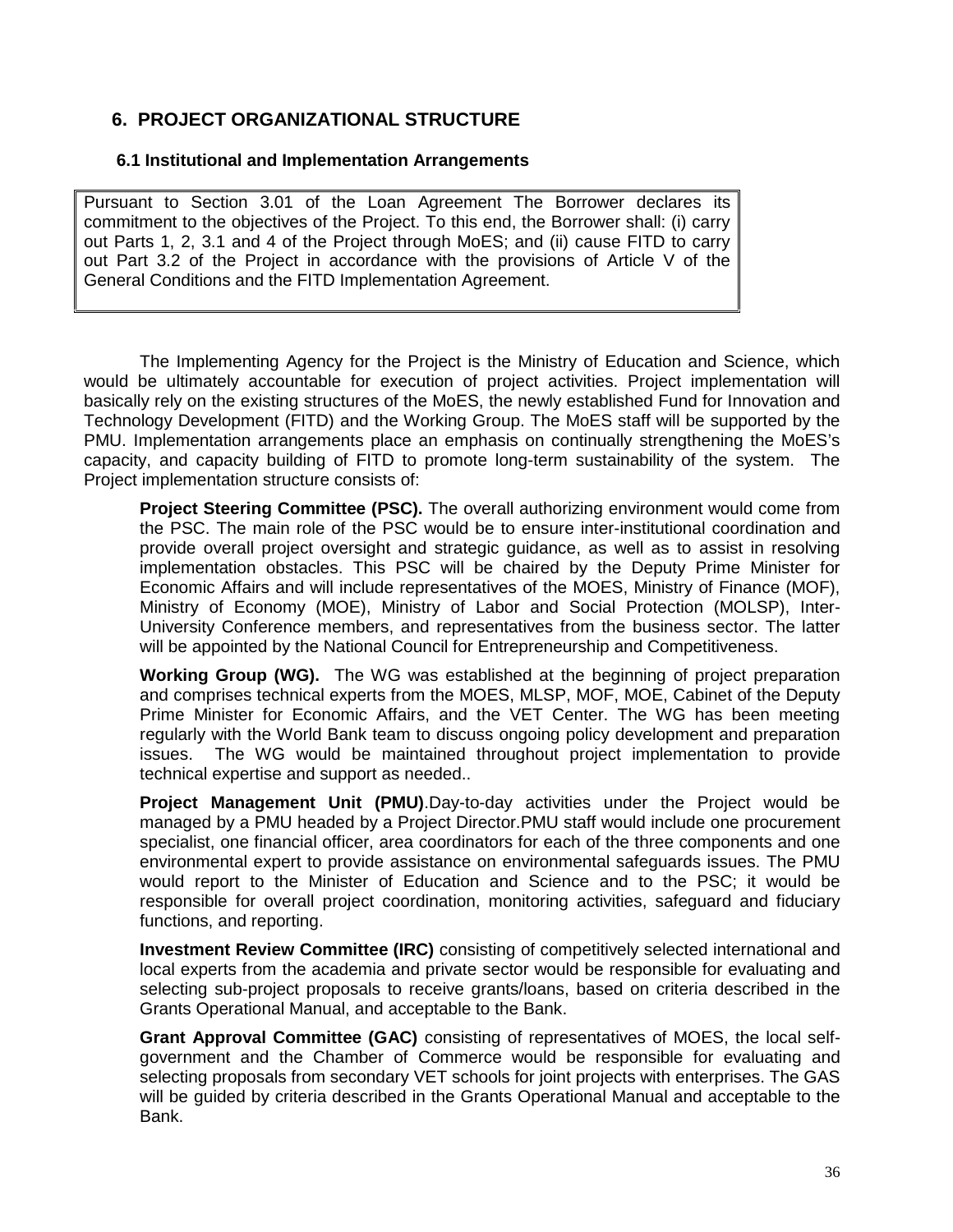#### **6.2 Project Management Unit Role and Responsibility**

Pursuant to Schedule 2, Section I, subsection A, line item 2 of the Loan Agreement the Borrower shall: (i) maintain the PMU, the Steering Committee and the Working Group; and (ii) establish and maintain the Investment Review Committee and the Grant Approval Committee; all with staff, resources and terms of reference satisfactory to the Bank.

The MoESas the main implementing agency for the Project will establish the PMU as a temporary body. The PMU staff is retained in full for the lifetime of the Project, subject to satisfactory performance.

The establishment of the PMU is supported by Loan funds and PMU staff remunerated on the basis of market rates in order to avoid fluctuation of the skilled staff.

To regulate the PMU staff responsibilities the PMU staff shall enter into contract with MoES using the standard WB time based form of contract for small assignments. These contracts prescribe in detail scope of work for each PMU consultant, rights and responsibilities for both contractual parties and both contractual parties must respect and behave accordingly while conducting project activities and tasks. The PMU contracts have to be approved by the WB.

From time to time the PMU can be supported by short-term consultant providing expertise and assistance.

In implementing their day-to-day activities, the PMU staff is directly subordinated to the Project Director.

Main responsibilities of PMU fall into the following groups of activities but are not limited to:

**Coordination** that includes (i) coordination of overall project implementation activities; (ii) coordination of involved institutions in order to make sure that the project activities are implemented in a technically and timely harmonized manner, (iii) coordination of international and local consultants and (iv) WB team's requirements.

In addition to the coordination work, the PMU is responsible for:

**Planning and budgeting** that includes precise assessment of the activities related to project preparation and implementation from their technical, financial and procurement viewpoint.

**Procurement** that includes (i) preparation of annual procurement plans agreed with the project involved institutions and approved by the WB, (ii) preparation of the specification for goods and services to be procured and resulting bidding and tender documents in accordance with the agreed procurement plan, and (iii) WB procurement requirements.

**Financial management and accounting** that includes organization and operation of the Project financial management system acceptable to the WB. The system will be established for the project on the basis of similar systems used in other Bank financed projects. The system is to include an accounting and control module with the capability to record and retrieve in a timely manner all financial transactions under the project. In addition, the financial management and accounting will follow the national financial management, accounting and reporting requirements.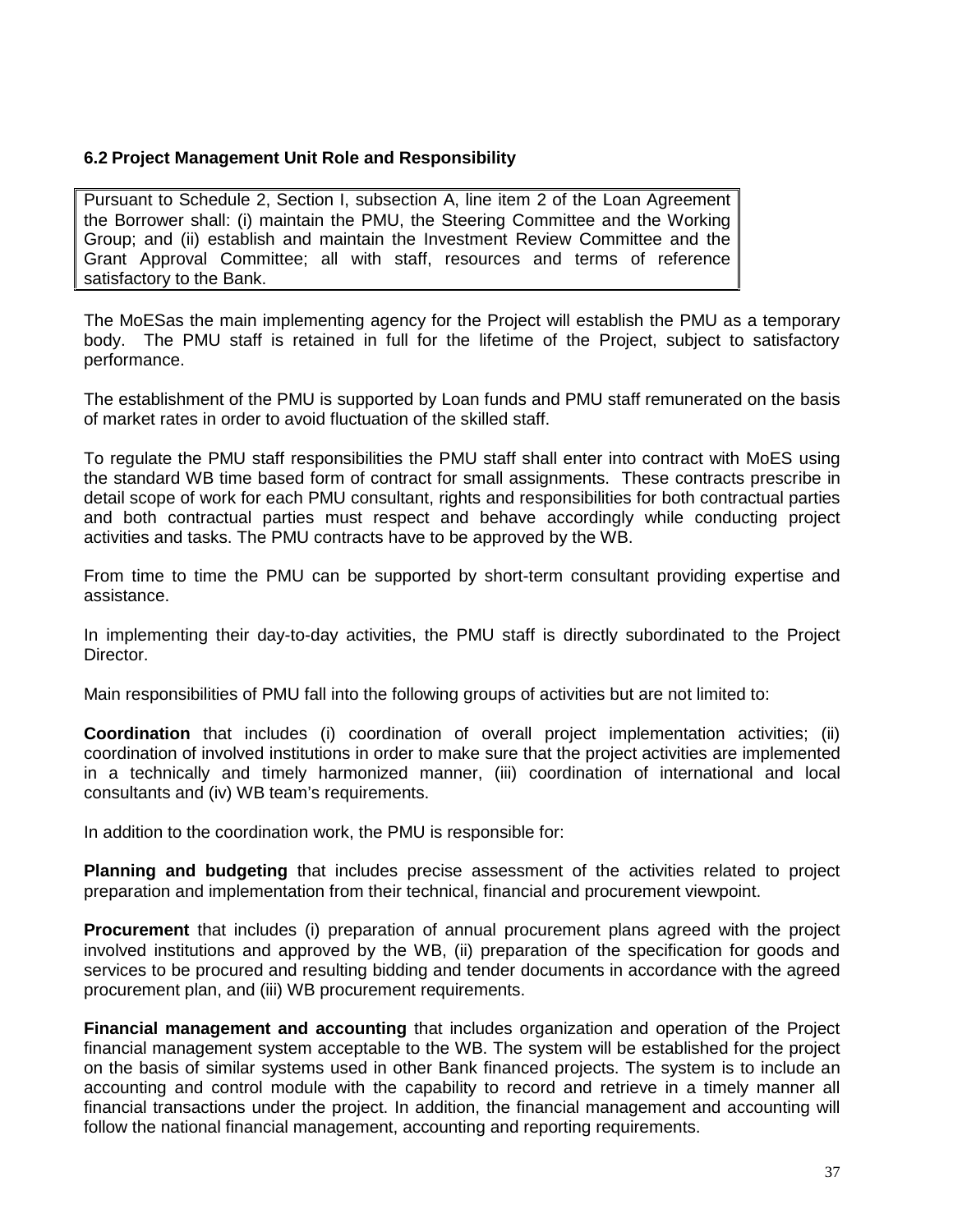**Auditing** includes external annual audit of project accounts and financial records in accordance with the WB requirements. In addition to the usual Project Financial Audit the Project would include Operational Audit of the FITD and Performance Audit for secondary TVET grants.

**Monitoring and evaluation** includes establishment of arrangements for systematic comparison of actual project activities against plan on the basis of agreed indicators and objectives. These indicators should also include those on the implementation of safeguard policies, specifically measures specified in the project Environmental Management Plan.

**Reporting** includes establishment of regular reporting system that is able to produce information about the Project as stipulated in the Loan Agreement, PAD, in this POM or as may be from time to time requested by the WB, MoES, MOF or authorized officials from the project beneficiaries.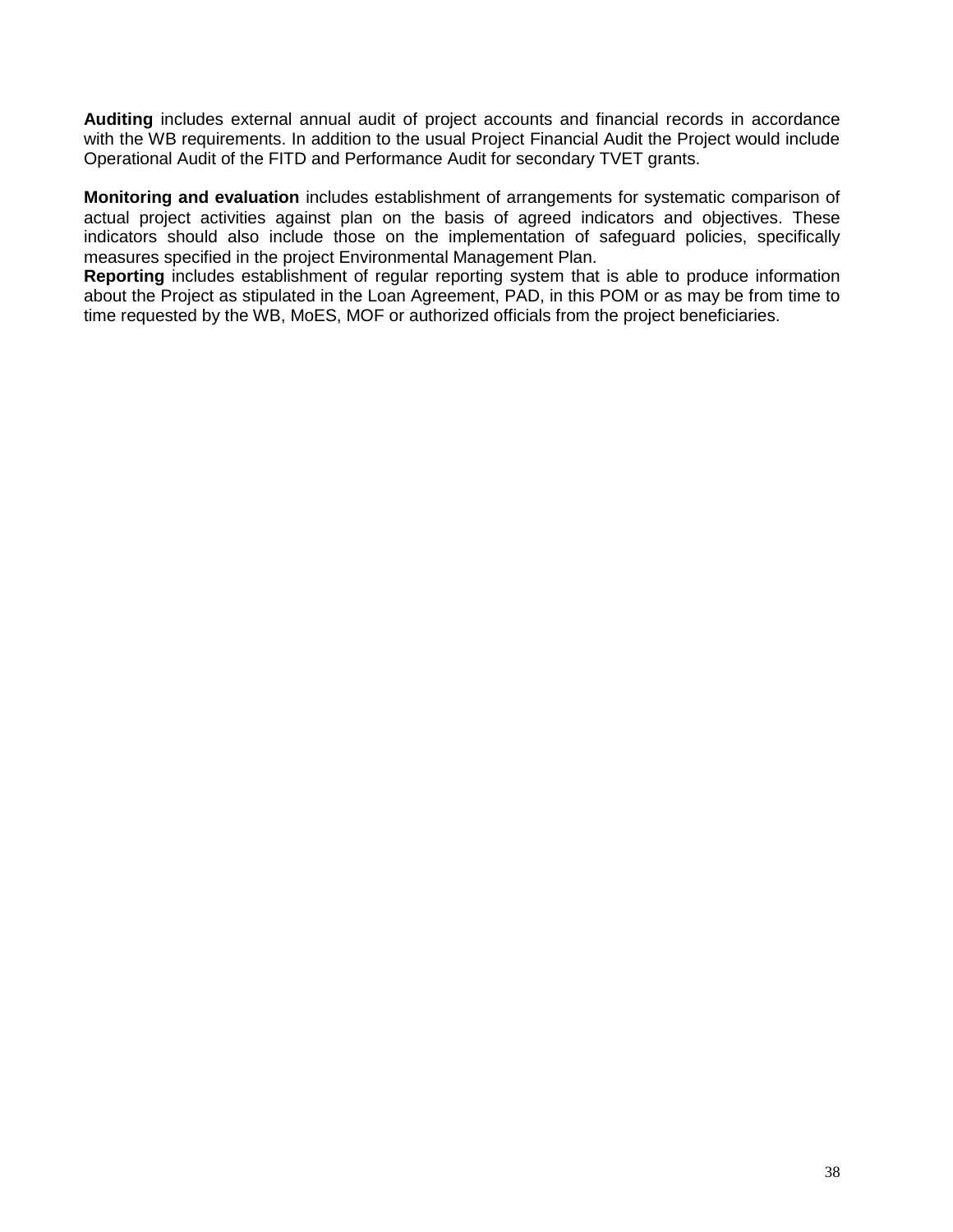## **PMU Staffing**

| <b>Position</b>                        | <b>Subordinated to</b>            | Qualifications                                                                                                                                          | <b>Tasks</b>                                                                                                                                                                                                                                                                                                             |
|----------------------------------------|-----------------------------------|---------------------------------------------------------------------------------------------------------------------------------------------------------|--------------------------------------------------------------------------------------------------------------------------------------------------------------------------------------------------------------------------------------------------------------------------------------------------------------------------|
| <b>Project Director</b>                | Minister Education and<br>Science | University degree.<br>Master<br>$\circ$<br>degree would be considered<br>an advantage;                                                                  | In the SDIS Project the Project Director is responsible for:<br>Managing the PMU on a day-to-day basis, including coordination of the<br>$\circ$<br>duties among PMU staff;                                                                                                                                              |
|                                        |                                   | At<br>least 5<br>work<br>vears<br>$\circ$<br>experience in the<br>public<br>sector. Experience<br>in the<br>human development area is                   | Overall planning, coordination and implementation and supervision of the<br>$\circ$<br>Project activities in a timely, efficient and transparent manner;<br>Ensuring that all activities are carried out according to the provisions of<br>$\circ$<br>the SDISP agreement and Macedonian legislation and regulations and |
|                                        |                                   | an advantage.<br>At least 5<br>years work<br>$\circ$<br>experience in coordination<br>and/or<br>management<br>0f                                        | according to the agreed project procedures, including and not limited to<br>financial management, project budgeting, procurement, contract<br>negotiations and management, and related activities;<br>Managing development of an annual Work program for the project;<br>$\circ$                                         |
|                                        |                                   | funded<br>by<br>projects<br>international<br>organizations.<br>Relevant<br>experience<br>on<br>World Bank projects would be<br>considered an advantage; | Managing development of the annual project budget and procurement<br>$\circ$<br>plan in cooperation with the Procurement Manager;<br>Managing and coordinating preparation of internal project documents,<br>$\circ$<br>TORs and bidding documentation, evaluation committees and reports,<br>contracts and agreements;  |
|                                        |                                   | Knowledge of World Bank<br>$\circ$<br>tendering,<br>financing<br>and                                                                                    | Ensuring accurate financial, procurement and accounting records and<br>$\circ$<br>maintain financial and procurement discipline;                                                                                                                                                                                         |
|                                        |                                   | contracting procedures.<br>Proven teamwork skills;<br>$\circ$                                                                                           | Ensuring that payments are made in a proper and timely manner and that<br>$\circ$<br>all sources of funding are available for the Project;                                                                                                                                                                               |
|                                        |                                   | Excellent verbal and writing<br>$\circ$<br>skills<br>communication<br>in<br>English;                                                                    | Developing and establish an appropriate communication and information<br>$\circ$<br>system to facilitate project preparation and coordination arrangements<br>between the PMU, MoES, and stakeholders;                                                                                                                   |
|                                        |                                   | Computer Literate (MS Word,<br>$\circ$<br>MS Excel, MS Project, Power                                                                                   | Ensuring proper stakeholder consultations on all issues related to project<br>$\circ$<br>preparation;                                                                                                                                                                                                                    |
|                                        |                                   | Point, e-mail, Internet)<br>Ability to work under pressure<br>$\circ$                                                                                   | Liaising with the World Bank, donors and other governmental and<br>$\circ$<br>international financial institutions;                                                                                                                                                                                                      |
|                                        |                                   | and meet deadline                                                                                                                                       | Liaising with other projects;<br>$\circ$<br>Providing assistance and support to the project beneficiaries in all areas<br>$\circ$<br>related to the Project implementation;                                                                                                                                              |
|                                        |                                   |                                                                                                                                                         | Reporting toward MoES, Ministry of Finance and the World Bank, as well<br>$\circ$<br>as other institutions involved as required;                                                                                                                                                                                         |
|                                        |                                   |                                                                                                                                                         | Monitoring of performance of each project component<br>$\circ$                                                                                                                                                                                                                                                           |
| <b>Higher Education</b><br>Coordinator | <b>Project Director</b>           | <b>Minimum</b><br>• University degree;                                                                                                                  | o Provide administrative and logistical assistance to the Ministry of<br>education and science, the Higher Education Accreditation and                                                                                                                                                                                   |
|                                        |                                   | $\bullet$ At<br>3<br>least<br>work<br>years                                                                                                             | Evaluation Board and the universities, for issues related to the                                                                                                                                                                                                                                                         |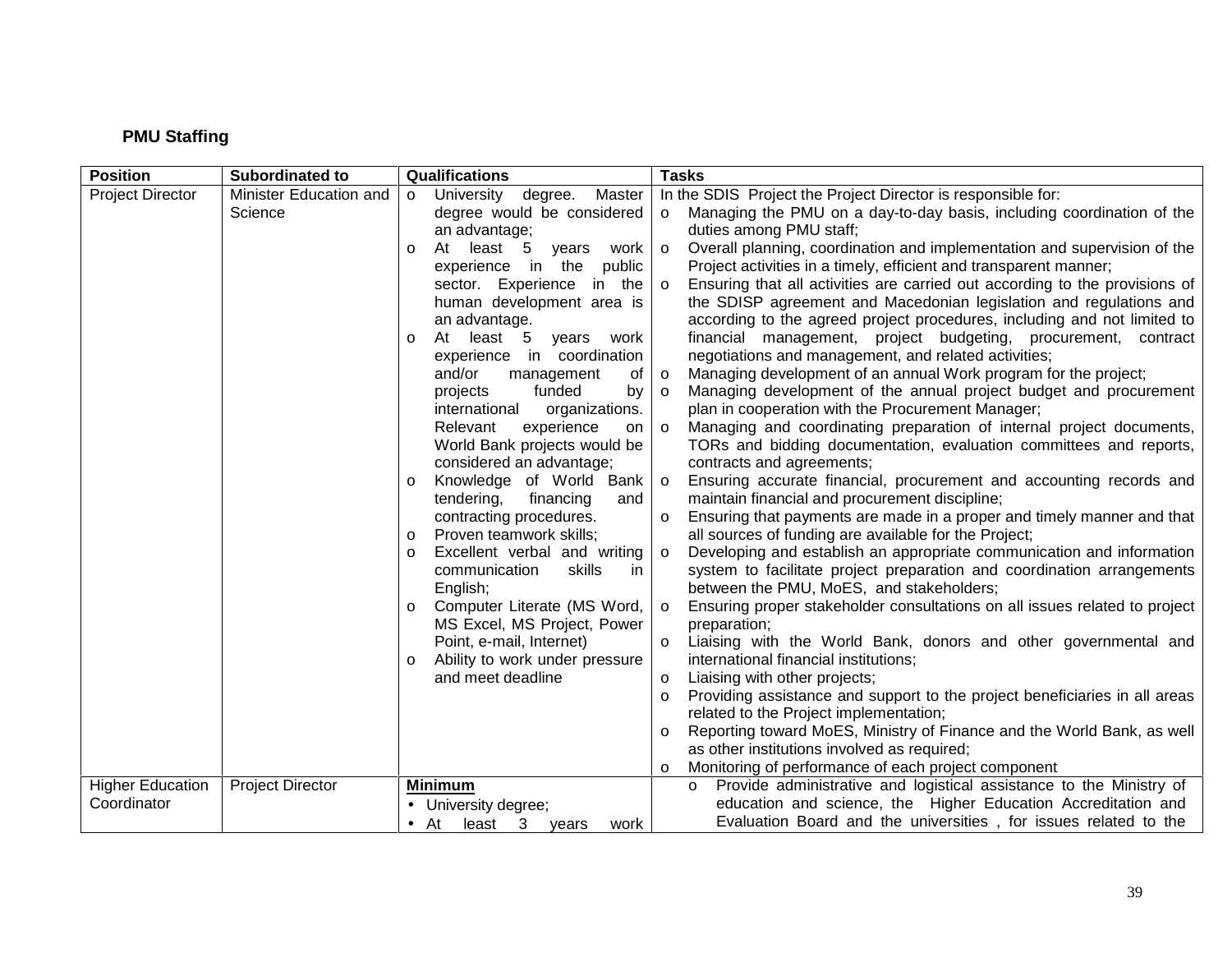| reforms in the higher education area as well as to the consultants in<br>public sector.<br>carrying out project implementation activities.<br>Provide assistance in coordination and communication among the<br>Experience<br>technical<br>in<br>$\circ$<br>$\bullet$<br>stakeholders, in order to ensure a consistent approach to project<br>preferably in<br>management,<br>implementation;<br>public sector;<br>Provide assistance to the Ministry of education and science and all<br>• At least 2 years' experience of<br>$\circ$<br>relevant stakeholders in the preparation of Terms of Reference and<br>project work with international<br>other project related documents.<br>organizations;<br>Provide assistance to the International and Local Consultants and<br>$\circ$<br>Good<br>understanding<br>of<br>assist the Ministry of education and SDIS Project Director and in<br>Macedonian Higher education<br>coordination of their activities;<br>system<br>Monitoring of the project activities related to the education area;<br>$\circ$<br>• Proven teamwork skills;<br>Provide assistance to the Project Director, World Bank and<br>$\circ$<br>• Excellent verbal and writing<br>Macedonian authorities in preparation of SDIS Project related<br>communication skills in English;<br>documents;<br>• Computer Literate (MS Word,<br>Any other activities in correlation with the implementation of the<br>$\circ$<br>MS Excel, MS Project, Power<br>SDIS project;<br>Point, e-mail, Internet)<br>• Ability to work under pressure<br>and meet deadline<br><b>Project Director</b><br>Coordinating and managing of day to day procurement activities<br>Procurement<br><b>Minimum</b><br>$\circ$<br>carried out under the project, as well as for procurement on Project<br>Manager<br>level and shared activities, and ensuring that procurement is carried<br>University degree<br>Three years of practical<br>out in compliance with the procedures agreed with the World Bank.<br>professional experience as a<br>Based on the work plan preparing in collaboration with the relevant<br>$\circ$<br>procurement or contract<br>staff in the Ministry, an annual procurement plan, including its<br>specialist. Experience on World<br>updates and an annual training plan;<br>Bank funded projects will be<br>Coordinating the procurement process for each contract by guiding<br>$\circ$<br>considered an advantage;<br>preparation of bidding/proposal documents, submitting for review and<br>Experience of project or<br>no-objections from the WB where necessary, sending invitations of<br>contract work with international<br>bids/proposals and clarifications to bidders/consultants;<br>financial organizations<br>Arranging for advertisement of procurement notices in the UN<br>$\circ$<br>Proven teamwork skills<br>Development Business and other media for the procurement of<br>Computer literate (MS Word,<br>goods and consultant services<br>MS Excel, MS Project, Power<br>Organizing and coordinating with relevant staff from the implementing<br>$\circ$<br>Point, e-mail, Internet)<br>agency involved in the process procurement evaluations including<br>Good verbal and writing<br>evaluation criteria, , contract award/rejection notices and all other<br>communication skills in<br>documentation associated with the evaluation process;<br>Macedonian and English<br>Providing guidance in bid evaluation to nominated committees;<br>$\circ$ |  |                              |  |
|----------------------------------------------------------------------------------------------------------------------------------------------------------------------------------------------------------------------------------------------------------------------------------------------------------------------------------------------------------------------------------------------------------------------------------------------------------------------------------------------------------------------------------------------------------------------------------------------------------------------------------------------------------------------------------------------------------------------------------------------------------------------------------------------------------------------------------------------------------------------------------------------------------------------------------------------------------------------------------------------------------------------------------------------------------------------------------------------------------------------------------------------------------------------------------------------------------------------------------------------------------------------------------------------------------------------------------------------------------------------------------------------------------------------------------------------------------------------------------------------------------------------------------------------------------------------------------------------------------------------------------------------------------------------------------------------------------------------------------------------------------------------------------------------------------------------------------------------------------------------------------------------------------------------------------------------------------------------------------------------------------------------------------------------------------------------------------------------------------------------------------------------------------------------------------------------------------------------------------------------------------------------------------------------------------------------------------------------------------------------------------------------------------------------------------------------------------------------------------------------------------------------------------------------------------------------------------------------------------------------------------------------------------------------------------------------------------------------------------------------------------------------------------------------------------------------------------------------------------------------------------------------------------------------------------------------------------------------------------------------------------------------------------------------------------------------------------------------------------------------------------------------------------------------------------------------------------------------------------------------------------------------------------------------------------------------------------------------------------------------------------------------------------------------------------------------------------------------------------------------------------|--|------------------------------|--|
|                                                                                                                                                                                                                                                                                                                                                                                                                                                                                                                                                                                                                                                                                                                                                                                                                                                                                                                                                                                                                                                                                                                                                                                                                                                                                                                                                                                                                                                                                                                                                                                                                                                                                                                                                                                                                                                                                                                                                                                                                                                                                                                                                                                                                                                                                                                                                                                                                                                                                                                                                                                                                                                                                                                                                                                                                                                                                                                                                                                                                                                                                                                                                                                                                                                                                                                                                                                                                                                                                                          |  | experience in the Macedonian |  |
| Ability to work under pressure<br>Maintaining a watching brief and keep updated on local taxation,<br>and meet deadline<br>banking and other pertinent regulations affecting the procurement                                                                                                                                                                                                                                                                                                                                                                                                                                                                                                                                                                                                                                                                                                                                                                                                                                                                                                                                                                                                                                                                                                                                                                                                                                                                                                                                                                                                                                                                                                                                                                                                                                                                                                                                                                                                                                                                                                                                                                                                                                                                                                                                                                                                                                                                                                                                                                                                                                                                                                                                                                                                                                                                                                                                                                                                                                                                                                                                                                                                                                                                                                                                                                                                                                                                                                             |  |                              |  |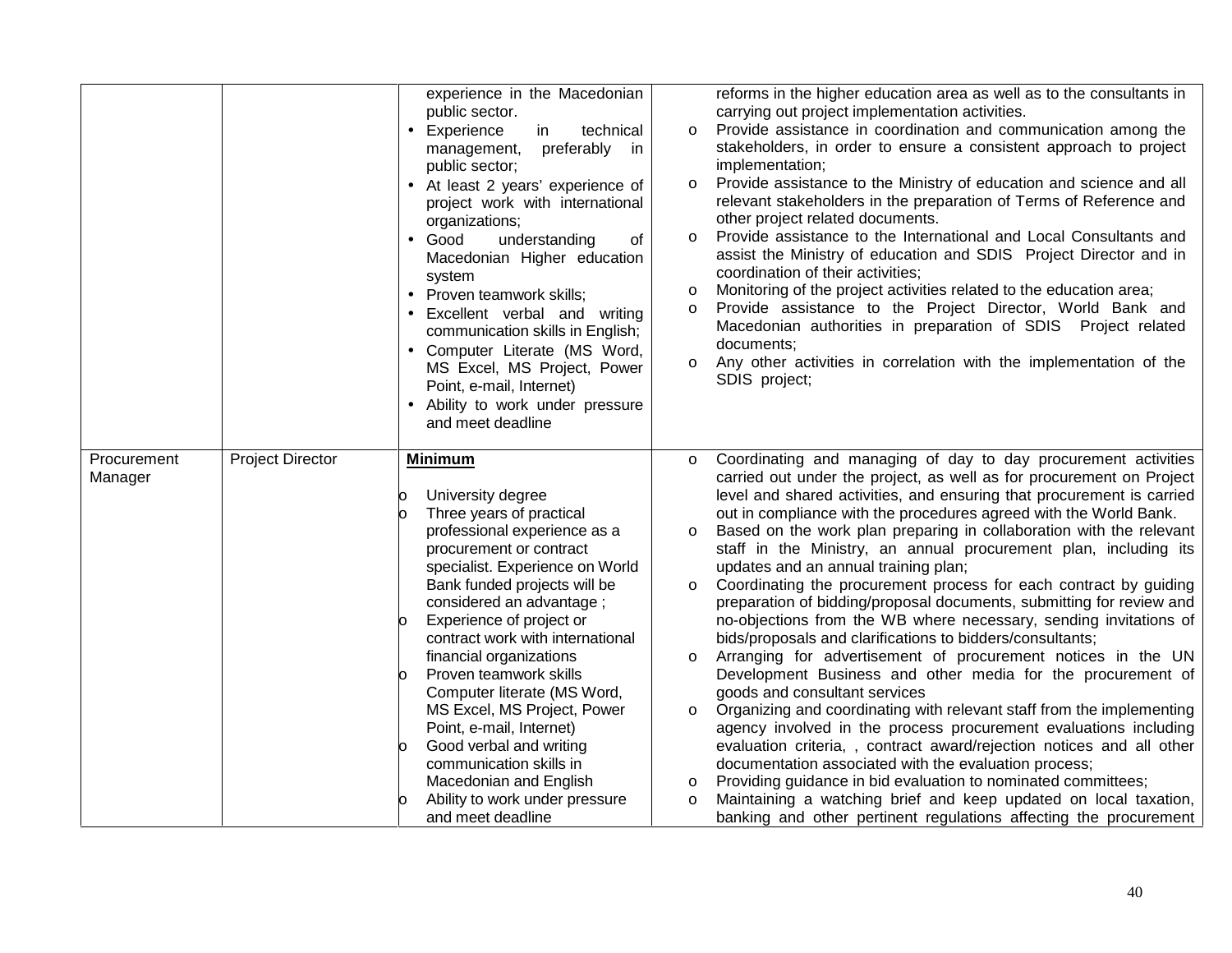|                                                |                         | n                                                                                                                                                                                                                                                                                                                                                                        | activities of the Project;<br>Coordinating development of the project procurement tracking<br>$\circ$<br>system and its updating;<br>Providing assistance to the PMU, evaluation committees,<br>$\circ$<br>beneficiaries involved in the project, during<br>the<br>project<br>implementation activities in respect to the procurement issues.<br>Liaising with the World Bank procurement staff;<br>Interacting with other PMU members in order to support overall<br>project activities<br>Monitoring the procurement activities against the procurement plan<br>$\circ$<br>and for coordination of procurement activities and for the follow up of<br>contracts' execution;<br>Providing input on procurement to required progress reports;<br>$\circ$<br>Providing input during preparation and subsequent updates of the<br>$\circ$<br>procurement arrangements section of the Project Operational Manual<br>for the SDISP<br>Coordinating the review and approval of operating costs for the PMU<br>$\circ$<br>and [add any other beneficiaries as per the LA]<br>Assisting project beneficiaries in their procurement activities and help<br>$\circ$<br>them in developing reports in agreed format;<br>Assisting and advising project beneficiaries and their awarded sub-<br>projects from the public entities in carrying out procurement in<br>compliance with the procedures agreed with the World Bank;<br>Providing assistance and supervising procurement plans of awarded<br>$\circ$<br>public entities under sub-financing category of the loan<br>Working closely with institutions involved in the project<br>$\circ$<br>implementation.<br>Any other activities in correlation with the implementation of the SDIS<br>$\circ$ |
|------------------------------------------------|-------------------------|--------------------------------------------------------------------------------------------------------------------------------------------------------------------------------------------------------------------------------------------------------------------------------------------------------------------------------------------------------------------------|--------------------------------------------------------------------------------------------------------------------------------------------------------------------------------------------------------------------------------------------------------------------------------------------------------------------------------------------------------------------------------------------------------------------------------------------------------------------------------------------------------------------------------------------------------------------------------------------------------------------------------------------------------------------------------------------------------------------------------------------------------------------------------------------------------------------------------------------------------------------------------------------------------------------------------------------------------------------------------------------------------------------------------------------------------------------------------------------------------------------------------------------------------------------------------------------------------------------------------------------------------------------------------------------------------------------------------------------------------------------------------------------------------------------------------------------------------------------------------------------------------------------------------------------------------------------------------------------------------------------------------------------------------------------------------------------------------------------------------------------------|
| Coordinator for<br>business and<br>innovations | <b>Project Director</b> | <b>Minimum</b><br>-University and preferably<br>advanced degree in business<br>administration, economics,<br>finance and/or engineering;<br>At least 5 years of professional<br>experience in business<br>management consulting, private<br>sector development, innovation<br>support, finance and investment;<br>· Professional experience in<br>project management and | project;<br>Provide administrative and logistical assistance to the Ministry of<br>$\bullet$<br>education and science and the Fund for innovation and<br>technology development, for issues related<br>the<br>to<br>implementation of the Fund's programme and evaluation of<br>applications as well as to the consultants in carrying out project<br>implementation activities.<br>Provide assistance in coordination and communication among<br>the stakeholders, in order to ensure a consistent approach to<br>project implementation;<br>Provide assistance to the Ministry of education and science, the<br>Fund and all relevant stakeholders in the preparation of Terms                                                                                                                                                                                                                                                                                                                                                                                                                                                                                                                                                                                                                                                                                                                                                                                                                                                                                                                                                                                                                                                                 |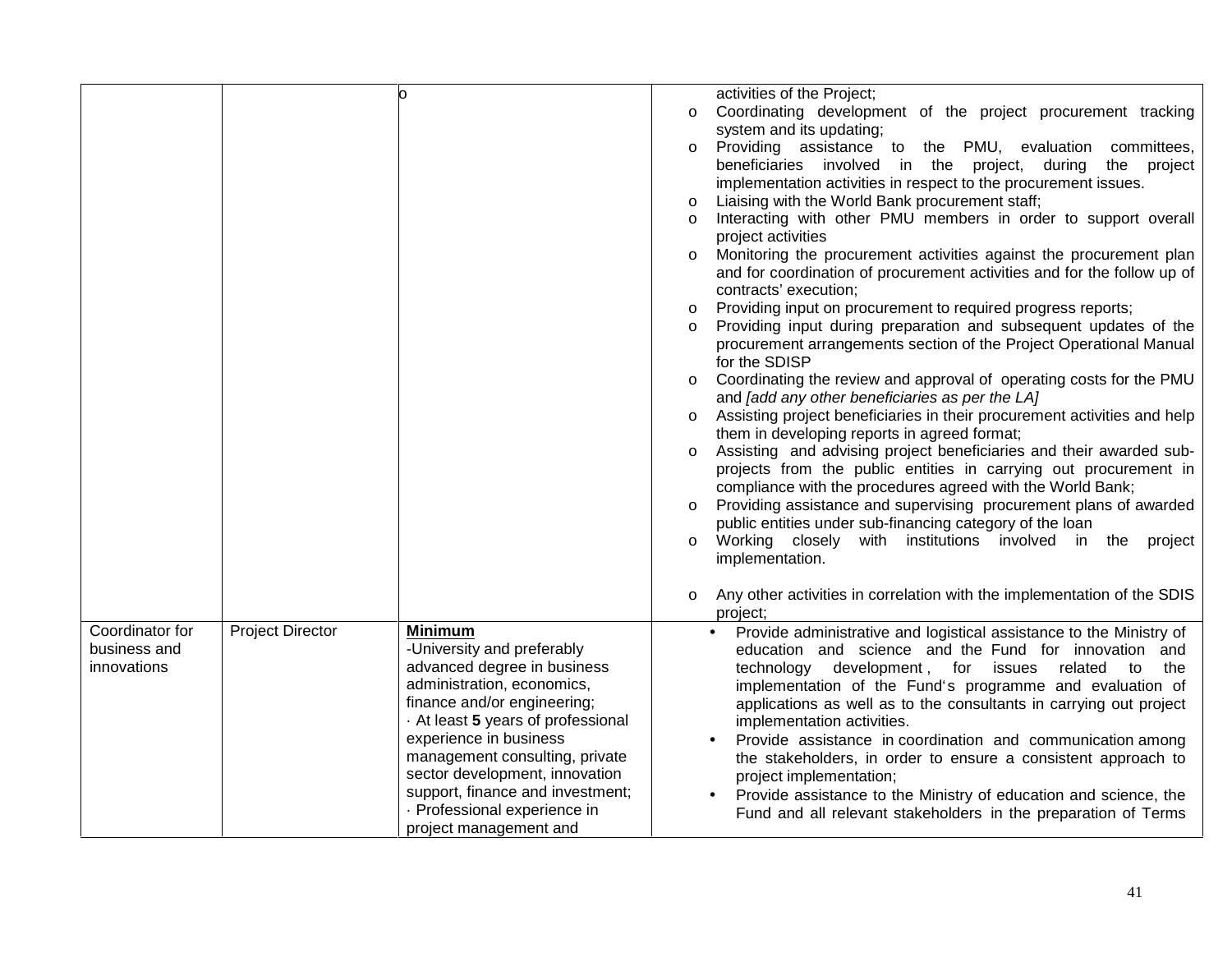|                                                   | development working with<br>international organizations<br>- Excellent knowledge of the<br>business regulatory environment<br>and SME sector in Macedonia<br>and the region;<br>· Strong teamwork, leadership,<br>communication, interpersonal,<br>cross-cultural skills and computer<br>skills;<br>- Excellent verbal and writing<br>proficiency in English;<br>· Ability to work under pressure in<br>a fast past work setting.                                                                                                                                                                                                                                                                                           | of Reference and other project related documents.<br>Provide assistance to the International and Local Consultants and<br>$\bullet$<br>assist the Ministry of education and SDIS Project Director and FITD<br>Director in coordination of their activities;<br>Monitoring of the project activities related to the implementation of<br>Fund's support instruments;<br>Provide assistance to the Project Director, FITD Director, and<br>Macedonian authorities in preparation of SDIS Project related<br>documents:<br>Any other activities in correlation with the implementation of the SDIS<br>project;                                                                                                                                                                                                                                                                                                                                                                                                                                                                                                                                                                                                          |
|---------------------------------------------------|-----------------------------------------------------------------------------------------------------------------------------------------------------------------------------------------------------------------------------------------------------------------------------------------------------------------------------------------------------------------------------------------------------------------------------------------------------------------------------------------------------------------------------------------------------------------------------------------------------------------------------------------------------------------------------------------------------------------------------|----------------------------------------------------------------------------------------------------------------------------------------------------------------------------------------------------------------------------------------------------------------------------------------------------------------------------------------------------------------------------------------------------------------------------------------------------------------------------------------------------------------------------------------------------------------------------------------------------------------------------------------------------------------------------------------------------------------------------------------------------------------------------------------------------------------------------------------------------------------------------------------------------------------------------------------------------------------------------------------------------------------------------------------------------------------------------------------------------------------------------------------------------------------------------------------------------------------------|
| <b>VET Coordinator</b><br><b>Project Director</b> | Minimum<br>• University degree;<br>• At least 3 years<br>work<br>experience in the Macedonian<br>public education sector.<br>Experience<br>in<br>technical<br>preferably in<br>management,<br>public sector;<br>At least 2 years experience of<br>project work with international<br>organizations;<br>understanding<br>$\bullet$ Good<br>0f<br>Secondary education system,<br>Vocational<br>especially<br>the<br>education and Training scheme<br>Proven teamwork skills;<br>$\bullet$<br>Excellent verbal and writing<br>$\bullet$<br>communication skills in English;<br>• Computer Literate (MS Word,<br>MS Excel, MS Project, Power<br>Point, e-mail, Internet)<br>Ability to work under pressure<br>and meet deadline | Provide administrative and logistical assistance to the Ministry of<br>$\circ$<br>education and science and the VET center, for issues related to<br>the reforms in the Vocational education area as well as to the<br>consultants in carrying out project implementation activities.<br>Provide assistance in coordination and communication among the<br>$\circ$<br>stakeholders, in order to ensure a consistent approach to project<br>implementation;<br>Provide assistance to the Ministry of education and science and all<br>$\circ$<br>relevant stakeholders in the preparation of Terms of Reference and<br>other project related documents.<br>Provide assistance to the International and Local Consultants and<br>$\circ$<br>assist the Ministry of education and SDIS  Project Director in<br>coordination of their activities;<br>Monitoring of the project activities related to the Vocational<br>$\circ$<br>education and training area;<br>Provide assistance to the Project Director, World Bank and<br>$\circ$<br>Macedonian authorities in preparation of SDIS Project related<br>documents:<br>Any other activities in correlation with the implementation of the<br>$\circ$<br>SDIS project; |
| Financial<br><b>Project Director</b><br>Manager   | Minimum<br>University-level degree in<br>economics, finance, or                                                                                                                                                                                                                                                                                                                                                                                                                                                                                                                                                                                                                                                             | Coordinating and managing the day-to-day financial management<br>functions of the project, including financial reporting, disbursement,                                                                                                                                                                                                                                                                                                                                                                                                                                                                                                                                                                                                                                                                                                                                                                                                                                                                                                                                                                                                                                                                              |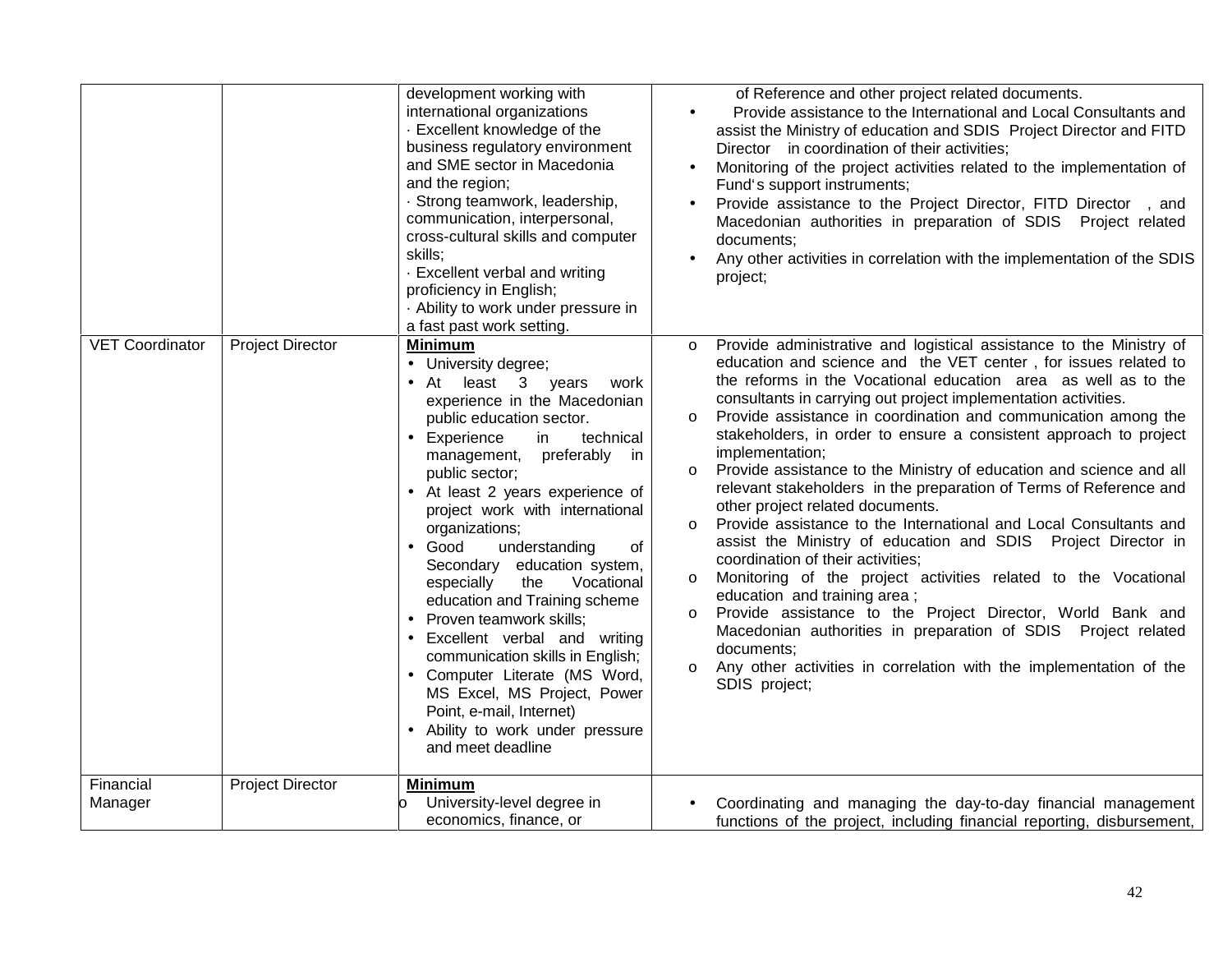| accounting<br>Three years of practical<br>experience as a financial<br>specialist<br>Experience of work with the<br>lO.<br>International Accounting<br>Standards and Macedonian tax<br>and banking regulations<br>Proven teamwork skills<br>Computer literate (MS Word,<br>MS Excel, MS Project, Power<br>Point, e-mail, Internet)<br>Good verbal and writing<br>communication skills in<br>Macedonian and English<br>Ability to design and implement<br>the project accounting system<br>in line with World Bank and<br>Government of Macedonia<br>requirements<br><b>Experience with World Bank</b><br>financial management and<br>accounting principles<br>Good knowledge and skills in<br>computer-based financial<br>management systems and<br>office applications<br>Ability to work under pressure<br>and meet deadline | consolidation, budgeting, planning, accounting and auditing aspects<br>of the project as per the procedures agreed with the World Bank and<br>the duties and procedures outlined in the Project Operational Manual;<br>Contributing to the preparation of the design, customization and<br>implementation of a proper financial and accounting system for<br>project transactions to accommodate the World Bank and local<br>authorities relevant requirements;<br>Ensuring that all project transactions are properly recorded in the<br>consolidated project's financial statements, to meet the World Bank,<br>the Ministry of Finance and the Ministry of Education and Science<br>financial requirements;<br>Establishing and maintaining close links with the World Bank,<br>National Bank of Republic of Macedonia, Ministry of Finance, and the<br>Ministry of Education and Science and ensuring that adequate<br>sources of financing are available for the project;<br>Preparing and submitting for approval to the Project Director and/or<br>Project Manager, MoES and MoF the financial statements, budgets,<br>financial projections, cash flow forecasts and all other Project reports<br>as requested by the World Bank and the Macedonian Government;<br>Preparing and submitting to World Bank as per the agreed frequency<br>withdrawal applications in the prescribed format to document and<br>disburse the funds for project activities;<br>Cooperating closely with the PMU Procurement Manager to ensure<br>that all accounting, procurement and disbursement aspects are<br>properly linked and monitored;<br>In cooperation with the Procurement Manager, leading the annual<br>work plan and budget formulation process with selected PMU staff<br>and the loan end-users staff, and prepare final plans for approval by<br>the Project Director and the Minister of Education and Science;<br>Ensuring that payments are made and accounted for in a proper and<br>timely manner as per the procedures agreed under the project, that<br>all sources of financing are available for the Project and that an<br>appropriate contract payments' monitoring system is operational,<br>working in close cooperation with the Procurement Manager;<br>Ensuring that payments for school grants are made and accounted<br>for in a proper and timely manner and in accordance with the Project<br>Operational Manual, respectively Grants Operational Manual, and<br>ensuring adequate monitoring and control over grants disbursements<br>and payments;<br>Ensuring proper communication with the auditors of the project,<br>providing information, allowing access and preparing the documents |
|--------------------------------------------------------------------------------------------------------------------------------------------------------------------------------------------------------------------------------------------------------------------------------------------------------------------------------------------------------------------------------------------------------------------------------------------------------------------------------------------------------------------------------------------------------------------------------------------------------------------------------------------------------------------------------------------------------------------------------------------------------------------------------------------------------------------------------|--------------------------------------------------------------------------------------------------------------------------------------------------------------------------------------------------------------------------------------------------------------------------------------------------------------------------------------------------------------------------------------------------------------------------------------------------------------------------------------------------------------------------------------------------------------------------------------------------------------------------------------------------------------------------------------------------------------------------------------------------------------------------------------------------------------------------------------------------------------------------------------------------------------------------------------------------------------------------------------------------------------------------------------------------------------------------------------------------------------------------------------------------------------------------------------------------------------------------------------------------------------------------------------------------------------------------------------------------------------------------------------------------------------------------------------------------------------------------------------------------------------------------------------------------------------------------------------------------------------------------------------------------------------------------------------------------------------------------------------------------------------------------------------------------------------------------------------------------------------------------------------------------------------------------------------------------------------------------------------------------------------------------------------------------------------------------------------------------------------------------------------------------------------------------------------------------------------------------------------------------------------------------------------------------------------------------------------------------------------------------------------------------------------------------------------------------------------------------------------------------------------------------------------------------------------------------------------------------------------------------------------------------------------------------------------------------------------------------|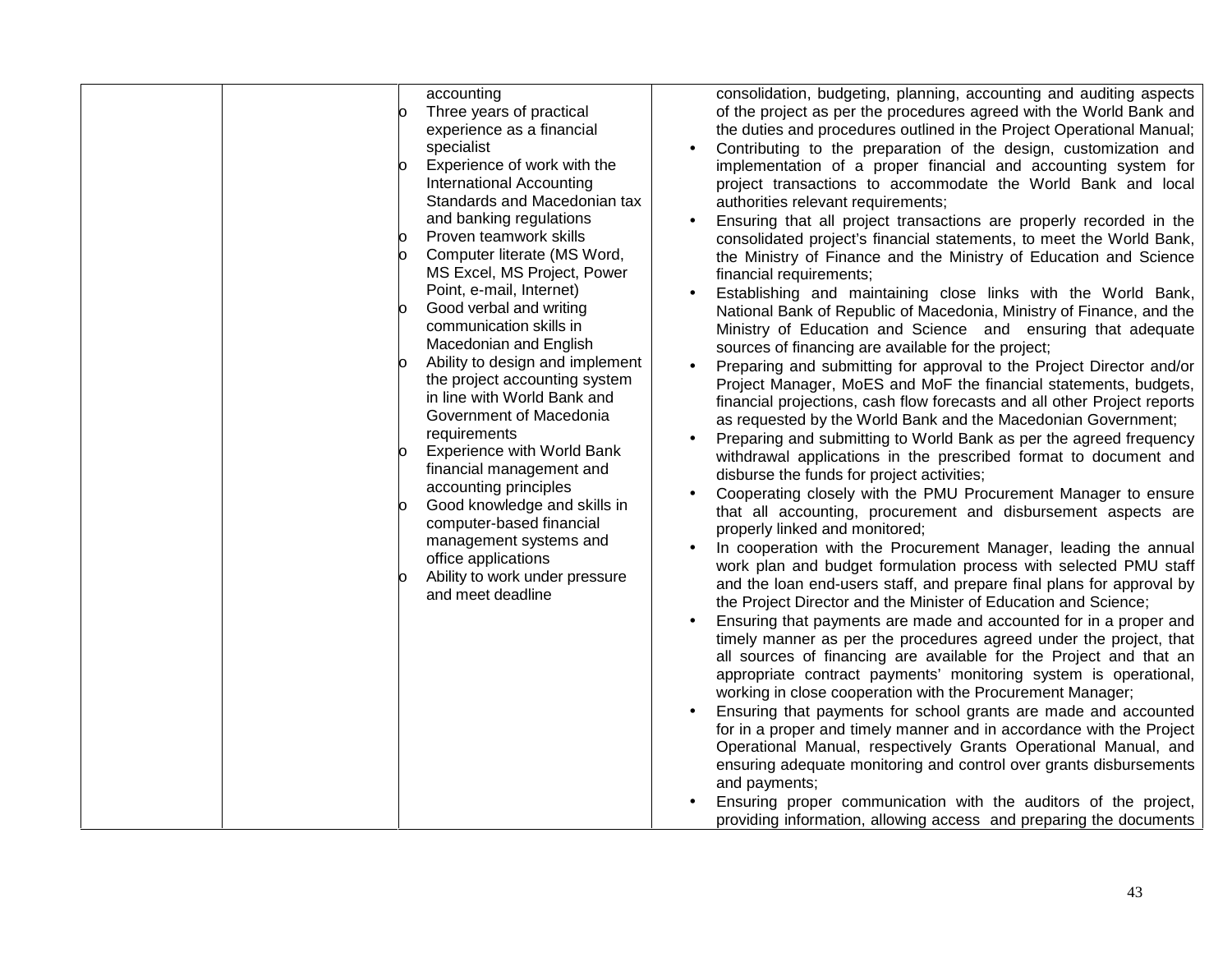|                             |                         |                                                                                                                                                                                                                                                                                         | required for the audit of the annual project accounts;<br>Controlling incoming invoices and other relevant documentation for<br>$\bullet$<br>reality of expenditures, adequacy and consistency versus signed<br>contracts and preparing supporting documents for payments;<br>Operating the Designated and the associated mirror account, and<br>performing and documenting the monthly account reconciliation, with<br>any differences properly explained and/or followed up;<br>Keeping and updating on a timely basis comprehensive analytical<br>accounting records, used as basis for the generation of the quarterly<br>Interim Financial Reports (IFRs);<br>Working closely with the Fund for Innovation and Technology<br>Development on the preparation of consolidated quarterly IFRs and<br>submission to the World Bank in 45 days after each quarter end,<br>respectively preparation of the annual consolidated project financial<br>statements;<br>Interacting with other PMU members and other structures, i.e. Grants<br>Approval Committee, if needed in order to support the overall project<br>activities;<br>Assisting the project beneficiaries with their financial management<br>activities:<br>Working closely with the institutions and beneficiaries involved in the<br>project implementation;<br>Providing input during preparation and subsequent updates of the<br>financial management section of the Project Operational Manual;<br>Performing any other activities in correlation with the<br>implementation of the project. |
|-----------------------------|-------------------------|-----------------------------------------------------------------------------------------------------------------------------------------------------------------------------------------------------------------------------------------------------------------------------------------|----------------------------------------------------------------------------------------------------------------------------------------------------------------------------------------------------------------------------------------------------------------------------------------------------------------------------------------------------------------------------------------------------------------------------------------------------------------------------------------------------------------------------------------------------------------------------------------------------------------------------------------------------------------------------------------------------------------------------------------------------------------------------------------------------------------------------------------------------------------------------------------------------------------------------------------------------------------------------------------------------------------------------------------------------------------------------------------------------------------------------------------------------------------------------------------------------------------------------------------------------------------------------------------------------------------------------------------------------------------------------------------------------------------------------------------------------------------------------------------------------------------------------------------------------------------|
| Environmental<br>Specialist | <b>Project Director</b> | University degree in<br>environmental sciences;<br>engineering; natural<br>sciences, and other<br>related fields.<br>Min. 3 years experience<br>in environmental aspects<br>of demand-driven<br>development projects;<br>experience in preparation<br>of Environmental<br>Assessments / | (i) ensure that grant proposals are correctly screened, (ii) review<br>$\bullet$<br>environmental management documentation of proposed grants/sub-<br>projects, (iii) participate in the evaluation of the proposals, and (iv)<br>deliver series of trainings to potential applicants and PMU, in order to<br>improve the capacity of both to deal with environmental risks<br>associated with the sub-project implementation. The Environmental<br>Specialist will also advise grant applicants 'as needed' basis at all<br>stages of grant/sub-project preparation and implementation.<br>conduct monitoring of sub-projects and will report to the PMU<br>$\bullet$<br>accordingly. For the sub-projects associated with higher risks and/or<br>sensitivities, the monitoring will be conducted as frequently as<br>needed by the project nature. Individual monitoring schedules should                                                                                                                                                                                                                                                                                                                                                                                                                                                                                                                                                                                                                                                                    |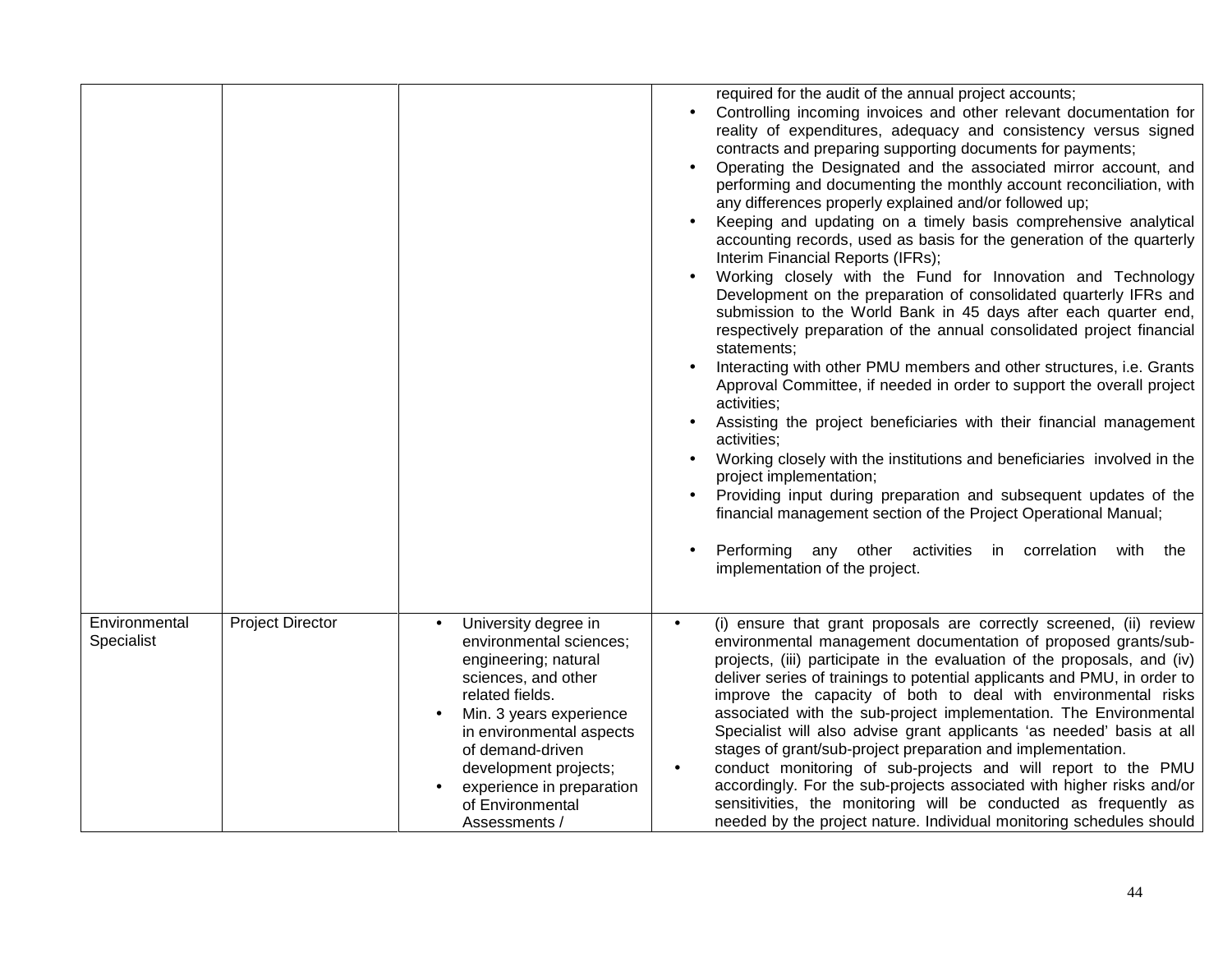|  | be identified by the Environmental Specialist at the stage of grant<br>Management Plans and<br>applications review and agreed with PMU M&E Officer. The report<br>environmental training<br>should specify the status of implementation of mitigation measures<br>programs for<br>outlined in sub-project specific EMPs. In case of any issues the report<br>governmental<br>should specify recommendations/follow up actions by PMU and a<br>organizations, NGOs and<br>other audience for<br>grant beneficiary, with indicative timeframe;<br>different types of the<br>The Environmental Specialist shall coordinate with the PMU M&E<br>$\bullet$<br>project,<br>Officer and provide inputs for regular quarterly and annual progress<br>Strong experience in<br>reporting of the PMU to the Bank. The Environmental Specialist,<br>together with M&E Officer, will prepare annual report on the status of<br>environmental problems<br>prioritization, tools and<br>safeguard implementation under the project. Such reports shall be<br>furnished by the PMU to the Bank.<br>methodology<br>development, project<br>management at local and<br>regional experience<br>Exposure to development<br>work with international<br>organizations is an<br>advantage;<br>Excellent interpersonal<br>and communications<br>skills;<br>Demonstrated ability to<br>work in a team;<br>Computer literacy, in<br>particular experience with<br>WinWord and Excel<br>programs (MS Office). |
|--|------------------------------------------------------------------------------------------------------------------------------------------------------------------------------------------------------------------------------------------------------------------------------------------------------------------------------------------------------------------------------------------------------------------------------------------------------------------------------------------------------------------------------------------------------------------------------------------------------------------------------------------------------------------------------------------------------------------------------------------------------------------------------------------------------------------------------------------------------------------------------------------------------------------------------------------------------------------------------------------------------------------------------------------------------------------------------------------------------------------------------------------------------------------------------------------------------------------------------------------------------------------------------------------------------------------------------------------------------------------------------------------------------------------------------------------------------------------------------------|
|--|------------------------------------------------------------------------------------------------------------------------------------------------------------------------------------------------------------------------------------------------------------------------------------------------------------------------------------------------------------------------------------------------------------------------------------------------------------------------------------------------------------------------------------------------------------------------------------------------------------------------------------------------------------------------------------------------------------------------------------------------------------------------------------------------------------------------------------------------------------------------------------------------------------------------------------------------------------------------------------------------------------------------------------------------------------------------------------------------------------------------------------------------------------------------------------------------------------------------------------------------------------------------------------------------------------------------------------------------------------------------------------------------------------------------------------------------------------------------------------|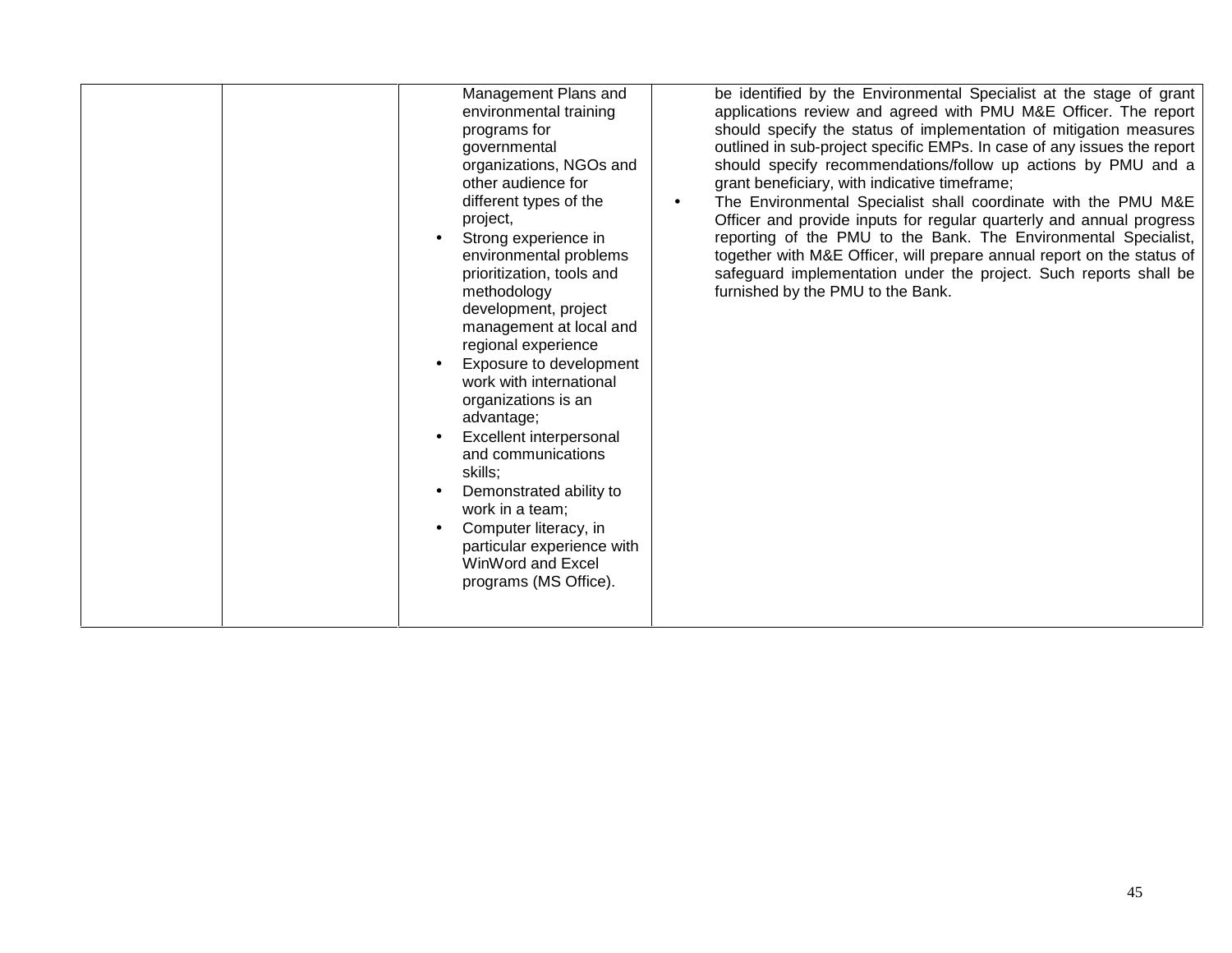#### **6.3 PMU Rulebook and Procedures**

PMU is responsible for coordination and all day-to-day Project implementation activities on behalf of MoES. PMU is responsible for the technical, financial and procurement aspect of the project implementation. On project progress and problems the PMU reports to the Minister and Working Groups through the Project Director.

PMU is staffed with contracted consultants of required disciplines and experience with the ultimate task to successfully implement the Project. The PMU members are directly subordinated to the Project Director. In implementing their tasks the PMU staff will adopt the following code of conduct:

- PMU staff act by the principles of professional impartiality, responsibility, honesty, transparency, openness, efficiency and effectiveness in relations with third parties (i.e. consultants, suppliers of goods, persons or institutions involved in any way in activities or results of those activities), and may not practice any form of discrimination or preferential treatment;
- PMU staff is expected to accord equal and fair treatment to the users of the services supplied by the Project;
- PMU staff use the available resources in the manner of a good host, and maximum cost effectiveness in relation to the general objectives of Project, maximum cost-effectiveness should always be sought in decision-making within the PMU and in the practical application of its procedures;
- PMU staff shall not use available official information for private purposes;
- PMU staff may not directly, or through an intermediary, hold any interest in companies, or have responsibilities in public or private institutions having commercial relations with the PMU or benefiting from its activities, and they may not receive any gifts, remuneration, commission or fee of any kind from such companies or institutions. Compliance with this obligation is an express condition of engagement with the PMU;
- PMU staff should not be engaged in political propaganda;
- The Project Director is the only authorized person to issue work instructions to PMU staff,
- PMU does not permit the employment of a relative in any situation;
- Keeps evidence of working time and attendance of the staff for payroll;
- Process and keep all management documentation.

PMU work is based on following principles:

- Conformity with the Constitution of the Republic of Macedonia and other local laws;
- Autonomy of PMU In terms of making decisions related to the Project, according to the delegation of the full authority in day-to-day management by the Minister to the Project Director;
- Impartiality in relations with third parties The PMU shall not practice any form of discrimination or preferential treatment and shallexclusively apply the decision making criteria and selection procedures described in the approved documents such as Loan Agreement, PAD; POM;
- Transparency -The Project implementation methods are transparent and controllable, and goods, and services are procured on competitive way following the WB procurement rules. The public and potential suppliers of goods and service providers are informed properly about the availability of funds. The reporting to all partners should be accurate;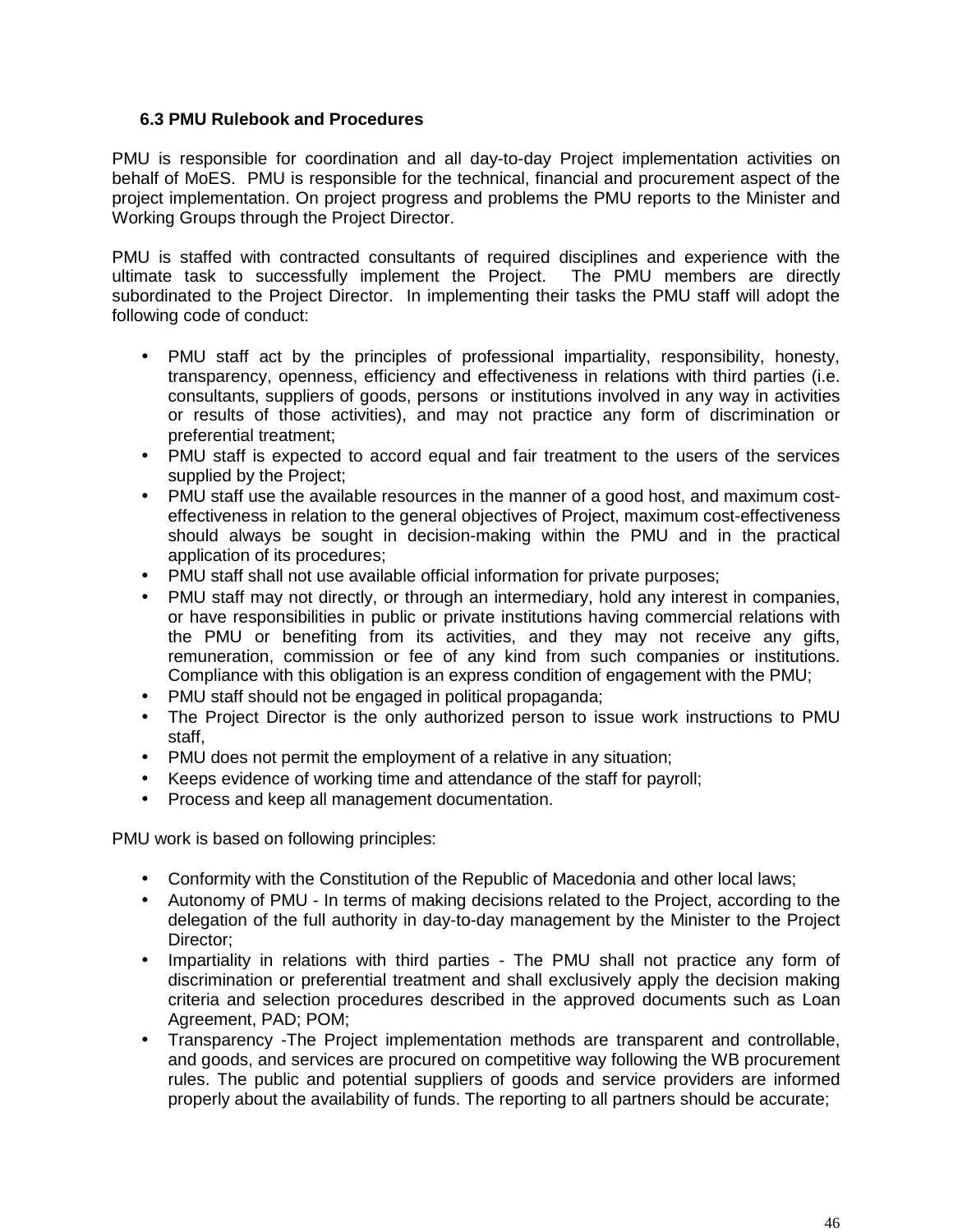- Quality Contracts are be made only with those suppliers and service providers that undertake to ensure that their goods and services meet high quality standards. Technical proposals offered by suppliers and service providers would need to include credible quality assurance mechanisms. These mechanisms are evaluated by the PMU, as part of their overall evaluation of the proposals;
- Cost effectiveness The resources are used at maximum efficiency; the results are monitored and evaluated on the basis of agreed indicators;
- Monitoring Project monitoring activities should be carried out to ensure that:
- Goods and services are delivered in the quantities specified and according to the schedule and quality standards established in the contract;
- Problems are identified early, and any corrections necessary are applied quickly and effectively;
- Financial transactions are carried out in a proper and timely manner, and are supported by the necessary documentation;
- Effective coordination exists between suppliers/service providers and other interested parties;
- The overall program is implemented in a transparent manner through widely drawn public disclosure of program information.

#### **Employment conditions**

Organization of the work in the PMU is based on the principle of organizational unity and division of duties according to professional qualifications and other skills needed for the determined positions in the PMU.

Besides the professional qualifications the PMU staff should meet the following criteria:

- Is a citizen of Republic of Macedonia, aged 18 or above,
- Has not been sentenced for criminal acts on at least 6 month imprisonment or for other act that makes him/her unsuitable for performance in the administrative body,
- Meets other criteria set by law of the Republic of Macedonia.

New PMU staffis hired in accordance and following the procedure of the WB Guidelines for hiring of individual Consultants. Appointment of all new staff has to be approved by the World Bank.

The PMU staff works based on the consulting contracts signed by the staff and the Minister/Project Director. Before signing of contracts an employee is requested to provide documentation evidencing diplomas and degrees and statement of no conflicts of interests. Termination of contract is possible on the request of either party and is subject to the applicable laws and regulations in force in Republic of Macedonia and contract provisions.

For the temporary, occasional or short-time work of professional or non-professional nature (e.g. assistance in preparation of TS and TORs and evaluation of bids and proposals) the PMU can engage short term consultants. The selection should follow Individual Consultants selection or Selection Based on Consultant's Qualifications as described in this POM.

Working week is defined as from Monday through Friday, and working hours as 8,30 through 16,30, with a half hour paid lunch break. Saturdays, Sundays and National holidays of Republic of Macedonia, as defined in the Law on Labor relations of Republic of Macedonia, are non working days. The Project Director can determine that the staff works longer in order to complete the assignment that cannot be delayed if it cannot be completed within the regular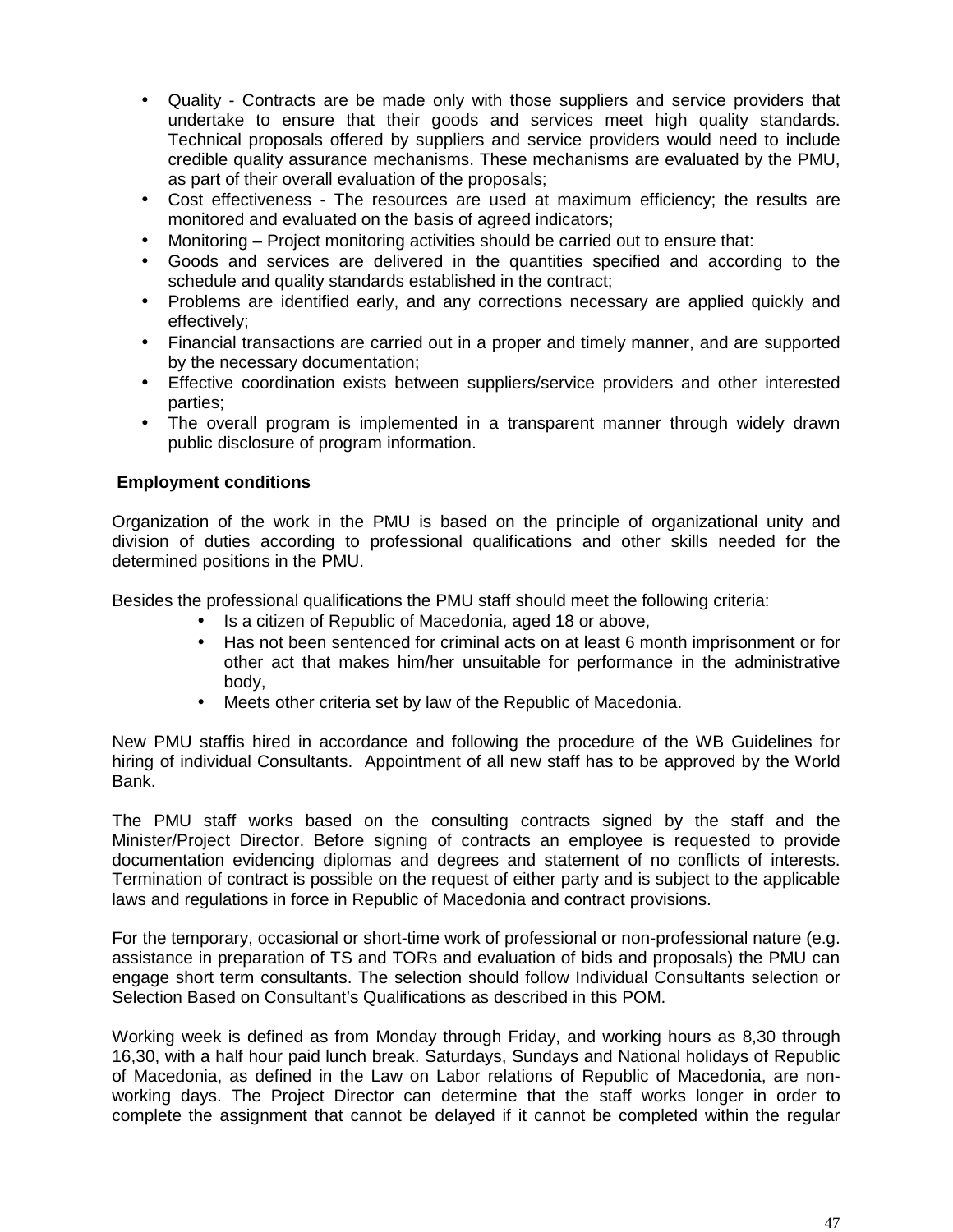working hours. PMU staff remuneration includes occasional overtime, and no additional remuneration will be provided, but equal or proportional leave should be given.

PMU staff is entitled to paid leave (annual and sick) as per conditions of individual contracts. The Project Director passes the plan for annual leaves of the staff, respecting to the extent possible the wishes of staff and based on the plan issues the separate decisions on approval of the annual leave for each PMU member.

For sick leave exceeding 3 days a doctor's certificate is required.

The performance evaluation of PMU employees is the responsibility of the Project Director, who discusses and documents the performance and professional development of the staff. Progress in the previous year, functions and goals for the succeeding year, and suggestions for enhancing the individual's personal and professional development are discussed and documented. PMU personnel receive his/her performance review during the month of January except employees who are in their probation period. New employees, regardless of his/her employment date, are put into the annual review cycle as appropriate.

Project Director encourages employees to improve and develop their job-related professional skills. Job-related training includes, but is not limited to, academically accredited courses, training seminars and language study. Staff development activities are for the benefit of the organization and decisions will be made accordingly. In addition, Project Director offers employees a range of other opportunities for professional development. For example, seminars and workshops conducted by staff, local or foreign consultants, public and governmental agencies on topics relevant to the PMU mission as Project management courses, procurement with special emphasis on IT, financial management courses and other courses which may be found by the Project Director as beneficial for increasing the PMU competence.

For its work the PMU staff will be held responsible for any violation of work discipline or any material damage caused to the company (i.e. disclosure of confidential information) according to the relevant Macedonian Law.

PMU staff has the contracted fees determined on the basis of complexity and scope of work, level of responsibility and budget that has been allocated for that purpose. Fee calculation is made based on the evidence of attendance that is together with the report on the work done submitted to Project Director. Remuneration fee is paid in "gross" to the account of the staff not later than  $5<sup>th</sup>$  day of the current month for the previous month. Personal Income Tax will be paid for both, local and international consultants upon a calculation based on the Law for Personal Income Tax of the Republic of Macedonia. If the policy of the WB changes the Government shall pay all the taxes and contributions for the PMU staff in accordance with the Law of Employee Relations.

Fees are pro-rated based on number of working days, paid leave days and official holidays in each month. Training days (for training included in the implementation plan and approved by the Project Director designated in the contract) are counted as working days.

PMU staff receives reimbursement of expenses incurred for use of own car for PMU business purposes and expenses related to approved business trips outside of Skopje (i.e. accommodation, per diem, travel, telecommunications, in-town transportation) on the basis of the proper written order approved by the Project Director. The reimbursement per kilometer done will be not more than 20% of the cost of 1 liter of the fuel per kilometer traveled. Staff is entitled to, in course of the business trip, stay for the night in the place of business or place in proximity, if due to the distance, transportation means, duration and other relevant conditions,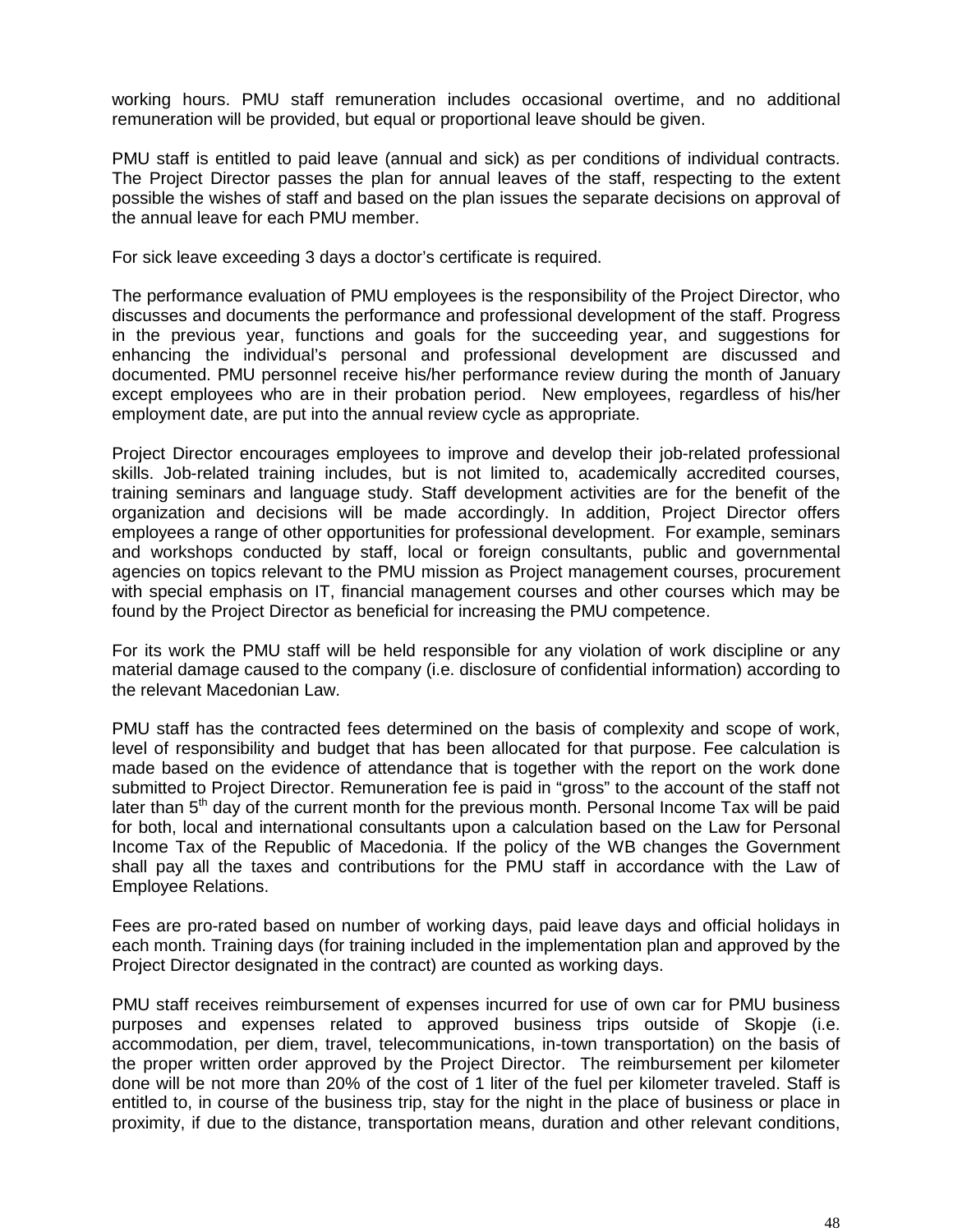he/she cannot reach the destination before 24,00 (0,00) hours. The reimbursement is made based on the original hotel bill, except for "de lux" category, when the reimbursement is made based on the price of the nearest "A" category hotel. Per diem is calculated only for trip outside Skopje which requires overnight stay. The business trips can be undertaken based on the prior approval of the Project Director made in a written form.

In case of official trips to foreign countries the PMU buys the air tickets and the reimbursement of other costs is based on actual expenses. The per diem is equal with the per diem rate relevant for the country of destination according to local regulations.

PMU staff keeps the business confidential information during the engagement in the PMU and after its termination in accordance with the confidentiality clause of the contract.

PMU ensures accurate and on-time preparation, sending, receiving and archiving of all business documentation and follow-up of its circulation. The business documentation is understood as:

- All the documentation that PMU makes or receives from the third persons, related to project (i.e.. agreements, invitations to bid, bids, minutes, evaluation reports, contracts, reports, guarantees, bills, evidences, no-objections, etc.);
- Contracts and general acts regulating the legal status of PMU;
- Financial documentation;
- Staff dossiers and evidences related to staff contracts:
- Other documents.

The staff dossiers contain: application, copy of the interview minutes, evaluation report, copy of the contract including the TORs, copy of the monthly payment orders for fee, monthly evidences on the attendance, decision of paid annual and sick leave, copy of written warnings, termination of the contract and other classified data on staff accessible only by the Project Director.

During the working hours the materials and acts must not be left un-supervised, and after the close of working hours all is stored in the locked cabinets in the locked premises, to ensure the safety.

#### **Correspondence**

Correspondence management comprises: receiving, opening, reading and distribution of mails and acts, grouping and forwarding for processing, administrative-technical processing, sending, classification by subject and archiving. The Project Director is responsible for receipt, review and distribution of mail, track record of documents, delivery of mail and filing.

The exception for the above rule is the treatment of bids/proposals if properly marked, which are immediately submitted unopened to the Procurement Manager for safekeeping**.**

Every act for official communication will have the common interface, with memo of the MoES, name and address of recipient, title, text, official seal and signature.

Mails sent from the staff individual address have to be copied to the Project Director's address.

The use of electronic mail is encouraged. Mails should be copied to all interested staff inside the PMU.

Each PMU staff gives professional international calls whenever judged appropriate and for official purposes related to the Project only. Staff is trusted to make a reasonable use of this facility.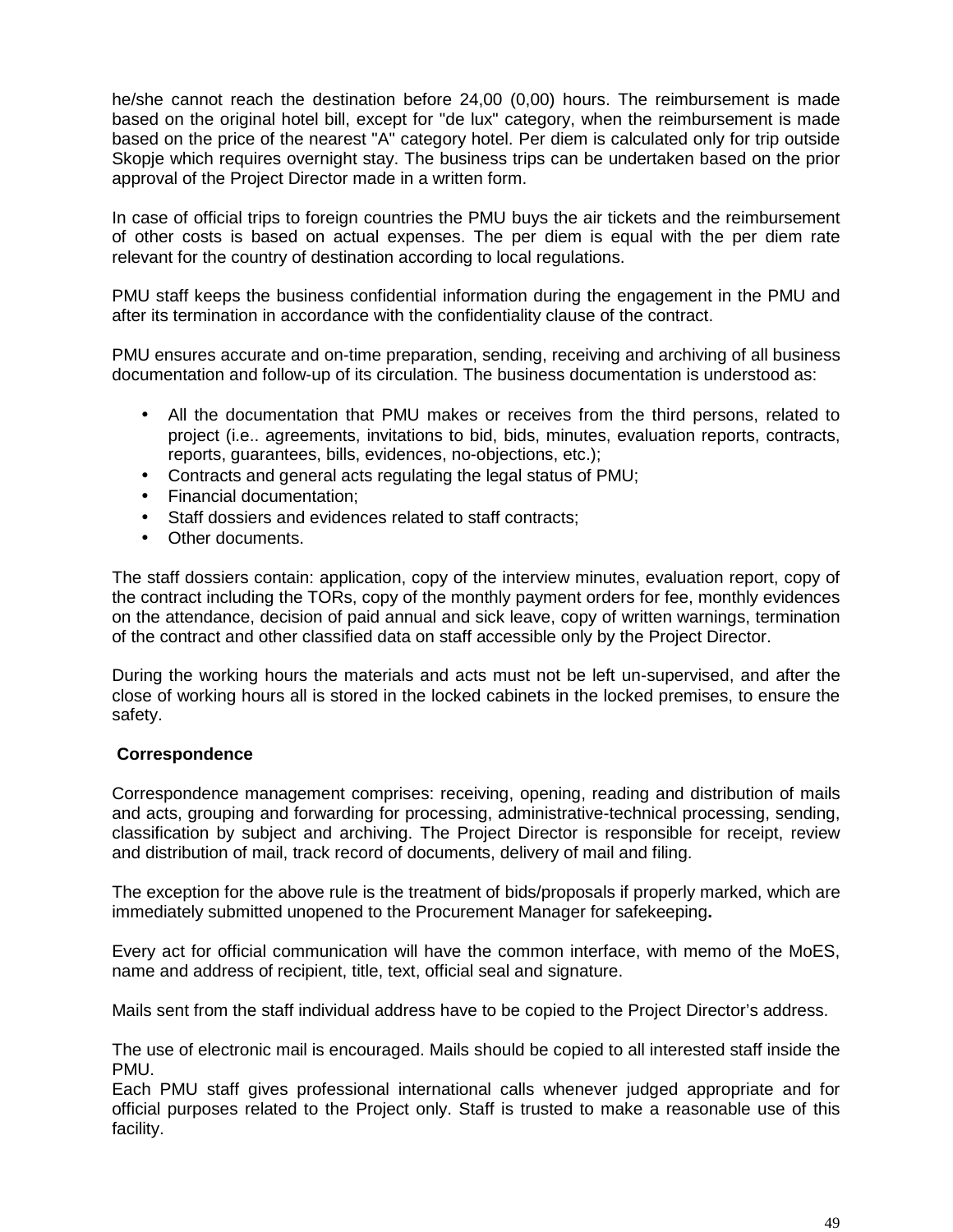All outgoing official paper correspondence (by mail, by hand, by facsimile) between the PMU and the WB is sent by the Project Director , Procurement and Financial managers, while other PMU staff can maintain the unofficial correspondence in the field of expertise but must always copy the Project Director.

#### **Communication inside the PMU**

All forms of internal communication are organized on a liberal basis. This means that management trusts each staff a priori, and that each staff is expected to act responsibly and reasonably in all forms of written and spoken communication, until the demonstration of the opposite has been made. The objective is to minimize internal bureaucracy by limiting prior authorizations or straight prohibitions; any detected abuse, negligence, etc. is severely repressed.

#### **Communication with the Media**

All communication and contact with the media should be organized through the Project Director and the Minister and the Public Relations Unit within the MoES. The individual communication of the PMU staff and the members of the Working Groups with the media representative are forbidden.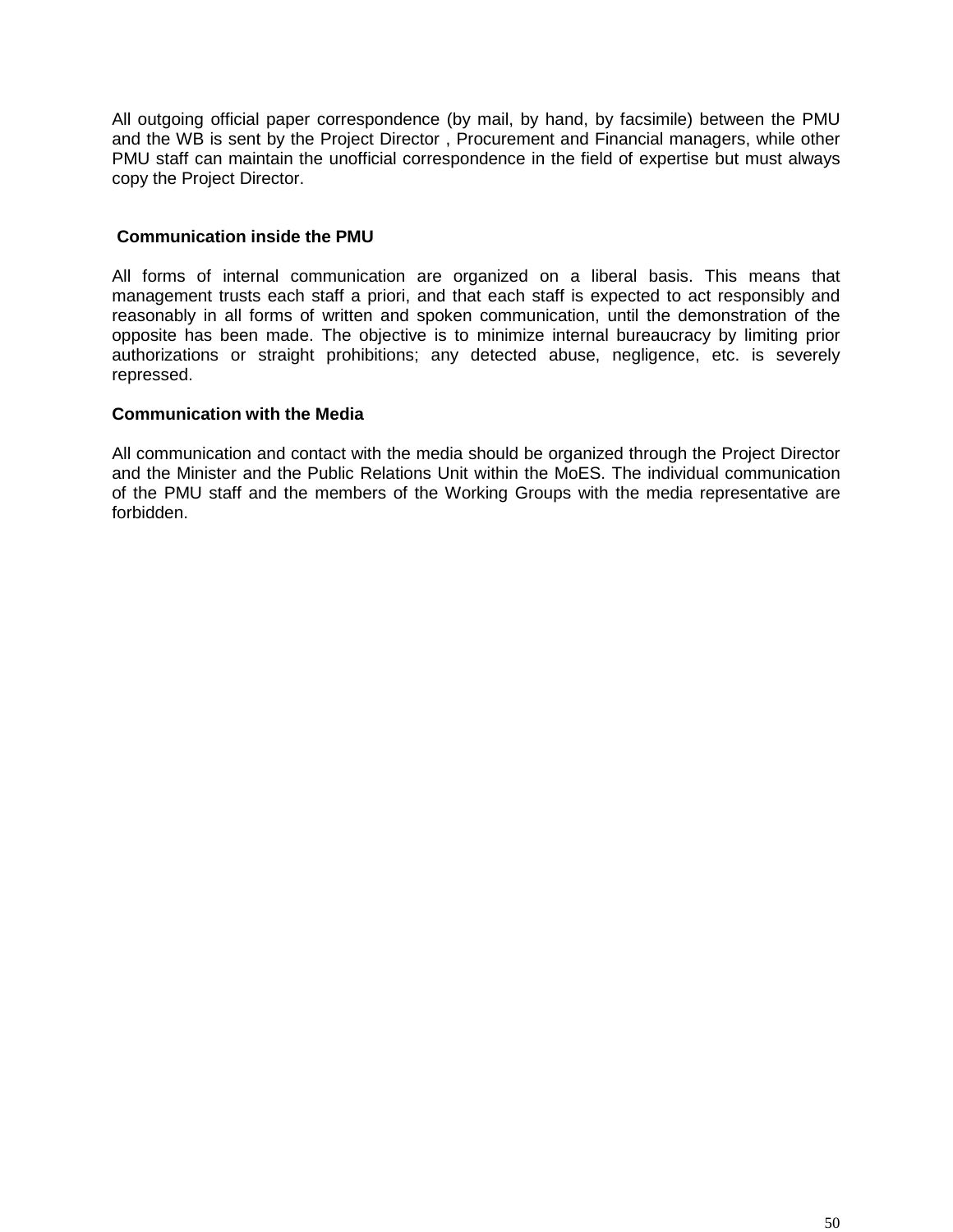## **7. PROCUREMENT PROCEDURES**

Pursuant to Section III of the Loan Agreement the procurement of goods and consultants services needed for the Project will be procured according to World Bank Procurement Guidelines and Consultant Guidelines.

#### **7.1 General**

Efficient procurement in World Bank financed projects is a prerequisite for the attainment of project objectives and timely disbursement of loan funds.

The Borrower's implementation agency and involved institutions should be fully aware that delay in contract award results in project implementation extension and increase of costs for the Borrower, because disbursements are made on basis of contracts signed and implemented. It should also be noted that unutilized loan funds are subject to commitment charges which have to be paid by the Borrower.

Summary of Procurement Procedures. The procurement under the Project includes procurement of goods and consulting and non consulting services, training and study tours.

All goods and consultants' services required for the activities and to be financed out of the proceeds of the Loan shall be procured in accordance with the requirements set forth in World Bank's "Guidelines: Procurement of Goods, Works, and Non-Consultant Services under IBRD Loans and IDA Credits & Grants by the World Bank Borrowers" January 2011 and "Guidelines: Selection and Employment of Consultants under IBRD Loans and IDA Credits & Grants by the World Bank Borrowers" January 2011; and the provisions stipulated in the Legal Agreement. In addition, the requirements originated from the World Bank Safeguard Policies should be duly reflected in the procurement processes and documentation, for example, bidding packages and contracts for respective school grants and innovation grants should incorporate the environmental requirements and sub-project specific EMPs identified and prepared in accordance with the project Environmental Management Framework.

A detailed procurement plan for the Project has been prepared and included in this chapter. During project implementation, the procurement plan in agreement with the Bank project team will be updated annually by the PMU and in consultation with the involved stakeholders, or as required to reflect the actual project implementation needs and improvements in the implementing agency institutional capacity. All procurement plans and their updates or modifications shall be submitted to the Bank for prior review and no-objection before implementation.

A template procurement plan for the innovation instruments/grant is provided in Chapter 9.

#### **7.2 Procurement Planning and Responsibilities**

To ensure efficient Project implementation, preparation of the Procurement Plan shall be coordinated with preparation of the annual Work Program and budget. The project will be implemented based on annual work programs (WPs) and budgets prepared by the PMU. Based on inputs from all participating agencies, the PMU will prepare consolidated WPs, incorporating specific activities to be undertaken during the succeeding year. The investment costs included in the WPs shall be clearly spelled out. The WPs will include, inter alia: (a) statement of the objectives to be pursued for the coming year; (b) description by component/sub-component of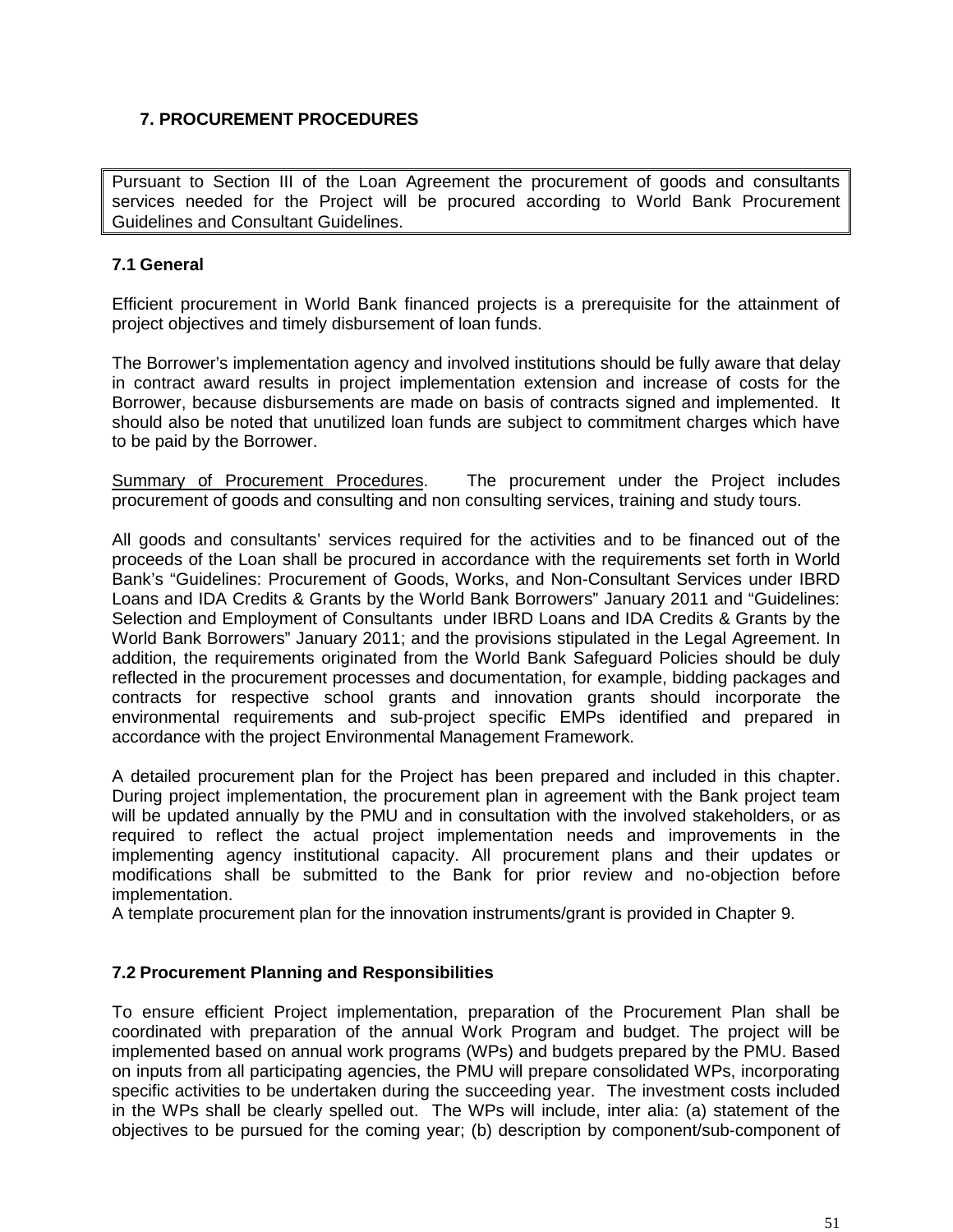the activities to be pursued during the year and their detailed budget; (c) equipment to be procured during the year; (d) financing plan (IBRD/counterpart financing); (e) conclusions and recommendations; (f) updated procurement plans; and (g) SDISP expected disbursements.

The Working Plans shall be approved by the Minister of Education and Science and submitted to the Bank by November 30, each year.

Procurement responsibilities. The MoES is the executing agency for this project. PMU, which is to be established within the MoES as a temporary structure, will be responsible for the whole cycle of procurement of all goods and services under the Project, including filing/record keeping of all related operations and activities, and coordinating the delivery of technical assistance provided by international and local consultants. This includes the following operations (as applicable in accordance with the procurement procedures concerned):

- Preparation of procurement plans and lot numbering;
- Finalization of technical specifications and terms of reference and their submission to the Bank for review and no-objection, in the format acceptable to the WB;
- Preparation of General Procurement Notices, Specific Procurement Notices and Requests for Expressions of Interest and submission thereof for publication in the Development Gateway and the United Nations Development Business;
- Preparation of bidding documents/requests for proposals, and their clearance with the WB. The bidding documents, inter alia, should contain necessary environmental provisions and specifically, sub-project specific EMPs;
- Publication of up-coming tenders for procurement of goods and consultants services;
- Receipt of expressions of interest;
- Preparation of short list if necessary;
- Dissemination of bidding documents/requests for proposals;
- Public opening of bids for goods and public opening of financial proposals for consulting services ;
- Recording and keeping original copies of bidding / performance / advance payment guarantees, bonds or securities;
- Submission of the bids/proposals to the Evaluation Committee for review;
- Technical evaluation of technical proposals;
- Financial evaluation of financial proposals;
- OR Evaluation of Expressions of Interest received;
- Preparation of bid evaluation reports based on Evaluation Committee review and their submission to the Bank for "no-objection";
- Submission of draft negotiated contracts for consulting services for Bank's no objection;
- Preparation of contract award notices to be sent to successful bidder after receipt of Bank's "no-objection";
- Finalization of contracts;
- Notifications to unsuccessful bidders and returning of bid guarantees / securities;
- Submission of copies of signed contracts to the Bank promptly after contract signature;
- Contract management; review of contract execution documentation (invoices, reports, acceptance certificates and delivery documents, etc.) and ensuring its compliance with contract conditions;
- Payments to suppliers/contractors/consultants in accordance with Chapter 5 of this Manual.
- Returning the performance and advance payment guarantees, bonds, and securities when no longer needed in accordance with contract conditions.
- Maintenance of a database of individuals and firms expressing interest in the tasks associated with the project.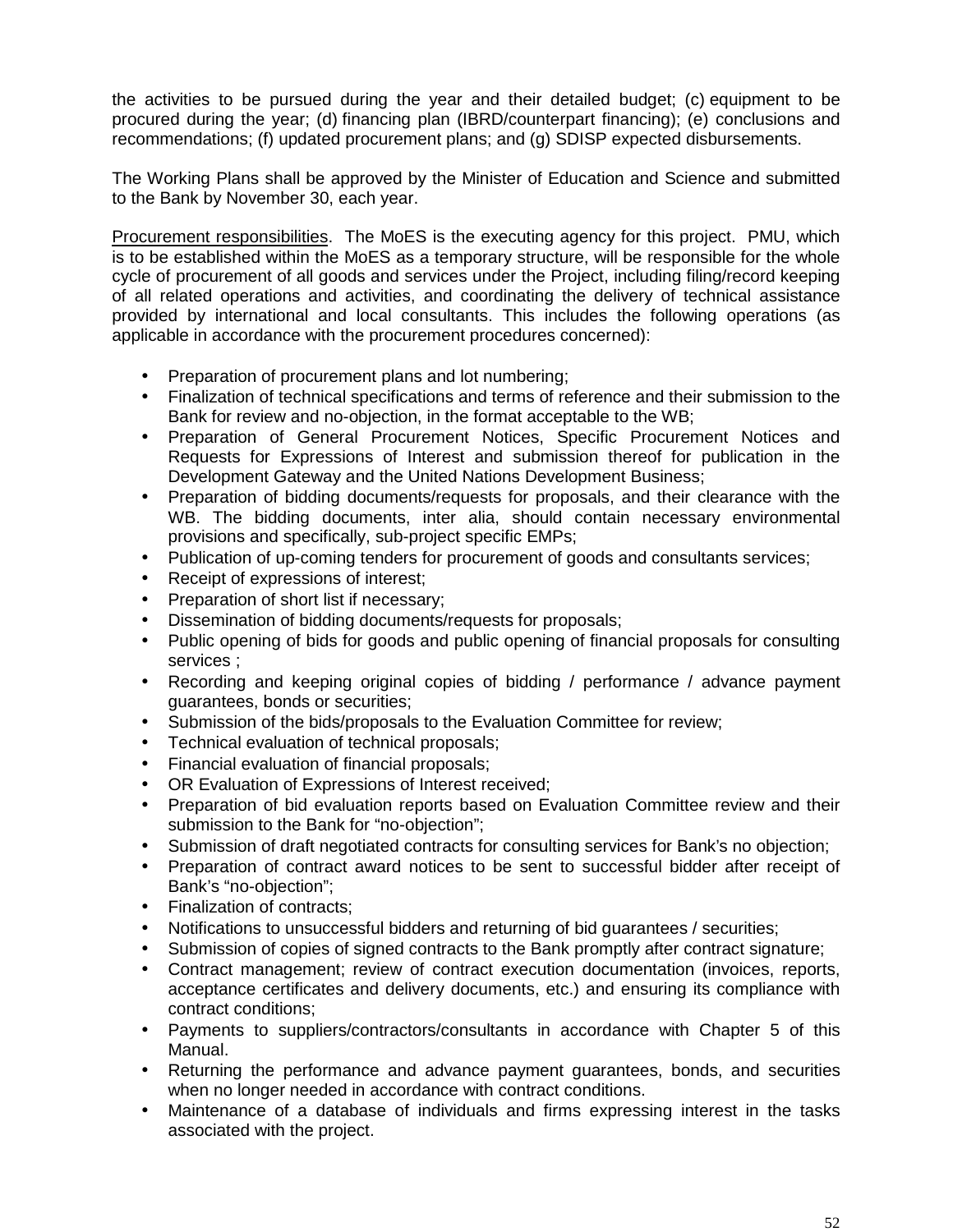### **7.3 Procurement Methods and Thresholds**

The following methods will be used for procurement of:

#### **A) Goods, Works and Non Consulting Services:**

Contracts for various goods, works and non-consulting services shall be procured following one of the methods: International Competitive Bidding (ICB); National Competitive Bidding (NCB), subject to the additional procedures stipulated in the Annex to Schedule 2 of the Loan Agreement and applicable for contracts below the threshold indicated in the Procurement Plan; Shopping, applicable for contracts below the threshold indicated in the Procurement Plan; and Direct Contracting, subject to sufficiently detailed justification in accordance with par. 3.7 of the World Bank's "Guidelines: Procurement of Goods, Works, and Non-Consultant Services under IBRD Loans and IDA Credits & Grants by the World Bank Borrowers" dated January 2011. Contracts for goods, works and non-consultant services to be financed through matching grants and sub-loans provided to private sector entities under Component 3.2, may be awarded in accordance with established private sector or commercial practices which have been found acceptable to the Bank in accordance with the provisions of par. 3.13 of the Guidelines "Procurement in Loans to Financial Intermediary Institutions and Entities". In the Fund`s rulebooks for financial instruments it has been foreseen that the beneficiaries will have to conduct procurement procedure (at least three official offers) for each procurement of equipment over 5,000 euros (for the co-financing grants for start-ups, spin-offs and innovation) and over 10.000 euros (for the co-financing grants and conditional loans for commercialization of innovation). The beneficiaries will have to obtain prior consent from the Fund, before executing each phase of the procurement ( preparation of the technical proposal, evaluation of bids, recommendation for contract award) . This and other safeguards mechanisms regarding for procurement executed by the final beneficiaries will be elaborated in detail in the Fund`s IGOM Contracts for goods, works and non-consultant services to be financed through matching grants and sub-loans provided to public sector entities under Component 3.2, shall be awarded in accordance with the procurement methods as stipulated above and in the Loan Agreement.

### **B) Consulting Services**

1. The following methods of procurement of Consultant's Services for those contracts which are specified in the procurement plan shall be applicable under the project: Quality and Cost Based Selection (QCBS), Quality-based Selection (QBS), Least Cost Selection (LCS), Selection under a Fixed Budget (FBS), Consultants' Qualifications (CQ), Single-sours Selection of consultant firms, Selection of Individual Consultants and Single-source procedures for the Selection of Individual Consultants. Contracts for consultants' services to be financed through matching grants and sub-loans provided to private sector entities under Component 3.2, may be awarded in accordance with established private sector or commercial practices which have been found acceptable to the Bank in accordance with the provisions of par. 3.13 of the Guidelines "Selection of Consultants in Loans to Financial Intermediary Institutions and Entities". Fund's beneficiaries will have to conduct a procurement procedure (at least three EOI's/CV's) for each procurement of consultants. The type of the procurement procedure will be dependent on the estimated cost of the procurement activity. The beneficiaries will have to obtain prior consent from the Fund, before executing each phase of the procurement (TOR, ER, recommendation for contract). This and other safeguards mechanisms regarding procurement executed by the final beneficiaries will be elaborated in detail in the Fund`s IGOM. Contracts for consultants' services to be financed through matching grants and sub-loans provided to public sector entities under Component 3.2, shall be awarded in accordance with the methods for selection of consultants as stipulated above and in the Loan Agreement.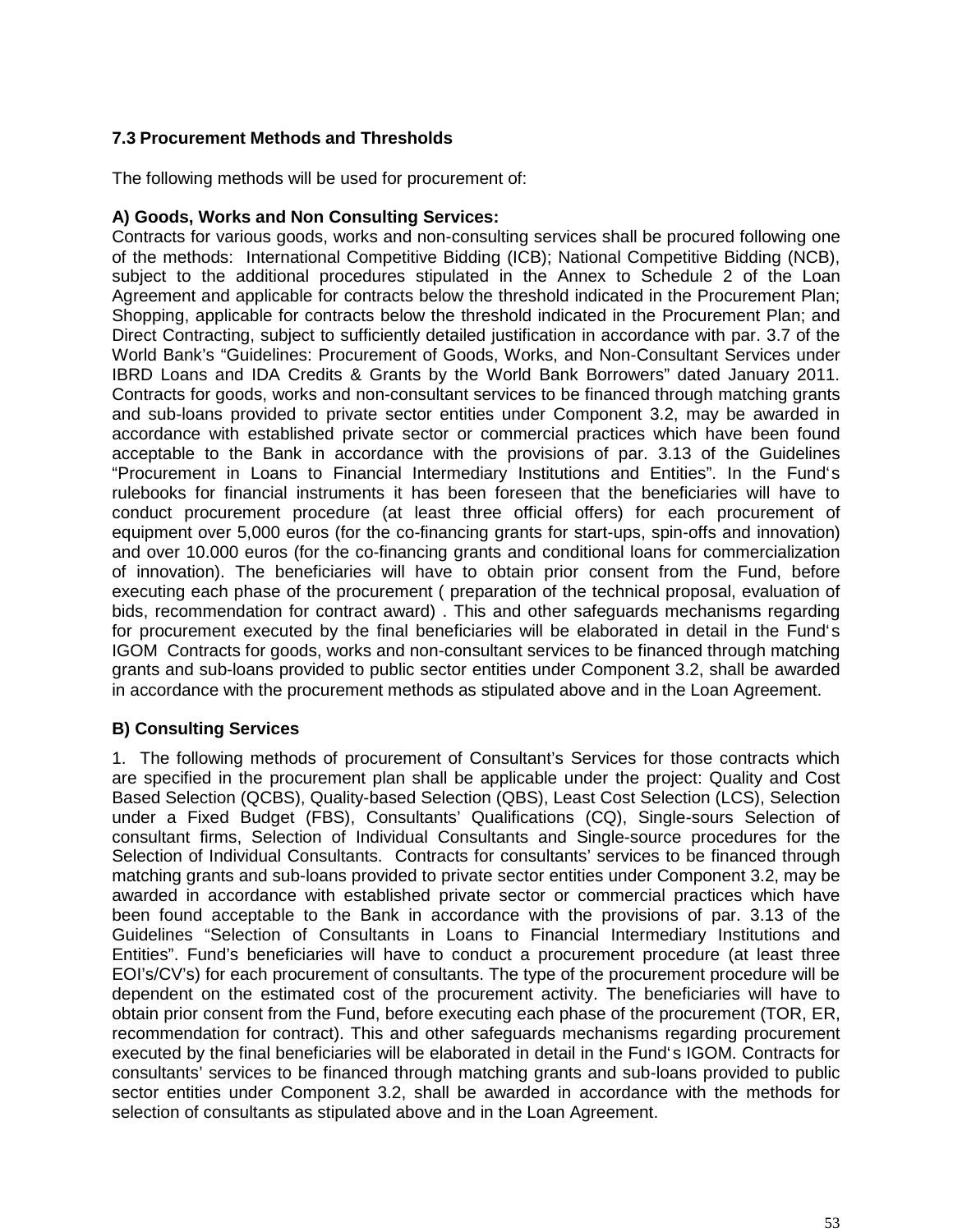The thresholds for the prior review by the WB are as follows:

|    | <b>Procurement Method</b>     | <b>Procurement</b><br><b>Threshold</b>    | <b>Prior Review</b><br><b>Threshold</b>                          |
|----|-------------------------------|-------------------------------------------|------------------------------------------------------------------|
|    | ICB (Goods)                   | Above Euro 150 000<br>per contract        | All                                                              |
| 2. | NCB (Goods)                   | <b>Below Euro 150 000</b><br>per contract | First two irrespective of<br>value                               |
| 3. | ICB (Non-consulting services) |                                           | All                                                              |
| 4. | NCB (Non-consulting services) | <b>Below Euro 150 000</b>                 | First two irrespective of<br>value and all above<br>Euro 100 000 |
| 5. | Shopping                      | Below Euro 75 000                         | First two                                                        |
| 6. | Direct Contracting (DC)       |                                           | All                                                              |

| <b>Selection Method</b>        | <b>Prior Review Threshold</b>                    |
|--------------------------------|--------------------------------------------------|
| Competitive Methods (Firms)    | First two contracts under each selection method, |
|                                | irrespective of value and all above Euro 75 000  |
| Single Source (Firms and       | All                                              |
| <b>Individual Consultants)</b> |                                                  |
| Individual consultants         | All above Euro 350000                            |

**Post-review Arrangements and Frequency of Procurement Supervision***.* Contracts not subject to Bank's prior review will be post reviewed by the Bank' procurement specialist assigned to the project. Post review of contracts will be carried out once per year. At a minimum 1 out of 5 contracts will be randomly selected for post review. The POM will elaborate on the detailed provisions for post-review of *the innovation instruments/grants.* Provided that they are a significant number, it is recommended that the option of hiring a consultant to carry out performance review of the sub-projects, which should include review of procurement.

#### **7.4 Retention of Procurement Documents**

The PMU should maintain the procurement documents not limited to: the signed original to the contract and all subsequent amendments or addenda, proposals, the evaluation reports, public advertisements (if used) bidding documents, bid opening minutes (if used), eventual appeals against procedures or recommendation for award, securities, etc..

### **7.5 Procurement Process**

### **7.5.1 Advertising**

After project negotiations a General Procurement Notice (GPN) will be published on-line in United Nations Development Business (UNDB) and on the website of the MOES. Request for Expression of Interest (REoI) for consultant services contracts estimated to cost Euro 75 000 equivalent and above per contract shall be published on-line in United Nations Development Business (UNDB) and on the website of the MOES. In addition, all Terms of References (TOR)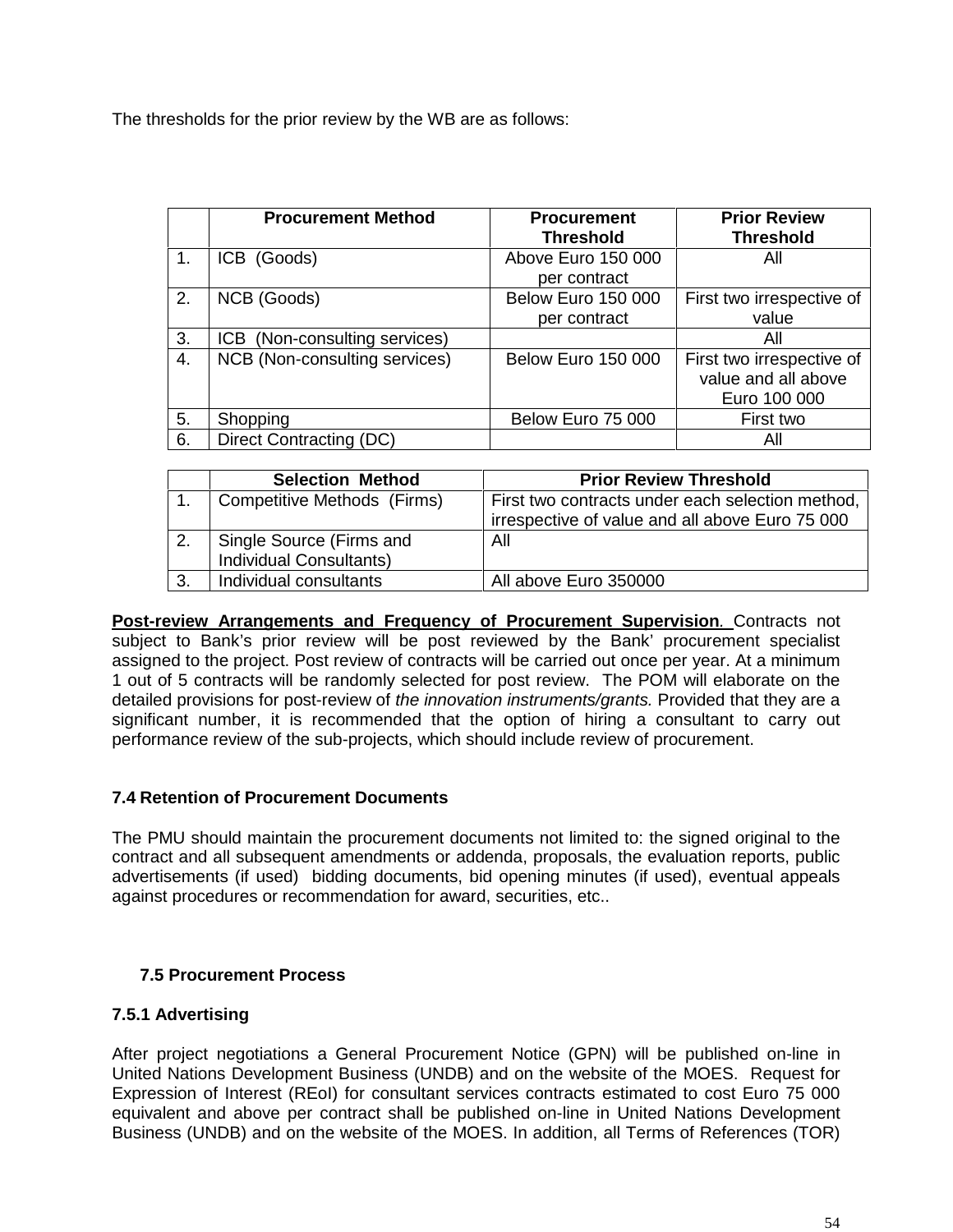for consultant services contracts shall be published on the website of MOES at the time of publication of REoI. REoI for consultant services contracts estimated to cost Euro 75 000 equivalent or less, and which are available locally shall be published in at least one widely circulated national daily newspaper or at the MOES website. The results of contract awards will be posted online in UNDB as required under the applicable Guidelines and on MOES website.

### **7.5.2 Implementation and Procurement Management**

Procurement management is the responsibility of the PMU staff. The PMU is staffed with fulltime procurement manager for the Project lifetime. The detailed TORs of the PMU staff, including the Procurement manager, as approved by the Bank are included in Annex IV to the POM *.*The PMU procurement staff is responsible for management of all steps of procurement cycle.

The PMU procurement staff is supported, coordinated and lead by other PMU staff in the following way:

- **-** Coordinators are responsible for the general coordination of the procurement work among the involved stakeholders and for obtaining the draft TORs and TS,
- **-** The Financial manger ensures that all project financial obligations are met in timely manner, this includes the payment for goods and services, the accounting and book keeping of all activities and ensuring the Project is carried out within the specified budget,
- **-** Authorized representatives of the involved institutions participate in evaluation of bids and technical and financial proposals. Their membership in the Evaluation Committee should be approved after a submission of a request for membership in the evaluation committee by the PMU to the involved institutions for whom the procurement is organized or that are to benefit from the procurement. The proposal shall be made by the authorized representatives of the involved institution and no objection to the proposed list by the Minister of Education and Science or by the Project Director. The membership of the PMU staff is obligatory. Also the Minister of Education and Science or the Project Director can appoint additional members in the Evaluation Committee upon his/hers discretion but limited to one independent expert.

#### **7.5.3 Register of Consultants and Suppliers**

The PMU Procurement Manager will establish a computer based register of consultants and suppliers who expressed their interest in response to any type of advertisement (GPN, SPN, EOI, etc.).

The PMU should enter the following information into the register:

Name of consultants or suppliers Area of expertise and brief information on qualifications (if available) Date of expressing the interest Contact details (postal address, phone and facsimile, email).

It is advisable that the register has a search function that will enable easy access to required information.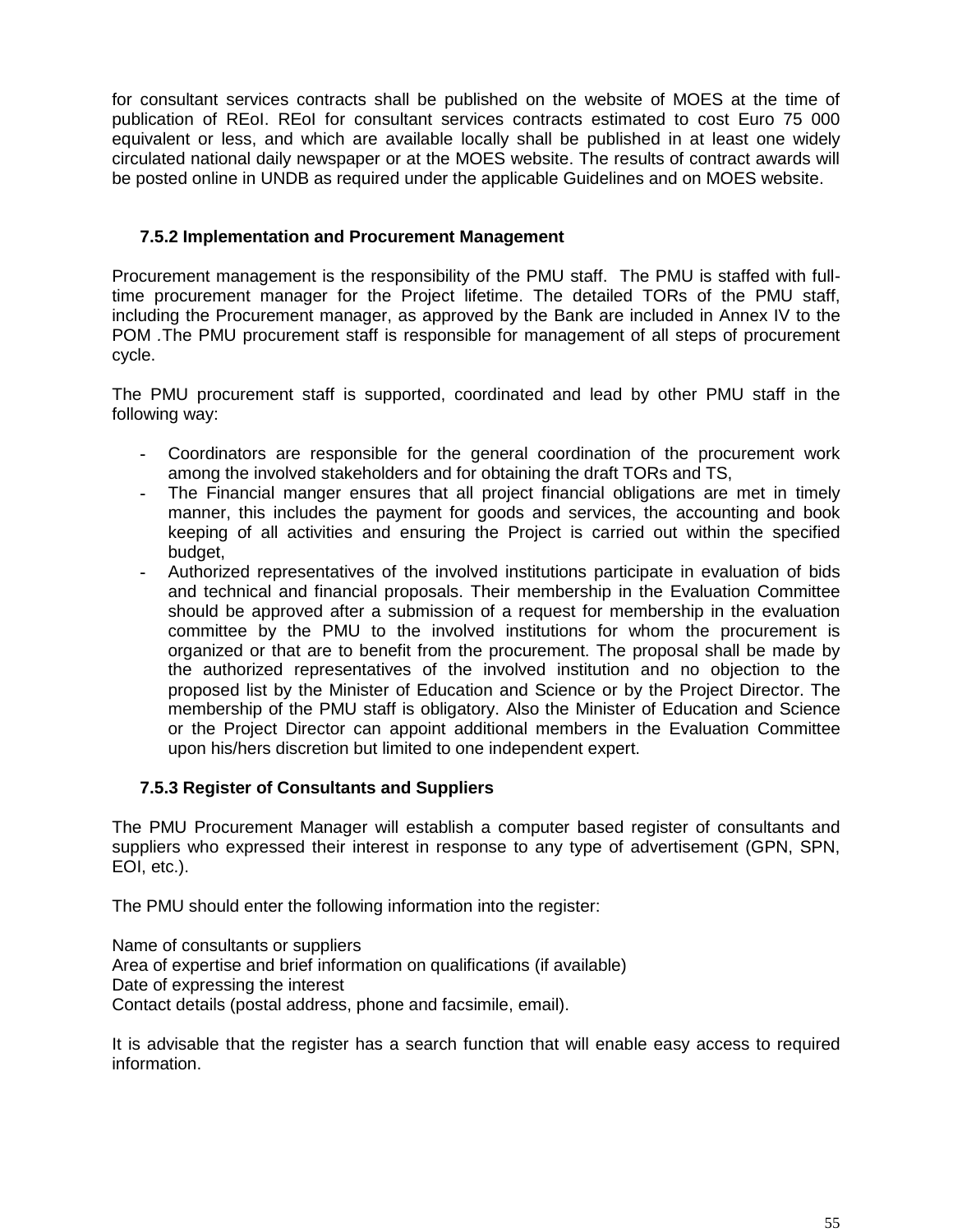### **7.5.4 Formation of Evaluation Committees**

For procurement of all contracts financed from the Loan an Evaluation Committee (EC) shall be established by the MoES. The EC will have odd number of members.

For procurement of goods, works and services above Euro 100,000 equivalent per contract, financed from the Loan, an Evaluation Committee (EC) comprising of minimum 5 members shall be established by MoES. The EC may include PMU staff, representatives of stakeholders and/or MOES public servants. Independent experts may be included in the EC only on consultative basis without voting rights.

Members of the EC will be appointed by the Minister of Education and Science of the Republic of Macedonia or the Project Director in writing.

For procurements of goods, works and consulting services below Euro 100,000 equivalent per contract, the EC shall comprise of minimum 3 members. The EC may include PMU staff, representatives of stakeholders and/or MOES public servants. Independent experts may be included in the EC only on consultative basis without voting rights.

### **7.5.5 Contracts Administration**

The contract administration, monitoring and filing are the responsibility of PMU. All contracts are signed by the Minister of Education and Science or a respective authorized representative of behalf of the Minister.

PMU keeps a signed copy of each contract awarded under the Project.

#### **7.6. Procurement Methods**

#### **7.6.1 Procurement of Goods, Works and Non Consulting Services**

Goods consisting of upgrading improvement and maintenance of the CB management system, office and computer equipment, IT systems are grouped to the extent possible and considering project objectives in package sizes that encourage competitive bidding and economic efficiency.

The following methods of procurement of goods and works will apply: International Competitive Bidding (ICB); National Competitive Bidding (NCB), subject to the additional procedures stipulated in the Annex to Schedule 2 of the Loan Agreement and applicable for contracts below the threshold indicated in the Procurement Plan; Shopping, applicable for contracts below the threshold indicated in the Procurement Plan; and Direct Contracting, subject to sufficiently detailed justification in accordance with par. 37 of the World Bank's "Guidelines: Procurement of Goods, Works, and Non-Consultant Services under IBRD Loans and IDA Credits & Grants by the World Bank Borrowers" dated January 2011. Contracts for goods, works and non-consultant services to be financed through matching grants and sub-loans provided to private sector entities under Component 3, may be awarded in accordance with established private sector or commercial practices which have been found acceptable to the Bank in accordance with the provisions of par. 3.13 Procurement in Loans to Financial Intermediary Institutions and Entities. The POM, to be prepared and adopted by Loan Effectiveness, shall elaborate on the acceptable private sector and commercial practices, as well as the specific procurement and review arrangements under the innovation instruments. Contracts for goods, works and non-consultant services to be financed through matching grants and sub-loans provided to public sector entities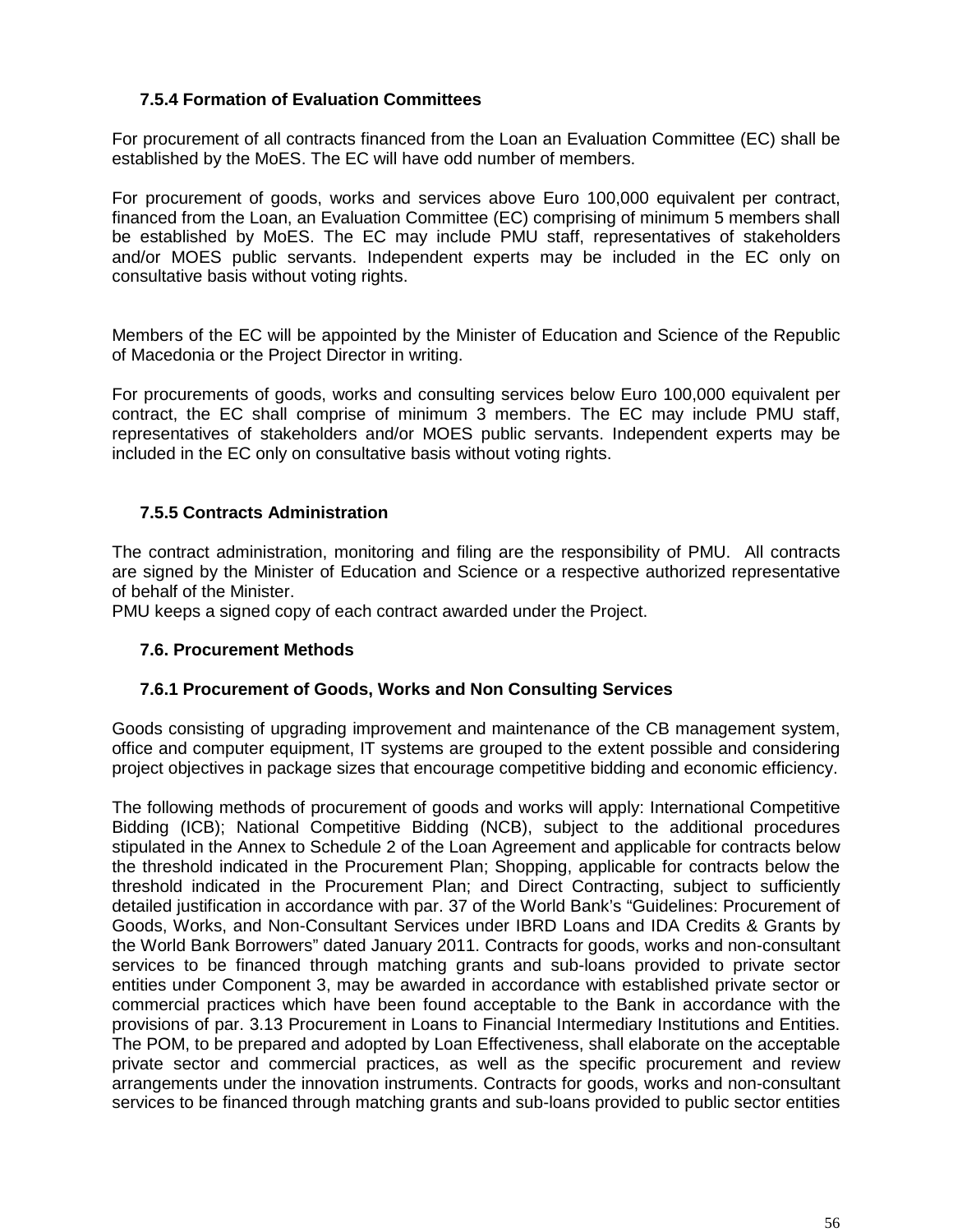under Component 3, shall be awarded in accordance with the procurement methods as stipulated above and in the Loan Agreement.

### **7.6.2 Procurement of Consulting Services**

3. Contracts for Consulting Services will be packaged to combine related skills and services in order to make them attractive for competition and reduce the number of contracts to be administered taking into consideration the size and physical distribution of the PMU and its limited capacity to administer large number of contracts. To the extent practicable, training activities would be incorporated with consulting services contracts. Consultant services consist of short-and long-term assignments to be contracted to firms and/or individuals (national and/or foreign or jointly) depending on the nature and duration of the assignments. Selection procedures will be generally through competition among qualified short listed consultants. The short lists for consultant services contracts with firms shall comprise six firms with a wide geographical spread, and with no more than two firms from any one eligible country. Short list of consultants for services, estimated to cost less than Euro 75 000 equivalent per contract, may comprise entirely of national consultants (firms registered or incorporated in the country) in accordance with the provisions of paragraph 2.7 of the Consultant Guidelines.

The following methods of procurement of Consultant's Services for those contracts which are specified in the procurement plan shall be applicable under the project: Quality and Cost Based Selection (QCBS), Quality-based Selection (QBS), Least Cost Selection (LCS), Selection under a Fixed Budget (FBS), Consultants' Qualifications (CQ), Single-sours Selection of consultant firms, Selection of Individual Consultants and Single-source procedures for the Selection of Individual Consultants. Contracts for consultants' services to be financed through matching grants and sub-loans provided to private sector entities under Component 3, may be awarded in accordance with established private sector or commercial practices which have been found acceptable to the Bank in accordance with the provisions of par. 3.13 Selection of Consultants in Loans to Financial Intermediary Institutions and Entities. The IGOM, , shall elaborate on the acceptable private sector and commercial practices, as well as the specific procurement and review arrangements under the innovation instruments. Contracts for consultants' services to be financed through matching grants and sub-loans provided to public sector entities under Component 3, shall be awarded in accordance with the methods for selection of consultants as stipulated above and in the Loan Agreement.

### **7.6.3 Training Activities**

The Loan finances training programs, including training workshops, study tours and local training. Such training programs may be included in larger contracts with firms to reduce administrative burden on the PMU. The PMU would be responsible for administration of a small number of local workshops and workshops and study tours for the PMU staff. Expenditures related to such training activities include: (a) for local training and workshops – per diems of participants to cover transportation, lodging and subsistence; minor organizational expenses (stationery, handouts, training materials, coffee breaks); (b) for international study tours – international travel and visa costs, per diems (lodging and subsistence) and course-related expenses (fixed tuition or participation fee).

The **institutions providing standard training**, conducting seminars, organization of study tours will be selected on the basis of analysis of the most suitable program of training offered by the institutions, availability of services, the period of training and the reasonableness of cost. However, individual consultants to deliver training under the project shall be selected in accordance to the selection of individual consultants procedures as stipulated in the Consultant Guidelines applicable to the project. An annual training plan shall be prepared and agreed with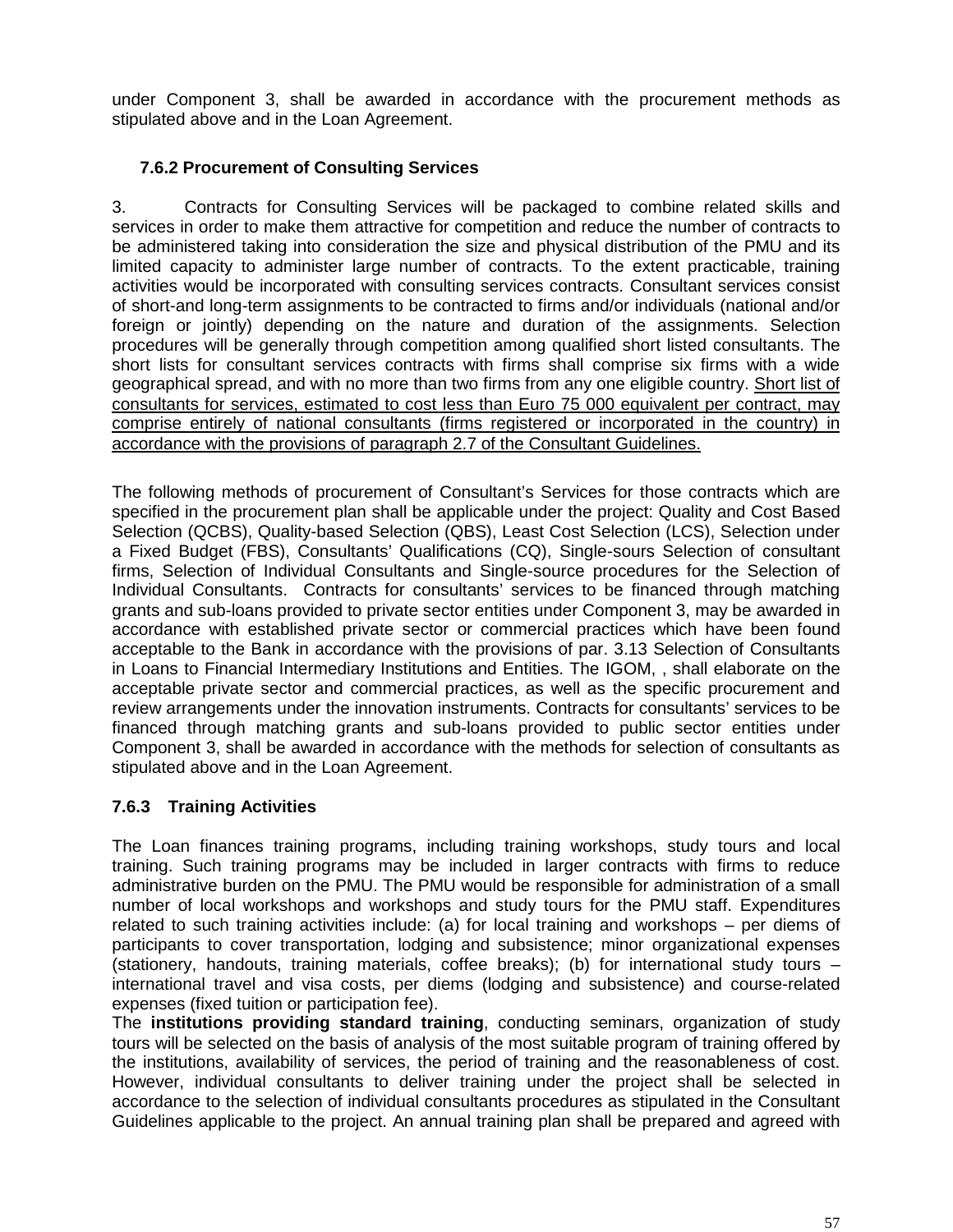the Bank. It will include information on the title of training, institution that shall provide it, timeline, cost, number, position and names of relevant people to be trained. The training plan shall be updated in agreement with the Bank through the duration of the project at least annually or as required to reflect the actual project implementation needs.

**Universities**. In cases where the services of state owned-universities, research institutes, and/or specialized education institutes are required for some project specific assignments, a justification in accordance with par. 1.11 of the Guidelines would be presented to the Bank for review on a case-by-case basis to determine eligibility. In addition, in cases where specialized services are required and which are known to be provided by only one university or a specialized education institution, a justification in accordance with par. 3.8 through 3.11 of the Guidelines would be presented to the Bank for review on a case-by-case basis to determine relevance of the proposed approach.

### **7.6.4 Operating Costs**

These expenditures would cover incremental operating costs incurred by the PMU on account of Project implementation, management and monitoring, including dissemination of Project related information and publications, office rent and utilities, insurance, maintenance and repair of office and equipment, maintenance and repair of vehicles, local travel, communication, translation and interpretation, bank charges, and other miscellaneous costs directly associated with the Project, all based on periodic budgets acceptable to the Bank. The Procurement and Consultant Guidelines do not apply for these expenditures.

### **7.7 Description of the process applied for Procurement of Goods, Works and Non- Consulting Services**

Prior to the initiation of each procurement procedure, a procurement decision will be passed by the Minister of Education and Science or a person duly authorized by the Minister, containing the description of the procurement package, procurement method, the estimated cost and the names of the members of the evaluation committee. The Bidding documents will be initialed by the procurement manager. The final Evaluation Report will be signed by the members of the evaluation committee. The Notification of Contract Award will be prepared by the procurement manager, approved by the project director, and finally signed by the Minister or a person duly authorized by the Minister.

### **7.7.1 International Competitive Bidding (ICB) & National Competitive Bidding (NCB)**

The ICB procedure is described in the Section II of the Procurement Guidelines. Computer software, equipment for the NTTO and any other procurement package under all components of the Project for contracts estimated to cost above Euro 150,000 equivalent per contract, will be procured using ICB procedures.

The steps involved in carrying out an ICB /NCB (in case of prior review) , are:

 Preparation of Bidding Documents including detailed technical-, and functional specifications in accordance with the Bank's SBD, and related environmental requirements and sub-project specific EMP; (in case of the procurement of the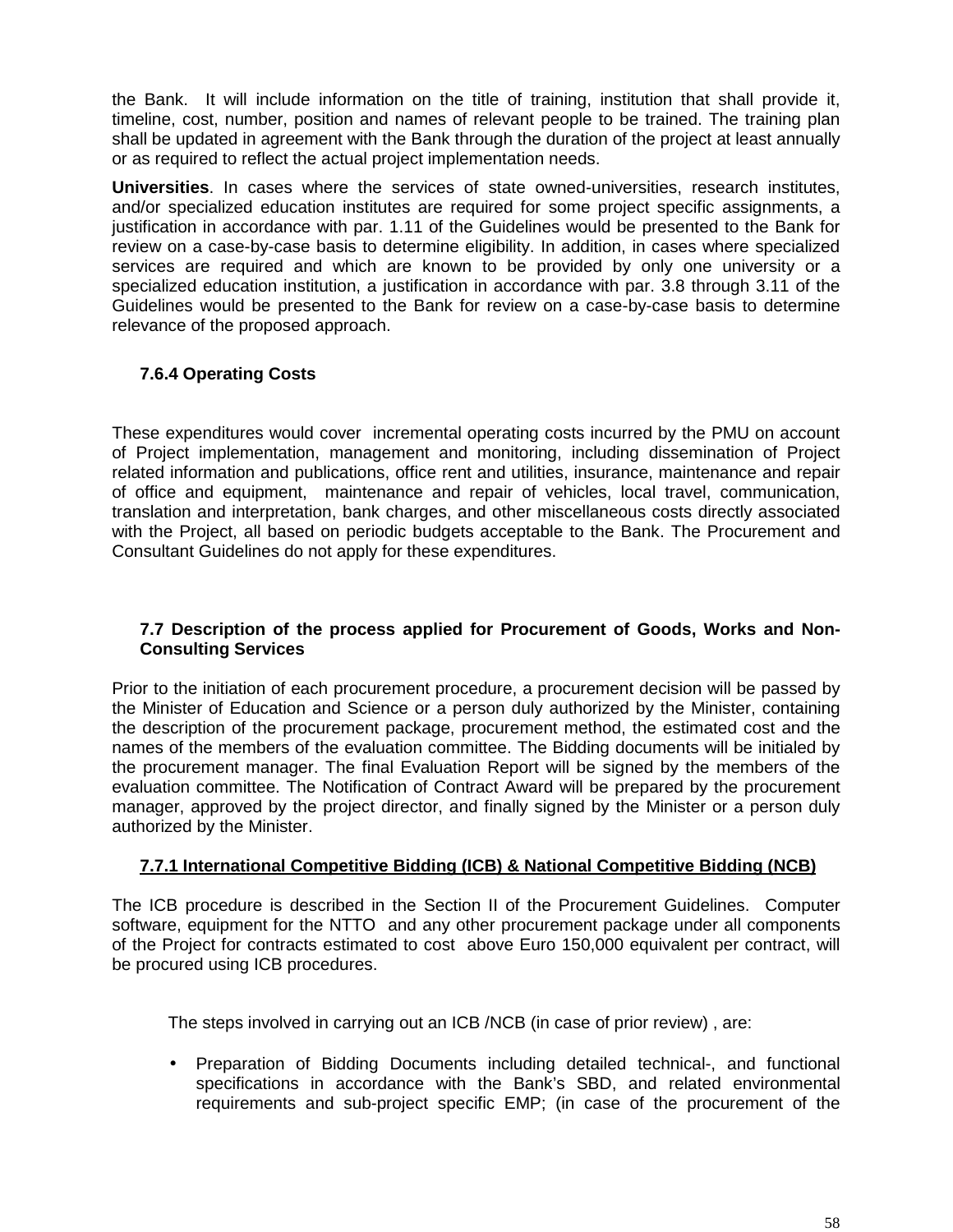upgrade of existing IT equipment, the brand name of the original manufacturer can be given, if cleared with the WB);

- Receive the WB "No Objection" on the draft of Bidding Document prior to issuing them to eligible bidders;
- Specific Procurement Notice (SPN) published in the local newspaper(s) and in the *Development Business* of the UN on line (only for ICB);
- Direct notice shall be transmitted to those who have expressed interest in bidding in response to the GPN;
- Issuing Bidding Documents to interested and eligible Bidders;
- Clarifications and Amendments to the Bidding Documents shall be submitted to the Bank for review and no-objection prior to issuing them to the bidders who purchased the bidding documents.
- Receiving of bids. The bid submission time should be recorded and the bids kept unopened until the bid opening time and date ( which should be the same as the bid submission deadline) in a locked safe;
- Public Bid Opening and preparation of Minutes;
- Evaluation and comparison of bids using the WB standard form of evaluation report;
- Preparation of Evaluation Report with the recommendation for award;
- Submission of the evaluation report to the WB for "No Objection";
- Respond to clarification requests on evaluation to the WB (if any);
- Receive the WB "No Objection" on Evaluation Report and recommendation for award;
- Issue Notice of Award to the lowest evaluated, successful Bidder;
- Sign Contract with the Bidder;
- Obtain performance security and release bid security;
- Submit copy of the signed Contract and the performance guarantee to WB
- Inform unsuccessful bidders and release the bid securities;
- Administer the contract, monitor delivery deadlines/completion schedules, apply penalties as/if needed;
- Receive and inspect goods and process payments to the Supplier as per Contract terms or in the case of works, perform the technical/final acceptance of the premises ;

#### **Bid Evaluation and Preparation of the Evaluation Report**

The evaluation of bids will follow the steps indicated in guidance note in the most resent Standard Bid Evaluation Report of the Bank, available at the following web site:

http://siteresources.worldbank.org/INTPROCUREMENT/Resources/sbefev2.doc

Proposed decision making procedure is shown in the chart below.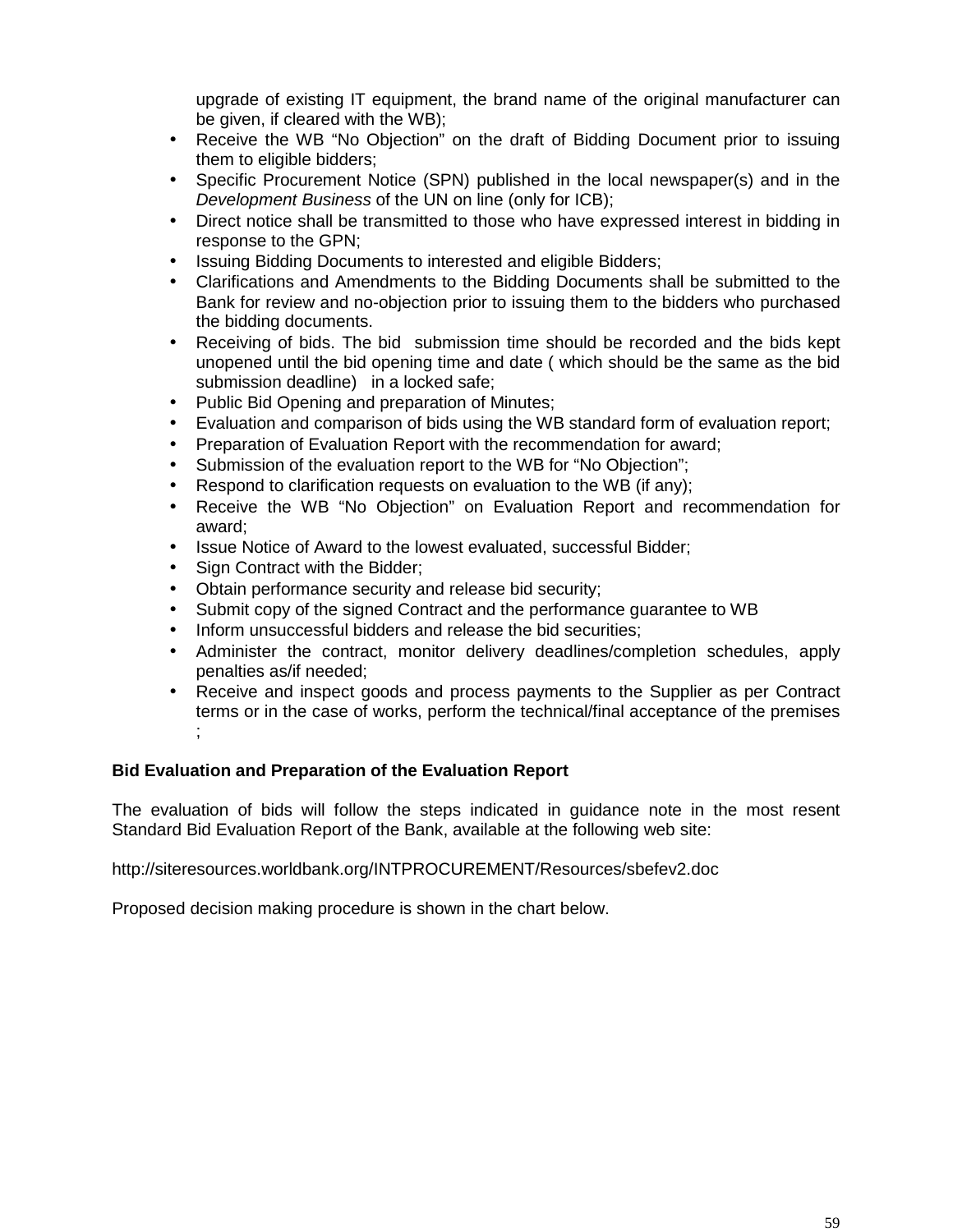| Final TS / quantities<br>approved:<br><b>MoES</b>   | TS reviewed / finalized:<br><b>PMU</b>                                     | Draft TS Prepared:<br>End-User*                                                                                                |
|-----------------------------------------------------|----------------------------------------------------------------------------|--------------------------------------------------------------------------------------------------------------------------------|
| Preliminary evaluation<br>of Bids:<br><b>PMU</b>    | Bidding / Bid Opening:<br><b>PMU</b>                                       | IFB and SBD prepared and<br>agreed with WB:<br><b>PMU</b>                                                                      |
| <b>Review of Evaluation</b><br>Report:<br><b>WB</b> | <b>Evaluation Report</b><br>prepared and submitted<br>to WB.<br><b>PMU</b> | Evaluation/recommendations<br>for award of contract:<br>Evaluation Committee (PMU,<br>Stakeholder, other experts if<br>needed) |
|                                                     | Monitoring of contract                                                     | Award, preparation and<br>signature of contract:                                                                               |

Decision-Making and Involvement of Stakeholders into ICB/NCB Goods and Works Procedure

\*) In certain cases external assistance in drafting specifications may be necessary. Such services/assistance may be financed under the Project.

TS –Technical Specifications

IFB –Invitation for Bids

WB-World Bank

Minister – Minister of Education and Science

MoES – Ministry of Education and Science PMU – Project Management Unit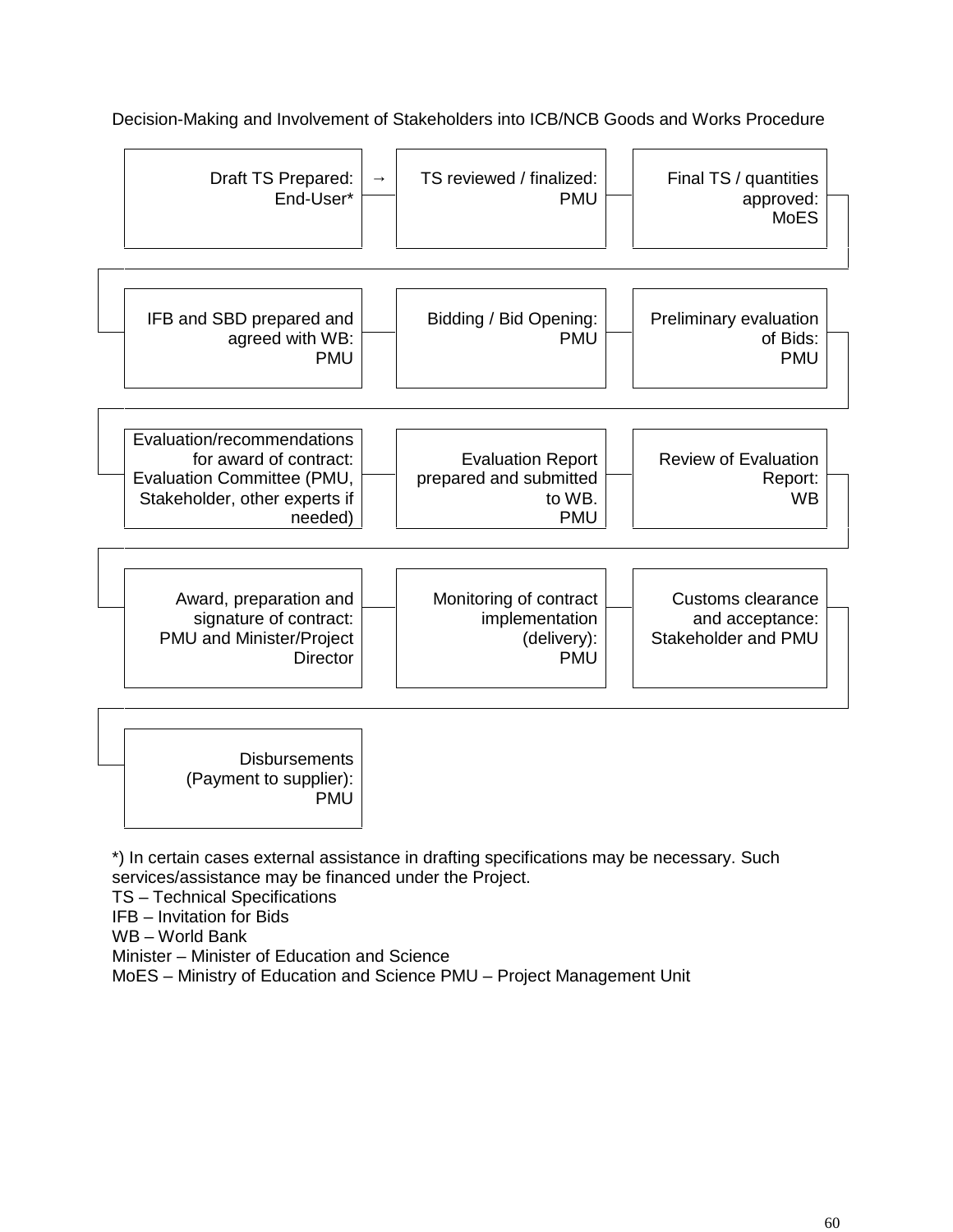## **7.7.2 Shopping (SH)**

This method is used for readily available off-the-shelf goods, including office equipment, computer equipment that has standard specifications and minor repairs estimated to cost less than Euro 75,000 equivalent per contract. This procedure is based on obtaining and comparing price offers from at least three suppliers in accordance with paragraph 3.5 of Procurement Guidelines.

Following steps are involved in carrying out an SH(in a case of prior review):

The PMU:

- Prepares with the help of stakeholders equipment/goods list and technical requirements;
- Receives the WB "No Objection" on the ITQ and the short list (in case prior review is required); The ITQ is sent to more than three companies in order to ensure receipt of minimum three quotations.
- Sends ITQ to qualified Suppliers;
- Obtains/receives quotations, evaluates it (for Evaluation Committee composition as described in this POM) and prepares an Evaluation Report in the standard form and finalizes draft Purchase Order;
- Receives the WB "No Objection" on Evaluation Report and draft Purchase Order (in case prior review is required);
- Sends draft Purchase Order including Terms and Conditions of Supply to the selected supplier;
- Obtains the Confirmation and acceptance on the Purchase Order
- Signing a Contract
- Informs unsuccessful suppliers;
- Submits copy of the signed Contract to the WB promptly after signing to facilitate disbursement
- Receives and inspects goods and makes payments on invoices as per the Purchase Order.

Proposed decision making procedure is shown in the chart below.

Decision-Making and Involvement of Stakeholders into SH Goods and Works Procedure

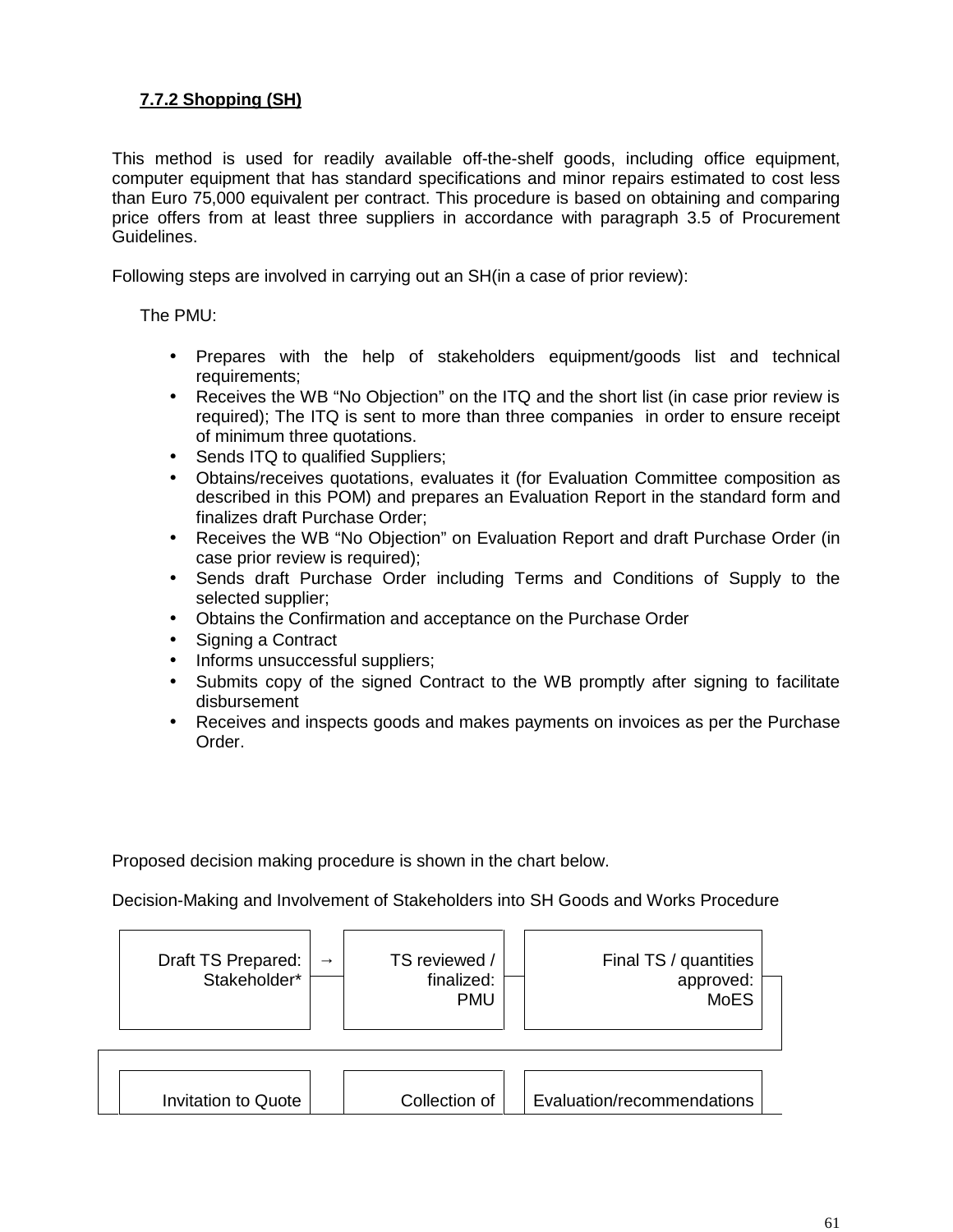| for award of contract:<br>Evaluation Committee (PMU,<br>Stakeholder, other experts if<br>needed) | Quotations:<br><b>PMU</b>                                                | prepared and agreed<br>with WB (if required):<br><b>PMU</b>                                           |
|--------------------------------------------------------------------------------------------------|--------------------------------------------------------------------------|-------------------------------------------------------------------------------------------------------|
| Customs clearance and<br>acceptance:<br>Stakeholder and PMU                                      | Monitoring of<br>contract<br>implementation<br>(delivery):<br><b>PMU</b> | Award, preparation<br>and signature of<br>contract:<br>PMU and<br>Minister/Project<br><b>Director</b> |

**Disbursements** (Payment to supplier): PMU

\*) In certain cases external assistance in drafting specifications may be necessary. Such services/assistance may be financed under the Project.

TS –Technical Specifications WB – World Bank Minister – Minister of Education and Science MoES - Ministry of Education and Science PMU - Project Management Unit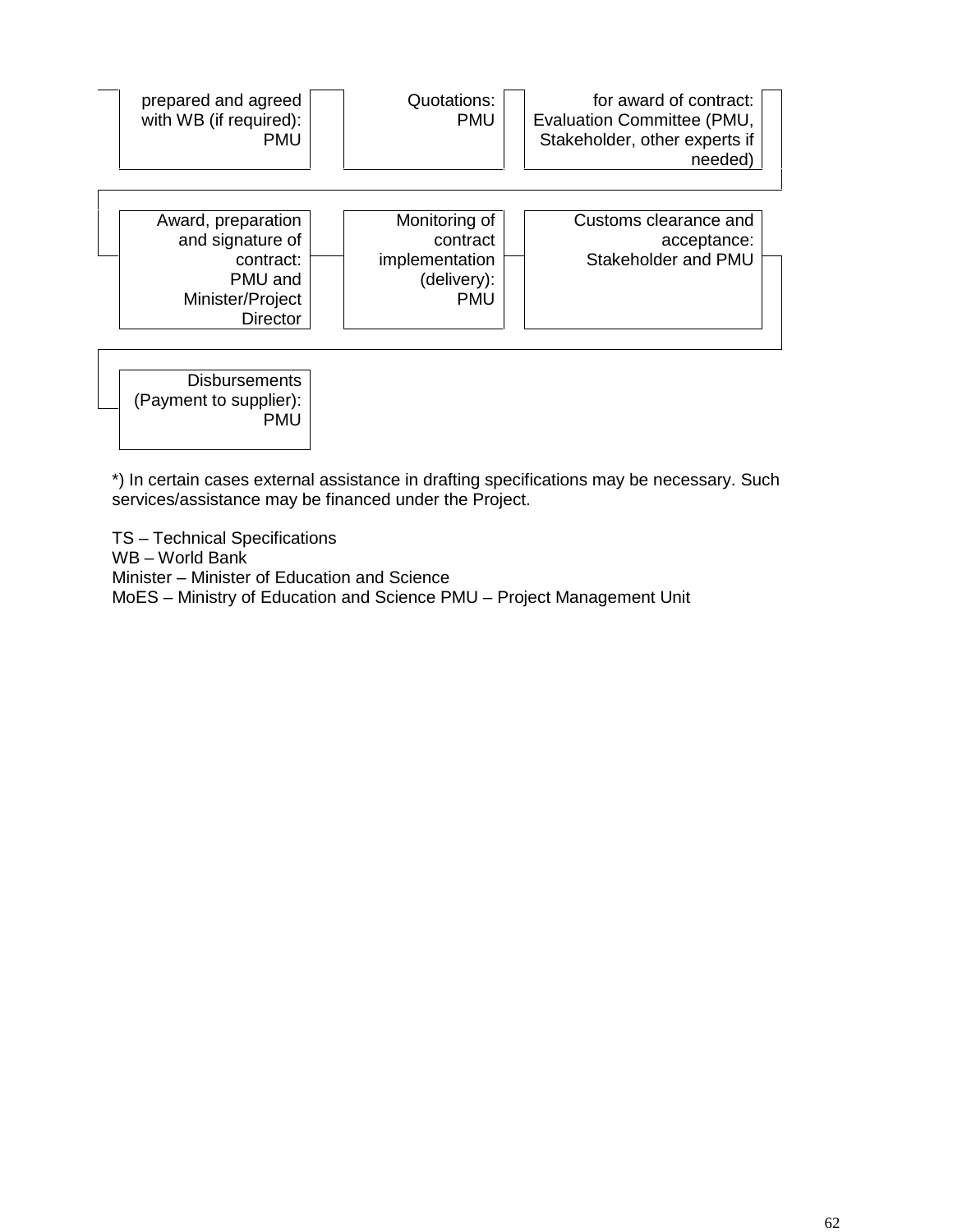For procurement of small value goods (below Euro 8,000 per contract) if it is not possible to obtain written quotations, the PMU collects/obtains at least 3 price quotations from the shops/suppliers price lists, catalogues, other available sources of information on unit price and records it in a brief report indicating the suppliers, prices, the date. The report indicates the recommendation for procuring required items from the suppliers/shops, which offers the lowest price for items with acceptable technical characteristic.

### **7.7.3 Direct Contracting (DC)**

This method can apply in certain cases given in item 3.6 "Direct Contracting" of the Guidelines for procurement of goods, subject to the prior approval of the Bank.

Steps to be followed*:*

The PMU:

- Prepares estimated cost of the goods or goods to be procured directly from a single course;
- Prepares justification for direct contracting in accordance with the requirements in par.

3.6 of the applicable Procurement Guidlines;

- Submits the estimated cost and the justification for direct contracting to the Bank;
- If Bank accepts justification, proceeds with the purchase by preparing technical specifications and contract conditions;
- Sends contract conditions to the supplier;
- Makes sure that the prices being charged are at least the same as the supplier charges to its other customers;
- Sends finalized contract to the WB for approval;
- After the contract is approved by the WB, Signs the contract.
- Sends signed Contract and a copy of the performance security and advance payment guarantee, as applicable to the WB for information and files.

**Contract award notice**: As per the Procurement Guidelines, within two weeks of receiving the Bank's "no objection" to the recommendation of contract award, the SDISP shall publish in *UNDB online* and in *dgMarket* the results identifying the bid and lot numbers and the following information: (a) name of each bidder who submitted a bid; (b) bid prices as read out at bid opening; (c) name and evaluated prices of each bid that was evaluated; (d) name of bidders whose bids were rejected and the reasons for their rejection; and (e) name of the winning bidder, and the price it offered, as well as the duration and summary scope of the contract awarded.

#### **7.8 Description of the process applied for Procurement of Consulting Services**

Prior to the initiation of each procurement procedure, a procurement decision will be passed by the Minister of Education and Science or a person duly authorized by the Minister, containing the description of the procurement package, procurement method, the estimated cost and the names of the members of the evaluation committee. The Bidding documents will be initialed by the procurement manager. The final Evaluation Report will be signed by the members of the evaluation committee. The Notification of Contract Award will be prepared by the procurement manager, approved by the project director, and finally signed by the Minister or a person duly authorized by the Minister.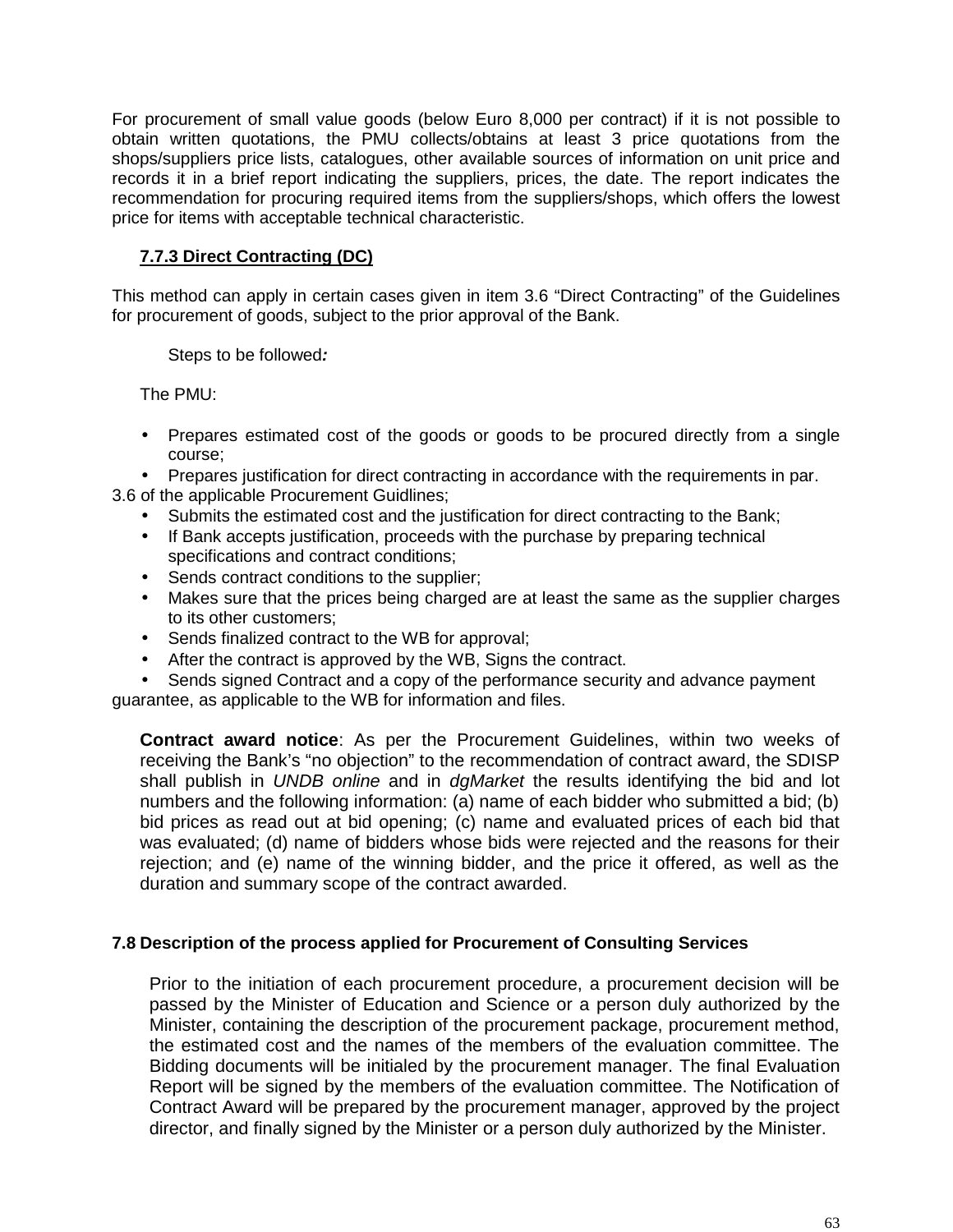Contracts for Consulting Services are packaged to combine related skills and services in order to make them attractive for competition, financially efficient and reduce the number of contracts to be administered. To the extent practicable, training activities would be incorporated with consulting services contracts. Consultant services consist of short-and long-term assignments to be contracted to firms and/or individuals (national and/or foreign or jointly) depending on the nature and duration of the assignments. Selection procedures are generally through competition among qualified short listed consultants. The short lists for consultant services contracts with firms comprise of six firms with a wide geographical spread, and with no more than two firms from any one eligible country. The consultants' short lists may comprise entirely of national consultants for consulting assignments that are estimated to cost below Euro 75,000.

### **7.8.1 Quality Cost Based Selection (QCBS)**

The procedure QCBS as described in Section II, of the Consultant Guidelines are used for selection of company for: promotional campaign, development of the new TVET concept, assessment and reform of the funding options for the tertiary education.

The steps involved in selecting consulting firms under a QCBS procedure (in a case of prior review), are:

- PMU prepares the request for Expression of Interest (EOI) and a Request for Proposals (RFP)
- Set up minimum passing criteria for selecting firms for the short list;
- Send the Expression of Interest and the RFP to the WB for "No Objection";
- Request for Expression of Interest (EOI) to be published in at least one widely circulating local newspaper, MOES websiteand in the UNDB on line;
- Receive Expressions of Interest;
- Prepare short list (6 firms), with no more than 2 firms from the same country (except in a case when the estimated value of the Contract is <Euro 75.000, when the short lists may comprise entirely of national consultants), from firms who responded to the REOI.
- Evaluation report and short-list submitted to the WB for "No Objection Letter";
- Receive WB "No Objection Letter" on the Evaluation Report and Short List;
- Issue the RFP to short-listed firms;
- Document any questions for clarifications from consultants and their respective answers, and respond to all consulting firms without identifying the name(s) of the consulting firms requesting clarification.
- If there is a need to modify RFP documents due to answers provided to the consultants, or due to PMU own initiative, such modifications shall be made through an Amendment approved by the WB. PMU may extend the deadline date for submission if an Amendment so warrants and a longer preparation period is needed;
- Submission of Technical and Financial Proposals by consultants;
- Public opening of Technical Proposals (par.2.22 of the applicable Consultant Guidelines) Evaluation of Technical Proposals by the Evaluation Committee. The financial proposals are kept unopened at a safe locked place at this stage;
- The Evaluation Committee shall score the technical proposals based on the points disclosed to the short-listed consultants in the RFP. Each member shall score independently and sign an individual evaluation sheet. Members may average evaluation results or reach a consensus on the ranking of technical proposals;
- Firms scoring points equal to or greater than the minimum technical score indicated in RFP shall be considered for second stage evaluation of financial proposals;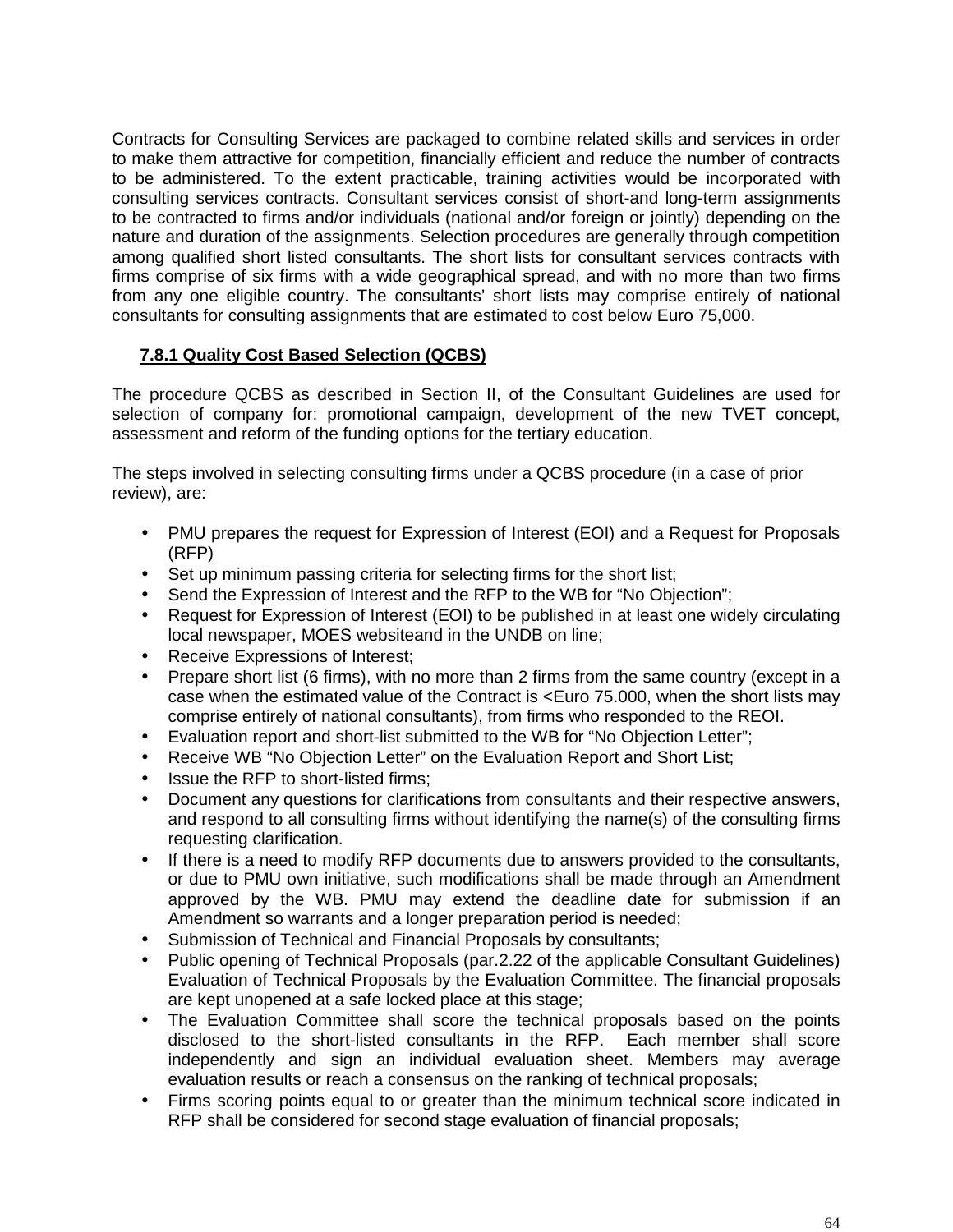- The PMU prepares the Technical Evaluation Report containing the scorings and describing in detail the relative strength and weakness of the proposals. The points assigned for each criterion shall be consistent with the information provided in the strengths and weaknesses section of the TER. The TER, signed by all evaluation committee members shall be submitted to the WB for review and "No Objection Letter";
- Receipt of WB "No Objection Letter" for the results of Technical evaluation;
- Notification by PMU of the firms that passed the minimum technical score and will advise on the date, time and address for public opening of the financial proposals;
- Preparation of Minutes of the Financial Proposals opening meeting and send a copy to the WB;
- PMU checks, verifies or corrects the financial proposals of the firms;
- Completion of the final evaluation report and ranking the proposals according to their combined technical and financial scores using the RFP assigned weights, and send it to the WB for information. Final evaluation report will contain also the outline of the topics/issues to be clarified at finalizations, if needed;
- Invitation by the PMU of the firm scoring the highest combined technical and financial score for finalizations informing on the list of topics/issues to be clarified at finalizations or prior to contract signing;
- The finalization will include: Discussion of technical proposal, work plan, staffing and firm's suggestions to improve the TOR as was suggested by consultant in the technical proposal; PMU and firm's agreement on the final TOR to be incorporated in the description of services, Clarification on tax issues, if any and on how to account for them in the Contract;
- Should finalizations fail with the top ranked firm, PMU shall inform the WB and obtain "No Objection Letter" to invite the next ranked consultant;
- PMU shall incorporate the results of the finalizations in an initialed Draft Contract";
- Draft negotiated contract accompanied with signed minutes of negotiations shall be sent to the WB for review and no-objection.
- Signing a contract between MoES and the consultant
- Publication of contract award in accordance with par. 2.31 of the applicable Consultant Guidelines.
- Inform unsuccessful bidders and post information on contract award
- The copy of the signed Contract shall be submitted to the WB promptly after signing to facilitate disbursement;
- The firm shall submit the invoice for advance payment and the bank guarantee, if applicable, and PMU shall pay the amount promptly for consultant to begin the assignment.

### **7.8.2 Least Cost Selection (LCS)**

The procedure of LCS, is described in Section III, para 3.1 and 3.6 of the Consultant Guidelines. LCS procedure would be used for selection of an audit firm to carry out audit of the Financial Statements of the Project.

This method is used for selecting an audit firm and involves the following steps:

- Preparation and submission of an RFP including Short List, LOI, the TOR and draft contract to the World Bank for "No Objection Letter";
- Issuing the RFP requesting technical and financial proposals to be submitted together in separate sealed envelopes;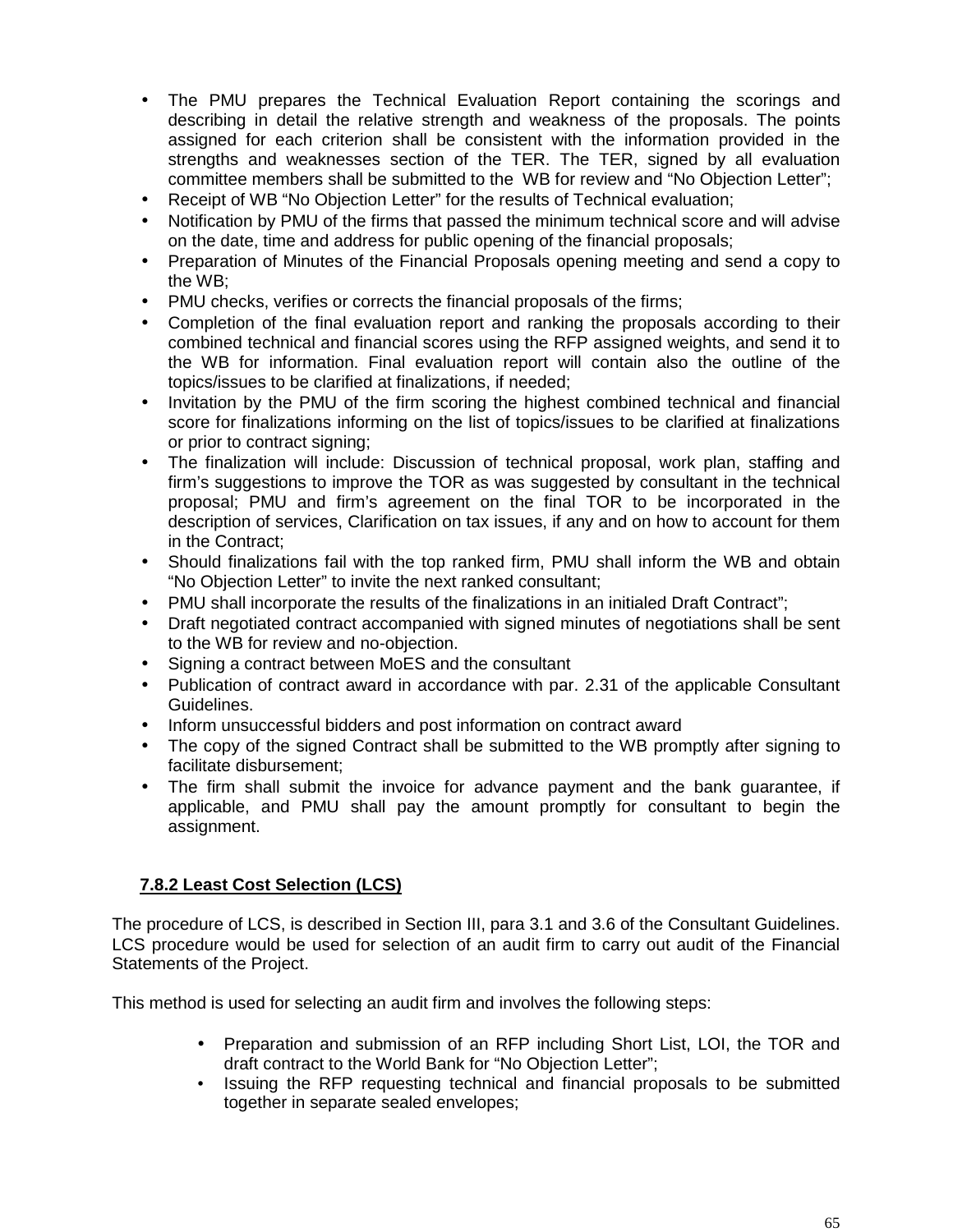- The minimum qualifying technical score will be defined in the RFP and all proposals above the minimum compete only on "cost".
- Technical proposals e are opened first in the presence of the evaluation committee members and the consultants' representatives who chose to attend and evaluated by the Evaluation Committee, while the financial proposals are locked in the safe and kept unopened at this stage;
- PMU shall prepare the Technical Evaluation Report and submit to WB for "No Objection";
- After the evaluation Report is completed (and for prior review contracts, after the Bank has issued its no objection), the Borrower shall inform consultants whose proposals did not meet the minimum qualifying technical score or were considered nonresponsive to the RFP and TOR that their financial proposals will be returned unopened after the signature of the contract. In addition, the Borrower shall inform each of the above consultants of their overall technical score as well as scores obtained for each criterion and sub-criterion if any. The Borrower shall simultaneously notify the consultants that have secured the minimum overall technical score of the date, time, and place set for opening the financial proposals. The opening date shall be set allowing sufficient time for consultants to make arrangements to attend the opening of the financial proposals. The financial proposals shall be opened in the presence of representatives of the consultants who choose to attend (in person or online). The name of the consultant, the technical scores, including the break-down by criterion, and the offered total prices shall be read aloud (and posted online when electronic submission of proposals is used) and recorded when the financial proposals are opened. The Borrower shall also prepare the minutes of the opening and a copy of this record shall be promptly sent to the Bank and to all consultants who submitted proposals.
- The PMU submits the final combined Evaluation report to the WB for information.
- PMU invites the firm that has offered the lowest price to contract negotiations;
- PMU incorporates the results of the finalizations in a final Contract and submits the draft negotiated contract, accompanied with the minutes of negotiations to the Bank for review and no-objection prior to its signing.
- Signing a Contract between MoES and the Consultant after the WB has issued a 'No-objection Letter';
- Inform unsuccessful bidders and post results of the selection and return their financial proposals unopened;
- **Publication**
- The copy of the signed Contract shall be submitted to the WB, promptly after signing to facilitate disbursement;
- The firm shall submit the invoice for advance payment and the bank guarantee, if applicable, and PMU shall make the first payment promptly for consultant to begin the assignment.

### **7.8.3 Selection under a Fixed Budget**

The procedure of FB is described in Section III, paragraph 3.1 and 3.5 of the Consultant Guidelines.

The steps involved in selecting consulting firm under a FB procedure (in a case of prior review), are: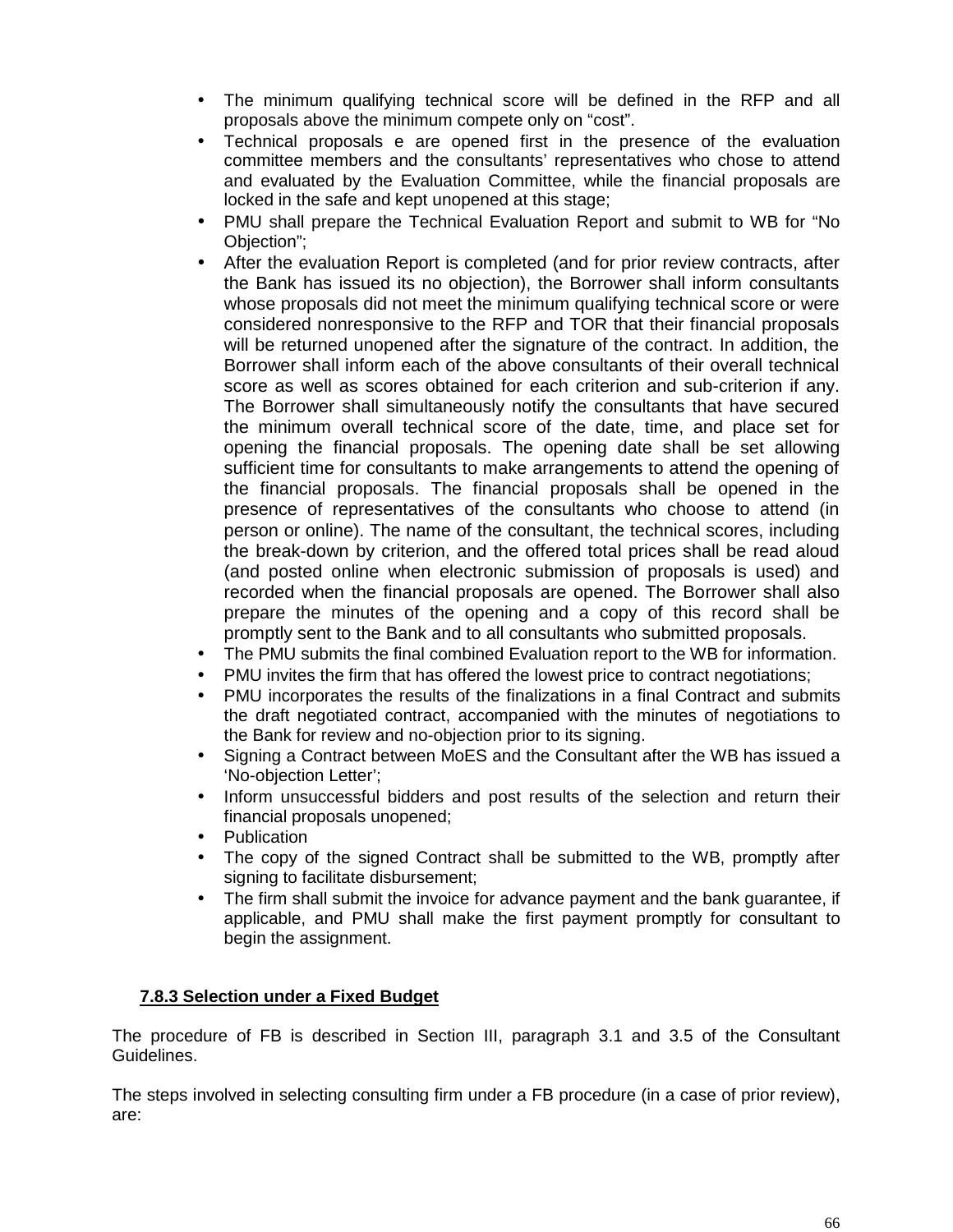- Preparation and submission of an RFP including LOI, the TOR and draft contract to the World Bank for "No Objection Letter";
- Request for Expression of Interest (EOI) to be published in the local newspaper(s), and in the UNDB on line;
- Receive Expressions of Interest;
- Preparation of Evaluation Report and a short-list and submission to the to the World Bank for "No Objection Letter";
- The RFP is send to the short listed consultants
- The RFP indicates the available budget and request the consultants to provide their best technical and financial proposals in separate envelopes, within the budget;
- Technical proposals e are opened first in the presence of the evaluation committee members and the consultants' representatives who chose to attend and evaluated by the Evaluation Committee, while the financial proposals are locked in the safe and kept unopened at this stage;
- PMU shall prepare the Technical Evaluation Report and submit to WB for "No Objection";
- Receipt of WB "No Objection" for the results of Technical evaluation;
- After the evaluation Report is completed (and for prior review contracts, after the Bank has issued its no objection), the Borrower shall inform consultants whose proposals did not meet the minimum qualifying technical score or were considered non responsive to the RFP and TOR that their financial proposals will be returned unopened after the signature of the contract. In addition, the Borrower shall inform each of the above consultants of their overall technical score as well as scores obtained for each criterion and sub-criterion if any. The Borrower shall simultaneously notify the consultants that have secured the minimum overall technical score of the date, time, and place set for opening the financial proposals. The opening date shall be set allowing sufficient time for consultants to make arrangements to attend the opening of the financial proposals. The financial proposals shall be opened in the presence of representatives of the consultants who choose to attend (in person or online). The name of the consultant, the technical scores, including the break-down by criterion, and the offered total prices shall be read aloud (and posted online when electronic submission of proposals is used) and recorded when the financial proposals are opened. The Borrower shall also prepare the minutes of the opening and a copy of this record shall be promptly sent to the Bank and to all consultants who submitted proposals.
- Notification by PMU of the firms that passed the minimum technical score and will advise on the date, time and address for public opening of the financial proposals;
- Preparation of Minutes of the Financial Proposals opening meeting
- Proposals that exceed the indicated budget shall be rejected;
- The Consultant who has submitted the highest ranked technical proposal among the rest shall be selected and invited to negotiate a contract;
- The PMU finalizes the Evaluation report and send it to the WB for information
- After receiving WB "No Objection Letter" PMU invites the firm to contract negotiations;
- PMU incorporates the results of the finalizations in a final Contract and submits the draft negotiated contract, accompanied with the minutes of negotiations to the WB for review and no-objection;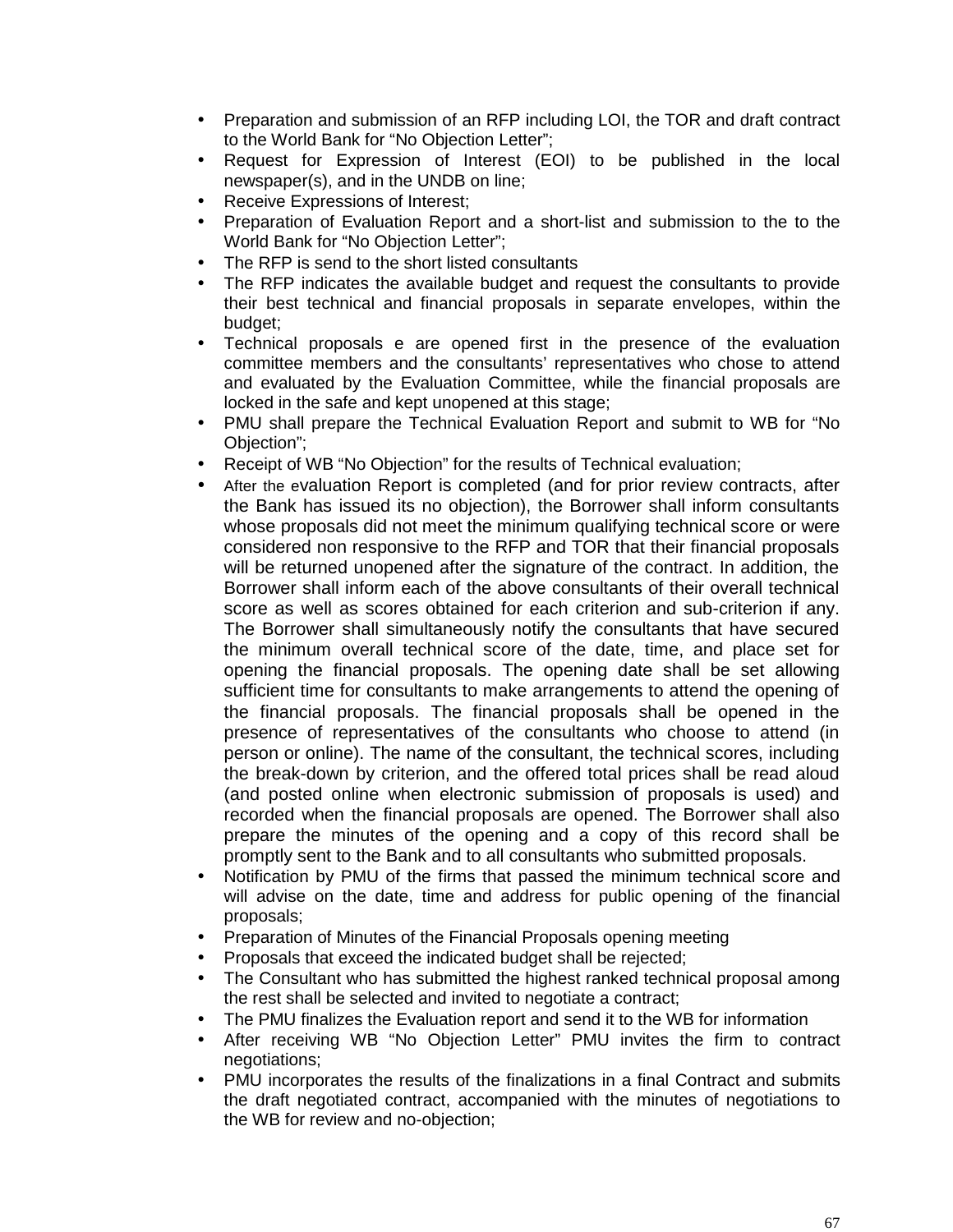- MoES and the Consultant shall sign the Contract;
- Inform unsuccessful bidders and post results of the selection and returns the financial proposals unopened;
- The copy of the signed Contract shall be submitted to the WB, promptly after signing in order to facilitate disbursement.

Proposed decision making procedure is shown in the chart below.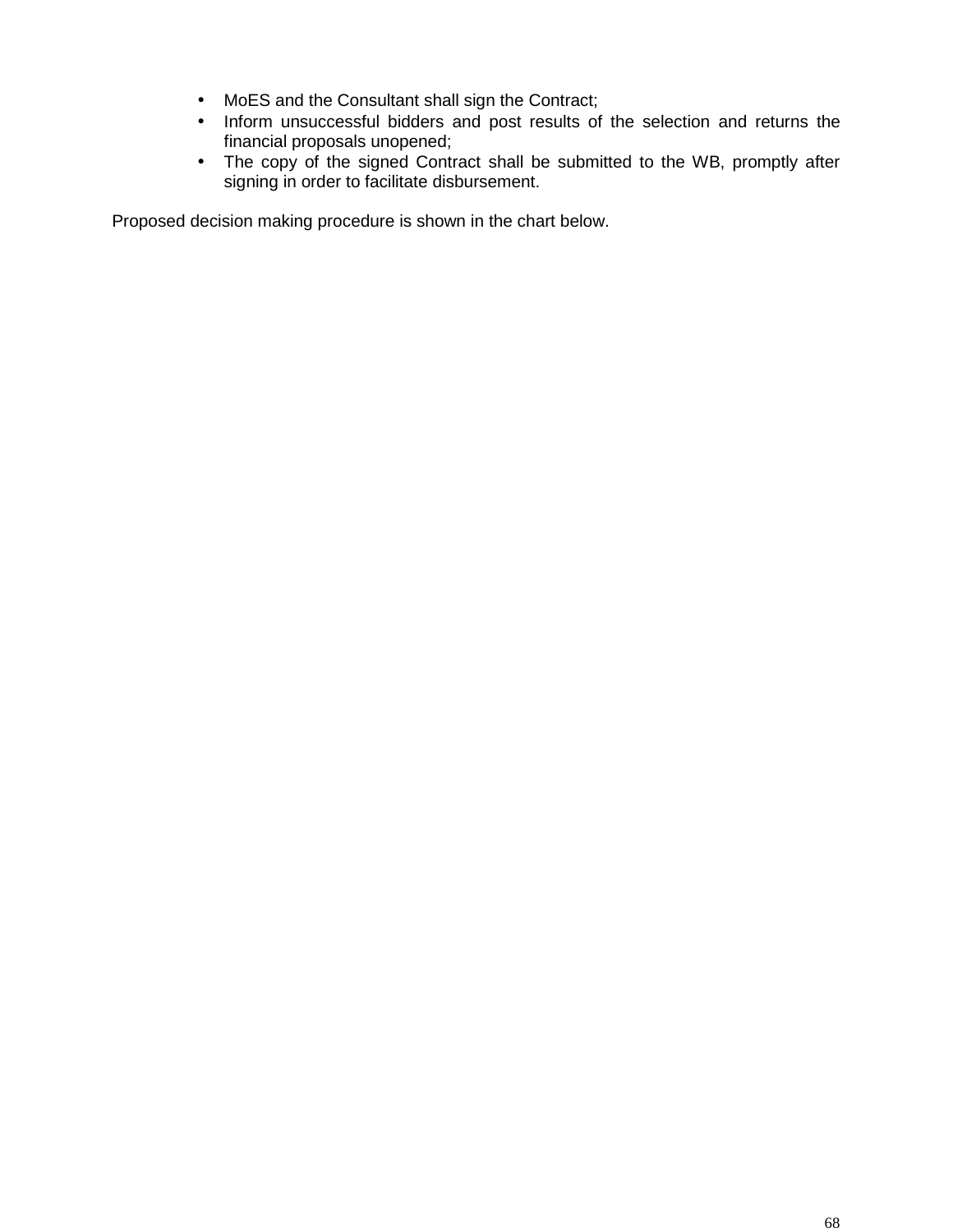#### Draft TOR Prepared: End user \* TOR and RFP reviewed / finalized**:** PMU Final TOR approved: MoES RFP including TOR and LOI agreed with WB: PMU Advertising and collection of Expressions of Interest: PMU Evaluation report and the short list agreed with WB: PMU Dissemination of RFP, collection and opening of Proposals (Technical): PMU Preliminary evaluation of Technical Proposals: PMU Detailed evaluation of Technical Proposals: Evaluation Committee (PMU, Stakeholder, other experts if needed) Evaluation Report prepared and submitted to WB: PMU Review of Technical Evaluation Report: WB Public Opening of Financial Proposals: PMU Preliminary evaluation of Financial Proposals: PMU Detailed evaluation of Financial Proposals: Evaluation Committee (PMU, Stakeholders, other experts if needed) Final Evaluation Report prepared and submitted to WB: PMU Review of Final Evaluation Report: WB Finalizations with selected consultant: PMU / Stakeholder Contract signature: Minister/Project **Director**

## Decision Making and Involvement of Stakeholders into Selection of Consultants (QCBS LCS and FBS).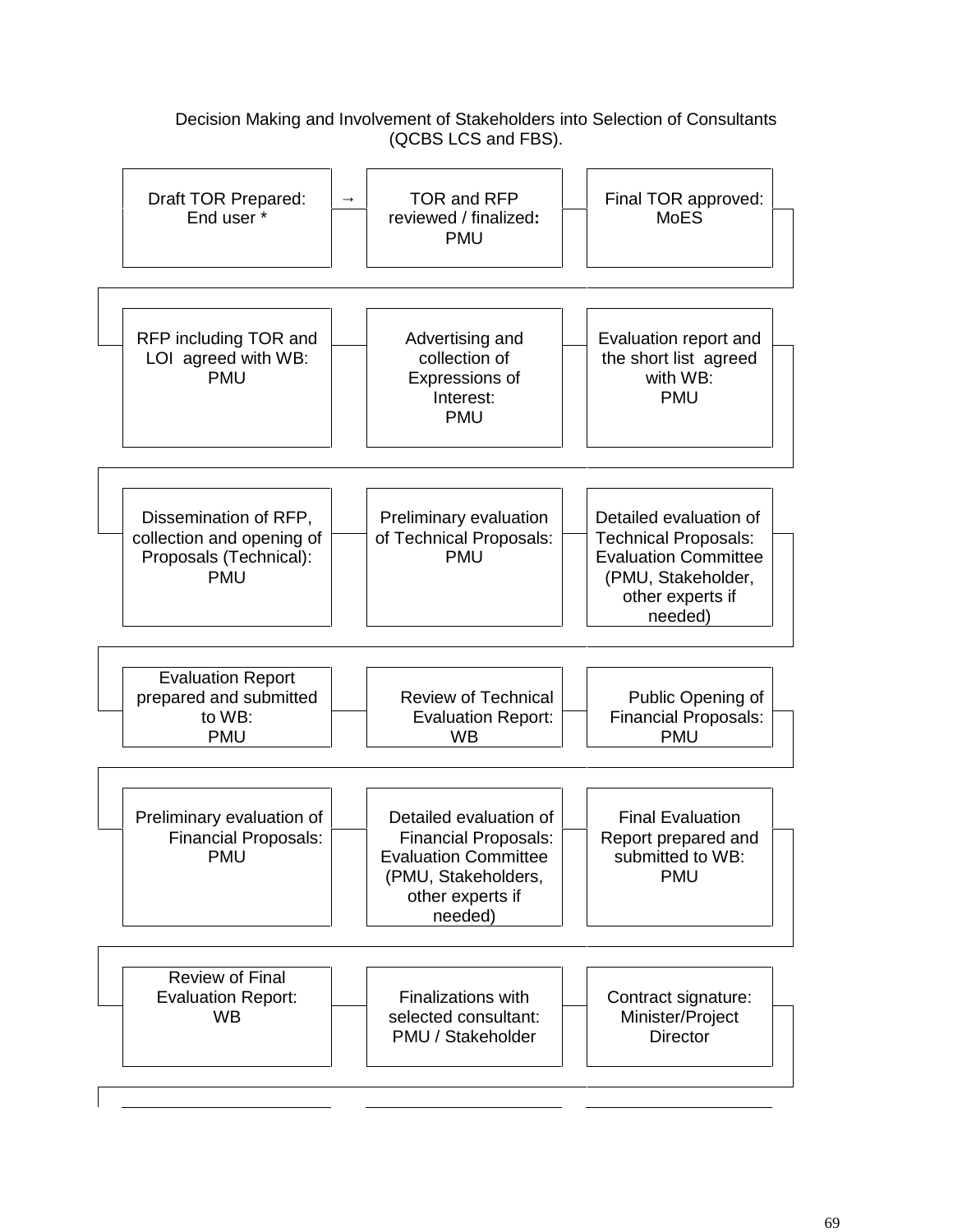| <b>Final Contract submitted</b><br>to WB:<br><b>PMU</b> | Monitoring of Contract<br>implementation:<br><b>PMU</b> | Approval of reports:<br>Stakeholder |  |
|---------------------------------------------------------|---------------------------------------------------------|-------------------------------------|--|
| Disbursements:<br><b>PMU</b>                            |                                                         |                                     |  |

\*) In certain cases external assistance in drafting TOR may be necessary. Such services/assistance may be financed under the Project.

TOR – Terms of Reference RFP – Request for Proposals WB-World Bank PMU – Project Management Unit Minister – Minister of Education and Science

### **7.8.4 Selection Based on Consultant's Qualifications (CQ)**

The procedure of CQ, is described in Section III, para 3.1 and 3.7 of the Consultant Guidelines.

The steps involved in selection of consulting firms under CQ vary depending whether the selection is subject to prior review or post review as per Legal Agreement.

For selection based on CQ that is being subject to prior review following steps are to be followed:

- PMU prepares the request for Expression of Interest (EOI) and Request for Proposal (RFP)
- Set up minimum passing criteria for selecting firms for the short list;
- Send the Expression of Interest and the RFP to the WB for "No Objection Letter";
- Advertise the EOI in the local newspaper and or UNDB asking consultants to express interest in the assignment and provide information on consultant's experience, competence, qualification relevant to the assignment; (the EOI may be advertised in UNDB on-line or in international newspaper, or in relevant technical magazine)
- Prepare a long list from all firms who responded to the EOI advertisement. Select three firms from the long list to the short list
- Evaluation Committee ranks short listed candidates based on criteria agreed prior to the selection process begins;
- PMU prepares an Evaluation Report explaining strengthening and weakness of each short listed firm and justifies selection of the most qualified one for the assignment;
- Preparation and submission of an Evaluation report to the World Bank for "No Objection Letter;
- PMU sends RFP requesting combined technical and financial proposalto the selected, most qualified Consultant;
- The Evaluation Committee reviews the Technical and Financial proposals,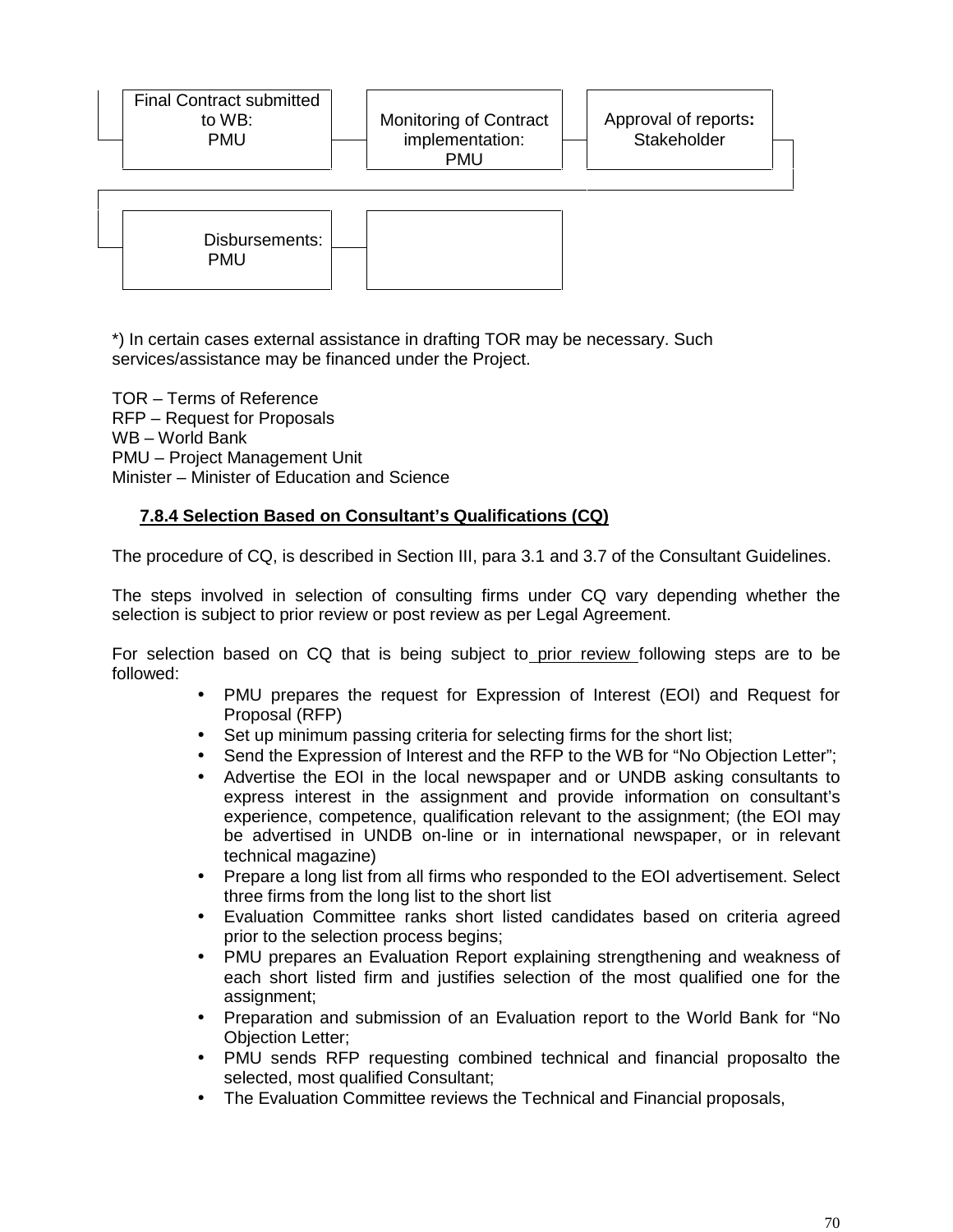- PMU invites the firm for negotiations which include: verification of understanding of the TORs, methodology and work plan, PMU and firm's agreement on the final TOR, taken into consideration consultant's suggestions (proposed modifications) as described in the consultant's technical proposal, corrections of the financial proposal (arithmetical errors if any) where appropriate, clarification on tax issues and on how to account for them in the Contract;
- If negotiations with the first firm do not result in contract signing, PMU shall inform the Bank through sending an amendment to the evaluation report and recommend to invite the second ranked firm to submit the combined technical and financial proposal and negotiate contract;
- PMU shall incorporate the results of the negotiations in an initialed Draft Contract which together with the minutes of negotiations shall be submitted to the WB for review and "No Objection Letter";
- After receiving WB "No Objection" to the draft Contract, Ministry and the firm shall sign the Contract;
- Copy of the final Contract shall be submitted to the WB promptly after signing in order to facilitate disbursement;
- The firm shall submit the invoice for an advance payment as per contract terms and the bank guarantee, if required, and PMU shall pay the amount promptly for work to begin.

Proposed decision making procedure is shown in the chart below.

#### Draft TOR Prepared: Stakeholder \* TOR reviewed / finalized**:** PMU Final TOR approved: MoES RFP including TOR and LOI agreed with WB: PMU Advertising and collection of Expressions of Interest: PMU Evaluation / preparation of short list: Evaluation Committee (PMU, Stakeholder, other experts if needed) Evaluation Report prepared: PMU RFP submitted to selected Consultant: PMU Receipt of Proposal (Technical/Financial): PMU

# **Decision-Making and Involvement of Stakeholders into Selection of Consultants (CQ)**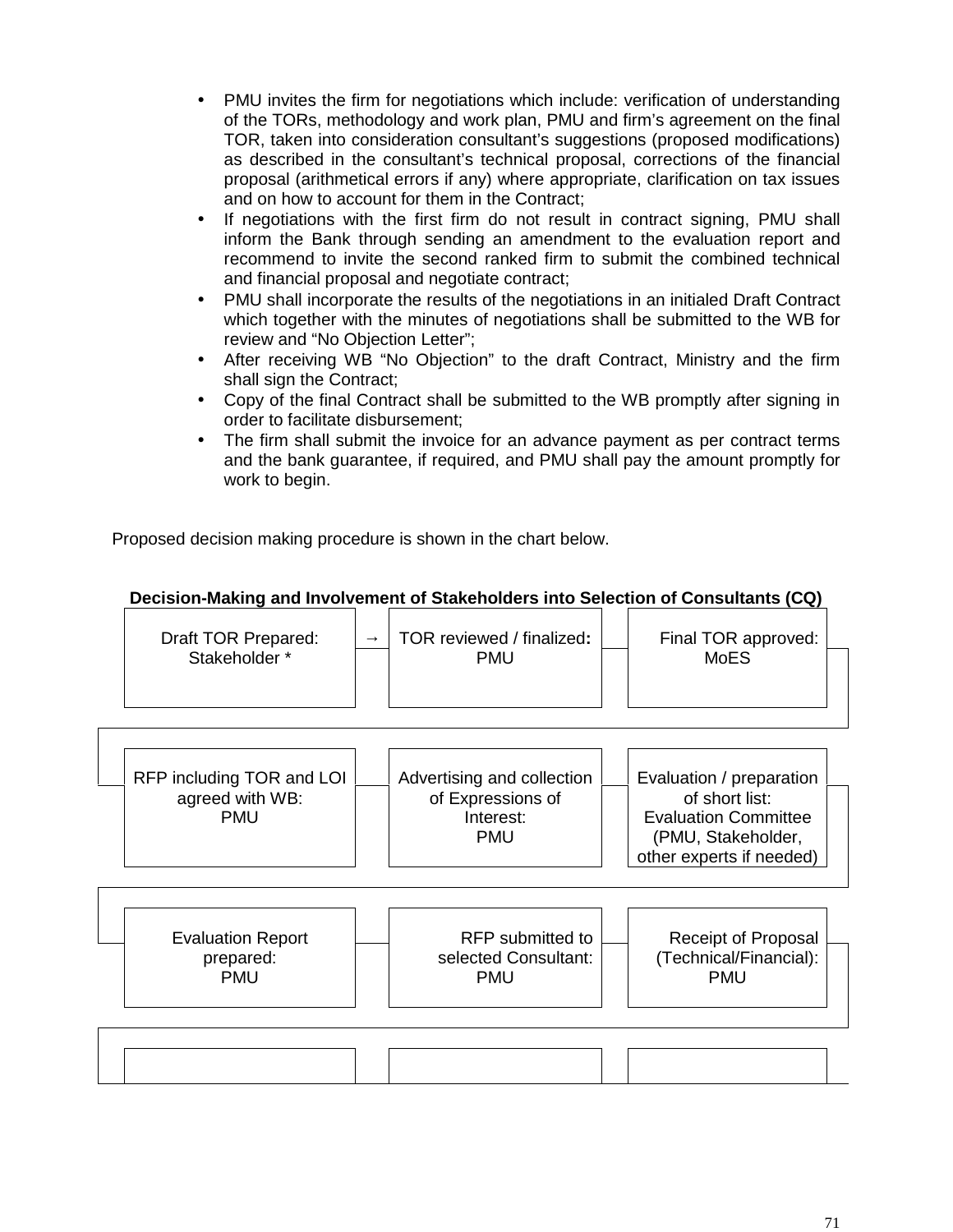Negotiations with selected Consultant: PMU



\*) In certain cases external assistance in drafting TOR may be necessary. Such services/assistance may be financed under the Project.

TOR – Terms of Reference RFP –Request for Proposals WB –World Bank PMU – Project Management Unit Minister – Minister of Education and Science

### **7.8.5 Selection of Individual Consultants (IC)**

Individuals are selected on the basis of their qualifications for the assignment by comparing the CVs obtained in response to an advertisement in the national press or UNDP, or based on the PMU consultants register.

The steps involved in selection of Individual Consultants vary depending whether the selection is subject to prior review or post review as per Loan Agreement.

For selection of IC that is being subject to prior review following steps are to be followed:

- Prepare and agree with the WB on the draft TORs
- Advertise the EOI in the local newspaper, in case of International Consultant place an advertisement in UNDB on line;
- Prepare a long list from candidates who responded to the published EOI and/or picked from the IC database maintained by the PMU registering any interested consultant who expressed interest in the project through either contacting the PMU or responding to GPN, EOI and other advertisement on the Project;
- Evaluate the expressions of interest and prepare a shortlist of a minimum of three qualified candidates based on their qualification and previous experience in the area of the assignment;
- Send the Evaluation Report with all CVs to the World Bank for "No Objection Letter",
- Send the LOI to the first ranked consultant to submit technical and financial proposal
- Negotiate contract with the selected consultant;
- If negotiations with the first individual consultant do not result in contract signing, PMU shall request the WB for a "No Objection Letter" to invite the second candidate;
- PMU shall incorporate the results of the negotiations in a Draft Contract to be sent to WB for "No Objection Letter", accompanied by an amended evaluation report if the second scenario applies;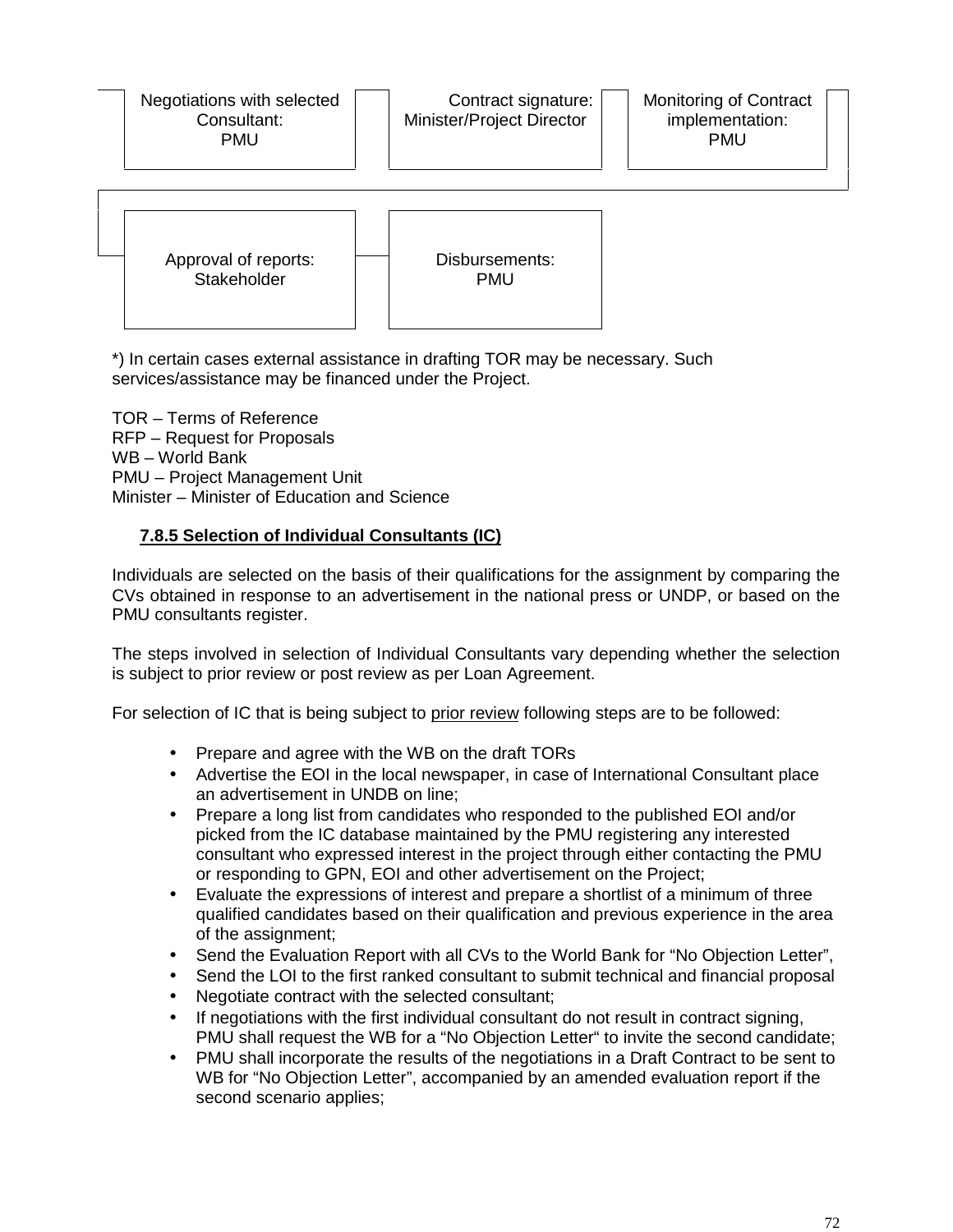- After receiving WB "No Objection Letter" for the draft of negotiated Contract, sign the Contract with the selected consultant;
- Copy of the signed Contract shall be submitted to the WB promptly after signing to facilitate disbursement;
- No advance payments are allowed for Individual Consultants<sup>1</sup>.

**7.8.6** *Sole Source Selection of Individual Consultants* procedure is conducted in accordance with paragraph 5.6 of the Consultant Guidelines, subject to the prior approval of the Bank.

# **7.8.7** *Single Source Selection (SSS)*

This method can apply in certain cases given in item 3.8-3.11 "Single Source Selection" of the Consultant Guidelines, subject to the prior approval of the Bank

#### **7.9 Considerations with regard to Commercial Practices**

The procurement process for sub-financing sub-projects of innovation programs shall be carried out by the relevant sub-borrowers following their commercial practices, acceptable to the Bank.

The majority of firms have purchasing arrangements and practices, such as corporate ethics, policies and procedures, internal purchasing rules, computerized purchasing management system. As a practice, contracts are awarded through comparison of minimum three quotations depending on the value of the contracts, based on a combination of evaluation criteria such as price, quality, delivery, maintenance, commercial conditions and reference for past performance. In most cases standard forms of contracts are used. Larger companies source the majority of new suppliers primarily through trade journals, internet, etc. Some companies periodically advertise new tender opportunities in the national press. Smaller companies often favor awarding contracts by direct negotiations without a tender process. In case of goods, the local practice is to prepare the technical specifications and solicit quotations from the local and/or international market, depending on the object of the contract. When equipment and machinery is needed for expansion of existing facilities, the purchasers usually prefer proprietary goods from a single source for the sake of standardization and minimization of the operation and maintenance cost. Therefore, the local private sector or commercial practices can be considered to be consistent with the World Bank's criteria with respect to economy and efficiency. The general rule in the sector is to procure the least cost goods consistent with minimum quality requirements.

*The following procurements will not be eligible for financing by the project:*

- Goods, and Consulting Services contracts between sub-borrowers and their subsidiary or affiliated companies will not be eligible for financing out of the Loan;
- The procurement of second hand goods shall not be eligible for financing out of the Loan;
- No contract will be financed with a firm/individual which is not eligible under World Bank financing under Paragraph 1.8 through 1.10 of the Procurement Guidelines. The World Bank List of Debarred Firms is available in www.worldbank.org/procure.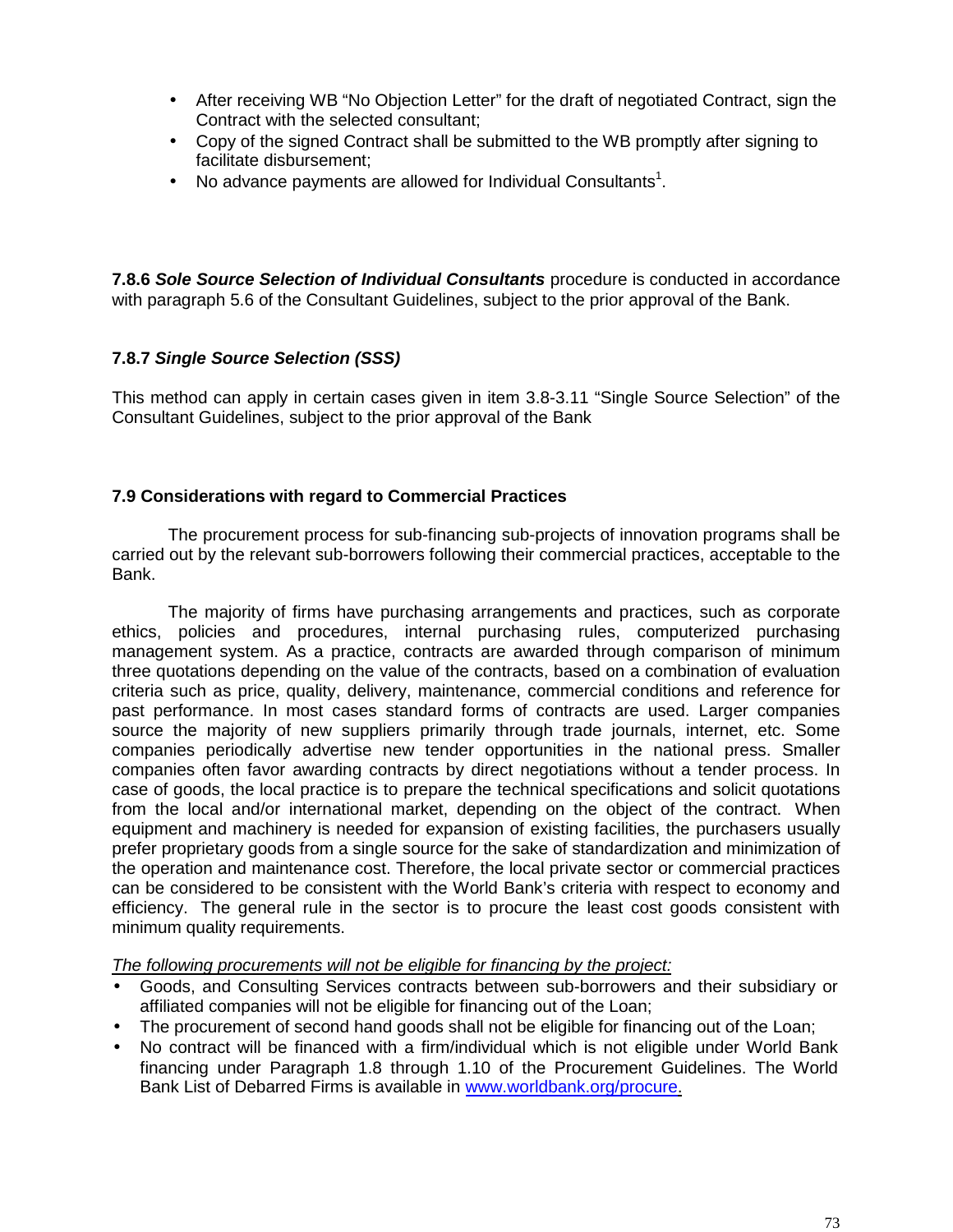The following principles and practices in carrying out commercial practices are recommended, but not mandatory, to be followed by the sub-borrowers in procuring goods (and consultant services) under commercial practices:

- The sub-borrower is recommended to observe competitive bidding procedures as needed to ensure competitive prices. To this end, the sub-borrower may seek bids/quotations from a list of potential suppliers and contractors broad enough achieve a competitive price; select, develop and maintain reliable list of suppliers, contractors and consultants by pre-screening procedures; approve vendor' lists; and use preferred item lists, prequalified products, etc. and update such lists from time to time.
- Advertising bidding opportunities in the local and international press is considered best practice for large value procurement though not mandatory under commercial practices.
- As needed to achieve a successful procurement it is recommended that a bidding document be prepared by the sub-borrower including the provisions for (i) General Scope of the Bid, (ii) Contents of the Bidding Documents, (iii) Preparation of Bids, (iv) Submission and Opening of Bids (v) Evaluation and Comparison of Bids and (vi) Award of Contract. The bidding document will also include a sample contract. In the bidding documents care has to be taken of other relevant factors such as time of delivery, efficiency and reliability of the goods and availability of maintenance facilities and spare parts, capacity of the contractor, in case of non-consultant services, of the quality and competence of the parties rendering them.
- In principle, evaluation and selection of suppliers and contractors will be based on consideration of price, quality, reliability, performance and sub-borrower's commercial decision.

Contracts may be placed by the sub-borrower based on single source in cases where benefit of competition has been considered and rejected for sound reasons. Some examples where single source selection may be considered are: (i) repeat purchases and purchasing additional quantities or additional works; (ii) when equipment and machinery is needed for expansion of existing facilities; (iii) for the sake of the standardization and minimization of the operation and maintenance cost; (iv) when there is no interest from other suppliers or contractors; (v) a previous successful contract performance; (vi) other well justified commercial reasons.

**7.10 Contract award notice**: The Borrower shall publish information on *UNDB online* for all contracts when the short list included any foreign firm and all single-source selection contracts awarded to foreign firms, and in the *National<sup>13</sup>* press all contracts where the short list comprises only National firms and all single-source selection contracts awarded to National firms. Such publication shall be within two weeks after receiving the Bank's no objection for award of the contract as per paragraphs 2(h) and 2(j) of this Appendix for contracts subject to the Bank's prior review, and within two weeks of successful negotiations with the selected firm for contracts subject to the Bank's post review. Publications shall include the following information as relevant and applicable for each method: (a) the names of all consultants in the short list, specifying those that submitted proposals; (b) the overall technical scores and scores assigned for each criterion and sub criterion to each consultant; (c) the prices offered by each consultant as read out and as they have been evaluated; (d) the final combined scores and the final ranking of the consultants; and (e) the name of the successful consultant and the total price, duration, and summary scope of the contract. The same information shall be sent to all consultants who have submitted proposals. The Bank will arrange the publication of the award of contracts

<sup>13</sup> In a national newspaper of wide circulation, or on the web site of the Ministry of Education and Science, in the Macedonian language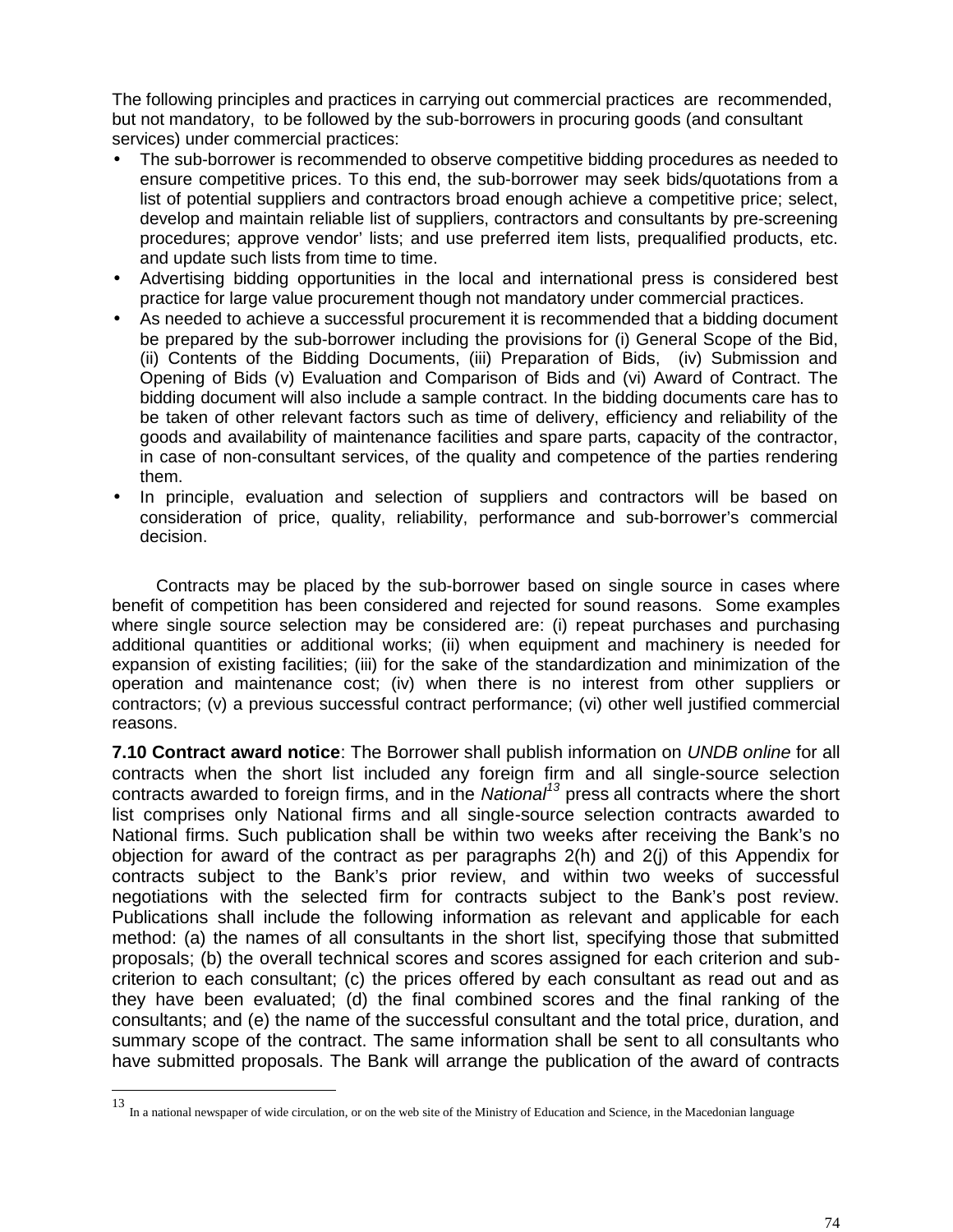under prior review on its external website upon receipt from the Borrower of a conformed copy of the signed contract in accordance with paragraph 2(i) above.

**Note: The procedure outlining the procurement and review arrangements for goods and non-consulting services for the innovation instruments/grants, will be described in the IGOM and incorporated in the POM, subject to bank's approval.**

## **7.11 Procurement Filing System**

The PMU establishes a Procurement Filing System for the Project following the structure of the Procurement Plan.

For each Procurement package an individual folder is opened. Each folder is labeled with a code identifying:

| <b>Beneficiary</b> | <b>Sequence</b><br>number of<br>the<br>package/year<br>of the<br>contract<br>signature | <b>Procurement</b><br><b>Method</b> | Disbursement<br>Category | <b>Component</b><br><b>Number and</b><br><b>Name</b> | <b>Contract</b><br>Awarded |
|--------------------|----------------------------------------------------------------------------------------|-------------------------------------|--------------------------|------------------------------------------------------|----------------------------|
| <b>MoES</b>        | 001/14                                                                                 | <b>ICB</b>                          | Goods                    | Component 1:<br>Sub-component A:                     | Name of<br>contractor      |

# **7.12 Anti-Corruption Measures**

The proposed project shall be subject to the Bank's most recent Anti-Corruption Guidelines and will not enable services of firms and individuals debarred by the Bank. The list of such debarred firms and individuals can be found at the following website: http://www.worldbank.org/html/opr/procure/debarr.html

In addition, the following anti-corruption measures will be applied::

- 1. *Enhanced Disclosure.* MoES will publish the following information on their official website at: www.mon.gov.mk or any successor website and in the bidding documents: Invitations to Bid; Bid opening minutes; and Information on contract award (i.e. name of successful bidder, currency and amount of contract award). Each Procurement plan will be published on the website.
- 2. *Improved Implementation and Procurement oversight.* MoES will inform through their website of the progress of the SDIS Project and will enable civil society to obtain general information pertaining to the current status and progress of project implementation. This mechanism will include regular press releases concerning program implementation.
- 3. *Mitigation of Forgery and Fraud Risks.* MoES will appoint and maintain qualified procurement specialists and financial management specialists. Proper project and procurement filing including filing of advertisements, bidding documents, evaluation reports, contract award and final contract documents will be maintained. Timelines for procurement decisions will be stated and defined in the Project Operations Manual.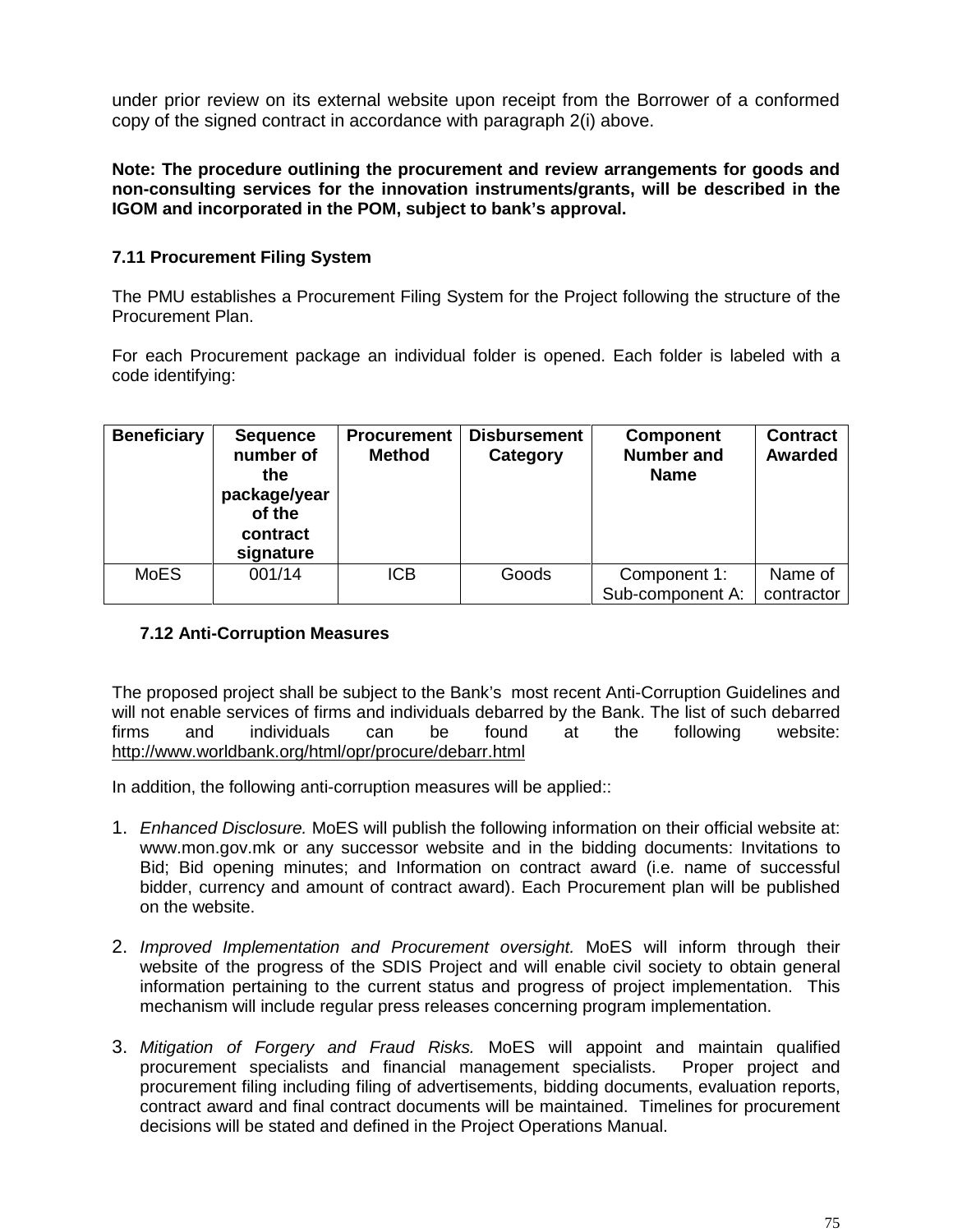- 4. *Mitigation of Conflict of Interest.* Each person serving as a member of a selection committee, or who is otherwise involved in a procurement process, shall disclose to the Project Director and Steering Committee if they, or any of their immediate family members, are related or otherwise connected to any of the members of the boards of directors or commissioners of the bidders and/or consultants participating in any of the procurement packages ("Interested Member"). Any Interested Member shall recuse himself or herself from further participation in the evaluation process; and any Interested Member who is an Official shall refuse himself or herself from any decisions relating to the evaluation process or contract award.
- 5. Each Member of the Evaluation committee before the evaluation process starts, will sign a Declaration of impartiality and confidentiality (sample of the Declaration is given in the Chapter 9)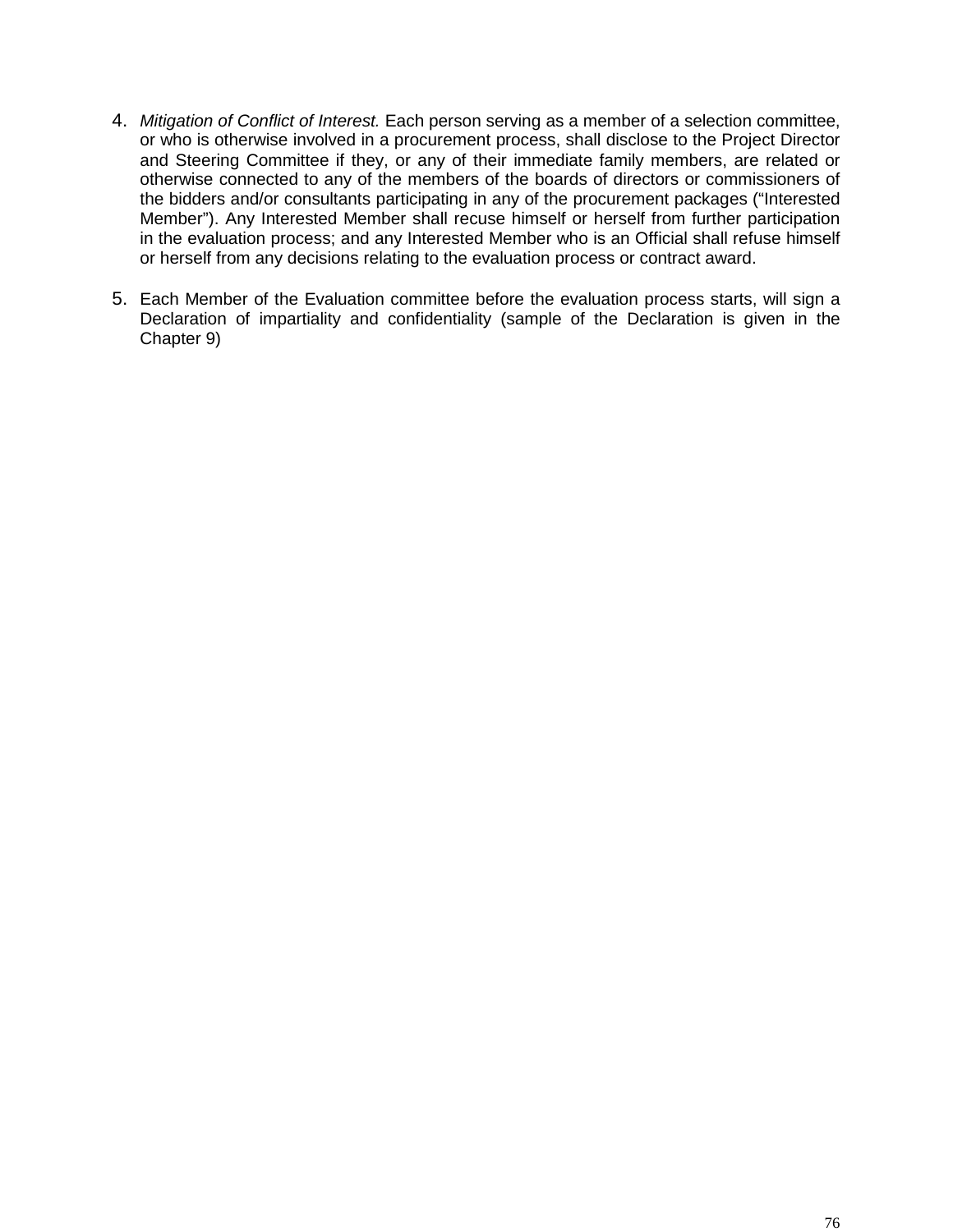**7.13 Sample Bidding documents Procurement of Goods –Shopping**

- **Invitation to Quote**
- **Purchase of Order**
- **Conditions of supply**

**\_\_\_\_\_\_\_\_\_\_\_\_\_\_\_\_\_\_\_\_\_\_\_\_\_\_\_\_\_\_\_\_\_ \_\_\_\_\_\_\_\_\_\_\_\_\_\_\_\_\_\_\_\_\_\_\_\_\_\_\_\_\_\_\_\_\_ \_\_\_\_\_\_\_\_\_\_\_\_\_\_\_\_\_\_\_\_\_\_\_\_\_\_\_\_\_\_\_\_\_**

# INVITATION TO QUOTE

To**:**

1. You are invited to submit your price quotation(s) for the supply of the following items:

| (i)   |  |
|-------|--|
| (ii)  |  |
| (iii) |  |
| (iv   |  |

2. The Government of Republic of Macedonia has received a loan from the International Bank for Reconstruction and Development (IBRD) towards the Skills Development and Innovation Support Project, and intends to apply the proceeds of this loan to eligible payments under the contracts for which this invitation for quotation is issued.

3. You may quote for any or more items under this invitation. Each item shall be evaluated and contract awarded separately to the firm(s) offering the lowest evaluated price for each item. {You must quote for all the items under this Invitation. Price quotations will be evaluated for all the items together and contract awarded to the firm offering the lowest evaluated total cost of all the items}.

{Note: The Purchaser must select one of the two options and delete the non-applicable option}

4. Your quotation(s) in the required format (Purchase Order) should be addressed and submitted to:

\_\_\_\_\_\_\_\_\_\_\_\_\_\_\_\_\_\_\_\_\_\_\_\_\_\_\_\_\_\_\_\_\_\_\_\_\_\_\_\_\_\_\_\_\_\_\_\_\_\_\_\_\_\_\_\_\_

| e-mail : <sub>-</sub><br>FAX: |  |  |
|-------------------------------|--|--|
|                               |  |  |

5. Your quotation in duplicate and in English language, should be accompanied by adequate technical documentation and catalogue(s) and other printed material or pertinent information (in English language) for each item quoted, including names and addresses of firms providing service facilities in\_\_\_\_\_\_\_\_\_\_\_\_.

{The purchaser to specify the name of the Borrower country}

6. The deadline for receipt of your quotation (s) by the Purchaser at the addressed indicated in Paragraph 5 is: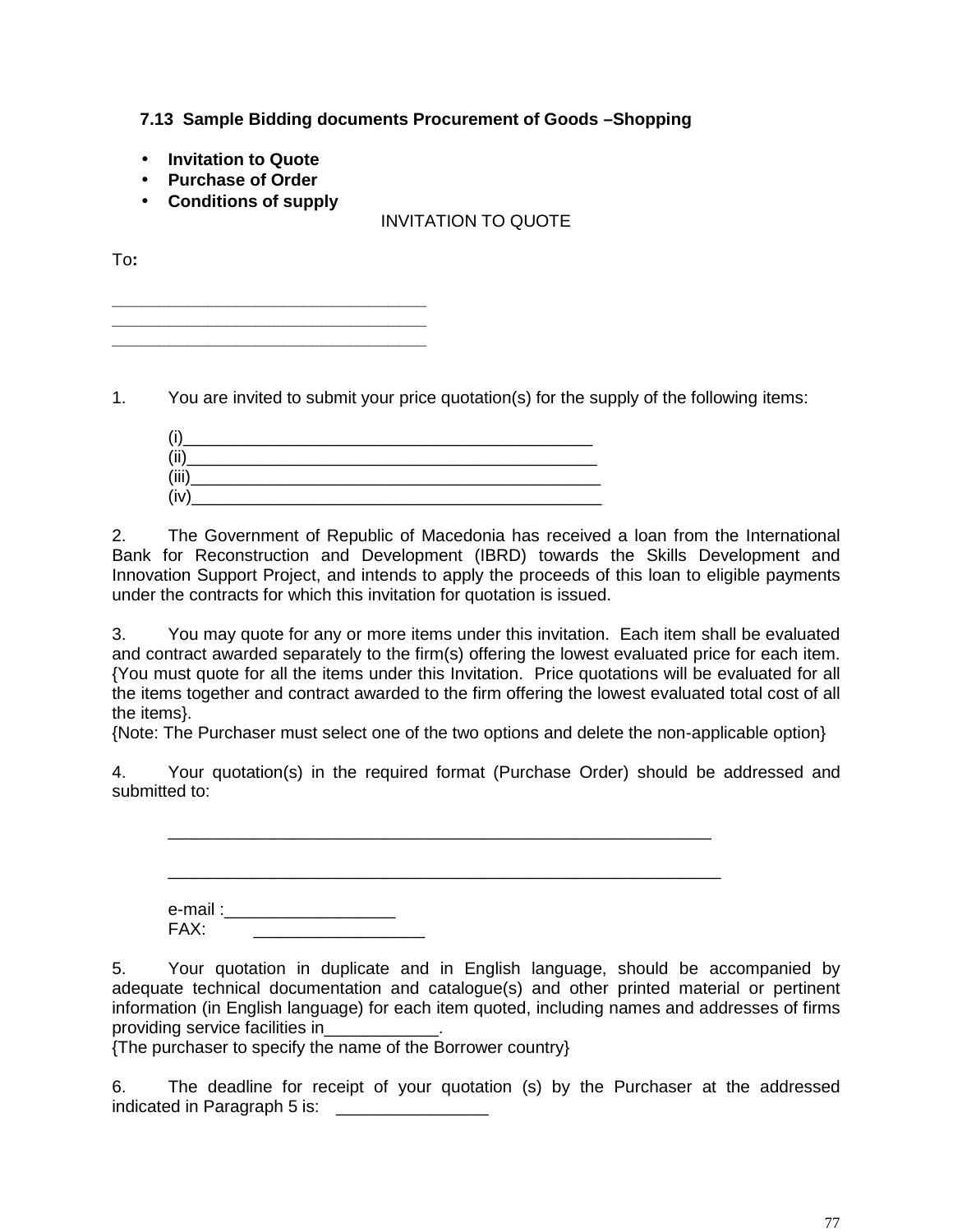7. Quotations by e-mail of fax are acceptable

8. Your quotation(s) should be submitted as per the following instructions and in accordance with the Terms and Conditions of supply in the attached draft Purchase Order. Please sign attachment to the Purchase Order and return the same to the Purchaser.

(i)  $PRICES:$  The prices should be quoted for delivery  $CIF$  (port) or  $CIP$  (port) or  $CIP$ (place) {Purchaser should select one of the two} for imported goods and ex-factory for domestically supplied goods, according to INCOTERMS, 2000. Prices can be quoted in any Bank member country currency, including Euro, but no more than three currencies.

(ii) EVALUATION AND AWARD OF PURCHASE ORDER: Offers determined to be substantially responsive to the technical specifications will be evaluated by comparison of their prices by converting their CIF/CIP/Ex-Works price to the (national currency of the Purchaser) based on the selling exchange rate published by the Central Bank of \_\_\_\_\_\_\_\_\_ (Purchaser's country) on the date for submission of quotations, specified in Paragraph 7 above. The award will be made to the firm offering the lowest evaluated price and that meets the required standards of technical and financial capabilities.

(iii) VALIDITY OF THE OFFER: Your quotation(s) should be valid for a period of 45 days from the date of receipt for quotation(s) as indicated in Paragraph 7 of this Invitation to Quote.

10. Further information can be obtained from:

| Telephone: |  |  |
|------------|--|--|
| Fax:       |  |  |
| e-mail:    |  |  |

\_\_\_\_\_\_\_\_\_\_\_\_\_\_\_\_\_\_\_\_\_\_\_\_\_\_\_\_\_\_\_\_ \_\_\_\_\_\_\_\_\_\_\_\_\_\_\_\_\_\_\_\_\_\_\_\_\_\_\_\_\_\_\_\_

11. Please Confirm by Fax/e-mail the receipt of this invitation and whether or not you will submit the price quotation(s).

Sincerely,

Ministry of Education and Science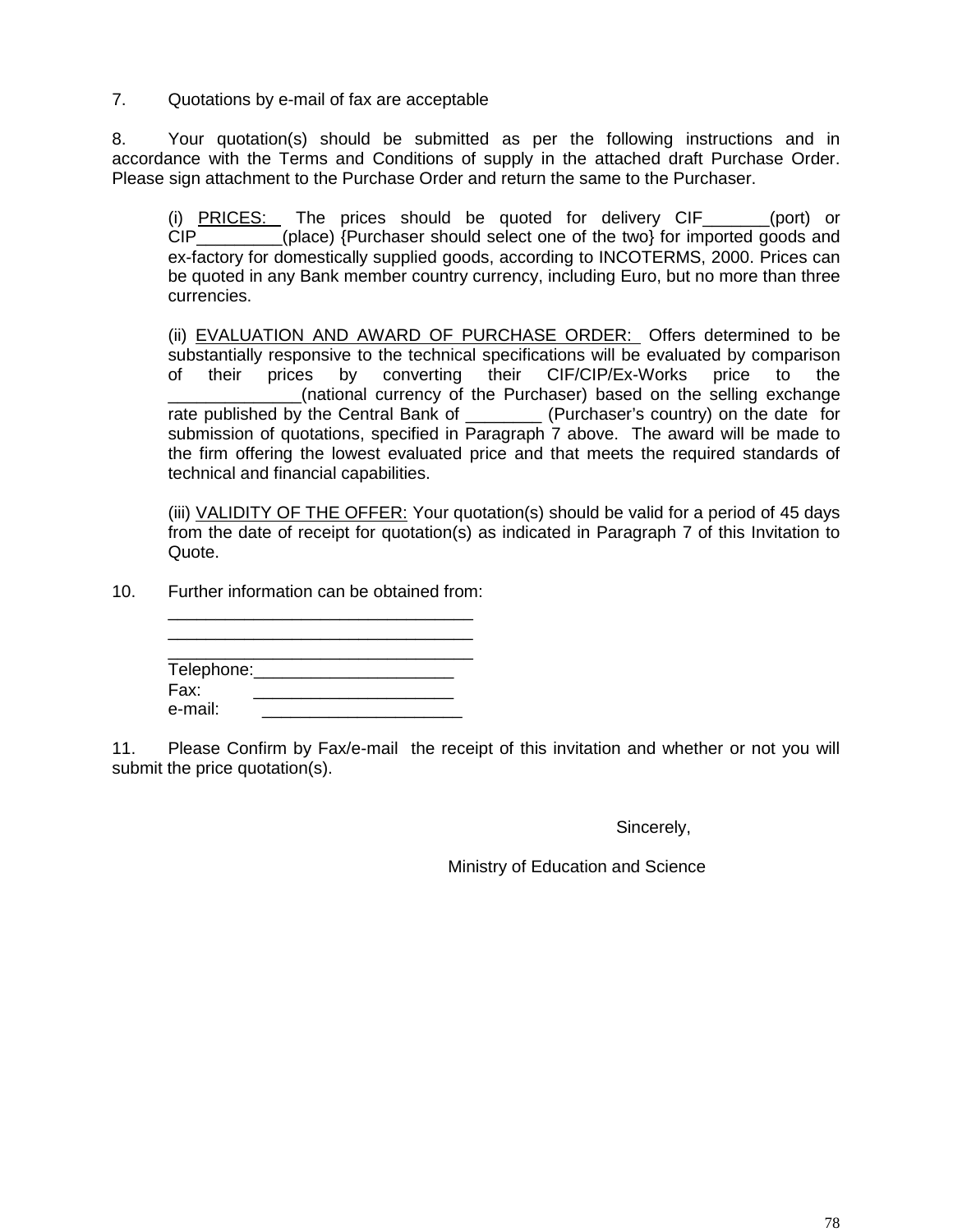#### **Purchase Order**

| Purchase Order No. <b>Example 20</b> No.<br>Name of the Purchaser Name of the Render<br>Complete Postal Address of Purchaser |           |  |  |  |
|------------------------------------------------------------------------------------------------------------------------------|-----------|--|--|--|
| Telephone No.<br>Fax No.                                                                                                     |           |  |  |  |
| Subject:                                                                                                                     | SUPPLY OF |  |  |  |

\_\_\_\_\_\_\_\_\_\_\_\_\_\_\_\_\_\_\_\_\_\_\_\_\_\_\_\_\_\_\_\_\_\_\_\_\_\_\_\_\_\_\_\_\_\_\_\_\_\_\_\_\_\_\_\_\_\_\_\_\_\_\_\_\_\_\_\_\_\_\_\_\_\_\_\_

TO: {Please insert Supplier's name and address}

\_\_\_\_\_\_\_\_\_\_\_\_\_\_\_\_\_\_\_\_\_\_\_\_\_\_\_\_\_\_\_\_\_\_\_\_\_\_

\_\_\_\_\_\_\_\_\_\_\_\_\_\_\_\_\_\_\_\_\_\_\_\_\_\_\_\_\_\_\_\_\_\_\_\_\_\_

Dear Sirs:

\_\_\_\_\_\_\_\_\_\_\_\_\_\_

Your price quotation No. \_\_\_\_\_\_\_\_\_\_\_\_\_\_\_\_\_\_\_\_\_\_\_\_\_\_\_\_\_\_\_\_\_\_\_\_\_ dated\_\_\_\_\_\_\_\_\_\_\_\_\_\_\_for the supply of the above goods is accepted by the Purchaser for an amount of \_\_\_\_\_\_\_\_\_\_\_\_\_\_\_\_\_\_\_\_as per the Terms and Conditions described in Attachment 2 to this Purchase Order. Please complete your supply in accordance with the terms and conditions contained in the attachment to this Purchase Order.

Please acknowledge receipt within 10 (ten) days from the date of receipt of this Purchase Order.

Sincerely,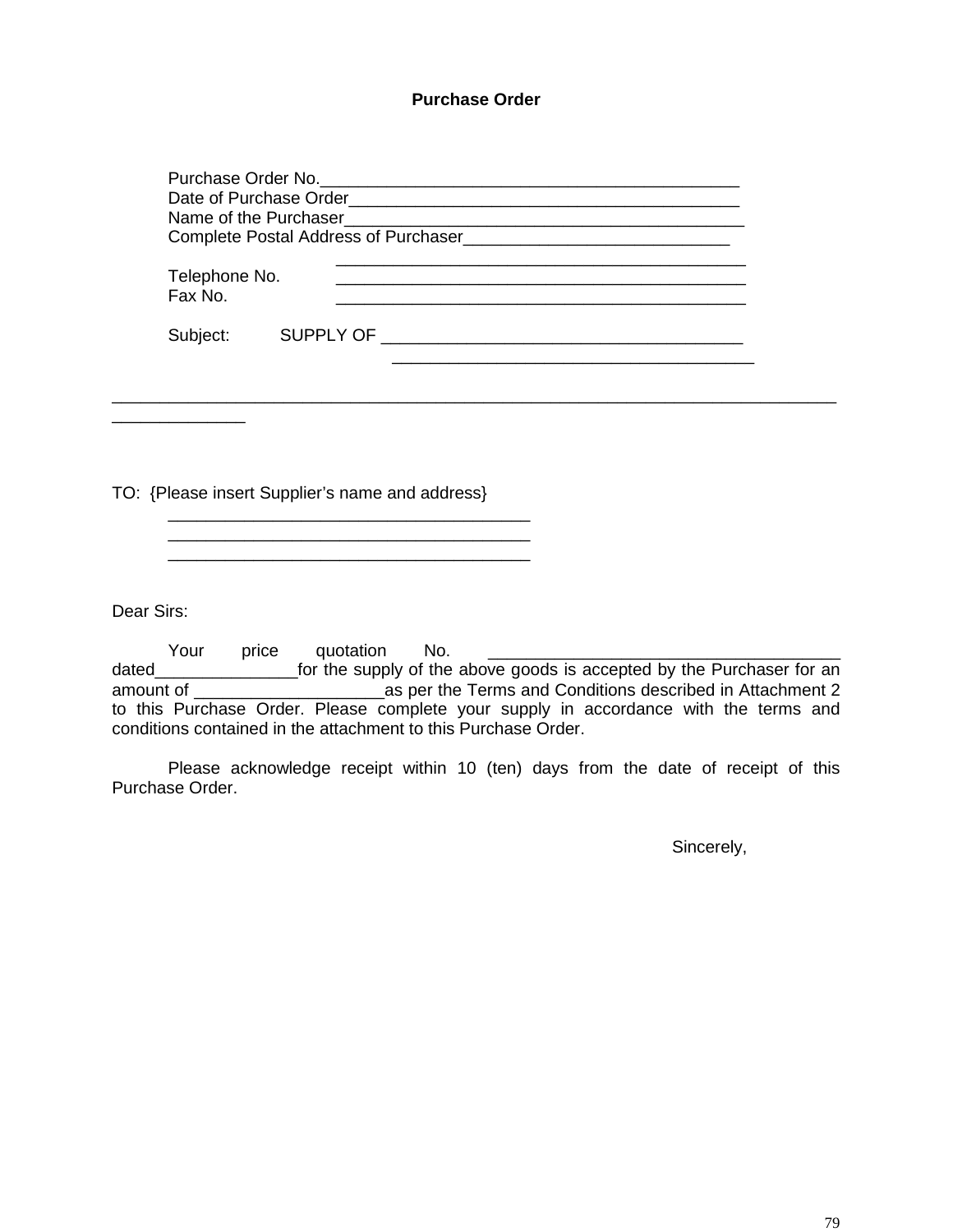## **Terms and Conditions of Supply**

Project Name: Skills Development and Innovation Support Project Ministry of Education and Science

Consignee: Package No:

1. Prices and Schedules for Supply S.No. Item No. Quantity Unit Price Total Price Delivery Time

1.

2.

{Note: In case of discrepancy between unit price and Total derived from unit price, unit price shall prevail}

| Spare Parts                     |                         |
|---------------------------------|-------------------------|
| Tools and Accessories           |                         |
| Manuals                         | Specify, if applicable. |
| <b>Maintenance Requirements</b> |                         |

- 2. Fixe Price: The prices indicated above are firm and fixed and not subject to any adjustment during contract performance.
- 3. Delivery Schedule: The delivery should be completed as per above schedule but not exceeding months from the date of L/C confirmation.
- 4. Payment for your invoice will be made 100% against delivery of shipping documents, through an irrevocable and Confirmed Letter of Credit, opened by \_\_\_\_\_\_\_\_\_\_\_\_\_\_\_\_\_\_ (name of the Bank in Purchaser's country) in favor of the (Supplier's Bank).
- 5. Warranty: Goods offered should be covered by manufacturer's warranty for at least 12 months from the date of delivery to the Purchaser. Please specify warranty period and terms in detail.
- 6. Packaging and Marking Instructions: {Purchaser to specify}
- 7. Required Technical Specifications
	- (i) General Description<br>(ii) Specific details and t
	- (ii) Specific details and technical standards<br>(iii) Performance Parameters
	- Performance Parameters

The Supplier confirms compliance with above specifications {In case of deviations supplier to list all such deviations}

9. Failure to Perform: The Purchaser may cancel the Purchase Order if the Supplier fails to deliver the Goods, in accordance with the above terms and conditions, in spite of a 21 day notice given by the Purchaser, without incurring any liability to the Supplier.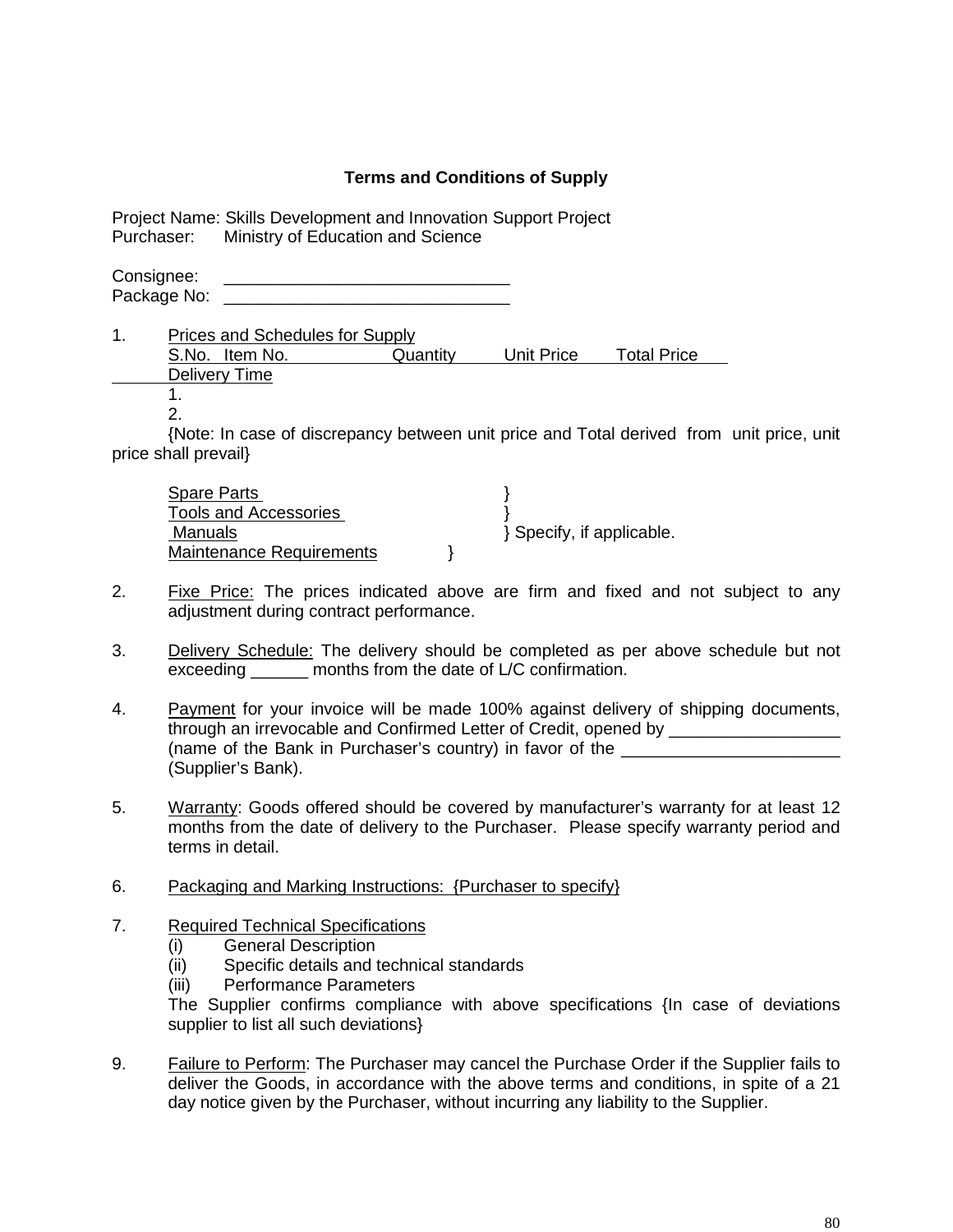| ٠ |  | V.<br>۱ľ |  |
|---|--|----------|--|
|---|--|----------|--|

\_\_\_\_\_\_\_\_\_\_\_\_\_\_\_\_\_\_\_\_\_\_\_\_\_\_\_\_\_\_\_\_\_\_\_\_\_\_\_\_\_\_\_\_\_\_\_\_\_\_\_\_\_\_\_\_\_\_\_

Authorized Signature\_\_\_\_\_\_\_\_\_\_\_\_\_\_\_\_\_\_\_\_\_\_\_\_\_\_\_\_\_\_\_\_\_\_\_\_\_\_\_\_ Place: Date: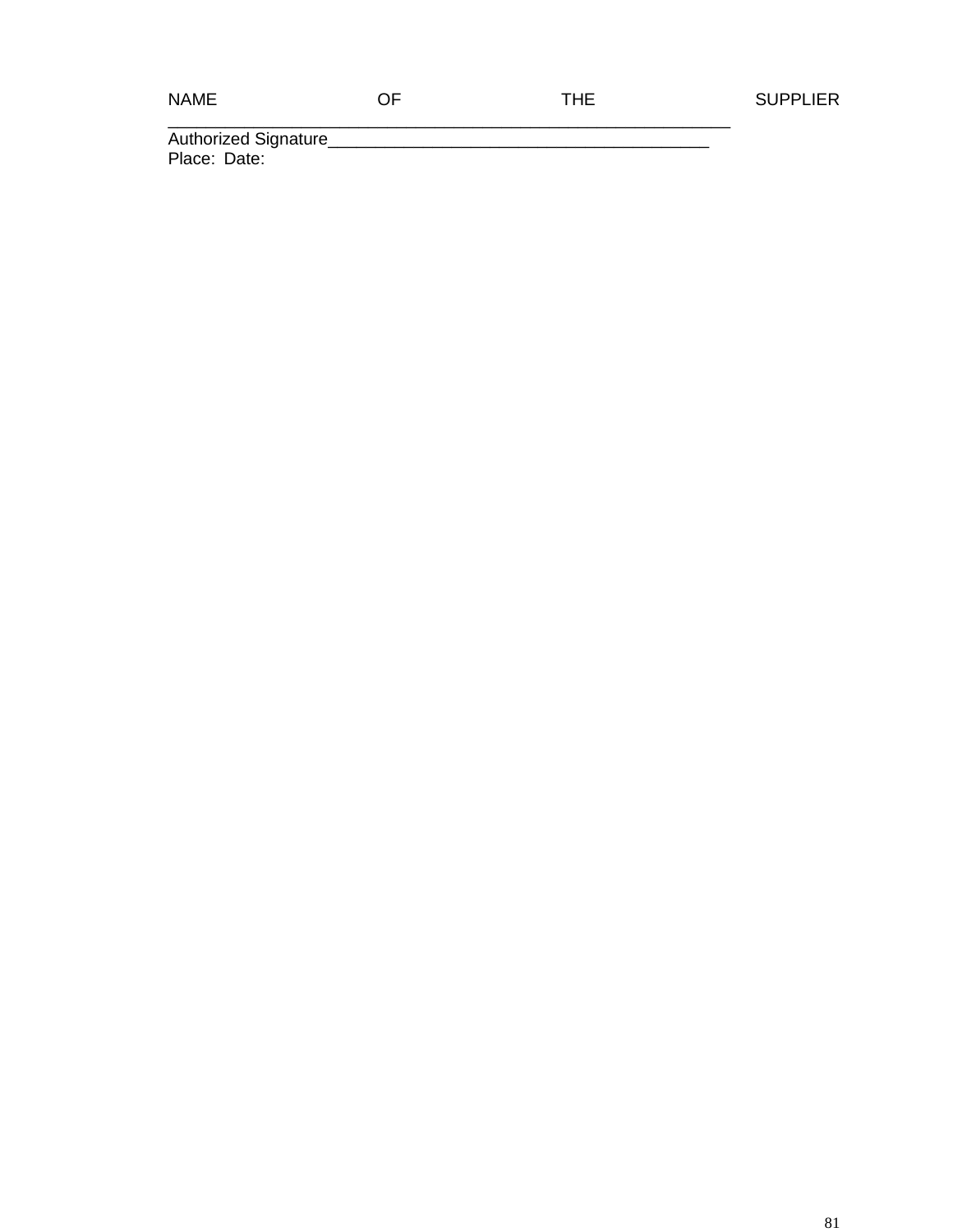7.14 **Evaluation Forms – Goods**

- **Price Comparison and Evaluation Form for small value Goods (i.e. below Euro 8,000)**
- **Evaluation Form for Goods under SH**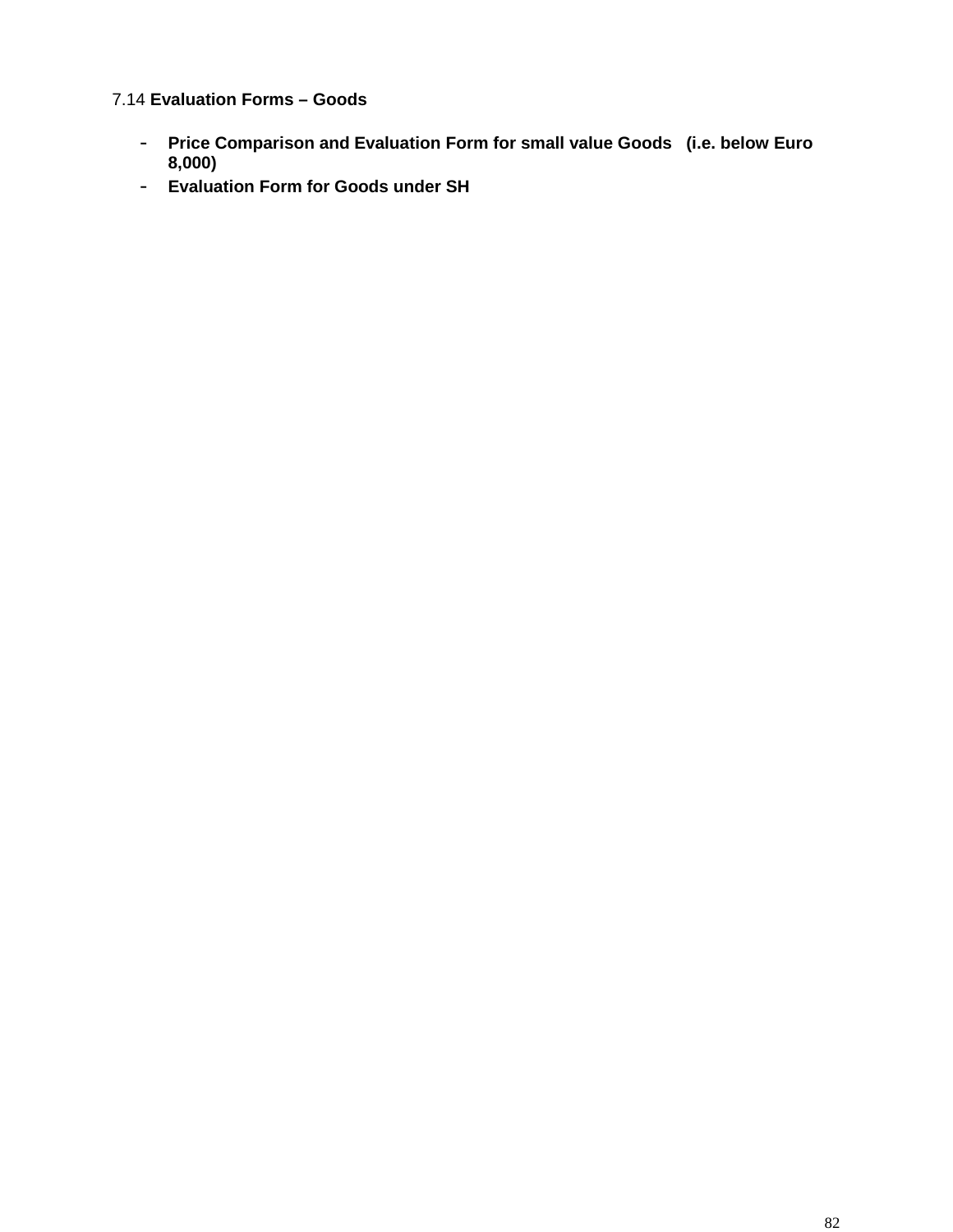# Price Comparison and Evaluation Form for small value Goods -Evaluation Form for Goods under SH

# 1. Details of goods to be procured:

| List of items to be procured | Brief description of the items<br>to be procured | Quantities |  |
|------------------------------|--------------------------------------------------|------------|--|
|                              |                                                  |            |  |

#### 2. Quotations Obtained

| Name and address of | Date when            | Price validity | Price    |       |         |
|---------------------|----------------------|----------------|----------|-------|---------|
| <b>Suppliers</b>    | Price is<br>obtained | period         | per unit | total | Ranking |
|                     |                      |                |          |       |         |
|                     |                      |                |          |       |         |

- 3. Non-responsive quotations: \_\_\_\_\_\_\_\_\_\_\_\_\_\_\_
- 4. Name of the Supplier with the lowest price Supplier\_\_\_\_\_\_\_\_\_\_\_\_\_\_\_\_\_\_\_\_\_\_\_\_\_\_\_\_\_\_\_\_\_\_\_\_\_\_\_
- 5. Total price of the (Contract) PO award \_\_\_\_\_\_\_\_\_\_\_\_\_\_\_
- 6. Date of Purchase order award \_\_\_\_\_\_\_\_\_\_\_\_\_\_\_\_

7. Any issues to be discussed at the finalization of the contract:<br>

8. Complaints from other Suppliers: \_\_\_\_\_\_\_\_\_\_\_\_\_\_\_\_\_\_\_\_\_\_\_\_\_\_\_\_\_

Date:

Signatures of the Member of the Evaluation Committee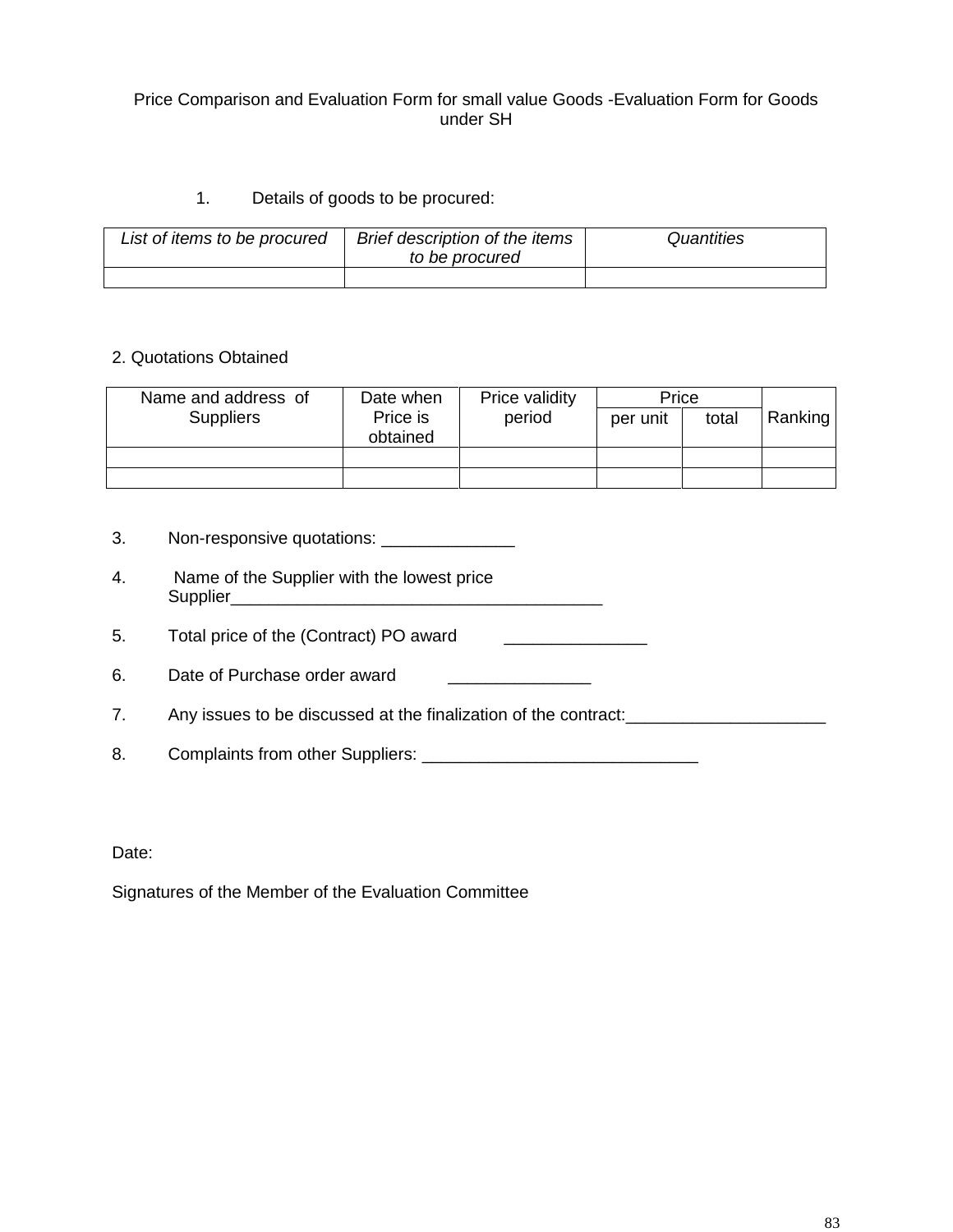# **7.15 Sample documents for selection of Individual Consultants**

- Letter of Invitation for applying for assignments
- Letter of Invitation for submission of technical and financial proposal
- Evaluation Report for Individual Consultants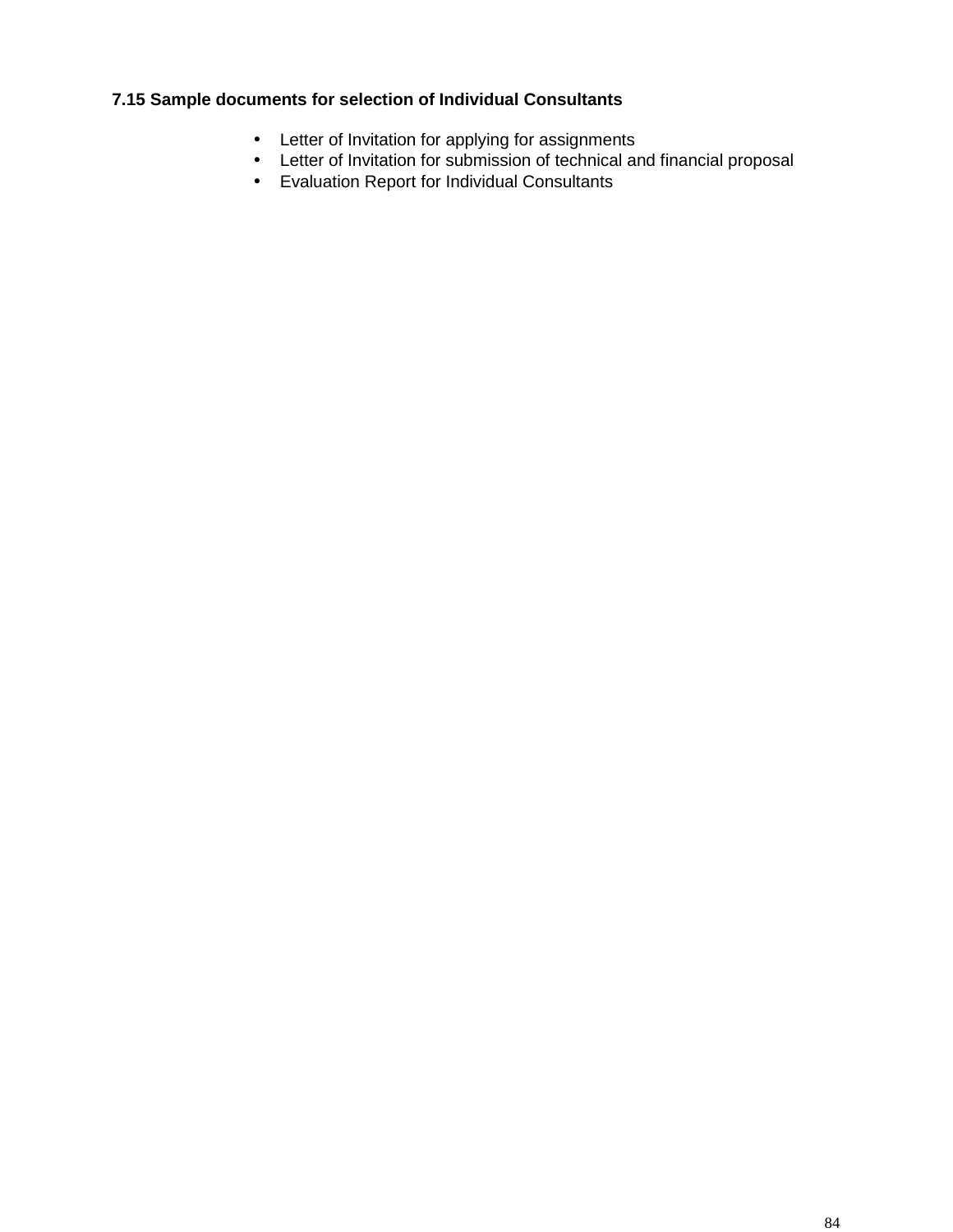## **Letter of Invitation for applying for assignments**

#### Dear,

- 1. You are hereby invited to submit your curriculum vitae (CV) for providing the consulting services on \_\_\_\_\_\_\_\_\_\_\_\_\_\_\_(brief description of services).
- 2. If selected, you would assist the ministry of labor and social policy (hereinafter referred to as "the Client") with the services are the services are the services are the services are provided in the attached Terms of Reference.
- 3. Your experience and qualification shall conform to the requirement as specified in the terms of reference. The CV will be evaluated for the qualification and experience of the candidates in accordance with the following criteria:

| (i) General Qualification -    | 20  |
|--------------------------------|-----|
| (ii) Adequacy for Project -    | 60  |
| (iii) Language and Experience- | 20  |
| Total Points:                  | 100 |

- 4. Following the evaluation of the CV's of individual consultants, the candidate whose evaluation scores is the highest, will be invited to contract negotiations and signing. Contract will be negotiated by phone or E-mail. In case of any delay the Client has right to withdraw the invitation. In case agreement is not reached for a contract, the negotiations with the individual consultant will be terminated and new negotiation will be proposed with the next ranked candidate.
- 5. You will be requested to start your assignment by…………….. The Client will make its best efforts to select a consultant during this period.
- 6. The estimated term required for the assignment is: ……………….
- 7. Please note that the cost of preparing a CV and of negotiating a contract is not reimbursable as a direct cost of the assignment.
- 8. The following documents are attached to the Letter of Invitation:
	- I. Sample Format of Curriculum Vitae (CV)
	- II. Terms of Reference
	- III. Draft contract

9. If you require further information on the assignment and the local conditions, you may contact Mr. …… at the following phone number and address:

10. Your CV should be faxed or e-mailed or delivered to the above address before …………………………

11. The Client is not bound to accept any of the CV's submitted.

12. Please inform us, upon receipt: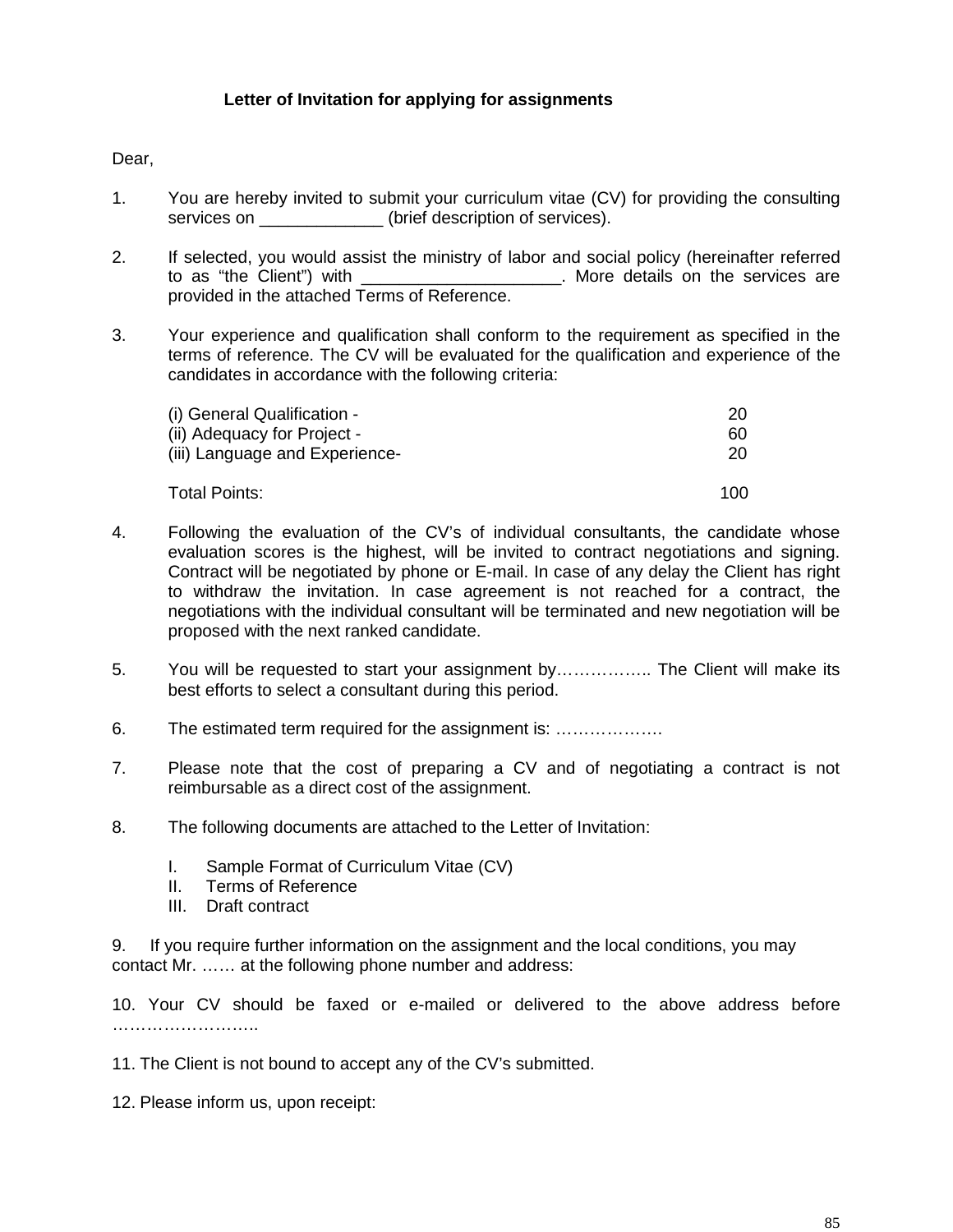(a) that you received the letter of invitation; and

(b) whether or not you will be submitting a CV.

Yours sincerely,

I.Sample Format of Curriculum Vitae (CV)

| Name of Consultant : <u>contract the contract of the contract of the contract of the contract of the contract of</u> |
|----------------------------------------------------------------------------------------------------------------------|
|                                                                                                                      |
|                                                                                                                      |
|                                                                                                                      |
|                                                                                                                      |
|                                                                                                                      |
|                                                                                                                      |
|                                                                                                                      |

#### **Key Qualifications:**

[*Give an outline of consultant's experience and training most pertinent to tasks on assignment. Describe degree of responsibility held by the consultant on relevant previous assignments and give dates and locations. Use about half a page.*]

#### **Education:**

[*Summarize college/university and other specialized education of the consultant, giving names of schools, dates attended, and degrees obtained. Use about one quarter of a page.*]

#### **Employment Record:**

[*Starting with present position, list in reverse order every employment held. List all positions held by the consultant since graduation, giving dates, names of employing organizations, titles of positions held, and locations of assignments. For experience in last ten years, also give types of activities performed and client references, where appropriate. Use about two pages.*]

#### **Languages:**

[*For each language indicate proficiency: excellent, good, fair, or poor in speaking, reading, and writing.*]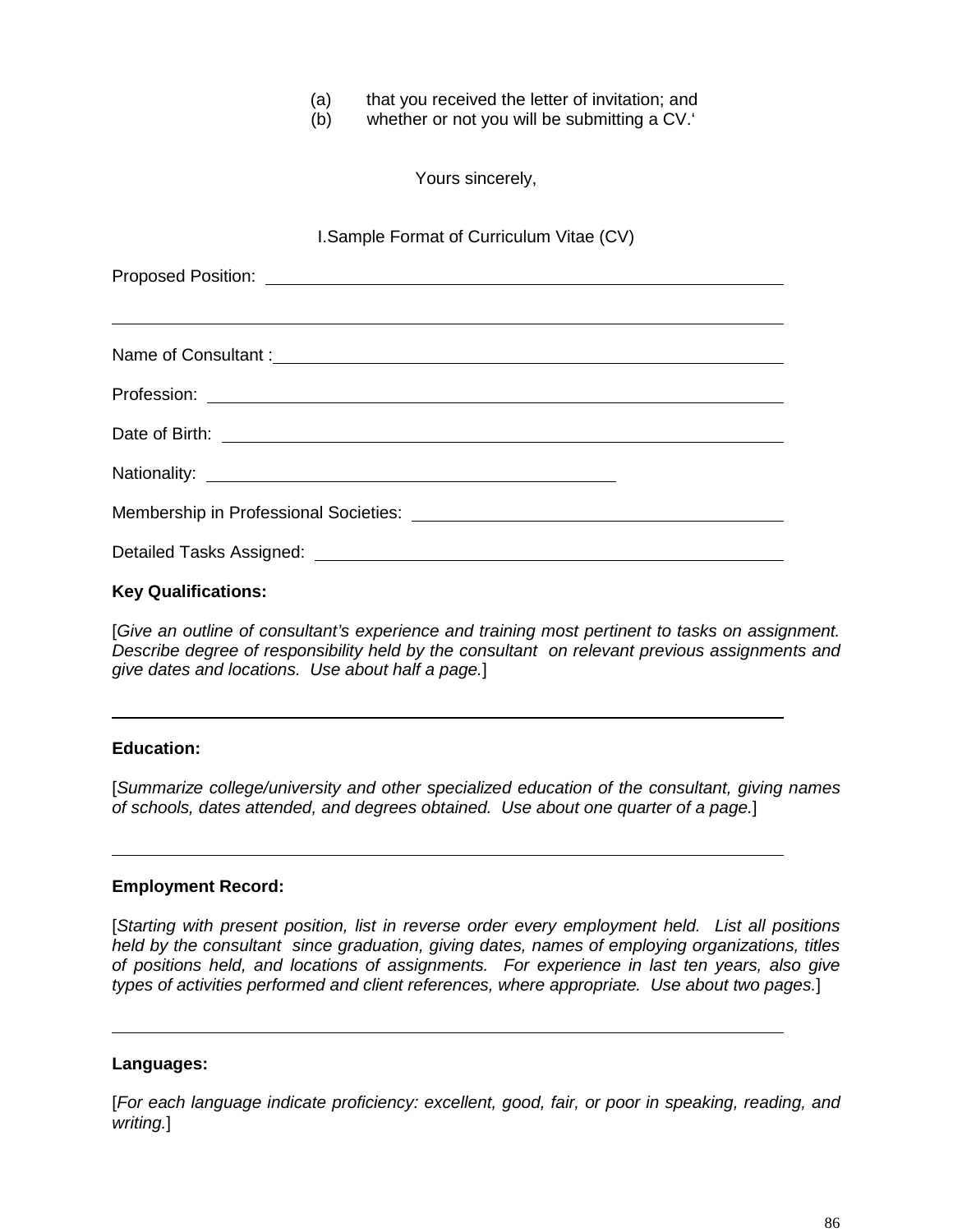# **Certification:**

I, the undersigned, certify that to the best of my knowledge and belief, these data correctly describe me, my qualifications, and my experience.

 $\sqrt{\frac{1}{2}}$ *[Signature of consultant* 

Date:<br>Day/Month/Year

Full name of staff member:\_\_\_\_\_\_\_\_\_\_\_\_\_\_\_\_\_\_\_\_\_\_\_\_\_\_\_\_\_\_\_\_\_\_\_\_\_\_

- II. Terms of Reference
- III. Draft contract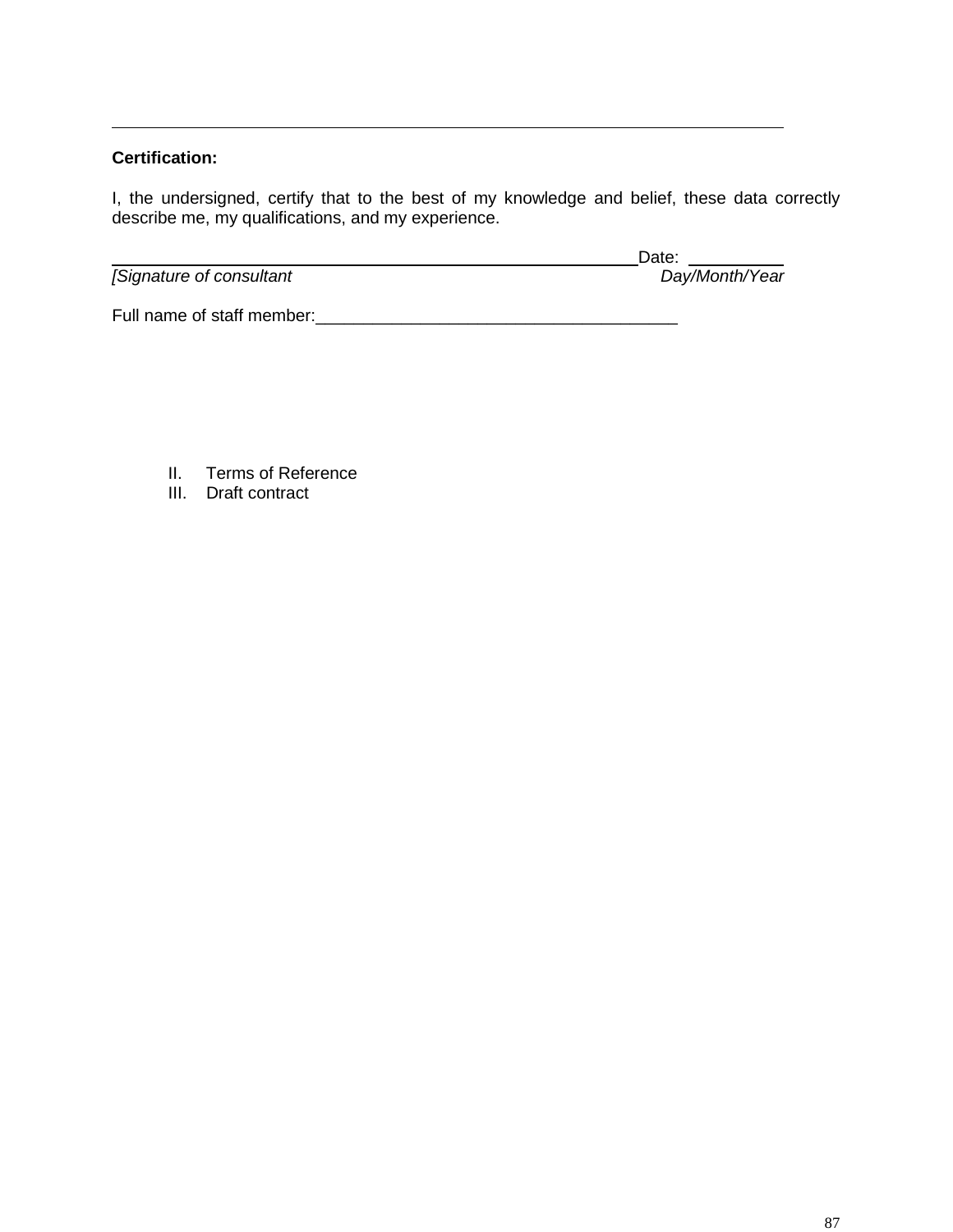# **Letter of Invitation for submission of technical and financial proposal**

#### Dear,

- 1. We are pleased to announce that you have been selected for the assignment\_\_\_\_\_\_\_\_\_\_\_ At this point you are kindly invited to submit your technical and financial proposal.
- 2. If selected, you would assist \_\_\_\_\_\_\_\_\_\_\_\_\_\_\_\_\_\_\_\_ (hereinafter referred to as "the Client") with \_\_\_\_\_\_\_\_\_\_\_\_\_\_\_\_\_\_\_\_\_\_\_\_. More details on the services are provided in the attached Terms of Reference.
- 3. After receiving your technical and financial proposal you will be invited for contract negotiations and contract signing. Contract will be negotiated in person, by phone or E mail (or any other way convenient to both parties). In case of any delay the Client (Ministry of Education and Science) has right to withdraw the invitation. In case agreement is not reached for a contract, the negotiations with you as a first ranked consultant will be terminated and new negotiation will be proposed with the next ranked candidate.
- 4. You will be requested to start your assignment by…………….. The Client will make its best efforts to select a consultant during this period.
- 5. The estimated term required for the assignment is: ……………….
- 6. Please note that the cost of preparing a CV and of negotiating a contract is not reimbursable as a direct cost of the assignment.
- 7. The following documents are attached to the Letter of Invitation:
	- I. Cost Estimate of services and Schedule of Rates
	- II. Terms of Reference
	- III. Draft contract
- 8. If you require further information on the assignment and the local conditions, you may contact Mr. …… at the following phone number and address:
- 9. Please inform us, upon receipt:
	- a. that you received the letter of invitation; and
	- b. whether or not you will be submitting a proposal.

Yours sincerely,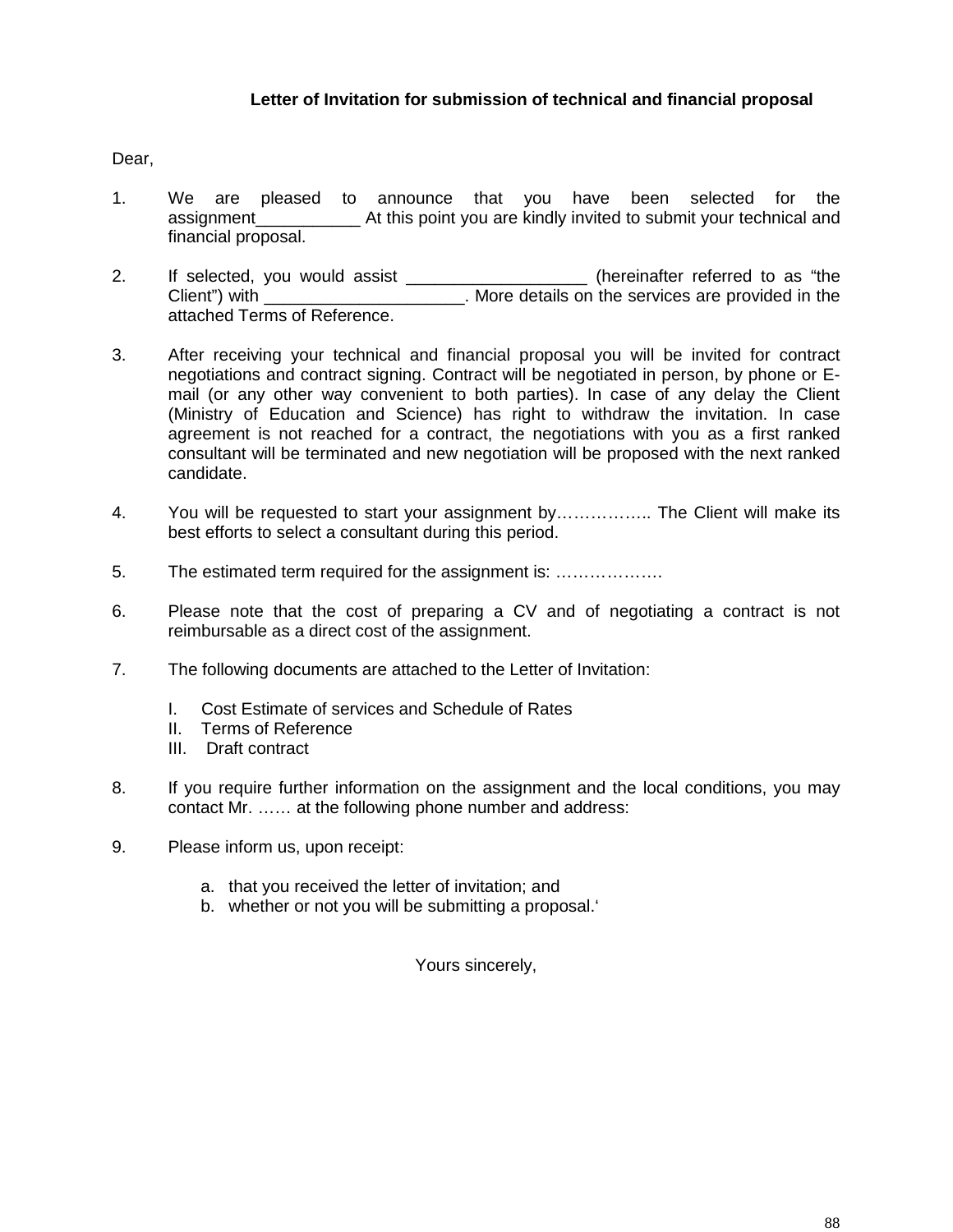# **Cost Estimate of Services and Schedule of Rates**

# (1) Remuneration

| <b>Name</b> | <b>Rate</b><br>(per working<br>day) | Time spent<br>(number of<br>working<br>days) | Total (currency) |
|-------------|-------------------------------------|----------------------------------------------|------------------|
|             |                                     |                                              |                  |
|             |                                     |                                              | Sub-Total (1)    |

# (2) Reimbursables<sup>1</sup>

|     |                             | <b>Rate</b> | <b>Calendar</b><br>days | <b>Total</b>  |
|-----|-----------------------------|-------------|-------------------------|---------------|
| (a) | <b>International Travel</b> |             |                         |               |
| (b) | <b>Local Transportation</b> |             |                         |               |
| (c) | Interpreter/Translation     |             |                         |               |
| (d) | Per Diem/Accommodation      |             |                         |               |
|     |                             |             |                         | Sub-total (2) |

TOTAL COST \_\_\_\_\_\_\_\_\_\_\_\_\_\_\_\_\_\_\_\_\_\_\_\_\_

<sup>1</sup> To include expenses for international travel, local transportation, interpretation/translation, per diem, visas, airport taxes, and other such travel related expenses as may be necessary; reimbursable at cost with supporting documents/receipts; except for per diem (which is fixed and includes cost of housing, meals and subsistence for the period spent in the country ).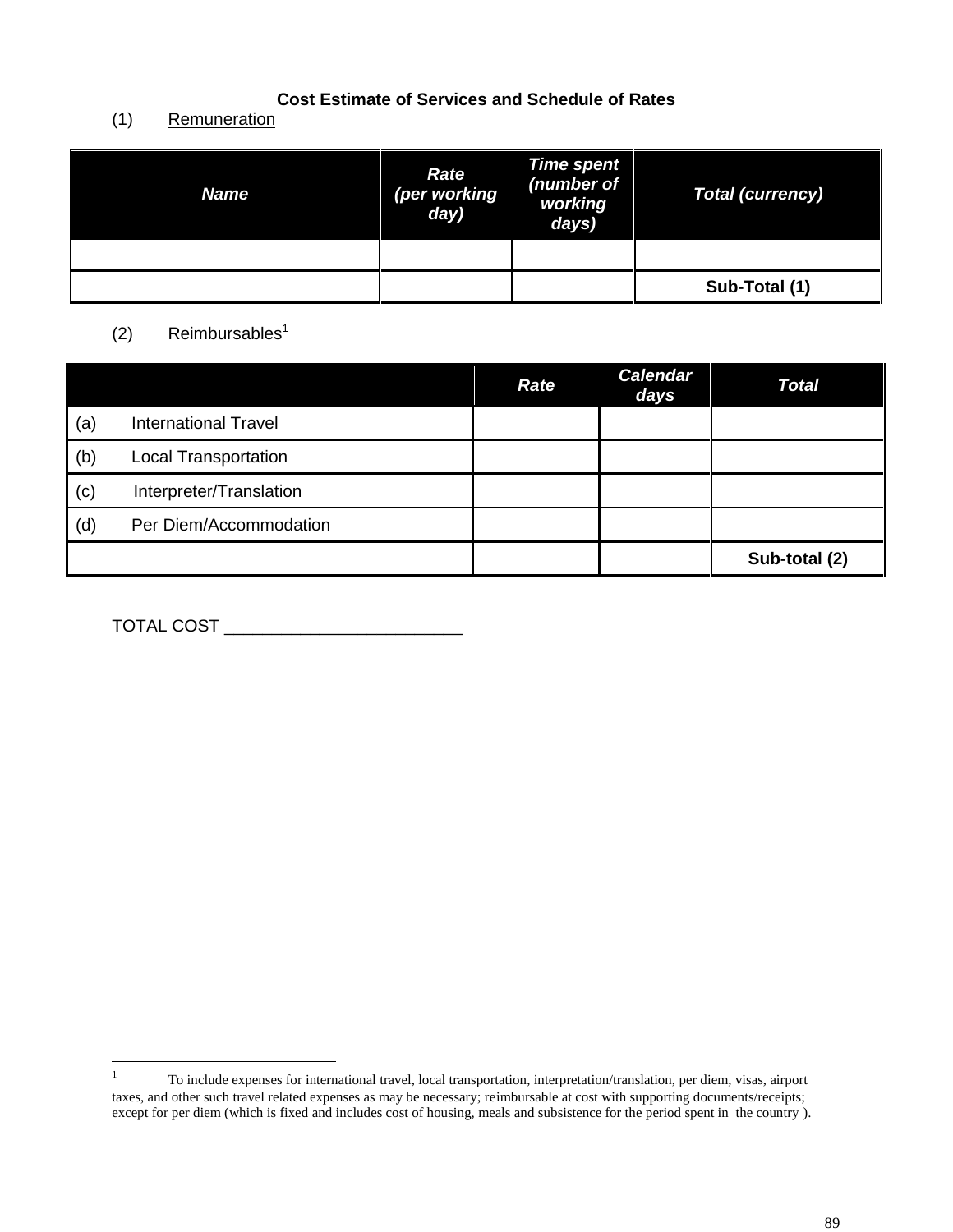# **7.16 EVALUATION REPORT FORMS- SELECTION OF CONSULTING SERVICES**

Date:

- 1. Implementing Agency: Ministry of Education and Science
- 2. Name of consulting assignment:
- 3. Total Estimated Cost of Assignment:
- 4. Period of the Assignment:
- 5. Date of Issue of the LOI:
- 6. Name of individual consultants invited:

7. Evaluation Criteria basis: General Qualification to TOR, Adequacy for Project, Language and Experience

- 8. Deadline for submission of CVs:
- 9. Name of consultants who submitted CVs:
- 11. Members of Evaluation Committee:

A.

- B.
- C.
- 12. Brief summary of the Evaluation:
- (Provide in an attachment A: Summary of technical evaluation of each CV with respect to TOR and other evaluation criteria/requirements)
- 13. Results of evaluation of CVs: The lowest score is achieved by CV from
- 14. Based on the substantial responsiveness of the best evaluated CV with respect to compliance with technical and other related aspects specified in the TORs the compliance with technical and other related aspects following award of contract is recommended: Name of the Individual: Total Contract Price:

Period of Consulting/Services: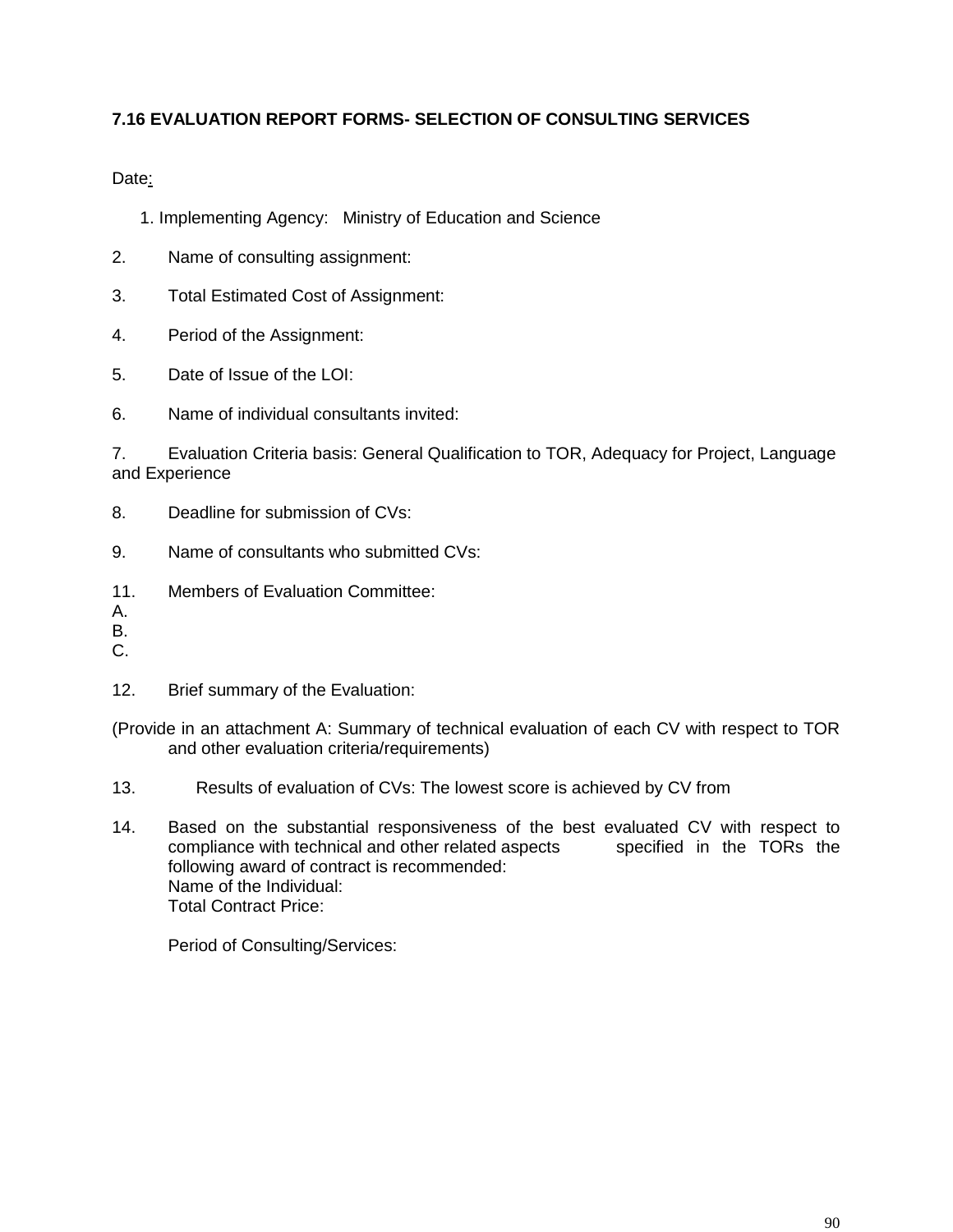Evaluation Sheet

|    | <b>Individual Consultant</b> |         |                |                                                       |                                 |                                |                                     |                                |                                   |  |
|----|------------------------------|---------|----------------|-------------------------------------------------------|---------------------------------|--------------------------------|-------------------------------------|--------------------------------|-----------------------------------|--|
|    | <b>Consultants Names</b>     | Ag<br>e |                | General<br><b>Qualification to TOR</b><br>(20 Points) | (60Points)                      | <b>Adequacy for</b><br>Project | and<br><b>Experience</b><br>Points) | Language<br>(20)               | <b>Total</b><br>points            |  |
|    |                              |         | $\star$<br>(A) | Rating $(A)$ x (Points)<br>(B)                        | <b>Rating</b><br>$\star$<br>(C) | (C) x<br>(Points $g^*$<br>(D)  | Ratin<br>(E)                        | $(E \times$<br>(Points)<br>(F) | $(B) + (D)$<br>$+$ (F)<br>$=$ (G) |  |
| 1. |                              |         |                |                                                       |                                 |                                |                                     |                                |                                   |  |
| 2. |                              |         |                |                                                       |                                 |                                |                                     |                                |                                   |  |
| 3. |                              |         |                |                                                       |                                 |                                |                                     |                                |                                   |  |

**Rating: 100%– Highly Satisfactory 90%– Satisfactory 80% – Good 60% – Poor**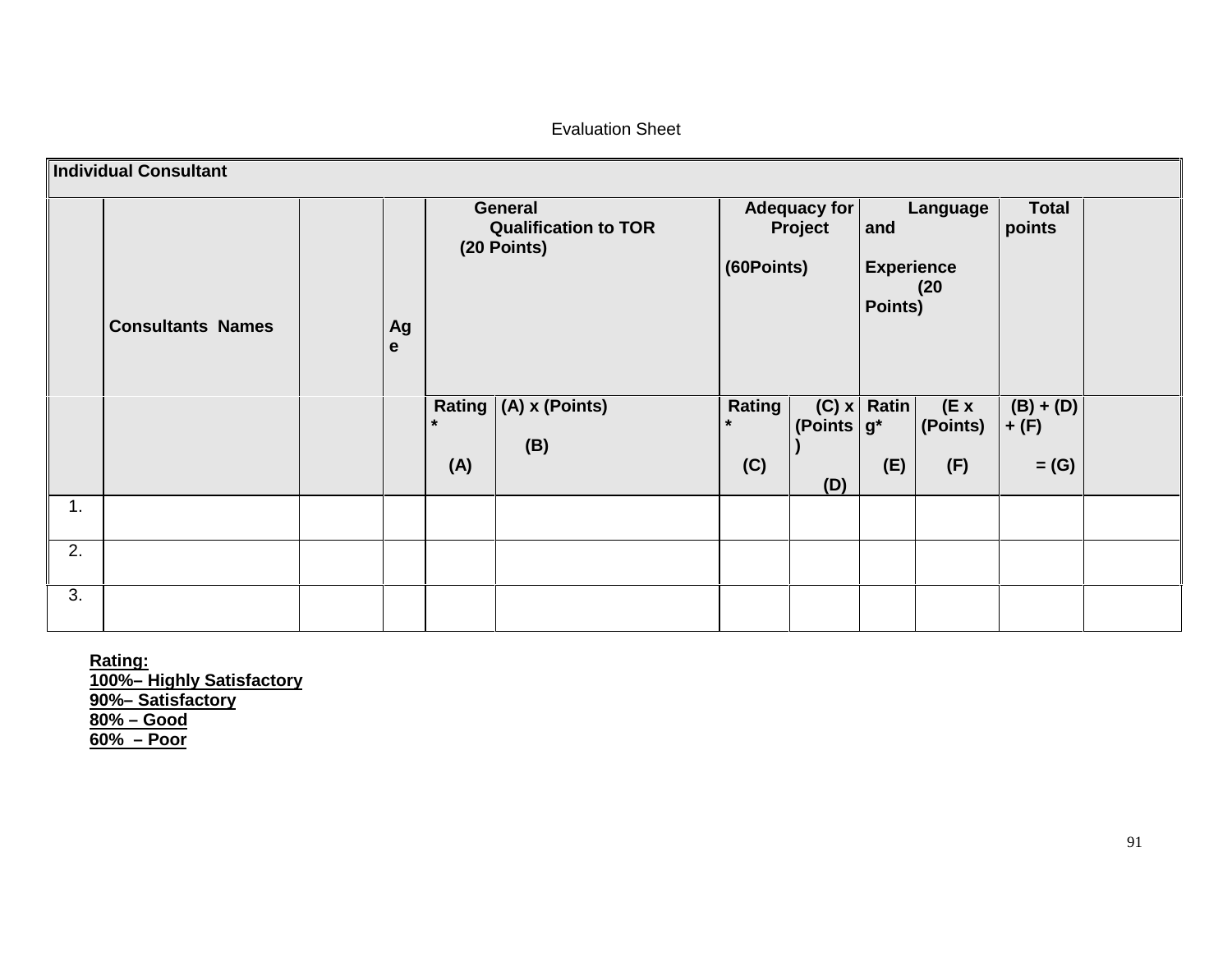| other evaluation criteria/requirements |                             |          |                                  |          |                                               |          |  |
|----------------------------------------|-----------------------------|----------|----------------------------------|----------|-----------------------------------------------|----------|--|
| <b>Consultant</b>                      | <b>Criteria</b> I           |          | <b>Criteria II</b>               |          | <b>Criteria III</b>                           |          |  |
| <b>Name</b>                            | (General<br>Qualifications) |          | (Adequacy for the<br>Assignment) |          | (Language and<br>Experience in the<br>Region) |          |  |
|                                        |                             |          |                                  |          |                                               |          |  |
|                                        |                             |          |                                  |          |                                               |          |  |
|                                        | Strength                    | Weakness | Strength                         | Weakness | Strength                                      | Weakness |  |
|                                        |                             |          |                                  |          |                                               |          |  |
| 2                                      |                             |          |                                  |          |                                               |          |  |
| 3                                      |                             |          |                                  |          |                                               |          |  |

# *Attachment A: Summary of technical evaluation of each CV with respect to TOR and*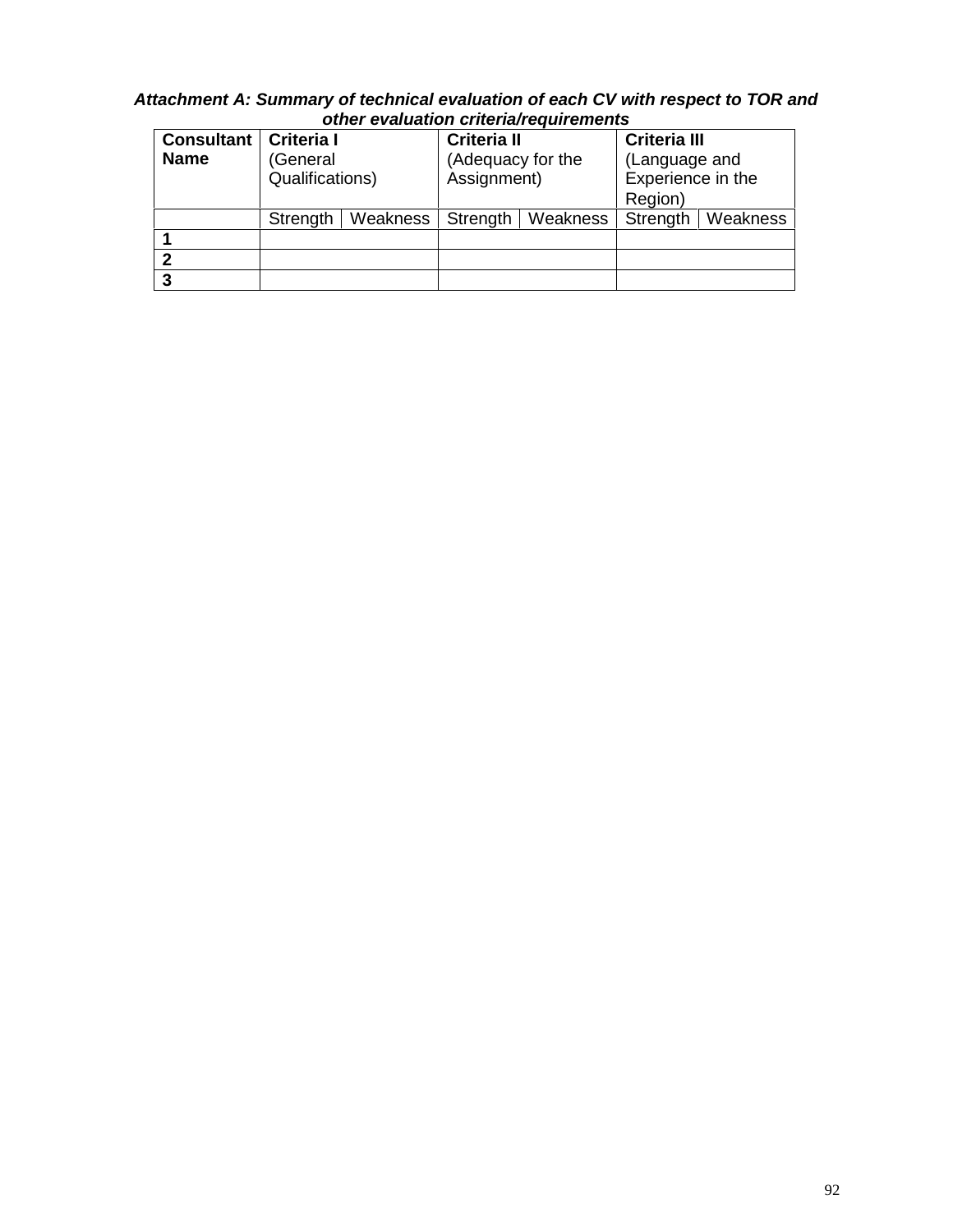# **7.17 Selection of Individual Consultants –Sample Contracts**

- **CONTRACT FOR SIMPLE CONSULTING SERVICES (IC) -TIME-BASED**
- **CONTRACT FOR SIMPLE CONSULTING SERVICES (IC) –LUMP-SUM**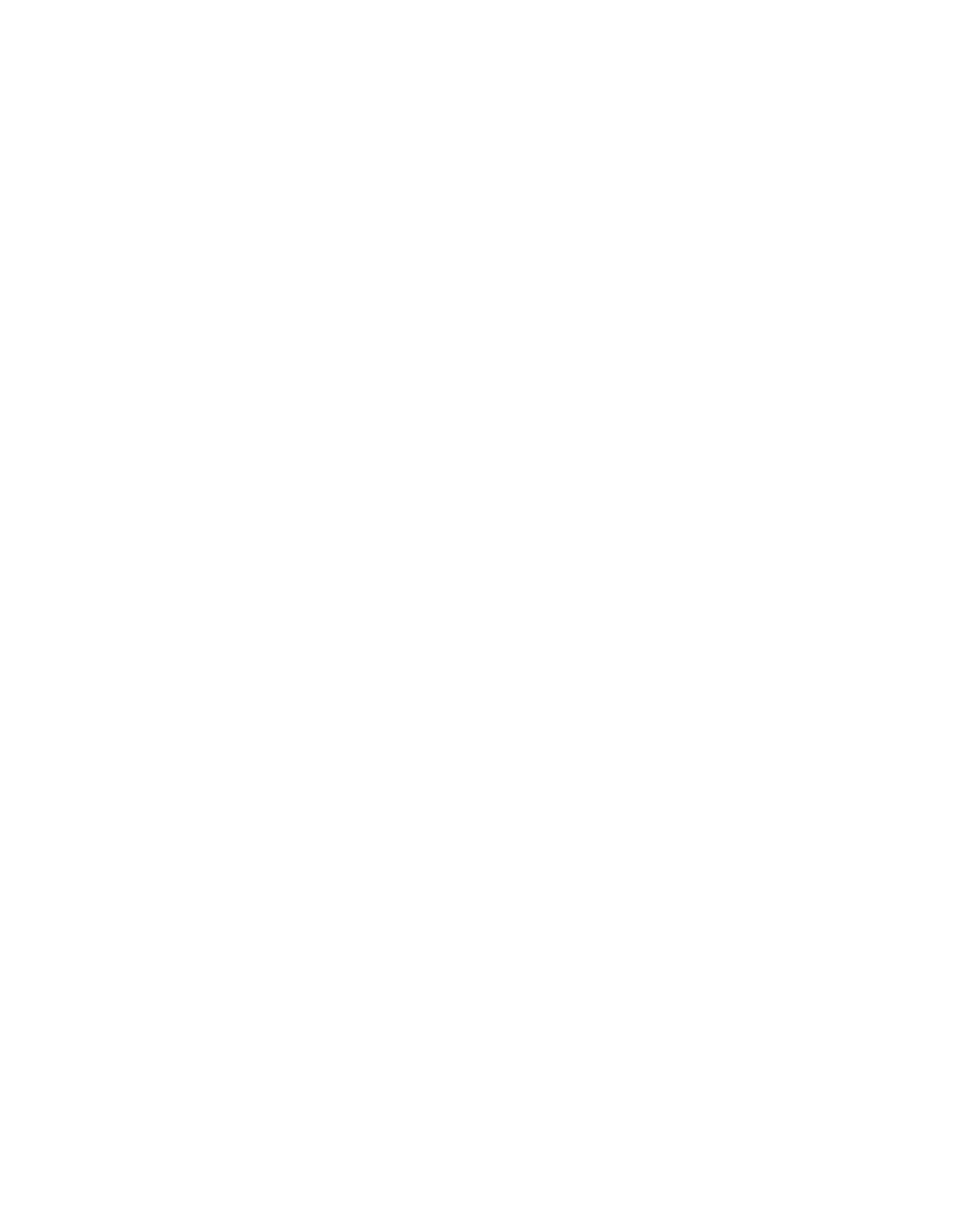# **SAMPLE CONTRACT FOR CONSULTING SERVICES SMALL ASSIGNMENTS TIME-BASED PAYMENTS (IBRD/IDA FINANCED)**

# **CONTRACT No.** *[insert]*

THIS CONTRACT ("Contract") is entered into this *[insert starting date of assignment]*, by and between *[insert Client's name]* ("the Client") having its principal place of business at *[insert Client's address]*, and *[insert Consultant's name]* ("the Consultant") having its principal office located at *[insert Consultant's address<sup>1</sup> ].*

WHEREAS, the Client wishes to have the Consultant performing the services hereinafter referred to, and

WHEREAS, the Consultant is willing to perform these services,

NOW THEREFORE THE PARTIES hereby agree as follows:

- **1. Services** (i) The Consultant shall perform the services specified in Annex A, "Terms of Reference and Scope of Services," which is made an integral part of this Contract ("the Services").
	- (ii) The Consultant shall provide the reports listed in Annex B, "Consultant's Reporting Obligations," within the time periods listed in such Annex, and the personnel listed in Annex C, "Cost Estimate of Services, List of Personnel and Schedule of Rates" to perform the Services.
- **2. Term** The Consultant shall perform the Services during the period commencing *[insert start date]* and continuing through *[insert completion date]* or any other period as may be subsequently agreed by the parties in writing.
- **3. Payment** A. Ceiling

For Services rendered pursuant to Annex A, the Client shall pay the Consultant an amount not to exceed a ceiling of *[insert ceiling amount].* This amount has been established based on the understanding that it includes all of the Consultant's costs and profits as well as any tax obligation that may be imposed on the Consultant. The payments made under the Contract consist of the Consultant's remuneration as defined in sub-paragraph B

<sup>1</sup> Avoid use of *"P.O. Box" address*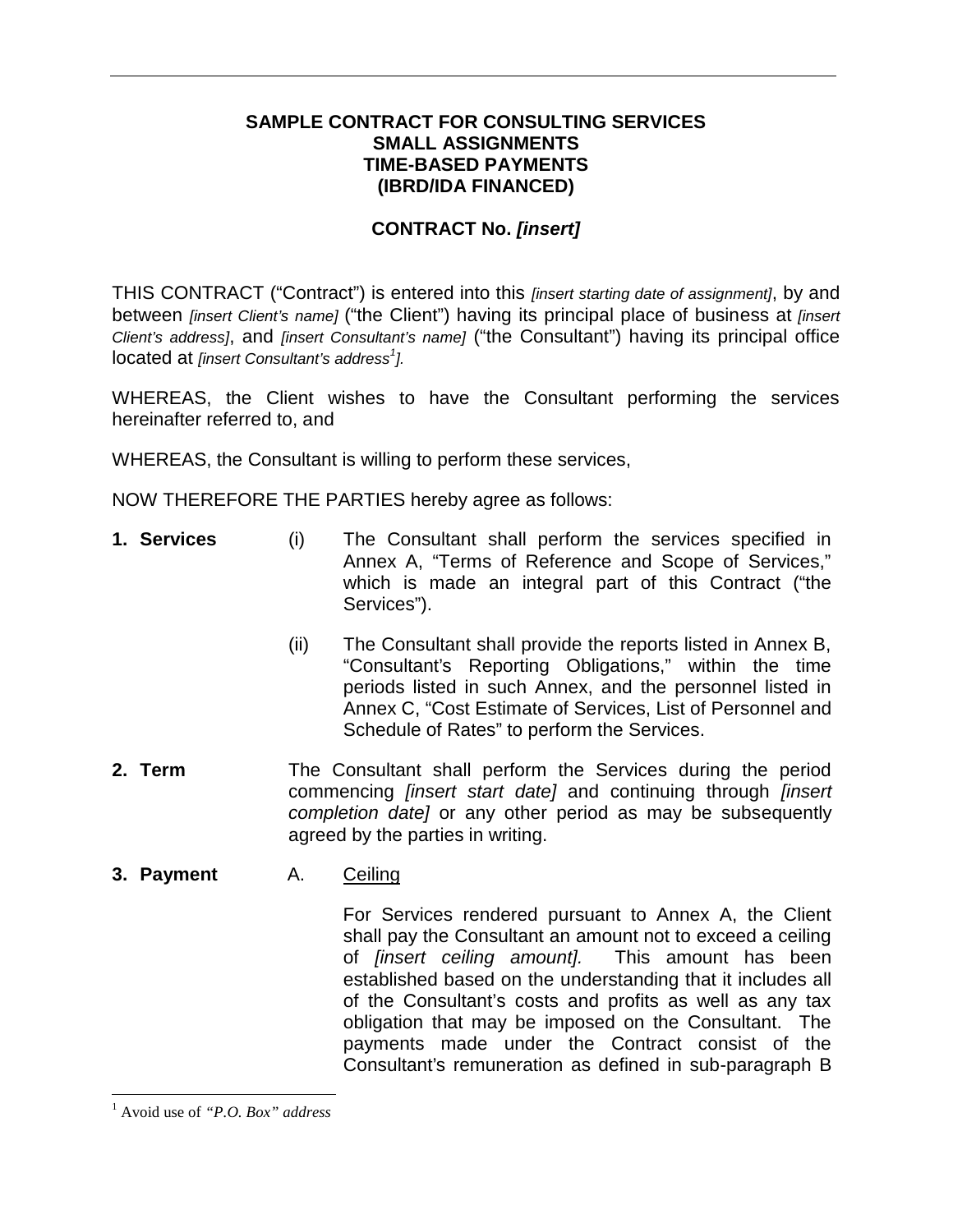below and of the reimbursable expenditures as defined in sub-paragraph C below.

B. Remuneration

The Client shall pay the Consultant for Services rendered at the rate(s) per man/month spent<sup>1</sup>(or per day spent or per hour spent, subject to a maximum of eight hours per day) in accordance with the rates agreed and specified in Annex C, "Cost Estimate of Services, List of Personnel and Schedule of Rates."

C. Reimbursables

The Client shall pay the Consultant for reimbursable expenses, which shall consist of and be limited to:

- (i) normal and customary expenditures for official travel, accommodation, printing, and telephone charges; official travel will be reimbursed at the cost of less than first class travel and will need to be authorized by the Client's coordinator;
- (ii) such other expenses as approved in advance by the Client's coordinator.<sup>2</sup>
- D. Payment Conditions

Payment shall be made in *[specify currency]* not later than 30 days following submission of invoices in duplicate to the Coordinator designated in paragraph 4.

Payments shall be made to Consultant's bank account *[insert banking details. If payment by bank wire is not possible, prior Bank approval to apply cash payments option shall be obtained]*

**4. Project Administratio n** A. Coordinator The Client designates Mr./Ms. *[insert name and job title]* as Client's Coordinator; the Coordinator shall be responsible for the coordination of activities under the Contract, for receiving and approving invoices for payment, and for acceptance of the deliverables by the

Client.

<sup>&</sup>lt;sup>1</sup> Select the applicable rate and delete the others.<br><sup>2</sup> Specific expenses can be added as an item (iii) in paragraph 3.C.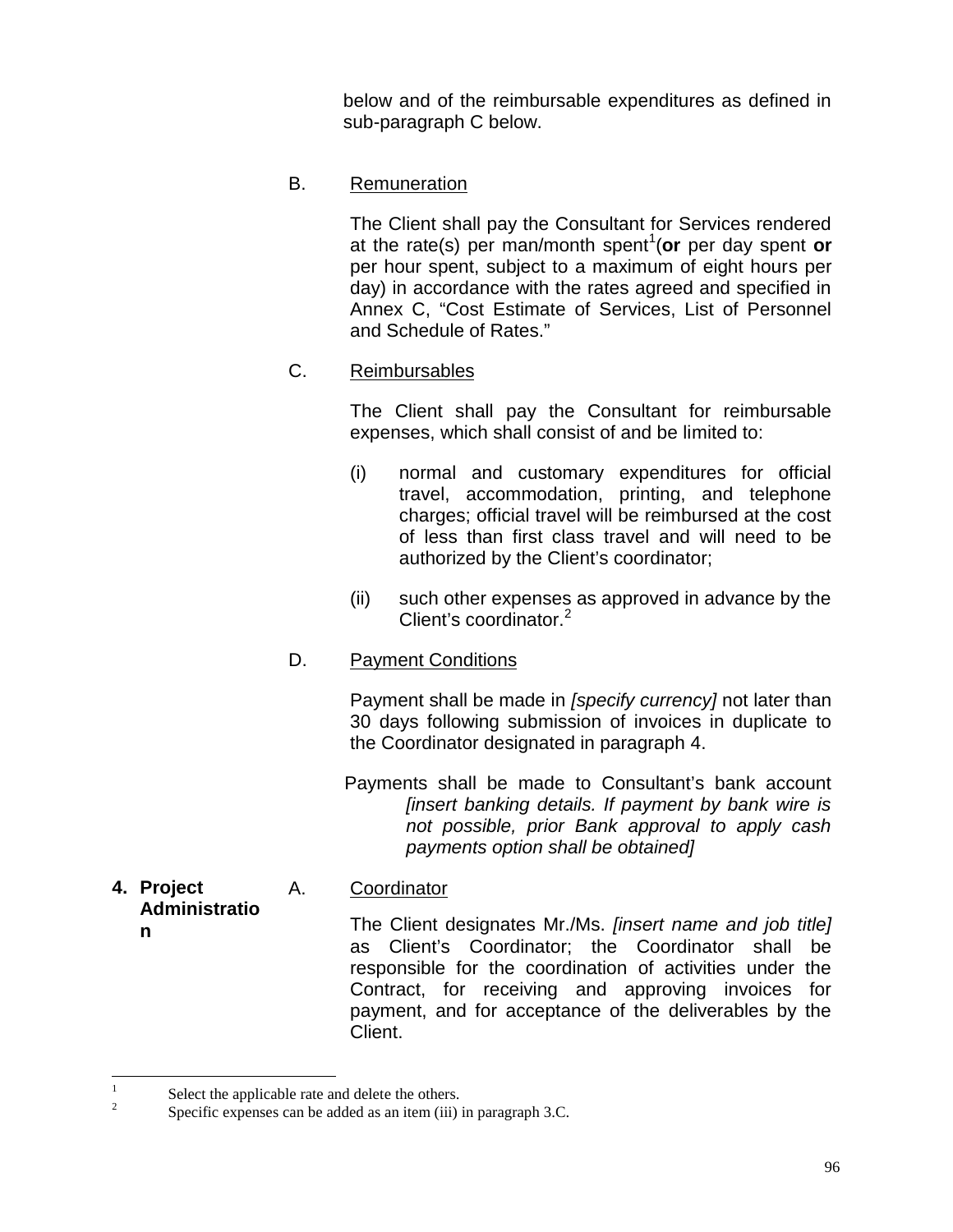# B. Timesheets

During the course of their work under this Contract, including field work, the Consultant's employees providing services under this Contract may be required to complete timesheets or any other document used to identify time spent, as well as expenses incurred, as instructed by the Project Coordinator.

# C. Records and Accounts

The Consultant shall keep, and shall cause its Sub- Consultants to keep, accurate and systematic records and accounts in respect of the Services, which will clearly identify all charges and expenses. The Client reserves the right to audit, or to nominate a reputable accounting firm to audit, the Consultant's records relating to amounts claimed under this Contract during its term and any extension, and for a period of three months thereafter.

- **5. Performance Standard** The Consultant undertakes to perform the Services with the highest standards of professional and ethical competence and integrity. The Consultant shall promptly replace any employees assigned under this Contract that the Client considers unsatisfactory.
- **6. Inspections and Auditing** The Consultant shall permit, and shall cause its Sub-Consultants to permit, the Bank and/or persons or auditors appointed by the Bank to inspect and/or audit its accounts and records and other documents relating to the submission of the Proposal to provide the Services and performance of the Contract. Any failure to comply with this obligation may constitute a prohibited practice subject to contract termination and/or the imposition of sanctions by the Bank (including without limitation a determination of ineligibility) in accordance with prevailing Bank's sanctions procedures.
- **7. Confidentiality** The Consultants shall not, during the term of this Contract and within two years after its expiration, disclose any proprietary or confidential information relating to the Services, this Contract or the Client's business or operations without the prior written consent of the Client.
- **8. Ownership of Material** Any studies, reports or other material, graphic, software or otherwise, prepared by the Consultant for the Client under the Contract shall belong to and remain the property of the Client. The Consultant may retain a copy of such documents and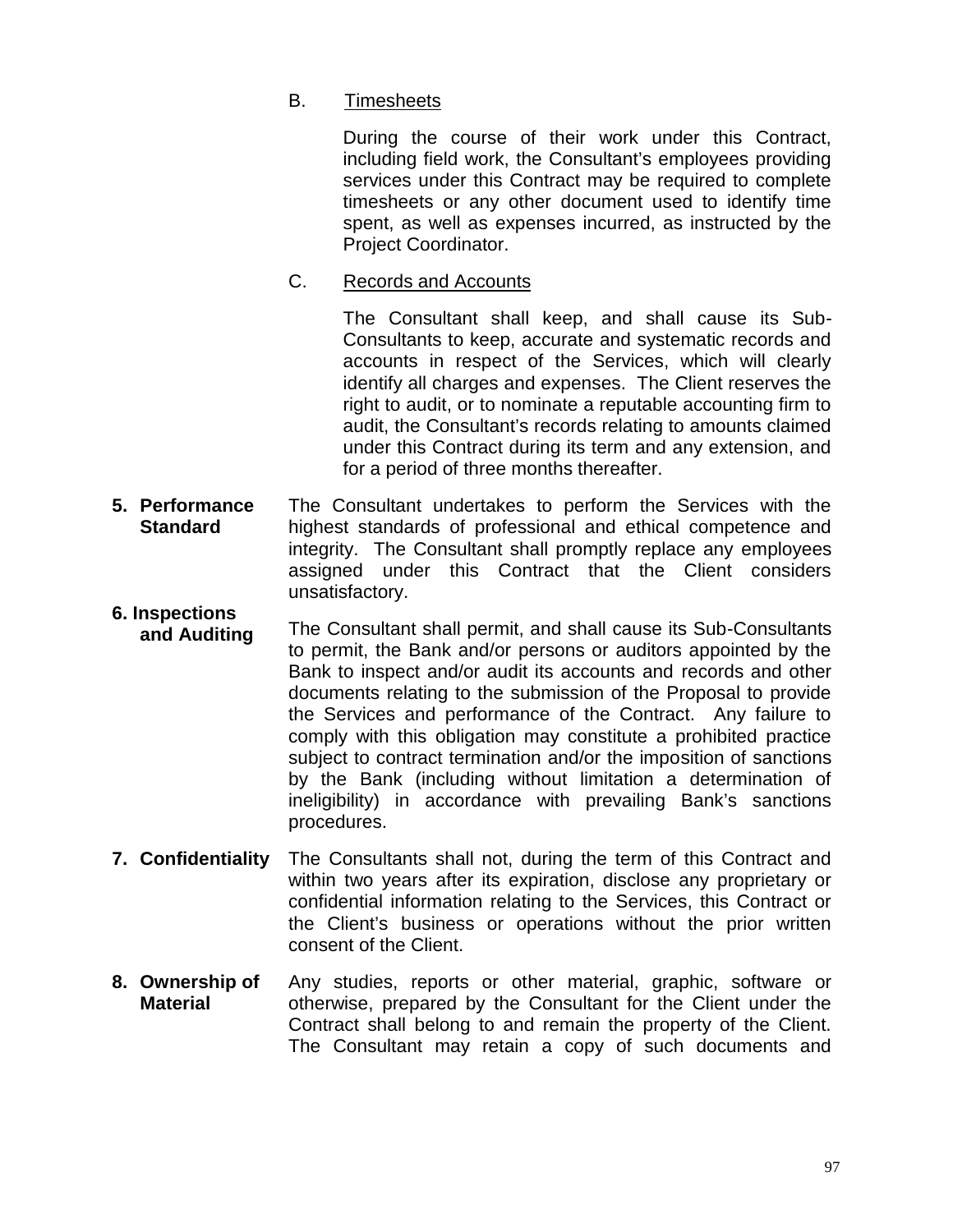software.<sup>3</sup>

| 9. Consultant<br>Not to be<br><b>Engaged in</b><br><b>Certain</b><br><b>Activities</b> | The Consultant agrees that, during the term of this Contract and<br>after its termination, the Consultants and any entity affiliated with<br>the Consultant, shall be disqualified from providing goods, works<br>or services (other than consulting services that would not give<br>rise to a conflict of interest) resulting from or closely related to the<br>Consulting Services for the preparation or implementation of the<br>Project. |
|----------------------------------------------------------------------------------------|-----------------------------------------------------------------------------------------------------------------------------------------------------------------------------------------------------------------------------------------------------------------------------------------------------------------------------------------------------------------------------------------------------------------------------------------------|
| 10. Insurance                                                                          | The Consultant will be responsible for taking out any appropriate<br>insurance coverage.                                                                                                                                                                                                                                                                                                                                                      |
| 11. Assignment                                                                         | The Consultant shall not assign this Contract or Subcontract any<br>portion of it without the Client's prior written consent.                                                                                                                                                                                                                                                                                                                 |
| <b>12. Law</b><br>Governing<br><b>Contract and</b><br>Language                         | The Contract shall be governed by the laws of <i>[insert government]</i> ,<br>and the language of the Contract shall be <sup>4</sup> finsert language].                                                                                                                                                                                                                                                                                       |

<sup>&</sup>lt;sup>3</sup> Restrictions about the future use of these documents and software, if any, shall be specified at the end of Article

<sup>8.&</sup>lt;br><sup>4</sup> The law selected by the Client is usually the law of its country. However, the Bank does not object if the Client and the Consultant agree on another law. The language shall be English, French, or Spanish, unless the Contract is entered into with a domestic firm, in which case it can be the local language.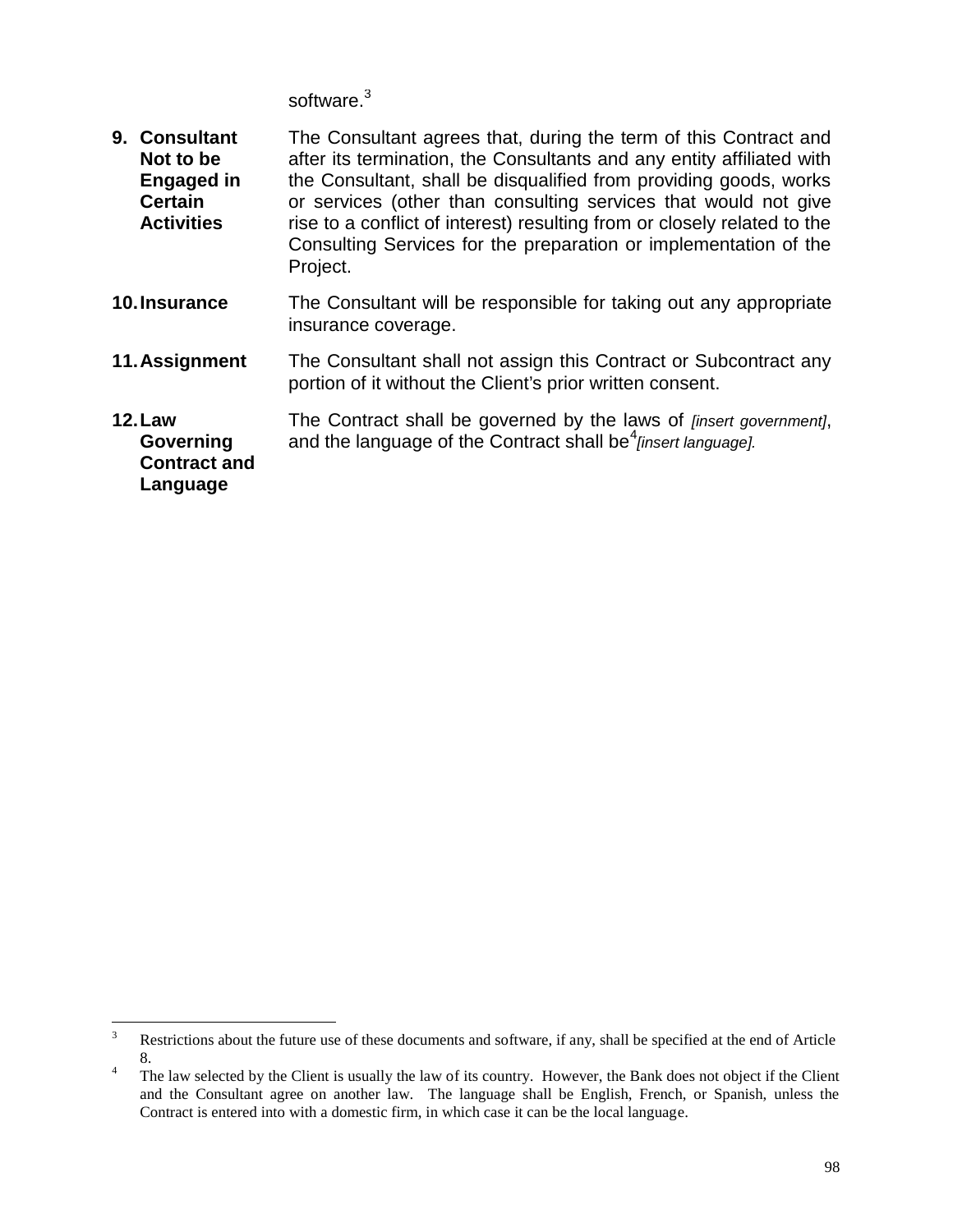**13.Dispute Resolution**<sup>5</sup> Any dispute arising out of this Contract, which cannot be amicably settled between the parties, shall be referred to adjudication/arbitration in accordance with the laws of the Client's country.

#### **14. Termination**

The Client may terminate this Contract with at least ten (10) working days prior written notice to the Consultant after the occurrence of any of the events specified in paragraphs (a) through (d) of this Clause:

- (a) If the Consultant does not remedy a failure in the performance of its obligations under the Contract within seven (7) working days after being notified, or within any further period as the Client may have subsequently approved in writing;
- (b) If the Consultant becomes insolvent or bankrupt;
- (c) If the Consultant, in the judgment of the Client or the Bank, has engaged in corrupt, fraudulent, collusive, coercive, or obstructive practices (as defined in the prevailing Bank's sanctions procedures) in competing for or in performing the Contract.
- (d) If the Client, in its sole discretion and for any reason whatsoever, decides to terminate this Contract.

| FOR THE CLIENT |  |  |
|----------------|--|--|
|                |  |  |

# FOR THE CONSULTANT

Signed by \_\_\_\_\_\_\_\_\_\_\_\_\_\_\_\_\_\_\_\_ Signed by \_\_\_\_\_\_\_\_\_\_\_\_\_\_\_\_\_\_\_\_

Title: \_\_\_\_\_\_\_\_\_\_\_\_\_\_\_\_\_\_\_\_\_\_\_\_ Title: \_\_\_\_\_\_\_\_\_\_\_\_\_\_\_\_\_\_\_\_\_\_\_\_

<sup>5</sup> In the case of a Contract entered into with a foreign Consultant, the following provision may be substituted for paragraph 13: "Any dispute, controversy or claim arising out of or relating to this Contract or the breach, termination or invalidity thereof, shall be settled by arbitration in accordance with the UNCITRAL Arbitration Rules as at present in force."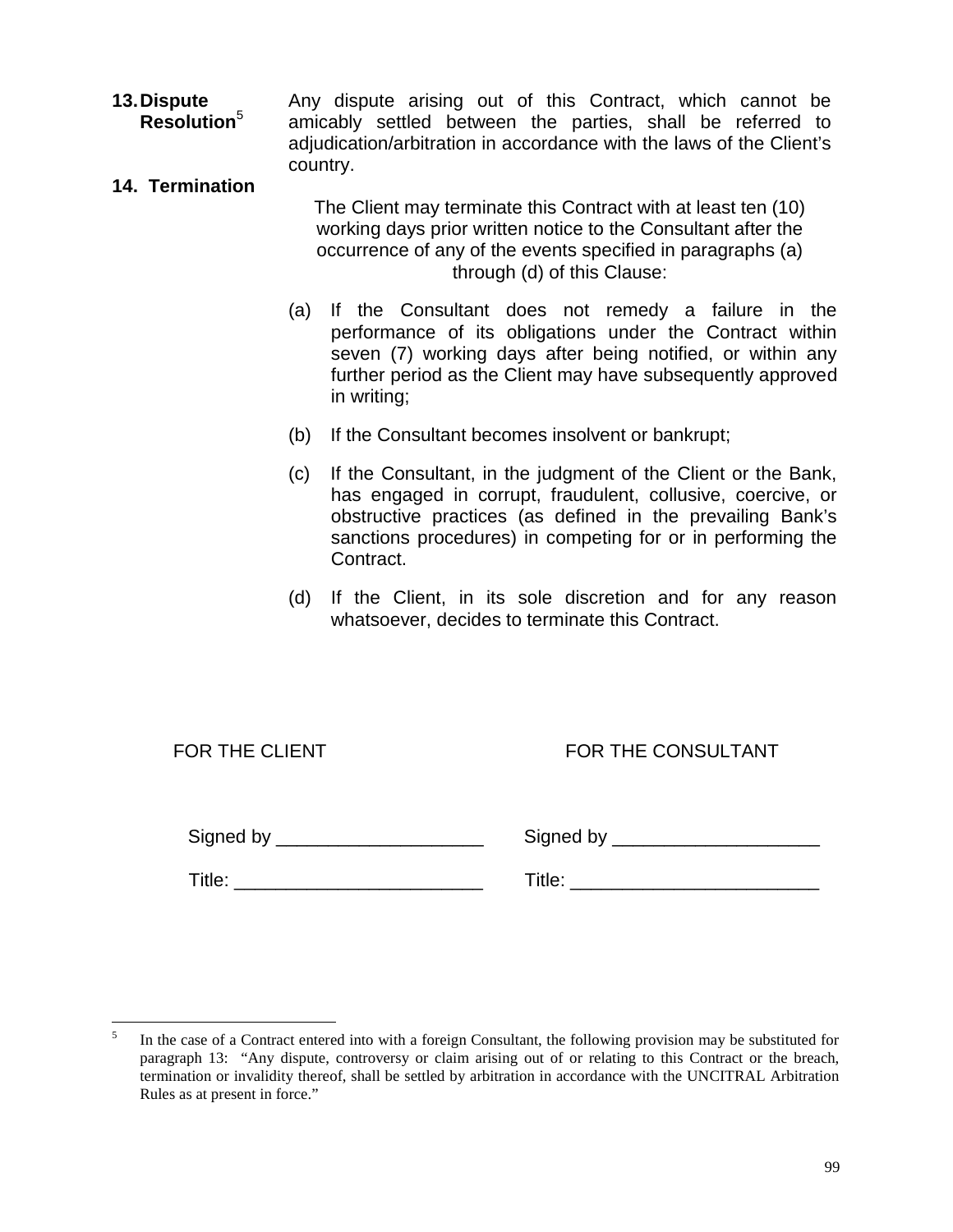# **LIST OF ANNEXES**

- Annex A: Terms of Reference and Scope of Services
- Annex B: Consultant's Reporting Obligations
- Annex C: Cost Estimate of Services, List of Personnel and Schedule of Rates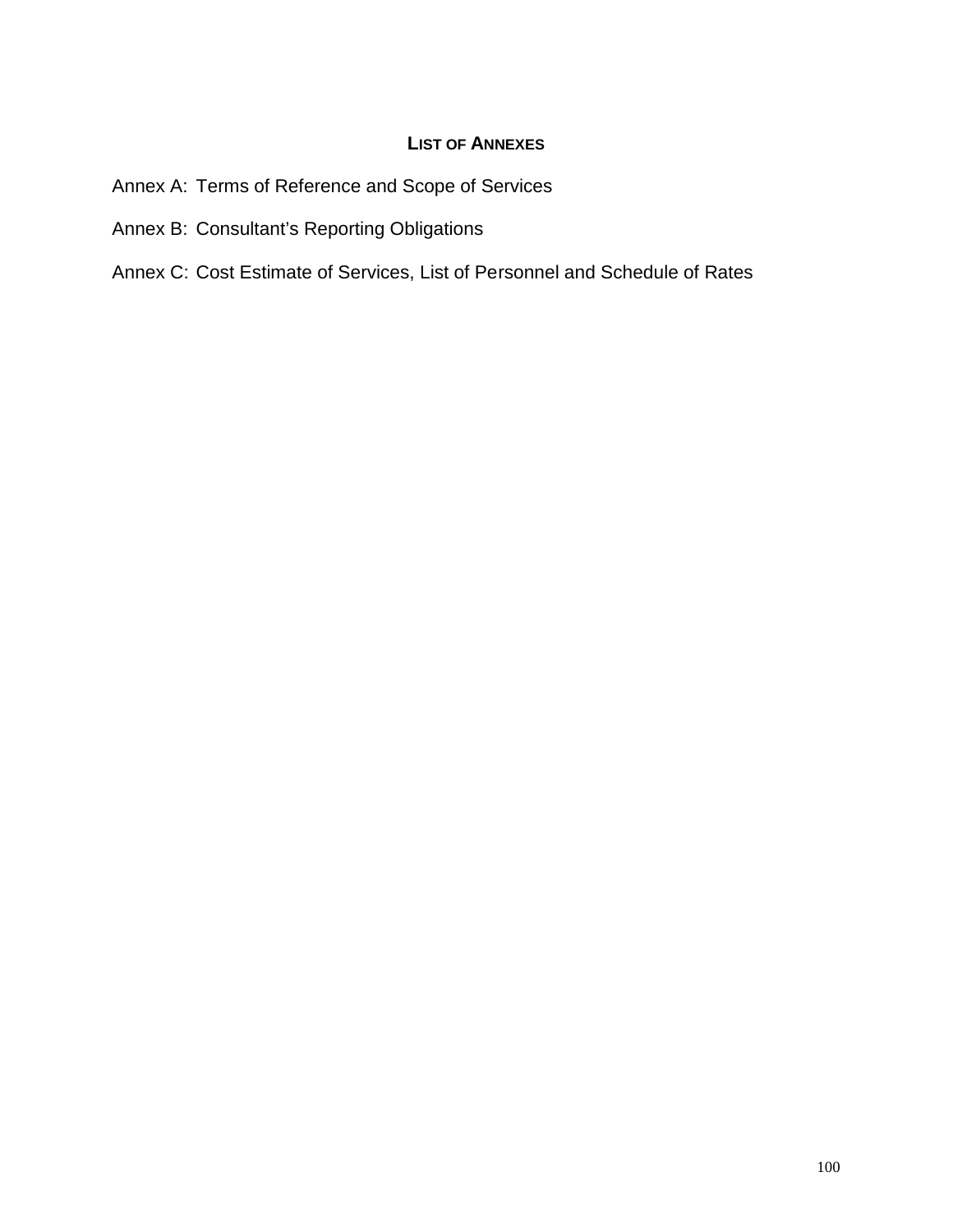# **ANNEX C**

Cost Estimate of Services, List of Personnel and Schedule of Rates

# (1) Remuneration of Staff

|          | Name | Rate<br>(per month/day/<br>hour in currency) | Time spent<br>(number of<br>month/day/hour) | Total<br>(currency) |
|----------|------|----------------------------------------------|---------------------------------------------|---------------------|
| (a) Team |      |                                              |                                             |                     |
| Leader   |      |                                              |                                             |                     |
| (b)      |      |                                              |                                             |                     |
| (c)      |      |                                              |                                             |                     |
|          |      |                                              |                                             | Sub-Total (1)       |

# (2) Reimbursables $6$

|     |                             | Rate | Days | Total         |
|-----|-----------------------------|------|------|---------------|
| (a) | <b>International Travel</b> |      |      |               |
| (b) | <b>Local Transportation</b> |      |      |               |
| (C) | Per Diem                    |      |      |               |
|     |                             |      |      | Sub-total (2) |

TOTAL COST \_\_\_\_\_\_\_\_\_\_\_\_\_\_\_\_\_\_\_\_\_\_\_\_\_\_\_

Physical Contingency<sup>7</sup> \_\_\_\_\_\_\_\_\_\_\_\_\_\_\_\_\_\_\_\_\_\_\_\_

CONTRACT CEILING \_\_\_\_\_\_\_\_\_\_\_\_\_\_\_\_\_\_\_\_

<sup>6</sup> To include expenses for international travel, local transportation, per diem, communications, reporting costs, visas, inoculations, routine medical examinations, porterage fees, in-and-out expenses, airport taxes, and other such travel related expenses as may be necessary; reimbursable at cost with supporting documents/receipts; except for per diem (which is fixed and includes housing and \_\_\_\_\_\_\_ expenses).<br>
The expenses of contingency requires prior approval of the Client.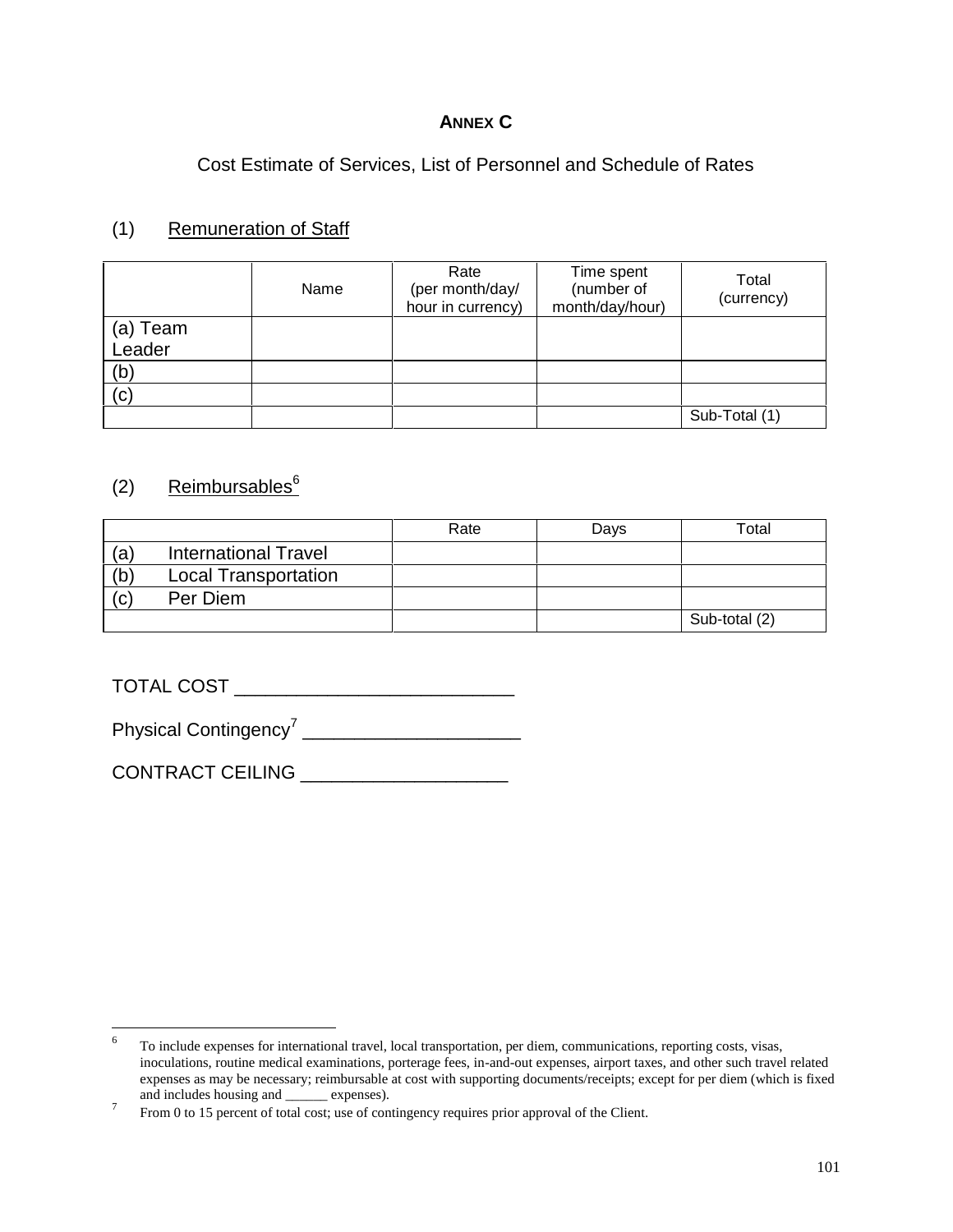# **SAMPLE CONTRACT FOR CONSULTING SERVICES SMALL ASSIGNMENTS LUMP-SUM PAYMENTS (IBRD/IDA FINANCED)**

# **CONTRACT No.** *[insert]*

THIS CONTRACT ("Contract") is entered into this *[insert starting date of assignment]*, by and between *[insert Client's name]* ("the Client") having its principal place of business at *[insert Client's address]*, and *[insert Consultant's name]* ("the Consultant") having its principal office located at *[insert Consultant's address<sup>1</sup> ].*

WHEREAS, the Client wishes to have the Consultant perform the services hereinafter referred to, and

WHEREAS, the Consultant is willing to perform these services,

NOW THEREFORE THE PARTIES hereby agree as follows:

- **1. Services** (i) The Consultant shall perform the services specified in Annex A, "Terms of Reference and Scope of Services," which is made an integral part of this Contract ("the Services").
	- (ii) The Consultant shall provide the personnel listed in Annex B, "Consultant's Personnel," to perform the Services.
	- (iii) The Consultant shall submit to the Client the reports in the form and within the time periods specified in Annex C, "Consultant's Reporting Obligations."
- **2. Term** The Consultant shall perform the Services during the period commencing *[insert starting date]* and continuing through *[insert completion date]*, or any other period as may be subsequently agreed by the parties in writing.
- **3. Payment** A. Ceiling

For Services rendered pursuant to Annex A, the Client shall pay the Consultant an amount not to exceed *[insert amount]*. This amount has been established based on the understanding that it includes all of the Consultant's costs and profits as well as any tax obligation that may be imposed on the Consultant.

B. Schedule of Payments

<sup>1</sup> Avoid use of *"P.O. Box" address*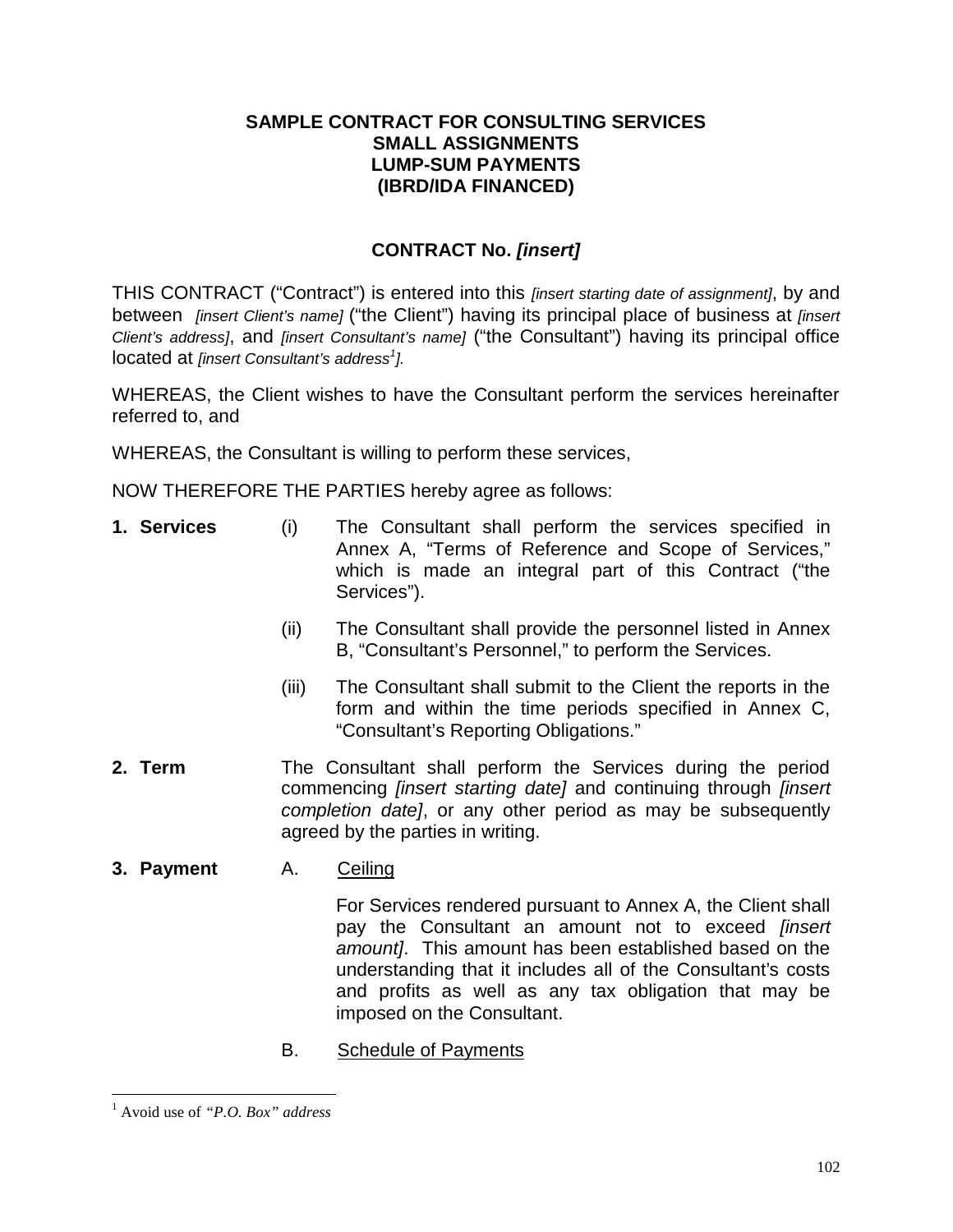The schedule of payments is specified below<sup>2</sup>:

- *[insert detailed list of payments specifying amount of each installment, deliverable/output for which the installment is paid and currency]*
- C. Payment Conditions

Payment shall be made in *[specify currency]*, no later than 30 days following submission by the Consultant of invoices in duplicate to the Coordinator designated in paragraph 4.

Payments shall be made to Consultant's bank account *[insert banking details. If payment by bank wire is not possible, prior Bank approval to apply cash payments option shall be obtained]*

**4. Project Administratio** A. Coordinator.

**n**

The Client designates Mr./Ms. *[insert name and job title]* as Client's Coordinator; the Coordinator will be responsible for the coordination of activities under this Contract, for acceptance and approval of the reports and of other deliverables by the Client and for receiving and approving invoices for the payment.

B. Reports.

The reports listed in Annex C, "Consultant's Reporting Obligations," shall be submitted in the course of the assignment, and will constitute the basis for the payments to be made under paragraph 3.

- **5. Performance Standards** The Consultant undertakes to perform the Services with the highest standards of professional and ethical competence and integrity. The Consultant shall promptly replace any employees assigned under this Contract that the Client considers unsatisfactory.
- **6. Inspections and Auditing** The Consultant shall permit, and shall cause its Sub-Consultants to permit, the Bank and/or persons or auditors appointed by the Bank to inspect and/or audit its accounts and records and other documents relating to the submission of the Proposal to provide the Services and performance of the Contract. Any failure to comply with this obligation may constitute a prohibited practice subject to contract termination and/or the imposition of sanctions by the Bank (including without limitation s determination of

<sup>&</sup>lt;sup>2</sup> Fill in based on required outputs as described in Annex A (Terms of Reference) and Annex C (Reporting Requirements). Avoid front-loaded payments. Advance payments in contracts with firms require a bank guarantee for the same amount.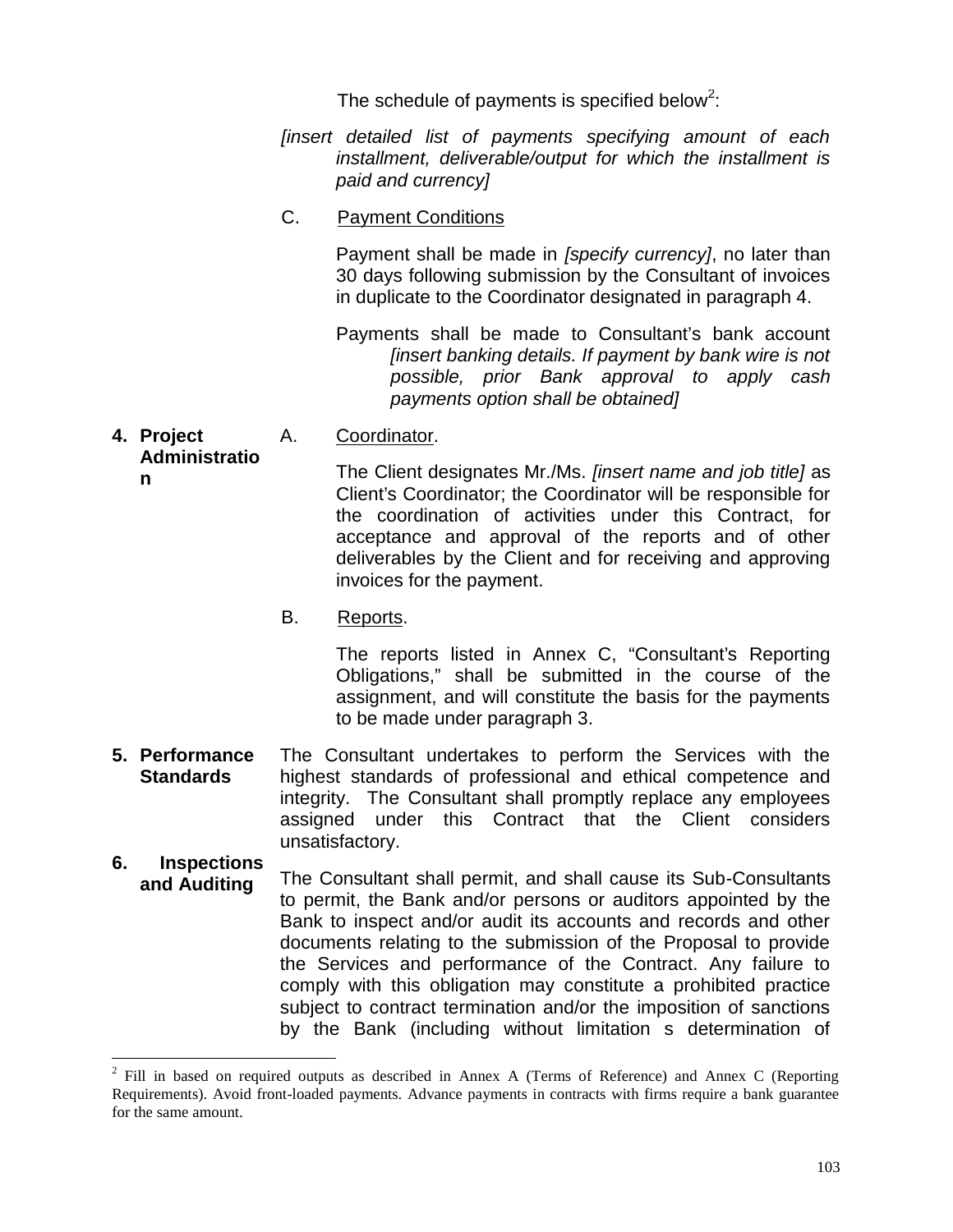ineligibility) in accordance with prevailing Bank's sanctions procedures.

- **7. Confidenti ality** The Consultants shall not, during the term of this Contract and within two years after its expiration, disclose any proprietary or confidential information relating to the Services, this Contract or the Client's business or operations without the prior written consent of the Client.
- **8. Ownership of** Any studies reports or other material, graphic, software or **Material** otherwise, prepared by the Consultant for the Client under the Contract shall belong to and remain the property of the Client. The Consultant may retain a copy of such documents and software<sup>3</sup>.
- **9. Consultant Not to be** after its termination, the Consultants and any entity affiliated with **Engaged in Certain Activities** The Consultant agrees that, during the term of this Contract and the Consultant, shall be disqualified from providing goods, works or services (other than consulting services that would not give rise to a conflict of interest) resulting from or closely related to the Consulting Services for the preparation or implementation of the Project
- **10.Insurance** The Consultant will be responsible for taking out any appropriate insurance coverage.
- **11.Assignment** The Consultant shall not assign this Contract or sub-contract any portion of it without the Client's prior written consent.
- **12.Law Governing Contract and Language** The Contract shall be governed by the laws of *[insert government]*, and the language of the Contract shall be<sup>4</sup> [insert language]
- **13.Dispute** Any dispute arising out of the Contract, which cannot be amicably settled between the parties. shall be referred to settled between the parties, shall be referred to adjudication/arbitration in accordance with the laws of the Client's country.

# **14. Termination The Client may terminate this Contract with at least ten (10) working days prior written notice to the Consultant after the**

<sup>&</sup>lt;sup>3</sup> Restrictions about the future use of these documents and software, if any, shall be specified at the end of paragraph

<sup>8.</sup> <sup>4</sup> The law selected by the Client is usually the law of its country. However, the Bank does not object if the Client and the Consultant agree on another law. The language shall be English, French, or Spanish, unless the Contract is entered into with a domestic firm, in which case it can be the local language.<br><sup>5</sup> In case of a Contract entered into with a foreign Consultant, the following provision may be substituted for

paragraph 13: "Any dispute, controversy or claim arising out of or relating to this Contract or the breach, termination or invalidity thereof, shall be settled by arbitration in accordance with the UNCITRAL Arbitration Rules as at present in force."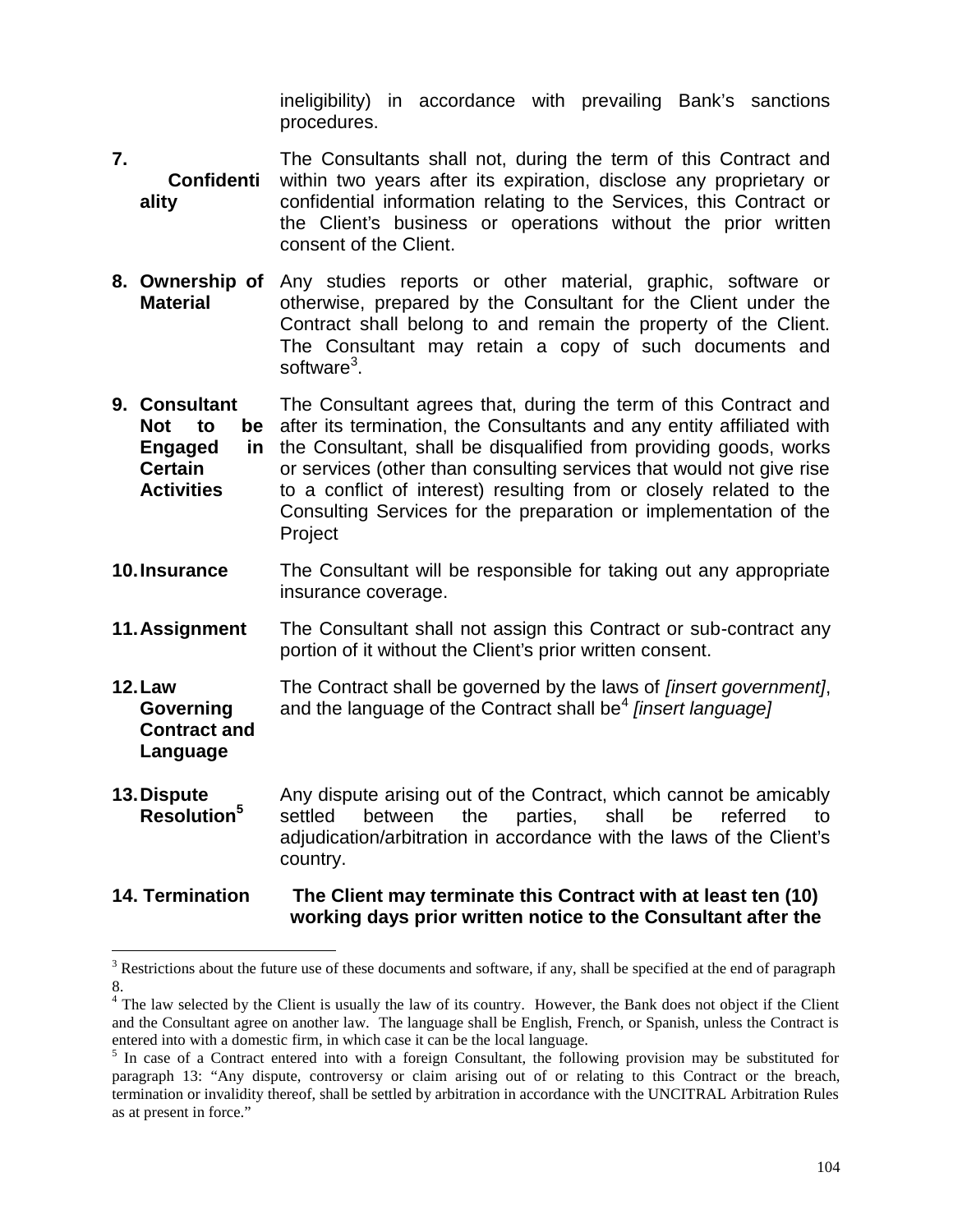# **occurrence of any of the events specified in paragraphs (a) through (d) of this Clause:**

- (a) If the Consultant does not remedy a failure in the performance of its obligations under the Contract within seven (7) working days after being notified, or within any further period as the Client may have subsequently approved in writing;
- (b) If the Consultant becomes insolvent or bankrupt;
- (c) If the Consultant, in the judgment of the Client or the Bank, has engaged in corrupt, fraudulent, collusive, coercive, or obstructive practices (as defined in the prevailing Bank's sanctions procedures) in competing for or in performing the Contract.
- (d) If the Client, in its sole discretion and for any reason whatsoever, decides to terminate this Contract.

FOR THE CLIENT FOR THE CONSULTANT

| Signed by |  |
|-----------|--|
|-----------|--|

Signed by \_\_\_\_\_\_\_\_\_\_\_\_\_\_\_\_\_\_\_ Signed by \_\_\_\_\_\_\_\_\_\_\_\_\_\_\_\_\_\_\_\_

Title: \_\_\_\_\_\_\_\_\_\_\_\_\_\_\_\_\_\_\_\_\_\_ Title: \_\_\_\_\_\_\_\_\_\_\_\_\_\_\_\_\_\_\_\_\_\_\_\_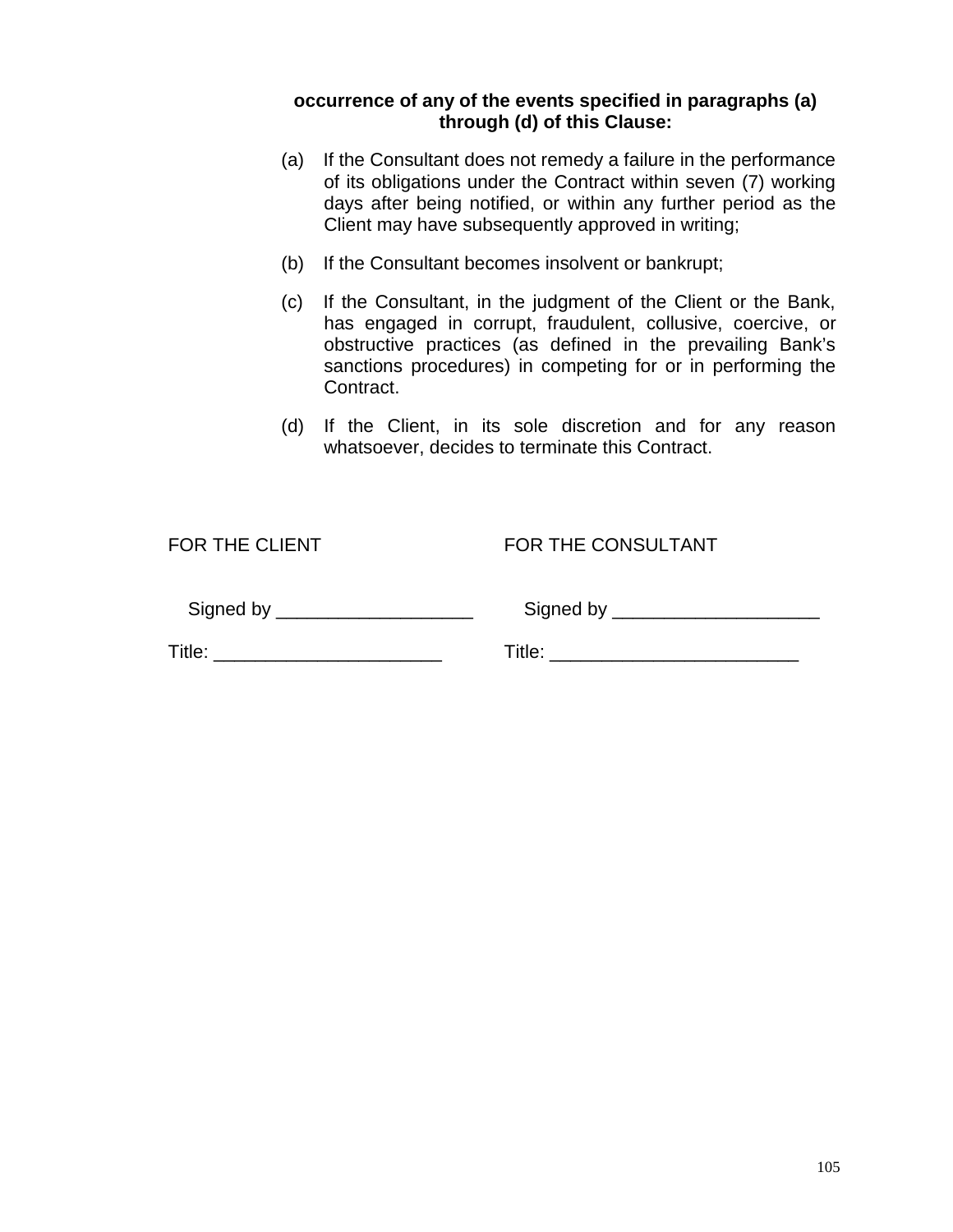# **LIST OF ANNEXES**

- Annex A: Terms of Reference and Scope of Services
- Annex B: Consultant's Personnel and corresponding unit rates
- Annex C: Consultant's Reporting Obligations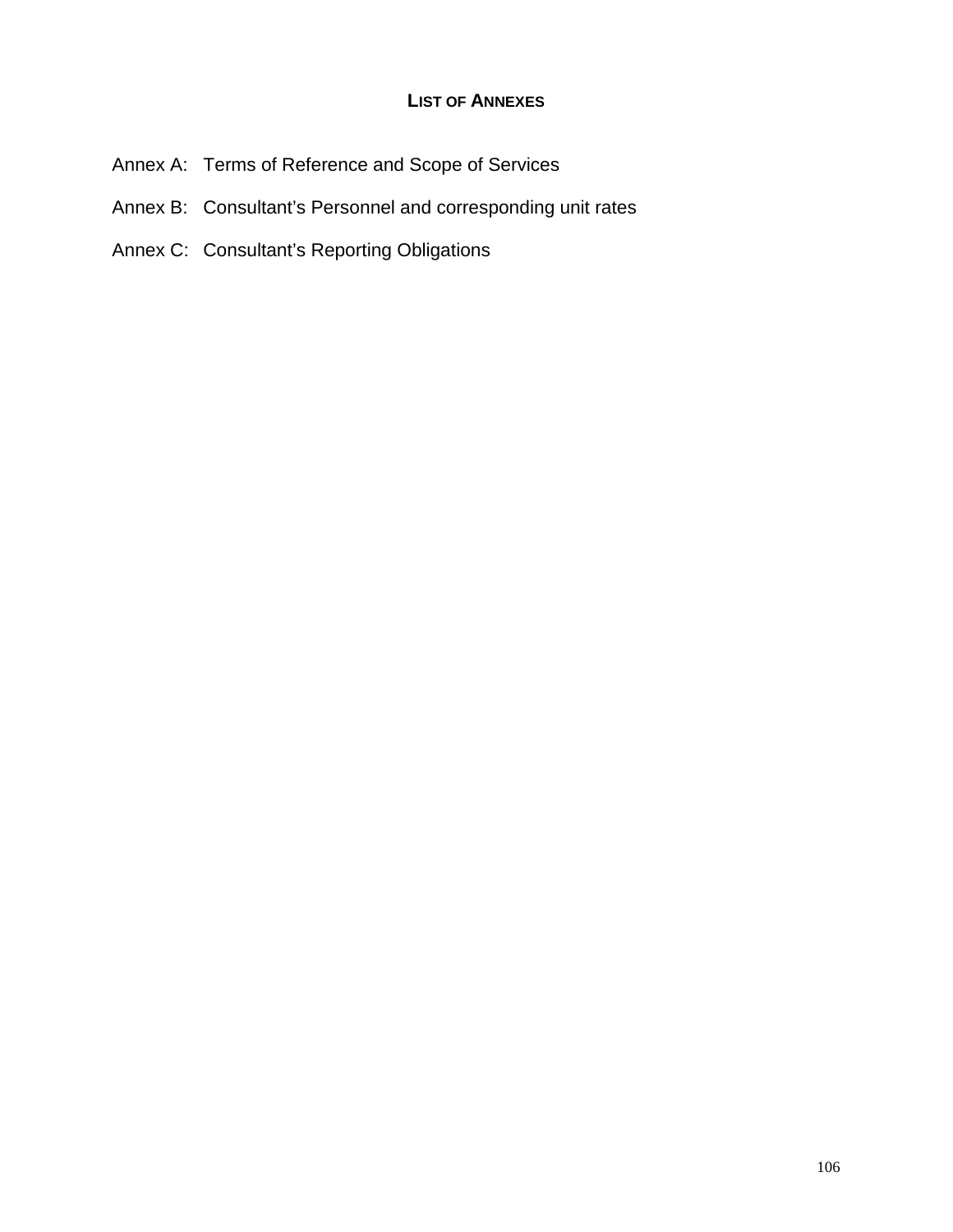# **7.18: Declaration of impartiality and confidentiality**

#### Declaration of impartiality and confidentiality

#### Publication ref: (*Name of the assignment*)

I, the undersigned, hereby declare that I agree to participate in the evaluation of the above mentioned procurement procedure for selection of a firm for the assignment " ref. no. \_\_\_\_\_\_. By making this declaration, I confirm that I have familiarized myself with the information available to date concerning this procurement procedure. I further declare that I shall execute my responsibilities honestly and fairly.

I am independent of all parties which stand to gain from the outcome of the evaluation process. To the best of my knowledge and belief, there are no facts or circumstances, past or present, or that could arise in the foreseeable future, which might call into question my independence in the eyes of any party; and, should it become apparent during the course of the evaluation process that such a relationship exists or has been established, I will immediately cease to participate in the evaluation process.

I agree to hold in trust and confidence any information or documents ("confidential information") disclosed to me or discovered by me or prepared by me in the course of or as a result of the evaluation and agree that it shall be used only for the purposes of this evaluation and shall not be disclosed to any third party. I also agree not to retain copies of any written information or prototypes supplied.

Confidential information shall not be disclosed to any employee or expert unless they agree to execute and be bound by the terms of this Declaration.

| <b>Name</b>   |  |
|---------------|--|
| <b>Signed</b> |  |
| <b>Name</b>   |  |
| <b>Signed</b> |  |
| <b>Date</b>   |  |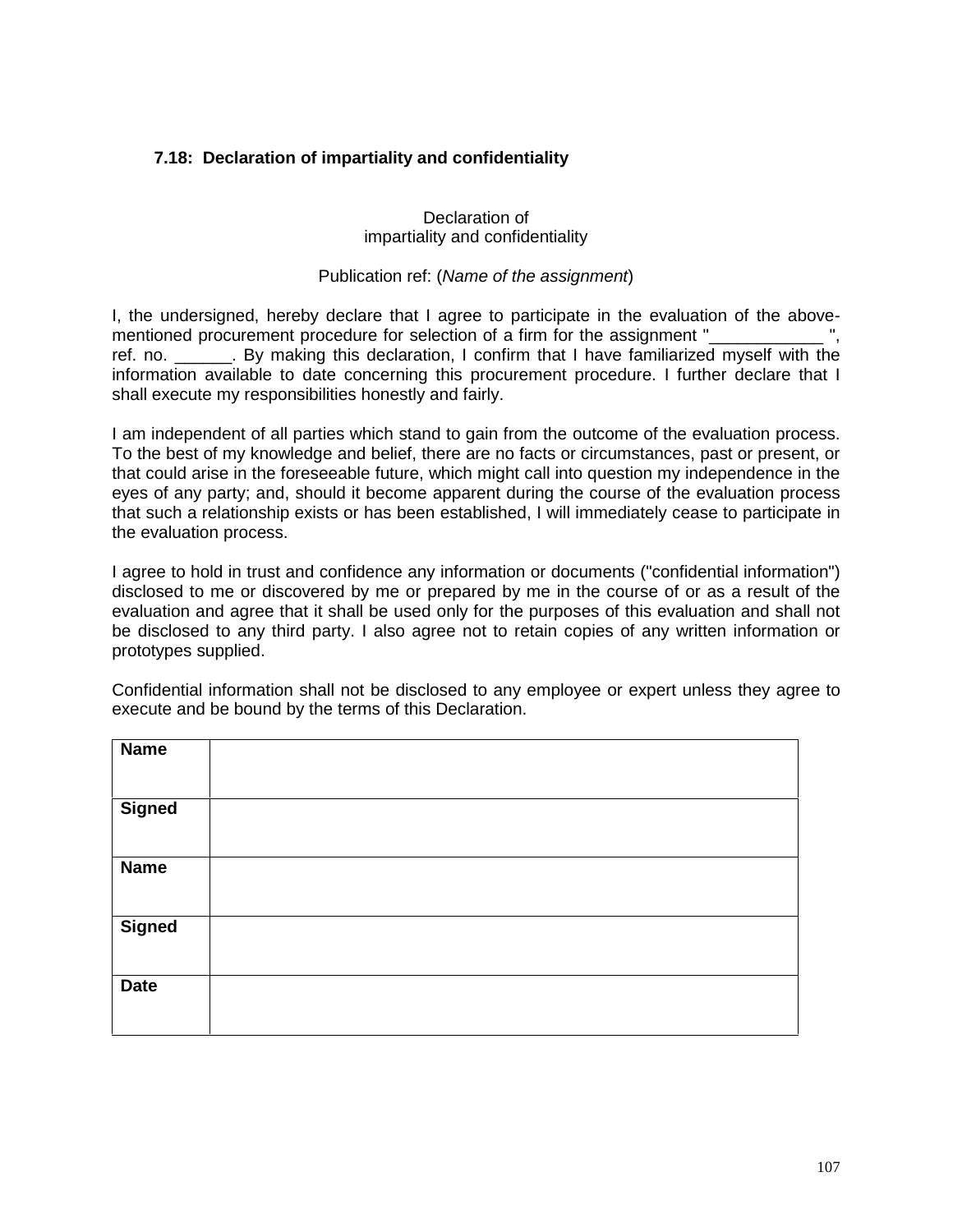# **7.19 Procurement Plan**

PROCUREMENT PLAN

REPUBLIC OF MACEDONIA

SKILLS DEVELOPMENT AND INNOVATION SUPPORT PROJECT

- I. GENERAL
- 1. **Project information**: Ministry of Education and Science (MOES) of FY Republic of Macedonia
- 2. **Bank's approvalDate of the procurement Plan***Date of Negotiations*
- *7* **Date of General Procurement Notice**: *Date after Negotiations*
- 8 **Period covered by this procurement plan**: *First 18 months*

9 **Applicable Guidelines**: All goods and consultants' services required for the activities and to be financed out of the proceeds of the Loan shall be procured in accordance with the requirements set forth in World Bank's "Guidelines: Procurement of Goods, Works, and Non- Consultant Services under IBRD Loans and IDA Credits & Grants by the World Bank Borrowers" January 2011 and "Guidelines: Selection and Employment of Consultants under IBRD Loans and IDA Credits & Grants by the World Bank Borrowers" January 2011; and the provisions stipulated in the Legal Agreement.

10 **Advertising**: After project negotiations a General Procurement Notice (GPN) will be published on-line in United Nations Development Business (UNDB) and in national gazette and on the website of the MOES. Request for Expression of Interest (REoI) for consultant services contracts estimated to cost Euro 75 000 equivalent and above per contract shall be published on-line in United Nations Development Business (UNDB) in one widely circulating national newspaper and on the website of the MOES. In addition, all Terms of References (TOR) for consultant services contracts shall be published on the website of MOES at the time of publication of REoI. REoI for consultant services contracts estimated to cost Euro 75 000 equivalent or less, and which are available locally shall be published in at least one widely circulated national daily newspaper and/or at the MOES website. The results of contract awards will be posted online in UNDB as required under the applicable Guidelines and on MOES website.

#### **II. GOODS AND WORKS AND NON-CONSULTING SERVICES.**

11 **Prior Review Threshold**: Procurement Decisions subject to Prior Review by the Bank as stated in Appendix 1 to the Guidelines for Procurement:

| <b>Procurement Method</b> | <b>Procurement</b><br><b>Threshold</b> | <b>Prior Review</b><br><b>Threshold</b> |
|---------------------------|----------------------------------------|-----------------------------------------|
| ICB (Goods)               | Above Euro 150 000<br>per contract     | Αll                                     |
| NCB (Goods)               | <b>Below Euro 150 000</b>              | First two irrespective of               |
|                           | per contract                           | value                                   |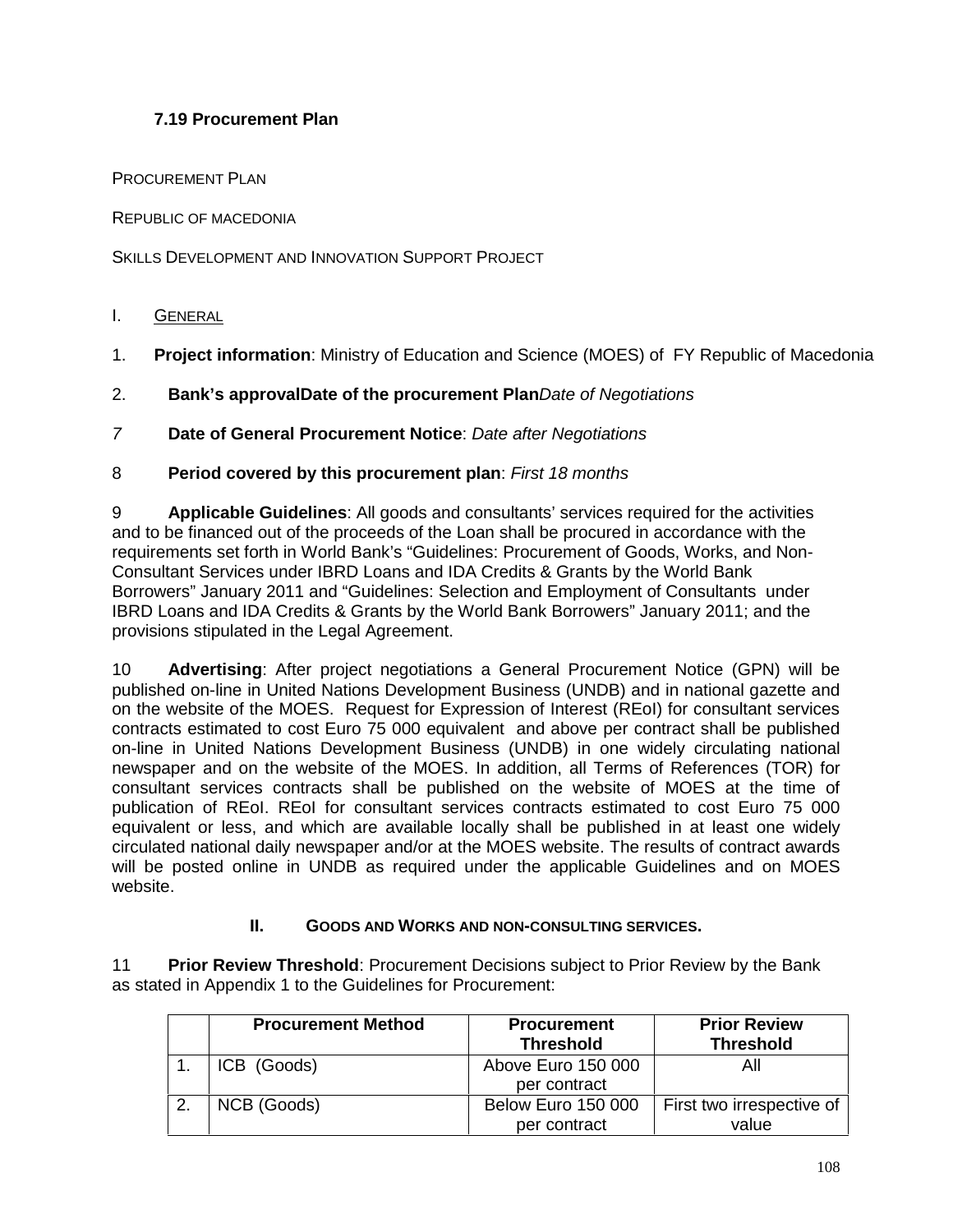| -3. | ICB (Non-consulting services) |                           | All                       |
|-----|-------------------------------|---------------------------|---------------------------|
| -4. | NCB (Non-consulting services) | <b>Below Euro 150 000</b> | First two irrespective of |
|     |                               |                           | value and all above       |
|     |                               |                           | Euro 100 000              |
| -5. | Shopping                      | Below Euro 75 000         | First two                 |
| 6.  | Direct Contracting (DC)       |                           | Αll                       |

2. **Particular Methods for Procurement of Goods, Works and Non-Consulting Services.**

Contracts for various goods and non-consulting services shall be procured following one of the methods: International Competitive Bidding (ICB); National Competitive Bidding (NCB), subject to the additional procedures stipulated in the Annex to Schedule 2 of the Loan Agreement and applicable for contracts below the threshold indicated in the Procurement Plan; Shopping, applicable for contracts below the threshold indicated in the Procurement Plan; and Direct Contracting, subject to sufficiently detailed justification in accordance with par. 37 of the World Bank's "Guidelines: Procurement of Goods, Works, and Non-Consultant Services under IBRD Loans and IDA Credits & Grants by the World Bank Borrowers" dated January 2011. Contracts for goods, works and non-consultant services to be financed through matching grants and subloans provided to private sector entities under Component 3, may be awarded in accordance with established private sector or commercial practices which have been found acceptable to the Bank in accordance with the provisions of par. 3.13 Procurement in Loans to Financial Intermediary Institutions and Entities. The POM, to be prepared and adopted by Loan Effectiveness, shall elaborate on the acceptable private sector and commercial practices, as well as the specific procurement and review arrangements under the innovation instruments. Contracts for goods, works and non-consultant services to be financed through matching grants and sub-loans provided to public sector entities under Component 3, shall be awarded in accordance with the procurement methods as stipulated above and in the Loan Agreement.

12 **Reference to Project Operational/Procurement Manual (POM):** The POM will include details with regard to procurement and review arrangements of goods and non-consulting services for the innovation instruments/grants, as well as a template of the procurement plan template for the purposes of the *innovation instruments/grants.*

#### **13 Procurement Packages with Methods and Time Schedule as per Annex to the Procurement Plan**

# **III. SELECTION OF CONSULTANTS**

14 **Prior Review Threshold**: Selection decisions subject to Prior Review by Bank as stated in Appendix 1 to the Guidelines Selection and Employment of Consultants:

|    | <b>Selection Method</b>                                    | <b>Prior Review</b><br><b>Threshold</b>                                                                      |
|----|------------------------------------------------------------|--------------------------------------------------------------------------------------------------------------|
|    | Competitive Methods (Firms)                                | First two contracts<br>under each selection<br>method, irrespective of<br>value and all above<br>Euro 75 000 |
| 2. | Single Source (Firms and<br><b>Individual Consultants)</b> | All                                                                                                          |
| 3. | Individual consultants                                     | All above Euro 350000                                                                                        |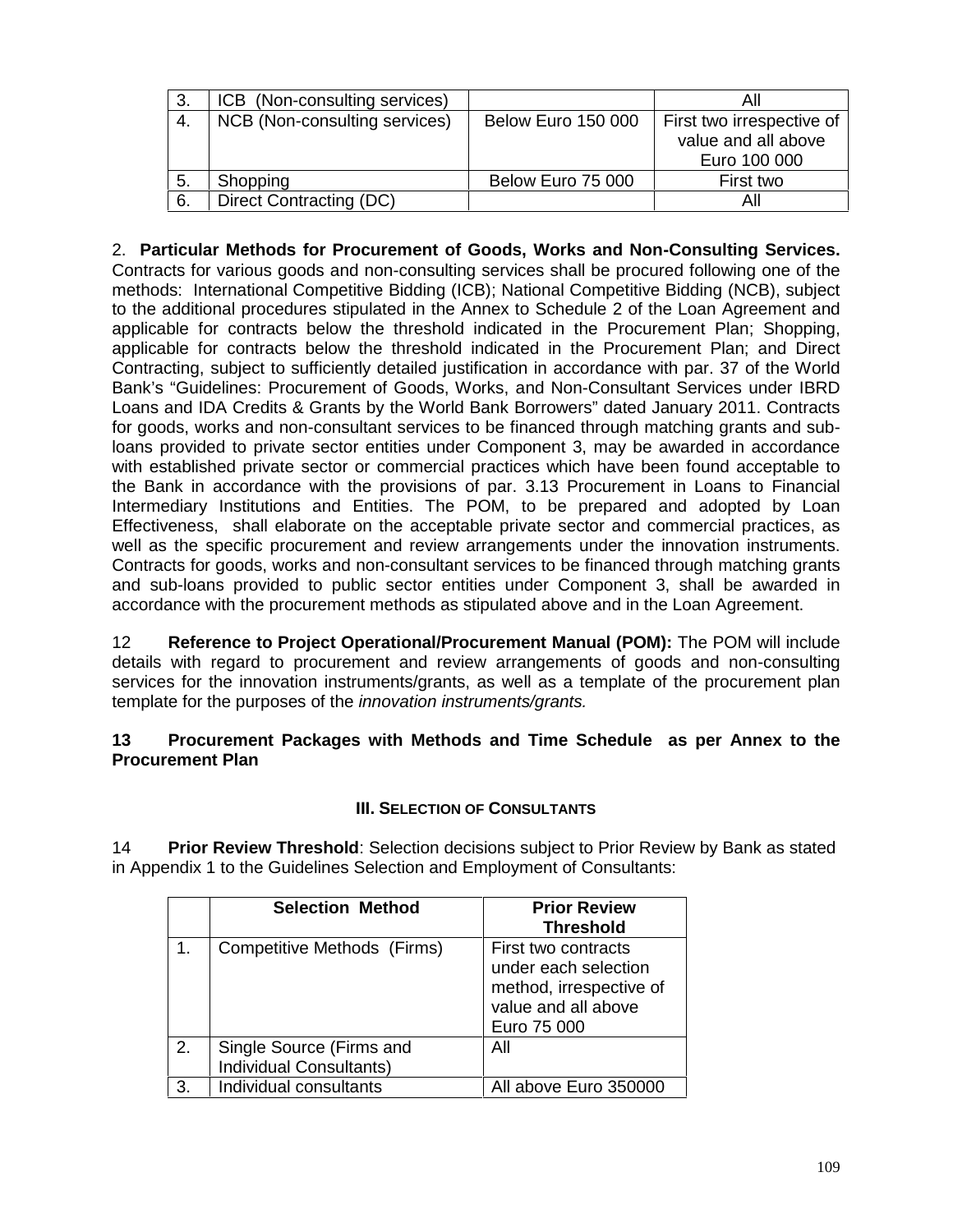3. **Particular Methods of Procurement of Consultants' Services.** The following methods of procurement of Consultant's Services for those contracts which are specified in the procurement plan shall be applicable under the project: Quality and Cost Based Selection (QCBS), Quality based Selection (QBS), Least Cost Selection (LCS), Selection under a Fixed Budget (FBS), Consultants' Qualifications (CQ), Single-sours Selection of consultant firms, Selection of Individual Consultants and Single-source procedures for the Selection of Individual Consultants. Contracts for consultants' services to be financed through matching grants and sub-loans provided to private sector entities under Component 3, may be awarded in accordance with established private sector or commercial practices which have been found acceptable to the Bank in accordance with the provisions of par. 3.13 Selection of Consultants in Loans to Financial Intermediary Institutions and Entities. The POM, to be prepared and adopted by Loan Effectiveness, shall elaborate on the acceptable private sector and commercial practices, as well as the specific procurement and review arrangements under the innovation instruments. Contracts for consultants' services to be financed through matching grants and sub-loans provided to public sector entities under Component 3, shall be awarded in accordance with the methods for selection of consultants as stipulated above and in the Loan Agreement.

15 **Short list of consultants for services**, estimated to cost less than Euro 75 000 equivalent per contract, may comprise entirely of national consultants (firms registered or incorporated in the country) in accordance with the provisions of paragraph 2.7 of the Consultant Guidelines.

16 **Reference to Project Operational/Procurement Manual:** The POM to be agreed prior to negotiations will spell out guidance on acceptable practices with regard to selection of consultant services and review arrangements for the innovation instruments/grants, as well as a template of the procurement plan template for the purposes of the *innovation instruments/grants.*

17 **Any Other Special Selection Arrangements: Training and Training Plan**. The institutions providing standard raining, conducting seminars, organization of study tours will be selected on the basis of analysis of the most suitable program of training offered by the institutions, availability of services, the period of training and the reasonableness of cost. However, individual consultants to deliver training under the project shall be selected in accordance to the selection of individual consultants procedures as stipulated in the Consultant Guidelines applicable to the project. An annual training plan shall be prepared and agreed with the Bank. It will include information on the title of training, institution that shall provide it, timeline, cost, number, position and names of relevant people to be trained. The training plan shall be updated in agreement with the Bank through the duration of the project at least annually or as required to reflect the actual project implementation needs.

18 **Universities**. In cases where the services of state owned-universities, research institutes, and/or specialized education institutes are required for some project specific assignments, a justification in accordance with par. 1.11 of the Guidelines would be presented to the Bank for review on a case-by-case basis to determine eligibility. In addition, in cases where specialized services are required and which are known to be provided by only one university or a specialized education institution, a justification in accordance with par. 3.8 through 3.11 of the Guidelines would be presented to the Bank for review on a case-by-case basis to determine relevance of the proposed approach.

19 The POM will include details with regard to procurement and review arrangements of consulting services for the innovation instruments/grants, as well as a template of the procurement plan template for the purposes of the *innovation instruments/grants.*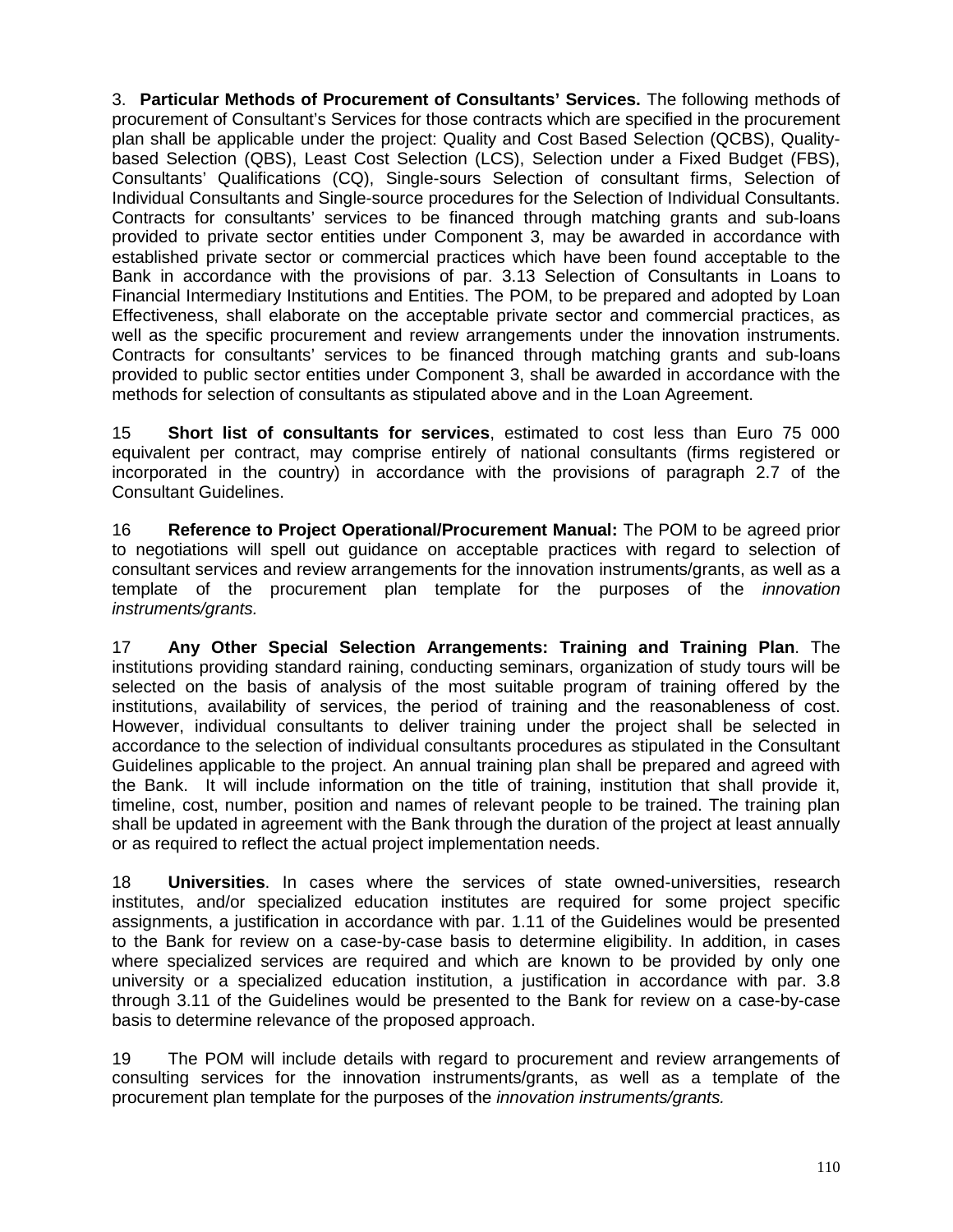#### **20 Consultancy Assignments with Selection Methods and Time Schedule as per Annex to the Procurement Plan**

**IV. PROCUREMENT PLAN AND PROCUREMENT ARRANGEMENTS.** The procurement plan for the entire life of the project has been prepared during project appraisal and its final version was agreed at project negotiations. The Procurement Plan for project implementation provides the basis for procurement methods as well as the procurement review arrangements. In the procurement plan, all contracts are grouped in packages as much as possible to encourage better competition. It will be available at the office of the PIU, and on the Bank's external website. The Procurement Plan shall be updated in agreement with the Bank through the duration of the project at least annually or as required to reflect the actual project implementation needs and improvements in institutional capacity. All procurement plans and their updates or modifications shall be subject to the Bank's prior review and no-objection before implementation. After loan negotiations, the initial Procurement Plan shall be published on the Bank's external website, as well as all subsequent updates once the Bank has provided a no objection. Given the demand-driven nature of *the innovation instruments/grants*, it is not possible to prepare a Procurement Plan for them as per par. 1.18 of the Procurement and par. 1.25 of the Consultant Guidelines**.** The POM will include a template of procurement plan for *the innovation instruments/grants*.

**V. POST-REVIEW ARRANGEMENTS AND FREQUENCY OF PROCUREMENT SUPERVISION***.*Contracts not subject to Bank's prior review will be post reviewed by the Bank' procurement specialist assigned to the project. Post review of contracts will be carried out once per year. At a minimum 1 out of 5 contracts will be randomly selected for post review. The POM will elaborate on the detailed provisions for post-review of *the innovation instruments/grants.* Provided that they are a significant number, it is recommended that the option of hiring a consultant to carry out performance review of the sub-projects, which should include review of procurement.

# **VI. RISKS AND MITIGATION MEASURES***.*

The following measures were agreed to mitigate the risks for procurement management and to maintain the implementing team's capacity:

- (i) A qualified and experienced Procurement Specialist to be hired as soon as possible, but not later than project effectiveness.
- (ii) Project Operations Manual (POM) to be prepared and adopted and it shall include detailed description of overall procurement arrangements under the project, as well as procurement arrangements under Component 3 of the project with regard to the specific funding instruments (grants) which will be provided by the Fund for Innovation and Technological Development (FITD) to help foster innovation development in Macedonia. Detailed measures for mitigating the above referenced risks shall be defined after the risk assessment for procurement is finalized.
- (iii) More specifically the, procurement section of the POM shall, among other things, elaborate on the roles and responsibilities in the management and coordination of the procurement process, preparation of terms of reference and technical specifications, evaluation, establishment and appointment of evaluation committees, conflict of interest mitigation measures, record keeping, contract management, a complaint handling mechanism, roles and responsibilities of the parties involved in the procurement process under sub-financing of sub-projects for innovation programs, etc.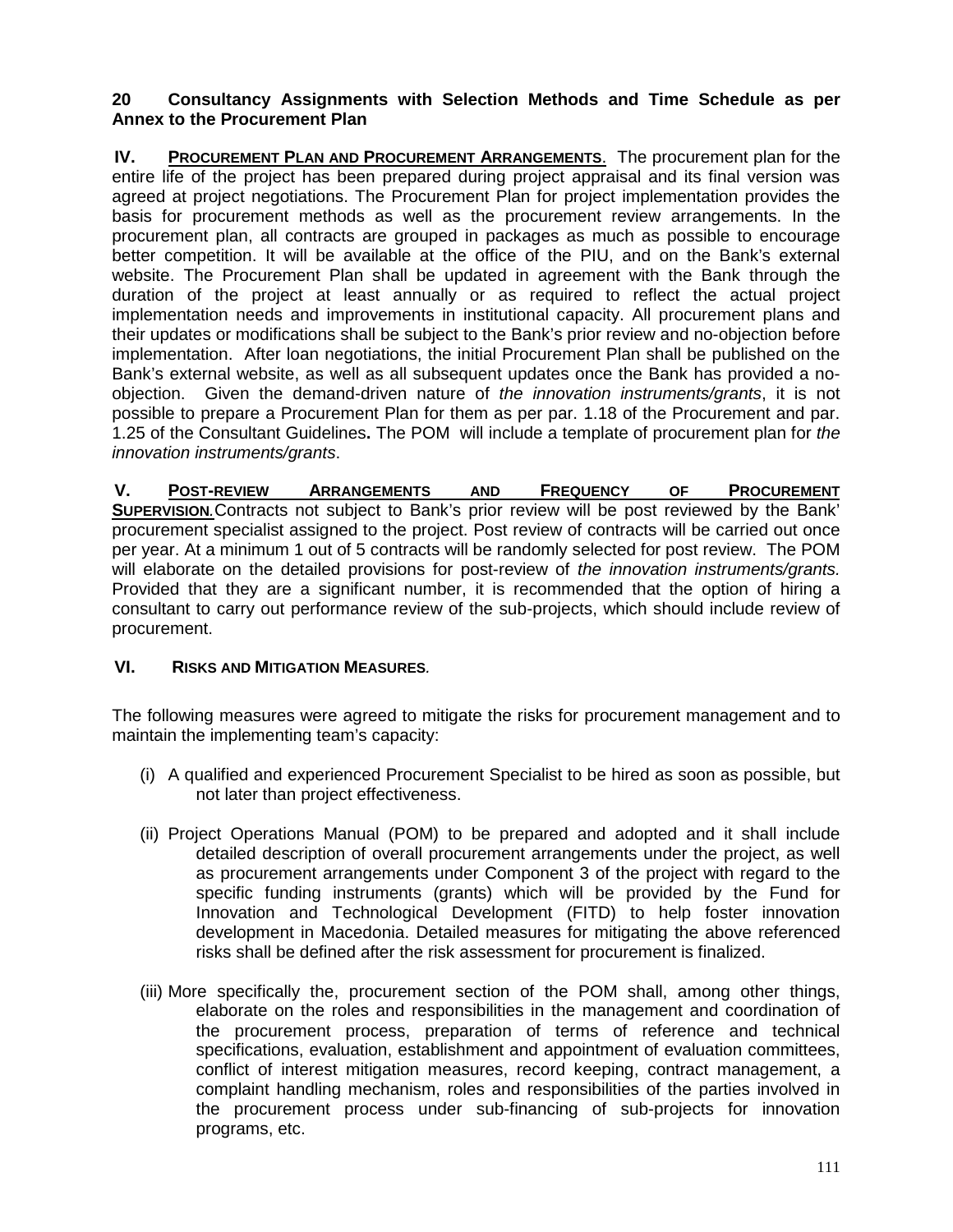- (iv) The POM will include details with regard to procurement and review arrangements of goods, non-consulting and consulting services for the innovation instruments/grants, as well as a template of the procurement plan template for the purposes of the *innovation instruments/grants.*
- (v) The staff that will be involved in the procurement process shall attend a formal training or regionally organized training in procurement with a focus on the new Procurement and Consultant Guidelines of January 2011 and the revised bidding documents and documents for selection of consultants. As an alternative the Bank's Procurement Specialist assigned to the project shall carry out a tailor made training on the above topics after the project approval.
- (vi) During project implementation, in case of need, an additional technical support for preparation of TORs in the areas of the consultant contracts planned to be financed from the loan proceeds, external consultants to assist the PIU and the project beneficiaries in that might be required to strengthening the PIU capacity.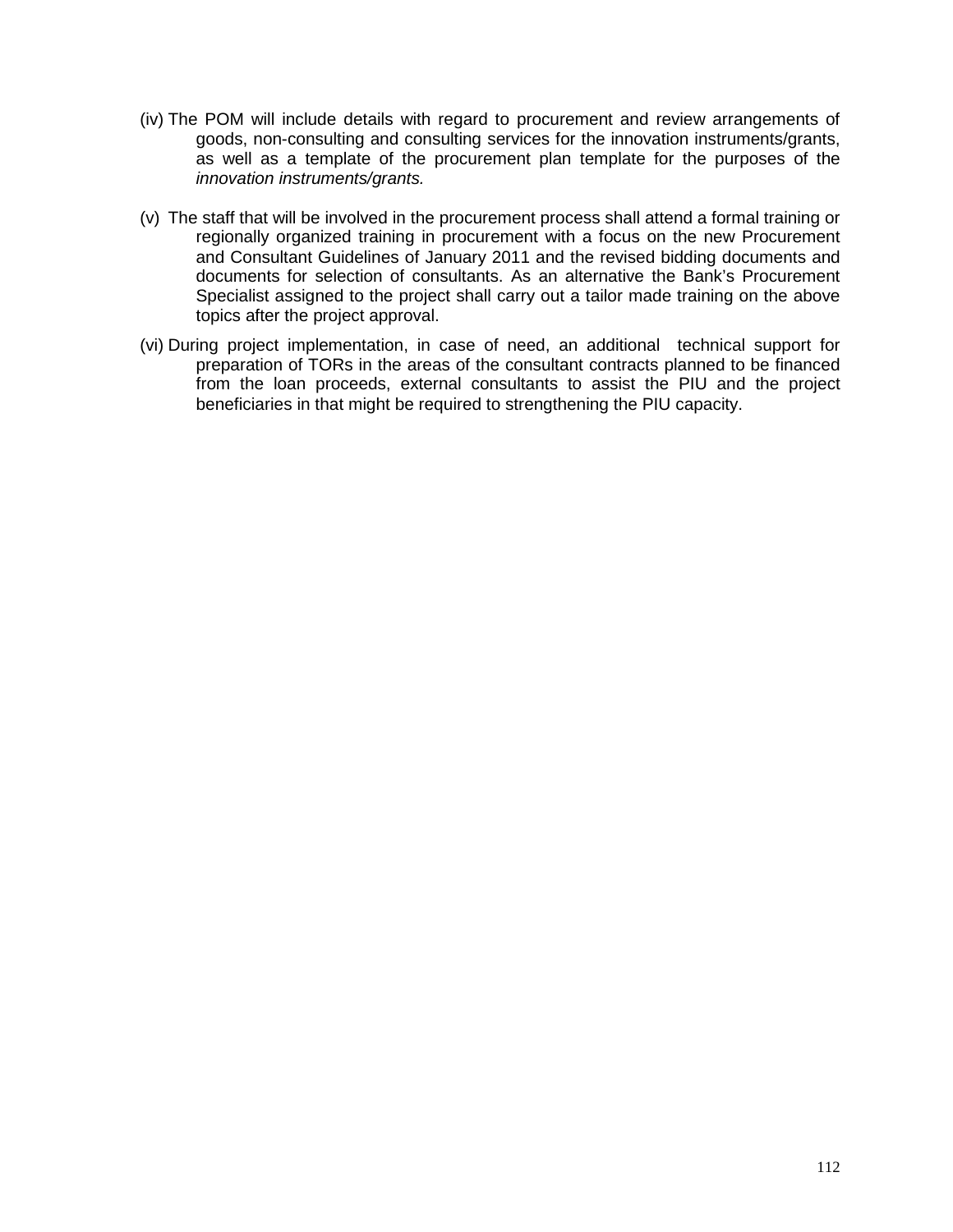|         |                                                                                                                                       |                          | PROCUREMENT PLAN FOR THE SKILLS DEVELOPMENT AND INNOVATION SUPPORT PROJECT -SDISP |                                      |                                                              |           |                        |                               |               |        |                           |        |          |        |                 |        |                  |        |                            |        |
|---------|---------------------------------------------------------------------------------------------------------------------------------------|--------------------------|-----------------------------------------------------------------------------------|--------------------------------------|--------------------------------------------------------------|-----------|------------------------|-------------------------------|---------------|--------|---------------------------|--------|----------|--------|-----------------|--------|------------------|--------|----------------------------|--------|
|         |                                                                                                                                       |                          |                                                                                   |                                      | (total loan amount including front end fee 18.3 million EUR) |           |                        |                               |               |        |                           |        |          |        |                 |        |                  |        |                            |        |
|         | <b>Activity</b>                                                                                                                       | Package<br><b>Number</b> | <b>Initally planned</b><br>amounts (EUR)                                          | <b>Current</b><br>allocated<br>costs | Procurem<br>ent<br>method                                    | Category  | Prior<br><b>Review</b> | <b>Commen</b><br>$\mathbf{t}$ | <b>Review</b> |        | <b>Bid/EOI</b> Invitation |        | Opening  |        | WB no objection |        | Contract signing |        | <b>Contract completion</b> |        |
|         |                                                                                                                                       |                          |                                                                                   |                                      |                                                              |           |                        |                               | Planned       | Actual | Planned                   | Actual | Planned  | Actual | Planned         | Actual | Planned          | Actual | Planned                    | Actual |
|         | Component 1: Improving Transparency of Higher<br>Education (US\$ 4 million, approximately 16.6% of total<br>financing) -3.280.000 EUR |                          |                                                                                   |                                      |                                                              |           |                        |                               |               |        |                           |        |          |        |                 |        |                  |        |                            |        |
|         | Sub-component 1.1: Quality Assurance in Higher                                                                                        |                          |                                                                                   |                                      |                                                              |           |                        |                               |               |        |                           |        |          |        |                 |        |                  |        |                            |        |
|         | <b>Education</b>                                                                                                                      |                          |                                                                                   |                                      |                                                              |           |                        |                               |               |        |                           |        |          |        |                 |        |                  |        |                            |        |
|         |                                                                                                                                       |                          |                                                                                   |                                      |                                                              |           |                        |                               |               |        |                           |        |          |        |                 |        |                  |        |                            |        |
|         | 1.1.1 External Evaluation of Universities                                                                                             |                          | 300,000.00                                                                        |                                      | SSS                                                          | CS.       | yes                    |                               | Jan 15        |        | Feb 15                    |        | Mar 15   |        | Mar 15          |        | Apr 15           |        | Apr 18                     |        |
|         | Needs Assessment for Capacity Building of the Board for                                                                               |                          |                                                                                   |                                      |                                                              |           |                        |                               |               |        |                           |        |          |        |                 |        |                  |        |                            |        |
|         | 1.1.2 HEAEB                                                                                                                           |                          | 40.000.00                                                                         |                                      |                                                              | rς        | ves                    |                               | $Jun-14$      |        | Jun-14                    |        | $Jul-14$ |        | $Jul-14$        |        | Aug-14           |        | Feb-15                     |        |
|         | Capacity Building of the Administrative Capacity of the Board                                                                         |                          |                                                                                   |                                      |                                                              |           |                        |                               |               |        |                           |        |          |        |                 |        |                  |        |                            |        |
|         | 1.1.3 for HEAEB                                                                                                                       |                          | 100.000.00                                                                        |                                      | CO.                                                          | rς        | no                     |                               | Apr-14        |        | $May-14$                  |        | $Jun-14$ |        |                 |        | Aug-14           |        | Feb-15                     |        |
|         | 1.1.4 Technical assistance for HEAEB                                                                                                  |                          | 90.000.00                                                                         |                                      | $\sqrt{2}$                                                   | rς        | ves                    |                               | Feb-14        |        | Feb-14                    |        | Mar-14   |        | Mar-14          |        | Apr-14           |        | Dec-18                     |        |
|         | External Evaluation of the Board for HEAEB for Memebership                                                                            |                          |                                                                                   |                                      |                                                              |           |                        |                               |               |        |                           |        |          |        |                 |        |                  |        |                            |        |
|         | 1.1.5 in EQAR and ENQA                                                                                                                |                          | 50,000,00                                                                         |                                      | OC/SSS                                                       |           |                        |                               | $Jan-1!$      |        | Feb-15                    |        | Mar-15   |        | Mar-15          |        | Apr-15           |        | Dec-15                     |        |
|         | 1.1.6 EQAR and ENQA Memebership Fee for the Board for HEAEB                                                                           |                          | 30,000,00                                                                         |                                      | OC.                                                          |           |                        |                               |               |        |                           |        |          |        |                 |        |                  |        | 2016-<br>2018              |        |
|         | Development and Implementation of Data Base for Monitoring                                                                            |                          |                                                                                   |                                      |                                                              |           |                        |                               |               |        |                           |        |          |        |                 |        |                  |        |                            |        |
|         | the Operation and Outputs of the Tertiary Education and for                                                                           |                          |                                                                                   |                                      |                                                              |           |                        |                               |               |        |                           |        |          |        |                 |        |                  |        |                            |        |
| 1.1.7   | Administering the Common Admission System                                                                                             |                          | 150,000,00                                                                        |                                      | <b>ICB</b>                                                   |           | ves                    |                               | $Jul-14$      |        | Aug-14                    |        | $Sep-14$ |        | Oct-14          |        | Nov-14           |        | Jun-15                     |        |
|         |                                                                                                                                       |                          |                                                                                   |                                      |                                                              |           |                        |                               |               |        |                           |        |          |        |                 |        |                  |        |                            |        |
|         | 1.1.8 Computer Hardware for Data Base Application                                                                                     |                          | 50,000.00                                                                         |                                      |                                                              |           | no                     |                               | $Jun-15$      |        | $Jul-15$                  |        | $Jul-15$ |        |                 |        | Aug-15           |        | $Oct-15$                   |        |
|         | total sub-component 1.1                                                                                                               |                          | 810.000.00                                                                        |                                      |                                                              |           |                        |                               |               |        |                           |        |          |        |                 |        |                  |        |                            |        |
|         |                                                                                                                                       |                          |                                                                                   |                                      |                                                              |           |                        |                               |               |        |                           |        |          |        |                 |        |                  |        |                            |        |
|         | <b>Sub-component 1.2: Higher Education Financing Reforms</b>                                                                          |                          |                                                                                   |                                      |                                                              |           |                        |                               |               |        |                           |        |          |        |                 |        |                  |        |                            |        |
|         | Assessment of Funding Model Options and Preparation of                                                                                |                          |                                                                                   |                                      |                                                              |           |                        |                               |               |        |                           |        |          |        |                 |        |                  |        |                            |        |
|         | 1.2.1 Funding Model and Formula and Implementation Plan                                                                               |                          | 250,000,00                                                                        |                                      | <b>QCBS</b>                                                  | <b>CS</b> | ves                    |                               | $Jun-14$      |        | $Jul-14$                  |        | Aug-14   |        | Sep-14          |        | <b>Dec-14</b>    |        | <b>Dec-15</b>              |        |
|         | total sub-component 1.2<br>Sub-component 1.3:Development of a National                                                                |                          | 250.000.00                                                                        |                                      |                                                              |           |                        |                               |               |        |                           |        |          |        |                 |        |                  |        |                            |        |
|         | <b>Technology Transfer Office</b>                                                                                                     |                          |                                                                                   |                                      |                                                              |           |                        |                               |               |        |                           |        |          |        |                 |        |                  |        |                            |        |
| 1.3.1   | Needs Assesment, Strategy and Policy Development for NTTO                                                                             |                          | 100.000.00                                                                        |                                      | CQ                                                           |           | yes                    |                               | $Jun-14$      |        | Jun-14                    |        | $Jul-14$ |        | $Jul-14$        |        | Aug-14           |        | Feb-15                     |        |
| 1.3.2   | Technical assistance to the NTTO                                                                                                      | 10                       | 600.000.00                                                                        |                                      | $\overline{C}$                                               |           | yes                    |                               | Feb-14        |        | Mar-14                    |        | Apr-14   |        | $May-14$        |        | $Jun-14$         |        | Dec-18                     |        |
| 1.3.3   | Equipment for the NTTO                                                                                                                |                          | 200,000.00                                                                        |                                      | ICB                                                          |           | yes                    |                               | Feb-1         |        | Mar-14                    |        | $May-14$ |        | $May-14$        |        | Jun-14           |        | $Sep-14$                   |        |
| 1, 3, 4 | Management Information System for NTTO                                                                                                |                          | 50,000.00                                                                         |                                      |                                                              |           | no                     |                               | Aug-14        |        | Sept-14                   |        | $Oct-14$ |        |                 |        | Nov-14           |        |                            |        |
|         | Purchasing of patent and market databases access                                                                                      |                          |                                                                                   |                                      |                                                              |           |                        |                               |               |        |                           |        |          |        |                 |        |                  |        |                            |        |
|         | total sub-component 1.3                                                                                                               |                          | 950.000.00                                                                        |                                      |                                                              |           |                        |                               |               |        |                           |        |          |        |                 |        |                  |        |                            |        |
|         | <b>TOTAL COMPONENT 1</b>                                                                                                              |                          | 2.010.000.00                                                                      |                                      |                                                              |           |                        |                               |               |        |                           |        |          |        |                 |        |                  |        |                            |        |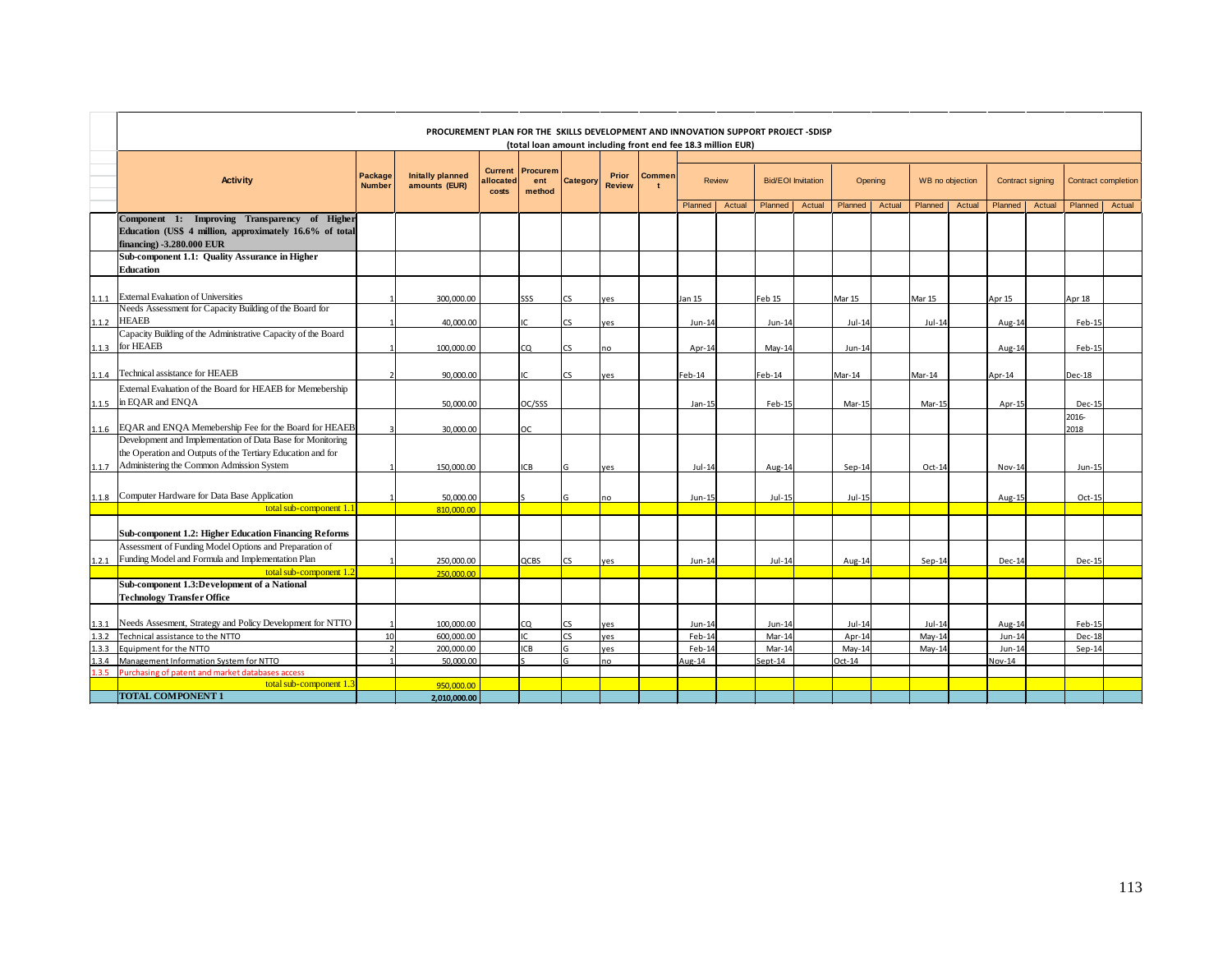|       | Component 2: Modernization of Secondary Technical<br>Vocational Education and Training (US\$ 4.5<br>million, approximately 18.7% of total financing)- 3.600.000<br><b>EUR</b>                |    |              |            |          |     |                |          |          |        |          |               |  |
|-------|----------------------------------------------------------------------------------------------------------------------------------------------------------------------------------------------|----|--------------|------------|----------|-----|----------------|----------|----------|--------|----------|---------------|--|
|       | Sub-component 2.1: Quality and labor market relevance<br>of TVET provision                                                                                                                   |    |              |            |          |     |                |          |          |        |          |               |  |
|       | 2.1.1 Development and Design of the Concept for Secondary TVET                                                                                                                               |    | 1,100,000.00 | QCBS       | r٢       | ves | Feb-14         | Mar-14   | $May-14$ | Jun-14 | $Jul-14$ | $Jul-15$      |  |
| 2.1.2 | Training of School Teachers and Managers to Support<br>Implementation of the Reformed Secondary TVET Curricula                                                                               |    | 300,000.00   |            |          |     |                |          |          |        |          | 2016-<br>2017 |  |
|       | 2.1.3 Equipment for Secondary TVET School Training Centers                                                                                                                                   | 14 | 2,000,000.00 | <b>ICB</b> |          | ves | Feb-16         | Mar-16   | May-16   | Jun-16 | Jun-16   | Dec-16        |  |
|       | total sub-component 2.1                                                                                                                                                                      |    | 3,400,000.00 |            |          |     |                |          |          |        |          |               |  |
|       | Sub-component 2.2: Grants for school-industry<br>collaboration.                                                                                                                              |    |              |            |          |     |                |          |          |        |          |               |  |
|       | Preparation of program for provision of grants and support in<br>development of implementation legal procedures                                                                              |    | 20,000.00    |            | CS.      | ves | $Jun-14$       | $Jul-14$ | Aug-14   | Aug-14 | $Sep-14$ | Dec-14        |  |
|       | Transfers (Grants) for Secondary TVET Schools-Business Sector                                                                                                                                |    |              |            |          |     |                |          |          |        |          | 2015-         |  |
|       | Joint Projects                                                                                                                                                                               |    | 700,000.00   | transfer   |          |     |                |          |          |        |          | 2018          |  |
|       | total sub-component 2.2                                                                                                                                                                      |    | 720,000,00   |            |          |     |                |          |          |        |          |               |  |
|       | <b>TOTAL COMPONENT 2</b>                                                                                                                                                                     |    | 4,120,000.00 |            |          |     |                |          |          |        |          |               |  |
| ***   |                                                                                                                                                                                              |    |              |            |          |     |                |          |          |        |          |               |  |
|       | Component 3: Improving the innovative capacity of<br>enterprises and collaboration with research<br>organizations(US\$ 12.96 million, approximately 54% of<br>total financing)-9.700.000 EUR |    |              |            |          |     |                |          |          |        |          |               |  |
|       | Sub-component 1: Capacity Building of the Fund for<br>Innovation and Technology Development (FITD).                                                                                          |    |              |            |          |     |                |          |          |        |          |               |  |
| 3.1.3 | Resident Advisor for Capacity Building of the FITD                                                                                                                                           |    | 100,000.00   |            | CS       | yes | $May-14$       | $Jun-14$ | $Jul-14$ | Aug-14 | $Sep-14$ | Dec-18        |  |
| 3.1.2 | Capacity Building of the FITD                                                                                                                                                                |    | 50,000.00    |            | T/OC     |     | $\text{pr-14}$ |          |          |        |          | $Dec-14$      |  |
| 3.1.3 | Software for the Needs of the FITD                                                                                                                                                           |    | 20,000.00    |            |          | no  | Apr-14         | $May-14$ | $May-14$ |        | $Jun-14$ | $Sep-14$      |  |
| 3.1.4 | Equipment and hardware for the FITD                                                                                                                                                          |    | 50,000.00    |            |          | no  | Apr-14         | $May-14$ | $May-14$ |        | Jun-14   | $Sep-14$      |  |
|       | total sub-component 3.1                                                                                                                                                                      |    | 220,000.00   |            |          |     |                |          |          |        |          |               |  |
|       | Sub-component 2: Pilot of Financial Instruments to be<br>delivered by FITD                                                                                                                   |    |              |            |          |     |                |          |          |        |          |               |  |
|       | 3.2.1 Grants to Support Development of Accelerators                                                                                                                                          |    | 1,500,000.00 |            | ransfer  |     |                |          |          |        |          | 2014-<br>2018 |  |
| 3.2.2 | Grants to Support Start-Up and Innovations for Micro and Small<br>Entrepreneurs and Spin-Off Companies                                                                                       |    | 2,000,000.00 |            | transfer |     |                |          |          |        |          | 2014-<br>2018 |  |
|       | 3.2.3 Grants to Support Commercialization of Innovation for SMEs                                                                                                                             |    | 3.500.000.00 |            | transfer |     |                |          |          |        |          | 2014-<br>2018 |  |
|       | 3.2.5 Grants to Support Transfer of Technology                                                                                                                                               |    | 1,500,000.00 |            | transfer |     |                |          |          |        |          | 2014-<br>2018 |  |
|       | Technical Assistance to the Companies for preparation of grant<br>3.2.7 applications                                                                                                         |    | 700.000.00   |            | OC.      |     |                |          |          |        |          |               |  |
|       | total sub-component 3.2                                                                                                                                                                      |    | 9.200.000.00 |            |          |     |                |          |          |        |          |               |  |
|       | <b>TOTAL COMPONENT 3</b>                                                                                                                                                                     |    | 9,420,000.00 |            |          |     |                |          |          |        |          |               |  |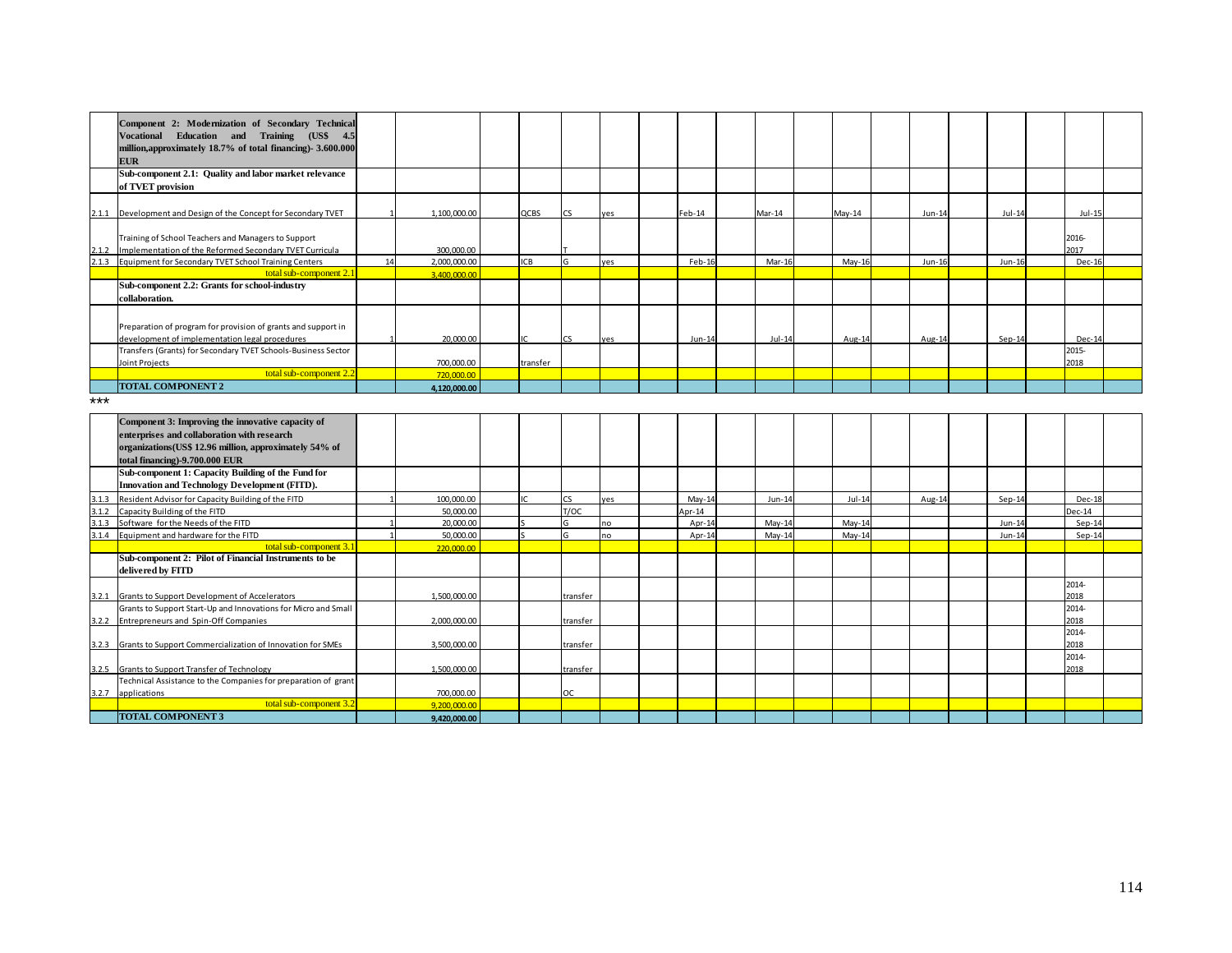|       | Component 4 - Project Management and Monitoring and<br>Evaluation (US\$2.5 million equivalent, approximately |                            |            |             |     |     |          |          |          |          |           |                   |  |
|-------|--------------------------------------------------------------------------------------------------------------|----------------------------|------------|-------------|-----|-----|----------|----------|----------|----------|-----------|-------------------|--|
|       | 10.4% of total financing)                                                                                    |                            |            |             |     |     |          |          |          |          |           |                   |  |
|       | <b>Sub-component 1: Project Management</b>                                                                   |                            |            |             |     |     |          |          |          |          |           |                   |  |
|       |                                                                                                              |                            |            |             |     |     |          |          |          |          |           | end of            |  |
|       | 4.1.1 Project Manager/Director                                                                               | 132.000.00                 |            | ю           | CS. | ves | $Jan-14$ | $Jan-14$ | Feb-14   | Feb-14   | Mar-14    | project           |  |
|       |                                                                                                              |                            |            |             |     |     |          |          |          |          |           | end of            |  |
|       | 4.1.2 Procurement Specialist                                                                                 | 114,000.00                 |            | ١C          | CS. | yes | $Jan-14$ | $Jan-14$ | Feb-14   | Feb-14   | $Mar-14$  | project           |  |
|       |                                                                                                              |                            |            |             |     |     |          |          |          |          |           | end of            |  |
|       | 4.1.3 Financial Specialist                                                                                   | 114,000.00                 |            |             | CS. | ves | $Jan-14$ | $Jan-14$ | Feb-14   | Feb-14   | Mar-1     | project           |  |
|       |                                                                                                              | 90.000.00                  |            |             | CS. | ves |          |          |          | Feb-14   | Mar-14    | end of            |  |
|       | 4.1.4 Higher Education Coordinator                                                                           |                            |            |             |     |     | $Jan-14$ | $Jan-14$ | Feb-14   |          |           | project<br>end of |  |
|       | 4.1.5 VET Coordinator                                                                                        | 90,000.00                  |            | IC.         | CS  | yes | $Jan-14$ | Jan-14   | Feb-14   | Feb-14   | Mar-14    | project           |  |
|       |                                                                                                              |                            |            |             |     |     |          |          |          |          |           | end of            |  |
|       | 4.1.6 Coordinator for business and innovations                                                               | 90,000,00                  |            |             | ~م  | ves | $Jan-14$ | $Jan-14$ | Feb-14   | Feb-14   | Mar-14    | project           |  |
|       |                                                                                                              |                            |            |             |     |     |          |          |          |          |           | end of            |  |
|       | 4.1.7 Monitoring and Evaluation Specialist                                                                   | 90.000.00                  |            | IC.         | CS. | ves | $Jan-14$ | $Jan-14$ | Feb-14   | Feb-14   | Mar-14    | oroiect           |  |
|       |                                                                                                              |                            |            |             |     |     |          |          |          |          |           | end of            |  |
|       | 4.1.8 Part-Time Environmental Consultant                                                                     | 15,000.00                  |            | IC.         | CS. | es  | $Jan-14$ | $Jan-14$ | Feb-14   | Feb-14   | Mar-14    | project<br>end of |  |
|       | 4.1.9 IT Specialist                                                                                          | 90.000.00                  |            |             | CS. | ves | $Jan-14$ | $Jan-14$ | Feb-14   | Feb-14   | Mar-14    | project           |  |
|       |                                                                                                              |                            |            |             |     |     |          |          |          |          |           | 2014-             |  |
|       | 4.1.10 Operating Cost for the PIU                                                                            | 200,000.00                 |            |             | ос  |     |          |          |          |          |           | 2018              |  |
|       |                                                                                                              |                            |            |             |     |     |          |          |          |          |           | 2014-             |  |
|       | 4.1.11 Training for PIU staff                                                                                | 50,000.00                  |            |             |     |     |          |          |          |          |           | 2018              |  |
|       | Financial/Accounting Software and support and mainenance                                                     |                            |            |             |     |     |          |          |          |          |           |                   |  |
|       | 4.1.12 for the project duration                                                                              | 30,000.00                  |            |             |     | no  | $Jan-14$ | $Jan-14$ | Feb-14   |          | Mar-14    | Mar-14            |  |
|       | 4.1.13 Hardware and equipment for the PIU                                                                    | 50,000.00                  |            |             |     | no  | Feb-14   | Feb-14   | Mar-14   |          | Apr-14    | $May-14$          |  |
|       |                                                                                                              |                            |            | LCS         |     |     |          |          |          |          |           | end of            |  |
|       | 4.1.14 Project Audit<br>Long-Term External Promotional Campaigne for the SDIS                                | 60,000.00                  |            |             | CS. | ves | $May-14$ | Jun-14   | $Jul-14$ | Aug-14   | $Sep-14$  | project           |  |
|       | 4.1.15 Project Reforms                                                                                       | 350,000.00                 |            | <b>QCBS</b> | CS. | yes | Nov-14   | Dec-14   | Feb-15   | $May-15$ | Jun-15    | Dec-18            |  |
|       | 4.1.16 Vehicle for the PIU                                                                                   | 15,000.00                  |            |             |     | no  | Jun-14   | $Jul-14$ | Aug-14   |          | Oct-14    | <b>Dec-14</b>     |  |
|       | total sub-component 4.1                                                                                      | 1.580.000.00               |            |             |     |     |          |          |          |          |           |                   |  |
|       | Subcomponent 2: Monitoring and Evaluation                                                                    |                            |            |             |     |     |          |          |          |          |           |                   |  |
|       |                                                                                                              |                            |            |             |     |     |          |          |          |          |           |                   |  |
| 4.2.1 | Performance Audit for Secondary TVET grants                                                                  | 100,000,00                 |            | CQ          | CS. | ves | Nov-1    | $Dec-17$ | Jan-18   | Mar-18   | Apr- $18$ | $Dec-18$          |  |
|       | Baseline and Follow-Up Survey of the Instruments for                                                         |                            |            |             |     |     |          |          |          |          |           |                   |  |
| 4.2.3 | <b>Innovation Support</b>                                                                                    | 100,000.00                 |            | CQ          | CS. | yes | Nov-14   | Dec-14   | Jan-15   | Mar-15   | Apr-15    | $Dec-18$          |  |
|       | Evaluation Specialist for the Instruments for Innovation                                                     |                            |            |             |     |     |          |          |          |          |           |                   |  |
| 4.2.4 | Support                                                                                                      | 70,000.00                  |            |             |     | ves | Apr-15   | $May-15$ | May-15   | Jun-15   | Jun-15    | $Dec-18$          |  |
| 4.2.5 | Operational Audit of the FITD                                                                                | 100,000.00                 |            | cQ          | CS  | ves | $Jan-17$ | Feb-17   | Mar-17   | $May-17$ | $Jun-17$  | $Dec-17$          |  |
| 4.2.6 | Development of Software for Skills Observatory<br>total sub-component 4.2                                    | 400,000,00                 |            | ICB         |     | ves | Oct-14   | Nov-14   | Feb-15   | Mar-15   | Apr-15    | Dec-15            |  |
|       | <b>TOTAL COMPONENT 4</b>                                                                                     | 770.000.00<br>2,350,000.00 |            |             |     |     |          |          |          |          |           |                   |  |
|       |                                                                                                              |                            |            |             |     |     |          |          |          |          |           |                   |  |
|       | <b>TOTAL PROJECT COST</b>                                                                                    | 17,900,000.00 EUR          |            |             |     |     |          |          |          |          |           |                   |  |
|       |                                                                                                              | 23.449.000.00              | <b>USD</b> |             |     |     |          |          |          |          |           |                   |  |
|       | Front end fee                                                                                                | 30.500.0                   | UR         |             |     |     |          |          |          |          |           |                   |  |
|       | Unallocated                                                                                                  | 369,500.00                 |            |             |     |     |          |          |          |          |           |                   |  |
|       | Total Loan                                                                                                   | 18,300,000.00 EUR          |            |             |     |     |          |          |          |          |           |                   |  |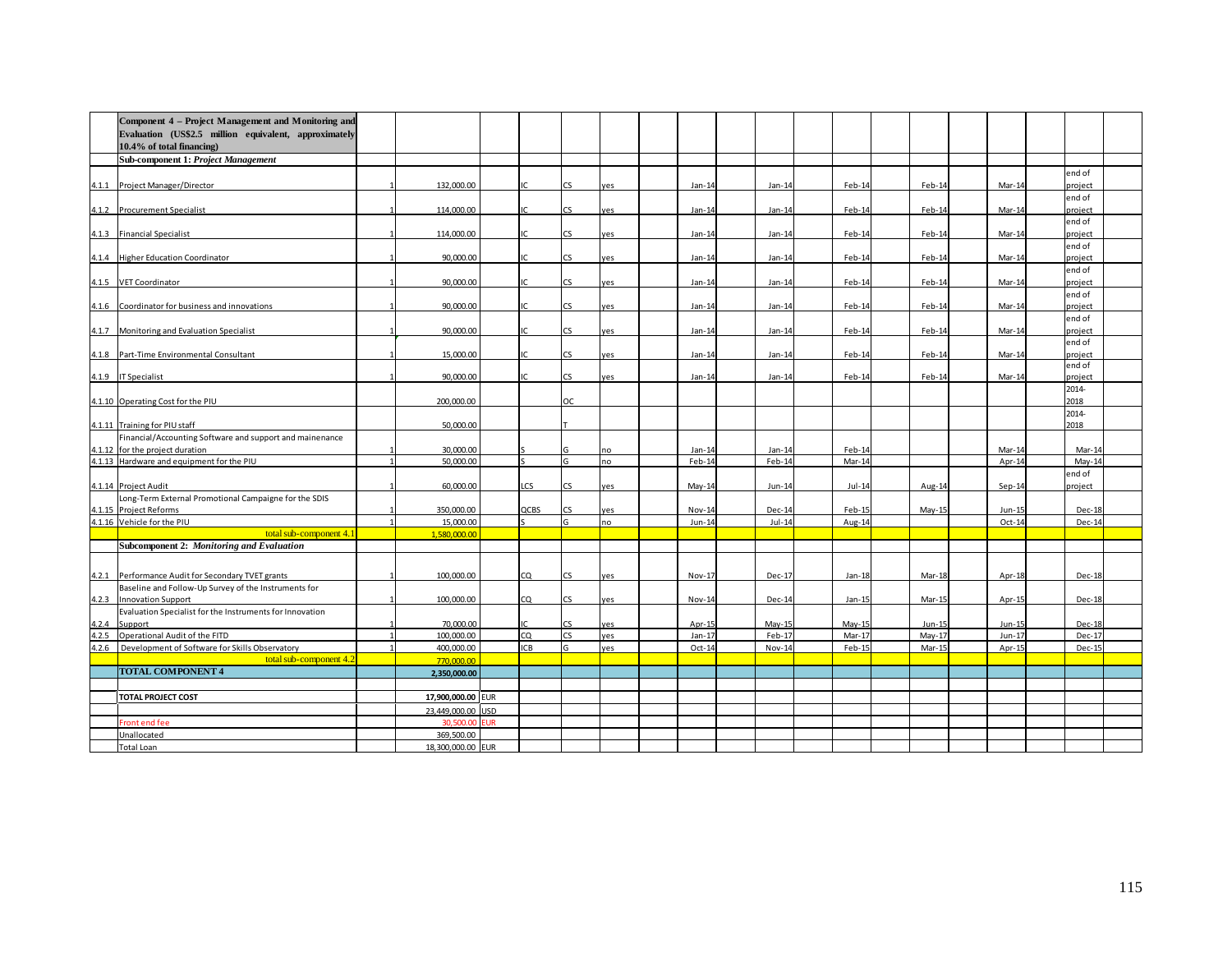# **7.20 Procurement Plan Template for the innovation instruments/grants**

| Ref.           | Description of      | Category  | Estimated | Actual | Date of    | Date of  | Name of    | Date of    | Comments |
|----------------|---------------------|-----------|-----------|--------|------------|----------|------------|------------|----------|
| no.            | procurement package | (goods,   | Cost      | Cost   | Invitation | Contract | Supplier/  | Contract   |          |
|                |                     | works,    |           |        | to bid     | award    | Consultant | completion |          |
|                |                     | services) |           |        |            |          |            |            |          |
|                |                     |           |           |        |            |          |            |            |          |
| 2              |                     |           |           |        |            |          |            |            |          |
| 3              |                     |           |           |        |            |          |            |            |          |
| $\overline{4}$ |                     |           |           |        |            |          |            |            |          |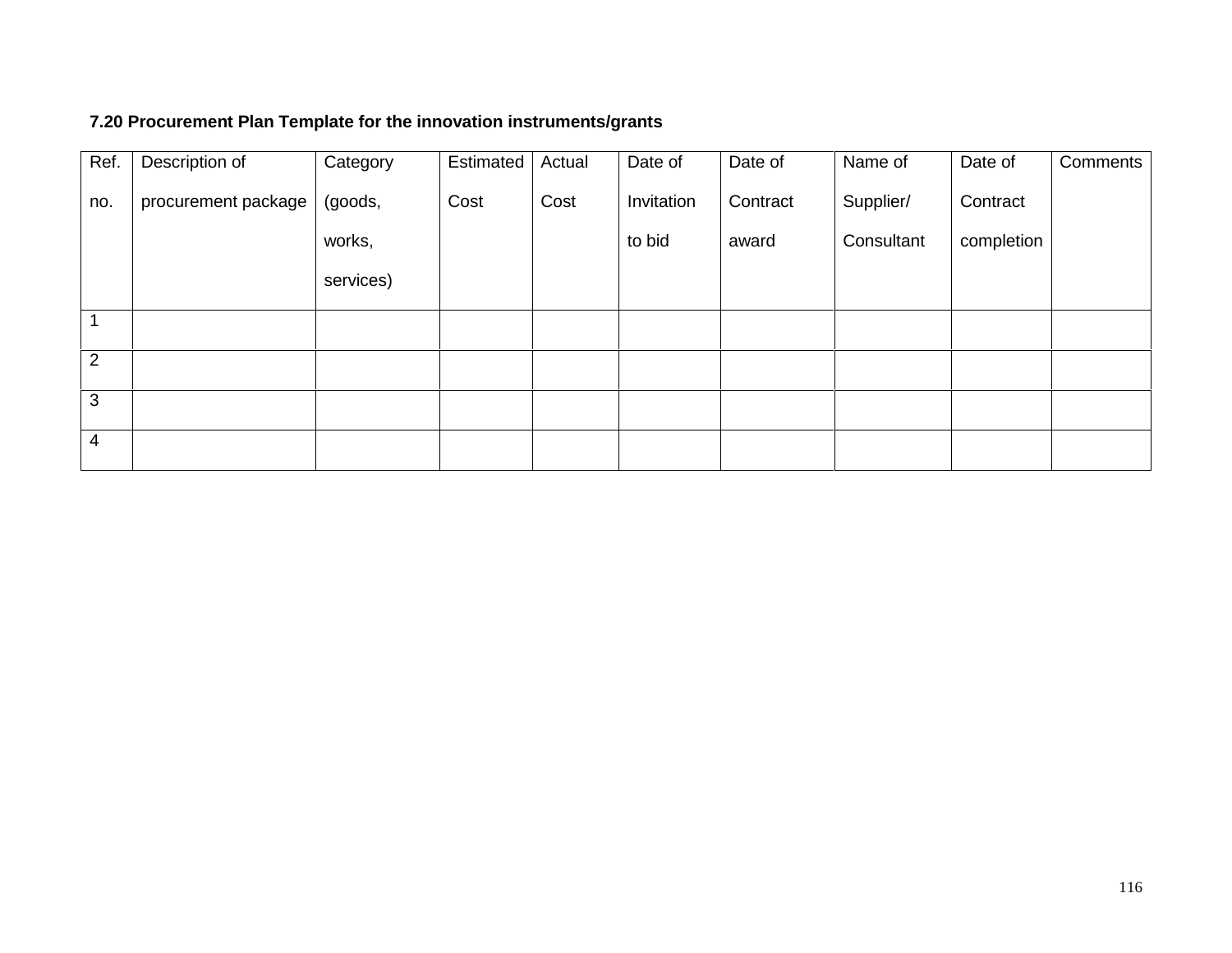## **8. FINANCIAL MANAGEMENT, DISBURSEMENT AND ACCOUNTING ARRANGEMENTS**

Pursuant to Schedule 2, Section II, subsection B, line item 1 of the Loan Agreement the Borrower, through MoES, shall and shall cause FITD to maintain a financial management system, including records and accounts, and prepare financial statements in accordance with consistently applied accounting standards acceptable to the Bank, adequate to reflect operations, resources and expenditures related to the Project.

## **8.1 General**

In order that the FM and disbursement arrangements of the project are acceptable, several effectiveness and disbursement conditions, and a dated-covenant have to be met, as described below.

#### **(i) conditions for effectiveness of the Loan**

- employment by MoES of a full-time qualified and experienced Financial Officer;
- preparation of an acceptable Project Operational Manual (POM), including financial management chapter as an integral part;

#### **(ii) conditions for disbursement under the Loan**

- preparation of an acceptable School-Industry Collaboration Grant Operational Manual (prior to disbursement under sub-component 2.2)
- implementation of adequate financial management arrangements within FITD (prior to disbursement under sub-component 3.2);
- preparation of an acceptable Innovation Grants Operational Manual (prior to disbursement under sub-component 3.2).

#### **(iii) dated-covenant**

• acquisition and installation by MoES of an acceptable accounting software for the project

Financial management and disbursement under the project, except sub-component 3.2 is the responsibility of the PMU staff. FITD will be responsible for the implementation of sub component 3.2 and will bear the fiduciary responsibly related to that part of the project. As FITD is not yet established, the manual does not reflect the specific arrangements to be instituted in the Fund for the project and it will be updated once the entity will be established and operational. Grantees under the project would have their own fiduciary responsibilities, as defined in the related Grants Operational Manuals. The PMU will be staffed with a full-time Financial Manager for the Project life time. The financial staff within the Ministry structure would be involved in the procedures pertaining to the Project and would participate in any relevant training organized by the World Bank.

The PMU and the FITD will be using accounting software developed by a local software company. The software will be reviewed by the WB financial accredited staff who would assess its transparency and reliability given the complexity of the project and a need to consolidate all project information in one place. The manual will be supplemented with specific details regarding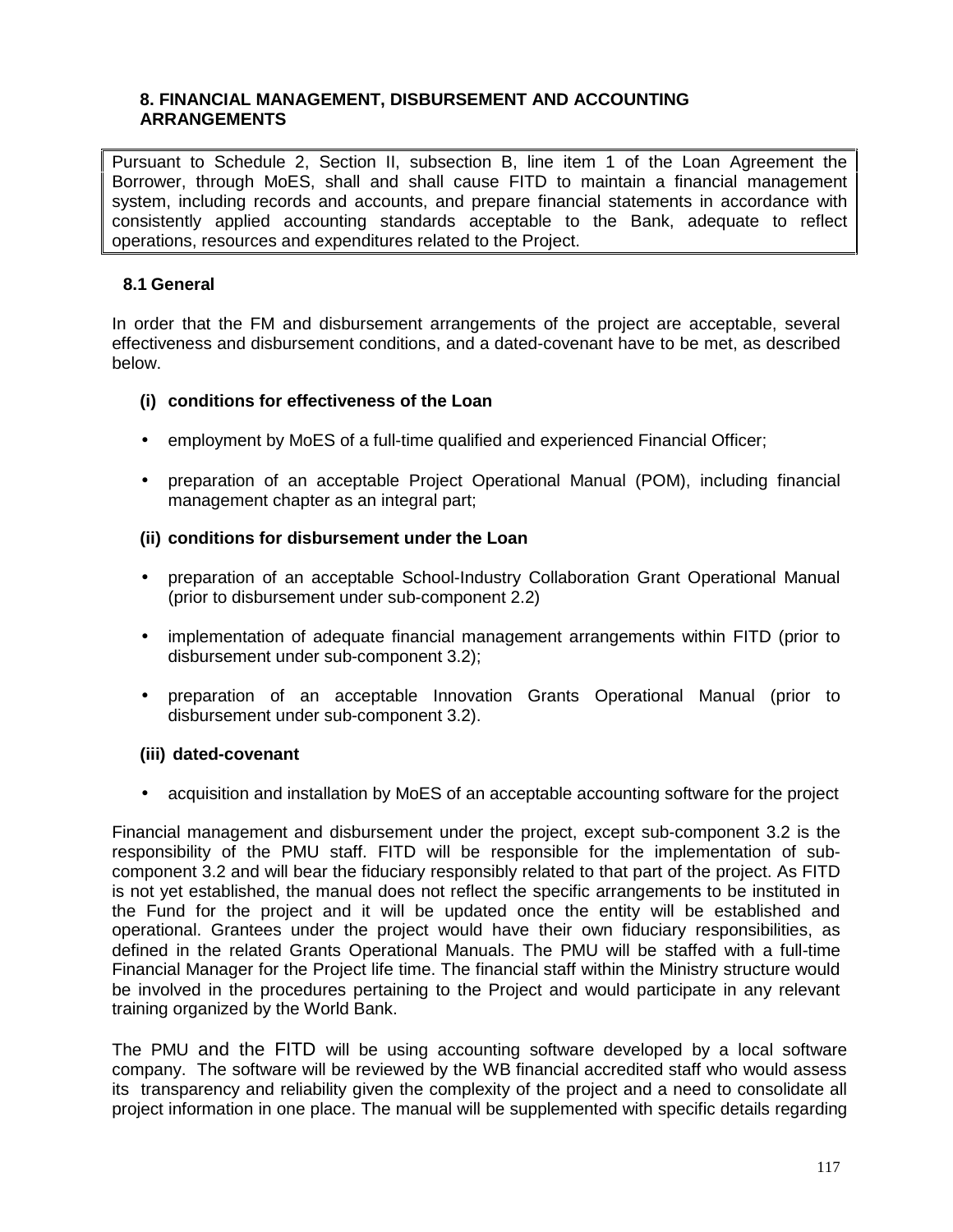the functions and structure of the designated project accounting software once the application will become operational.

In addition, in order to follow the national FM legislation requirements the PMU and FITD is using the treasury system for accounting and reporting. The treasury system is already assessed by the WB's diagnostic work and found to be sound with reliable and reporting and ex-ante controls.

Project financial management should be seen as a process which brings together planning, budgeting, accounting, financial reporting, internal control, auditing, procurement, disbursement and the physical performance of the Project with the aim of managing project resources properly and achieving the project's development objectives within the specified timeframe and budget.

Financial management systems are designed to facilitate project implementation. A clear understanding of the nature and features of the Project is therefore of primary importance.

To clearly understand the Project the following should be considered:

- **the Project objectives and components;** the amount and type of expenditure under each component, summarized under grants/loans, goods, consultants' services, etc.;
- **sources of project financing**
- **flow of funds arrangements** such as the use and management of Designated Account, other project bank accounts, organizations which will be making payments or receiving funding, currency of payments, etc.;
- **the profile of project expenditures** e.g. grants/loans, the size, number and nature of contracts; the requirements for international or local bidding, and the use of consultants;
- **the information that PMU will need to manage the project**; and which government oversight agencies, and the Bank will also need to monitor the project, (including the type, format and frequency of such information); and the laws, rules and regulations of the Borrower that may have an impact on the project.

The PAD outlines the Project objectives and the components of the project under which costs are incurred to achieve the objectives. These components are divided into sub-components reflecting the activities and outputs expected from the Project.

#### **8.2 Sources of Project Financing**

#### **IBRD Loan**

International Bank for Reconstruction and Development (IBRD) awarded a loan to be disbursed for the Skills Development and Innovation Support Project in an amount of EUR 17.8 million, over a period of 5years.

The table below sets forth the Categories of items/activities to be financed out of the proceeds of the Loan, the allocation of the amounts of the Loan to each Category and the percentage of expenditures for items/activities so to be financed in each Category

Allocation of Loan Proceeds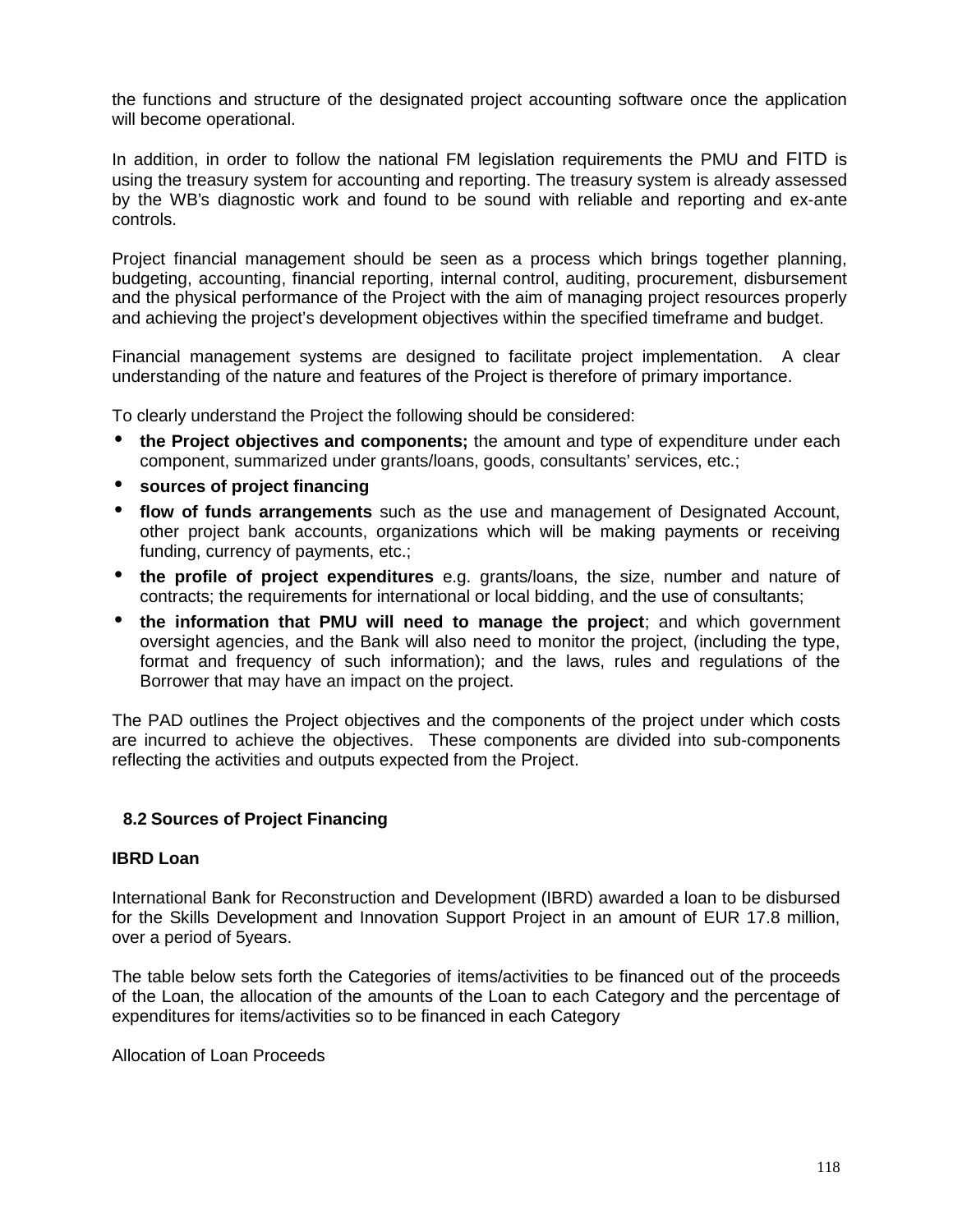| <b>Project Components</b>       | <b>Estimated</b> | <b>IBRD</b>      | $\frac{0}{0}$     |
|---------------------------------|------------------|------------------|-------------------|
|                                 | Cost (US\$       | <b>Financing</b> | <b>Allocation</b> |
|                                 | equivalent)      | (US\$            | of Loan           |
|                                 |                  | equivalent)      | <b>Funds</b>      |
| 1. Higher Education and Skills  | 4,000,000        | 4,000,000        | 16.65             |
| 2. Quality and Relevance of     | 4,500,000        | 4,500,000        | 18.7              |
| Secondary TVET                  |                  |                  |                   |
| 3. Improving the innovative     | 12,940,000       | 12,940,000       | 54                |
| capacity of enterprises and     |                  |                  |                   |
| collaboration with research     |                  |                  |                   |
| organizations                   |                  |                  |                   |
| 4. Project Management and       | 2,500,000        | 2,500,000        | 10.4              |
| Monitoring and Evaluation       |                  |                  |                   |
| <b>Total Baseline Costs</b>     | 23,940,000       | 23,940,000       | 99.75             |
| <b>Total Project Costs</b>      | 23,940,000       | 23,940,000       | 99.75             |
| Front-end Fee                   | 60,000           | 60,000           | 0,25              |
| <b>Total Financing Required</b> | 24,000,000       | 24,000,000       |                   |
|                                 |                  |                  | 100.0             |

The financing of the projects provided by the IBRD will be used for certain types of expenditure and in certain proportions. The items/activities in the project that qualify for funding by the World Bank are known as "eligible" expenditures.

By default, any expenditure that is not eligible for World Bank financing is deemed "ineligible" and therefore must be paid for by the Government.

## **8.3 Flow of Funds Arrangements**

In order to enable smooth implementation of the Project and timely payments for expenditures incurred under the Project, the Borrower shall open and maintain Designated Accounts (DA's) for loan funds (DA operated by the MoES for the use of the funds under all project components except component 3.2. and a separate Designated Account (DA) operated by the FITD for the use of the funds under component 3.2.) in Euro would be opened in the National Bank of FYR Macedonia, and would be mirrored by a local currency account part of the Single Treasury Account to be used for payments to beneficiaries under component 3.2. )

## **8.3.1 Project Accounts**

## **8.3.1.1 Designated Accounts**

Two segregated Designated Accounts will be opened for implementation of the project: Designated Account A for the MOES-PMU and Designated Account B for FITD.

The DA acts as a revolving account whereby the World Bank deposits an advance disbursement from the Loan in this account and then replenishes the DA on the basis of appropriate Applications for Withdrawals submitted.

It is critical to understand that deposits into, and payments out of the Designated Account are made exclusively for eligible expenditures in accordance with the provisions as per Schedule 2, Section IV, sub-section A, item 2 of the Loan Agreement.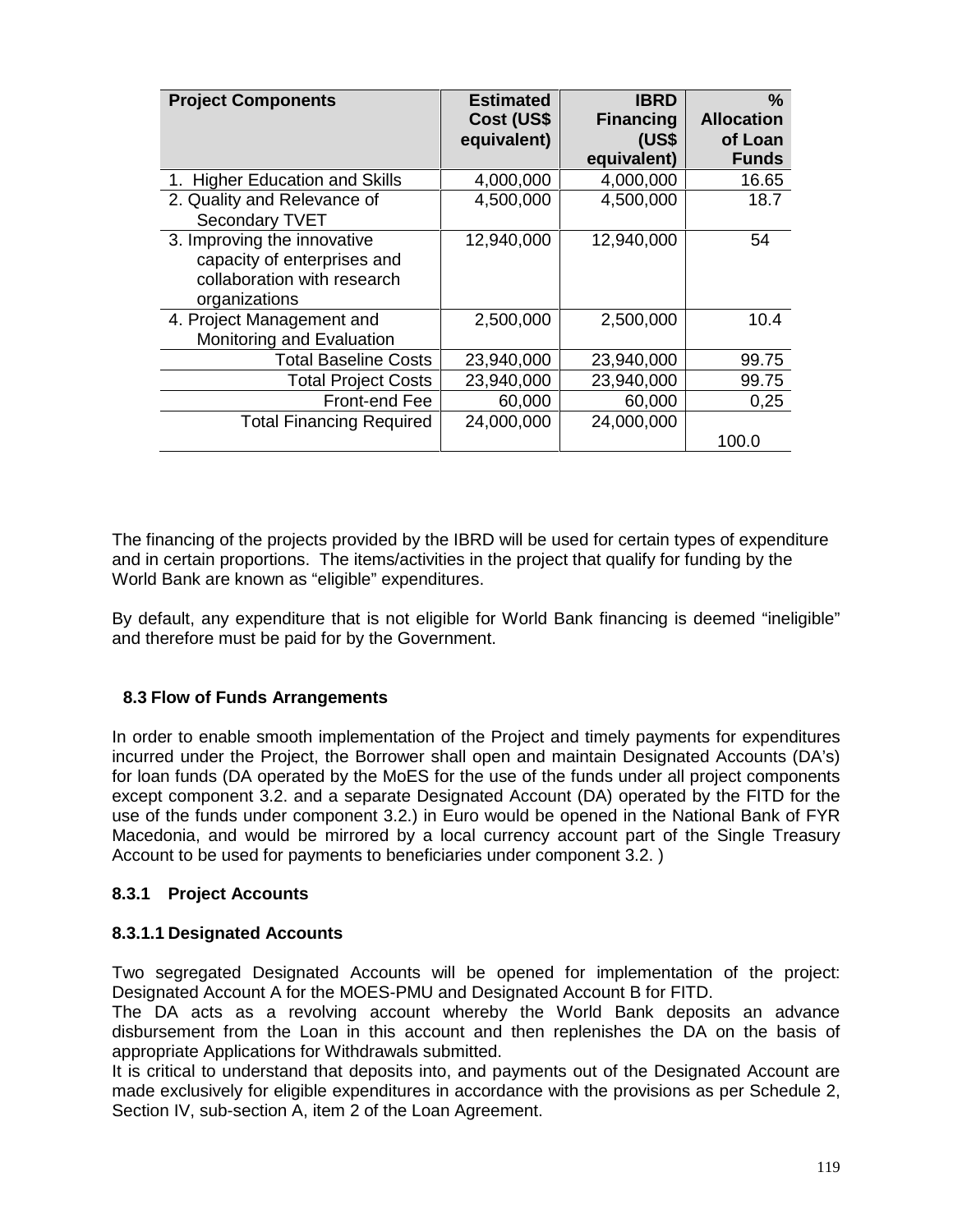In order to contribute towards building capacity within the Fund in medium and long term, it is agreed that the Fund would manage independently the flow of funds under the innovation Project Sub-component 3.2. A separate Designated Account (DA) in Euro would be opened in the National Bank of Macedonia, and would be mirrored by a local currency accounts part of the Single Treasury Account to be used for payments to beneficiaries.

The Fund is to maintain adequate analytical project records and report on a quarterly basis to MOES on the use of funds under the Sub-component 3.2. Disbursement under Sub-component 3.2 would be conditioned by proper establishment and appraisal of the Fund, and preparation of an Operational Manual for the innovation financial instruments satisfactory to the World Bank. Similarly, disbursement under Sub-component 2.2 would be also conditioned by preparation of a manual acceptable to the Bank describing the arrangements for the grants for school-industry collaboration.

## **8.3.1.1.1 Purpose of the Designated Accounts**

The purpose of the DA is to cover the WB's share of financing, in both foreign and local currencies, for eligible expenditures under the Loan Agreement. The objectives of the DA are to:

- Reduce delay in payments,
- Provide foreign exchange for the Project
- Reduce the number of withdrawal applications submitted to the WB
- Improve information on payment for the Borrower
- Reduce the number of documents to be sent to the WB. This especially applies when the SOE procedure is used.

## **8.3.1.1.2 Operation of the Designated Accounts**

The Designated Accounts are used for payments of eligible expenditures incurred under the Project. When the size of payments is below the prior threshold, the expenditures are justified on SOE basis. When the size of payment is above the prior threshold, the expenditures are fully documented and forwarded together with the Application for Withdrawal.

As it was noted previously no direct payments can be performed under the positive domestic legislation governing the financial operations area.

Payments are made out of the DA on the basis of payments orders prepared by PMU and send to NBRM at which the DA is held.

If any ineligible expenditure is paid through the DA, the World Bank is entitled to withhold any further deposits until the Government has refunded the amounts. Funds should only be withdrawn from the DA when eligible expenses must be paid. If eligible payments are required to be paid in local currency, an amount should be transferred from the DA and converted into local currency at the official buying exchange rate of that day.

## **8.3.1.1.3 Authorized Allocation**

## **As per the Disbursement Letter, The "Authorized Allocation" of each DA is EUR 1.000.000 i.e. the maximum amount that can be advanced into the DA.**

Withdrawal applications for the replenishments of the DA's are prepared by PMU and the Fund and sent to the World Bank monthly, or when the balance of the DA's is equal to about one third of the initial deposit or the authorized allocation, whichever comes first.

8.3.1.2 **Local Currency Account (Denar Designated Account**)

Two Denar Designated Accounts (DDAs) will be opened in the Treasury Office at the Ministry of Finance by the MoES and the FITD. DDA's will be used to make WB eligible payments in Local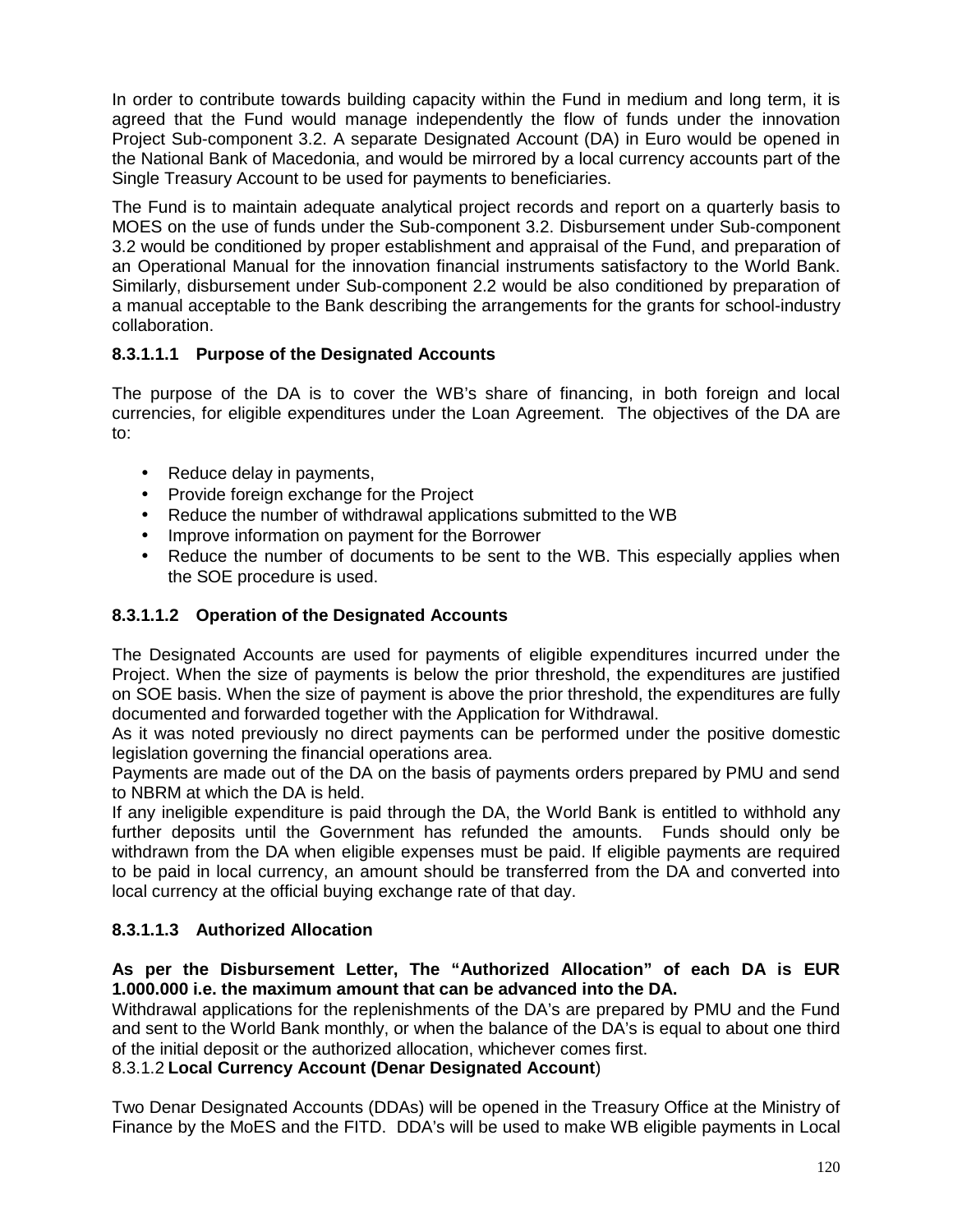Currency (Denar). In order to avoid exchange risk, it is expected that substantial funds will not be accumulated on the DDA's, and only current portions to be paid in Denar will be converted on DDA's from the DA's at the official buying exchange rate of the NBRM on that day.

Payments are made out of the DDA on the basis of payment orders prepared by PMU/FITD and send to Treasury Office at the Ministry of Finance at which the DDA is held. DDA is used to pay WB eligible expenditures to local suppliers or consultants and to register the payments of foreign expenditures by using the procedure for such an action regulated with an Organic Budget Law and laws and by-laws governing treasury operations.

Arrangement of flow of funds for the Project is shown in chart 2.

## **Chart 2: Flow of Funds Arrangement for services supplied under the project**

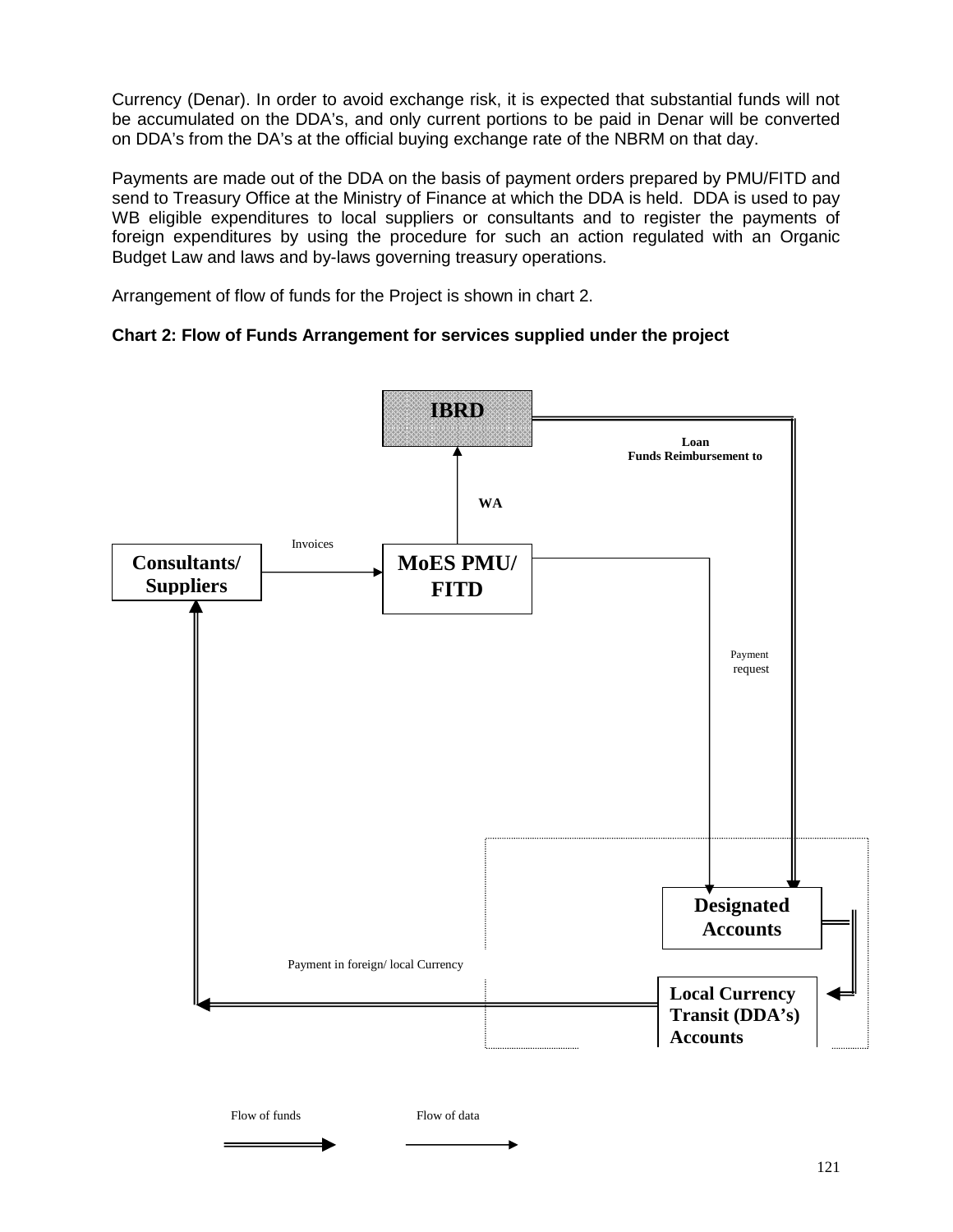## **8.3.1.2 Account number**

The first digit of the account number forms is the basis for the unique account number that can be described as the smallest categorization with the Project chart of accounts – denominating headings of the financial statements (i.e. balance sheet, sources and uses of funds statement). 10XX Cash

12XX Accounts receivable 22XX Accounts payable 4XXX XX Expenses (Goods, services, training and transfers) 7XXX Incomes/revenues

1000 IBRD DA Denar account 1001 Government cofinansing account 1040 IBRD DA Foreign account

1010 Cash in local currency 1011 Cash in foreign currency

1200 Receive advances

2200 Commitments towards suppliers local 2210 Commitments towards suppliers foreign

42XXXX services, training and operating costs, 47XXXXSKILLS transfers, 48XXXX goods.

7XXXXX Incomes/revenues

The expense accounts in the chart of accounts have been set up under several general categories of consulting services, training, goods, and operational costs. The accounting system is further developed to indicate "eligible' and "ineligible" accounts to enable separate recording of the contributions by the WB and Government.

The Incomes/revenues in the accounting system is further developed to indicate the incomes from the World Bank and incomes from Government contribution (from Budget), if applicable.

## **8.3.2 Bank Reconciliation**

The PMU and the FITD should receive regular (every time a transaction occurs) bank statements from NBRM on the respective DA's and Treasury Department at the Ministry of Finance on other Project Accounts. Individual payment and receipt advice slips should be received each time a deposit or payment is made, as verification of the transaction. These should be checked to the supporting documentation for the payment or receipt and attached to journal voucher forms prepared. Reconciliation of bank statements to the project accounts and records must be prepared by the PMU Financial Manger.

## **8.3.3 The Procurement Profile of Project Expenditure**

Payment conditions must be clearly defined in bidding documents / Request for Proposals when the documents are distributed to potential suppliers / consultants. They are an important element in the calculation of prices for goods or services to be procured and once parties enter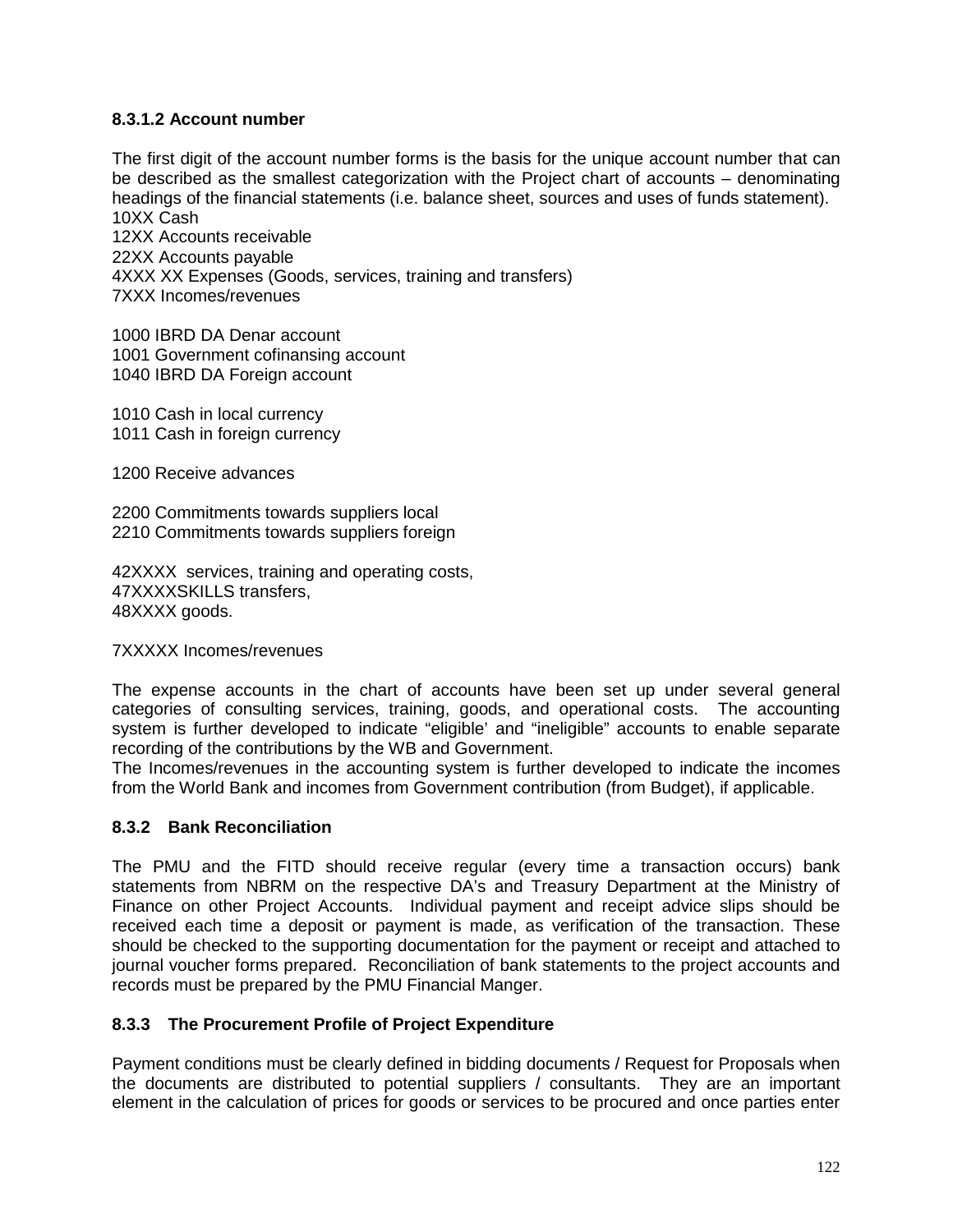into contract become legally binding for both parties. Procurement documents should clearly outline the terms and conditions of supply and terms of payment.

# **8.4 Disbursement Procedures**

# **World Bank Funding**

The World Bank will disburse funds for the Project using traditional methods such as Statements of Expenditure (SOE).

Method of disbursement of funds by the World Bank includes:

Applications for Withdrawal (using Form 2380 E) for advances and replenishments to any of the Designated Accounts. Prior to sending the Application for Withdrawal to the Bank, it should be checked against the following:

- application shows the currency and amount required,

- signed by the Borrower's duly authorized person to withdraw funds,
- sufficient funds exist in the specific disbursement category of the Loan Account,
- is in compliance with the Loan Agreement conditions,

- procurement regulations and safeguard requirements have been followed.

The Financial Manager is responsible for the preparation of Application for Withdrawal (WA), SOE, summary sheets, DA reconciliation as required, for the components implemented by MoES. These documents should be reviewed and signed by the Minister of MoES as authorized signer to the Loan proceeds. The documents are then sent by courier to the World Bank, Regional Disbursement Office in Zagreb, Croatia.

For the funds under part 3.2 of the Project, the FITD authorized personnel will be responsible for the preparation and signing of the Application for Withdrawal (WA), SOE etc.

Applications for Withdrawal must be submitted in duplicate and should be sequentially numbered. Any major alterations or changes made on the Application for Withdrawal form should be initialed by the authorized representatives to verify that the changes are valid. If the space available on the WA is insufficient to provide all the necessary data, summary sheets should be used.

# **8.5 Accounting Procedures**

The PMU is responsible for recording, classifying, interpreting and reporting for project financial data. FITD has the same responsibility for the transactions incurred under sub-component 3.2. Beneficiaries of the grants and loans to be provided under the Loan have to maintain proper fiduciary arrangements as well, as described in the Grants Operational Manuals.In order to keep necessary financial records and prepare financial statements, the Financial manager follows the accounting cycle, a six-step process including:

- analysis of transactions from source documents into an appropriate number of debits and loans to be entered into accounting records;
- journalizing of transactions, i.e., recording transactions in a journal for later posting to the general ledger and subsidiary ledger;
- posting general ledger at the end of each month of operations
- adjusting general ledger at the end of each quarter
- closing and balancing ledger at the month end and year end;
- preparing consolidated financial statements in IFRs format.

## **8.5.1 Income/Revenue**

The main purpose of the project is to distribute benefits from funding by the World Bank and Government, rather than to generate income/revenue. Therefore, the types of income/revenue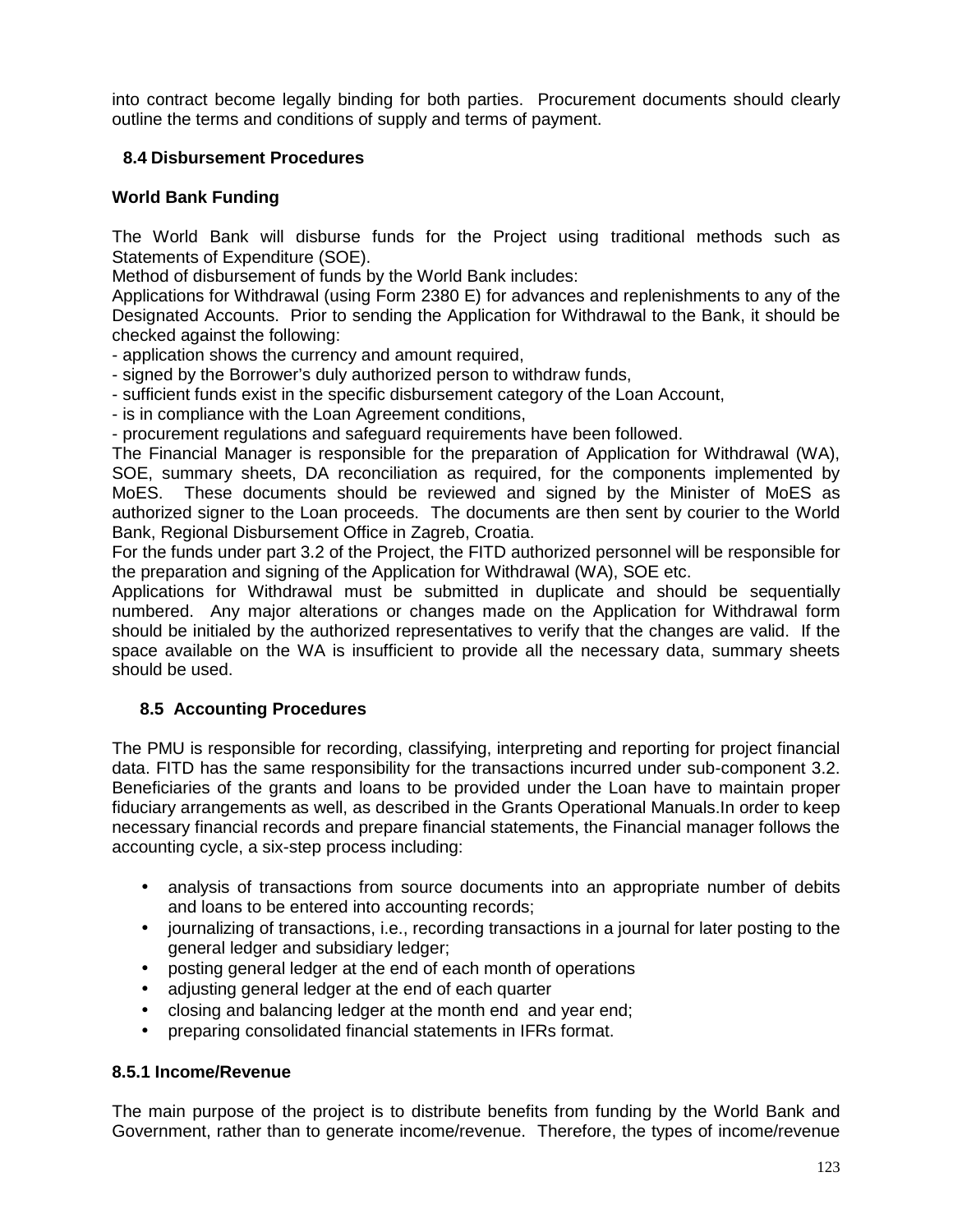that the project receives is mainly "incidental" income from sale of tender documents, interest earned on bank accounts and any foreign exchange gains.

## **8.5.2 Expenses**

The items purchased for different loan end-users should not be recorded at fixed assets of the project but as expenses. A record of the physical assets held by each loan end-user is maintained by the accounting department who also holds the equipment acceptance forms and the bar coded numbering labels (which form part of the procurement department's planned system for acceptance). Proof for this should be a statement of account for fixed assets presenting that the commodities have been input into the system and that afterwards amortization/depreciation is calculated in accordance with the local laws and supporting by-laws from the accounting area. The statement of account should be signed by an authorized signer and stamped from the entity that accepts commodities. The PMU shall keep records of this documents during the whole project life cycle and after that in accordance with the law governing archive and archiving material.

## **8.5.3 Valuation**

The project accounting is based on valuation at historical acquisition cost. Acquisition cost is defined as the aggregate purchase cost as well as other reasonable and necessary costs incurred to bring the asset to its present location.

## **8.5.4 Inventories**

Inventories are valued at historical cost. Write-downs of inventory values are recorded as losses in the income statement of the period in which losses in value are determined. In identifying the historical cost of inventory items, the first-in, first-out (FIFO) approach is used.

## **8.5.5 Long-term tangible and intangible assets**

Non-current tangible and intangible assets are recorded at their initial acquisition costs. Non current assets purchased for Project implementation are typically computers, office equipment and cars.

The bookkeeping of them and their depreciation is responsibility of the end-user accounting department (The MLSP official accounting officer within Department of Budget, finance and accounting).

## **8.6 Payment Execution**

## **8.6.1 Payment for services/goods supplied under the project**

## **8.6.1.1 Payment to Locals Treasury Transfers**

Withdrawals from DA's held in the NBRM bank to the Denar Designated Account are also made in the form of Treasury transfer. Treasury transfers are made for payments to all local consultants and suppliers by conversion of EUR to Denar applying the buying exchange rate of NBRM on the date of payment.

## **8.6.1.2 Payment to Foreign Suppliers/Contractors**

Expenditures for payments to foreign suppliers and consultants are made through the DA's using the letter of credit.

No direct payment is anticipated under the Project. However if there is a need for direct payment the same is not excluded as an option to the MoES.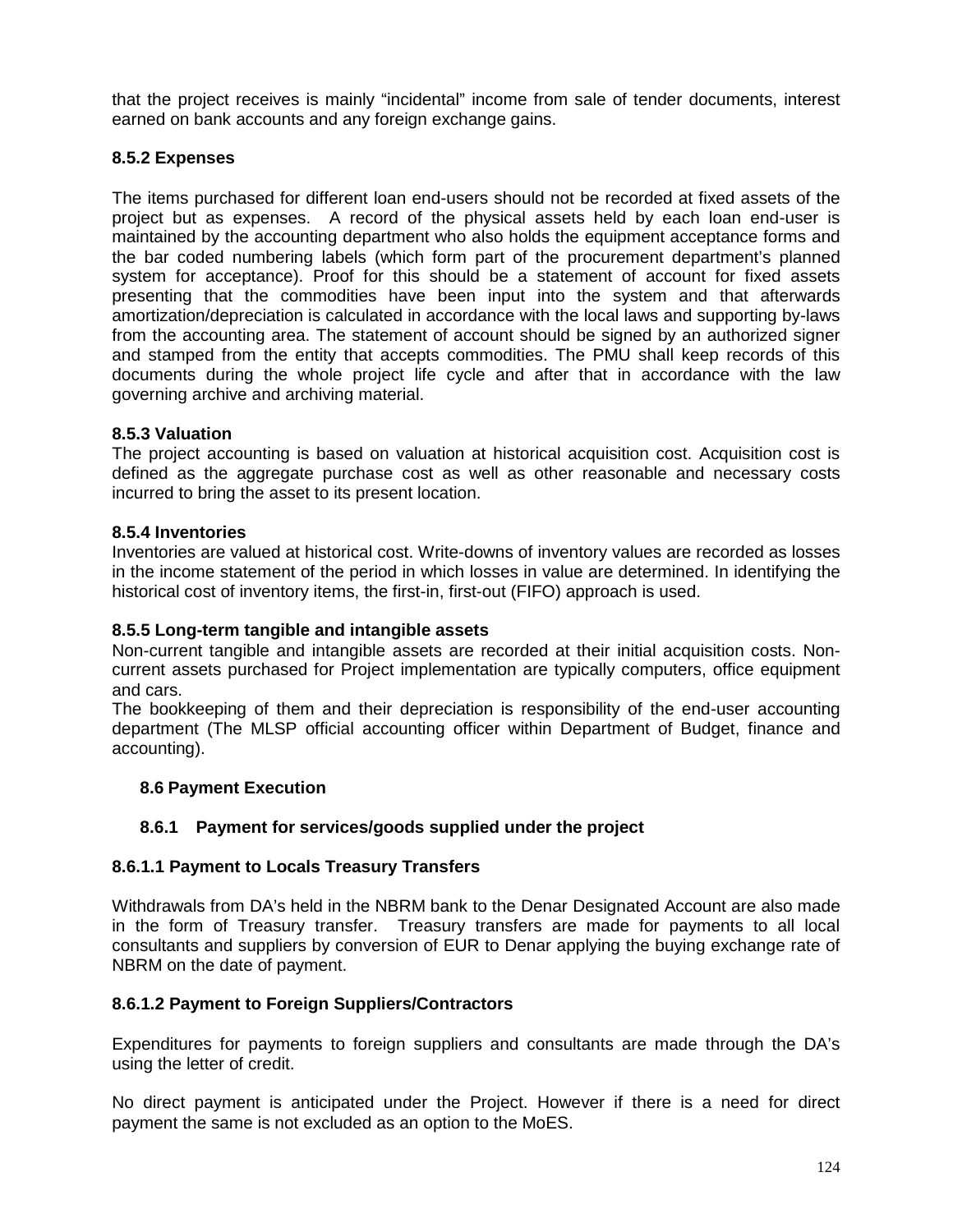All payments by the Project (including PMU salaries) should be made by bank transfer.

For payments to suppliers/consultants, suppliers/consultants submit their invoice in duplicate to the PMU for review and payment. Once the project becomes effective a Designated account will be opened in the NBRM, to which the funds will be transferred. A mirror Denar account is opened within the Treasury Single Account to serve as an operating account for withdrawals from the foreign currency account. The Designated Account will be managed and operated by the MoES. When payments to local suppliers are made, then a corresponding amount of foreign currency is exchanged in Denars and credited to the Denar mirror account. If a payment needs to be made to a foreign supplier in foreign currency, then the foreign currency equivalent amount is converted to Denars and credited to the mirror Denar account. The Denar account is then debited with the transaction amount, the Denars are converted to the appropriate foreign currency, and the respective amount transferred to the supplier. This flow of funds is followed even if the Designated Account and the payment due to the supplier are in the same currency. This ensures that the mirror Denar account, as part of the Single Treasury Account, captures all amounts paid to suppliers in the Treasury system.

## **8.6.2 Payment of Grants and Innovation sub-Loans**

Payment of Innovation Grants, Innovation sub-Loans or any other financial instrument that is to be delivered by the FITD will we explained in the separate IGOM.

The transfers of funds from the SDISP to the respected schools under subcomponent 2.2 will be done after the respective procurement procedure is completed and on actual cost basis (supplemented by an invoice). These funds will be transferred to a separate account that is to be opened by the beneficiary school for the sole purpose of the procurement and payment of the goods and services approved in the school-business grant application . More details will be provided in the respective GOM.

# **8.7 Petty Cash**

In order to facilitate the smooth running of the Project a small Petty Cash float in Denar should be established to pay for minor expenses (e.g. office consumables, postage, fuel, local travel cost, etc) incurred during daily operations of the office. When the petty cash funds drop below a certain balance (i.e. corresponding to one week of cash expenditures) it should be replenished through a withdrawal from the Local Project account for the Denar Petty Cash or EUR or other foreign currency if necessary from the DA for the foreign currency Petty Cash. The PMU Financial manager is responsible to document all disbursements from the petty cash, the denar or other petty cash currencies account according to local legal provisions covering the petty cash accounting operation. The documentation should include: corresponding invoice, receipt, or petty cash voucher.

The PMU Financial manager shall establish a system of internal control to ensure that petty cash is adequately safeguarded from theft or embezzlement. The internal control shall include the following:

- cash is under lock
- maintenance of cash accounts sheet
- statements of cash flow reflecting both cash receipts and cash disbursement records.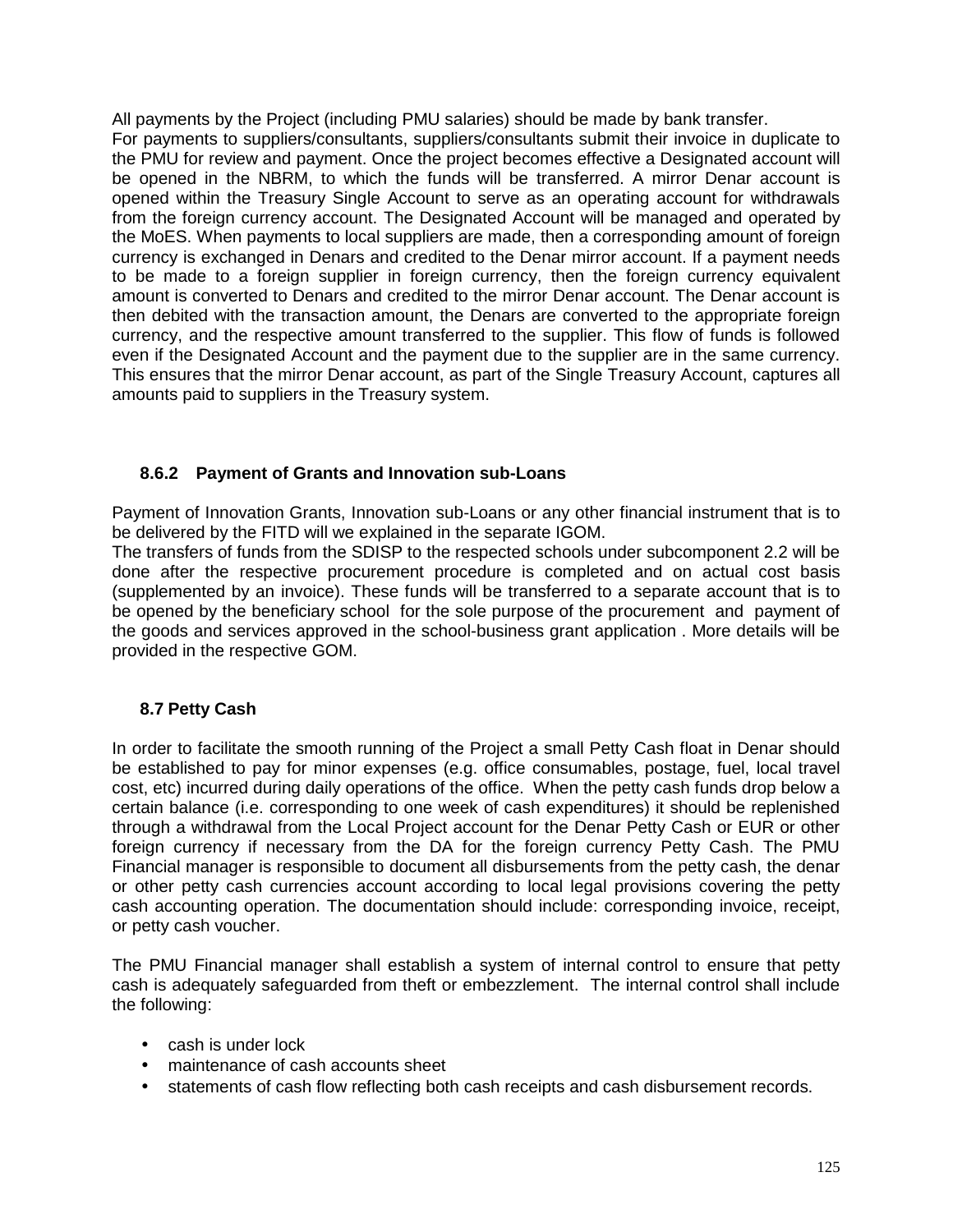The statement of cash disbursements and cash count should be reported to the Project Director on bi-weekly basis or as required.

The above mentioned requirements for petty cash do not limit the Financial manager to follow the updated national requirements for usage of petty cash.

## **8.8 Transaction Management**

General responsibility for processing payments shall rest with the PMU Financial manager.

The contract price should be paid in the currency in which the bid or proposal is made. If the payment is requested in a currency other than that stated in bid or proposal, the exchange rate used for payment should be the one utilized in the contract price so as maintain the foreign currency portion of the contract.

#### **8.9 Invoice Reception and Registration**

All invoices and respective supporting documentation shall be submitted to the PMU Financial manager responsible for invoice registration. If an invoice has been received by another structural unit of the MoES, the documents shall be immediately transferred to the PMU Financial manager for registration and processing. The invoices shall be registered in a Unified Register of Incoming Invoices.

#### **8.10 Documents to support the Payment**

The following documents are required to support payment orders:

#### *Equipment*

- guarantee, if required, for the advance payment only
- request for payment;
- invoice;
- Procurement manager approval;
- receipt of the arrival of the equipment to the site, Acceptance Certificate signed by the Acceptance Committee (in case when contract requires for installation and testing on site an Acceptance Certificate should be signed only after the testing is completed satisfactory);
- equipment guarantee/manufactures warranty (check contract requirements).

#### *Services*

- guarantee, if required, for the advance payment only;
- report on the services performed and, in case of lump sum contracts, a written acceptance by the Project Director (as designated in the contract) that a report is acceptable (in case payments is made upon submission of a report);
- Procurement Manager approval;
- timesheets or invoice (in case of time-based contracts).

#### *Fees to PMU consultants*

• report on the services performed;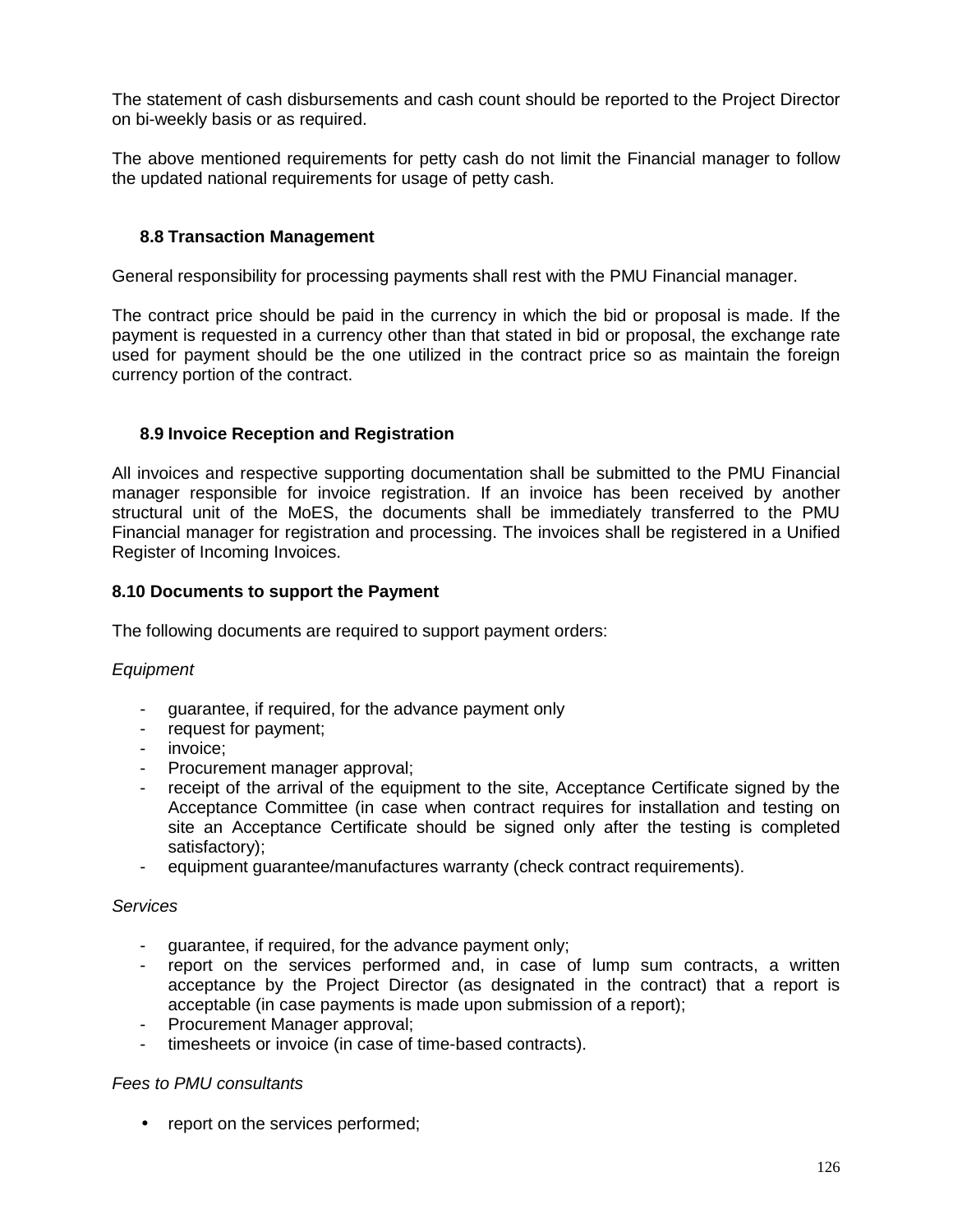• fee journal showing calculation of amount payable to each staff member (consultant);

## *Travel Advance and travel expenses*

For foreign travel – No objection letter by e-mail from World Bank;

- travel authorization;
- air tickets;
- hotel receipts;
- fax and communication receipts (for business purposes only and if included in a budget approved by the WB for the trip);

## *For local travel – travel order/travel authorization;*

- hotel receipts*;*
- fax and communication receipts (for business purposes only and as prior authorized by the PMU Director).

## *Office Cost*

- overhead and telecommunication costs invoices from service providers;
- transportation driver's register (travel order for a travel in the country or abroad), indicating the time and place when the driver worked for PMU, speedometer data at the beginning and at the end of working day, name of passenger(s);
- stationary and office maintenance contract, sales slip, check, commercial invoice, receipt, etc.

#### *Bank Charges*

- bank transaction slips

# **8.11 Arrangements for Verification of Payment**

## **8.11.1 Verification of Payment for services supplied under the Project**

Verification of invoices and documentation is an important phase of the financial management.

Responsibility for the invoice and supporting documentation verification and payment procedure rests with the overall PMU as follows:

## **In case of procurement of goods** the PMU Procurement Manager shall verify:

- contract requested documentation is complete,
- the purchase order, the confirmation of the order and the invoice concur as regards to the contract number, item specification, quantities, unit prices, type and terms of payment,
- packing list, and inspection certificate when applicable,
- transport documents (i.e. airway bill, original clean bill of lading, postal receipt),
- insurance certificate.

In case of any doubt or discrepancies, the PMU Procurement Manager should consult those who compiled the technical specifications and agree on the action to be taken (i.e. partial payment or the rejection of the full shipment).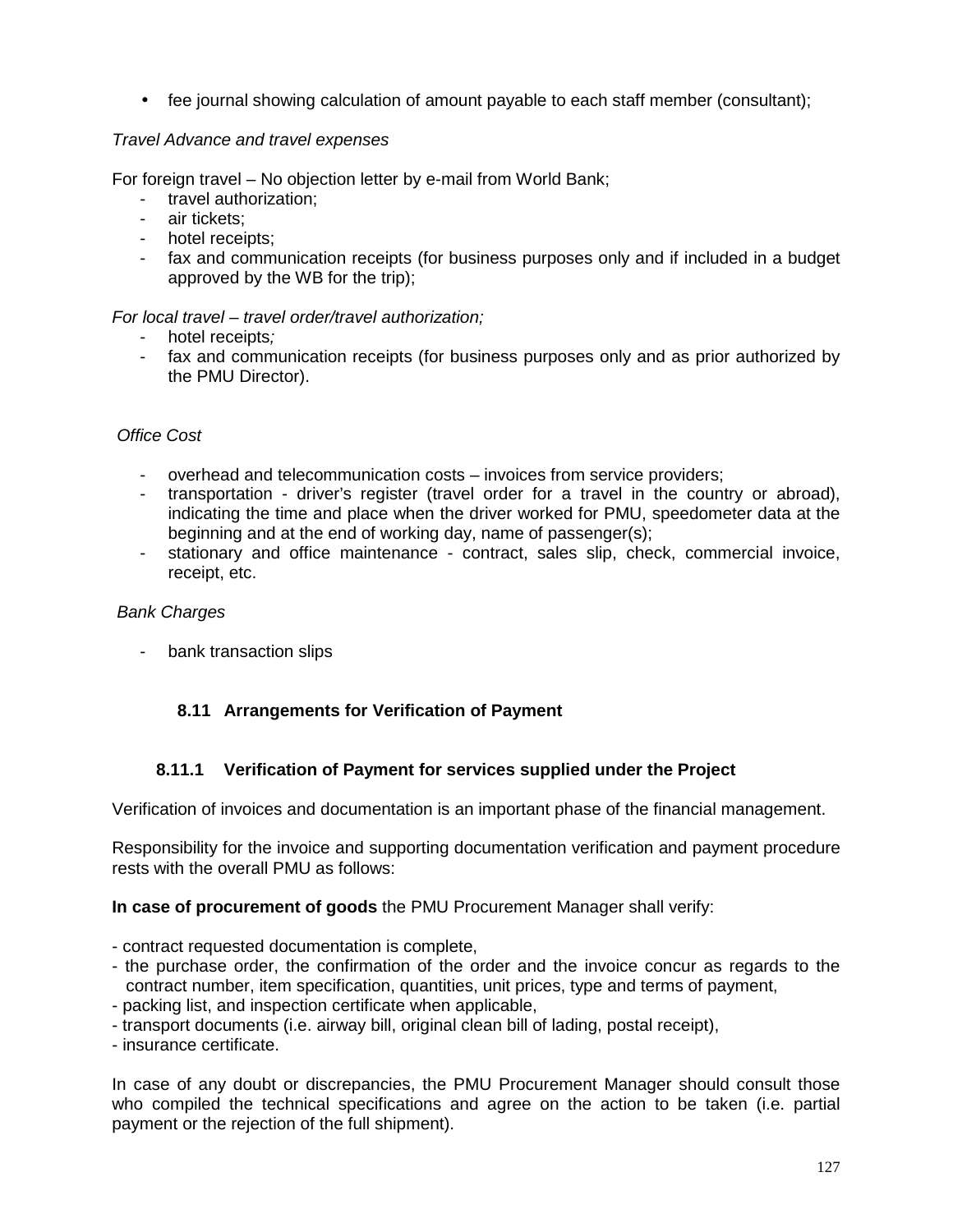## **In case of procurement of consulting services** the PMU Procurement Manager shall verify:

- contract requested documentation is complete,
- bank guarantee for advance payment,
- insurance certificate.

Once the Financial manager receives the final clearance from the Procurement Manager, FM shall independently identify the financial sources and established percentage of expenditure financing from the Loan.

When reviewing invoices under the Project Contracts, the Financial manager shall receive a written approval from the component coordinator confirming:

- acceptance of contracted service and availability of required reports;
- work of the contracted personnel;
- compliance with other contract terms within the competence of the technical terms.

Finally prior the payment the Financial manager shall verify:

- **-** invoice and supporting documentation compliance with the contract financial terms;
- **-** availability of contract balance for payment execution;
- **-** accuracy of the amounts submitted;
- **-** execution of other financial terms of the contract and Loan Agreement.

Final check of the invoice and supporting documents is done by the PMU Project Director. Verification of invoices (check of compliance with contract terms) and respective supporting documentation (availability check) shall be done in a timely manner with no unnecessary delays.

Any change of the submitted invoice or respective communication with the supplier/consultant that submitted the invoice shall be done in writing.

#### **8.11.2 Verification of Payment for goods services supplied under the School-Business Grants**

In the case of school-business grants, the verifications that are to precede the payment are the responsibility of the school.

The responsibility of the school is to verify that the goods and services are delivered in accordance with the contract and the requested supporting documentation is complete (warranties, manuals etc) The whole documentation regarding the procurement of the items subject of the contract for school-business grants will be available to the SDIS project at any time.

The detailed procedure for procurement and disbursement for goods and services under the, school-business grants category, will be described in the relevant GOM.

Final check of the invoice and supporting documents, prior to payment, is done by the PMU procurement and financial managers.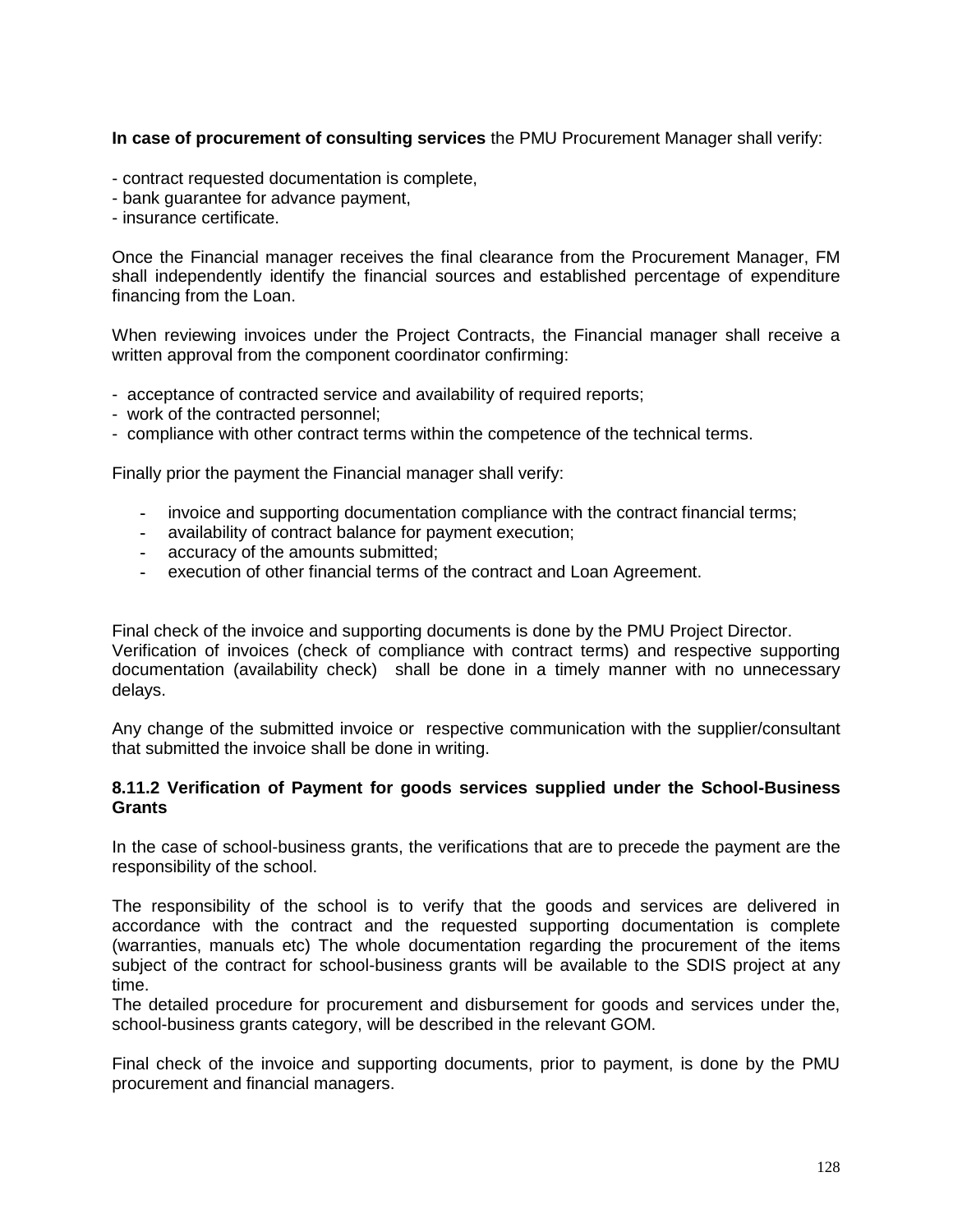Verification of invoices (check of compliance with contract terms) and respective supporting documentation (availability check) shall be done in a timely manner with no unnecessary delays.

## **8.12 Internal Controls**

Internal control should be seen as a process designed to provide reasonable assurance that the objectives of the Project are being achieved in the following categories: *effectiveness and efficiency of operations; reliability of financial and operational reporting*; and *compliances with applicable laws, and regulations.*

Internal control consists of specific policies and procedures which are often called "controls". These controls fall into the following five components:

 *Control Environment* – The control environment is the foundation for the other four main components of internal control. Where the control environment is weak, the other components of internal control are not likely to be effective.

Establishment of an adequate control environment is ensured through properly organized computerized financial and management accounting system of the PMU. Internal network allows to effectively segregating the duties between the PMU staff and authorization by the system administrator. The Project operates on the basis of cash-based accounting with additional information provided for commitments on signed contracts.

 *Risk Assessment and Management* - the established procedures to define, identify, analyze and manage the risks that may arise from internal and external sources that may affect the project.

In order to minimize the negative impact of both internal and external factors on the Project<br>
implementation, 
the following procedures have been introduced: implementation,

- *suitable authorization procedures* Authorization procedures that are effected by the PMU (especially checks, purchase orders, and cash receipts) ensure that all transactions are properly authorized and confirmed by the authorized personnel, that minimize the risk of unauthorized transactions. The authorizing authority for all contracts, payments and withdrawal applications is the Minister of education and science (or another person duly authorized by the Minister). Prior to submission of the documents to the Minister, the same will be approved and initialed by the procurement/financial specialist and the project director;
- *appropriate delegation and segregation of duties and responsibilities* Terms of Reference and Employment Contracts of the PMU staff set out the duties of the responsibilities of each PMU personnel. Responsibilities such as authorization, custody, record keeping and accounting duties are adequately segregated;
- *adequate measures for safeguarding project assets, including cash and bank balances* authorization procedures ensure that unauthorized personnel does not have access to the Project cash/bank accounts.
- *arrangements for carrying out accounting reconciliation and independent verification of assets and records* – verification of assets and records, and reconciliation against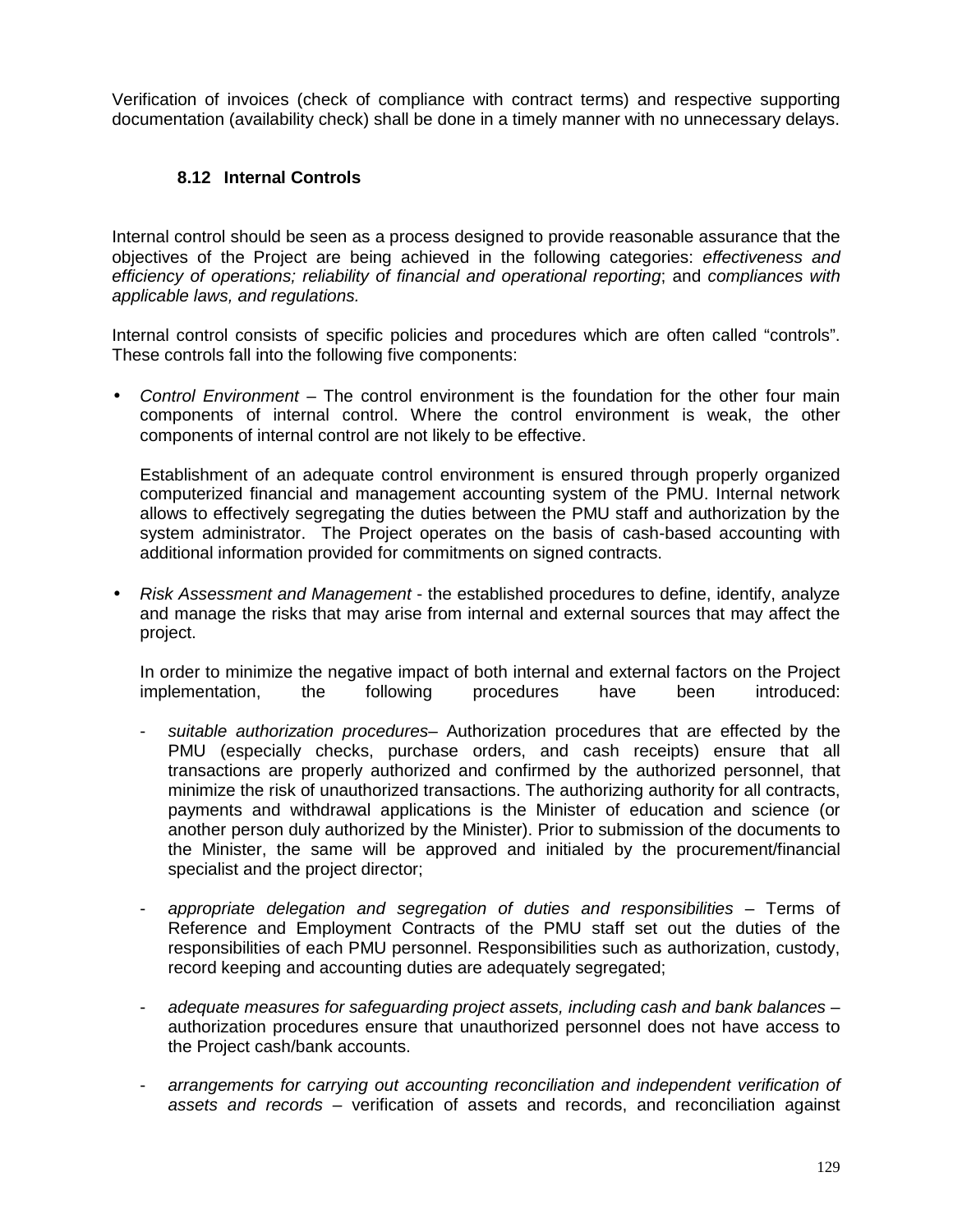primary data are carried out by the Financial Manager through computerized financial and management accounting system;

- *arrangements for storing project documents and restricting access to unauthorized personnel* – data and information is stored both in file system, and on the hard drive. Restricted information is stored in fire-resistant safe, and information on the computer hard drive is password-protected;
- *information and communication* the exchange of information, data verification and monitoring is in majority carried out through computerized system, and internal network. That arrangement facilitates flow of information;
- *financial monitoring* performance monitoring is carried out by both internal (the PMU system administration) and external (World Bank Missions, Project Audit) monitors.

Key internal controls to be applied for the project include:

- appropriate authorizations and approvals;
- segregation of duties;
- different persons being responsible for different phases of transaction;
- reconciliations between records and actual balances, as well as with third parties should be performed on regular basis by the project Financial Manager; and
- original documentation should exist to support project transactions.
- reconciliation of Designated Account
- budgetary control

Furthermore, adequate procedures and controls will be instituted and applied in practice for grants to schools under sub-component 2.2, and companies under sub-component 3.2. The respective procedures will be designed to ensure use of funds for intended purposes and will be described in the Grants Operational Manuals. Key internal controls and procedures that need to be in place with respect to grants and loans mechanism should include:

- clear description of eligibility criteria for beneficiaries;
- clear description of eligibility criteria for projects;
- procedures relating to evaluation and selection of grants/loans, including determining and describing responsibilities for this process;
- procedures and processes of monitoring of grants/loans implementation, including reporting back;
- time plan of the number and allocated time of the staff to perform activities relating to grant facility;
- the procurement processes for the grants.

## **8.13 Filing of Supporting Documentation**

The supporting documentation for each payment (invoice and attached statements of services performed, copy of the signed payment order, and copy of instruments delegating signature authority, if appropriate) is filed by a chronological numbering system. A file of supporting documentation is kept and regularly updated. It should allow for document selection according to the following criteria (cross-referenced or not):

(1) Sources of funds

(2) Project component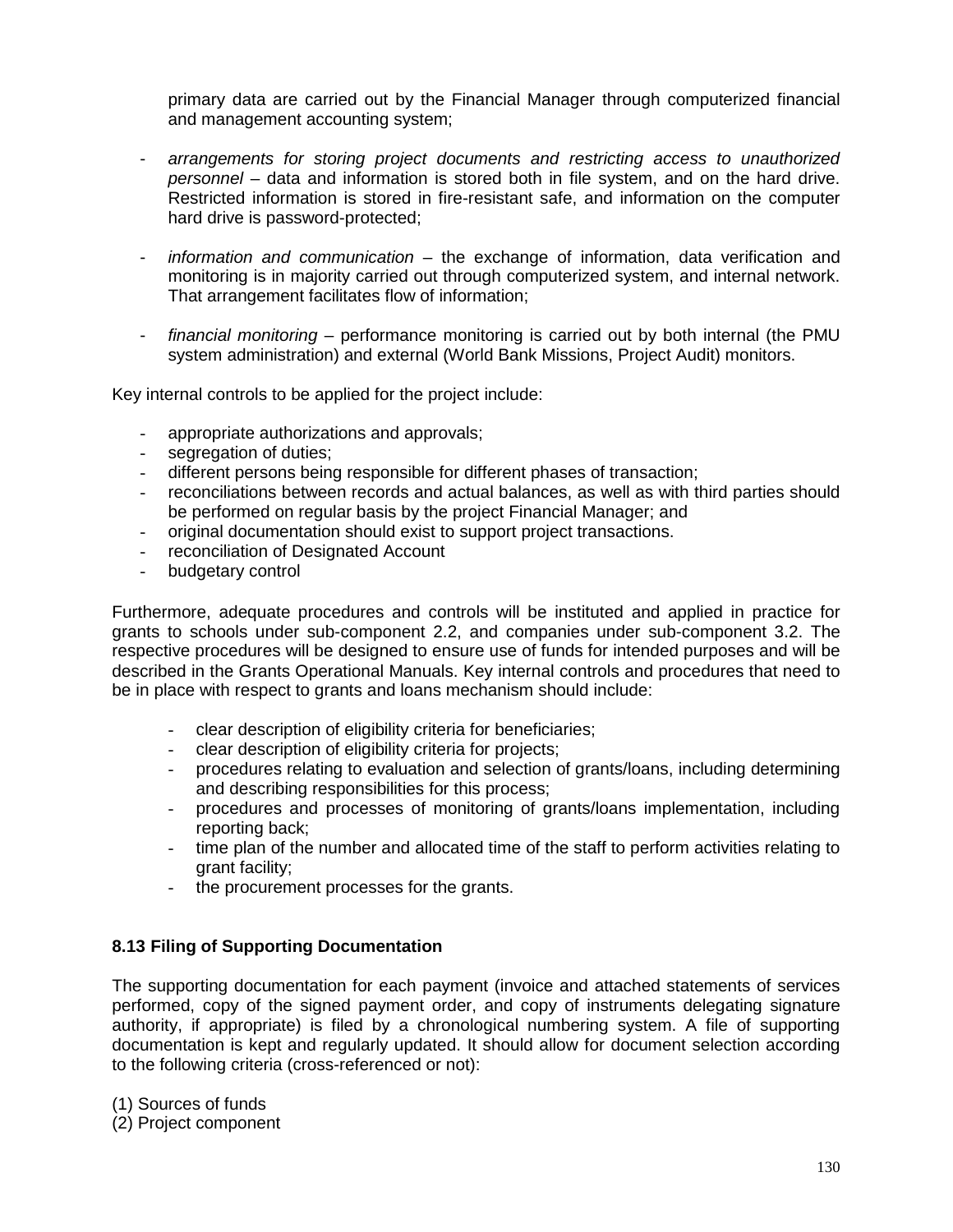- (3) Name of contracted firm
- (4) Date or time period
- (5) Number of the replenishment request supported by pertinent documentation.

#### **8.14 Financial Planning**

Project goals include completing the project on time and within the estimated cost. Project planning is a tool to achieve these objectives. It helps to set realistic goals for each year and quarter of the project's life. A project plan is a quantitative expression of a set of actions prepared in advance. Project planning includes a financial plan.

Financial planning should start with the cost information-cost tables. Cost tables should be based on the project's chart of accounts to ensure that project financial reports can also be prepared on this basis. The cost information should be refining into detailed specifications for project activities, detailed schedules (including procurement plan), and expenditure budgets broken down by time periods. The budgeted expenditure for each quarter should reflect the project activities scheduled for the quarter. Before the beginning of each such quarter, plan should be reviewed and revised. Any variances between planned and actual costs should be analyzed and the remedial actions to be taken should be agreed for coming quarter. Before beginning of each fiscal year of the project, the project budget for the coming year should be reviewed and revised reflecting any updating of the project implementation plan.

#### **8.15 Reporting**

The PMU/FITD will prepare a full set of interim unaudited financial reports – IFRs in EUR for each calendar quarter throughout the life of the project. They will be due 45 days after each quarter ends. The reports will incorporate detailed information on amounts transferred to the MoES/FITD from the Designated Account, amounts transferred to the beneficiaries, and any unused funds which were transferred from Designated Account for each quarter, year-to-date and on cumulative basis.

The IFRs will comprise the following reports presented in the agreed format:

- Statement of Project Cash Receipts ad Payments
- Uses of Funds by Activity shows the total expenses by project components and subcomponents of the reporting period. Details of actual, planned amounts and variances should be shown and compared to the total amounts budgeted over the project's life and per the PAD.
- Designated Account(s)statement for MoES, respectively FITD;
- Detailed breakdown of grants and loans; and
- Narratives to the reports This report describes factors influencing the financial and physical progress – physical outputs in Project implementation, both cumulatively and for the period covered by said report, and explains variances between the actual and planned Project implementation;

The Financial Manager will coordinate with FITD representatives regarding the submission of the financial data related to sub-component 3.2 in 30 days from the quarter end. Such information will be centralized in the project IFRs to be submitted to the Bank by the Financial Manager in 45 days from the quarter end.

**The format of the IFRs is agreed during the negotiations and attached to the minutes from negotiations.**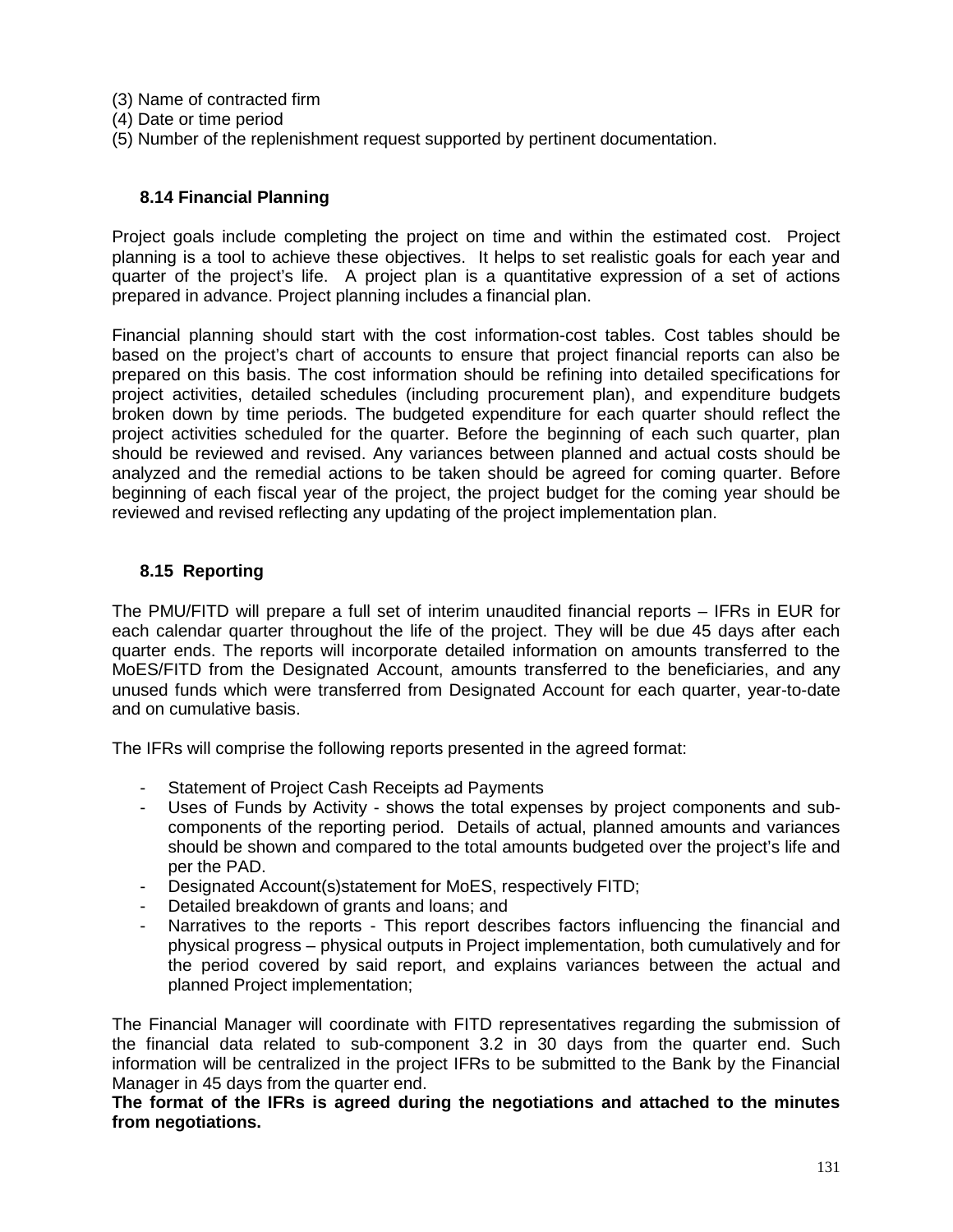## **The PMU staff responsibilities for IFRs preparation is given below**:

Financial Reports (to be prepared by the Financial Manager) include:

Sources and Uses of Funds Statements - This report shows sources and uses of funds for the Project, both cumulatively and for the period covered by said report, showing separately funds provided under the Loan, and explains variances between the actual and planned uses of such funds;

Uses of Funds by Project Activity - This report shows the total expenses by project components and sub-components of the reporting period. Details of actual, planned amounts and variances should be shown and compared to the total amounts budgeted over the project's life and per the PAD.

Project Balance Sheet

 Narrative Physical Progress Reports (to be prepared by the Project Director and Coordinators) include:

This report describes physical progress – physical outputs in Project implementation, both cumulatively and for the period covered by said report, and explains variances between the actual and planned Project implementation; and

• Procurement Reports (to be prepared by the Procurement Manager)

This report shows the status of procurement under the Project, as at the end of the period covered by said report.

It is important to point out that the FMIS is generating the above mentioned reports from the data input in the system. The IFRs have to be consolidated with certain data especially presented in the Reports showing physical progress. The system shall require update of the physical progress and that information should be provided by the Project Director and Component coordinators immediately after the end of the respective quarter and cumulatively for the hall period. These data should be input into the system in order to produce reports showing realistic data for the physical progress.

Financial reports depict variances between planned and actual costs. Similarly, physical progress monitoring reports and procurement reports show variances between planned and actual outputs and contracting, respectively. Significant variances should be analyzed, and explanations, together with the remedial actions to be taken, should be given in the reports. The level at which a variance is significant and requires further investigation or remedial action should be agreed during project preparation, either by setting a percentage level of variance or agreeing on those activities to be addressed. The cost of a small activity may vary by a large percentage, but its impact on the project as a whole may be relatively insignificant. Therefore, the level of variance that needs to be addressed could differ from one activity to another within the project, as well as between projects.

Monitoring Physical Progress. Monitoring expenditures in relation to physical progress is a key aspect of ensuring that project costs are under control. Physical progress monitoring requires data on project outputs that reflect the cost drivers of the project components. Some borrowers do not systematically collect such output data, and others need to strengthen their current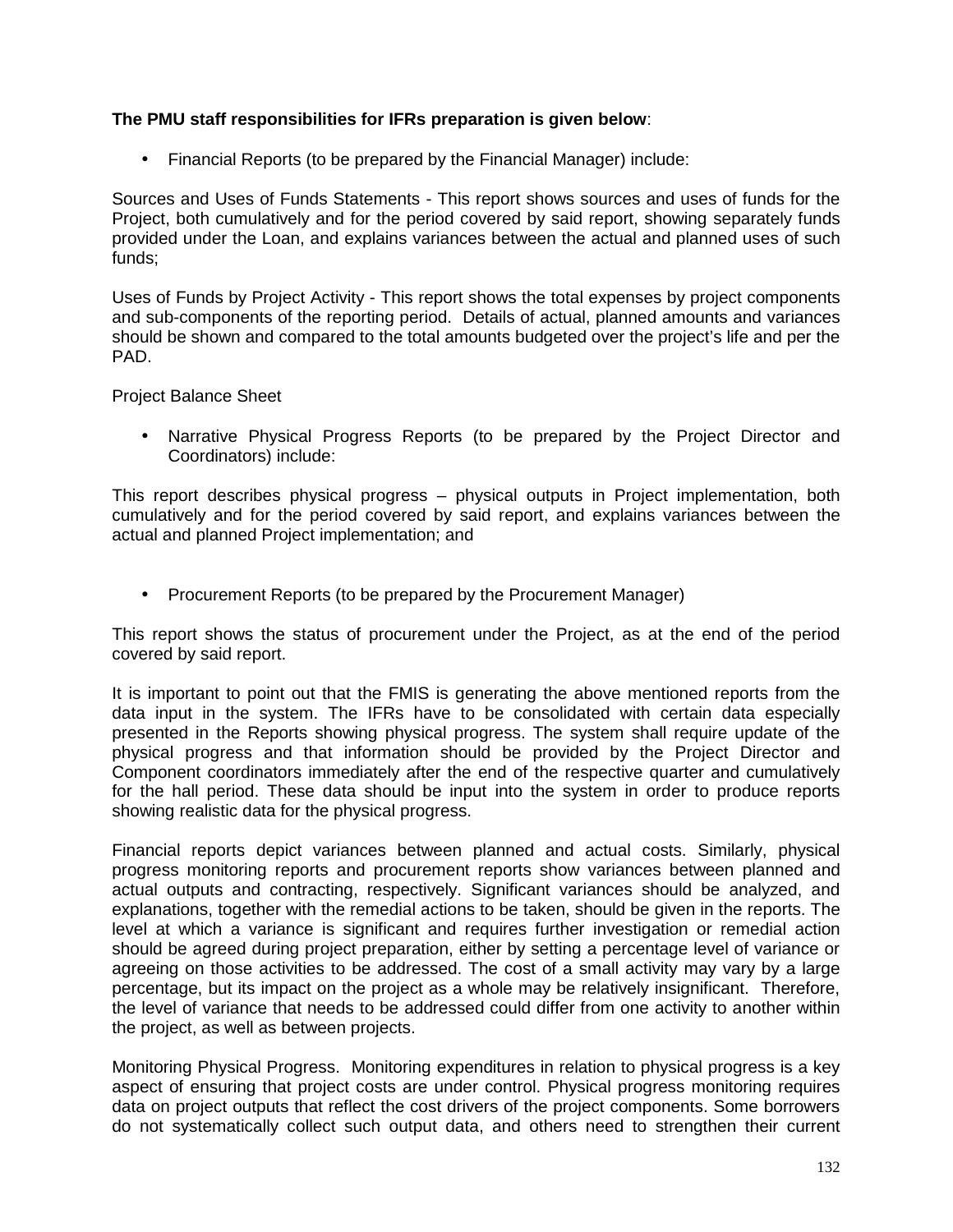systems for doing so. For this reason, identifying relevant outputs requires close attention during project preparation. This requires all of the following:

- project design, as defined in the Bank's logical framework for overall
- project design and development, that identifies the project components and the set of activities to which outputs relate;
- understanding of the link between outputs and costs; and
- reliable means of recording and reporting outputs.

Project monitoring is based on the indicator agreed and given in this POM.

The development of output indicators for physical progress monitoring should be undertaken in conjunction with the development of output and outcome indicators for the M&E plan. This avoids duplication as in some cases the same output indicators may be relevant for physical progress monitoring and M&E.

## **Distribution of IFRs**

All completed IFRs should be sent to the World Bank's Task Team Leader, within 45 days of the end of each calendar quarter. Therefore, the Procurement Manager and the Coordinators should give a draft of the Procurement Reports and Physical Progress Reports to the PMU Financial Manager within 15 days of the end of each calendar quarter. The PMU Financial Manager provides the financial information applicable to each report and discusses the reports with the relevant persons for completion of a final version of the reports.

After each report has been completed in the final version, the person preparing the report should sign it and return to the Procurement Manager and Coordinators for collation. After the collection the Report must be verified and approved by the Project Director, before submission to the World Bank. A paper copy of each completed IFR should be printed and filed at the PMU with all the supporting documentation to substantiate the information stated in the IFRs.

## **Government Reporting Requirements**

Various Governmental entities may require the Project to provide information to them. The Financial Manager should ensure that all information provided in reports is in accordance with the project's records and accounting software.

## **Back-up of Financial Data**

Prior to closing the fiscal year, a back-up of the accounting records should be taken both on computer hard drive and the CD. CD shall be held in fire-resistant safe. This ensures that a record is kept of all the transactions of that fiscal year. The back-up records of all individual fiscal years should be maintained throughout the life of the Project. Therefore, at the closing of the project, a comprehensive record of all transactions throughout the whole life of the project is available by way of all back up CDs for each fiscal year and upon final closing of the accounts.

## **8.16 External Audit**

Pursuant to Schedule 2, Section II, subsection B line item 3 of the Loan Agreement the Borrower shall have its financial statements audited in accordance with consistently applied auditing standards acceptable to the WB, by independent auditors acceptable to the WB.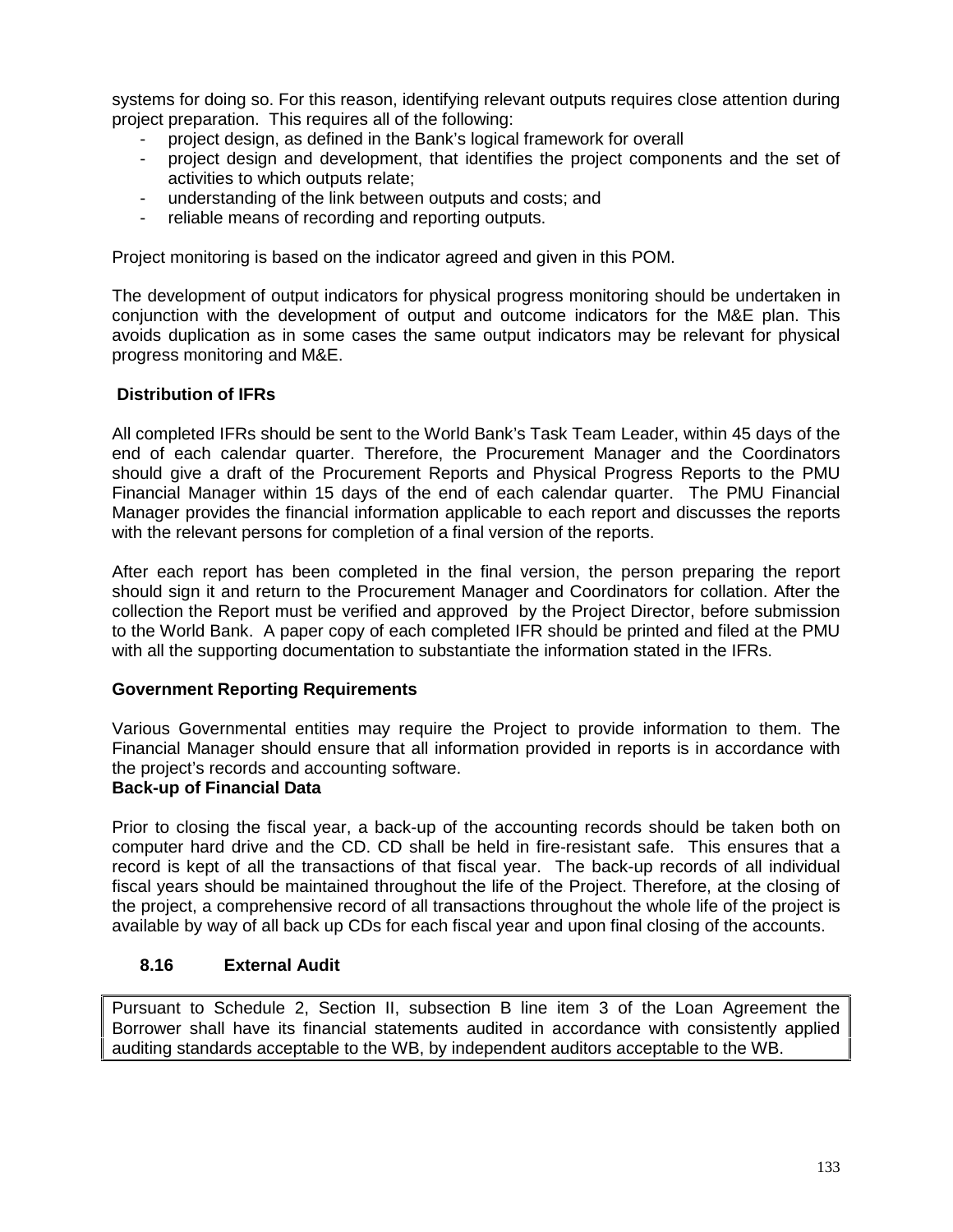The consolidated Project's Financial Statements will be audited each fiscal year by independent auditors acceptable to the Bank based on terms of reference agreed with the Bank. The first audit will cover the period from the effectiveness date to 31 December 2014.

The audit includes a review of the consolidated project financial statements, including transactions incurred by FITD, as well as financial and accounting system, transactions and operations, verify the reliability of accounting and financial statements and other reports submitted to the Project Director, the Minister and the WB. The audit should also identify bottlenecks in the internal control and financial systems, and recommend respective improvements. Pursuant to the Bank's requirements, the audit of financial statements shall be conducted in compliance with the International Standards on Audit (IAS) published by the International Federation of Accountants. The scope of audit will be extended from overall project financial statements, to audit of randomly selected financial statements of grant beneficiaries under sub-components 2.2 and 3.2, and in relation to the use of grant funds. The full details on extending the scope of audit to include the review of grants would be added in audit TORs before the procurement of the audit commences. The audited financial statements of the Project will be posted by the counterparts on the Ministry (or GOM) website, within 2 weeks upon the audit report is being issued by the auditors and accepted by the World Bank.

The audit firm shall be selected and contracted at an initial Project implementation stage to allow the establishment of an adequate financial management system (including the accounting and internal control procedures) and necessary adjustment on the basis of the audit.

Services of auditors shall be procured on the basis of the least-cost selection (LCS) method. The annual cost of the audit would be covered with project funds.

The PMU Financial manager is responsible for the timely procurement of the auditing firm. MoES will contract the auditors for all project components, including the innovation one.

The audit report accompanied with the auditors' opinion shall be sent to the WB not later than six months after the end of each such year.

The Bank financial staff will review the accounting system to be used for the Project and would conclude if the said system meets the WB minimum financial standards. The system consists of:

- accounting module designed for recording and analyzing accounting transactions and
- multi-functional built in date base for analysis and processing of information, including contract registers, procurement monitoring and budgeting information.

## **8.17 Supervision**

During project implementation, the Bank will supervise the project's financial management arrangements in two main ways:

- review the project's interim un-audited financial reports for each calendar quarter, as well as the project's annual audited financial statements and auditor's management letter; and
- perform on-site supervisions, review the project's financial management and disbursement arrangements to ensure compliance with the Bank's minimum requirements.

Supervisions will be performed by the Bank accredited Financial Management Specialist.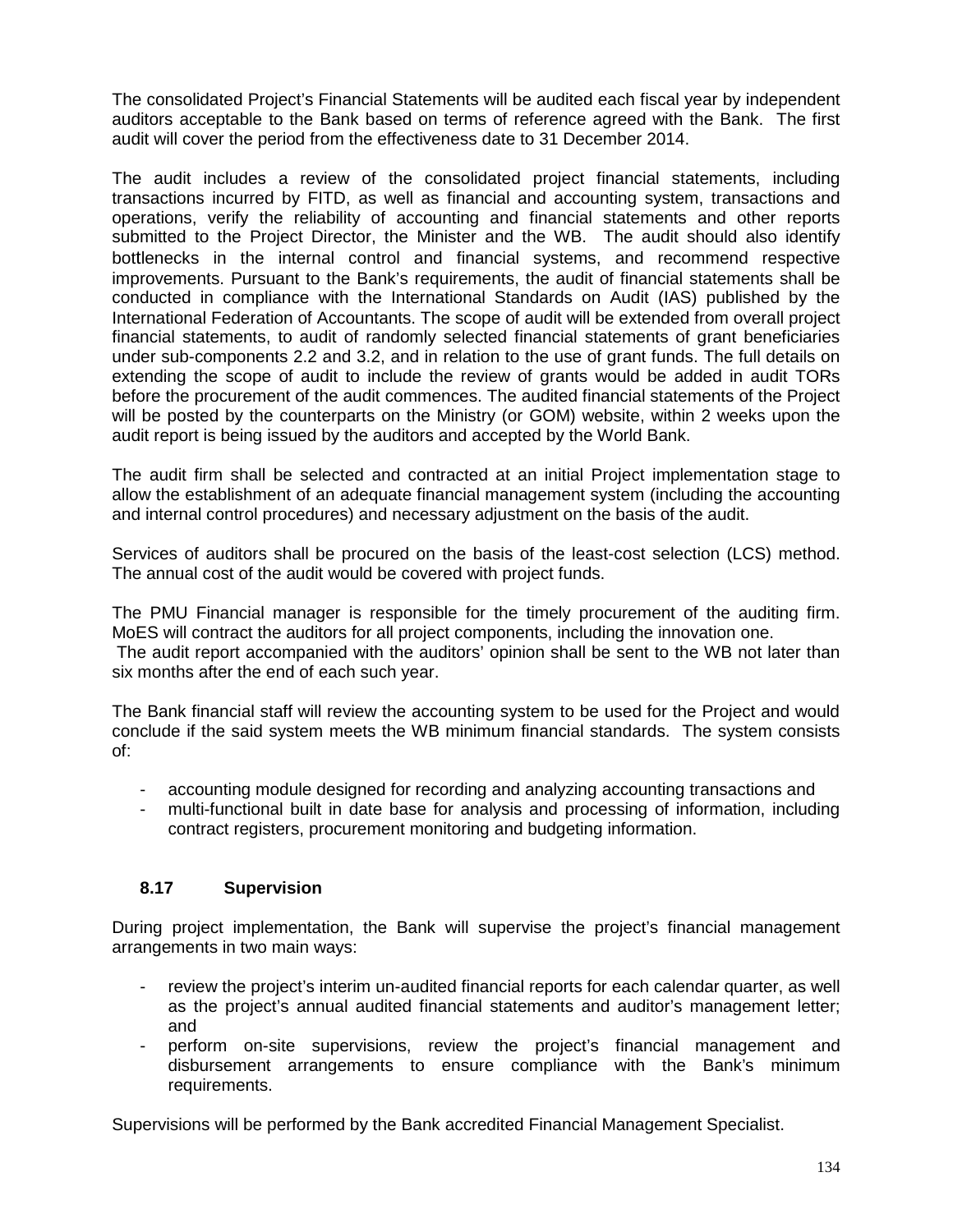*Attachment 1. Interim un-audited Financial Reports (IFR) Format*

*Attachment 2. Draft Terms of Reference for Financial Audit( as attached to the minutes of negotiations; the TORs will be extended and finalized with the details regarding the review of the grants before the procurement of the audit commences).*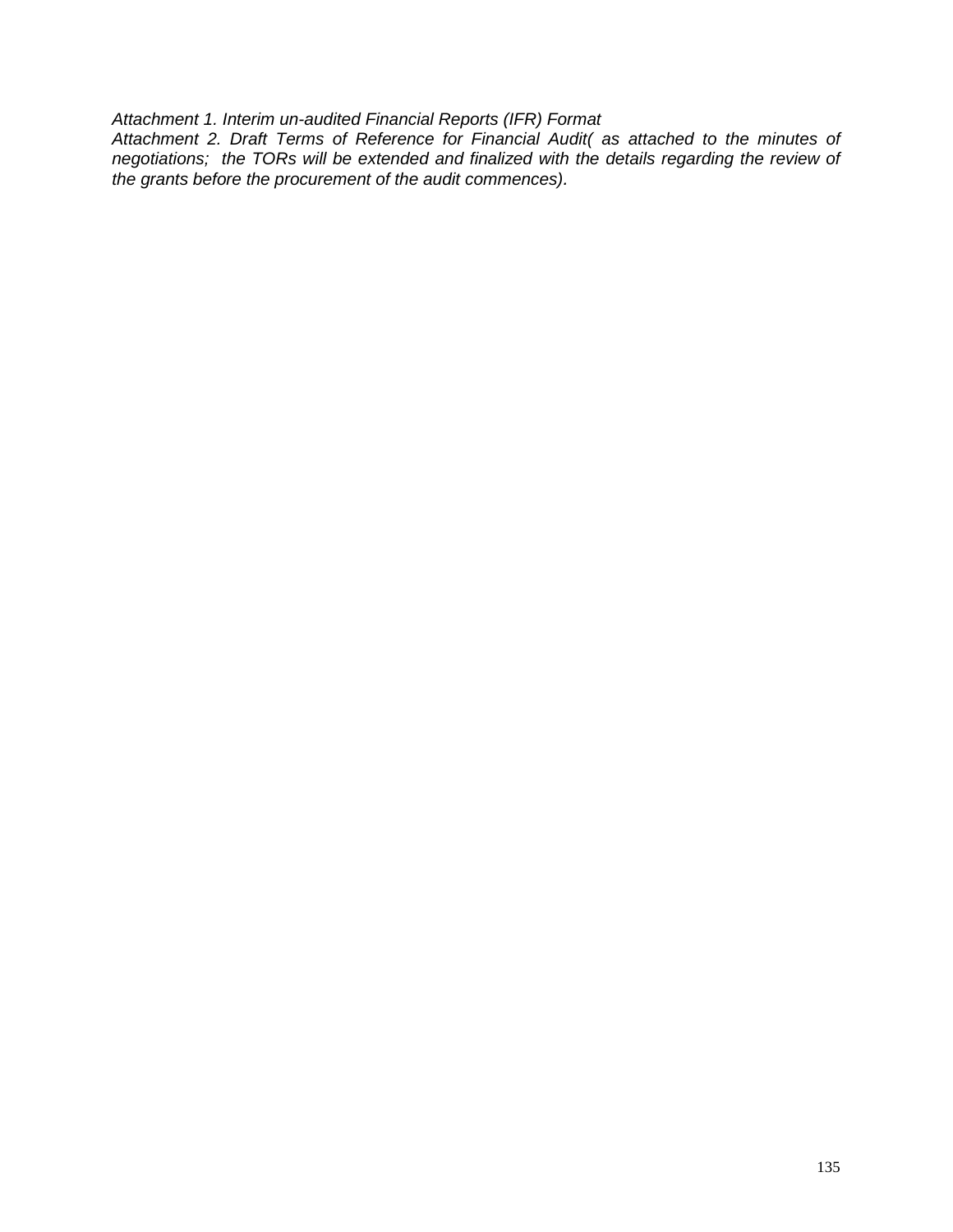# Attachment 1. Interim un-audited Financial Reports (IFR) Format

*Interim un-audited Financial Reports (IFR)*

# **Skills Development and Innovation Support Project (IBRD Loan No. xxxx-MK)**

**Project Sources & Uses of Funds For the period ending xx/xx/20xx**

|                                                                                                            |                       | In EUR<br>Actual  |                      |            | <b>Budget</b>                    |                                                   |                       | Variance |            |
|------------------------------------------------------------------------------------------------------------|-----------------------|-------------------|----------------------|------------|----------------------------------|---------------------------------------------------|-----------------------|----------|------------|
|                                                                                                            |                       |                   | <b>Cumulative to</b> | Current    |                                  |                                                   | Current               |          | Cumulative |
|                                                                                                            | <b>Current period</b> | Year To           | Date                 | period     | Year To                          | <b>Cumulative to Date</b>                         | period                | Year To  | to Date    |
| <b>Sources of Funds</b>                                                                                    |                       |                   |                      |            |                                  |                                                   |                       |          |            |
| Counterpart Funds                                                                                          |                       |                   |                      |            |                                  |                                                   |                       |          |            |
| World Bank                                                                                                 |                       |                   |                      |            |                                  |                                                   |                       |          |            |
| Interests Earned                                                                                           |                       |                   |                      |            |                                  |                                                   |                       |          |            |
| Total                                                                                                      |                       |                   |                      |            |                                  |                                                   |                       |          |            |
|                                                                                                            |                       |                   |                      |            |                                  |                                                   |                       |          |            |
| Foreign Exchange Difference                                                                                |                       |                   |                      |            |                                  |                                                   |                       |          |            |
| Exchange gains                                                                                             |                       |                   |                      |            |                                  |                                                   |                       |          |            |
| Exchange losses                                                                                            |                       |                   |                      |            |                                  |                                                   |                       |          |            |
| <b>Total sources of funds</b>                                                                              |                       |                   |                      |            |                                  |                                                   |                       |          |            |
|                                                                                                            |                       |                   |                      |            |                                  |                                                   |                       |          |            |
| Less:                                                                                                      |                       |                   |                      |            |                                  |                                                   |                       |          |            |
| <b>Uses of Funds</b>                                                                                       |                       |                   |                      |            |                                  |                                                   |                       |          |            |
|                                                                                                            |                       |                   |                      |            |                                  |                                                   |                       |          |            |
| <b>Financed by WB</b>                                                                                      |                       |                   |                      |            |                                  |                                                   |                       |          |            |
| Component 1 Improving Transparency of Higher Education                                                     |                       |                   |                      |            |                                  |                                                   |                       |          |            |
| Component 2 Modernization of Secondary Technical Vocational Education and Training                         |                       |                   |                      |            |                                  |                                                   |                       |          |            |
|                                                                                                            |                       |                   |                      |            |                                  |                                                   |                       |          |            |
| Component 3 Improving the innovative capacity of enterprises and collaboration with research organizations |                       |                   |                      |            |                                  |                                                   |                       |          |            |
| Component 4 Project Management and Monitoring and Evaluation                                               |                       |                   |                      |            |                                  |                                                   |                       |          |            |
| Sub-total financed by the WB                                                                               |                       |                   |                      |            |                                  |                                                   |                       |          |            |
|                                                                                                            |                       |                   |                      |            |                                  |                                                   |                       |          |            |
| <b>Financed by the Counterpart</b>                                                                         |                       |                   |                      |            |                                  |                                                   |                       |          |            |
| Component 1 Improving Transparency of Higher Education                                                     |                       |                   |                      |            |                                  |                                                   |                       |          |            |
| Component 2 Modernization of Secondary Technical Vocational Education and Training                         |                       |                   |                      |            |                                  |                                                   |                       |          |            |
| Component 3 Improving the innovative capacity of enterprises and collaboration with research organizations |                       |                   |                      |            |                                  |                                                   |                       |          |            |
| Component 4 Project Management and Monitoring and Evaluation                                               |                       |                   |                      |            |                                  |                                                   |                       |          |            |
| Sub-total financed by the Counterpart                                                                      |                       |                   |                      |            |                                  |                                                   |                       |          |            |
| Total uses of funds                                                                                        |                       |                   |                      |            |                                  |                                                   |                       |          |            |
|                                                                                                            |                       |                   |                      |            |                                  |                                                   |                       |          |            |
| Net increase/(Decrease) in cash flow                                                                       |                       |                   |                      |            |                                  |                                                   |                       |          |            |
|                                                                                                            |                       |                   |                      |            |                                  |                                                   |                       |          |            |
|                                                                                                            |                       |                   |                      |            |                                  |                                                   |                       |          |            |
| <b>Bank Balances beginning of period</b>                                                                   |                       |                   |                      |            |                                  |                                                   |                       |          |            |
|                                                                                                            |                       |                   |                      |            |                                  |                                                   |                       |          |            |
|                                                                                                            |                       |                   |                      |            |                                  |                                                   |                       |          |            |
| <b>Bank Balances end of period</b>                                                                         |                       |                   |                      |            |                                  |                                                   |                       |          |            |
| Interim un-audited Financial Reports (IFR)                                                                 |                       |                   |                      |            |                                  |                                                   |                       |          |            |
|                                                                                                            |                       |                   |                      |            |                                  |                                                   |                       |          |            |
|                                                                                                            |                       |                   |                      |            |                                  |                                                   |                       |          |            |
|                                                                                                            |                       |                   |                      |            |                                  | Skills Development and Innovation Support Project |                       |          |            |
|                                                                                                            |                       |                   |                      |            | (IBRD Loan No. xxxx-MK)          |                                                   |                       |          |            |
|                                                                                                            |                       |                   |                      |            |                                  |                                                   |                       |          |            |
|                                                                                                            |                       |                   |                      |            |                                  | Uses of Funds by Project Activity                 |                       |          |            |
|                                                                                                            |                       |                   |                      |            | For the period ending xx/xx/20xx |                                                   |                       |          |            |
|                                                                                                            |                       |                   |                      |            | In EUR                           |                                                   |                       |          |            |
|                                                                                                            |                       |                   | Actual               | Cumulative | Current                          | Planned<br>Cumulative                             |                       | Variance | Cumulative |
|                                                                                                            |                       | Current<br>period | Year To              | to Date    | period                           | Year To<br>to Date                                | <b>Current period</b> | Year To  | to Date    |
|                                                                                                            |                       |                   |                      |            |                                  |                                                   |                       |          |            |
| <b>Component 1 Improving Transparency of Higher Education</b>                                              |                       |                   |                      |            |                                  |                                                   |                       |          |            |
| Contract 1                                                                                                 |                       |                   |                      |            |                                  |                                                   |                       |          |            |
| Contract 2<br>Contract 3                                                                                   |                       |                   |                      |            |                                  |                                                   |                       |          |            |
| contract 4                                                                                                 |                       |                   |                      |            |                                  |                                                   |                       |          |            |
| contract 5                                                                                                 |                       |                   |                      |            |                                  |                                                   |                       |          |            |
| Payments without contract                                                                                  |                       |                   |                      |            |                                  |                                                   |                       |          |            |
| Sub-total                                                                                                  |                       |                   |                      |            |                                  |                                                   |                       |          |            |
|                                                                                                            |                       |                   |                      |            |                                  |                                                   |                       |          |            |
| Component 2 Modernization of Secondary Technical Vocational Education & Training                           |                       |                   |                      |            |                                  |                                                   |                       |          |            |
| Contract 1                                                                                                 |                       |                   |                      |            |                                  |                                                   |                       |          |            |
| Contract 2                                                                                                 |                       |                   |                      |            |                                  |                                                   |                       |          |            |
| Contract 3                                                                                                 |                       |                   |                      |            |                                  |                                                   |                       |          |            |
| contract 4                                                                                                 |                       |                   |                      |            |                                  |                                                   |                       |          |            |
| contract 5                                                                                                 |                       |                   |                      |            |                                  |                                                   |                       |          |            |
| Payments without contract                                                                                  |                       |                   |                      |            |                                  |                                                   |                       |          |            |
| Sub-total                                                                                                  |                       |                   |                      |            |                                  |                                                   |                       |          |            |
| Component 3 Improving the innovative capacity of enterprises and collaboration with research               |                       |                   |                      |            |                                  |                                                   |                       |          |            |
| organizations                                                                                              |                       |                   |                      |            |                                  |                                                   |                       |          |            |
| Contract 1                                                                                                 |                       |                   |                      |            |                                  |                                                   |                       |          |            |
| Contract 2                                                                                                 |                       |                   |                      |            |                                  |                                                   |                       |          |            |
| Contract 3                                                                                                 |                       |                   |                      |            |                                  |                                                   |                       |          |            |
| contract 4                                                                                                 |                       |                   |                      |            |                                  |                                                   |                       |          |            |
| contract 5                                                                                                 |                       |                   |                      |            |                                  |                                                   |                       |          |            |
| Payments without contract                                                                                  |                       |                   |                      |            |                                  |                                                   |                       |          |            |
| <b>Component 4 Project Management and Monitoring and Evaluation</b>                                        |                       |                   |                      |            |                                  |                                                   |                       |          |            |
| Contract 1                                                                                                 |                       |                   |                      |            |                                  |                                                   |                       |          |            |
| Contract 2                                                                                                 |                       |                   |                      |            |                                  |                                                   |                       |          |            |
| Contract 3                                                                                                 |                       |                   |                      |            |                                  |                                                   |                       |          |            |
| contract 4                                                                                                 |                       |                   |                      |            |                                  |                                                   |                       |          |            |
| contract 5                                                                                                 |                       |                   |                      |            |                                  |                                                   |                       |          |            |
| Payments without contract                                                                                  |                       |                   |                      |            |                                  |                                                   |                       |          |            |
| Sub-total                                                                                                  |                       |                   |                      |            |                                  |                                                   |                       |          |            |
| <b>Total Project Expenditures</b>                                                                          |                       |                   |                      |            |                                  |                                                   |                       |          |            |
|                                                                                                            |                       |                   |                      |            |                                  |                                                   |                       |          |            |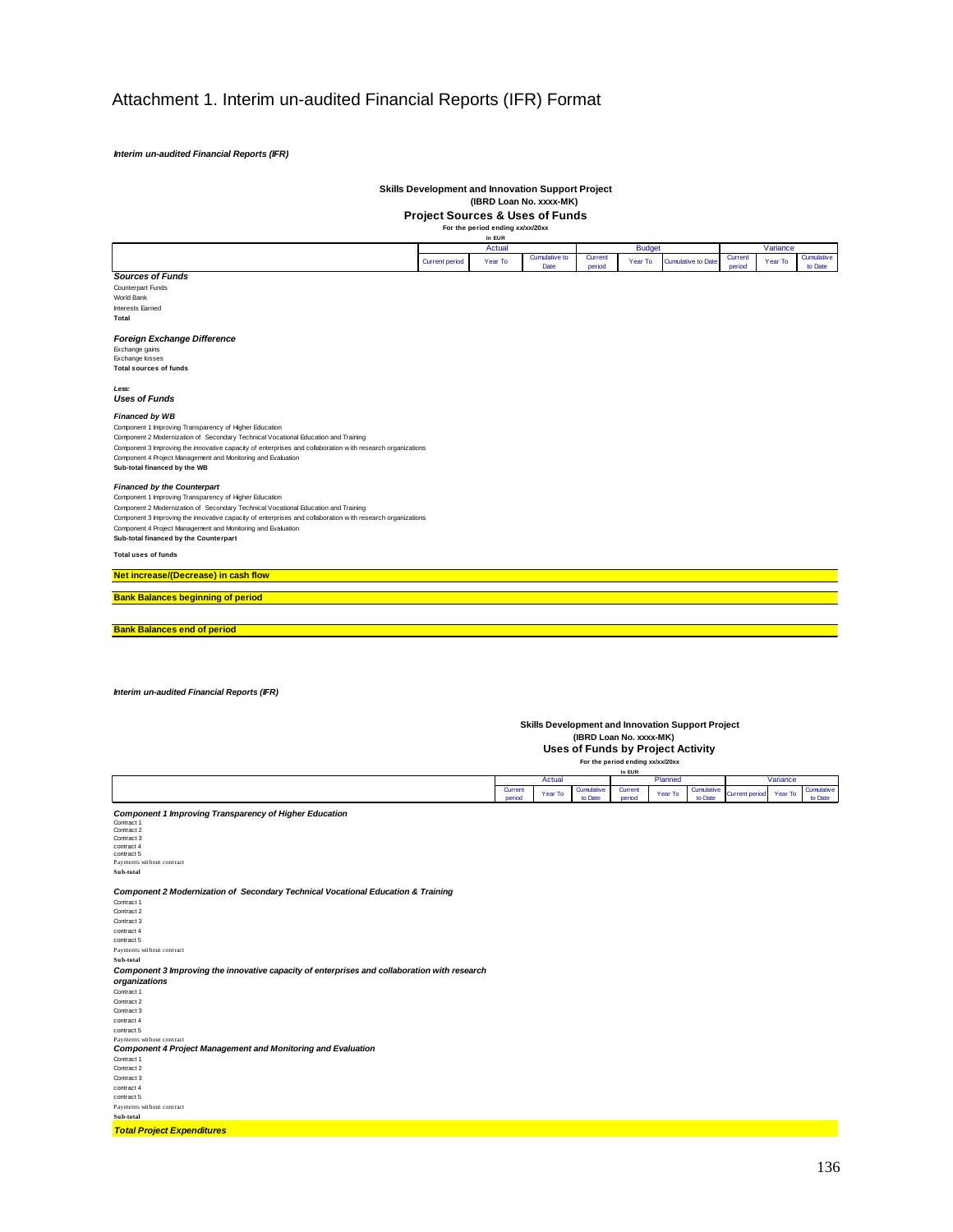| Interim un-audited Financial Reports (IFR)                   |                                                          |                                  |  |  |
|--------------------------------------------------------------|----------------------------------------------------------|----------------------------------|--|--|
|                                                              | <b>Skills Development and Innovation Support Project</b> |                                  |  |  |
|                                                              |                                                          | (IBRD Loan No. xxxx-MK)          |  |  |
|                                                              | <b>Designated Account Statement</b>                      |                                  |  |  |
|                                                              |                                                          | For the period ending xx/xx/20xx |  |  |
|                                                              |                                                          | In EUR                           |  |  |
| <b>Opening Balance on DA</b>                                 |                                                          |                                  |  |  |
| Plus: Replenishment during the period                        |                                                          |                                  |  |  |
| Interest earned and retained on account                      |                                                          |                                  |  |  |
|                                                              | $\bf{0}$                                                 |                                  |  |  |
| Less: Amount of eligible expenditures paid during the period |                                                          |                                  |  |  |
| Refund from DA                                               |                                                          |                                  |  |  |
|                                                              | 0                                                        |                                  |  |  |
| Closing Balance as of the end of period                      | $\bf{0}$                                                 |                                  |  |  |
|                                                              |                                                          |                                  |  |  |
|                                                              |                                                          |                                  |  |  |
| <b>Balance per Designated Account Bank Statement Euro</b>    |                                                          |                                  |  |  |
|                                                              |                                                          |                                  |  |  |
|                                                              |                                                          |                                  |  |  |
| Discrepancy in closing balance                               | $\bf{0}$                                                 |                                  |  |  |
| Explanation                                                  |                                                          |                                  |  |  |

| Interim un-audited Financial Reports (IFR)                                                                 |             |                 |                                                   |             |                   |               |                 |                  |                         |
|------------------------------------------------------------------------------------------------------------|-------------|-----------------|---------------------------------------------------|-------------|-------------------|---------------|-----------------|------------------|-------------------------|
|                                                                                                            |             |                 | Skills Development and Innovation Support Project |             |                   |               |                 |                  |                         |
|                                                                                                            |             |                 | (IBRD Loan No. xxxx-MK)                           |             |                   |               |                 |                  |                         |
|                                                                                                            |             |                 | For the quarter ending xx/xx/20xx                 |             |                   |               |                 |                  |                         |
|                                                                                                            |             |                 | In EUR                                            |             |                   |               |                 |                  |                         |
|                                                                                                            | Procurement | Contracted in   | Paid amount in                                    | Procurement | Contract amount   | Paid original | Contract amount | Paid amount loca | Commitment in           |
| Activities from the Project Procurement Plan                                                               | plan amount | Euro equivalent | Euro equivalent                                   | method      | original currency | currency      | local currency  | currency         | contract currency       |
| A                                                                                                          | Euro<br>B   | c               | D                                                 | E.          | F                 | G             | н.              | $\blacksquare$   | $(F-G)$<br>$\mathbf{I}$ |
| Component 1 Improving the Transparency of Higher Education and Skills                                      |             |                 |                                                   |             |                   |               |                 |                  |                         |
| Contract 1                                                                                                 |             |                 |                                                   |             |                   |               |                 |                  |                         |
| Contract 2                                                                                                 |             |                 |                                                   |             |                   |               |                 |                  |                         |
| Contract 3                                                                                                 |             |                 |                                                   |             |                   |               |                 |                  |                         |
| Contract 4                                                                                                 |             |                 |                                                   |             |                   |               |                 |                  |                         |
| Contract 5                                                                                                 |             |                 |                                                   |             |                   |               |                 |                  |                         |
| <b>Total Component 1</b>                                                                                   |             |                 |                                                   |             |                   |               |                 |                  |                         |
|                                                                                                            |             |                 |                                                   |             |                   |               |                 |                  |                         |
| Component 2 Modernization of Secondary Technical Vocational Education and Training                         |             |                 |                                                   |             |                   |               |                 |                  |                         |
| Contract 1                                                                                                 |             |                 |                                                   |             |                   |               |                 |                  |                         |
| Contract 2                                                                                                 |             |                 |                                                   |             |                   |               |                 |                  |                         |
| Contract 3                                                                                                 |             |                 |                                                   |             |                   |               |                 |                  |                         |
| Contract 4                                                                                                 |             |                 |                                                   |             |                   |               |                 |                  |                         |
| Contract 5                                                                                                 |             |                 |                                                   |             |                   |               |                 |                  |                         |
| <b>Total Component 2</b>                                                                                   |             |                 |                                                   |             |                   |               |                 |                  |                         |
|                                                                                                            |             |                 |                                                   |             |                   |               |                 |                  |                         |
| Component 3 Improving the innovative capacity of enterprises and collaboration with research organizations |             |                 |                                                   |             |                   |               |                 |                  |                         |
| Contract 1                                                                                                 |             |                 |                                                   |             |                   |               |                 |                  |                         |
| Contract 2                                                                                                 |             |                 |                                                   |             |                   |               |                 |                  |                         |
| Contract 3                                                                                                 |             |                 |                                                   |             |                   |               |                 |                  |                         |
| Contract 4                                                                                                 |             |                 |                                                   |             |                   |               |                 |                  |                         |
| Contract 5                                                                                                 |             |                 |                                                   |             |                   |               |                 |                  |                         |
| <b>Total Component 3</b>                                                                                   |             |                 |                                                   |             |                   |               |                 |                  |                         |
|                                                                                                            |             |                 |                                                   |             |                   |               |                 |                  |                         |
| Component 4 Project Management and Monitoring and Evaluation                                               |             |                 |                                                   |             |                   |               |                 |                  |                         |
| Contract 1                                                                                                 |             |                 |                                                   |             |                   |               |                 |                  |                         |
| Contract 2                                                                                                 |             |                 |                                                   |             |                   |               |                 |                  |                         |
| Contract 3                                                                                                 |             |                 |                                                   |             |                   |               |                 |                  |                         |
| Contract 4                                                                                                 |             |                 |                                                   |             |                   |               |                 |                  |                         |
| Contract 5                                                                                                 |             |                 |                                                   |             |                   |               |                 |                  |                         |
| <b>Total Component 4</b>                                                                                   |             |                 |                                                   |             |                   |               |                 |                  |                         |
| <b>FRONT-END FEE</b>                                                                                       |             |                 |                                                   |             |                   |               |                 |                  |                         |
| <b>Total Project</b>                                                                                       |             |                 |                                                   |             |                   |               |                 |                  |                         |

|  | Interim un-audited Financial Reports (IFR) |                                  |  |                                                                                                         |  |  |
|--|--------------------------------------------|----------------------------------|--|---------------------------------------------------------------------------------------------------------|--|--|
|  |                                            |                                  |  |                                                                                                         |  |  |
|  |                                            |                                  |  | <b>Skills Development and Innovation Support Project</b>                                                |  |  |
|  |                                            | For the period ending xx/xx/20xx |  |                                                                                                         |  |  |
|  |                                            |                                  |  |                                                                                                         |  |  |
|  |                                            |                                  |  |                                                                                                         |  |  |
|  |                                            |                                  |  | Narrative description of the factors influencing the financial and physical progress during the period. |  |  |
|  |                                            |                                  |  |                                                                                                         |  |  |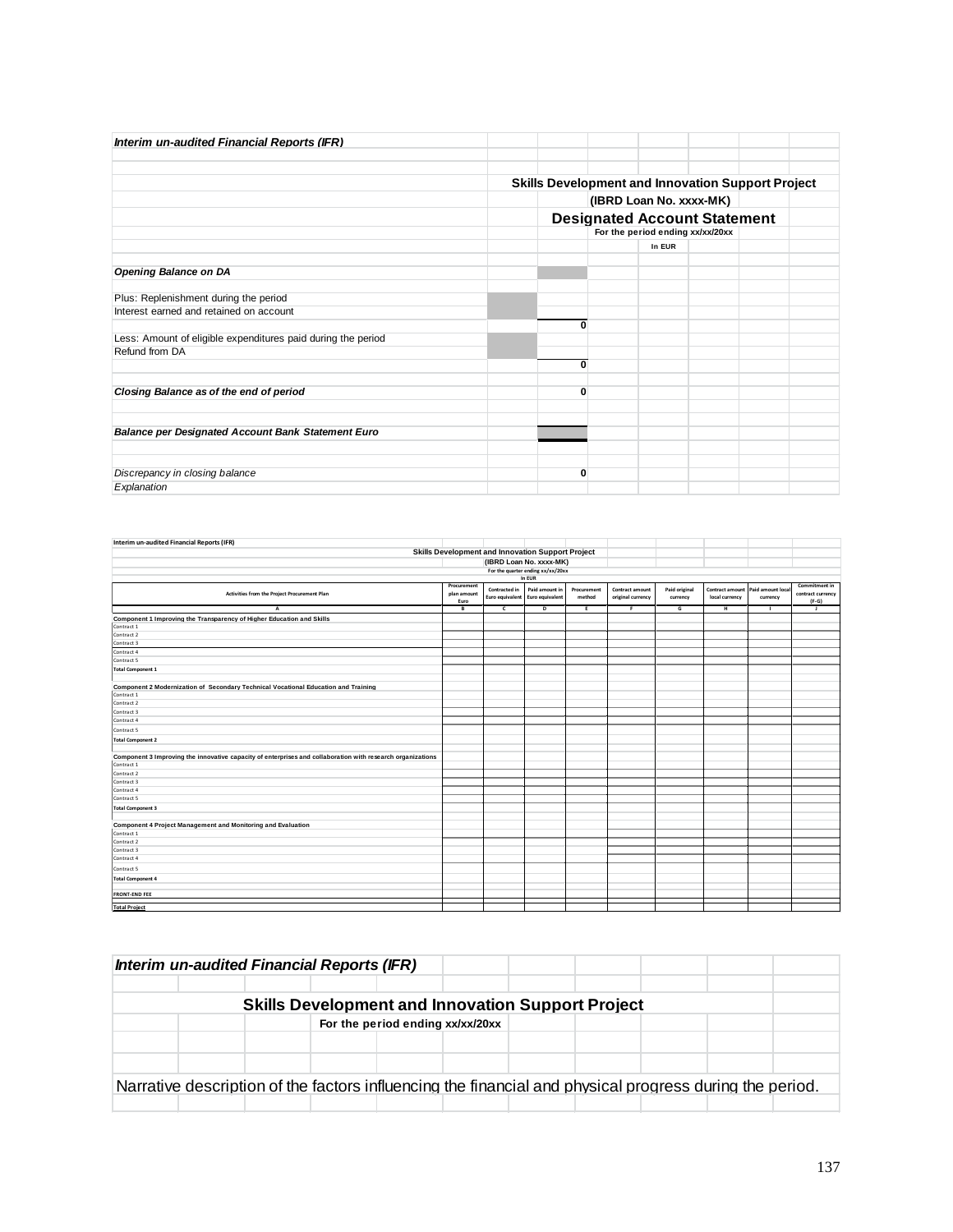Attachment 2. Draft Terms of Reference for Financial Audit

**[This TOR is applicable to implementing agencies' Project Financial Statements prepared under either the pure Cash-basis or another basis]**

## **TERMS OF REFERENCE (TOR) FOR THE AUDIT OF THE [NAME OF PROJECT] FOR THE YEAR (PERIOD) ENDED [MONTH DATE, YEAR]**

## *Background [OPTIONAL]*

*The TOR should provide appropriate background information of the project, including:*

- *(a) a brief description of the project including information on project sources of funding;*
- *(b) a general description of implementation arrangements, including the organizational structure of all implementing entities (if more than one);*
- *(c) list the source and total amount of funds for the period subject to audit under this TOR (Bank's loan/credit, trust funds, counterpart funds, etc).*

#### **Objective**

*The objective of the audit of the project financial statements (PFS) is to enable the auditor to express a professional opinion on the project's financial position as at the end of [AUDIT REFERENCE DATE] and of the income and expenditure for the accounting period ending on that date. The project's books of account provide the basis for preparation of the financial statements and are established to reflect the financial transactions in respect of the project.*

#### Responsibility for preparation of financial statements

*The responsibility for the preparation of financial statements including adequate disclosure is that of the project's management. This includes the maintenance of adequate accounting records and internal controls, the selection and application of accounting policies, and the safeguarding of the assets of the project. As part of the audit process, the auditor will request from management written confirmation concerning representations made to us in connection with the audit.*

#### Scope

The audit will be conducted in accordance with International Standards on Auditing (ISA) published by the International Auditing and Assurance Standards Board of the International Federation of Accountants (IFAC) [*OR REFER TO RELEVANT NATIONAL STANDARDS OR PRACTICES*]. Those Standards require that the auditor plans and performs the audit to obtain reasonable assurance about whether the financial statements are free of material misstatements. An audit includes examining, on a test basis, evidence supporting the amounts and disclosures in the financial statements. An audit also includes assessing the accounting principles used and significant estimates made by management, as well as evaluating the overall financial statement presentation.

In complying with ISA, the auditor is expected to pay particular attention to the following matters, including special considerations for public sector entities: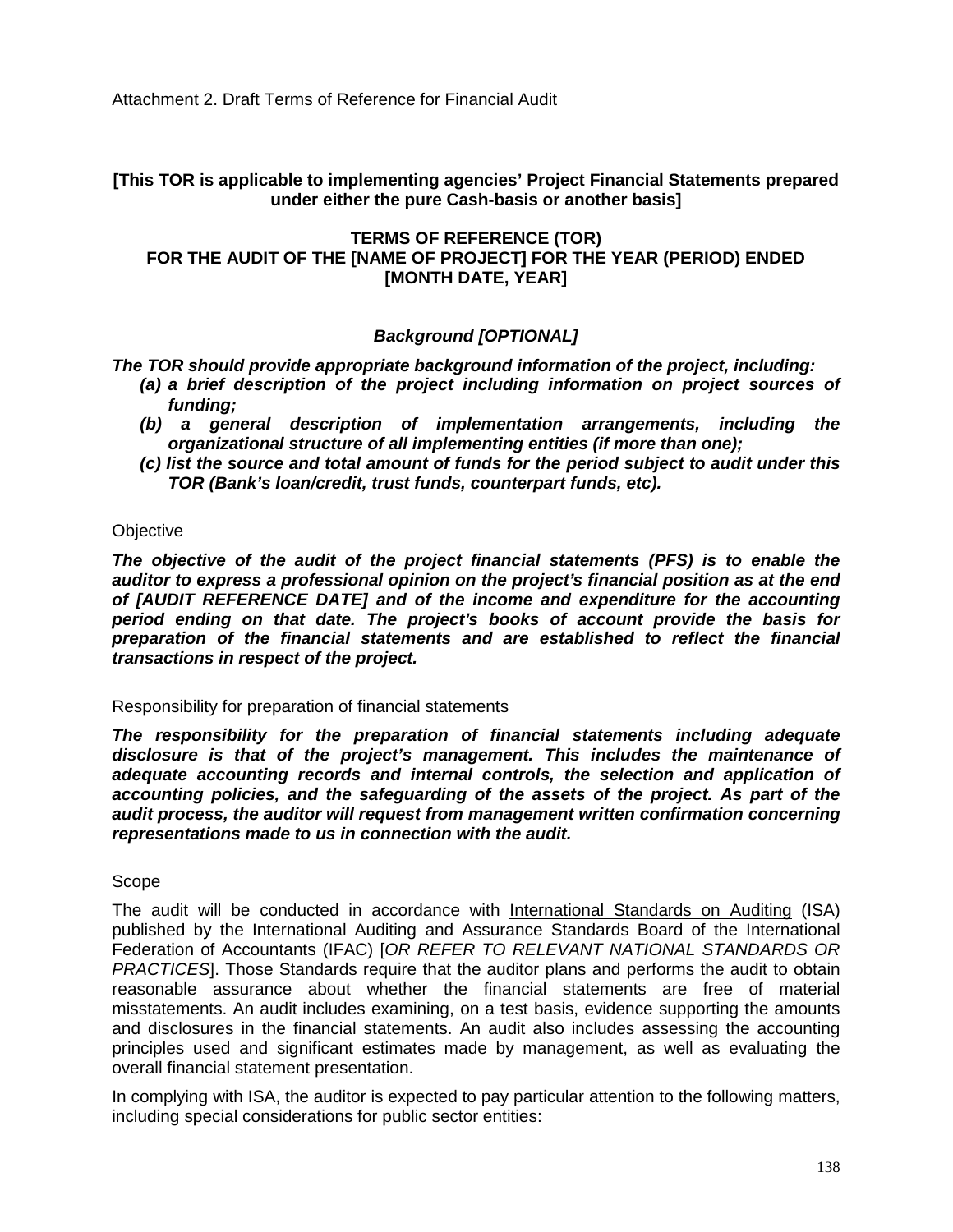- a) In planning and performing the audit to reduce audit risk to an acceptably low level, the auditor should consider the risks of material misstatements in the financial statements due to fraud as required by International Standard on Auditing 240: The Auditor's Responsibilities Relating to Fraud in an Audit of Financial Statements.
- b) When designing and performing audit procedures and in evaluating and reporting the results thereof, the auditor should recognize that noncompliance by the entity with laws and regulations may materially affect the financial statements as required by International Standard on Auditing 250: Consideration of Laws and Regulations in an Audit of Financial Statements.
- c) The auditor should communicate audit matters of governance interest arising from the audit of financial statements to those charged with governance of an entity as required by International Standard on Auditing 260: Communication of Audit Matters with those Charged with Governance.
- d) The auditor should communicate appropriately to those charged with governance and management deficiencies in internal control that the auditor has identified in an audit of financial statements as required by International Standard on Auditing 265: Communicating Deficiencies in Internal Control to Those Charged with Governance and Management.
- e) In order to reduce audit risk to an acceptably low level, the auditor should determine overall responses to assessed risks at the financial statement level, and should design and perform further audit procedures to respond to assessed risks at the assertion level as required by International Standard on Auditing 330: The Auditor's Procedures in Response to Assessed Risks.
- f) In instances where certain aspects of an entity's operations are performed by a third party service provider, the auditor is expected to include an understanding and assessment of the internal control environment of the service provider during the audit process as required by International Standard on Auditing 402: Audit Considerations Relating to an Entity Using a Service Organization.
- g) As part of the audit process, the auditor is expected to obtain written representations from management and, where appropriate, those charged with governance as required by International Standard on Auditing 580: Written Representations.

In evidencing compliance with agreed project financing arrangements the auditor is expected to carry out tests to confirm that:

- a) External funds have been used in accordance with the conditions of the relevant general conditions, relevant financing agreements, with due attention to economy and efficiency, and only for the purposes for which the financing was provided. Relevant general conditions and financing agreements are [CITE RELEVANT GENERAL CONDITIONS AND FINANCING AGREEMENTS];
- *b) Counterpart funds have been provided and used in accordance with the relevant general conditions, relevant financing agreements, and only for the purposes for which they were provided;*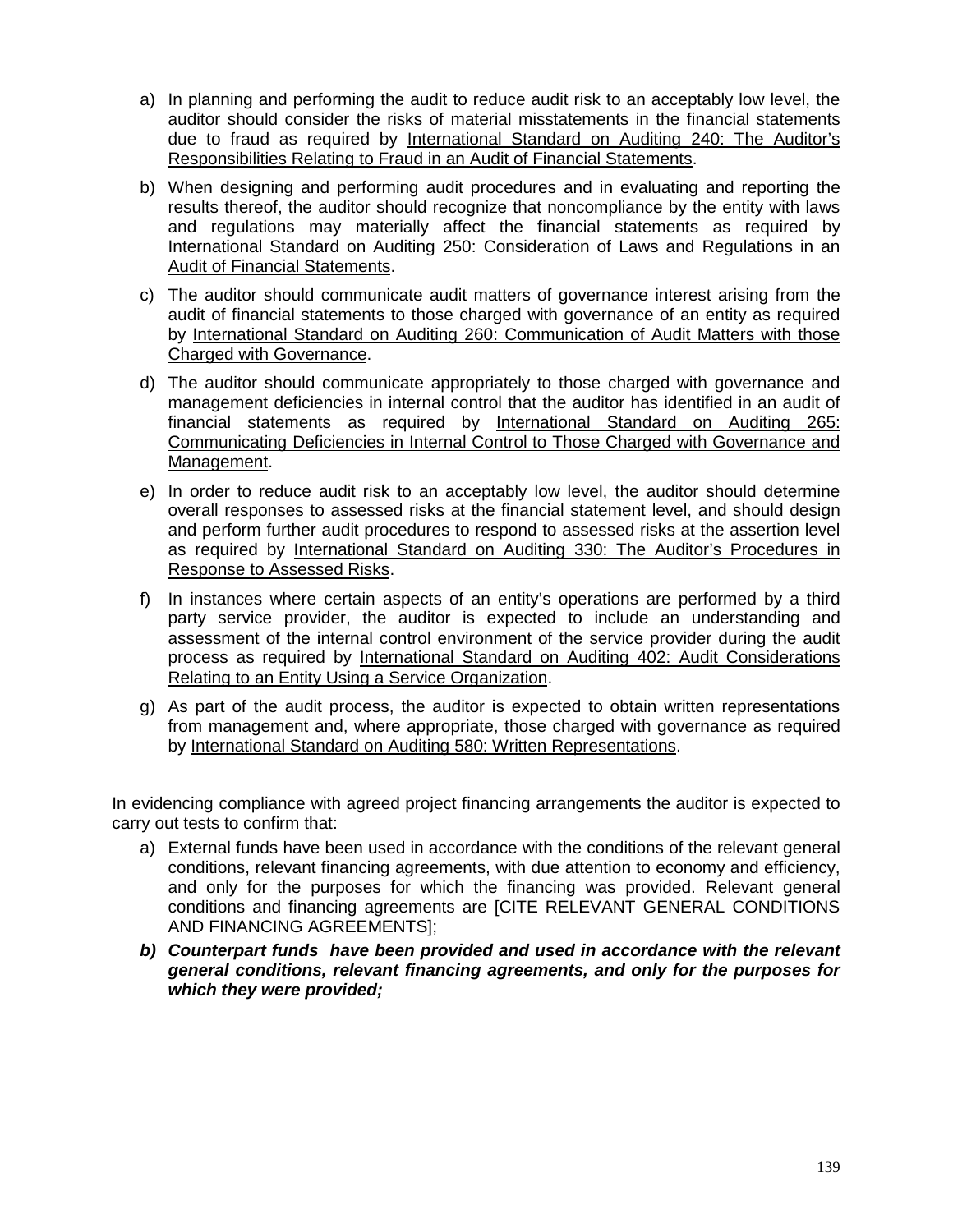- *c) Goods and services financed have been procured in accordance with the relevant general conditions and relevant financing agreements<sup>20</sup>, including specific provisions of the World Bank Procurement Guidelines<sup>21</sup>;*
- d) Necessary supporting documents, records, and accounts have been kept in respect of all Project ventures including expenditures reported via Summary Report or Statements of Expenditures (SOEs) (or Interim Un-audited Financial Reports (IFRs)) if used as the basis of disbursement), or Designated Accounts (DAs). The auditor is expected to verify that respective reports issued during the period were in agreement with the underlying books of account;
- *e) Where Designated Accounts have been used, they have been maintained in accordance with the provisions of the relevant general conditions and relevant financing agreements;*
- f) Review the compliance on each of the financial covenants in the [STATE SPECIFIC SECTION OF LOAN/FINANCING AGREEMENT and list, as necessary].

Project Financial Statements prepared under the Cash-basis

The Project Financial Statements should include as a minimum the information required by the IPSAS "Financial Reporting Under The Cash Basis of Accounting". These would include

- a) A Summary of Funds received, showing the World Bank, Project funds from other donors, and counterpart funds separately.
- b) A Summary of Expenditures paid in cash, shown under the main project headings and by main categories of expenditures, both for the current fiscal year and accumulated to date;
- c) Accounting policies and explanatory notes (including additional accounting policies and disclosures), covering
	- a Summary of Summary Reports or SOEs used as the basis for the submission of withdrawal applications in the notes, as appropriate;
	- a Statement of Designated Account in the notes, as appropriate;
	- a Statement of Financial Position showing Accumulated Funds of the Project, bank balances, other assets of the Project, and liabilities, if any; and
- d) When the entity makes publicly available its approved budget, a comparison of budget and actual amounts either as a separate additional financial statement or as a budget column in the statement of cash receipts and payments.

Project Financial Statements based on other than Cash-basis IPSASs

The Project Financial Statements should include

the World Bank for mutual agreement and appropriate guidance.

 $20$  Depending on the complexity of procurement activities, the auditor may consider involving technical experts during the audit engagement. In cases where such experts are involved, the auditor is expected to comply with provisions of International Standard on Auditing 620: Using the Work of an Expert. Consideration to use of the work of experts should be brought to the early attention of the borrower and

<sup>&</sup>lt;sup>21</sup> See Guidelines: Procurement of Goods, Works, and Non-Consulting Services under IBRD Loans and IDA Credits & Grants -January 2011 and Guidelines: Selection and Employment of Consultants under IBRD Loans & IDA Credits & Grants by World Bank Borrowers - January 2011.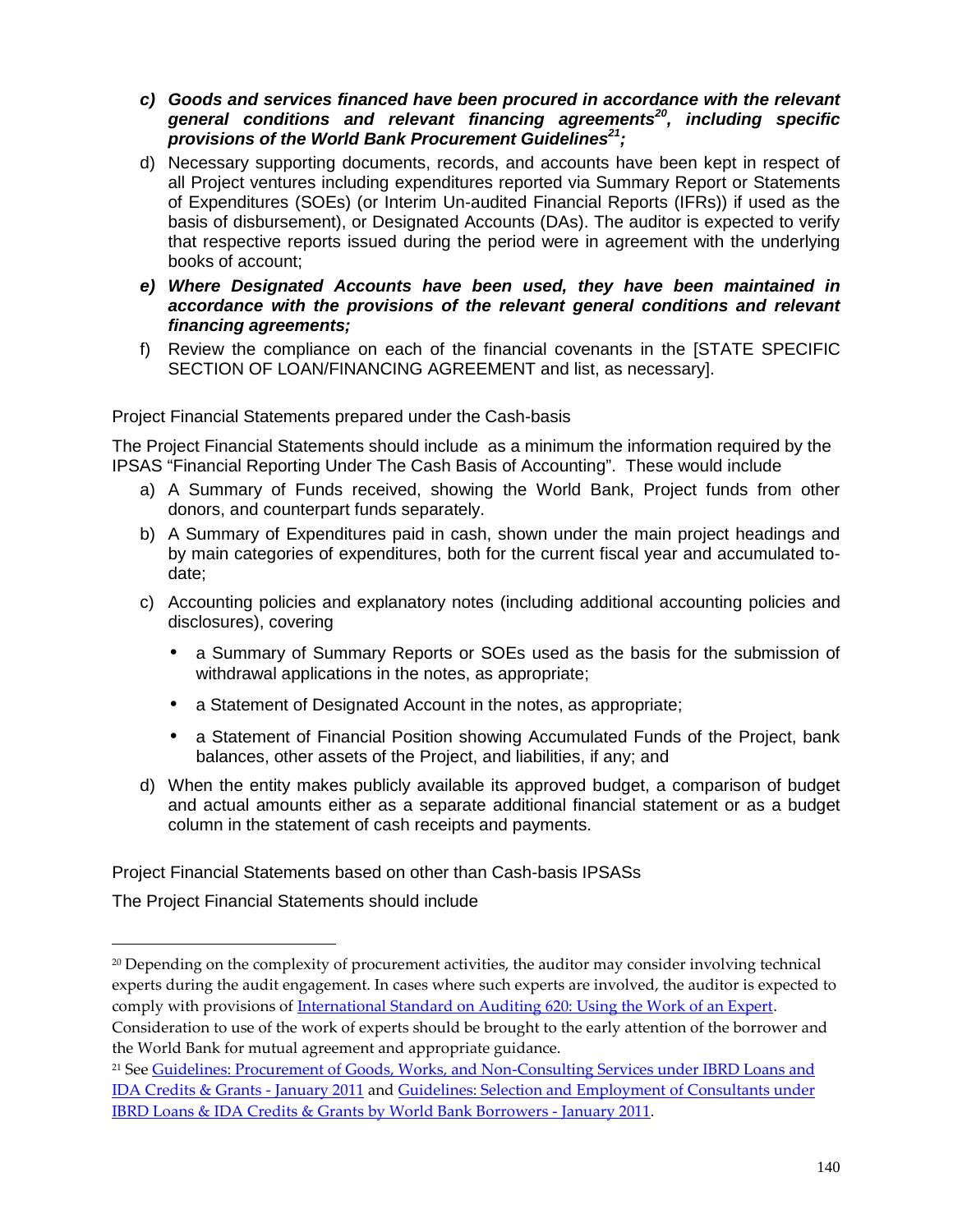- a) A Summary of Funds received, showing the World Bank, Project funds from other donors, and counterpart funds separately.
- b) A Summary of Expenditures shown under the main project headings and by main categories of expenditures, both for the current fiscal year and accumulated to-date;
- c) A Summary of Summary Reports or SOEs used as the basis for the submission of withdrawal applications;
- d) A Statement of Designated Accounts; and
- e) A Balance Sheet showing Accumulated Funds of the Project, bank balances, other assets of the Project, and liabilities, if any.
- f) Notes, comprising a summary of significant accounting policies and other explanatory notes.

#### OR

The auditor should verify that the financial statements have been prepared in accordance with International Public Sector Accounting Standards [*OR REFER TO RELEVANT NATIONAL STANDARDS OR PRACTICES*]. The financial statementsshould include:

- a) A statement of financial position;
- b) A statement of financial performance;
- c) A statement of changes in net assets/equity;
- d) A cash flow statement;
- e) When the entity makes publicly available its approved budget, a comparison of budget and actual amounts either as a separate additional financial statement or as a budget column in the financial statements; and
- f) Notes, comprising a summary of significant accounting policies and other explanatory notes.

[*The explanatory notes should include reconciliation between the amounts shown as "received by the project from the World Bank" and that disbursed by the Bank and a summary of movements on the project's Designated Account.*]

Summary Reports or Statement of Expenditures

(or IFRs if used as the basis of disbursement)

The auditor is required to audit all Summary Reports or SOEs and IFRs submitted to the World Bank in support of requests for periodic replenishment of the project designated account(s).

Expenditures should be examined for eligibility based on criteria defined in the terms of the financing agreement and detailed in the Project Appraisal Document. Where ineligible expenditures are identified as having been included in withdrawal applications and reimbursed, they should be separately reported.

The Project Financial Statements should include a schedule listing of individual Summary Reports or SOEs (or IFRs used as the basis of disbursement) withdrawal applications by specific reference number and amount.

#### *The auditor should pay particular attention as to whether:*

- *a) the Summary Reports or SOEs (or IFRs) have been prepared in accordance with the provisions of the relevant financing agreement.*
- *b) expenditures have been made wholly and necessarily for the realization of project objectives.*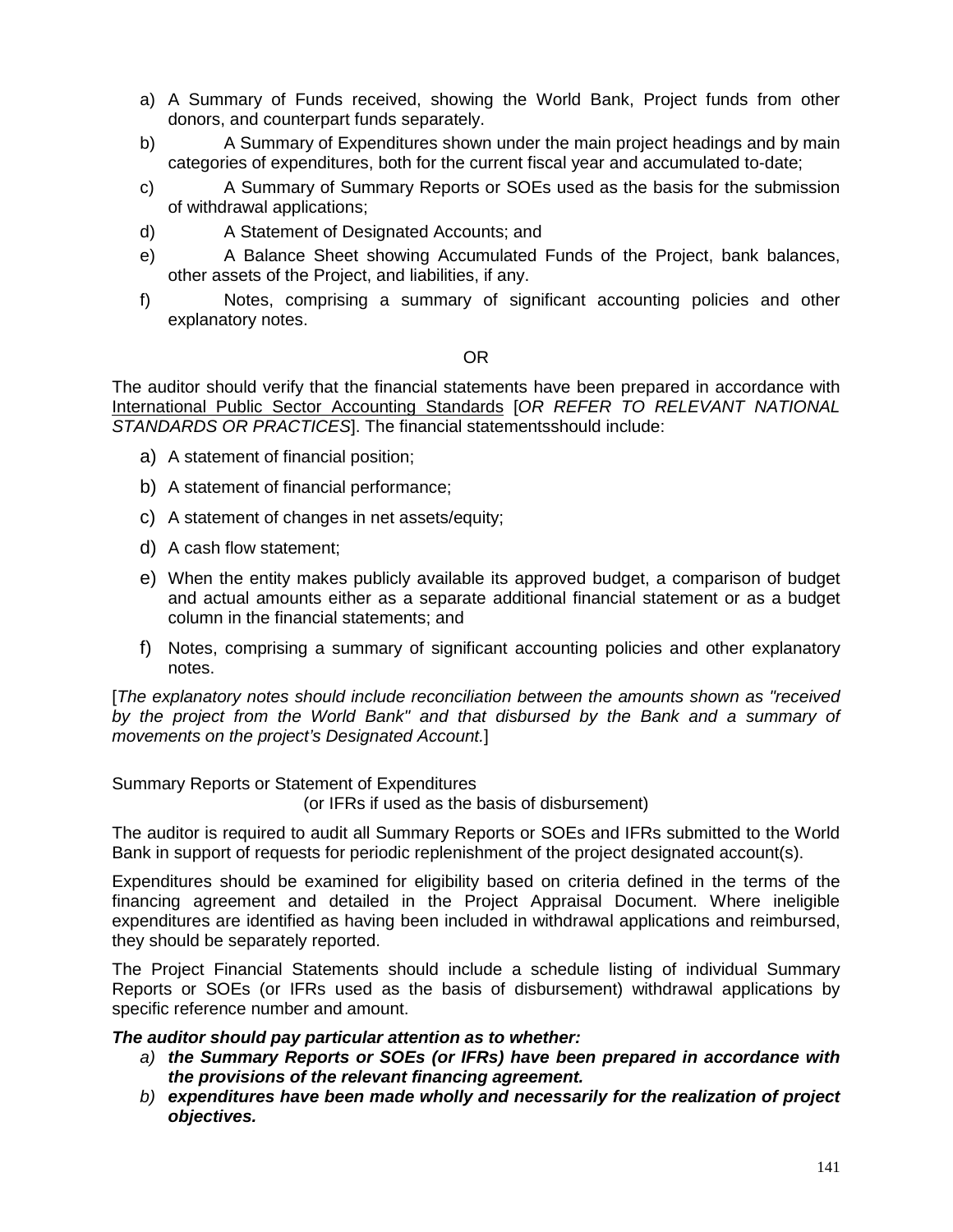- *c) information and explanation necessary for the purpose of the audit have been obtained;*
- *d) supporting records and documents necessary for the purpose of the audit have been retained, and*
- *e) the Summary Reports or SOEs (or IFRS) can be relied upon to support the related withdrawal applications.*

#### Designated Accounts

*During the audit of the project financial statements, the auditor is required to review the activities of the project's designated account(s). Activities to be examined will include deposits received, payments made, interest earned and reconciliation of period-end balances.*

The auditor should pay particular attention as to the compliance with the Bank's procedures and the balances of the Designated Accounts at the end of the fiscal year [OR PERIOD] and the adequacy of internal controls for this type of disbursement mechanism.

## Audit Reports

The auditors will issue an audit opinion on the Project Financial Statements.

#### *In addition to the audit opinion, the auditor will prepare a "management letter," in which the auditor will:*

- a) provide comments and observations on the accounting records, systems, and controls that were examined during the course of the audit;
- b) identify specific deficiencies and areas of weakness in systems and controls and make recommendation for their improvement;
- c) report on instances of non-compliance with the terms of the financial agreement(s);
- d) quantify and report expenditures that are considered to be ineligible and either paid out of the designated account(s) or which have been claimed from the World Bank;
- e) communicate matters that have come to their attention during the audit which might have a significant impact on the implementation of the project;
- f) bring to the borrower's attention any other matters that the auditor considers pertinent; and
- g) include management's comments in the final management letter.

If none of the above applies, and a management letter is therefore not prepared, the auditor will issue a letter stating that during the audit nothing has come to their attention that the auditor considers pertinent to be brought to the attention of the borrower. The financial statements, including the audit opinion, and management letter should be received by the Project implementing agency, no later than six months after the end of the audited fiscal year. The Project's implementing agency should then promptly forward two copies of these to the World Bank.

#### Public Disclosure

In accordance with "The World Bank (the Bank) Policy on Access to Information" dated July 1, 2010 for Bank-financed operations for which the invitation to negotiate is issued on or after July 1, 2010, the Bank requires that the borrower makes the audited financial statements publically available in a timely fashion and manner acceptable to the Bank. **In addition**, following the Bank's formal receipt of these financial statements from the borrower, the Bank makes them available to the public in accordance with this policy. Management Letters, special audits (i.e. whose nature is not financial), and unaudited financial

statements (e.g. Interim Financial Reports) are not considered to be the a part of the definition of the audited financial statements for the purposes of disclosure.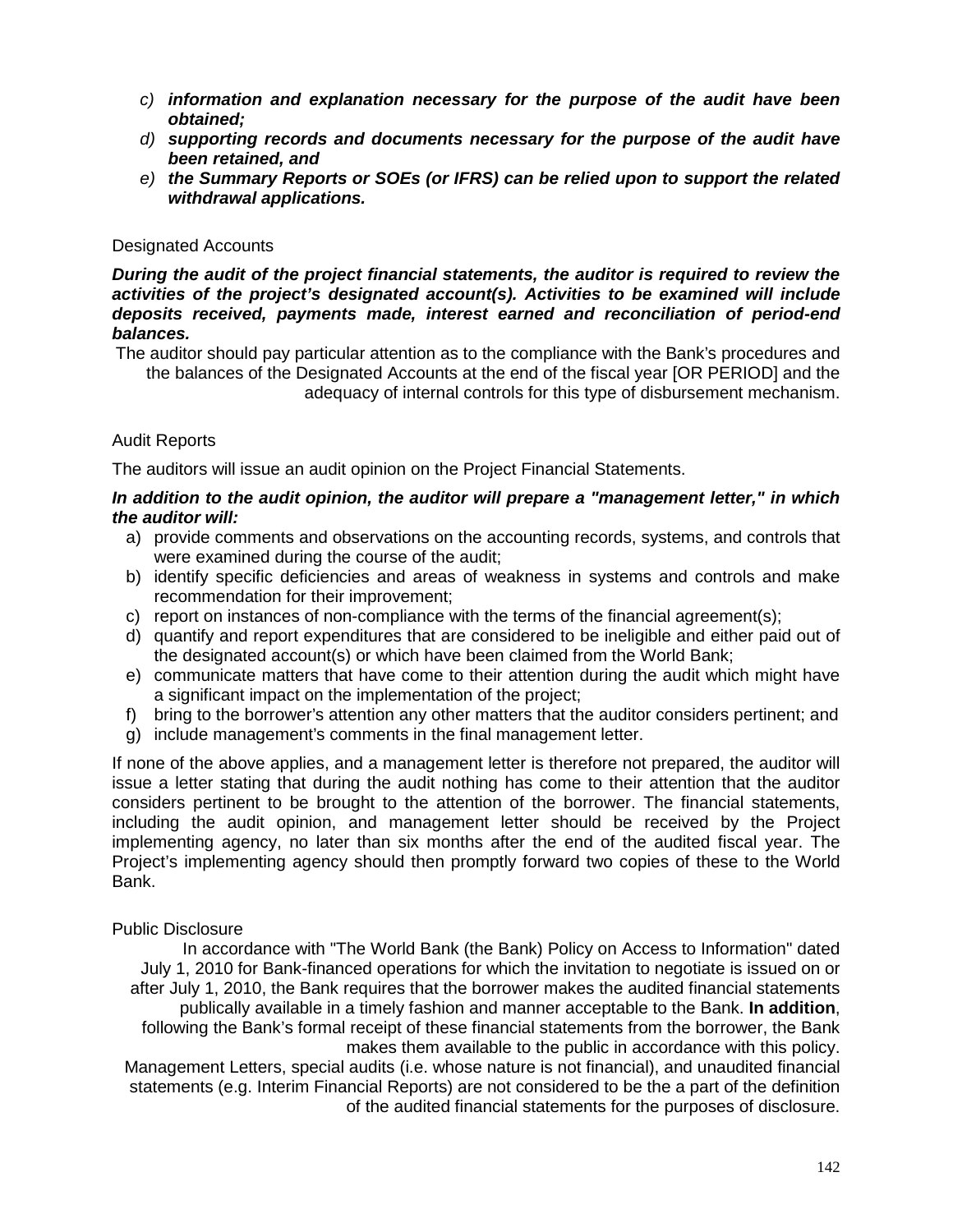Only in exceptional cases the Bank may agree—i.e., when the audited financial statements contain proprietary or commercially sensitive information—that the borrower or designated project entity may be exempted from disclosing the full set of audited financial statements, but is still required to disclose an abridged version of them in a form acceptable to the Bank. Exceptions are approved by World Bank management.

#### **General**

The responsibility for the preparation of financial statements including adequate disclosure is that of the management of the [PROJECT IMPLEMENTING AGENCY]. As part of the audit process, the auditor will request from management written confirmation concerning representations made to the auditor in connection with the audit.

The auditor is entitled to unlimited access to all information and explanations considered necessary to facilitate the audit including legal documents, project preparation and supervision reports, reports of reviews and investigations, correspondences, and credit account information.

The auditor may also seek written confirmation of amounts disbursed and outstanding in the Bank records.

The auditor is encouraged to meet and discuss audit related matters including input to the audit plan with the World Bank project task team.

It is highly desirable that the auditor become familiar with the relevant World Bank guidelines, which explain the Bank's financial reporting and auditing requirements. These guidelines include:

- Reference Material to the Financial Management Manual for World Bank-Financed Investment Operations (March 2010): *RM 3 - Financial Reporting and Auditing*;
- Disbursement Handbook for World Bank Clients, dated May 2006 (available on Client Connection web site);
- Disbursement Guidelines for Projects, dated May 2006 (available on Client Connection web site).
- Guidelines: Procurement of Goods, Works, and Non-Consulting Services under IBRD Loans and IDA Credits & Grants - January 2011.
- Guidelines: Selection and Employment of Consultants under IBRD Loans & IDA Credits & Grants by World Bank Borrowers - January 2011.

This term of engagement will remain effective for future fiscal years unless it is terminated, amended or superseded.

#### *The auditor should understand that working papers under World Bank project can be subject to the review by Client's and/or World Bank designated staff.*

## **9 RESULTS FRAMEWORK AND MONITORING**

#### **9.1 Results Framework**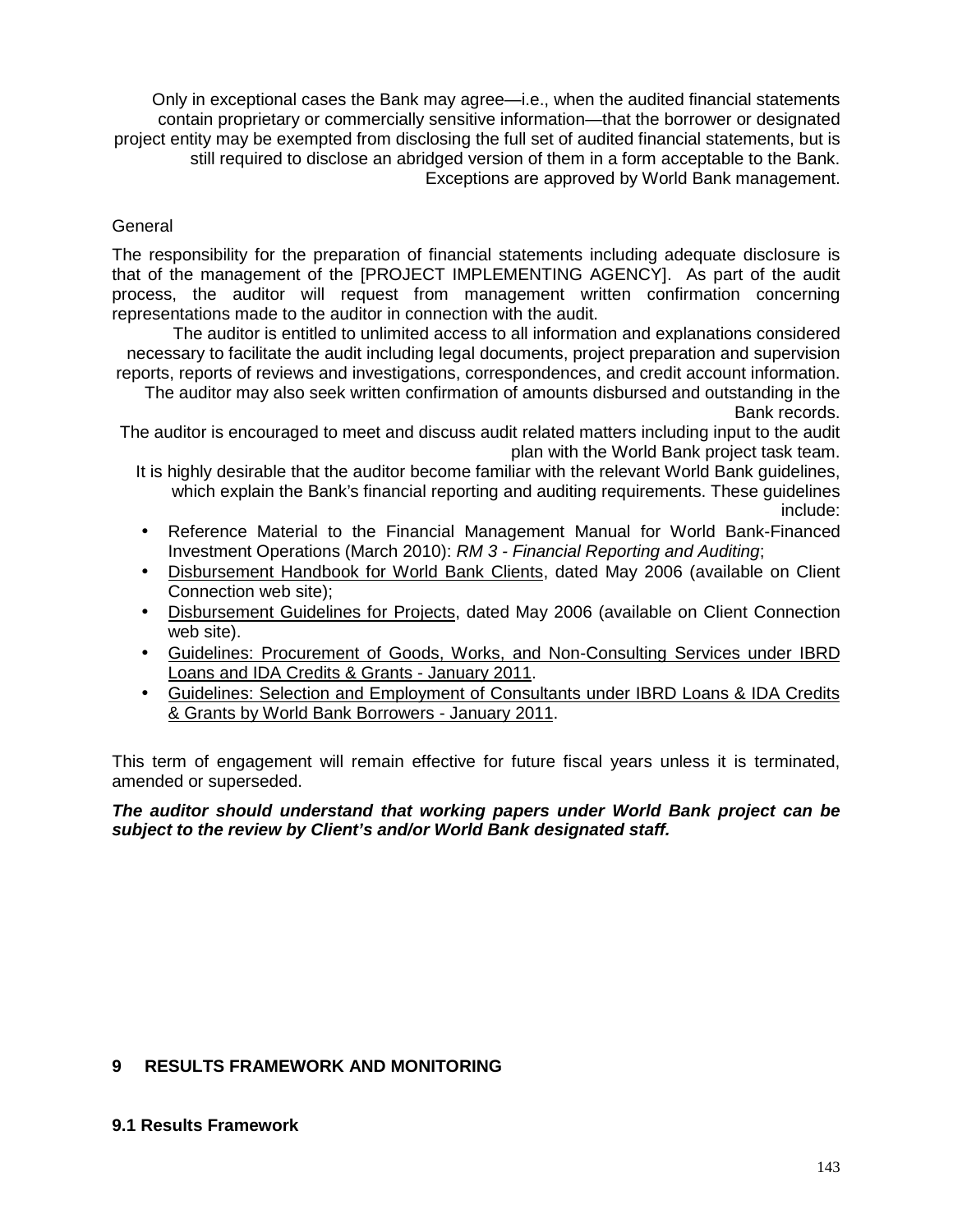**Project Development Objective:** The PDO is to improve transparency of resource allocation and promote accountability in higher education, enhance the relevance of secondary technical vocational education, and support innovation capacity in Macedonia.

| <b>PDO</b><br>Level                                                                                                                                                                                             |      | <b>Base</b>                                            | <b>Cumulative Target Values</b> |             |                                                       |                                                   |                                            | Fr                                                                          | Data                                       | Re                                                                                                  | Descript                                                                                                                                                                                      |
|-----------------------------------------------------------------------------------------------------------------------------------------------------------------------------------------------------------------|------|--------------------------------------------------------|---------------------------------|-------------|-------------------------------------------------------|---------------------------------------------------|--------------------------------------------|-----------------------------------------------------------------------------|--------------------------------------------|-----------------------------------------------------------------------------------------------------|-----------------------------------------------------------------------------------------------------------------------------------------------------------------------------------------------|
| <b>Results</b><br>Indicators                                                                                                                                                                                    | Core | -line                                                  | YR <sub>1</sub>                 | <b>YR2</b>  | <b>YR</b><br>3                                        | YR <sub>4</sub>                                   | YR <sub>5</sub>                            | eq<br>ue<br>nc<br>у                                                         | Sourc<br>e/<br>Metho<br>dolog<br>у         | spo<br>nsi<br>bilit<br>у<br>for<br>Dat<br>a<br>Col<br>lect<br>ion                                   | ion                                                                                                                                                                                           |
| 1. % of public<br>universities<br>receiving<br>financing based<br>on new,<br>transparent<br>funding model.                                                                                                      |      | $\mathbf 0$                                            | $\mathbf 0$                     | $\mathbf 0$ | $\mathbf 0$                                           | 40%                                               | 80 %                                       | An<br>nu<br>al                                                              | Projec<br>t<br>progr<br>ess<br>report<br>s | <b>MO</b><br>ES'<br>$\mathsf S$<br>De<br>par<br>tme<br>nt<br>for<br>Hig<br>her<br>Ed<br>uca<br>tion | There<br>are 5<br>public<br>universit<br>ies in<br>Macedo<br>nia<br>Formula<br>and<br>data<br>underpi<br>nning<br>funding<br>model<br>made<br>publicly<br>availabl<br>e and<br>accessi<br>ble |
| 2. % of public<br>universities<br>accredited,<br>utilizing new<br>quality<br>assurance and<br>accreditation<br>measures<br>developed in<br>accordance<br>with Bologna-<br>defined EU<br>norms and<br>practices. |      | $\mathbf 0$<br>No<br>existi<br>ng<br>mec<br>hani<br>sm | $\pmb{0}$                       | $\mathbf 0$ | 20<br>%<br>inst<br>ituti<br>ons<br>acc<br>redi<br>ted | 60%<br>instit<br>ution<br>s<br>accr<br>edite<br>d | 80 %<br>institut<br>ions<br>accre<br>dited | Se<br>mi<br>-<br>an<br>nu<br>al<br>m<br>oni<br>tor<br>ing<br>re<br>po<br>rt | Projec<br>t<br>progr<br>ess<br>report<br>S | <b>MO</b><br>ES'<br>${\sf s}$<br>De<br>par<br>tme<br>nt<br>for<br>Hig<br>her<br>Ed<br>uca<br>tion   | <b>There</b><br>are 5<br>public<br>universit<br>ies in<br>Macedo<br>nia                                                                                                                       |
| 3. % increase<br>in number of<br>secondary                                                                                                                                                                      |      | To<br>be<br>provi                                      |                                 |             | 10<br>%                                               | 20%                                               | 30%                                        | An<br>nu<br>al                                                              | Schoo<br>admin                             |                                                                                                     | The<br>referenc<br>e                                                                                                                                                                          |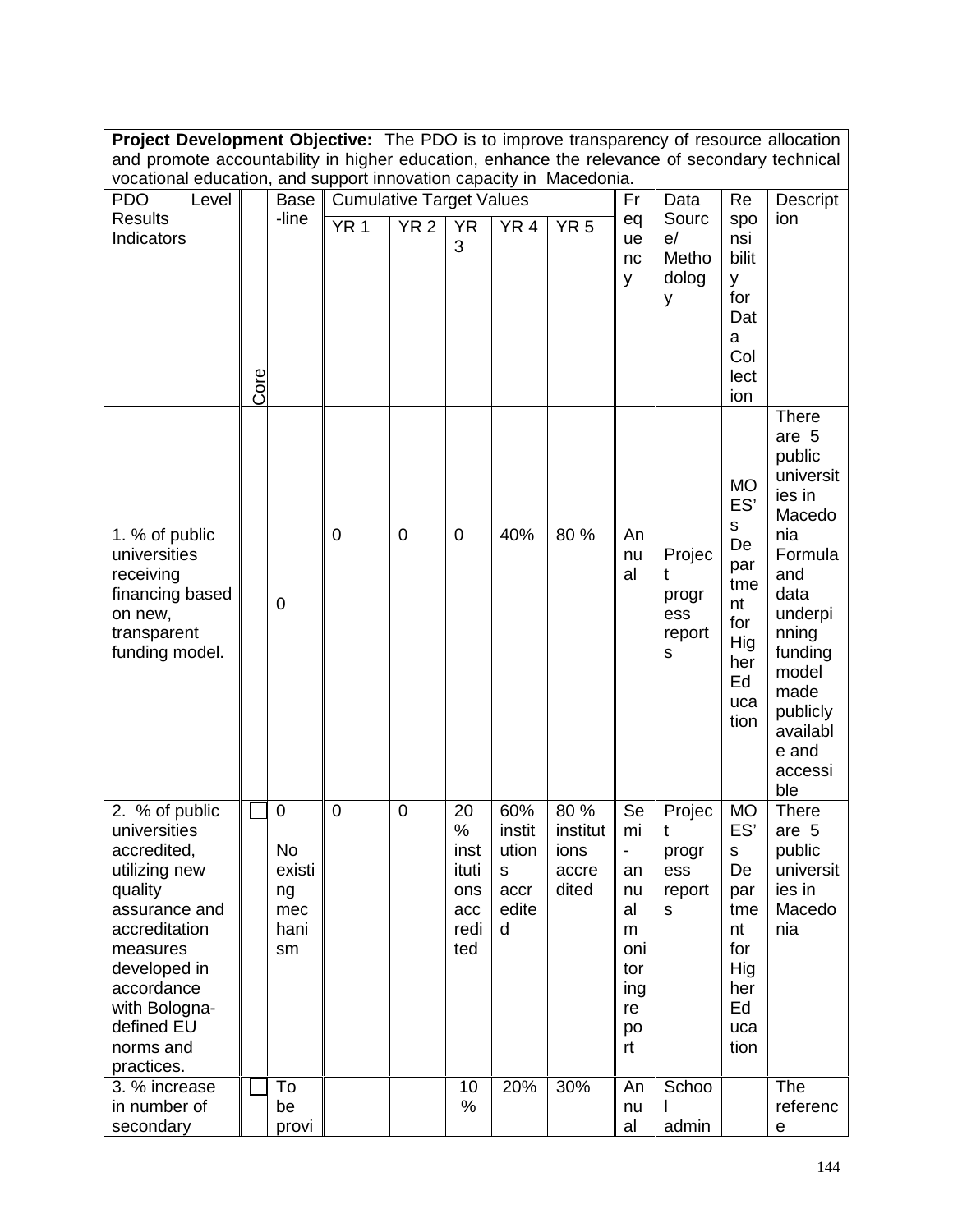| <b>TVET</b> students<br>benefiting from<br>practical<br>training in SME<br>and large sized<br>firms.                            |      | ded<br>by<br><b>TVE</b><br>T<br>scho<br>ols<br>in<br>YR <sub>1</sub> |                                                    |             |            |                 |                 |                                                                        | istrati<br>ve<br>data                         | TV<br>ET<br>sch<br>ool<br>S<br>and<br><b>VE</b><br>T<br>Ce<br>nte<br>r | populati<br>on is all<br>2nd, 3rd<br>and 4th<br>grade<br>second<br>ary<br><b>TVET</b><br>student<br>$\mathsf S$<br>Increas<br>e is<br>measur<br>ed as a<br>% from<br>baseline |
|---------------------------------------------------------------------------------------------------------------------------------|------|----------------------------------------------------------------------|----------------------------------------------------|-------------|------------|-----------------|-----------------|------------------------------------------------------------------------|-----------------------------------------------|------------------------------------------------------------------------|-------------------------------------------------------------------------------------------------------------------------------------------------------------------------------|
| 4. Share of<br>private funding<br>mobilized as a<br>percentage of<br><b>FITD</b><br>investments in<br>innovation<br>activities. |      | $\mathbf 0$                                                          | $\mathbf 0$                                        | 5%          | 15<br>%    | 20%             | 25%             | Se<br>mi<br>an<br>nu<br>al<br>m<br>oni<br>tor<br>ing<br>re<br>po<br>rt | Progr<br>ess<br>report<br>s of<br><b>FITD</b> | <b>FIT</b><br>D                                                        | financin<br>g<br>mobilize<br>d by<br>particip<br>ants in<br><b>FITD</b><br>grants<br>program<br>s as a<br>$%$ of<br>total<br><b>FITD</b><br>investm<br>ent                    |
| 5. % of<br>beneficiaries<br>that sign<br>collaborative<br>agreements<br>between firms<br>and academia.                          |      | $\mathbf 0$                                                          | $\mathbf 0$                                        | 5%          | 10<br>$\%$ | 15%             | 20%             | Se<br>mi<br>$\blacksquare$<br>an<br>nu<br>al                           | Projec<br>t<br>progr<br>ess<br>report<br>s    | <b>FIT</b><br>D                                                        | <b>Benefici</b><br>aries<br>are<br>particip<br>ants in<br>all $4$<br>type of<br>grant<br>program<br>s                                                                         |
| <b>Intermediate Results</b>                                                                                                     |      |                                                                      |                                                    |             |            |                 |                 |                                                                        |                                               |                                                                        |                                                                                                                                                                               |
| Component 1 - Higher Education Finance Reforms and Implementation of Quality Assurance<br><b>Norms</b>                          |      |                                                                      |                                                    |             |            |                 |                 |                                                                        |                                               |                                                                        |                                                                                                                                                                               |
| Intermediate<br><b>Results</b>                                                                                                  | ore. | <b>Base</b><br>line                                                  | <b>Cumulative Target Values</b><br>YR <sub>1</sub> | <b>YR 2</b> | <b>YR</b>  | YR <sub>4</sub> | YR <sub>5</sub> | Fre<br>qu                                                              | Data<br>Sourc                                 | Re<br>sp                                                               | Descrip<br>tion                                                                                                                                                               |
| Indicators                                                                                                                      |      |                                                                      |                                                    |             | 3          |                 |                 | en                                                                     | e/                                            | on                                                                     |                                                                                                                                                                               |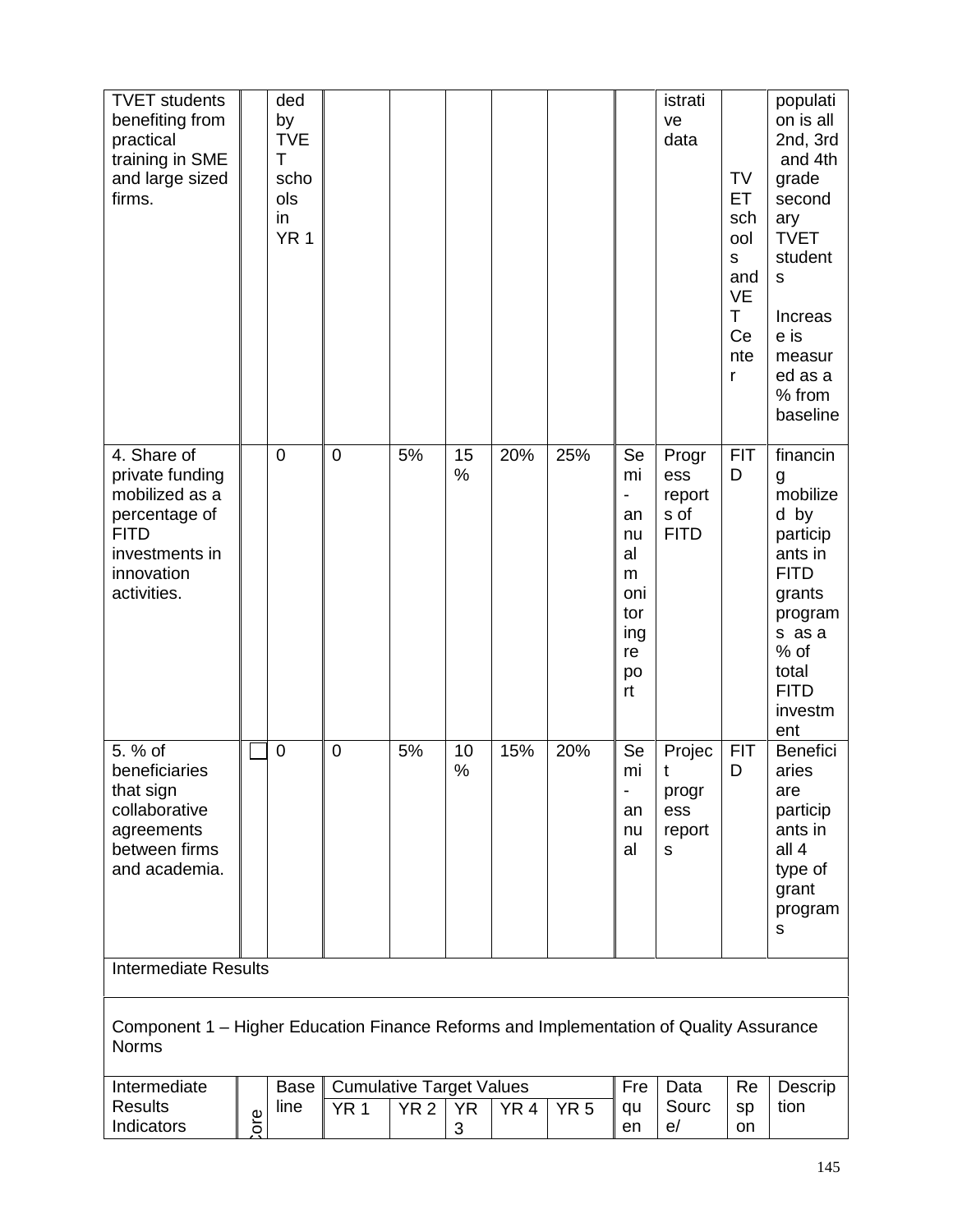|                                                                                                                                                                                                                                            |                                                                       |                                                                                            |                                                                                                                                                        |                                                                                            |                                                          |                                                           | cy                          | Metho<br>dology                                                         | sib<br>ility<br>for<br>Da<br>ta<br>Co<br>lle<br>cti<br>on |  |
|--------------------------------------------------------------------------------------------------------------------------------------------------------------------------------------------------------------------------------------------|-----------------------------------------------------------------------|--------------------------------------------------------------------------------------------|--------------------------------------------------------------------------------------------------------------------------------------------------------|--------------------------------------------------------------------------------------------|----------------------------------------------------------|-----------------------------------------------------------|-----------------------------|-------------------------------------------------------------------------|-----------------------------------------------------------|--|
| 1.<br>Implementatio<br>n of new<br>higher<br>education<br>funding model.                                                                                                                                                                   | The<br>new<br>fundi<br>ng<br>mod<br>el is<br>not<br>deve<br>lope<br>d | Fundi<br>ng<br>model<br>formul<br>a and<br>imple<br>menta<br>tion<br>plan<br>devel<br>oped | Perf<br>orma<br>nce<br>indic<br>ators<br>and<br>resul<br>ts<br>fram<br>ewor<br>k for<br>moni<br>torin<br>g<br>and<br>eval<br>uatio<br>n<br>defin<br>ed | <b>Ne</b><br>W<br>fun<br>din<br>g<br>mo<br>del<br>app<br>rov<br>ed<br>by<br>the<br>GO<br>M |                                                          |                                                           | Se<br>mi-<br>an<br>nu<br>al | Consul<br>tant's<br>report<br>and<br>Project<br>progre<br>SS<br>reports | P<br>M<br>U                                               |  |
| 2. Number of<br>public<br>universities<br>that have<br>completed an<br>external<br>evaluation<br>utilizing new<br>quality<br>assurance<br>measures<br>developed in<br>accordance<br>with Bologna-<br>defined EU<br>norms and<br>practices. | $\mathbf 0$                                                           | 0<br>Legal<br>frame<br>work<br>adopt<br>ed<br>institut<br>ions<br>evalu<br>ated            | $\overline{2}$<br>instit<br>ution<br>$\mathsf S$<br>eval<br>uate<br>d                                                                                  | 3<br>inst<br>ituti<br>ons<br>eva<br>luat<br>ed                                             | 5<br>instit<br>ution<br>$\mathsf S$<br>eval<br>uate<br>d |                                                           | Se<br>mi-<br>an<br>nu<br>al | Consul<br>tant's<br>report<br>and<br>Project<br>progre<br>SS<br>reports | P<br>M<br>U<br>an<br>d<br>М<br><b>OE</b><br>S             |  |
| 3. Board of<br>Quality<br>Assurance and<br>Accreditation<br>achieves<br>membership in<br>ENQA (the                                                                                                                                         | Boar<br>d of<br>Qual<br>ity<br>Assu<br>ranc<br>е                      | Requi<br>remen<br>ts for<br><b>ENQA</b><br>memb<br>ership<br>identifi                      | <b>Strat</b><br>egy<br>for<br>meet<br>ing<br><b>ENQ</b><br>A                                                                                           | <b>Str</b><br>ate<br>gy<br>for<br>ach<br>ievi<br>ng                                        | <b>Strat</b><br>egy<br>for<br>achi<br>evin<br>g<br>mem   | <b>Board</b><br>of<br>Qualit<br>y<br>Assur<br>ance<br>and | Se<br>mi-<br>an<br>nu<br>al | <b>Board</b><br>of<br>Quality<br>Assura<br>nce<br>and<br>Accred         | P<br>M<br>U                                               |  |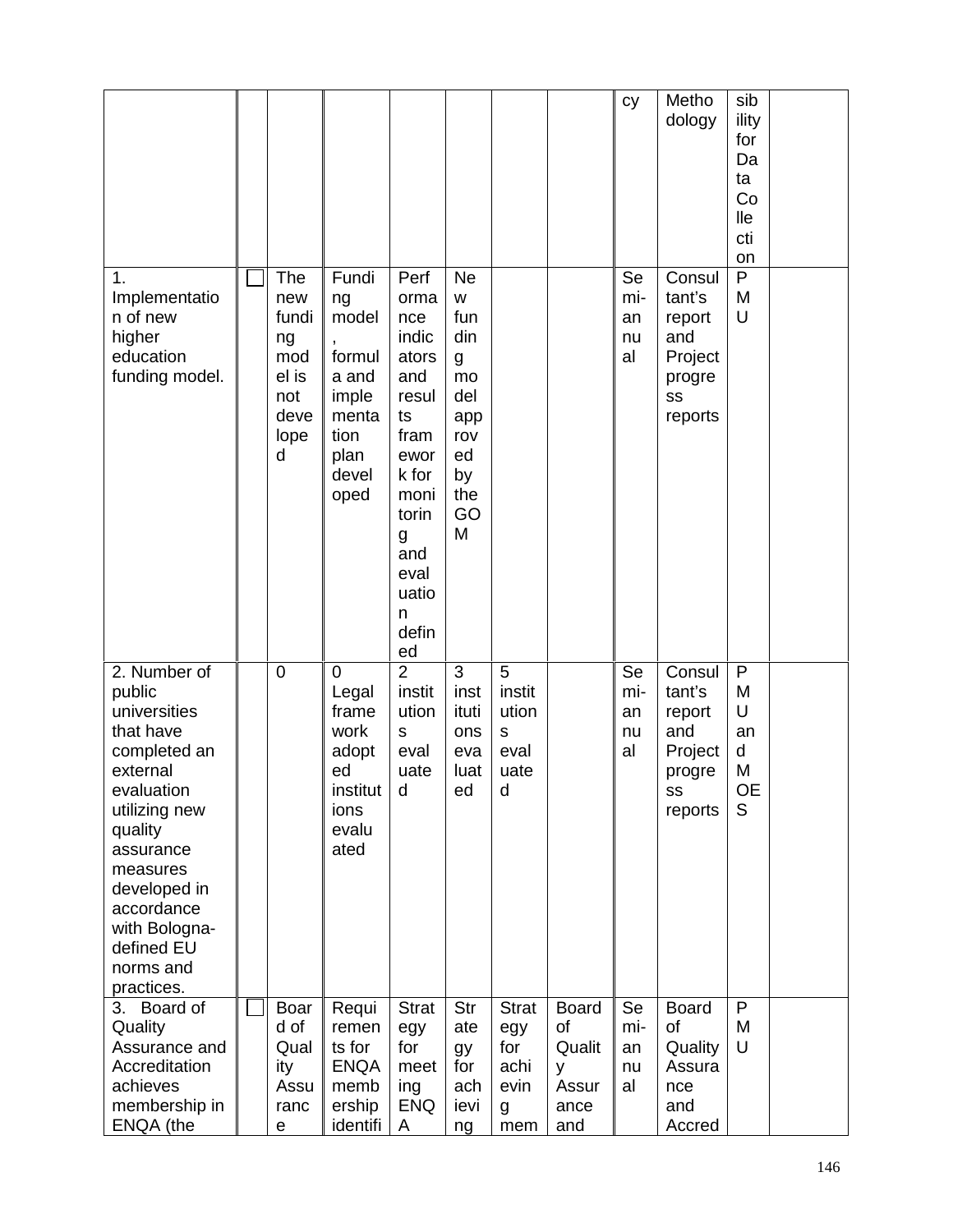| European<br>Association for<br>Quality<br>Assurance in<br>Higher<br>Education)                                                                                                                                        | and<br>Accr<br>edita<br>tion<br><b>NOT</b><br>a<br>mem<br>ber<br>of<br><b>ENQ</b><br>A | ed<br>and<br>strate<br>gy for<br>meeti<br>ng<br>those<br>requir<br>ement<br>S<br>devel<br>oped | mem<br>bers<br>hip<br>requi<br>reme<br>nts<br>appr<br>oved<br>by<br><b>MOE</b><br>S               | me<br>mb<br>ers<br>hip<br>imp<br>lem<br>ent<br>ed   | bers<br>hip<br>impl<br>eme<br>nted           | Accre<br>ditatio<br>n<br>achiev<br>es full<br>memb<br>er<br>status<br>in<br><b>ENQA</b> |                | itation<br>report                 |                        |                      |  |
|-----------------------------------------------------------------------------------------------------------------------------------------------------------------------------------------------------------------------|----------------------------------------------------------------------------------------|------------------------------------------------------------------------------------------------|---------------------------------------------------------------------------------------------------|-----------------------------------------------------|----------------------------------------------|-----------------------------------------------------------------------------------------|----------------|-----------------------------------|------------------------|----------------------|--|
| 4. National<br>Technology<br><b>Transfer Office</b><br>(NTTO)<br>established<br>and<br>operational                                                                                                                    | <b>Not</b><br>in<br>exist<br>ence                                                      | <b>NTTO</b><br>bluepr<br>int<br>prepar<br>ed<br>after a<br>landsc<br>ape<br>analys<br>is       | <b>NTT</b><br>$\circ$<br>esta<br>blish<br>ed<br>and<br>begi<br>ns<br>oper<br>ation<br>$\mathsf S$ | <b>NT</b><br><b>TO</b><br>ope<br>rati<br>ona        | <b>NTT</b><br>$\circ$<br>oper<br>ation<br>al | <b>NTTO</b><br>operat<br>ional                                                          | An<br>nu<br>al | <b>NTTO</b><br>interna<br>reports | <b>NT</b><br><b>TO</b> |                      |  |
| 5. IP related<br>cases handled<br>for industry as<br>measured by<br>number of<br>patent<br>landscape<br>analysis (PA),<br>patents filed<br>$(P)$ and<br>technology in-<br>licensing<br>(importation of<br>technology) |                                                                                        | $\mathbf 0$                                                                                    | 5(pa)<br>2(p)                                                                                     | 10(<br>pa)<br>2(p)<br>))<br>10(1)                   | 20(p)<br>a)<br>10(p)<br>15(1)                | 30(pa)<br>15(p)<br>25(1)                                                                | An<br>nu<br>al | <b>NTTO</b><br>interna<br>reports | <b>NT</b><br><b>TO</b> |                      |  |
| 6. Domestic<br>inventions by<br><b>RTIs</b><br>commercialize<br>d as measured<br>by number of<br>patents<br>filed(P),<br>licenses(L),<br>and contract<br>research (C)                                                 |                                                                                        | $\overline{0}$                                                                                 | O(p)<br>O(1)<br>5(c)                                                                              | 2(p)<br>$\mathcal{E}$<br>0(<br>$\vert$<br>10(<br>c) | 3(p)<br>1(1)<br>15(c)                        | 15(p)<br>2(1)<br>25(c)                                                                  | An<br>nu<br>al | <b>NTTO</b><br>interna<br>reports | <b>NT</b><br><b>TO</b> |                      |  |
| Component 2 - TVET quality and relevance                                                                                                                                                                              |                                                                                        |                                                                                                |                                                                                                   |                                                     |                                              |                                                                                         |                |                                   |                        |                      |  |
| 1. The TVET<br>action plan                                                                                                                                                                                            | Not<br>in                                                                              | The<br>$\sqrt{2}$<br>mod                                                                       | $\overline{1}$                                                                                    | $\overline{1}$                                      |                                              |                                                                                         | Se<br>mi-      | Proj<br>ect                       | <b>VE</b><br>$\top$    | <b>The</b><br>action |  |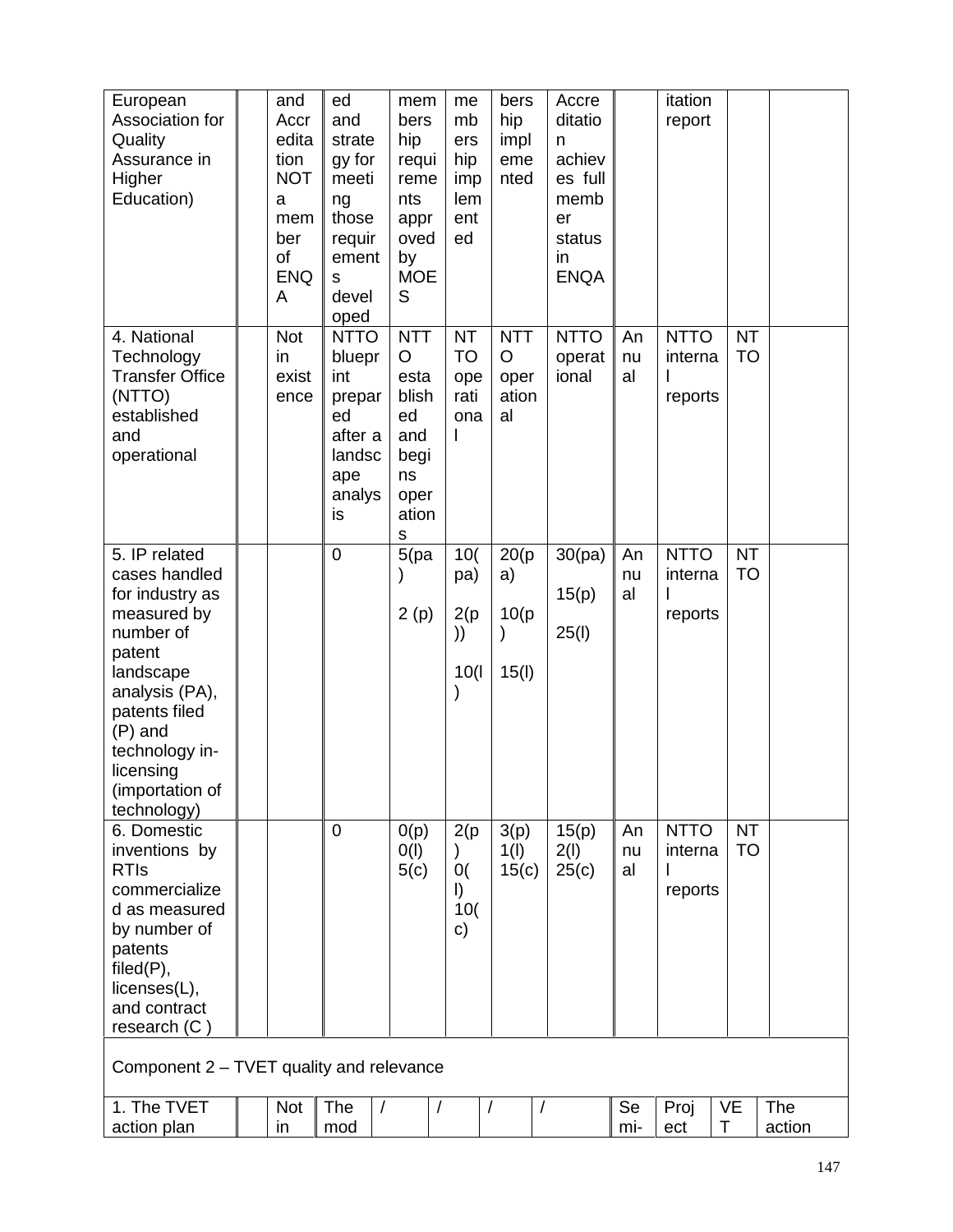| that promotes<br>general and<br>broader<br>technical<br>education and<br>competence-<br>based learning<br>adopted | exis<br>ten<br>ce | el is<br>adop<br>ted<br>by<br>the<br>Mini<br>ster<br>of<br>Educ<br>ation<br>and<br>Scie<br>nce |                |            |             |      | an<br>nu<br>al              | prog<br>ress<br>repo<br>rts                | Ce<br>nte<br>r<br>and<br><b>PM</b><br>U            | plan will<br>specify:<br>a) main<br>milestone<br>s in<br>process<br>of<br>delayed<br>tracking<br>of the<br>students<br>b)<br>consolida<br>tion of<br>the<br>existing<br>occupatio<br>ns; c)<br>social<br>partnersh<br>ip<br>between<br>educator<br>s,<br>employer<br>s and<br>relevant<br>governm<br>ent<br>agencies. |
|-------------------------------------------------------------------------------------------------------------------|-------------------|------------------------------------------------------------------------------------------------|----------------|------------|-------------|------|-----------------------------|--------------------------------------------|----------------------------------------------------|-----------------------------------------------------------------------------------------------------------------------------------------------------------------------------------------------------------------------------------------------------------------------------------------------------------------------|
| 2. % of TVET<br>occupational<br>standards<br>developed by<br>professional<br>fields                               | $\mathbf 0$       |                                                                                                | 50%            | 100<br>%   | 100<br>$\%$ | 100% | Se<br>mi-<br>an<br>nu<br>al | Proj<br>ect<br>prog<br>ress<br>repo<br>rts | VE<br>Τ<br>Ce<br>nte<br>r<br>and<br><b>PM</b><br>U | There are<br>14<br>professio<br>nal fields<br>In<br>definition<br>of<br>standard<br>s social<br>partners<br>will have<br>a key role<br>in<br>articulatin<br>g the<br>'compete<br>ncies'<br>expected<br>in any<br>professio<br>nal field.                                                                              |
| 3. % of<br>updated TVET                                                                                           | $\mathbf 0$       |                                                                                                | $\overline{1}$ | 30<br>$\%$ | 70%         | 100% | Se<br>mi-                   | Rep<br>ort                                 | VE<br>Τ                                            | Report<br>will check                                                                                                                                                                                                                                                                                                  |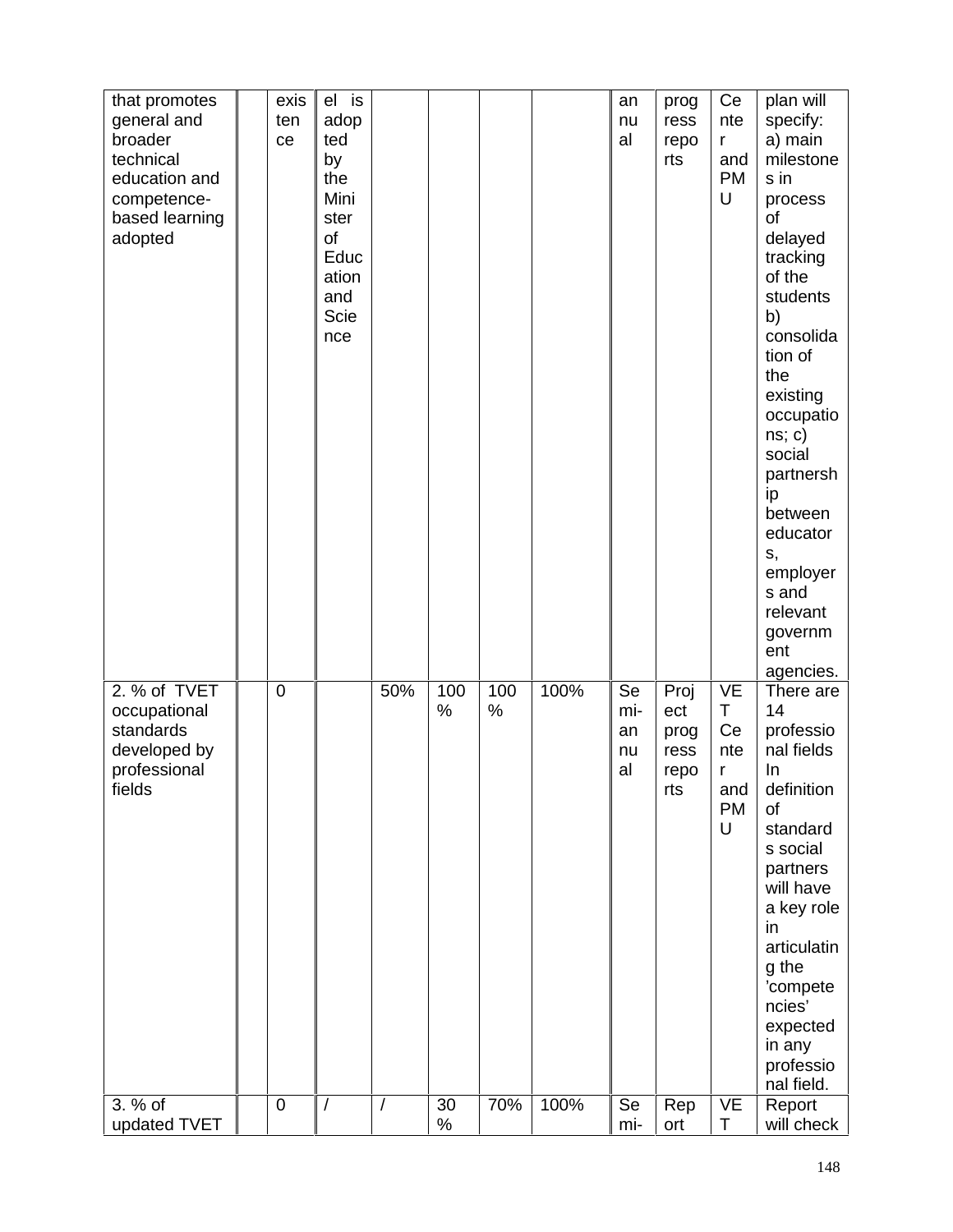| curricula in line<br>with<br>occupational<br>standards                                                                                     |                                                                                                                  |                                                                     |                                                                                                               |            |     |     | an<br>nu<br>al              | from<br>expe<br>rt<br>cons<br>ultan<br>t<br>work<br>ing<br>with<br><b>VET</b><br>Cent<br>er                                                           | Ce<br>nte<br>r<br>and<br><b>PM</b><br>U                    | the<br>alignment<br>of each<br>updated<br>curriculu<br>m against<br>the<br>compete<br>nces<br>covered<br>under the<br>new<br>occupatio<br>nal<br>standard<br>s                                                                                                                                       |
|--------------------------------------------------------------------------------------------------------------------------------------------|------------------------------------------------------------------------------------------------------------------|---------------------------------------------------------------------|---------------------------------------------------------------------------------------------------------------|------------|-----|-----|-----------------------------|-------------------------------------------------------------------------------------------------------------------------------------------------------|------------------------------------------------------------|------------------------------------------------------------------------------------------------------------------------------------------------------------------------------------------------------------------------------------------------------------------------------------------------------|
| 4. % Increase<br>in number of<br>companies<br>providing<br>practical<br>training to<br>secondary<br><b>TVET</b>                            | To<br>be<br>det<br>erm<br>ine<br>d in<br><b>YR</b><br>1                                                          |                                                                     |                                                                                                               | 10<br>$\%$ | 20% | 30% | Se<br>mi-<br>an<br>nu<br>al | Sch<br>ool<br>admi<br>nistr<br>ative<br>data                                                                                                          | <b>VE</b><br>T.<br>Ce<br>nte<br>r<br>and<br><b>PM</b><br>U | Increase<br>is<br>measure<br>d as a $%$<br>from<br>baseline                                                                                                                                                                                                                                          |
| students.<br>5. Share of<br>updated<br><b>TVET</b><br>secondary<br>school<br>programs<br>targeting key<br>sectors of the<br>local economy. | <b>No</b><br>info<br>rma<br>tion<br>ava<br>ilabl<br>e;<br>To<br>be<br>und<br>erta<br>ken<br>in<br><b>YR</b><br>1 | $\sqrt{2}$<br>Revi<br>ew<br>of<br>the<br>scho<br>ols<br>netw<br>ork | $\prime$<br>Prop<br>osal<br>for<br>opti<br>miza<br>tion<br>and<br>oper<br>ation<br>al<br>plan<br>appr<br>oved | 30<br>%    | 50% | 70% | Se<br>mi-<br>an<br>nu<br>al | Proj<br>ect<br>prog<br>ress<br>repo<br>rts<br>and<br>repo<br>rt<br>from<br>expe<br>rt<br>cons<br>ultan<br>t<br>work<br>ing<br>with<br><b>TVE</b><br>T | VE<br>T<br>Ce<br>nte<br>r<br>and<br><b>PM</b><br>U         | Key<br>sectors of<br>the local<br>economy<br>are those<br>which<br>have high<br>employm<br>ent level (<br>top $3-5$<br>employer<br>S<br>covering<br>80% of<br>all<br>employm<br>ent)<br>and/or<br>high<br>employm<br>ent<br>growth (<br>top<br>quintile)a<br>nd /or<br>high<br>productivi<br>ty (top |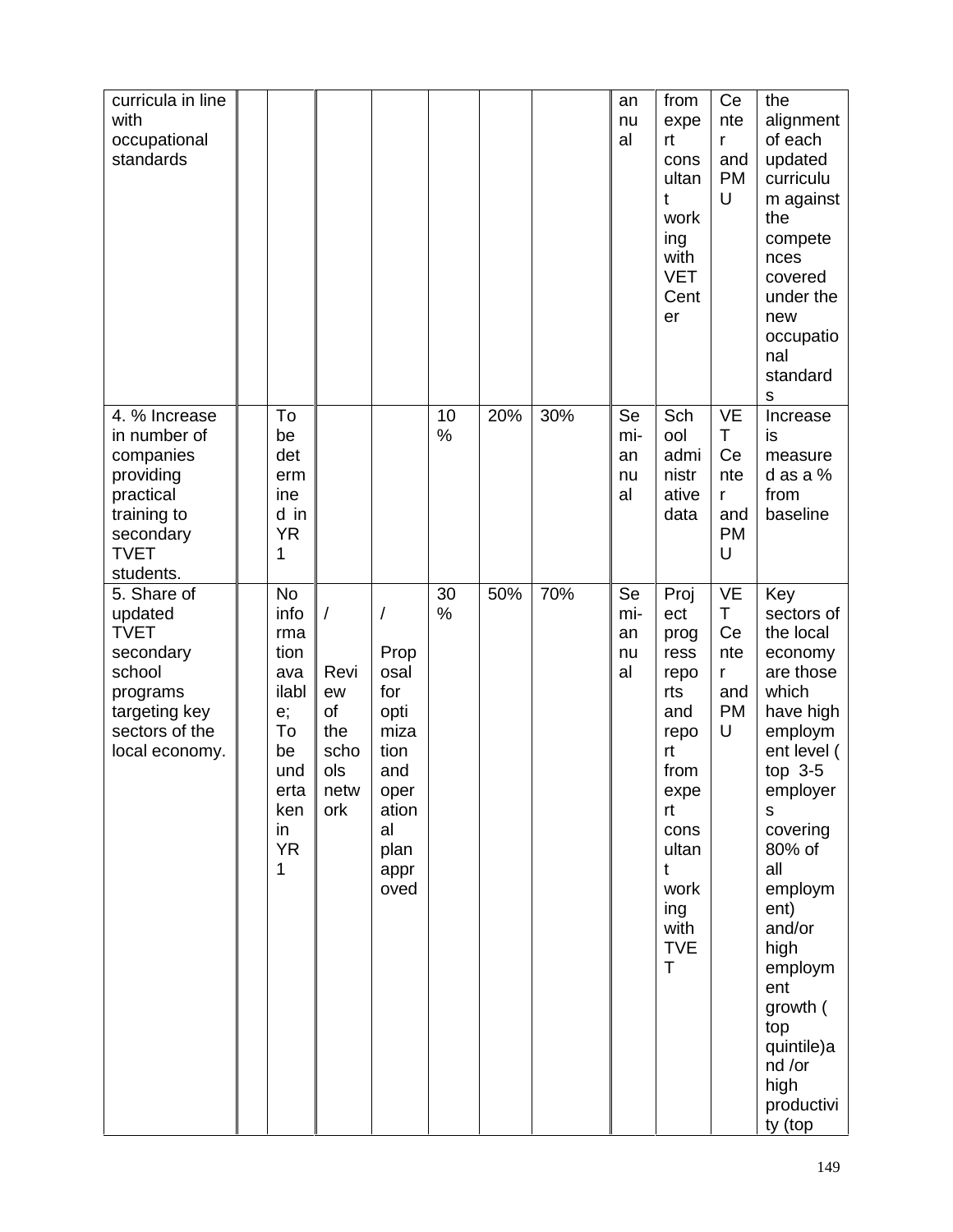|                                                                                                        |                                       |  |                                                                        |                                                                       |                                                       |                             |                                            |                                                           | quintile in<br>the last 5<br>years) |
|--------------------------------------------------------------------------------------------------------|---------------------------------------|--|------------------------------------------------------------------------|-----------------------------------------------------------------------|-------------------------------------------------------|-----------------------------|--------------------------------------------|-----------------------------------------------------------|-------------------------------------|
| 6. Manual and<br>training<br>materials<br>for<br>quality delivery<br>οf<br>new<br>curricula<br>adopted | <b>Not</b><br>in<br>exis<br>ten<br>ce |  | Man<br>ual<br>and<br>train<br>ing<br>mat<br>erial<br>dev<br>elop<br>ed | Man<br>ual<br>and<br>train<br>ing<br>mat<br>erial<br>S<br>pilot<br>ed | Manual<br>and<br>training<br>material<br>s<br>adopted | Se<br>mi-<br>an<br>nu<br>al | Proj<br>ect<br>prog<br>ress<br>repo<br>rts | <b>VE</b><br>т<br>Ce<br>nte<br>r<br>and<br><b>PM</b><br>U |                                     |

Component 3 - Improving the innovative capacity of enterprises and collaboration with research organizations

| Intermediate<br><b>Results</b><br>Indicators                                                                                              | core. | <b>Bas</b><br>elin<br>e | YR <sub>1</sub> | <b>YR</b><br>$\overline{2}$ | <b>Cumulative Target Values</b><br>YR <sub>3</sub> | YR <sub>4</sub> | YR <sub>5</sub> | Frequ<br>ency                                   | Dat<br>a<br>Sou<br>rce/<br>Met<br>hod<br>olog            | <b>Res</b><br>pons<br>ibility<br>for<br>Data<br>Colle<br>ction | Descri<br>ption                                                                                                 |
|-------------------------------------------------------------------------------------------------------------------------------------------|-------|-------------------------|-----------------|-----------------------------|----------------------------------------------------|-----------------|-----------------|-------------------------------------------------|----------------------------------------------------------|----------------------------------------------------------------|-----------------------------------------------------------------------------------------------------------------|
| 1. Share of<br>resources<br>dedicated to<br>Fund for<br>Innovation and<br>Technology<br>Development<br>(FITD)<br>instruments<br>disbursed |       | $\overline{0}$          | 5%              | 20<br>%                     | 50%                                                | 80%             | 100%            | Semi-<br>annu<br>al<br>monit<br>oring<br>report | Pro<br>gres<br>S<br>rep<br>orts<br>of<br><b>FIT</b><br>D | <b>FITD</b>                                                    |                                                                                                                 |
| 2. Number of<br>companies<br>'accelerated'<br>via the FITD<br>Accelerator<br>program                                                      |       | $\overline{0}$          | $\overline{0}$  | 5                           | 10                                                 | 15              | $\overline{1}$  | Semi-<br>annu<br>al<br>monit<br>oring<br>report | Proj<br>ect<br>Pro<br>gres<br>S<br>rep<br>orts           | <b>FITD</b>                                                    | Accel<br>erator<br>which<br>suppo<br>rts<br>firm<br>creati<br>on will<br>have<br>a <sub>3</sub><br>year<br>life |
| 3. # of<br>beneficiary<br>firms to<br>introduce<br>new/improved<br>products                                                               |       | $\overline{0}$          | $\overline{0}$  | 5                           | 15                                                 | 25              | 30              | Semi-<br>annu<br>al<br>monit<br>oring<br>report | Pro<br>gres<br>$\mathsf{s}$<br>rep<br>orts<br>of         | <b>FITD</b>                                                    | <b>Benefi</b><br>ciaries<br>of<br>accele<br>rators,<br>mini                                                     |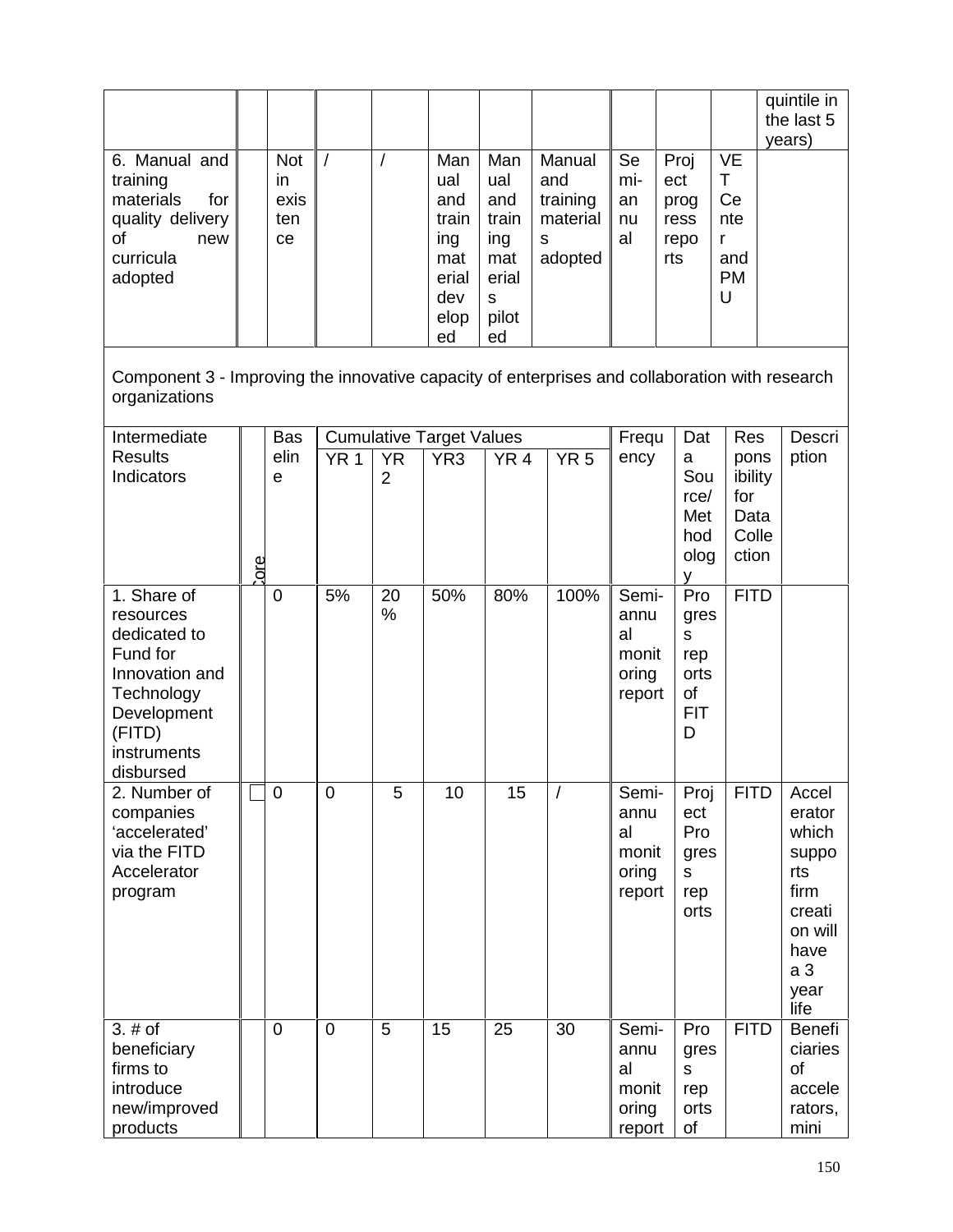|                                                                    |      |                                       |                                  |                 |                                 |                                            |                                        |                                                 | <b>FIT</b><br>D                                          |                                                 | and<br>match<br>ing<br>grants                                                                                                            |
|--------------------------------------------------------------------|------|---------------------------------------|----------------------------------|-----------------|---------------------------------|--------------------------------------------|----------------------------------------|-------------------------------------------------|----------------------------------------------------------|-------------------------------------------------|------------------------------------------------------------------------------------------------------------------------------------------|
| 4. $#$ of<br>beneficiary<br>firms to<br>introduce new<br>processes |      | $\mathbf 0$                           | $\mathbf 0$                      | $\mathbf 0$     | $\overline{2}$                  | $\overline{4}$                             | $6\phantom{1}6$                        | Semi-<br>annu<br>al<br>monit<br>oring<br>report | Pro<br>gres<br>s<br>rep<br>orts<br>of<br><b>FIT</b><br>D | <b>FITD</b>                                     | Benefi<br>ciaries<br>of<br>tech<br>exten<br>sion<br>progra<br>ms<br>that<br>achiev<br>e<br>stand<br>ardiza<br>tion/c<br>ertific<br>ation |
| 5. % of<br>beneficiaries<br>receiving<br>training and<br>mentoring |      | $\mathbf 0$                           | 20%                              | 40<br>$\%$      | 50%                             | 60%                                        | 70%                                    | Semi-<br>annu<br>al<br>monit<br>oring<br>report | Pro<br>gres<br>s<br>rep<br>orts<br>of<br><b>FIT</b><br>D | <b>FITD</b>                                     | Firms<br>(mostl<br>y in<br>accele<br>rator)<br>would<br>receiv<br>e<br>guida<br>nce<br>etc in<br>advan<br>ce of<br>fundin<br>g           |
| Component 4 - Project Management and monitoring and evaluation     |      |                                       |                                  |                 |                                 |                                            |                                        |                                                 |                                                          |                                                 |                                                                                                                                          |
| Intermediate                                                       |      | Ba                                    |                                  |                 | <b>Cumulative Target Values</b> |                                            |                                        | Fre                                             | Data                                                     | Resp                                            | Des                                                                                                                                      |
| <b>Results</b><br>Indicators                                       | ore. | sel<br>ine                            | YR <sub>1</sub>                  | YR <sub>2</sub> | YR <sub>3</sub>                 | YR4                                        | YR <sub>5</sub>                        | que<br>ncy                                      | Source<br>Metho<br>dology                                | onsi<br>bility<br>for<br>Data<br>Colle<br>ction | cript<br>ion                                                                                                                             |
|                                                                    |      |                                       |                                  |                 |                                 |                                            |                                        |                                                 |                                                          |                                                 |                                                                                                                                          |
| 1.<br>Evaluations<br>for Innovation<br>grants<br>designed,         |      | <b>No</b><br>t in<br>exi<br>ste<br>nc | Des<br>ign<br>com<br>plet<br>ed; |                 |                                 | Follow<br>-up<br>data<br>collect<br>ed and | Evalu<br>ation<br>report<br>S<br>compl | Ann<br>ual                                      | Report<br>s of<br>Evalua<br>tion<br>design               | <b>PMU</b><br>and<br><b>FITD</b>                |                                                                                                                                          |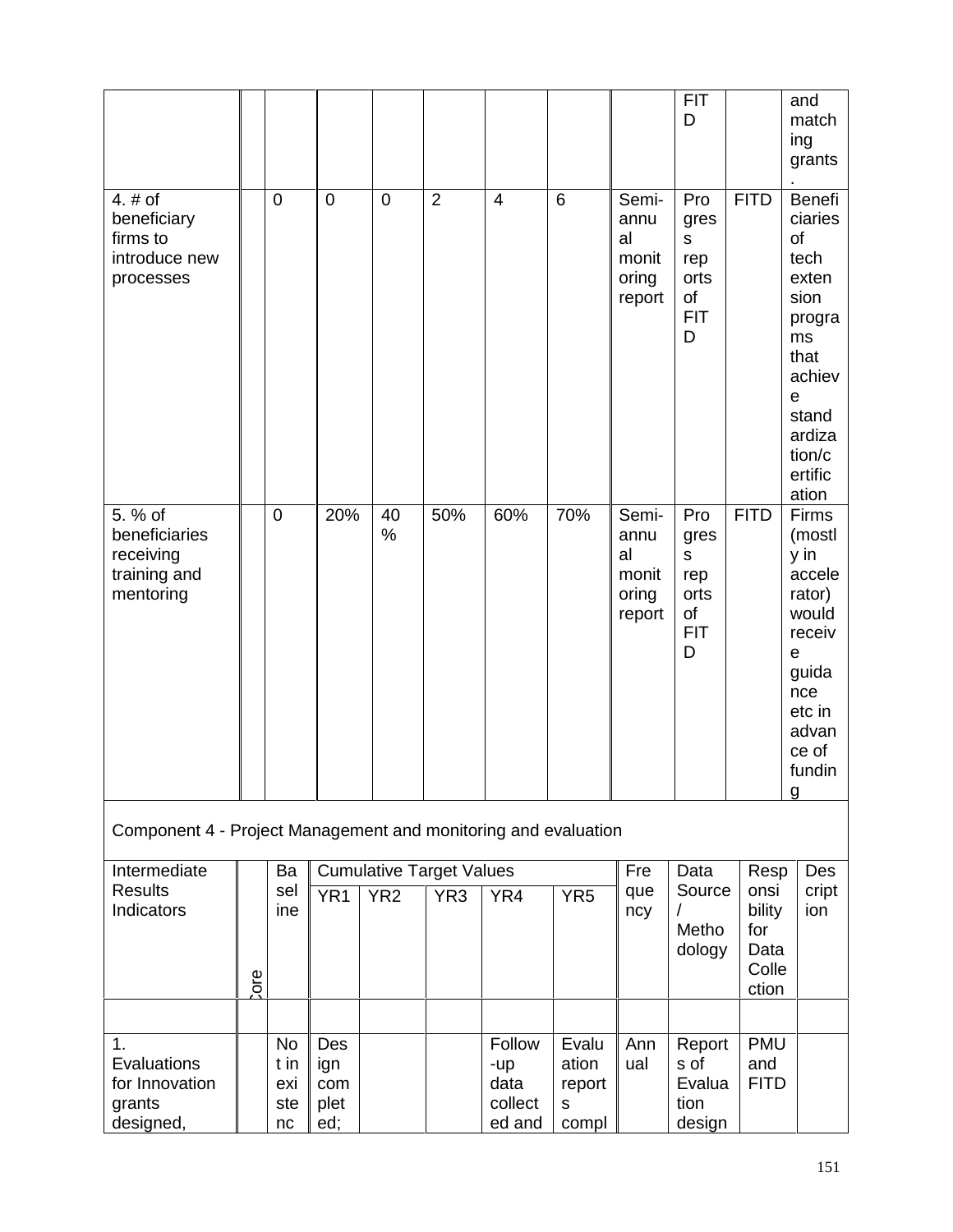| conducted and  | e   | Bas          |             |       | analyz      | eted   |     | and     |            |  |
|----------------|-----|--------------|-------------|-------|-------------|--------|-----|---------|------------|--|
| reported       |     | e            |             |       | ed          | and    |     | those   |            |  |
|                |     | line         |             |       |             | result |     | of      |            |  |
|                |     | data         |             |       |             | s      |     | results |            |  |
|                |     | coll         |             |       |             | disse  |     |         |            |  |
|                |     | ecte         |             |       |             | minat  |     |         |            |  |
|                |     | d            |             |       |             | ed     |     |         |            |  |
| 2.Skills       | Ski | <b>Skill</b> | <b>EMIS</b> | Mec   | Websit      | The    | Ann | Project | <b>PMU</b> |  |
| Observatory    | lls | S            | compl       | hani  | e           | info   | ual | progre  | and        |  |
| established,   | Ob  | obs          | ement       | sms   | platfor     | on     |     | SS      | <b>MOE</b> |  |
| providing      | ser | erva         | ed          | for   | m           | platfo |     | reports | S          |  |
| information    | vat | tory         | with a      | data  | availab     | rm     |     |         |            |  |
| about TVET     | ory | esta         | modul       | colle | le.         | being  |     |         |            |  |
| and HE         | is  | blis         | e for       | ction | for         | updat  |     |         |            |  |
| performance to | not | hed          | perfor      | agre  | public      | ed at  |     |         |            |  |
| the public     | in  | and          | manc        | ed    | to          | least  |     |         |            |  |
|                | exi | fully        | e of        | and   | access      | twice  |     |         |            |  |
|                | ste | staff        | the         | trace | info on     | per    |     |         |            |  |
|                | nc  | ed           | formal      | r     | perfor      | year   |     |         |            |  |
|                | e   |              | <b>TVET</b> | studi | mance       |        |     |         |            |  |
|                |     |              | and         | es    | of          |        |     |         |            |  |
|                |     |              | HE.         | cond  | <b>TVET</b> |        |     |         |            |  |
|                |     |              | syste       | ucte  | and         |        |     |         |            |  |
|                |     |              |             | d     | HE          |        |     |         |            |  |
|                |     |              | ms          |       |             |        |     |         |            |  |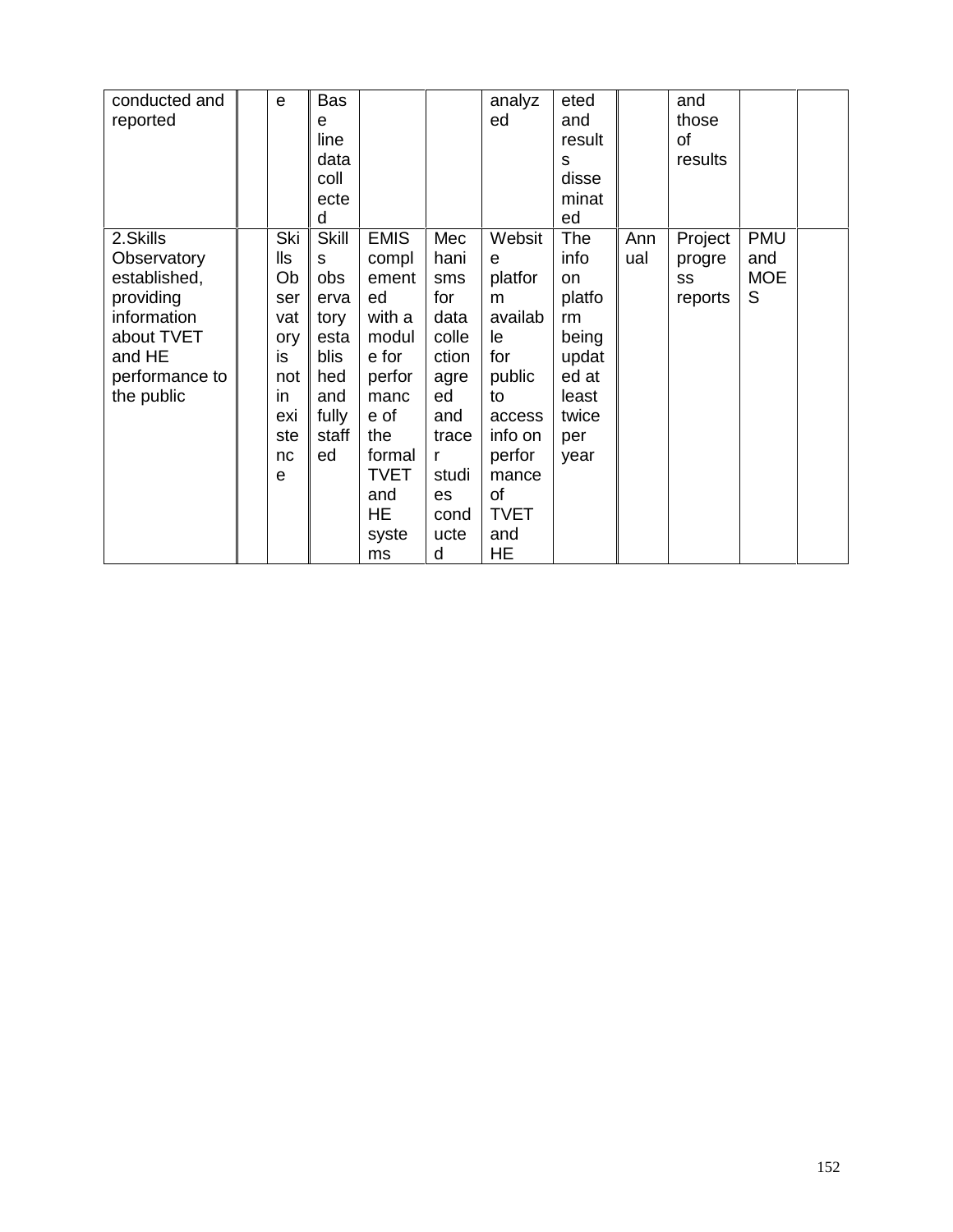### **9.2 Arrangements for Results Monitoring**

The PDO and intermediate outcome indicators will be monitored using the following sources: (i) TVET center administrative data , (ii) Project/FITD progress reports (iii) information generated by the impact evaluation surveys, process evaluations, and internal audits supported by the project (iv) Board of Quality Assurance and Accreditation reports (v) NTTO internal reports. The Policy Unit inthe MoES will be the focal point to collect all the data, including data from the PMU, and communicate with the WB according to the frequency of reports described in the monitoring arrangement matrix following this section.

**Impact evaluation.** The impact evaluations supported by this Project will provide further information to evaluate impact of policy interventions financed by the Project.

M&E are crucial elements of program design as they provide important feedback mechanisms for policy, effectiveness, and credibility of the programs.

The Project shall support the design and implementation of (i) tools to monitor the results framework for the Project;(ii) M&E studies/surveys to establish a baseline for project results indicators as well as their measures during project implementation and upon project; (iii) impact evaluation for selected innovation programs; and (iv) skills observatory. World Bank financing would be provided for technical assistance; services and training of the Ministry of Education and Science staff engaged in monitoring; and the design, implementation, and analysis of evaluation surveys.

**Process evaluations and audits**. Operations and performance audits will serve as process evaluations, arranged by the PMU to assess Project implementation against its design and to propose corrective measures for any bottlenecks identified early on.

All this information will be used to improve management of SKILLS and, where relevant, accessible to key stakeholders for transparency and accountability.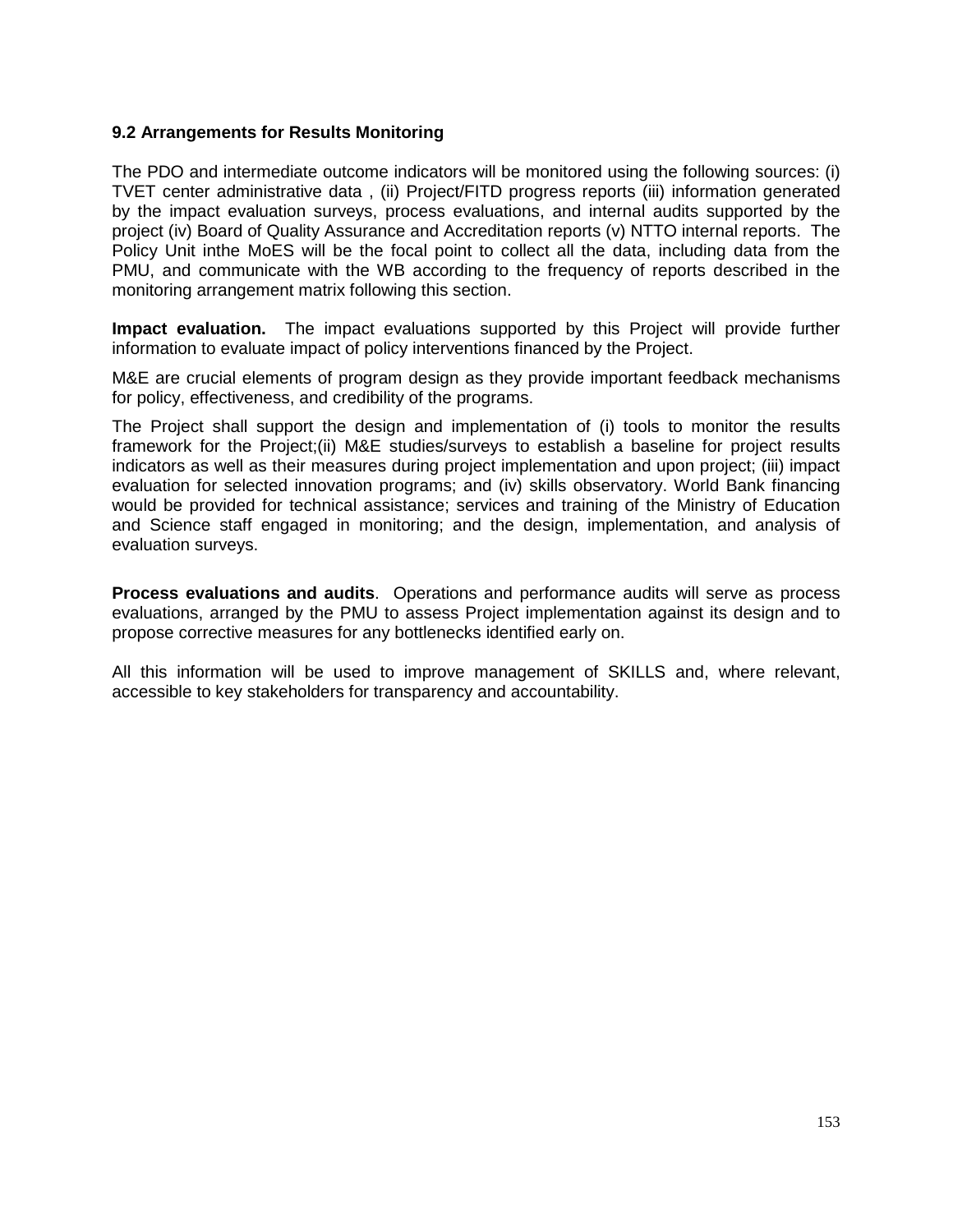## **Annex I. Sample of School Grant agreement**

### **Grant agreement for the school-business collaboration**

**Agreement number \_\_\_\_\_\_\_\_\_\_\_**

The agreement is signed on \_\_\_\_\_\_\_\_ in Skopje, between:

1. The Ministry of Education and Science in a role of grant provider (hereinafter grantprovider)

and

2. Technical Vocational Education and Training School.................... (Hereinafter grant recipient)

The purpose of the funds of this Grant is to facilitate the procurement of the following items :

\_\_\_\_\_\_\_\_\_\_\_\_\_\_\_\_\_\_\_\_\_\_\_\_\_\_\_\_\_\_\_\_\_\_\_\_\_\_\_\_\_\_\_\_\_\_, following the approaval of Grant application number\_\_\_, for the needs of the Secondary Vocational education and training school \_\_\_\_\_\_\_\_\_\_\_\_\_\_\_\_\_\_\_\_\_\_\_\_\_\_\_ , in accordance with the articles of this agreement , within the timeperiodrequired for theexecution andimplementationofthisagreement whichis bound to befrom to orany otherperiod agreed bybothpartiesin writing.

The agreement parties agreewiththe following:

### **ARTICLE 1**

The Grant provider is responsible for:

- 1. Providing a grant for school-business collaboration (hereinafter GSBC) to the grant recipient, and on the base of proposal for school-business collaboration (hereafter PSBC) prepared by the recipient of the grant and approved by the Grant Approval Committee established under the project (hereafter GAC)
- 2. Transferring the GSBC to the account of the recipient which shall be open after singing of this agreement and shall be submitted to the Project management unit. The GSBC shall be paid from separate account in National bank of RM directly to the individual accounts of the schools which are part of the single treasury account.
- 3. Providing a Manual for school-business collaboration (hereafter SBC Manual), Manual for procurement of grants for school-business collaboration (hereafter Procurement Manual), Manual for financial and accounting guide of the grants (hereafter Financial Manual) to the grant recipient for implementation of GSBC in hard copy as well as electronic form before the recipient starts with the implementation of GSBC.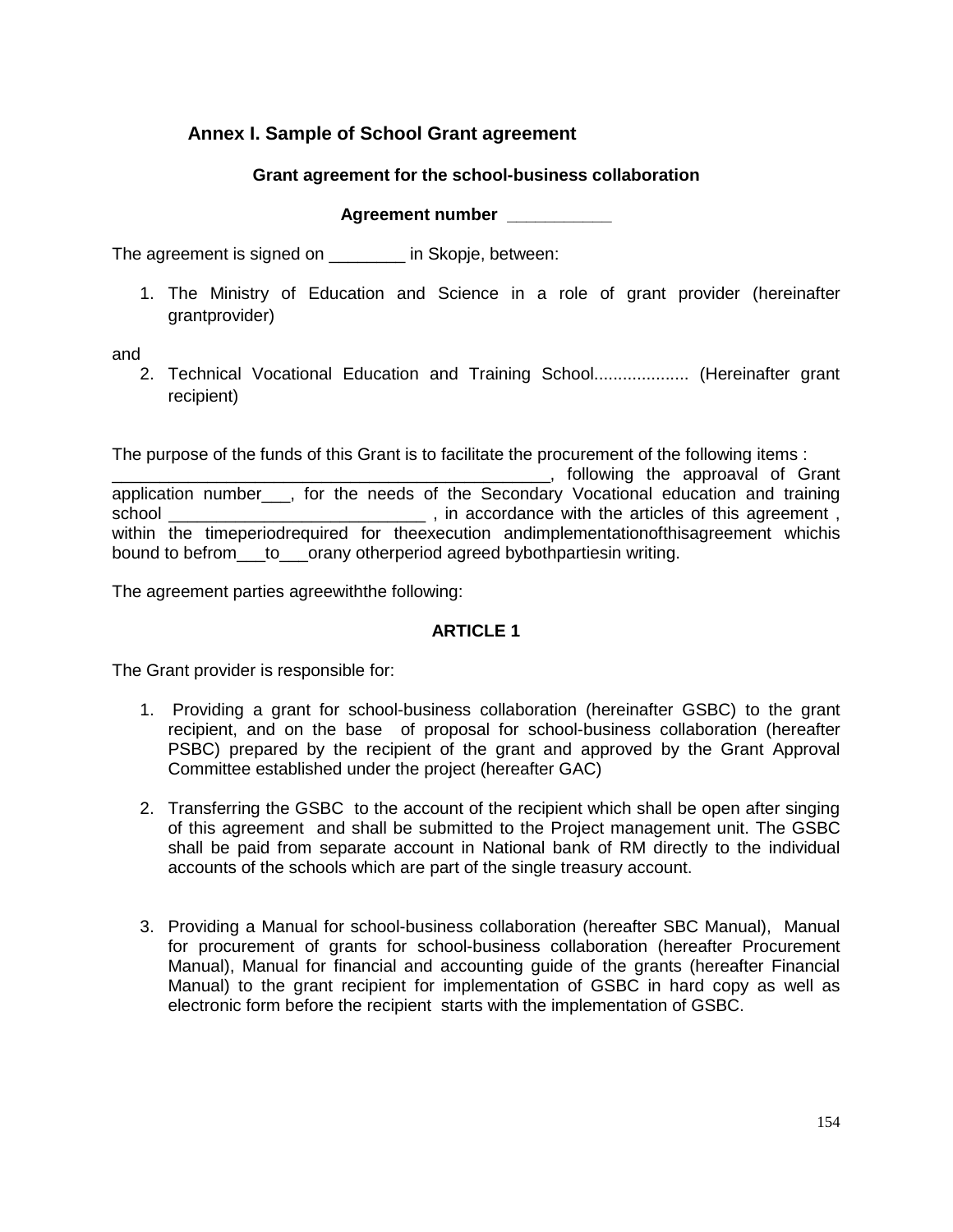- 4. Providing a training to the grant recipient for the SBC Manual, Procurement Manual, Financial Manual, listed in the first paragraph of this article before the recipient to start with the implementation of  $\mathsf{GSBC}^{22}$ .
- 5. Providing technical assistance to the grant recipient in each implementation phase through additional trainings, counseling, preparation of procurement documentation or financial documentation.
- 6. Review of the requestsfor audit ofprocurementplansincludingamendmentsto utilize somesavingsthat can ariseduringtheimplementationof the schoolgrantsandapproved itif necessarv<sup>23</sup>

### **ARTICLE 2**

The grant recipient is responsible for:

- 1. Opening a separate grant account for the funds of the GSBC, which will be submitted to the PMU after the signing of this agreement .
- 2. Ensuring that the GSBC is being administrated and implemented in accordance with the terms of this agreement as well as the provisions of the Procurement Manual and the Financial Manual
- 3. Ensuring that the items purchased form the GSBC funds are used in complete accordance with the approved application for GSBC .
- 4. Ensuing that the procurement of goods and constrictive works are carried out strictly in accordance with the principles of economy and efficiency .
- 5. Safeguarding the goods provided by the grant funds (The grant recipient MUST NOT sell, give away or in any way dispose of the goods which were provided by the grant)
- 6. Require written approval from the grant provider for any changes in the procurement plan before purchasing the goods or spending the funds
- 7. Preparation and keeping the complete and detailed documentation for the grant account for all the spending of the GSBCinaccordancewith the requirementsofthegrantprovider
- 8. Preparation of reports as defined in the SBC Manual, Procurement Manual, Financial Manual using the forms provided in these manuals

<sup>&</sup>lt;sup>22</sup>The grant provider reserves the right to make changes or amendments to the SBC Manual, Procurement Manual, Financial Manual and the grant recipient is responsible for implementation of GSBC in accordance with the latest version of the SBC Manual, Procurement Manual, Financial Manual<br><sup>23</sup>Unused funds from the GSBC or any savings incurred after completion of all contracts in accordance with the

approved procurement plan will be returned to the account of the grant provider unless agreed in writing as amendments to this agreement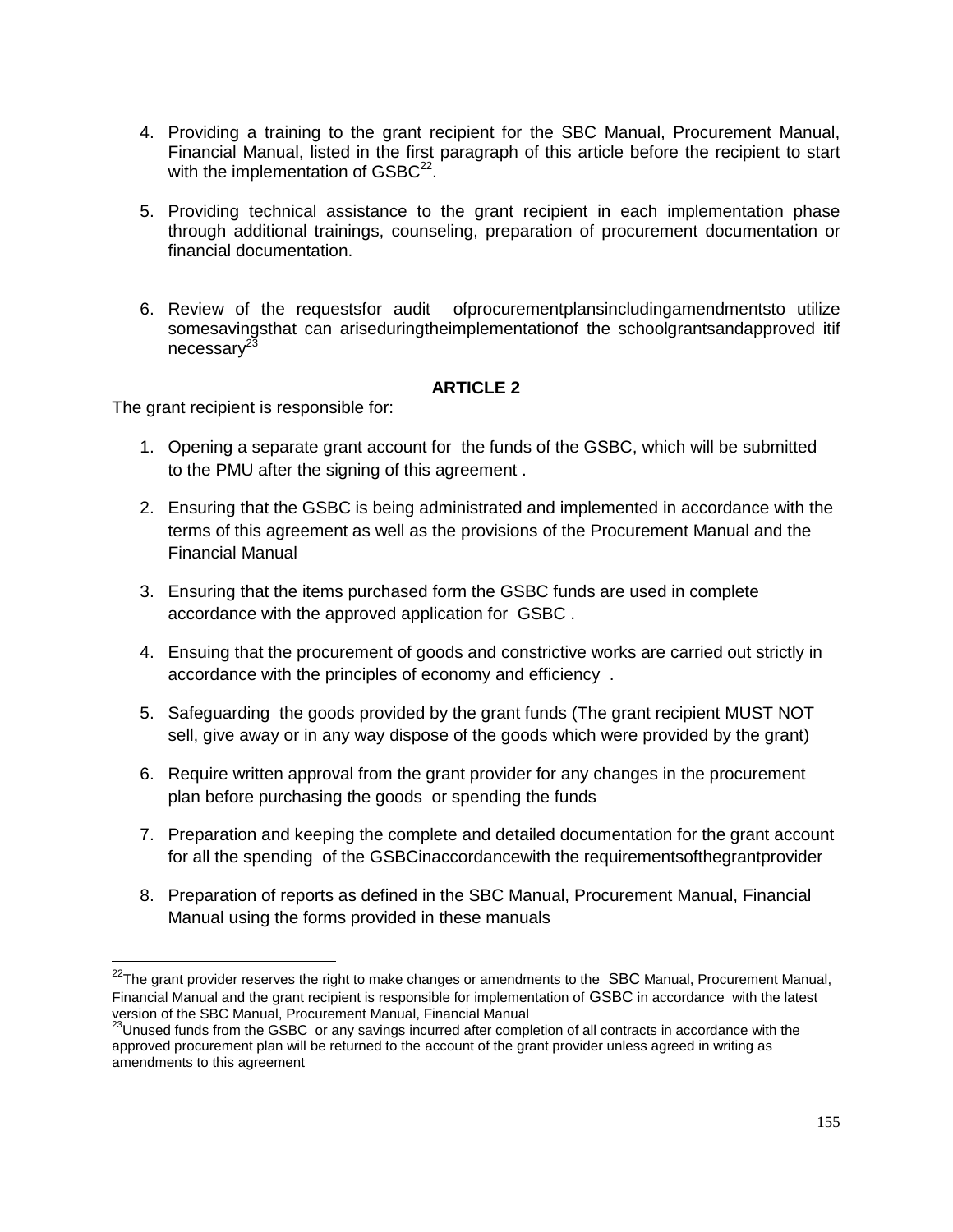- 9. Ensure adequatesafeguard policies during the installation and subsequent usage ofgoods and worksprocuredthroughthe fundsof the grant
- 10. Implementing the GSBC within the agreed period
- 11. Providing a free access to all documents, reports and accounts related to the implementation of GSBC for any auditor, supervisor or other experts who are authorized by the grant provider to oversee the implementation of the GSBC and verify the use of the funds

### **ARITICLE 3**

Any dispute which may arise during or after the implementation of this agreement will be amicably resolved . If it is not possible to resolve the dispute by consensus, the dispute will be forwarded to the Primary Court 2 Skopje that will have the jurisdiction over dispute.

### **ARTICLE 4**

Authorized representatives

For the grant provider, authorized representative is:

Minister of Education and Science

\_\_\_\_\_\_\_\_\_\_\_\_\_\_\_\_\_\_\_\_\_\_\_\_\_\_\_\_

For the grant recepient, authorized representative is:

Director of the VET Secondary school

\_\_\_\_\_\_\_\_\_\_\_\_\_\_\_\_\_\_\_\_\_\_\_\_\_\_\_

### **ARTICLE 5**

**Other** 

The agreement is signed in 2 (two) original samples (one for each agreed side). Copies of the signed agreements shall be submitted to the \_\_\_\_\_\_\_\_\_\_\_\_\_\_\_in the World Bank

For Grant provider For Grant recipient

\_\_\_\_\_\_\_\_\_\_\_\_\_\_\_\_\_\_\_ \_\_\_\_\_\_\_\_\_\_\_\_\_\_\_\_\_\_\_\_\_\_\_\_\_ Minister for education and science **Director of the VET Secondary school**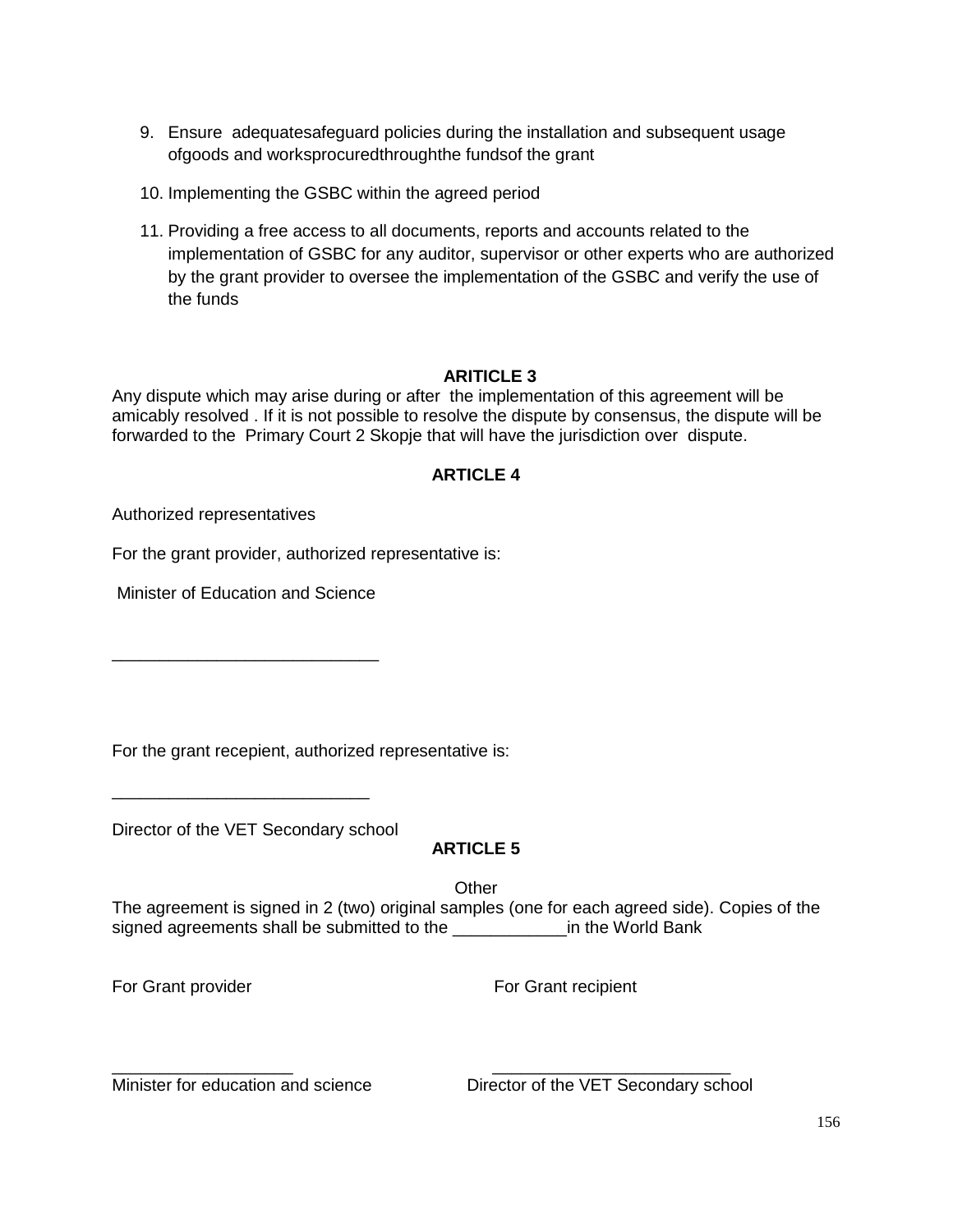### **Annex II. Sample of FITD and MoES Implementation Agreement**

### **Implementation Agreement**

### **Agreement number \_\_\_\_\_\_\_\_\_\_\_**

The agreement is signed on \_\_\_\_\_\_\_\_ in Skopje, between:

The Ministry of Education and Science (hereinafter MOES)

and

The Macedonian fund for innovations and technical development (Hereinafter FITD)

The purpose of this agreement is to outline the roles and the responsibilities of the MOES and the FITD with respect to the implementation of component 3 of the Skills development and innovation support project ( SDISP).

The agreement parties agree with the following:

## **ARTICLE 1**

The MoES is responsible to carry out sub-component 3.1 of the SDISP and finance activities required to build up institutional competence of the FITD, in particular, providing support for:

- (i) planning and designing the programs, strategy, operations and procedures;
- (ii) training of FITD staff;
- (iii) selection of the Investment Committee and peer reviewers;
- (iv) mentoring and training for FITD beneficiary enterprises;
- (v) marketing and communications strategy.

### **ARTICLE 2**

The FITD is responsible to implement sub-component 3.2 of the SDISP including, but not limiting to the following:

- (A) assist MoES to comply with its obligations set forth in Section II of this Schedule 2 to the Loan Agreement;
- (B) work, asses, evaluate and decide in accordance with the rules and procedures laid out in the IGOM and approved from the WB.
- (C) maintain a financial management system acceptable to the MOES and the WB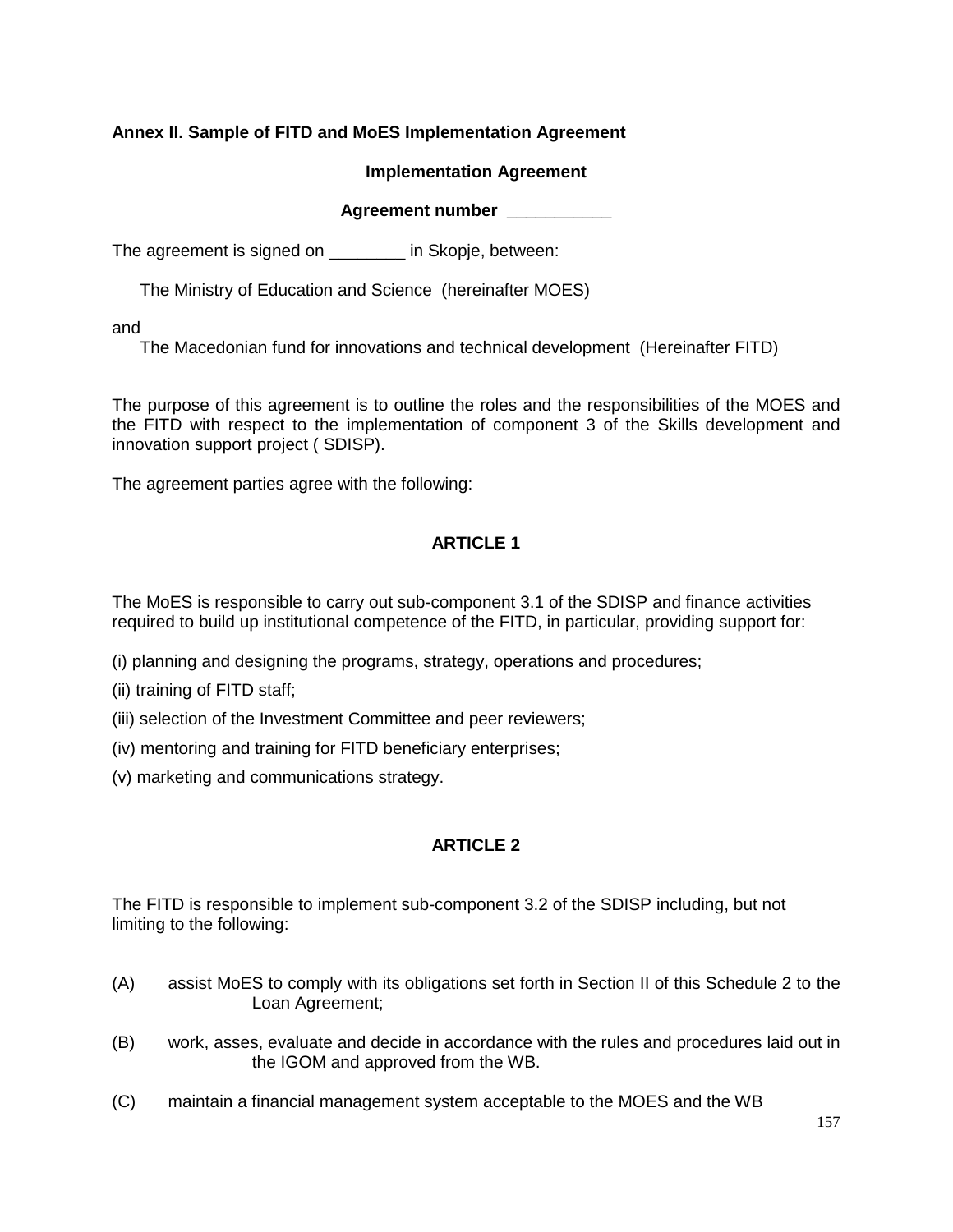- (D) ensure that the Project is carried out in accordance with the provisions of the Anti- Corruption Guidelines;
- (E) ensure that the items purchased from the Projects funds are used in complete accordance with the approved sub-projects application
- (F) ensure that the procurement of goods and services are carried out strictly in accordance with the principles of economy and efficiency
- (G) prepare and keep the complete and detailed documentation for the designated account for all disbursement in accordance with the requirements of the MOES and the WB.
- (H) ensure adequate safeguard policies during the installation and subsequent usage of goods and works procured through the funds of the SDIS Project.
- (I) Provide free access to all documents, reports and accounts related to the implementation of all sub-projects are for any auditor, supervisor or other experts who are authorized by the MOES to oversee the implementation of the all sub-projects are and verify the use of the funds
- (J) not to assign, amend, terminate, abrogate, repeal, waive or fail to enforce the FITD Implementation Agreement or any provision thereof, unless previously agreed with the MOES

### **ARITICLE 3**

The MOES has the right to take remedial actions against FITD in case FITD shall have failed to comply with any of its obligations under the FITD Implementation Agreement, all as previously agreed with the Bank

### **ARTICLE 4**

Any dispute which may arise during or after the implementation of this agreement will be amicably resolved If it is not possible to resolve the dispute by consensus, the dispute will be forwarded to the Primary Court 2 Skopje that will have the jurisdiction over dispute.

### **ARTICLE 5**

#### **Authorized representatives**

For the MOES, authorized representative is:

Minister of Education and Science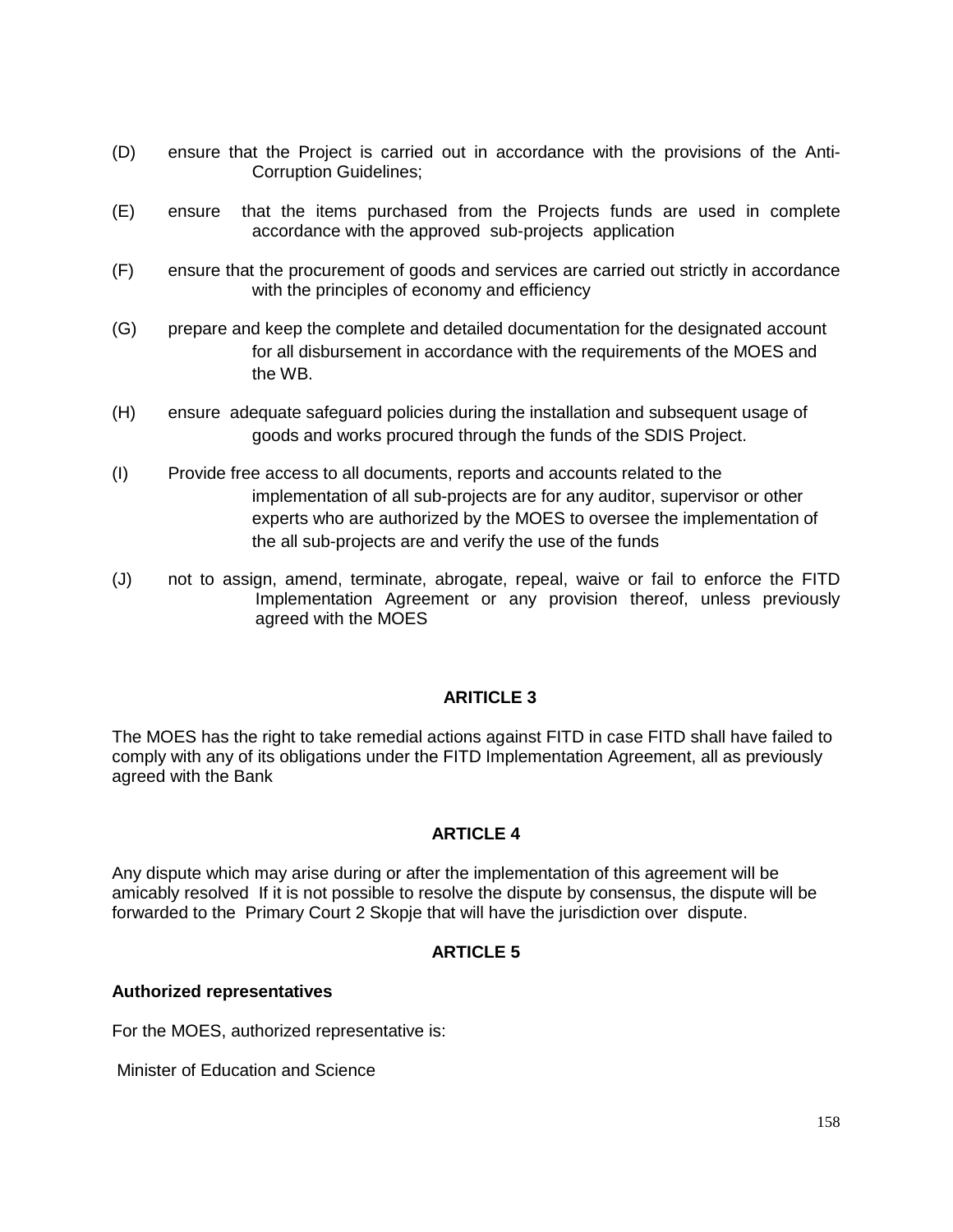For the FITD, authorized representative is:

\_\_\_\_\_\_\_\_\_\_\_\_\_\_\_\_\_\_\_\_\_\_\_\_\_\_\_

Director of the FITD

### **ARTICLE 6**

**Other** 

The agreement is signed in 2 (two) original samples (one for each party). Copies of the signed agreement shall be submitted to the \_\_\_\_\_\_\_\_\_\_\_\_in the World Bank

For the MOES For the FITD

\_\_\_\_\_\_\_\_\_\_\_\_\_\_\_\_\_\_\_ \_\_\_\_\_\_\_\_\_\_\_\_\_\_\_\_\_\_\_\_\_\_\_\_\_ Minister for education and science<br>
Director of the FITD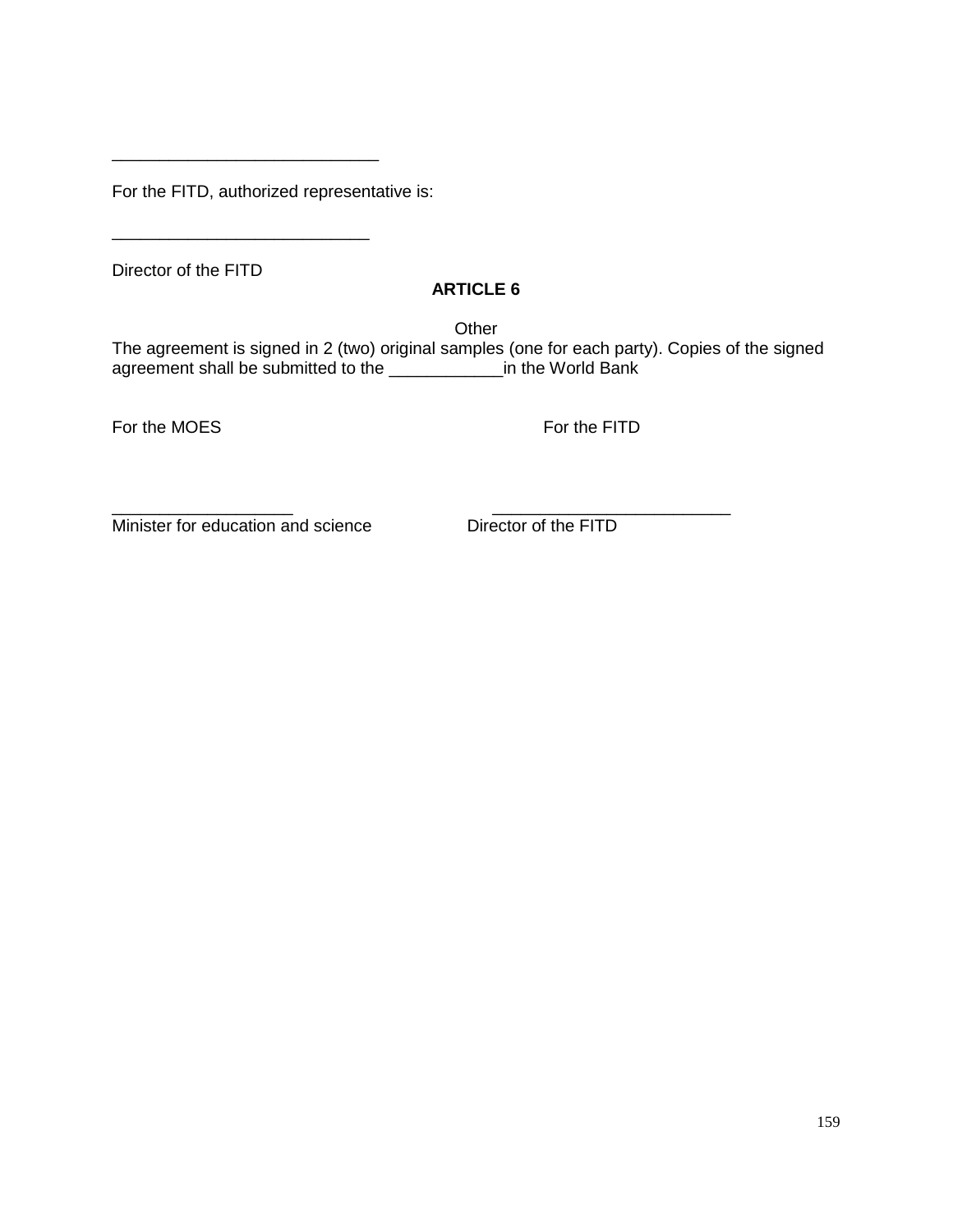**Annex III. Environmental screening procedure**



# **Environmental Screening Procedure under the Project**

Figure 2: Environmental Screening Procedure under the Project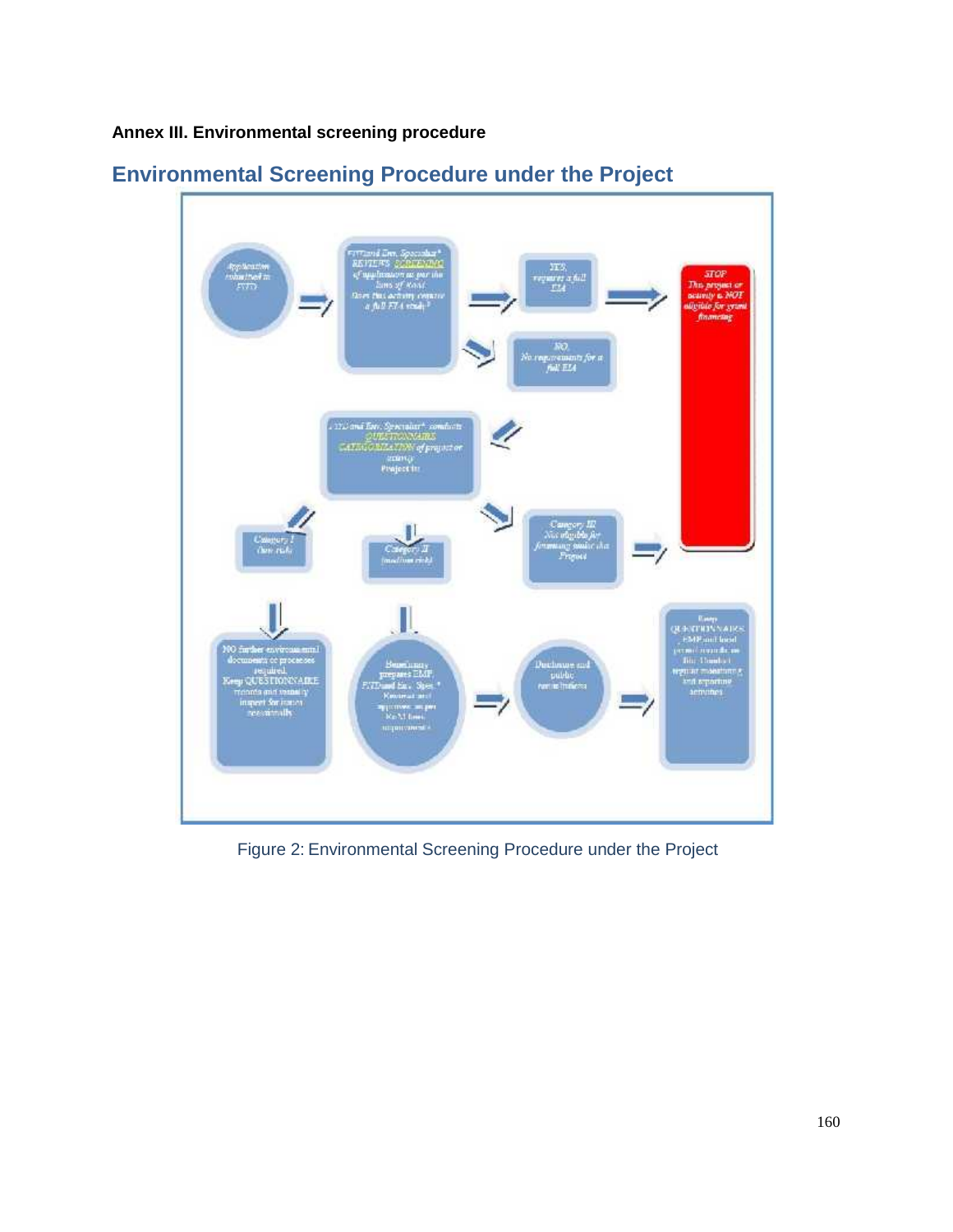### **Annex IV –TORs for the PMU key personnel**

### **A. PROJECT DIRECTOR MACEDONIA SKILLS DEVELOPMENT AND INNOVATION SUPPORT PROJECT (SDISP)**

#### **1. Background**

The Skills Development and Innovation Support Project ( SDIDP) project's development objective (PDO) is to improve transparency of resource allocation and promote accountability in higher education, enhance the relevance of secondary technical vocational education, and support innovation capacity in FYR Macedonia.

The Project would support the Government of FYR Macedonia's (GOM) initiatives geared to:

- increase graduates' competitiveness on a regional and international level;
- increase labor market relevance of graduates' skills;
- make innovation a source of productivity improvement, competitiveness, increased exportability of goods, and sustained economic growth; and
- increase universities and private enterprises engagement in, and their benefit from, R&D efforts and technology adoption opportunities.

The Project would support the objective of the *Country Partnership Strategy* (CPS) for FY11 – FY 14, to provide selective and targeted financing and knowledge advisory services in support of faster, more inclusive and greener economic growth. The proposed operation contributes to the first CPS outcome of ensuring faster growth by stepping-up investments in education and skills.

The Project would support interventions which foster education and skills relevant to the job market, and enhance the innovation capacity and activity of firms in FYR Macedonia. It will also address key missing elements of the Macedonian innovation system and ailing aspects of the research sector that are likely to be vital for improving the competitiveness of the enterprise sector and FYR Macedonia's longer term economic growth prospects. It will also help improve absorption of EU funds earmarked for innovation activities.

The Project's direct beneficiaries include around students , teaching and management staff from technical vocational education and training institutions who would receive a new curriculum and practical training facilities, as well as training on management, planning, and process improvement capacity ; students and staff of universities, research institutions and enterprises will benefit from: (i) the implementation of quality assurance mechanisms and financing reform in higher education (HE);(ii) grants promoting R&D and innovation; and (iii) technology commercialization, global know-how absorption, and industry university collaboration fostered by the National Technology Transfer Office (NTTO).

#### **2. Objectives**

The Project Director will be responsible for the overall management and coordination of the PMU work in implementation of SDISP. S/he would be responsible for the quality of technical, operational, organizational and administrative activities needed for efficient project implementation.

#### **3. Scope of services**

The Consultant is responsible for:

- Managing the PMU on a day-to-day basis, including coordination of the duties among PMU staff;
- Overall planning, coordination and implementation and supervision of the Project activities in a timely, efficient and transparent manner;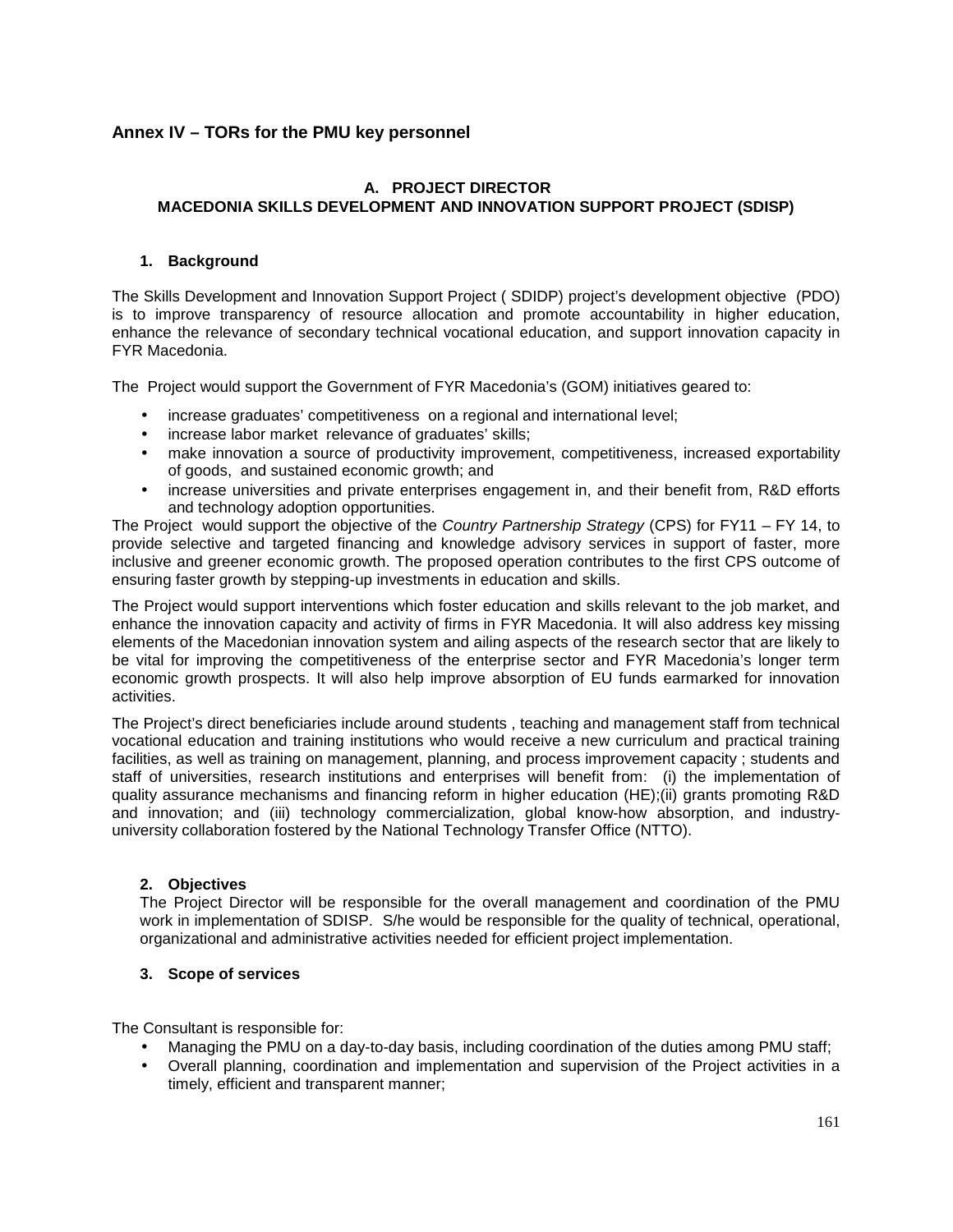- Ensuring that all activities are carried out according to the provisions of the SDISP agreement and Macedonian legislation and regulations and according to the agreed project procedures, including and not limited to financial management, project budgeting, procurement, contract negotiations and management, and related activities;
- Managing development of an annual Work program for the project;
- Managing development of the annual project budget and procurement plan in cooperation with the Procurement Manager;
- Managing and coordinating preparation of internal project documents, TORs and bidding documentation, evaluation committees and reports, contracts and agreements;
- Ensuring accurate financial, procurement and accounting records and maintain financial and procurement discipline;
- Ensuring that payments are made in a proper and timely manner and that all sources of funding are available for the Project;
- Developing and establish an appropriate communication and information system to facilitate project preparation and coordination arrangements between the PMU, MoES, and stakeholders;
- Ensuring proper stakeholder consultations on all issues related to project preparation;
- Liaising with the World Bank, donors and other governmental and international financial institutions;
- Liaising with other projects;
- Providing assistance and support to the project beneficiaries in all areas related to the Project implementation;
- Reporting toward MoES, Ministry of Finance and the World Bank, as well as other institutions involved as required;
- Monitoring of performance of each project component
- Any other activities in correlation with the implementation of the SDISP project;

#### **4. Reporting obligations**

The Consultant shall report to the Minister of Education and Science.

Upon request by the Minister of Education and Science, the Consultant shall produce and submit progress reports for the implementation of the Project activities. The Consultant shall submit progress reports to the World Bank on annual basis or as otherwise required by the World Bank.

#### **5. Consultant qualifications:**

- University degree. Master degree would be considered an advantage;
- At least 5 years work experience in the public sector. Experience in the human development area is an advantage.
- At least 5 years work experience in coordination and/or management of projects funded by international organizations. Relevant experience on World Bank projects would be considered an advantage;
- Knowledge of World Bank tendering, financing and contracting procedures.
- Proven teamwork skills;
- Excellent verbal and writing communication skills in English;
- Computer Literate (MS Word, MS Excel, MS Project, Power Point, e-mail, Internet)
- Ability to work under pressure and meet deadlines

#### **6. Duration of the assignment:**

The Consultant shall provide full time services for the period ending May 31, 2019. Expected start of services is March 2014.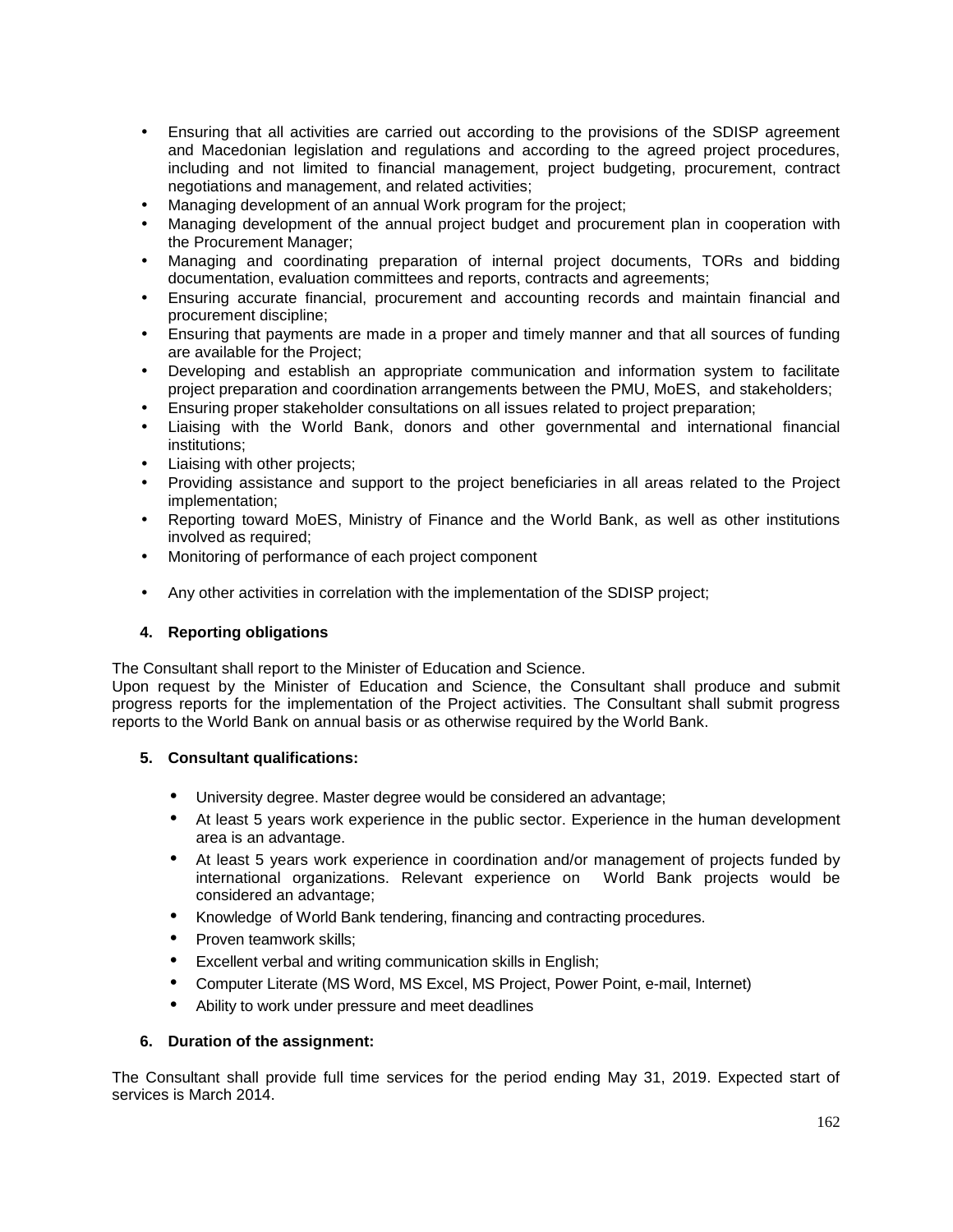#### **7. Facilities to be provided by the Client**

The Consultant will be provided with suitable office space, local phone service, appropriate equipment such as PC, printer as well as business mobile phone number.

Selection method and contract: The selection method is Individual Consultant and the contract shall be Time based according to the Guidelines Selection and Employment of Consultants under IBRD Loans and IDA Credits & Grants by the World Bank Borrowers" January 2011

#### **B. PROCUREMENT MANAGER MACEDONIA SKILLS DEVELOPMENT AND INNOVATION SUPPORT PROJECT (SDISP)**

#### **1. Background**

The Skills Development and Innovation Support Project (SDISP) project's development objective (PDO) is to improve transparency of resource allocation and promote accountability in higher education, enhance the relevance of secondary technical vocational education, and support innovation capacity in FYR Macedonia.

The Project would support the Government of FYR Macedonia's (GOM) initiatives geared to:

- increase graduates' competitiveness on a regional and international level;
- increase labor market relevance of graduates' skills;
- make innovation a source of productivity improvement, competitiveness, increased exportability of goods, and sustained economic growth; and
- increase universities and private enterprises engagement in, and their benefit from, R&D efforts and technology adoption opportunities.

The Project would support the objective of the *Country Partnership Strategy* (CPS) for FY11 – FY 14, to provide selective and targeted financing and knowledge advisory services in support of faster, more inclusive and greener economic growth. The proposed operation contributes to the first CPS outcome of ensuring faster growth by stepping-up investments in education and skills.

The Project would support interventions which foster education and skills relevant to the job market, and enhance the innovation capacity and activity of firms in FYR Macedonia. It will also address key missing elements of the Macedonian innovation system and ailing aspects of the research sector that are likely to be vital for improving the competitiveness of the enterprise sector and FYR Macedonia's longer term economic growth prospects. It will also help improve absorption of EU funds earmarked for innovation activities.

The Project's direct beneficiaries include around students , teaching and management staff from technical vocational education and training institutions who would receive a new curriculum and practical training facilities, as well as training on management, planning, and process improvement capacity ; students and staff of universities, research institutions and enterprises will benefit from: (i) the implementation of quality assurance mechanisms and financing reform in higher education (HE);(ii) grants promoting R&D and innovation; and (iii) technology commercialization, global know-how absorption, and industry university collaboration fostered by the National Technology Transfer Office (NTTO).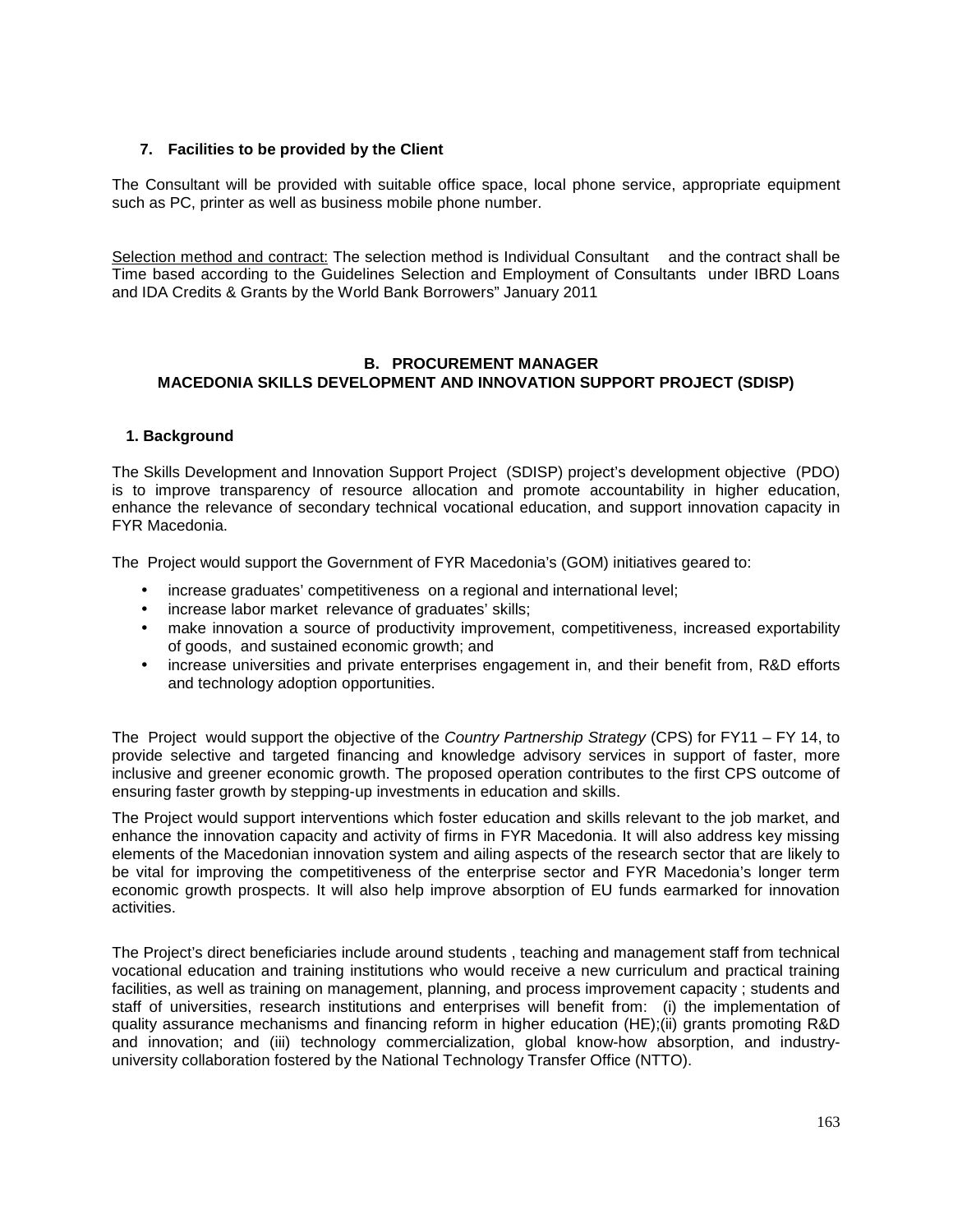#### **2.Objectives**

The Procurement Manager shall have the ultimate responsibility for the coordination and management of all day-to-day procurement activities needed for project implementation, and providing on-the-job procurement training to PMU's staff and public entities awarded under sub-financing category of the loan. S/he will be part of the PMU team working on implementation of SDISP.

#### **3. Scope of services**

The Consultant is responsible for:

- ; Coordinating and managing of day to day procurement activities carried out under the project, as well as for procurement on Project level and shared activities, and ensuring that procurement is carried out in compliance with the procedures agreed with the World Bank.
- Based on the work plan preparing in collaboration with the relevant staff in the Ministry, an annual procurement plan, including its updates and an annual training plan;
- Coordinating the procurement process for each contract by guiding preparation of bidding/proposal documents, submitting for review and no-objections from the WB where necessary, sending invitations of bids/proposals and clarifications to bidders/consultants;
- Arranging for advertisement of procurement notices in the UN Development Business and other media for the procurement of goods and consultant services
- Organizing and coordinating with relevant staff from the implementing agency involved in the process procurement evaluations including evaluation criteria, , contract award/rejection notices and all other documentation associated with the evaluation process;
- Providing guidance in bid evaluation to nominated committees;
- Maintaining a watching brief and keep updated on local taxation, banking and other pertinent regulations affecting the procurement activities of the Project;
- Coordinating development of the project procurement tracking system and its updating;
- Providing assistance to the PMU, evaluation committees, beneficiaries involved in the project, during the project implementation activities in respect to the procurement issues.
- Liaising with the World Bank procurement staff;
- Interacting with other PMU members in order to support overall project activities
- Monitoring the procurement activities against the procurement plan and for coordination of procurement activities and for the follow up of contracts' execution;
- Providing input on procurement to required progress reports;
- Providing input during preparation and subsequent updates of the procurement arrangements section of the Project Operational Manual for the SDISP
- Coordinating the review and approval of operating costs for the PMU and *[add any other beneficiaries as per the LA]*
- Assisting project beneficiaries in their procurement activities**Error! Bookmark not defined.** and help them in developing reports in agreed format;
- Assisting and advising project beneficiaries and their awarded sub-projects from the public entities in carrying out procurement in compliance with the procedures agreed with the World Bank;
- Providing assistance and supervising procurement plans of awarded public entities under sub-financing category of the loan
- Working closely with institutions involved in the project implementation.
- Any other activities in correlation with the implementation of the SDISP project;

#### **4. Reporting obligations**

The Consultant will be a member of the PMU and shall report to the Project Director and/or Project Manager. The Consultant shall produce Annual Working Program for each year; Procurement packages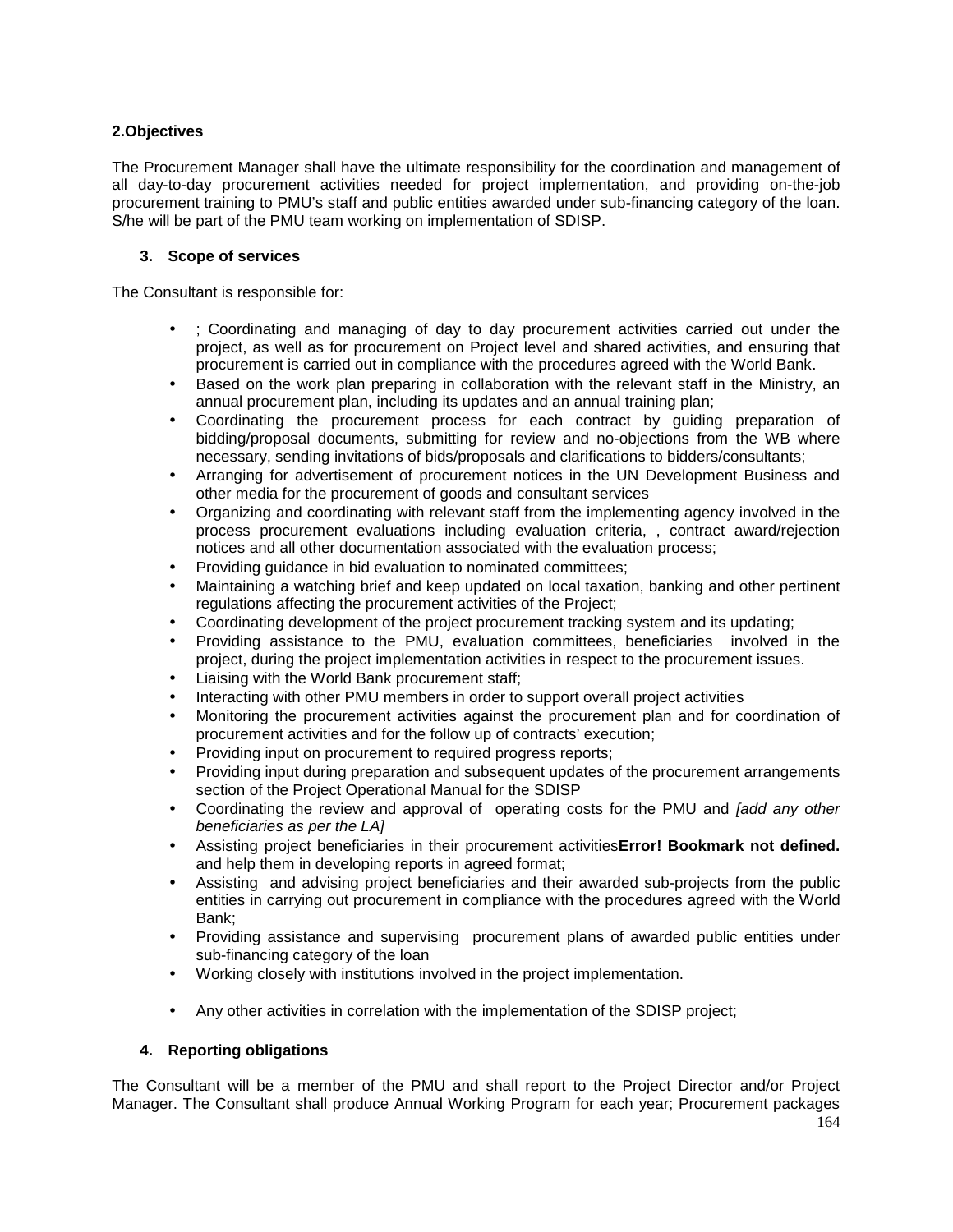for procurement of each activity; any other report upon request with respect to the procurement activities under the Project as well as maintain records of all correspondence (Archive) in respect to the procurement issues of SDISP project overall.

In addition, the Consultant shall regularly debrief the Project Director and/or Project manger on the progress in respect to the procurement issues under the Projects and assist in the preparation of the annual progress reports for reporting to the World Bank.

#### . **5. Consultant qualifications:**

- 1. University-level degree
- 2. Minimum three years of practical professional experience in procurement. Experience in procurement on World Bank funded projects will be considered an advantage ;
- 3. Experience of project or contract work with international financial organizations
- 4. Proven teamwork skills
- 5. Full computer literacy (MS Office)
- 6. Excellent verbal and writing skills in Macedonian and English
- 7. Ability to work under pressure and meet deadlines

#### **6. Duration of the assignment:**

The Consultant shall provide full time services for the period ending May 31, 2019. Expected start of services is March 2014.

#### **7. FACILITIES TO BE PROVIDED BY THE CLIENT**

The Consultant will be provided with suitable office space, local phone service, appropriate equipment such as PC, printer as well as business mobile phone number.

Selection method and contract: The selection method is Individual Consultant and the contract shall be Time Based according to the Guidelines Selection and Employment of Consultants under IBRD Loans and IDA Credits & Grants by the World Bank Borrowers" January 2011

#### **C. FINANCIAL MANAGER MACEDONIA SKILLS DEVELOPMENT AND INNOVATION SUPPORT PROJECT (SDISP)**

#### **I. Background**

The Skills Development and Innovation Support Project ( SDISP) project's development objective (PDO) is to improve transparency of resource allocation and promote accountability in higher education, enhance the relevance of secondary technical vocational education, and support innovation capacity in Macedonia.

The Project would support the Government of Macedonia's (GOM) initiatives geared to:

- increase graduates' competitiveness on a regional and international level;
- increase labor market relevance of graduates' skills;
- make innovation a source of productivity improvement, competitiveness, increased exportability of goods, and sustained economic growth; and
- increase universities and private enterprises engagement in, and their benefit from, R&D efforts and technology adoption opportunities.

The Project would support the objective of the *Country Partnership Strategy*(CPS) for FY11 – FY 14, to provide selective and targeted financing and knowledge advisory services in support of faster, more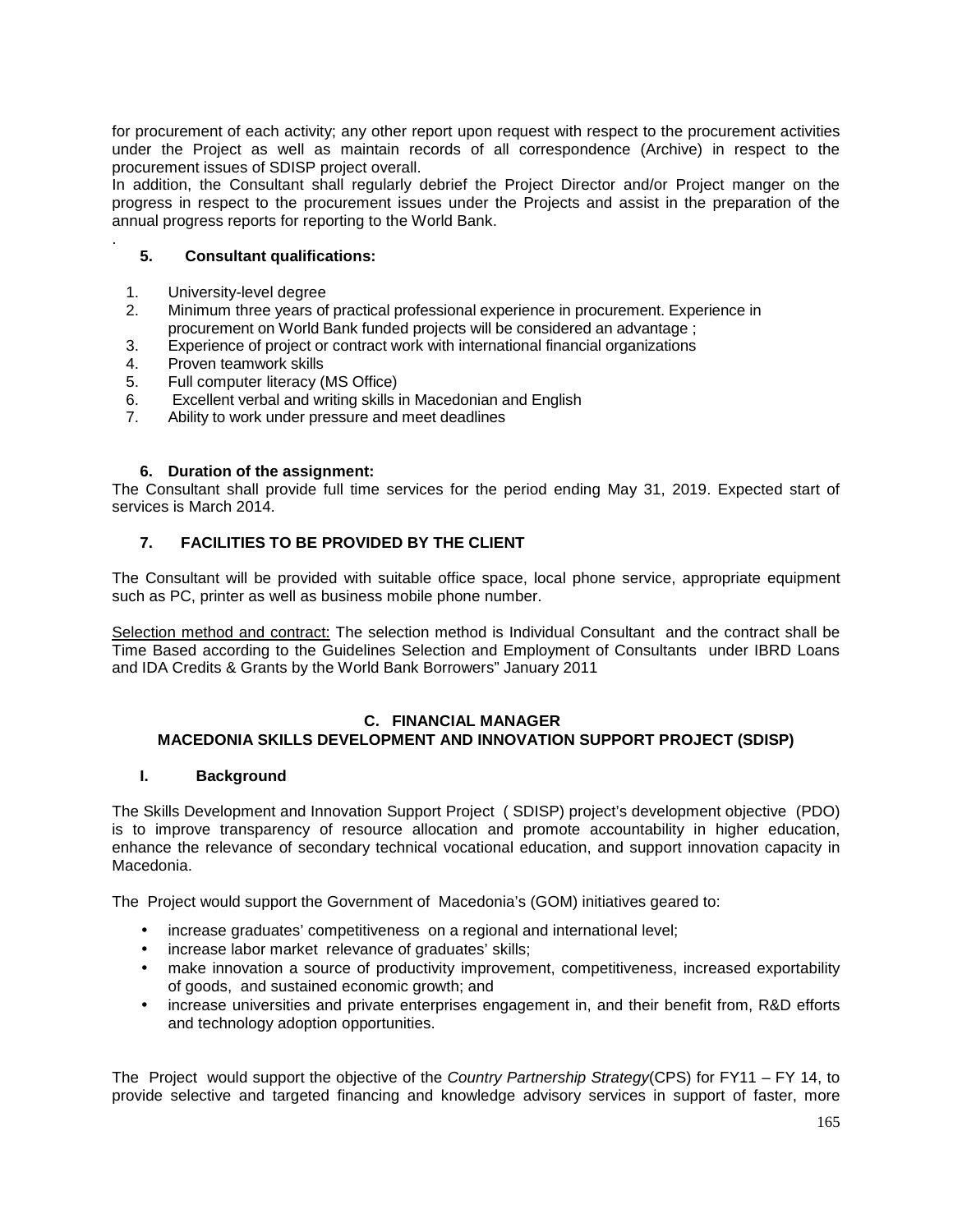inclusive and greener economic growth. The proposed operation contributes to the first CPS outcome of ensuring faster growth by stepping-up investments in education and skills.

The Project would support interventions which foster education and skills relevant to the job market, and enhance the innovation capacity and activity of firms in Macedonia. It will also address key missing elements of the Macedonian innovation system and ailing aspects of the research sector that are likely to be vital for improving the competitiveness of the enterprise sector and Macedonia's longer term economic growth prospects. It will also help improve absorption of EU funds earmarked for innovation activities.

The Project's direct beneficiaries include around students , teaching and management staff from technical vocational education and training institutions who would receive a new curriculum and practical training facilities, as well as training on management, planning, and process improvement capacity ; students and staff of universities, research institutions and enterprises will benefit from: (i) the implementation of quality assurance mechanisms and financing reform in higher education (HE);(ii) grants promoting R&D and innovation ; and (iii) technology commercialization, global know-how absorption, and industry university collaboration fostered by the National Technology Transfer Office (NTTO).

#### **II. Objectives**

*The Financial Manager shall have the ultimate responsibility for the coordination and management of all day-to-day financial management and disbursement activities required for project implementation, and for delivery of on-the-job training to PMU`s staff and entities involved in the implementation of the project. S/he will be part of the PMU team working on implementation of SDISP.*

#### **III. Scope of services**

The Consultant is responsible for:

- Coordinating and managing the day-to-day financial management functions of the project, including financial reporting, disbursement, consolidation, budgeting, planning, accounting and auditing aspects of the project as per the procedures agreed with the World Bank and the duties and procedures outlined in the Project Operational Manual;
- Contributing to the preparation of the design, customization and implementation of a proper financial and accounting system for project transactions to accommodate the World Bank and local authorities relevant requirements;
- Ensuring that all project transactions are properly recorded in the consolidated project's financial statements, to meet the World Bank, the Ministry of Finance and the Ministry of Education and Science financial requirements;
- Establishing and maintaining close links with the World Bank, National Bank of Republic of Macedonia, Ministry of Finance, and the Ministry of Education and Science and ensuring that adequate sources of financing are available for the project;
- Preparing and submitting for approval to the Project Director and/or Project Manager, MoES and MoF the financial statements, budgets, financial projections, cash flow forecasts and all other Project reports as requested by the World Bank and the Macedonian Government;
- Preparing and submitting to World Bank as per the agreed frequency withdrawal applications in the prescribed format to document and disburse the funds for project activities;
- Cooperating closely with the PMU Procurement Manager to ensure that all accounting, procurement and disbursement aspects are properly linked and monitored;
- In cooperation with the Procurement Manager, leading the annual work plan and budget formulation process with selected PMU staff and the loan end-users staff, and prepare final plans for approval by the Project Director and the Minister of Education and Science;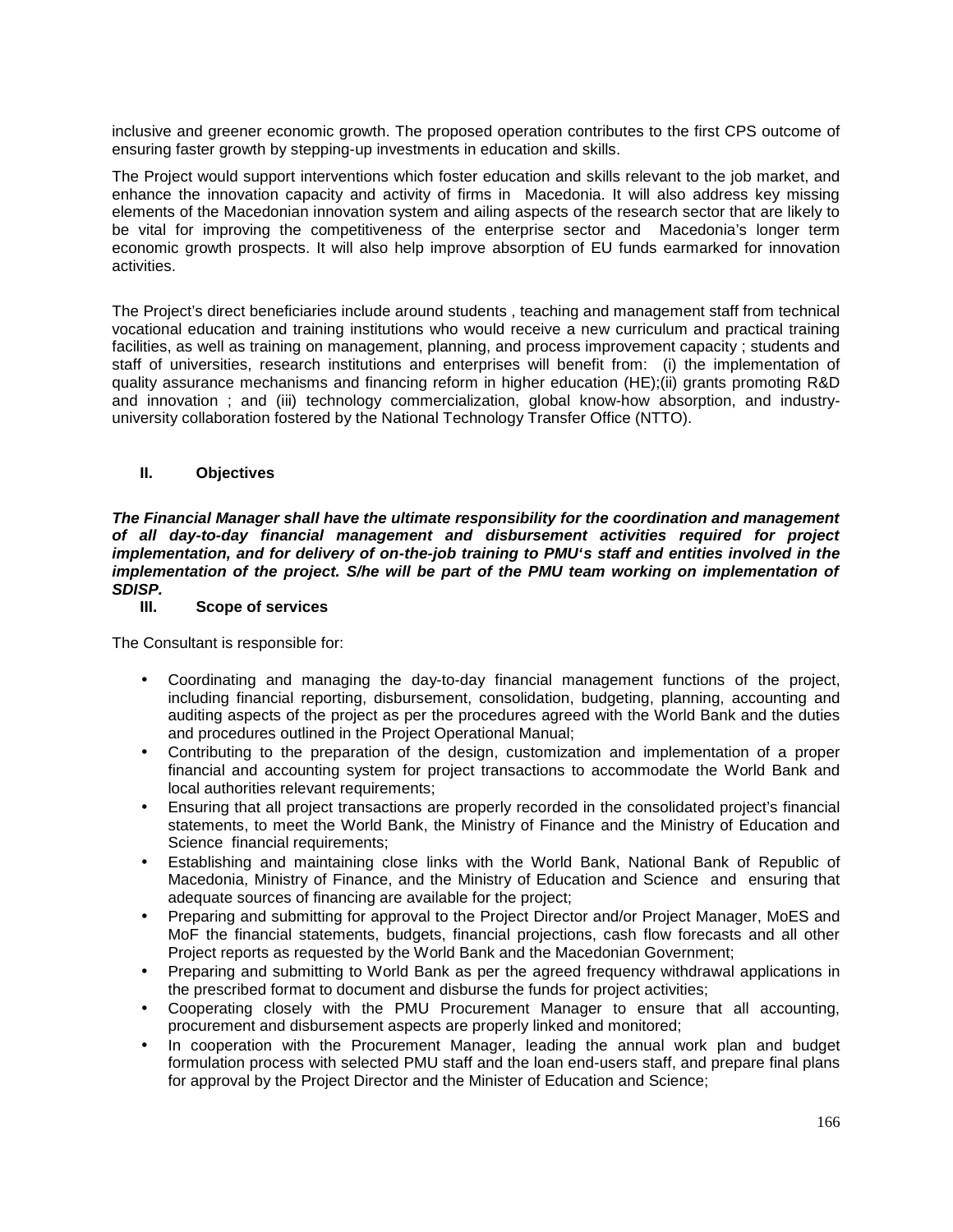- Ensuring that payments are made and accounted for in a proper and timely manner as per the procedures agreed under the project, that all sources of financing are available for the Project and that an appropriate contract payments' monitoring system is operational, working in close cooperation with the Procurement Manager;
- Ensuring that payments for school grants are made and accounted for in a proper and timely manner and in accordance with the Project Operational Manual, respectively Grants Operational Manual, and ensuring adequate monitoring and control over grants disbursements and payments;
- Ensuring proper communication with the auditors of the project, providing information, allowing access and preparing the documents required for the audit of the annual project accounts;
- Controlling incoming invoices and other relevant documentation for reality of expenditures, adequacy and consistency versus signed contracts and preparing supporting documents for payments;
- Operating the Designated and the associated mirror account, and performing and documenting the monthly account reconciliation, with any differences properly explained and/or followed up;
- Keeping and updating on a timely basis comprehensive analytical accounting records, used as basis for the generation of the quarterly Interim Financial Reports (IFRs);
- Working closely with the Fund for Innovation and Technology Development on the preparation of consolidated quarterly IFRs and submission to the World Bank in 45 days after each quarter end, respectively preparation of the annual consolidated project financial statements;
- Interacting with other PMU members and other structures, i.e. Grants Approval Committee, if needed in order to support the overall project activities;
- Assisting the project beneficiaries with their financial management activities;
- Working closely with the institutions and beneficiaries involved in the project implementation;
- Providing input during preparation and subsequent updates of the financial management section of the Project Operational Manual;
- Performing any other activities in correlation with the implementation of the project.

#### **IV. Reporting obligations**

The Consultant will be a member of the PMU and shall report to the Project Director and/or Project Manager. Upon request by the Project Director, Minister of Education and Science and World Bank authorities the Consultant shall produce and submit financial and disbursement information to the progress reports for the implementation of the Project activities.

#### **V. Consultants Qualification**

- University-level degree in economics, finance, or accounting
- Minimum three years of practical experience as a financial specialist
- Experience of work with the International Accounting Standards, cash-based accounting and Macedonian tax and banking regulations
- Proven teamwork skills
- Computer literacy (MS Office)
- Excellent verbal and writing communication skills in Macedonian and English
- Ability to design and implement the project accounting system in line with World Bank and Government of Macedonia requirements
- Experience with World Bank financial management and accounting principles will be considered an advantage;
- Ability to work under pressure and meet deadlines.

#### **VI. Duration of the assignment:**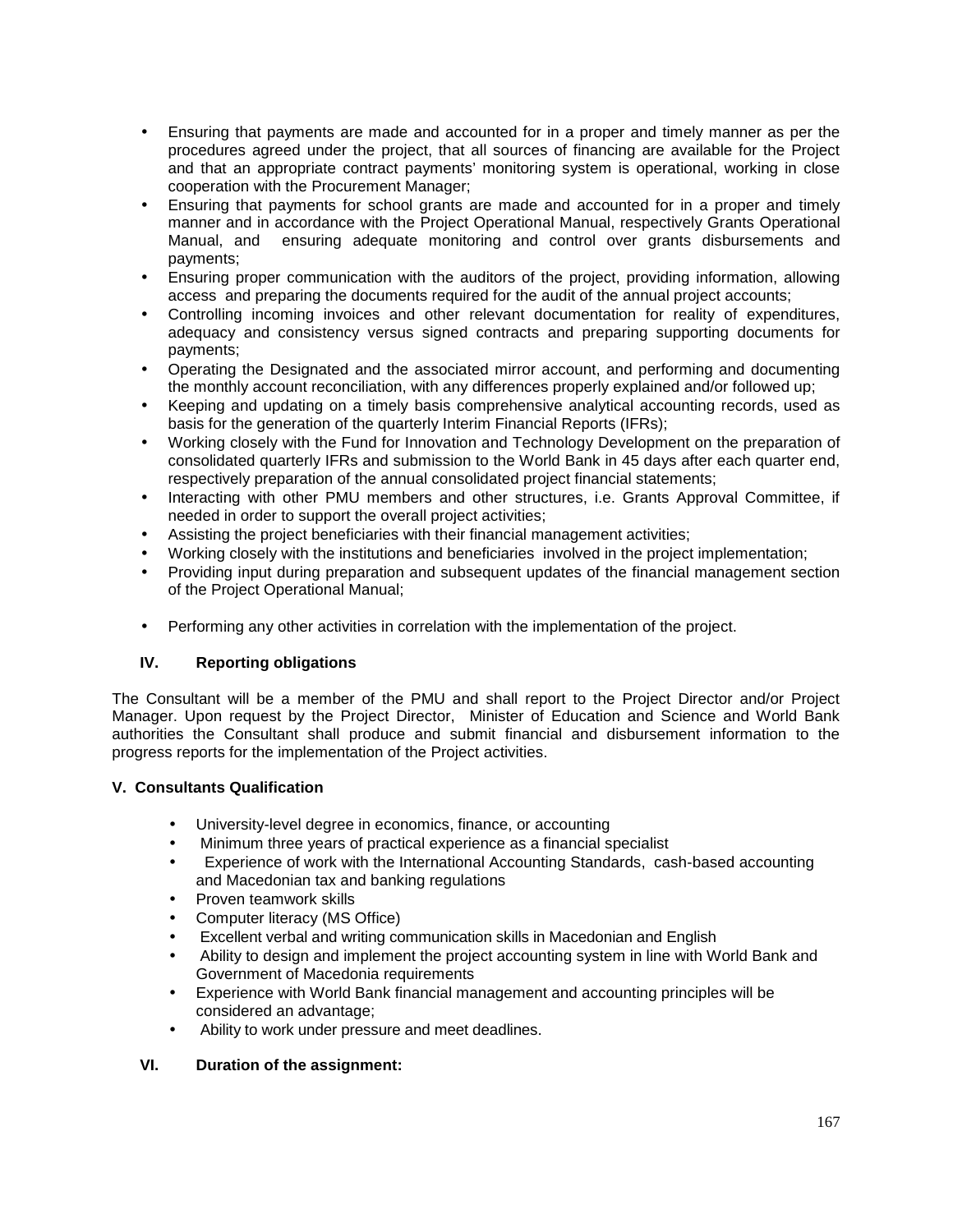The Consultant shall provide full time services for the period ending May  $31<sup>st</sup>$  2019. Expected start of services is March 2014.

#### **VII. FACILITIES TO BE PROVIDED BY THE CLIENT**

The Consultant will be provided with suitable office space, local phone service, appropriate equipment such as PC, printer as well as business mobile number.

Selection method and contract: The selection method is Individual Consultant and the contract shall be Time based according to the Guidelines Selection and Employment of Consultants under IBRD Loans and IDA Credits & Grants by the World Bank Borrowers" January 2011

### **D. COORDINATOR FOR BUSINESS AND INNOVATIONS**

#### **MACEDONIA SKILLS DEVELOPMENT AND INNOVATION SUPPORT PROJECT (SDISP)**

#### **I. Background**

The Skills Development and Innovation Support Project (**SDISP**) project's development objective (PDO) is to improve transparency of resource allocation and promote accountability in higher education, enhance the relevance of secondary technical vocational education, and support innovation capacity in Macedonia.

The Project would support the Government of Macedonia's (GOM) initiatives geared to:

- increase graduates' competitiveness on a regional and international level;
- increase labor market relevance of graduates' skills;
- make innovation a source of productivity improvement, competitiveness, increased exportability of goods, and sustained economic growth; and
- increase universities and private enterprises engagement in, and their benefit from, R&D efforts and technology adoption opportunities.

The Project would support interventions which foster education and skills relevant to the job market, and enhance the innovation capacity and activity of firms in Macedonia. It will also address key missing elements of the Macedonian innovation system and ailing aspects of the research sector that are likely to be vital for improving the competitiveness of the enterprise sector and Macedonia's longer term economic growth prospects. It will also help improve absorption of EU funds earmarked for innovation activities.

The Project's direct beneficiaries include around students , teaching and management staff from technical vocational education and training institutions who would receive a new curriculum and practical training facilities, as well as training on management, planning, and process improvement capacity ; students and staff of universities, research institutions and enterprises will benefit from: (i) the implementation of quality assurance mechanisms and financing reform in higher education (HE);(ii) grants promoting R&D and innovation; and (iii) technology commercialization, global know-how absorption, and industry university collaboration fostered by the National Technology Transfer Office (NTTO).

#### **II. Scope of services**

The Consultant is responsible for:

• Provide administrative and logistical assistance to the Ministry of Education and Science and the Fund for Innovation and Technology Development , for issues related to the implementation of the Fund`s program and evaluation of applications as well as to the consultants in carrying out project implementation activities.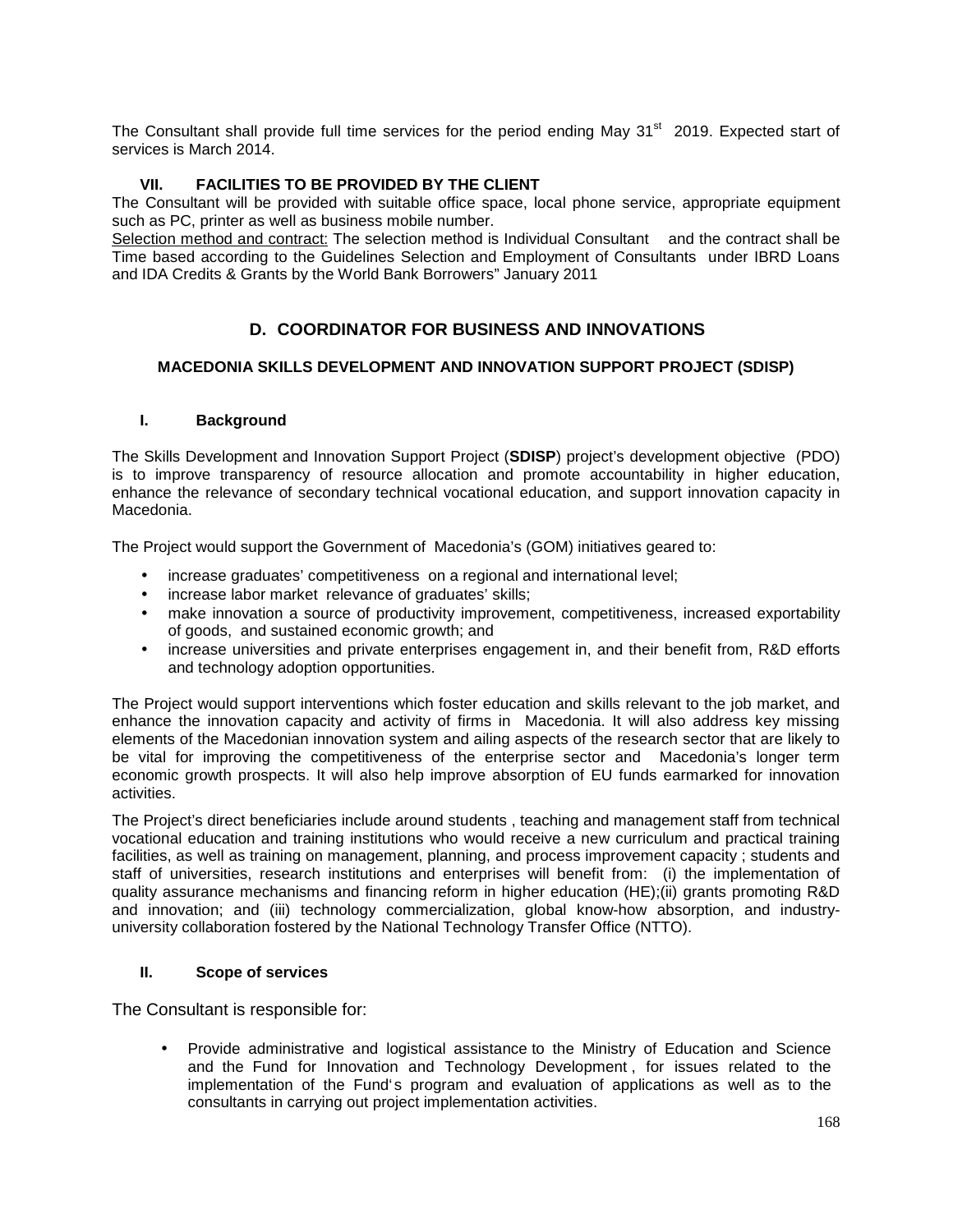- Provide assistance in coordination and communication among the stakeholders, in order to ensure a consistent approach to project implementation;
- Provide assistance to the Ministry of Education and Science, the Fund and all relevant stakeholders in the preparation of Terms of Reference and other project related documents.
- Provide assistance to the International and Local Consultants and assist the Ministry of Education and Science, SDISP Project Director and FITD Director in coordination of their activities;
- Monitoring of the project activities related to the implementation of Fund`s support instruments;
- Provide assistance to the Project Director, FITD and Macedonian authorities in preparation of Project related documents;
- Any other activities in correlation with the implementation of the project;

#### **III. Reporting obligations**

The Consultant shall report to the Project Director . Upon request by the Project Director and/or the Minister of Education and Science the Consultant shall produce and submit progress reports for the implementation of the Project activities.

#### **IV. Consultants Qualification**

- University and preferably advanced degree in business administration, economics, finance and/or engineering;
- At least **5** years of professional experience in business management consulting, private sector development, innovation support, finance and investment;
- Professional experience in project management and development working with international organizations
- Excellent knowledge of the business regulatory environment and SME sector in Macedonia and the region;
- Strong teamwork, leadership, communication, interpersonal, cross cultural skills and computer skills;
- Excellent verbal and writing proficiency in English;
- Ability to work under pressure in a fast past work setting.

#### **V. Duration of the assignment:**

The Consultant shall provide full time services for the period ending May 31<sup>st</sup> 2019. Expected start of services is March 2014.

#### **VI. FACILITIES TO BE PROVIDED BY THE CLIENT**

The Consultant will be provided with suitable office space, local phone service, appropriate equipment such as PC, printer as well as business mobile phone number.

Selection method and contract: The selection method is Individual Consultant and the contract shall be Time based according to the Guidelines Selection and Employment of Consultants under IBRD Loans and IDA Credits & Grants by the World Bank Borrowers" January 2011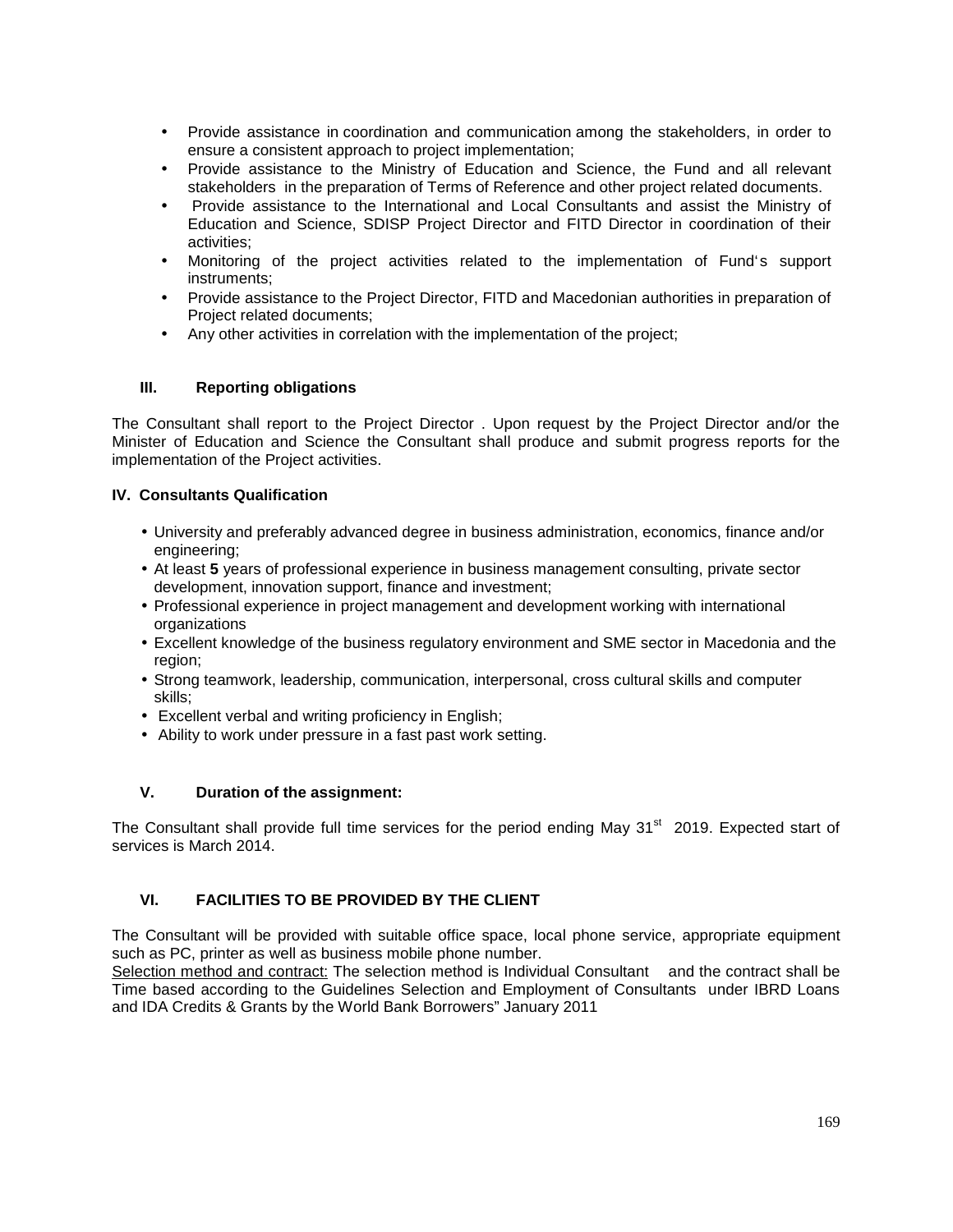## **E. Environmental Specialist**

### **MACEDONIA SKILLS DEVELOPMENT AND INNOVATION SUPPORT PROJECT (SDISP)**

### **I. Background**

The Skills Development and Innovation Support Project (**SDISP**) project's development objective (PDO) is to improve transparency of resource allocation and promote accountability in higher education, enhance the relevance of secondary technical vocational education, and support innovation capacity in Macedonia.

The Project would support the Government of Macedonia's (GOM) initiatives geared to:

- increase graduates' competitiveness on a regional and international level;
- increase labor market relevance of graduates' skills;
- make innovation a source of productivity improvement, competitiveness, increased exportability of goods, and sustained economic growth; and
- increase universities and private enterprises engagement in, and their benefit from, R&D efforts and technology adoption opportunities.

The Project would support interventions which foster education and skills relevant to the job market, and enhance the innovation capacity and activity of firms in Macedonia. It will also address key missing elements of the Macedonian innovation system and ailing aspects of the research sector that are likely to be vital for improving the competitiveness of the enterprise sector and Macedonia's longer term economic growth prospects. It will also help improve absorption of EU funds earmarked for innovation activities.

The Project's direct beneficiaries include around students , teaching and management staff from technical vocational education and training institutions who would receive a new curriculum and practical training facilities, as well as training on management, planning, and process improvement capacity ; students and staff of universities, research institutions and enterprises will benefit from: (i) the implementation of quality assurance mechanisms and financing reform in higher education (HE);(ii) grants promoting R&D and innovation; and (iii) technology commercialization, global know-how absorption, and industry university collaboration fostered by the National Technology Transfer Office (NTTO).

#### **II. Scope of services**

The Consultant is responsible to:

- (i)ensure that grant proposals are correctly screened, (ii) review environmental management documentation of proposed grants/sub-projects, (iii) participate in the evaluation of the proposals, and (iv) deliver series of trainings to potential applicants and PMU, in order to improve the capacity of both to deal with environmental risks associated with the sub-project implementation. The Environmental Specialist will also advise grant applicants 'as needed' basis at all stages of grant/sub-project preparation and implementation.
- conduct monitoring of sub-projects and will report to the PMU accordingly. For the sub-projects associated with higher risks and/or sensitivities, the monitoring will be conducted as frequently as needed by the project nature. Individual monitoring schedules should be identified by the Environmental Specialist at the stage of grant applications review and agreed with PMU M&E Officer. The report should specify the status of implementation of mitigation measures outlined in sub-project specific EMPs. In case of any issues the report should specify recommendations/follow up actions by PMU and a grant beneficiary, with indicative timeframe;
- The Environmental Specialist shall coordinate with the PMU M&E Officer and provide inputs for regular quarterly and annual progress reporting of the PMU to the Bank. The Environmental